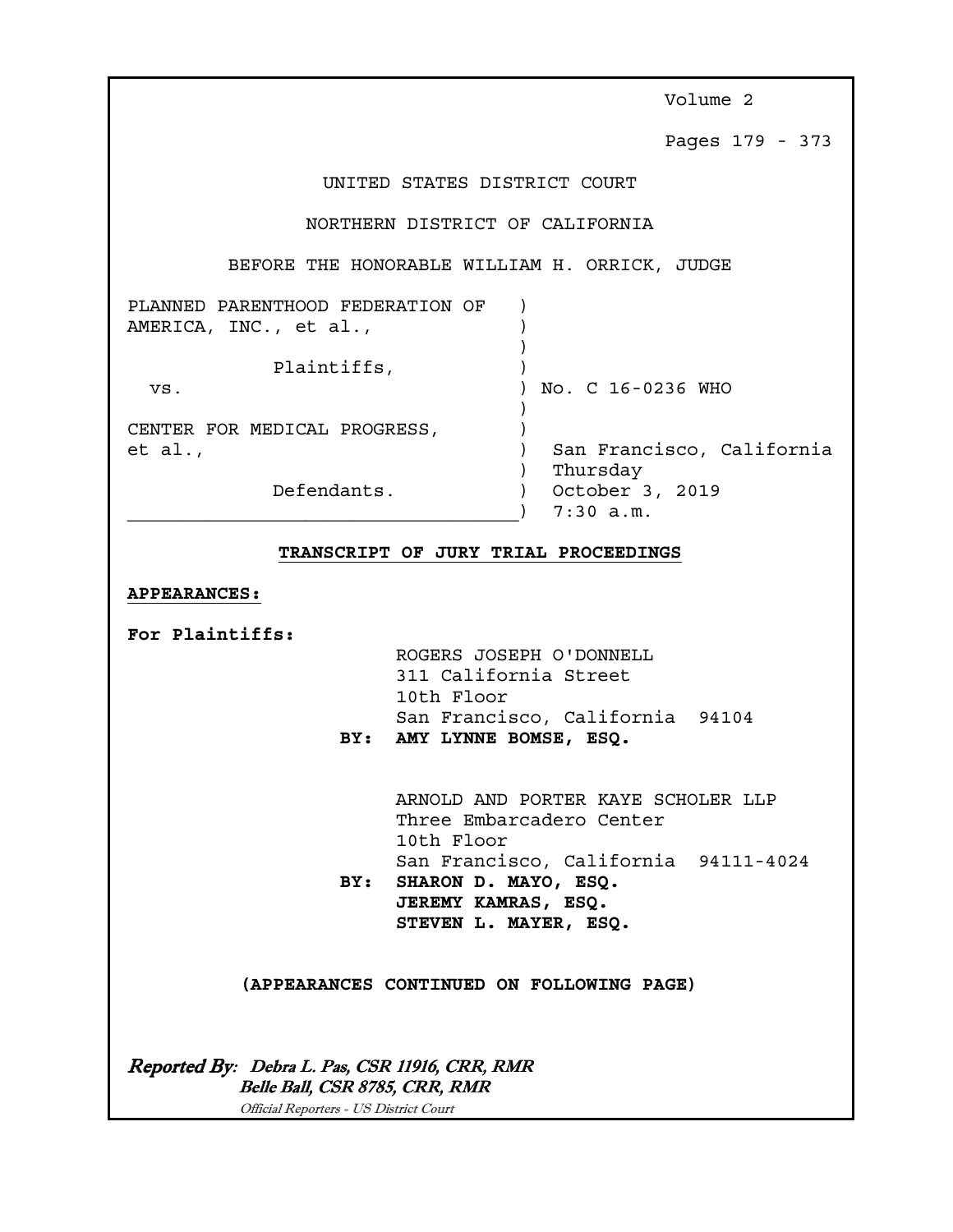| $\mathbf{1}$   | APPEARANCES (Continued):                                                               |
|----------------|----------------------------------------------------------------------------------------|
| $\overline{a}$ | For Plaintiffs:                                                                        |
| 3              | ARNOLD AND PORTER KAYE SCHOLER LLP<br>777 South Figueroa Street<br>Suite 4400          |
| 4<br>5         | Los Angeles, California 90017<br>RHONDA R. TROTTER, ESQ.<br>BY:<br>OSCAR RAMALLO, ESQ. |
|                |                                                                                        |
| 6<br>7         | ARNOLD AND PORTER KAYE SCHOLER LLP<br>250 West 55th Street<br>New York, New York 10019 |
|                | DIANA K. STERK, ESQ.<br>BY:                                                            |
| 8              | ARNOLD AND PORTER LLP                                                                  |
| 9              | 601 Massachusetts Avenue N.W.<br>Room 9515                                             |
| 10             | Washington, D.C. 20001                                                                 |
| 11             | MEGHAN C. MARTIN, ESQ.<br>BY:                                                          |
| 12             | PLANNED PARENTHOOD NORTHERN CALIFORNIA<br>2185 Pacheco Street                          |
| 13             | Concord, California 94520                                                              |
| 14             | BETH HARRISON PARKER, ESQ.<br>BY:                                                      |
| 15             | PLANNED PARENTHOOD FEDERATION AMERICA<br>123 William Street                            |
|                | New York, New York 10038                                                               |
| 16             | MAITHREYI RATAKONDA, ESQ.<br>BY:                                                       |
| 17             | For Defendant Albin Rhomberg:                                                          |
| 18             | LAW OFFICES OF MICHAEL MILLEN<br>119 Calle Marguerita                                  |
| 19             | Suite 100                                                                              |
| 20             | Los Gatos, California 95032<br>MICHAEL MILLEN, ESQ.<br>BY:                             |
| 21             | LIFE LEGAL DEFENSE FOUNDATION                                                          |
| 22             | Post Office Box 1313<br>Ojai, California 93024                                         |
| 23             | BY: CATHERINE WYNNE SHORT, ESQ.<br>CORRINE GURA KONCZAL, ESQ.                          |
|                |                                                                                        |
| 24             | (APPEARANCES CONTINUED ON FOLLOWING PAGE)                                              |
| 25             |                                                                                        |
|                |                                                                                        |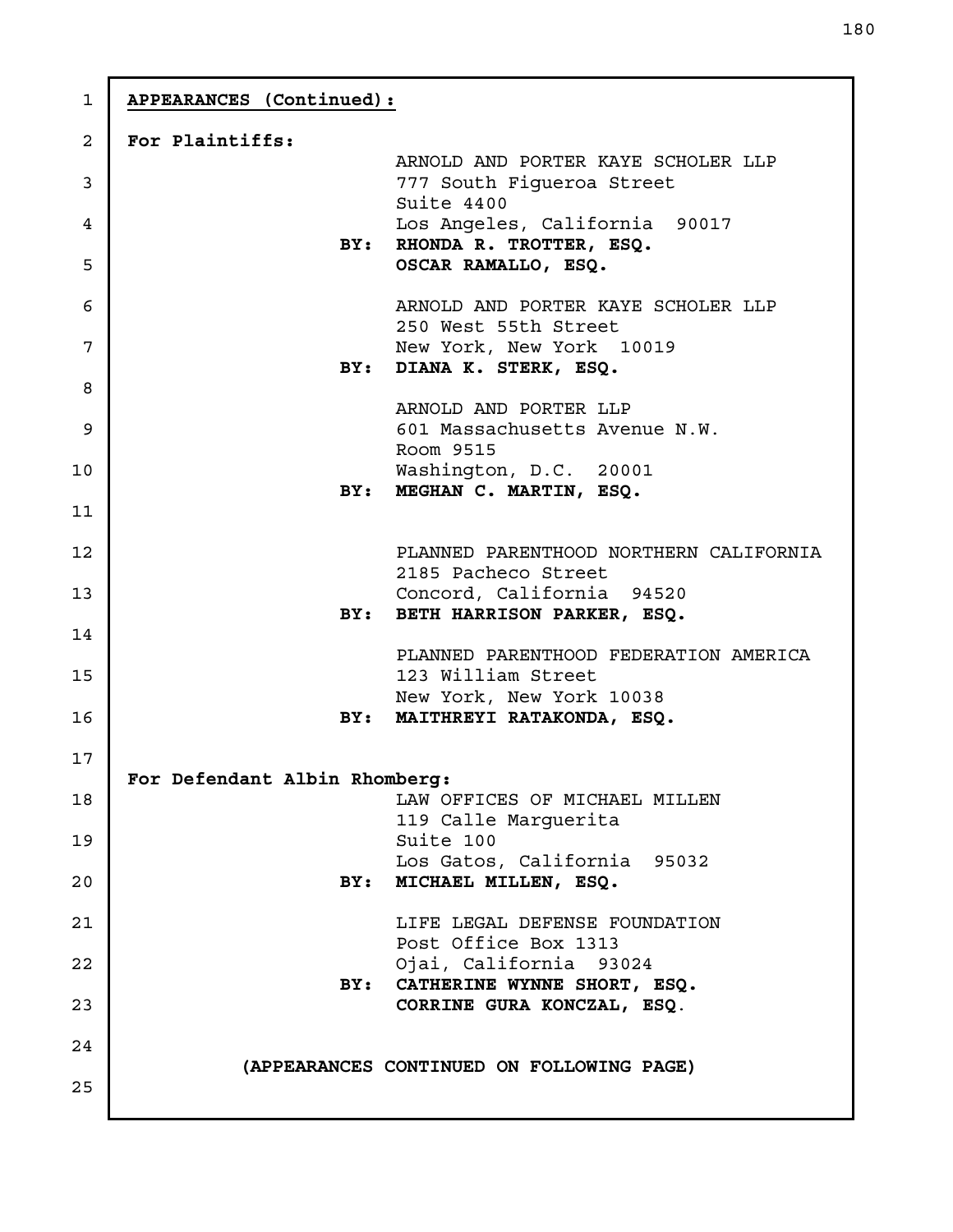**APPEARANCES (Continued): For Defendant David Daleiden:** THOMAS MORE SOCIETY 309 West Washington Street Suite 1250 Chicago, Illinois 60606 **BY: PETER C. BREEN, ESQ. For Defendants Center for Medical Progress, BioMax Procurement Services, David Daleiden and Gerardo Adrian Lopez:**  FREEDOM OF CONSCIENCE DEFENSE FUND Post Office Box 9120 Rancho Santa Fe, California 92067 **BY: CHARLES LIMANDRI, ESQ. PAUL M. JONNA, ESQ. For Defendants BioMax Procurement Services, LLC, and Center for Medical Progress:**  FINNEGAN MARKS THEOFEL AND DESMOND Post Office Box 478011 San Francisco, California 94147 **BY: DOROTHY CHEN YAMAMOTO, ESQ. For Defendants BioMax Procurement Services, LLC, Center for Medical Progress, and David Daleiden:** DHILLON LAW GROUP, INC. 177 Post Street Suite 700 San Francisco, California 94108 **BY: HARMEET K. DHILLON, ESQ. For Defendant Troy Newman:**  AMERICAN CENTER FOR LAW AND JUSTICE 3001 Plymouth Road Suite 203 Ann Arbor, Michigan 48105 **BY: ERIK M. ZIMMERMAN, ESQ. EDWARD L. WHITE, III, ESQ. (APPEARANCES CONTINUED ON FOLLOWING PAGE**) 1 2 3 4 5 6 7 8 9 10 11 12 13 14 15 16 17 18 19 20 21 22 23 24 25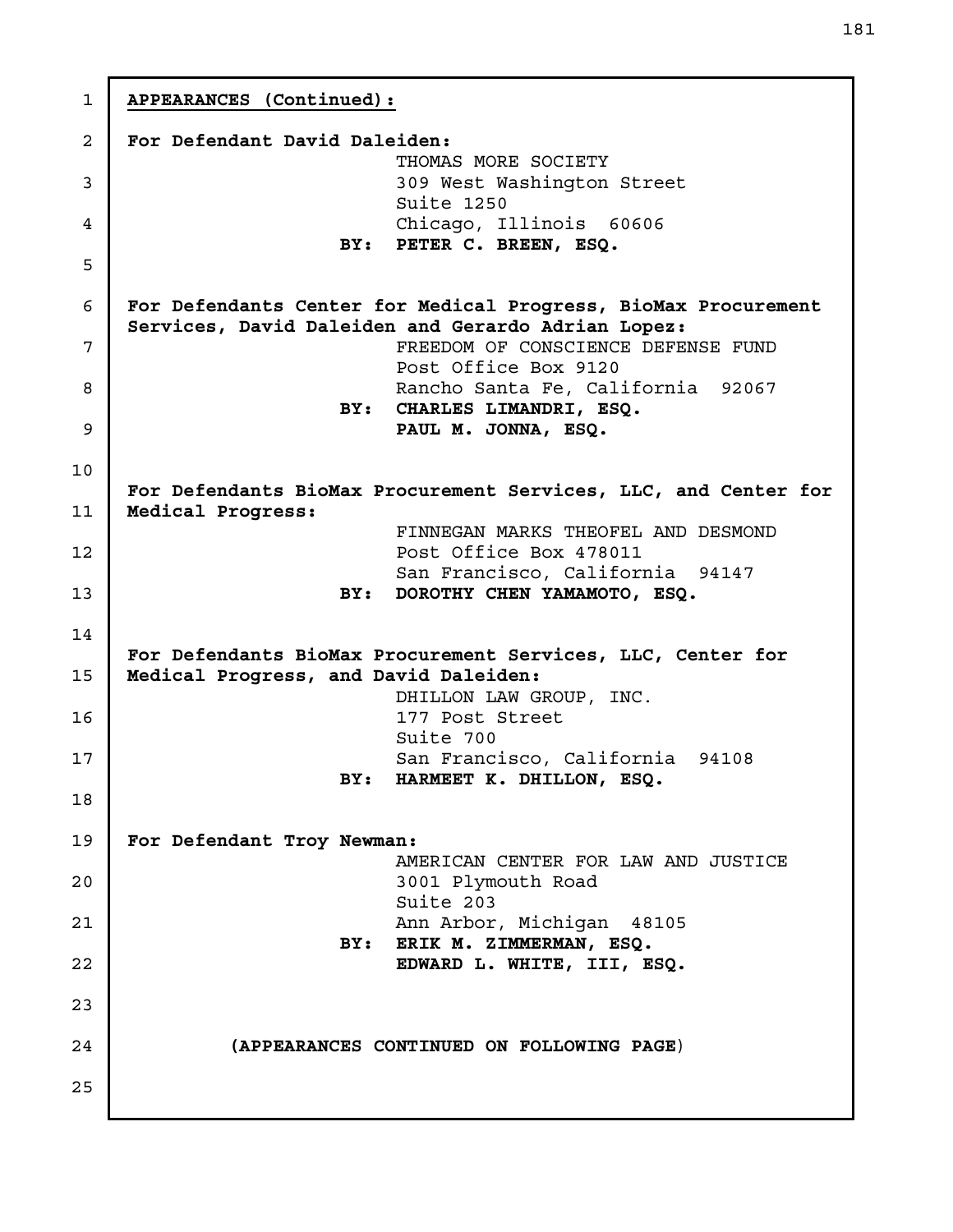| APPEARANCES (Continued):   |     |                                                        |
|----------------------------|-----|--------------------------------------------------------|
| For Defendant Troy Newman: |     |                                                        |
|                            |     | AMERICAN CENTER FOR LAW AND JUSTICE                    |
|                            |     | 1000 Regent University Drive<br>RH-422                 |
|                            |     | Virginia Beach, Virginia 23464                         |
|                            | BY: | JOHN A. MONAGHAN, ESQ.                                 |
|                            |     | CHRISTINA ANN CARTER STIERHOFF, ESQ.                   |
|                            |     |                                                        |
|                            |     | MAYALL HURLEY, P.C.<br>2453 Grand Canal Boulevard      |
|                            |     | Stockton, California 95207                             |
|                            |     | BY: VLADIMIR FRANK KOZINA, ESQ.                        |
|                            |     |                                                        |
|                            |     | For Defendant Sandra Susan Merritt:<br>LIBERTY COUNSEL |
|                            |     | Post Office Box 540774                                 |
|                            |     | Orlando, Florida 32854                                 |
|                            | BY: | HORATIO G. MIHET, ESQ.                                 |
|                            |     |                                                        |
|                            |     |                                                        |
|                            |     |                                                        |
|                            |     |                                                        |
|                            |     |                                                        |
|                            |     |                                                        |
|                            |     |                                                        |
|                            |     |                                                        |
|                            |     |                                                        |
|                            |     |                                                        |
|                            |     |                                                        |
|                            |     |                                                        |
|                            |     |                                                        |
|                            |     |                                                        |
|                            |     |                                                        |
|                            |     |                                                        |
|                            |     |                                                        |
|                            |     |                                                        |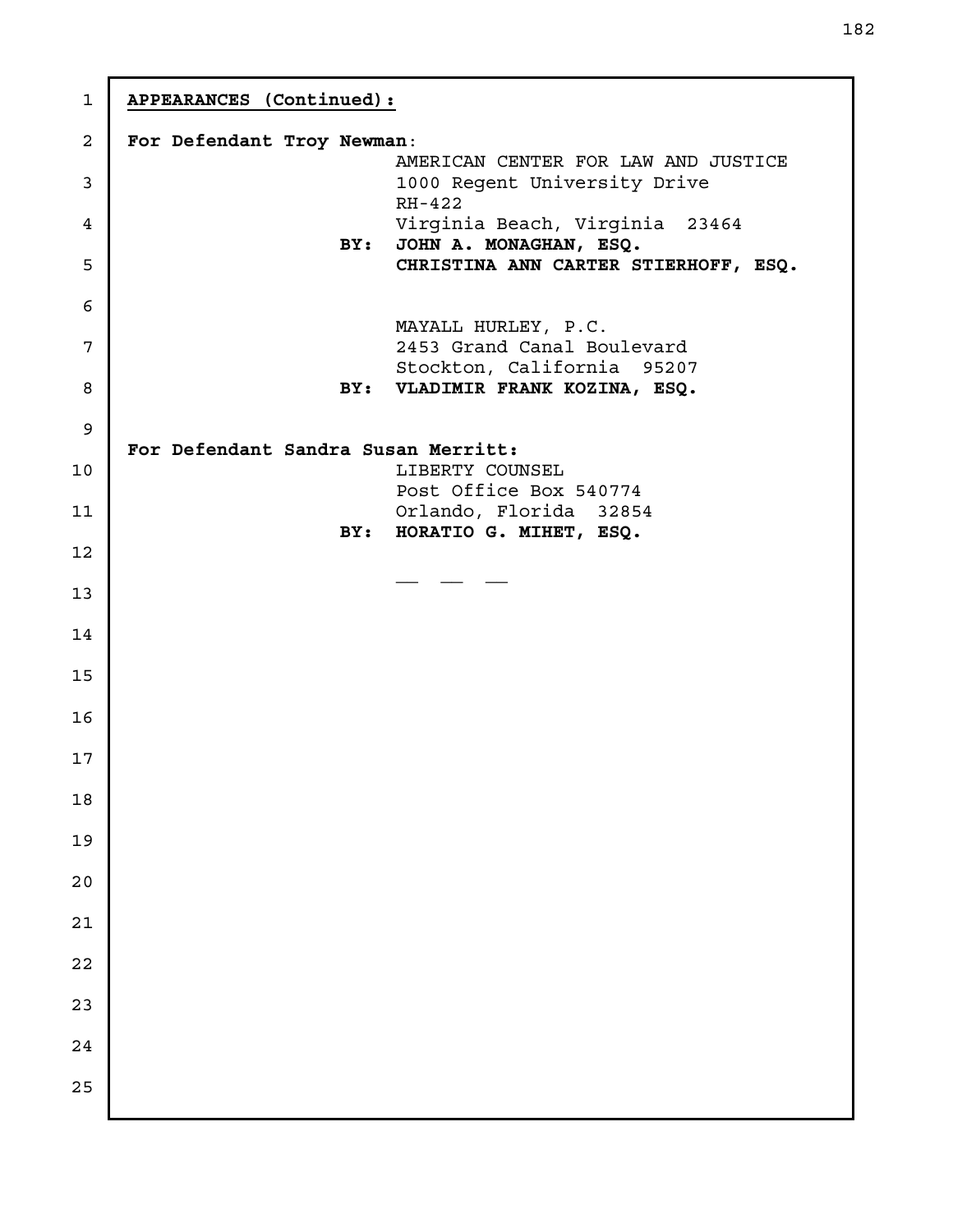| $\mathbf{1}$ | PROCEEDINGS                                                     |
|--------------|-----------------------------------------------------------------|
| 2            | October 3, 2019<br>7:40 a.m.                                    |
| 3            | $---000---$                                                     |
| 4            | (The following proceedings were held outside of the             |
| 5            | presence of the Jury)                                           |
| 6            | THE COURT: Please come to order. Good morning,                  |
| 7            | everybody. You can be seated.                                   |
| 8            | (The following proceedings were held outside of the             |
| 9            | presence of the Jury)                                           |
| 10           | THE COURT: All right. A couple of things, and then              |
| 11           | we had the motion in limine.                                    |
| 12           | First, the jury binder, everybody's seen it. It's all           |
| 13           | fine. I'm going to describe it to the jury before I give the    |
| 14           | preliminary instructions, and give it to them at the end of the |
| 15           | day so they don't spend their day flipping through it and       |
| 16           | trying to see what's there.                                     |
| 17           | One thing I hadn't mentioned to people, unless there's          |
| 18           | some reason not to, if one of the defendants makes an           |
| 19           | objection, I'm going to assume that it goes for everybody so    |
| $20 \,$      | that you don't all have to say "Join." So that will be my       |
| 21           | assumption. If there's ever a reason why somebody doesn't want  |
| 22           | to join, we can deal with it at a break.                        |
| 23           | While you're examining witnesses, the only objections that      |
| 24           | I want to hear will come from the person who's doing the        |
| 25           | examining or cross-examining. So it's not a free-for-all for    |
|              |                                                                 |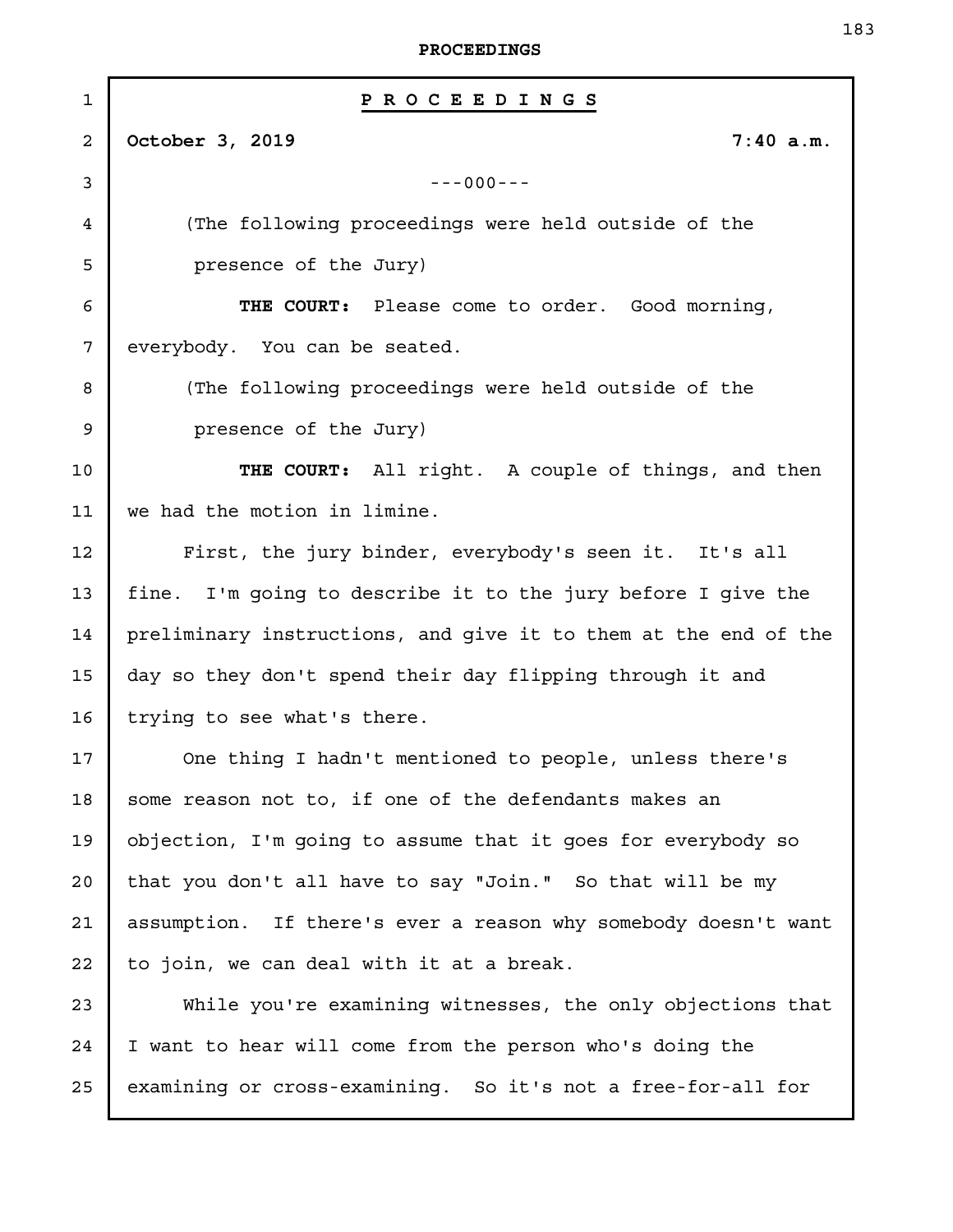| $\mathbf{1}$   | any plaintiffs' lawyer who wants to object. That doesn't work   |
|----------------|-----------------------------------------------------------------|
| $\overline{a}$ | for me. Okay?                                                   |
| 3              | And the objections are -- I don't want to hear speaking         |
| 4              | objections. One word or two to make clear why it is you are     |
| 5              | objecting is great, and helpful. But I don't want a speech.     |
| 6              | So, those were things that I wanted to mention to               |
| 7              | everybody.                                                      |
| 8              | Defendant Newman's motion in limine?                            |
| 9              | MR. KOZINA: Yes, Your Honor. I just --                          |
| 10             | THE COURT: Wait until you get up to the mic.                    |
| 11             | MR. KOZINA: Yeah.                                               |
| 12             | Your Honor, in reviewing Ms. Tosh's deposition testimony,       |
| 13             | we know that she had a rather long set of responses that talked |
| 14             | about violence by Mr. Newman that she believed occurred.        |
| 15             | First, there's a foundational issue. Number two,                |
| 16             | consistent with the Court's earlier determination with regard   |
| $17 \,$        | Mr. Cohen, I believe that she should not be allowed to make any |
| 18             | comment upon that. Okay?                                        |
| 19             | And one other issue. May the Court clarify this for us?         |
| 20             | Since the Court is going to rule later on the inferences, would |
| 21             | it be appropriate that no mention of the Fifth Amendment be     |
| 22             | made during openings?                                           |
| 23             | THE COURT: Yeah. So, who is going to speak to this?             |
| 24             | MS. BOMSE: I will, Your Honor.                                  |
| 25             | THE COURT:<br>Ms. Bomse.                                        |
|                |                                                                 |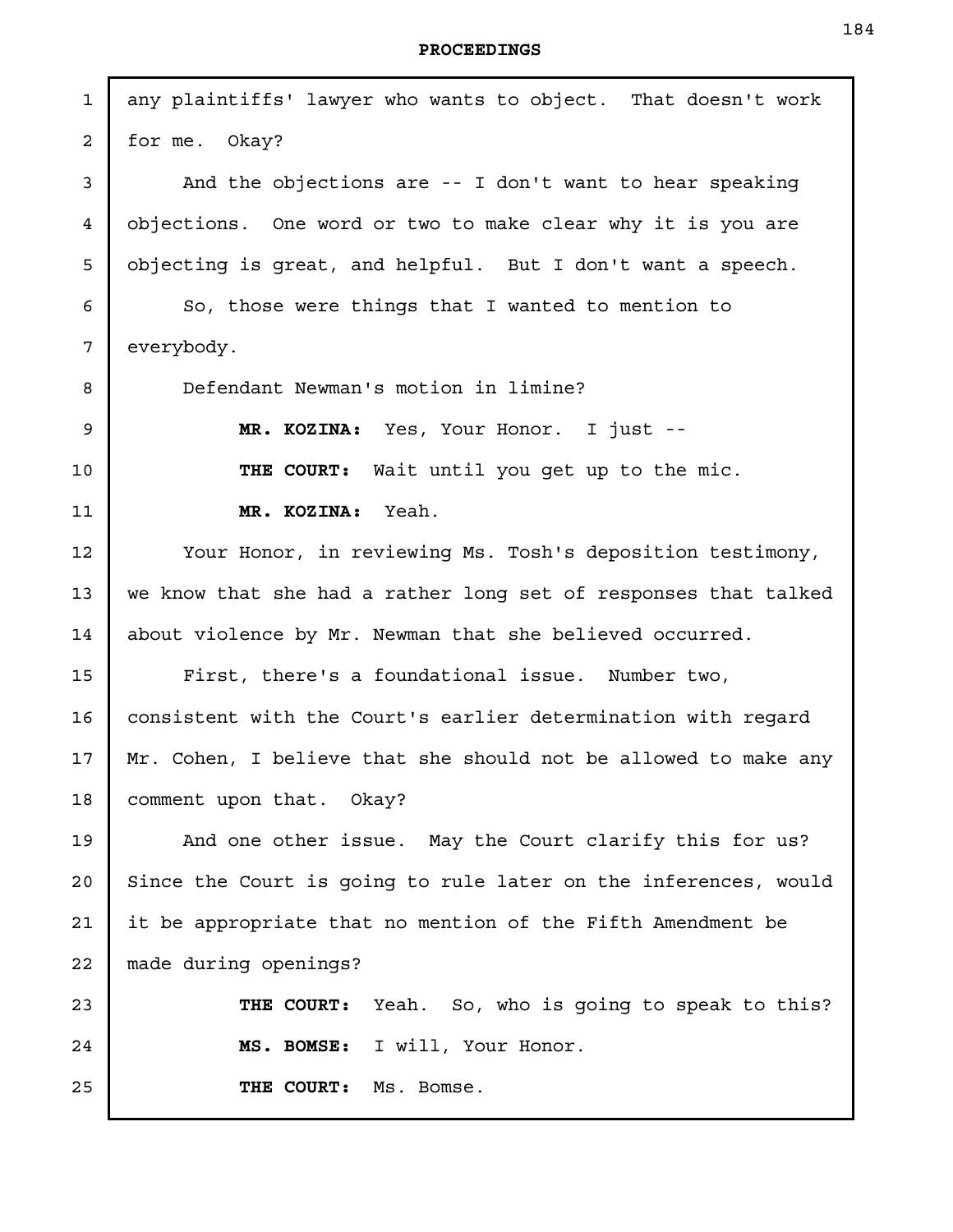| $\mathbf{1}$   | MS. BOMSE: Yes. So, I -- Ms. Tosh will not offer                |
|----------------|-----------------------------------------------------------------|
| $\overline{a}$ | any testimony about anything she doesn't have personal          |
| 3              | knowledge of. And I'm not -- the second comment was "no         |
| $\overline{4}$ | comment upon that." I'm not sure what the "that" was. I mean,   |
| 5              | she will discuss her experiences with -- with abortion          |
| 6              | opponents.                                                      |
| 7              | And she -- you know, Mr. Newman is a defendant in this          |
| 8              | case. His name may come up. But again, she's not going to be    |
| 9              | speculating about things that she doesn't have personal         |
| 10             | knowledge of.                                                   |
| 11             | THE COURT: Okay. I dealt with this in the motions               |
| 12             | in limine. And with respect to Dr. Tiller, I said there could   |
| 13             | be limited testimony with respect to that. And I would give a   |
| 14             | limiting instruction to the extent that -- so that it was clear |
| 15             | that there was no link to any of -- to any evidence that the    |
| 16             | defendant was involved.                                         |
| 17             | MR. KOZINA: I appreciate that, Your Honor.                      |
| 18             | THE COURT: So I think that's the case. And                      |
| 19             | certainly, there should be no reference to the Fifth Amendment. |
| 20             | MS. BOMSE: Oh, of course.                                       |
| 21             | MR. KOZINA: Thank you, Your Honor. Appreciate that.             |
| 22             | THE COURT: Okay. Mr. Millen?                                    |
| 23             | MR. MILLEN: Yes, Your Honor. I have a slightly                  |
| 24             | different take on the motion in limine for Ms. Tosh.            |
| 25             | What counsel just said to -- Ms. Bomse just said to me is       |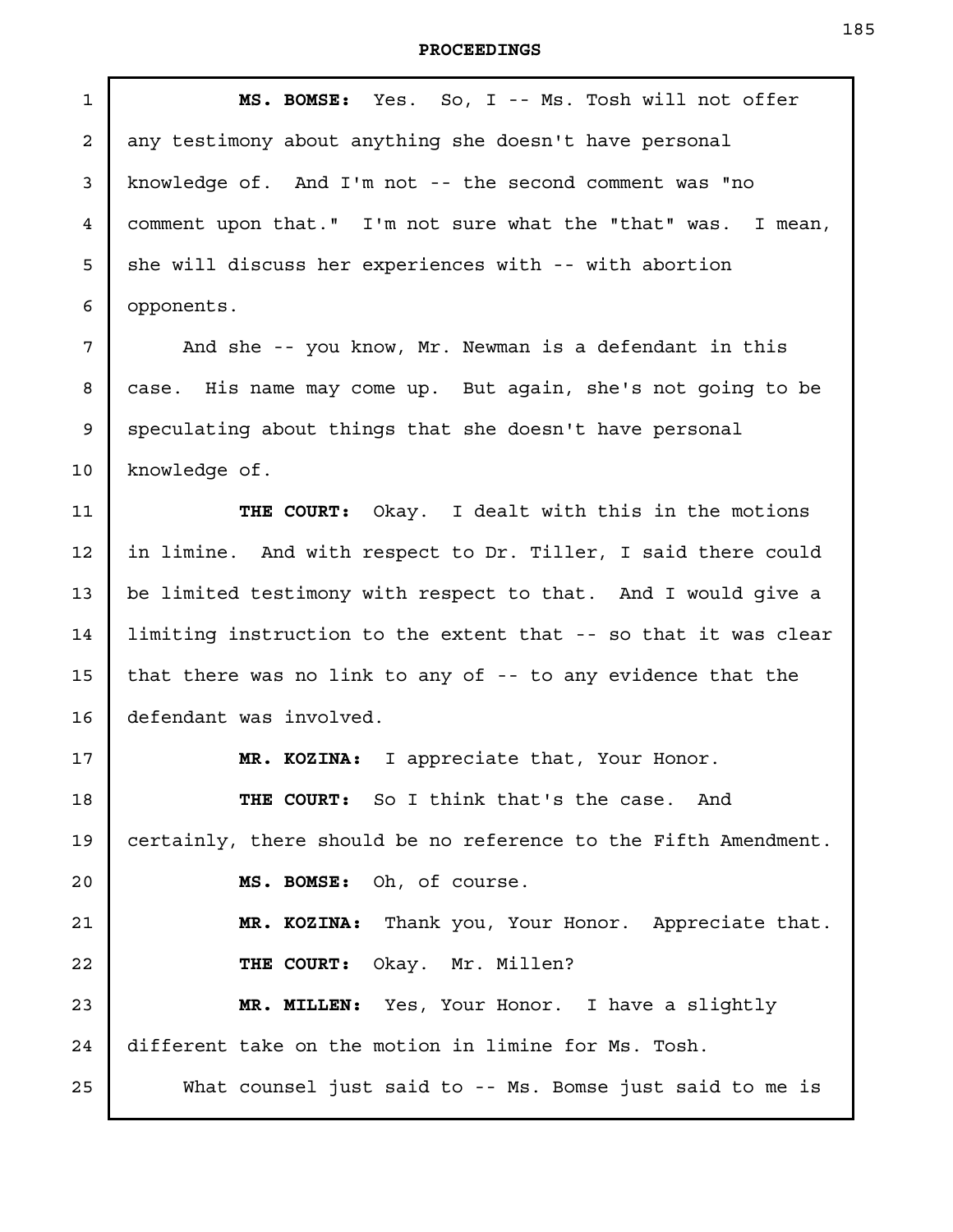very troubling as to the sort of testimony that I'm concerned about Ms. Tosh giving. What I mean is this: Ms. Tosh, she has no direct personal knowledge of the alleged recording, so she's not here for that; she is not a witness in the room. Ms. Tosh -- um, not only that, she is -- she, her -- her corporation's not claiming any damages, apart from statutory. Which doesn't need a particular offer of proof to get statutory damages. It has nothing to do with the her experience. So the deep concern I have is that we're going to have someone who is, yes, a plaintiffs' representative, fair enough, but a plaintiffs' representative who has nothing to add to the issues in the case except to share generalized statements about interactions with abortion opponents, or interactions after publication of what happened. And what's so difficult is, having gone through her deposition, she has a lot to say about: Oh, after this was published, we were afraid of this and that. All of it's very prejudicial, and it's probative to nothing, because they're not even asking for any damages, outside statutory. **THE COURT:** So, if it's difficult for you, think about for me. If you had these concerns about Ms. Tosh, you should have raised them in a motion in limine so that I could have looked at her deposition in advance and said: Oh, well, you know, here are the lines. You didn't. 1 2 3 4 5 6 7 8 9 10 11 12 13 14 15 16 17 18 19 20 21 22 23 24 25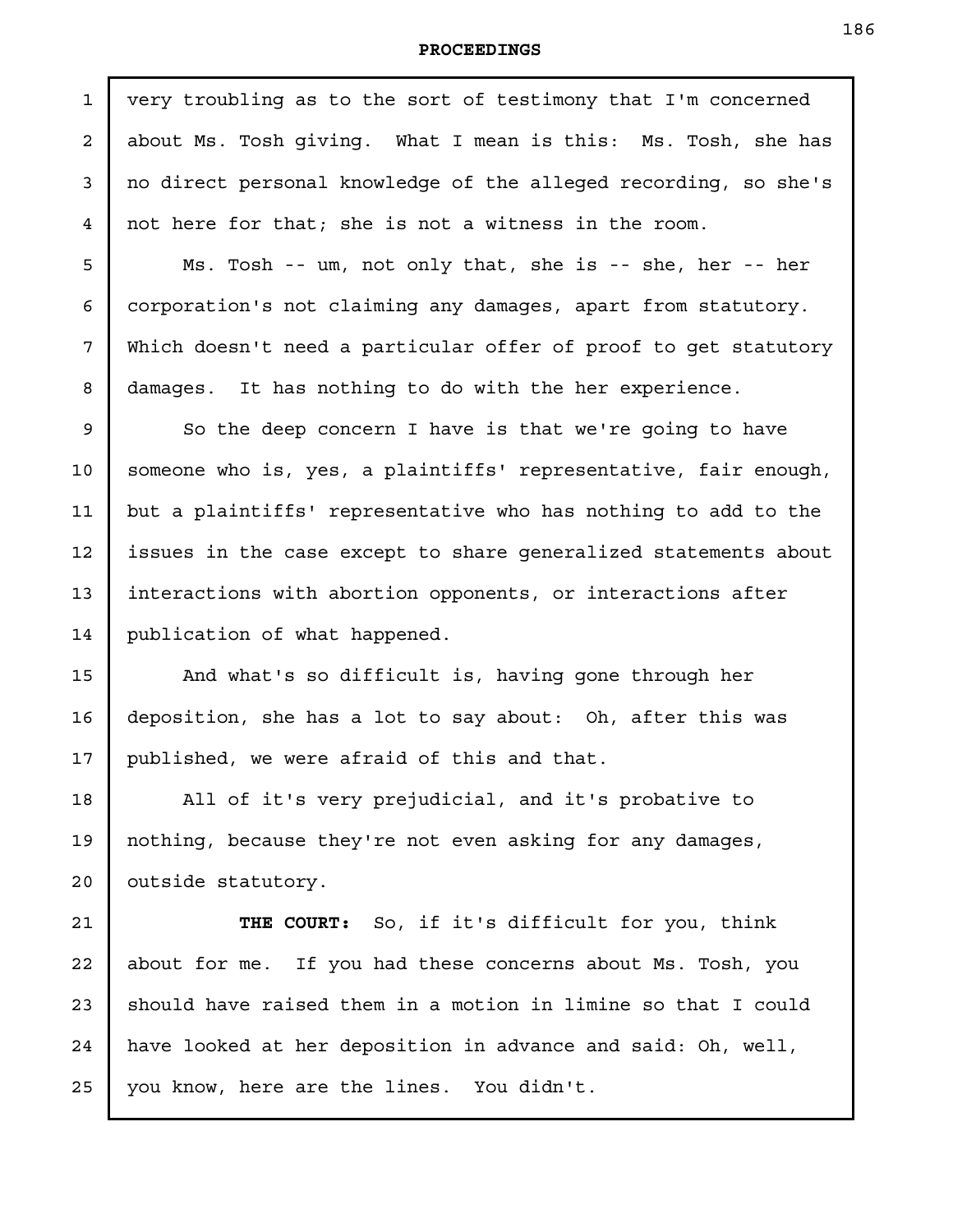J.

| $\mathbf{1}$ | I'm not going to preclude testimony, and we'll just -- you    |
|--------------|---------------------------------------------------------------|
| 2            | know, if there are problems that -- and you want to make      |
| 3            | objections during the course of the testimony, I'm sure you   |
| 4            | will.                                                         |
| 5            | MR. MILLEN: So if I were to stand up, just as an              |
| 6            | example, if she were to say, "Oh, you know, here's how afraid |
| 7            | our staff was," and I said "Objection, 403," or "irrelevant," |
| 8            | would that be --                                              |
| 9            | THE COURT: That is a perfect objection.                       |
| $10 \,$      | MR. MILLEN: Okay.                                             |
| 11           | THE COURT: And when I say "perfect," that is exactly          |
| 12           | the way you should make it. I'm not saying that's --          |
| 13           | MR. MILLEN: One out of two is not bad. The form is            |
| 14           | good, even if the substance isn't.                            |
| 15           | THE COURT: And I can't -- I'll just -- I'll wait for          |
| 16           | the testimony and see.                                        |
| 17           | MR. MILLEN: Thank you.                                        |
| 18           | MS. BOMSE: Your Honor, I believe we also have an              |
| 19           | objection to one of the exhibits I plan to use with Ms. Tosh, |
| 20           | although I confess I don't know what the substance of the     |
| 21           | objection is.                                                 |
| 22           | THE COURT:<br>Okay.                                           |
| 23           | MS. DHILLON: So Your Honor, the objection is to the           |
| 24           | second of three exhibits that counsel just shared with us,    |
| 25           | Trial Exhibit 871. And it is -- if I may show it to the Court |
|              |                                                               |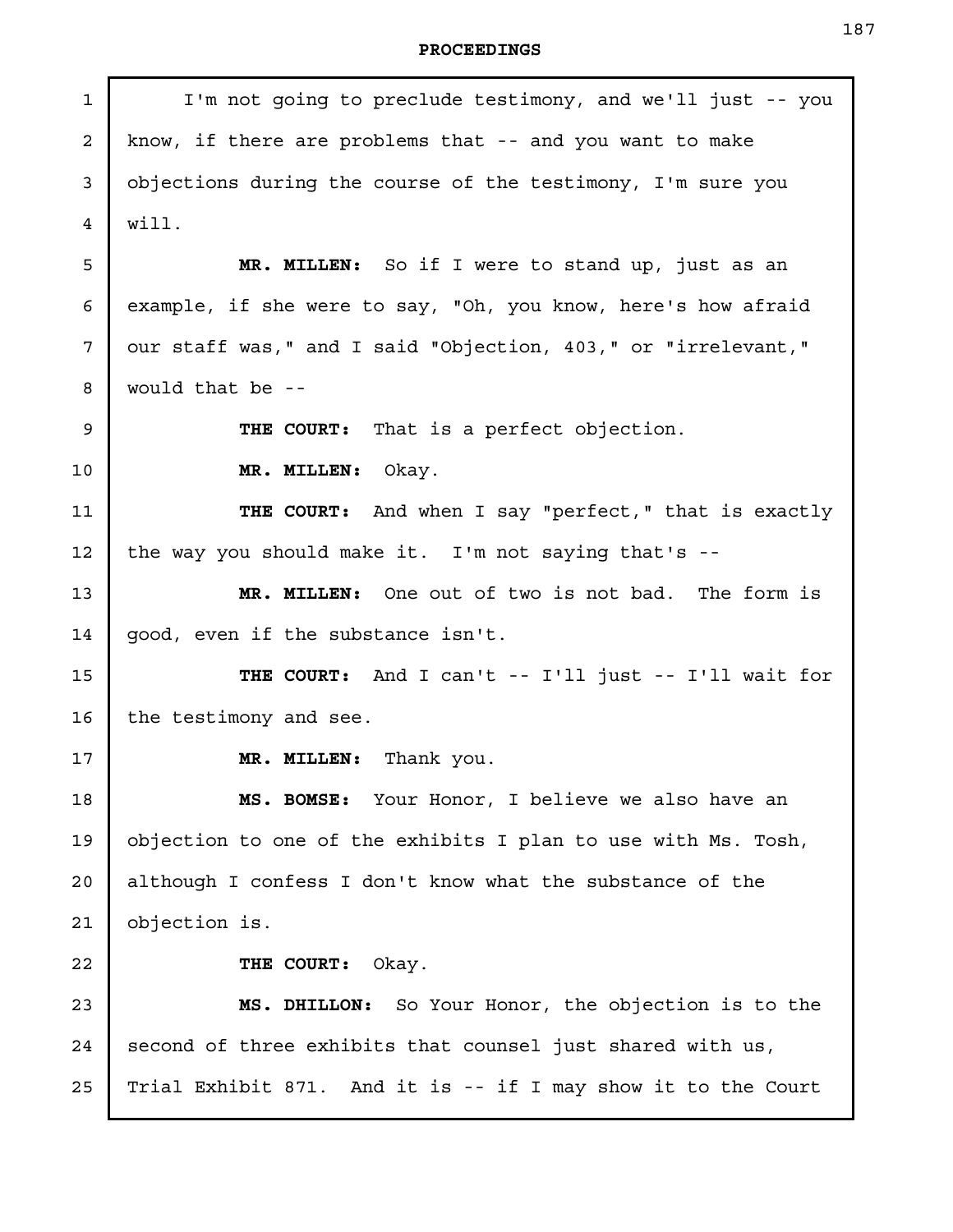(Indicating), it is a visual demonstration of the types of services Planned Parenthood offers. And I believe Your Honor's rulings on demonstrative exhibits said this type -- this is irrelevant, this type of evidence. **THE COURT:** Do you want to pass this up to me? **MS. BOMSE:** We may have a copy for the Court. **THE COURT:** I can just take a quick look here. **MS. BOMSE:** Okay. (Document handed up to the Court) **MS. DHILLON:** The second page is similar. It's a short exhibit. (The Court examines document) **MS. BOMSE:** Just to -- just to be clear, those are the services provided by Ms. Tosh's organization. So she has personal knowledge of all that. **THE COURT:** And, and the concern, Ms. Dhillon? **MS. DHILLON:** It's relevance. **THE COURT:** You know, I think for background information, I -- I would overrule that objection. (Document handed down) **MS. DHILLON:** That is our obviously, objection, with respect -- **THE COURT:** Okay. Unless there's no foundation. Once the foundation is laid, I would not overrule. 1 2 3 4 5 6 7 8 9 10 11 12 13 14 15 16 17 18 19 20 21 22 23 24 25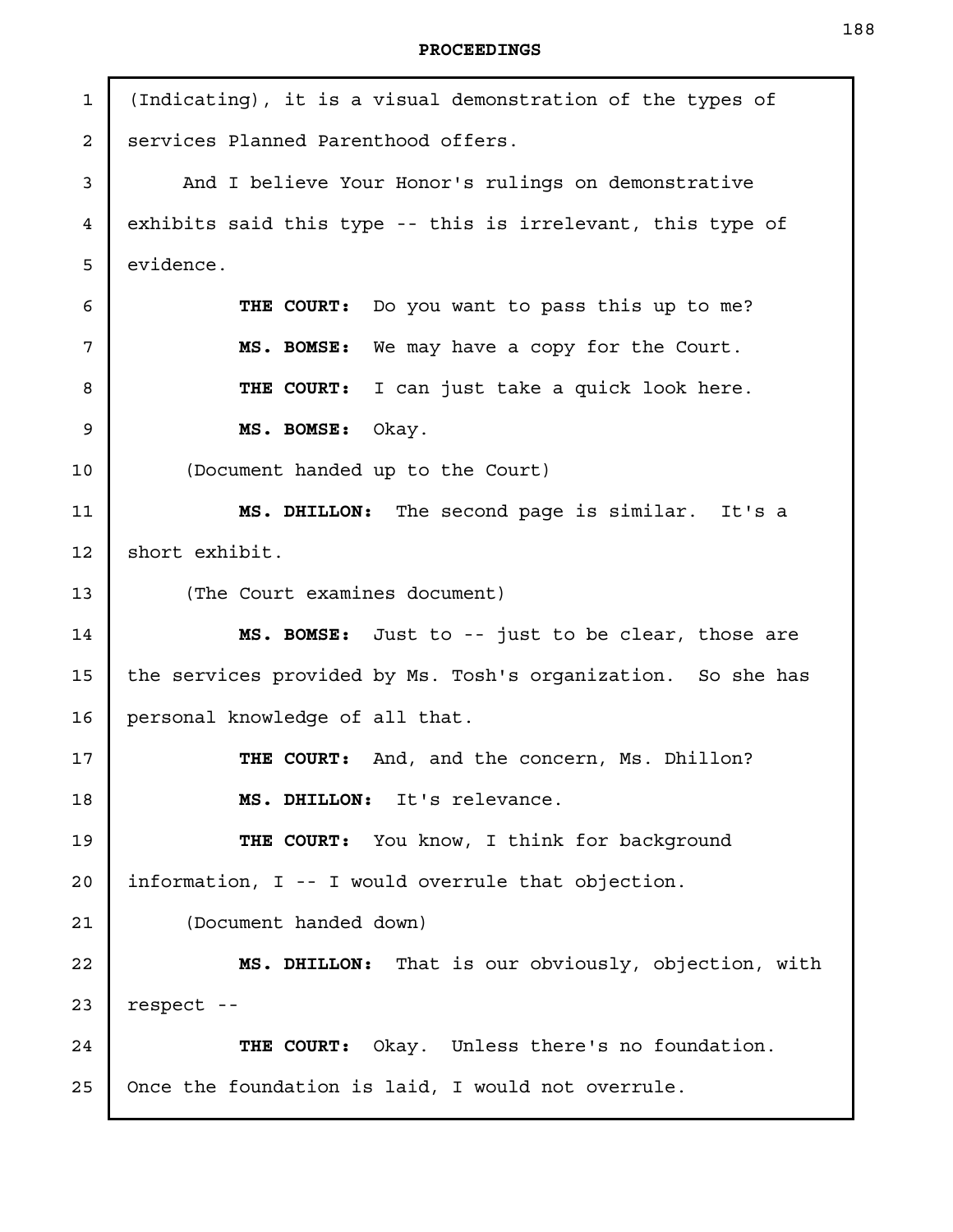| <b>PROCEEDINGS</b> |  |
|--------------------|--|
|--------------------|--|

| $\mathbf{1}$   | MS. BOMSE: Thank you.                                           |
|----------------|-----------------------------------------------------------------|
| $\overline{a}$ | MS. DHILLON: Thank you.                                         |
| 3              | MS. MAYO: Sharon Mayo.                                          |
| $\overline{4}$ | Your Honor, we have a situation with the video clips. A         |
| 5              | couple of days ago, we sent over to defense counsel the short   |
| 6              | clips -- most of them are five minutes or so -- that we         |
| 7              | intended to use with the first three witnesses to hash out any  |
| 8              | issues.                                                         |
| 9              | We have heard nothing. And we sent a reminder yesterday         |
| 10             | and still nothing. And we do have Ms. Merritt, for example,     |
| 11             | who may testify at the end of the day, depending on how quickly |
| 12             | things move. We do intend to show some video clips there.       |
| 13             | And we would like Your Honor's guidance on how we deal          |
| 14             | with that, because I can't seem to get a response from defense  |
| 15             | counsel.                                                        |
| 16             | THE COURT: What is the story on that? Is that                   |
| 17             | Mr. Jonna?                                                      |
| 18             | MR. JONNA: Good morning. Paul Jonna, Your Honor.                |
| 19             | I can tell that you we have looked at some of the clips.        |
| 20             | I haven't looked at all of the clips. And we don't have any     |
| 21             | objections. I can't speak for Ms. Merritt's counsel. But if     |
| 22             | we had objections, we would raise them with counsel promptly.   |
| 23             | THE COURT: Okay. Mister -- Mr. Mihet, you're                    |
| 24             | nodding, so you don't have a problem with these clips either.   |
| 25             | Is that correct?                                                |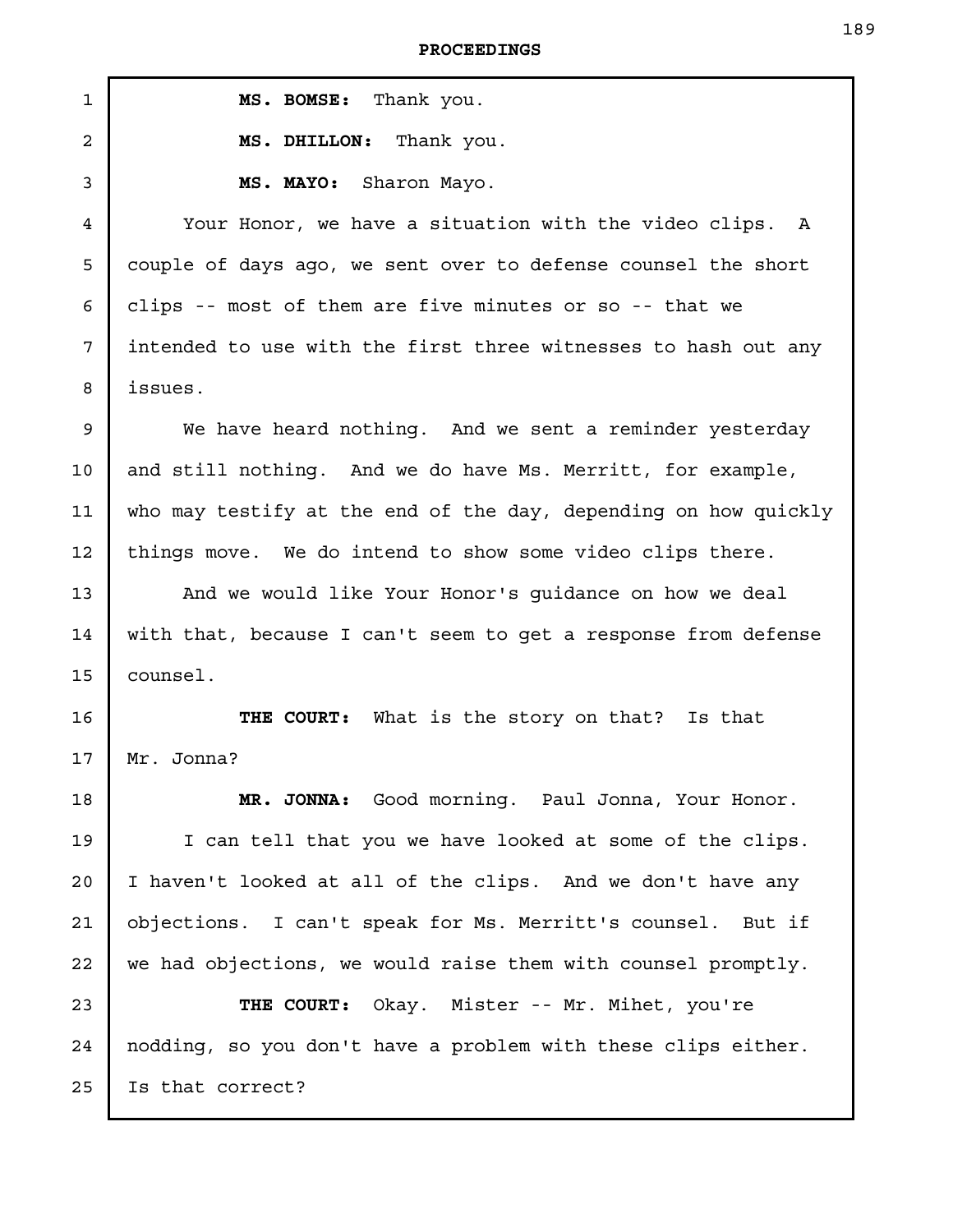| $\mathbf{1}$ | MR. MIHET: No, I wouldn't say that yet, Your Honor.             |
|--------------|-----------------------------------------------------------------|
| 2            | We've been quite occupied, and I haven't had a chance to review |
| 3            | all of the clips just yet. If we do, we'll object to them as    |
| 4            | we go along.                                                    |
| 5            | THE COURT: Okay. So there's no problem with playing             |
| 6            | them, and then we'll just deal with them as they come up.       |
| 7            | Yeah.<br>MR. MIHET:                                             |
| 8            | THE COURT:<br>Okay.                                             |
| 9            | Thank you, Your Honor.<br>MS. MAYO:                             |
| 10           | THE COURT: Ms. Short.                                           |
| 11           | MS. SHORT: Your Honor, just in defense of the                   |
| 12           | defense team, we did raise -- we had -- one of our motions      |
| 13           | in limine was a general motion concerning the admission of      |
| 14           | evidence of damages that weren't being sought and the harms and |
| 15           | emotional distress and things like that. We did bring that      |
| 16           | motion in limine before you. And it was denied. But we          |
| 17           | interpreted that to be: Okay, why don't we wait and see         |
| 18           | specifically what's going to come in.                           |
| 19           | And so our thought was in renewing that in regard to            |
| 20           | Ms. Tosh in particular, you know, that we could look at it one  |
| 21           | at a time here. And, you know, you look at Ms. Tosh's           |
| 22           | testimony. That's all --                                        |
| 23           | THE COURT: And that's -- it's perfectly fine to                 |
| 24           | object. My rulings will have preserved -- to the extent that    |
| 25           | they were specific enough, will preserve your rights going      |
|              |                                                                 |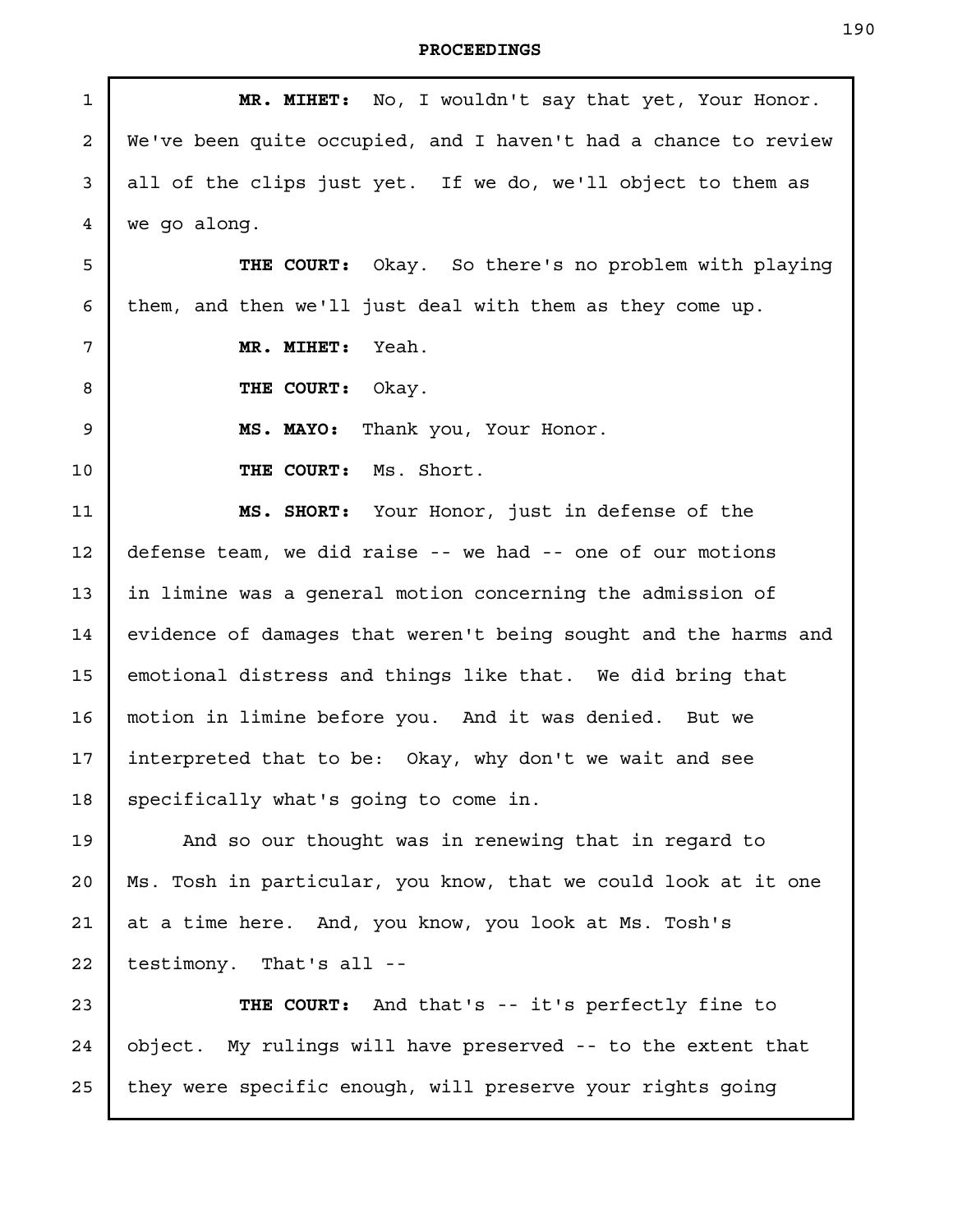forward. But I think it's an appropriate thing to object when you think you need to make an objection. And I'll rule then. **MS. SHORT:** Okay. Actually, I have one other housekeeping matter, which is with regard to the redaction of exhibits. As you know, the parties worked through with a lot of redactions. However, what has not been dealt with is redactions on exhibits that will be used solely for impeachment. And this may be simply an insoluble problem, given -- for the defense, given the situation, which is that it appears that our choices are to either tell the other side what we're going to be using for impeachment in order to get it unredacted, or present redacted copies to the jury. I think that's tremendously unfair to the defense. But if there's any solution to that, I would love to know if there is. Because that seems to me the choice we are presented with. **THE COURT:** Well, I -- I don't know how -- I don't know whether you have a good idea how to resolve that. If there are -- I'm just, I'm just not sure how to resolve that. If you know -- if there is a small set of documents that you think you're going to want to use, and -- and there have been decisions that you've come to cooperatively that are consistent with, you know, with some unredaction of some of the information, and you wanted to show that to me in advance of using it, I suppose I may be able to look at it. But I don't 1 2 3 4 5 6 7 8 9 10 11 12 13 14 15 16 17 18 19 20 21 22 23 24 25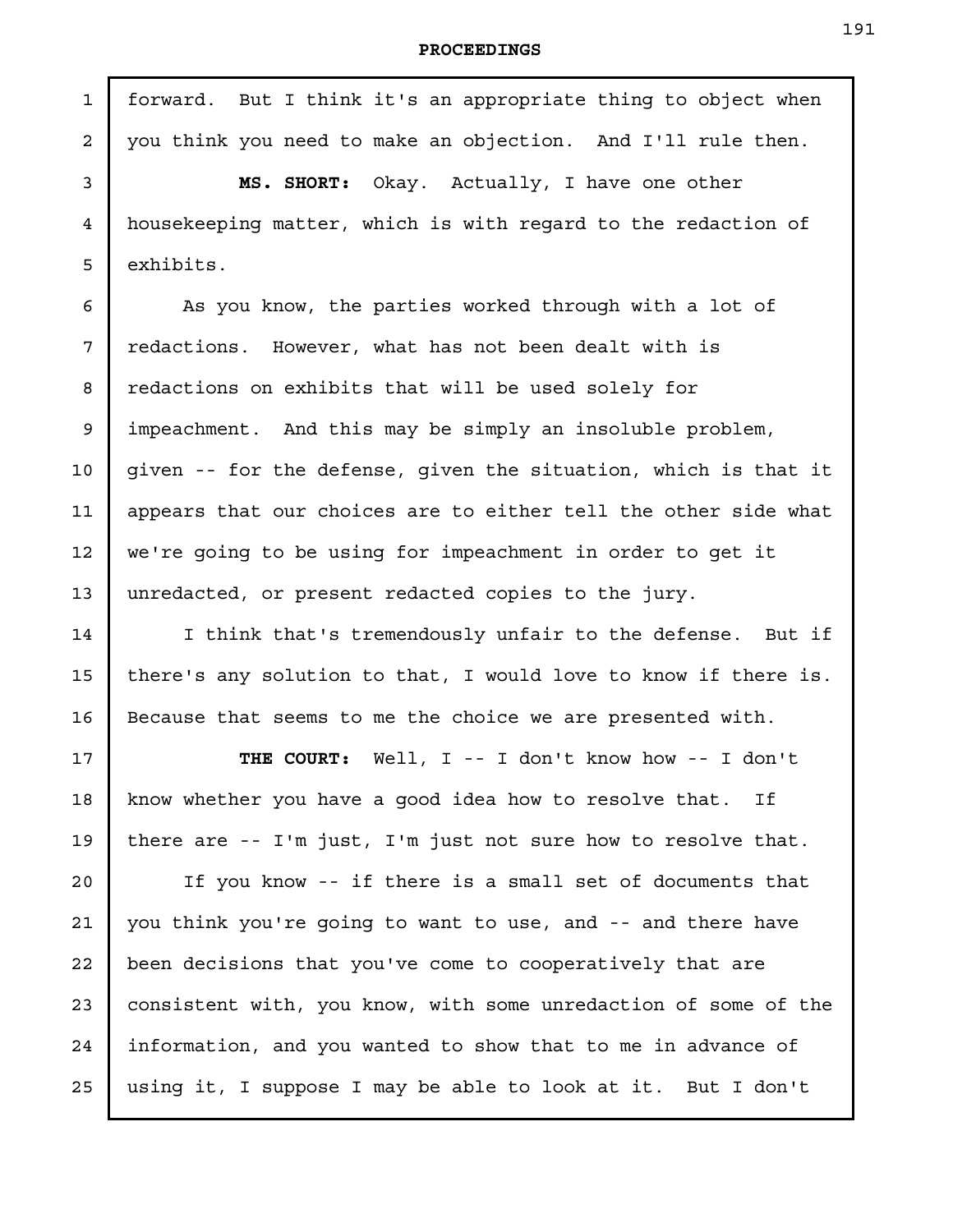| $\mathbf{1}$   | know what your discussions have been specifically on that, and  |
|----------------|-----------------------------------------------------------------|
| $\overline{a}$ | I don't know if that is a workable solution either.             |
| 3              | So I think the solution that you have described, imperfect      |
| 4              | as it is, is the one that you probably ought to use, unless you |
| 5              | can work with the plaintiffs to fiqure something out.           |
| 6              | MS. SHORT: As I say, it is imperfect. And I guess               |
| 7              | I'm just reiterating our objection that the process of          |
| 8              | over-redaction which we have addressed over and over and over   |
| 9              | again has now led us to this point where those are our choices. |
| 10             | THE COURT: Well, I guess another way of dealing with            |
| 11             | that problem is without identifying the document, to discuss    |
| 12             | with the plaintiffs the specific -- the specific person that    |
| 13             | might have been named or what -- I don't know what the          |
| 14             | redactions will be. But you might be able to have a generic     |
| 15             | discussion without discussing the document that would be of --  |
| 16             | that could solve that problem.                                  |
| 17             | Thank Your Honor.<br>MS. SHORT:                                 |
| 18             | THE COURT: Okay. All right. I will look forward to              |
| 19             | seeing you once the jury is here.                               |
| 20             | (Recess taken from $7:53$ a.m. to $8:06$ a.m.)                  |
| 21             | (The following proceedings were held outside of the             |
| 22             | presence of the Jury)                                           |
| 23             | THE CLERK: Please come to order.                                |
| 24             | THE COURT: Please be seated, everybody, for a                   |
| 25             | moment, because I think we're ready for the jury.               |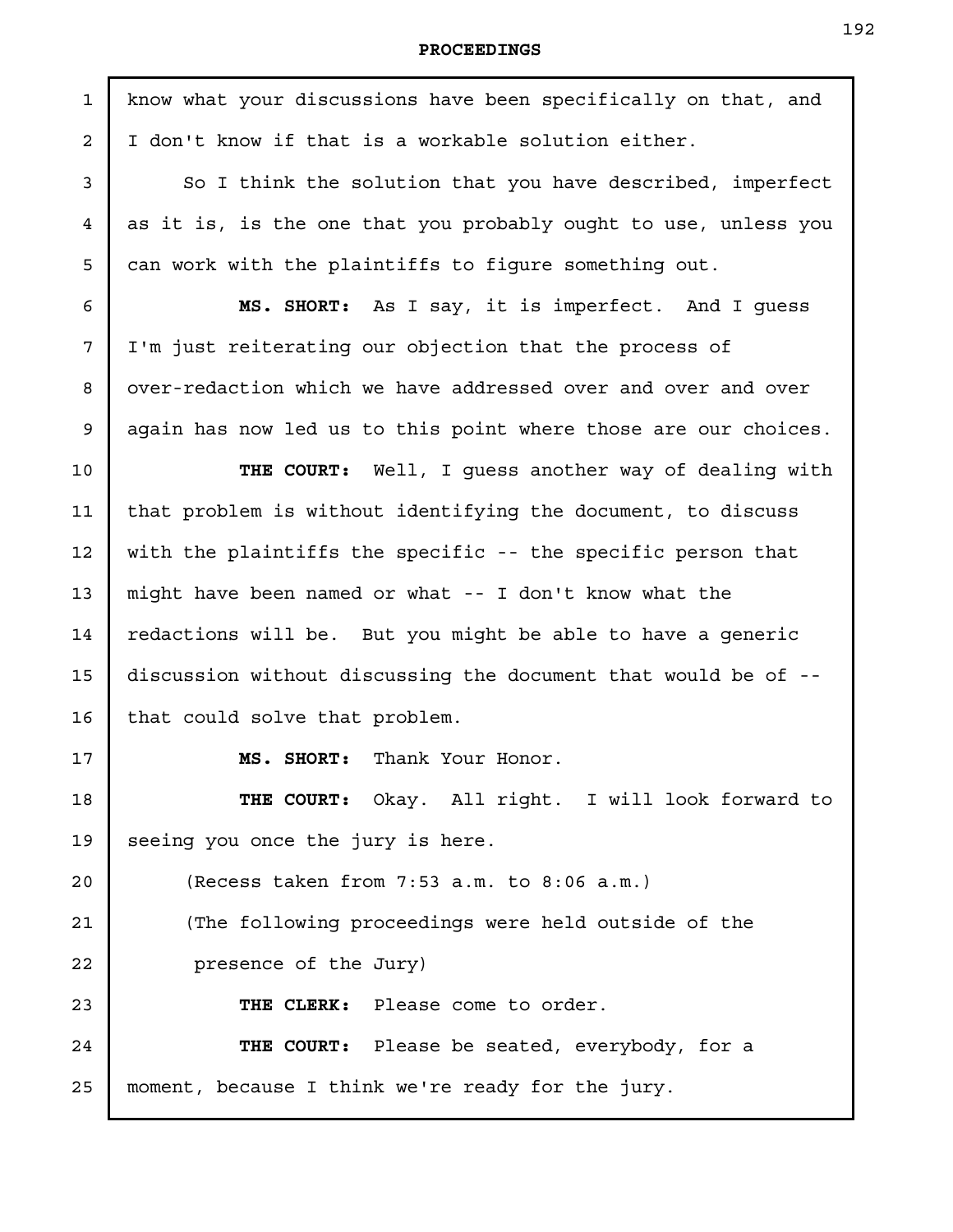(The following proceedings were held in the presence of the Jury)

**THE COURT:** Please be seated, everybody. Ladies and gentlemen, good morning. Welcome. Thank you all for being here promptly so that we can get going.

I want to tell you that the reason people stand up when you come into the courtroom is to honor your service as jurors. So you can come in and sit down, if you want to. You can stand. You can do either one. But, but the purpose of this is to recognize the duty that you will -- that you are fulfilling here, and to honor that service.

So in a moment, I'm going to go through the preliminary instructions with you, and then the lawyers will give their opening statements, and the evidence will start.

I want to tell you that at the end of the day, you are each going to get a binder. And that binder will contain the preliminary instructions in the case. It's going to include a timeline of some of the events that happened in the case. There will be a chart of who's claiming what against whom. Because as you'll see, there are a number of  $-$ - of plaintiffs; there are a number of defendants.

Your obligation is going to be to look at each of the claims and look at each of the parties separately, as I describe them to you. And so the purpose of having these things in the binder is just to help you during the course of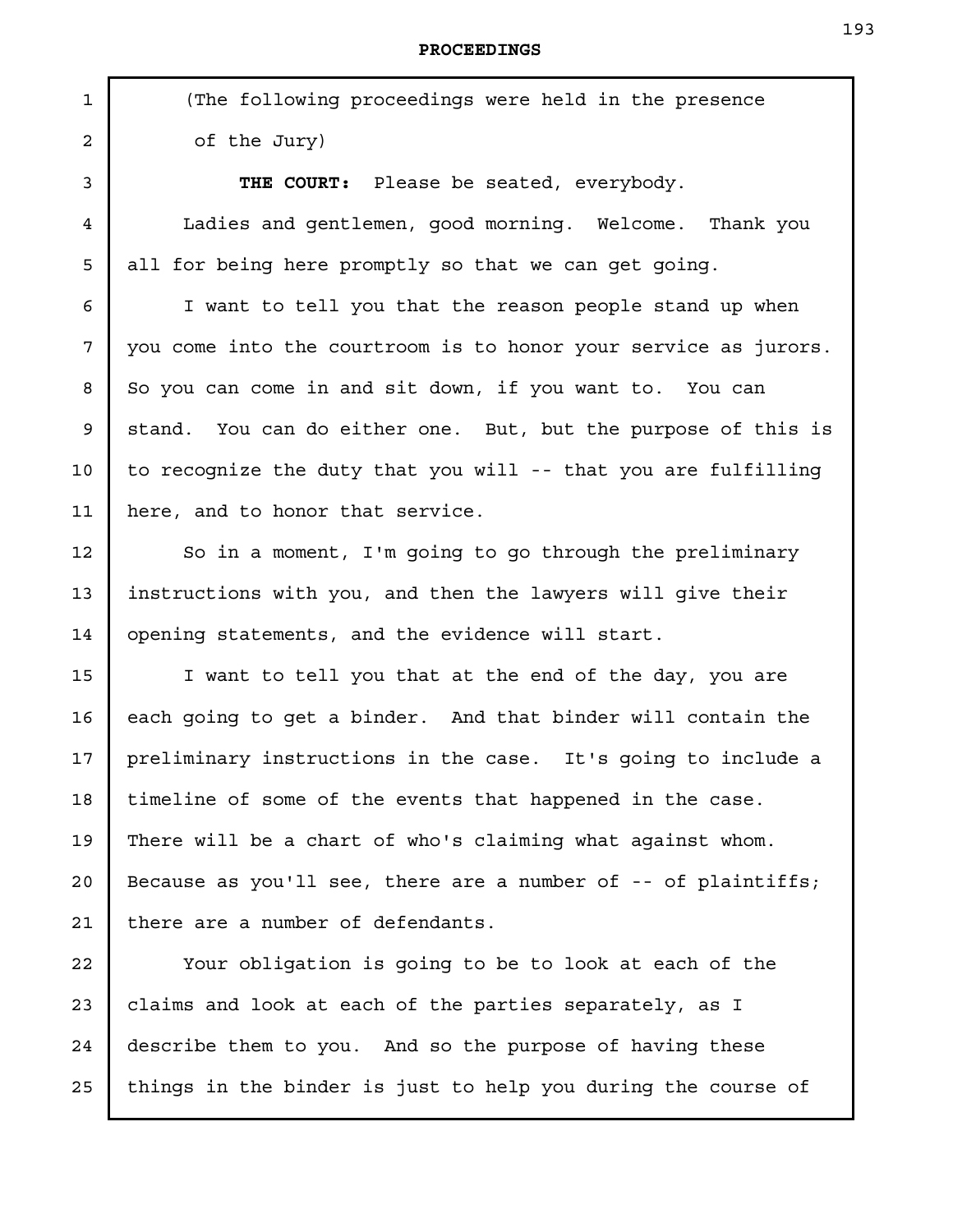| $\mathbf{1}$   | the trial sort out who's claiming what. And the binder will be  |
|----------------|-----------------------------------------------------------------|
| $\overline{a}$ | yours. You will need to leave it here every day, but you can    |
| 3              | use it for reference.                                           |
| 4              | And then the final thing that it will have is the trial         |
| 5              | calendar, which is also more complicated than it should be,     |
| 6              | because of my schedule. So you'll have that to refer to, also.  |
| 7              | So with that, I'm now going to give you the preliminary         |
| 8              | instructions.                                                   |
| 9              | <b>JURY INSTRUCTIONS</b>                                        |
| 10             | BY THE COURT                                                    |
| 11             | Members of the jury, you are now the jury in this case.         |
| 12             | It is my duty to instruct you on the law. These instructions    |
| 13             | are preliminary instructions, to help you understand the        |
| 14             | principles that apply to civil trials and to help you           |
| 15             | understand the evidence as you listen to it. You will be        |
| 16             | allowed to keep this set of instructions to refer to throughout |
| 17             | the trial. These instructions are not to be taken home, and     |
| 18             | must remain in the jury room when you leave in the evenings.    |
| 19             | At the end of the trial, these instructions will be collected   |
| 20             | and I will give you a final set of instructions. It's the       |
| 21             | final set of instructions that will govern your deliberations.  |
| 22             | It's your duty to find the facts from all of the evidence       |
| 23             | in the case. To those facts you will apply the law as I give    |
| 24             | it to you. You must follow the law as I give it to you,         |
| 25             | whether you agree with it or not. And you must not be           |
|                |                                                                 |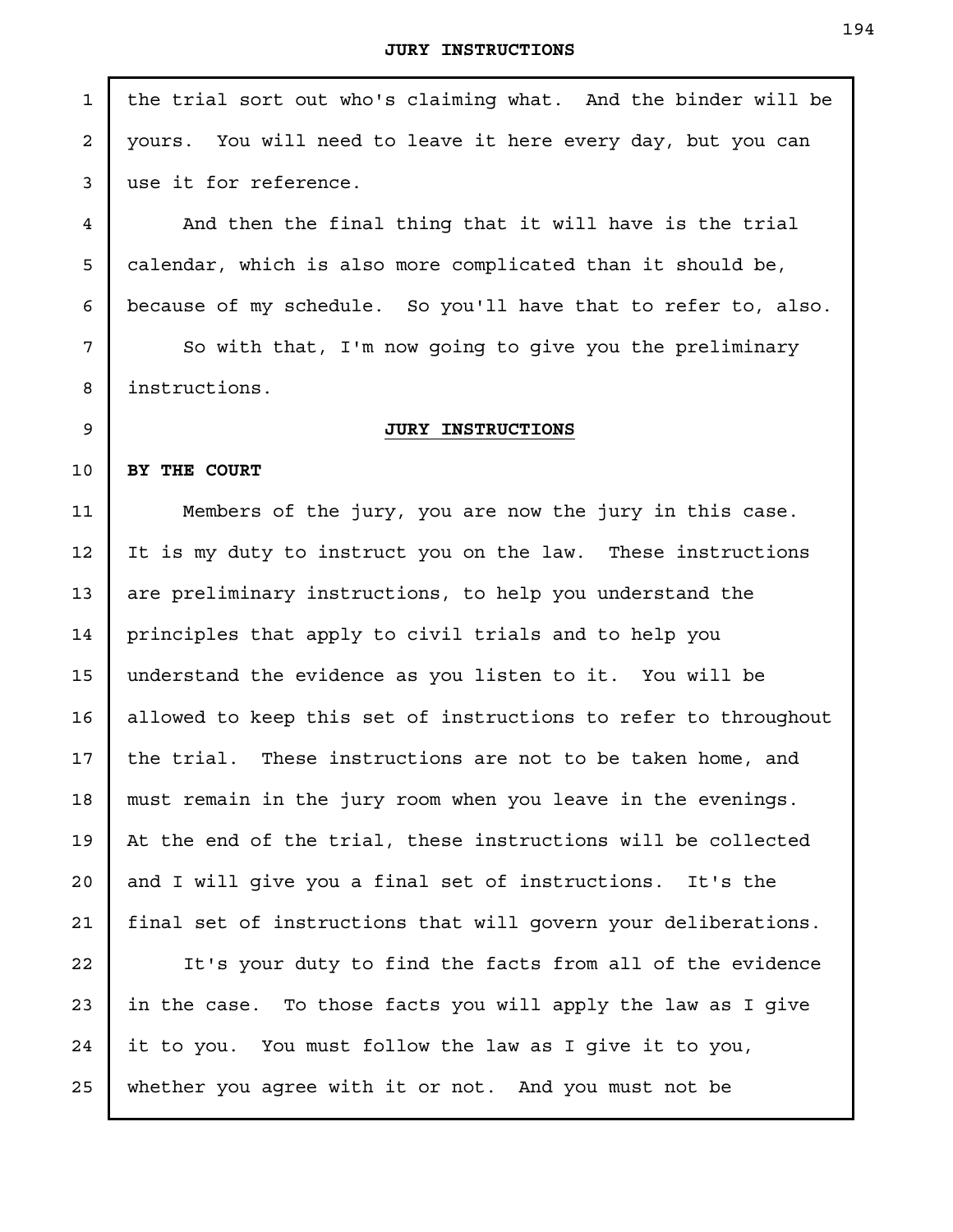| $\mathbf{1}$   | influenced by any personal likes or dislikes, opinions,         |
|----------------|-----------------------------------------------------------------|
| $\overline{a}$ | prejudices, implicit biases or sympathy. That means that you    |
| 3              | must decide the case solely on the evidence before you. You     |
| 4              | will recall that you took an oath to do so.                     |
| 5              | Please do not read into these instructions or anything I        |
| 6              | may say or do that I have an opinion regarding the evidence or  |
| 7              | what your verdict should be.                                    |
| 8              | To help you follow the evidence, I will identify the            |
| $\mathsf 9$    | parties and give you a brief summary of the positions of the    |
| 10             | parties.                                                        |
| 11             | Plaintiffs are Planned Parenthood Federation of America,        |
| 12             | (PPFA); Planned Parenthood: Shasta-Diablo Inc. doing business   |
| 13             | as Planned Parenthood Northern California, PP NorCal; Planned   |
| 14             | Parenthood Mar Monte Inc. (PPMM); Planned Parenthood of the     |
| 15             | Pacific Southwest (PPPSW); Planned Parenthood Los Angeles       |
| 16             | (PPLA); Planned Parenthood/Orange and San Bernardino Counties   |
| 17             | (PPOSBC); Planned Parenthood California Central Coast (PPCCC);  |
| 18             | Planned Parenthood Pasadena and San Gabriel Valley, Inc.        |
| 19             | (PPPSGV); Planned Parenthood of the Rocky Mountains (PPRM); and |
| 20             | Planned Parenthood Gulf Coast (PPGC); and Planned Parenthood    |
| 21             | Center for Choice (PPCFC).                                      |
| 22             | Defendants are the Center for Medical Progress (CMP);           |
| 23             | BioMax Procurement Services, LLC (BioMax); David Daleiden; Troy |
| 24             | Newman; Albin Rhomberg; Sandra Susan Merritt; and Gerardo       |
| 25             | Adrian Lopez.                                                   |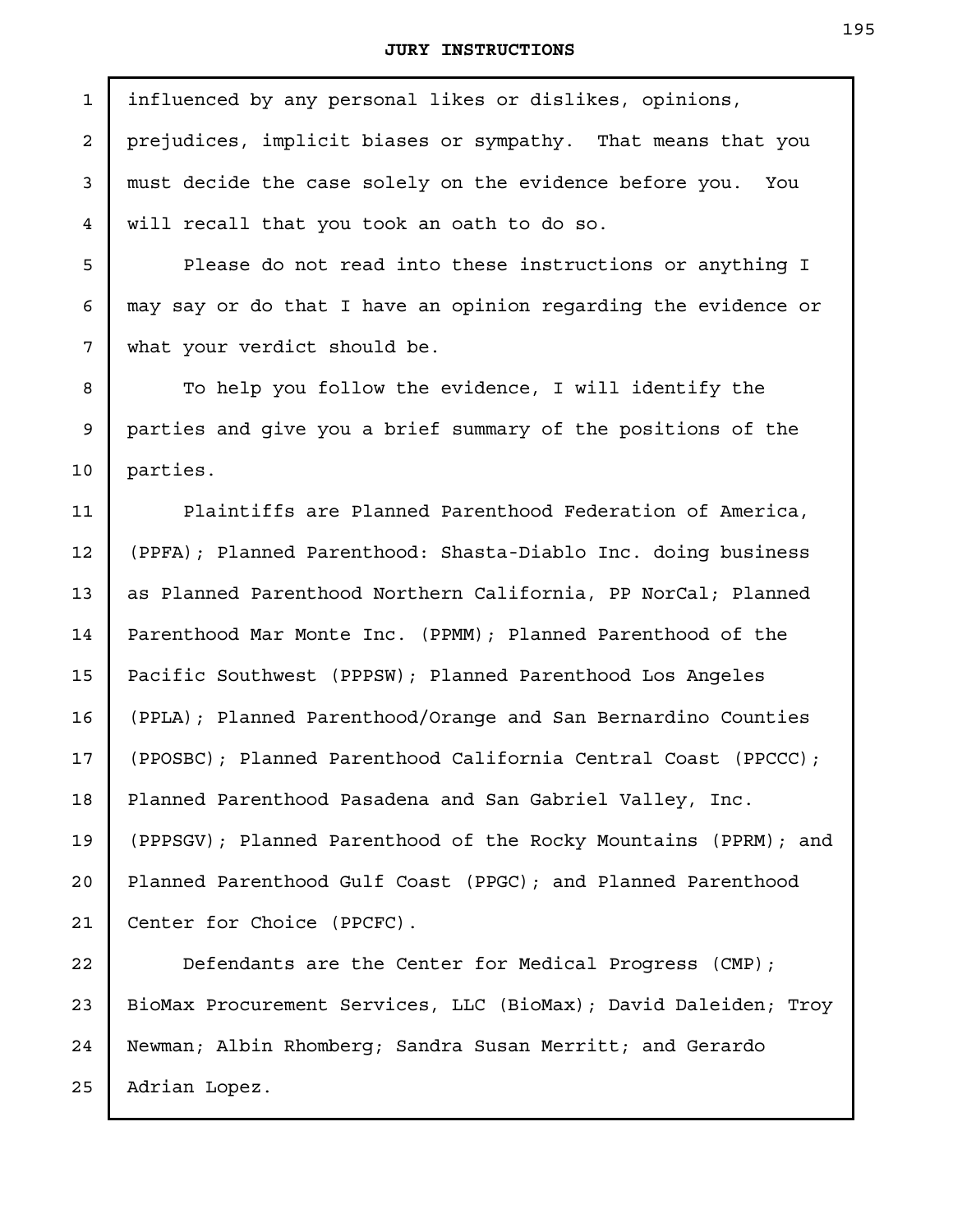Plaintiffs assert claims for fraud, trespass, breach of contract, illegal recording, civil conspiracy, and violation of the Racketeer Influenced And Corrupt Organizations Act, RICO. Defendants deny that they are liable to plaintiffs on any of plaintiffs' claims. I will now give you an overview of what the law requires plaintiffs to prove in order to establish their claims. At the end of the case I will give you more detailed instructions on the law. This overview is intended to help you digest the evidence as you hear it before you receive my more detailed destructions -- instructions at the end of the case. Some issues have already been determined in this case. You should not speculate about those issues, and instead, simply focus on the evidence presented to you and the matters you are asked to decide. Plaintiffs assert that defendants are liable for fraud. There are three different forms of fraud: Intentional misrepresentation, concealment, and false promise. In an intentional misrepresentation claim, a plaintiff must prove that a defendant made a factual statement to a plaintiff despite knowing that the statement was false. In a concealment claim, a plaintiff must prove that a defendant disclosed some facts to a plaintiff but intentionally failed to disclose other facts that the plaintiff did not know 1 2 3 4 5 6 7 8 9 10 11 12 13 14 15 16 17 18 19 20 21 22 23 24

and that made the defendant's disclosure deceptive.

25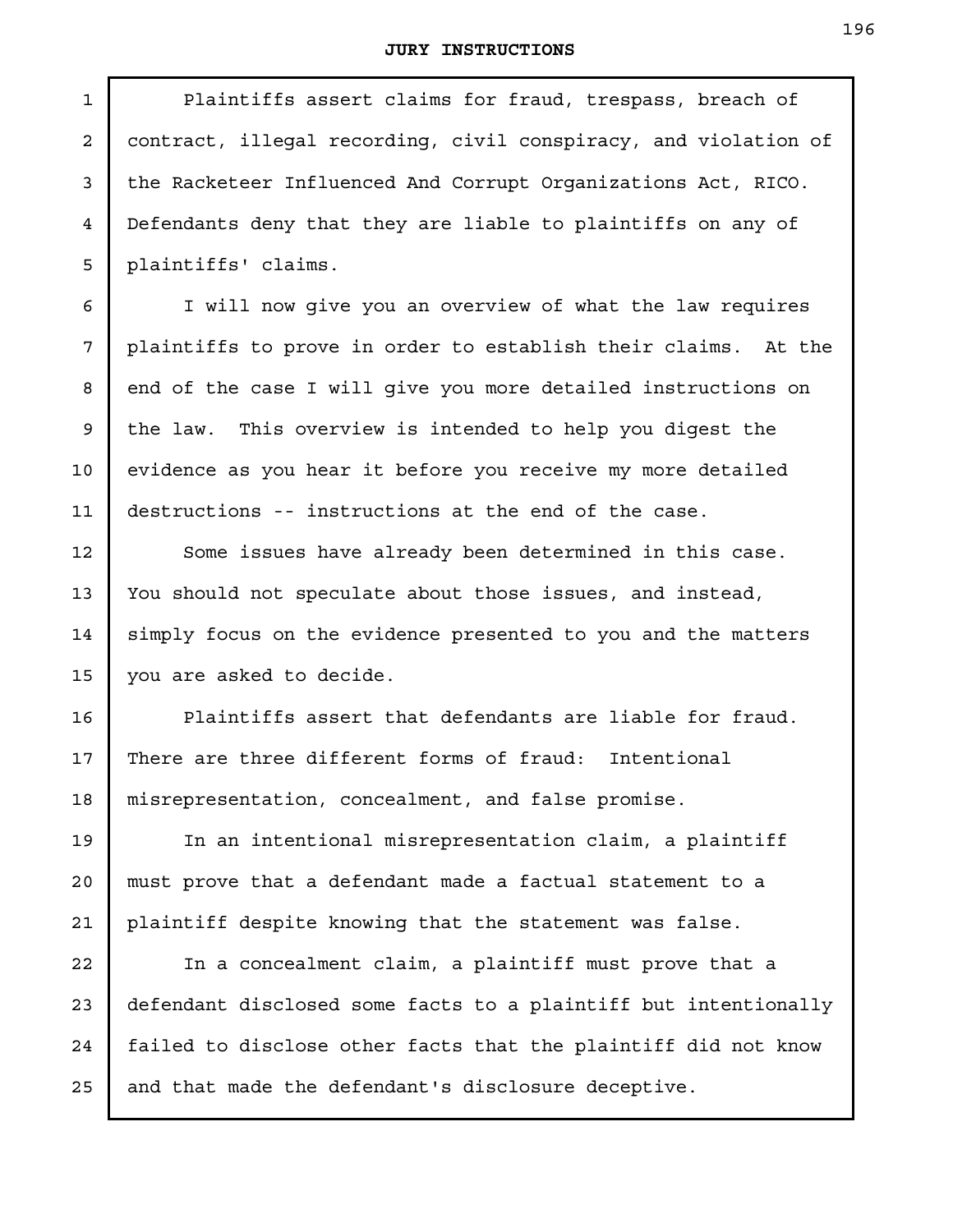1

In a false promise claim, a plaintiff must prove that a defendant made a promise to a plaintiff but did not intend to perform the promise when the defendant made it.

In all three types of fraud claims, a plaintiff must also prove that a defendant intended for the plaintiff to rely on the intentional misrepresentation, concealment, or false promise; that the plaintiff actually relied; that the plaintiff's reliance was reasonable; and that the plaintiff's reliance harmed the plaintiff.

You will be asked to determine whether defendant CMP is liable for trespass. To establish a claim for trespass, a plaintiff must prove that it owned, leased, occupied or controlled property; that a defendant intentionally entered the property; and that the relevant plaintiff did not give the defendant permission to enter the property or that the defendant exceeded the scope of the plaintiff's permission.

If a defendant obtained permission to enter because of a misrepresentation, the law treats the defendant's entry as if it was made without permission.

In pretrial proceedings, it has been determined that defendants BioMax, Daleiden, Lopez, and Merritt are directly liable for trespass. You will be required to determine whether plaintiffs were damaged by those trespasses, and if so, the amount of damages. If a plaintiffs proves that a trespass occurred, you may award nominal damages even if a plaintiff was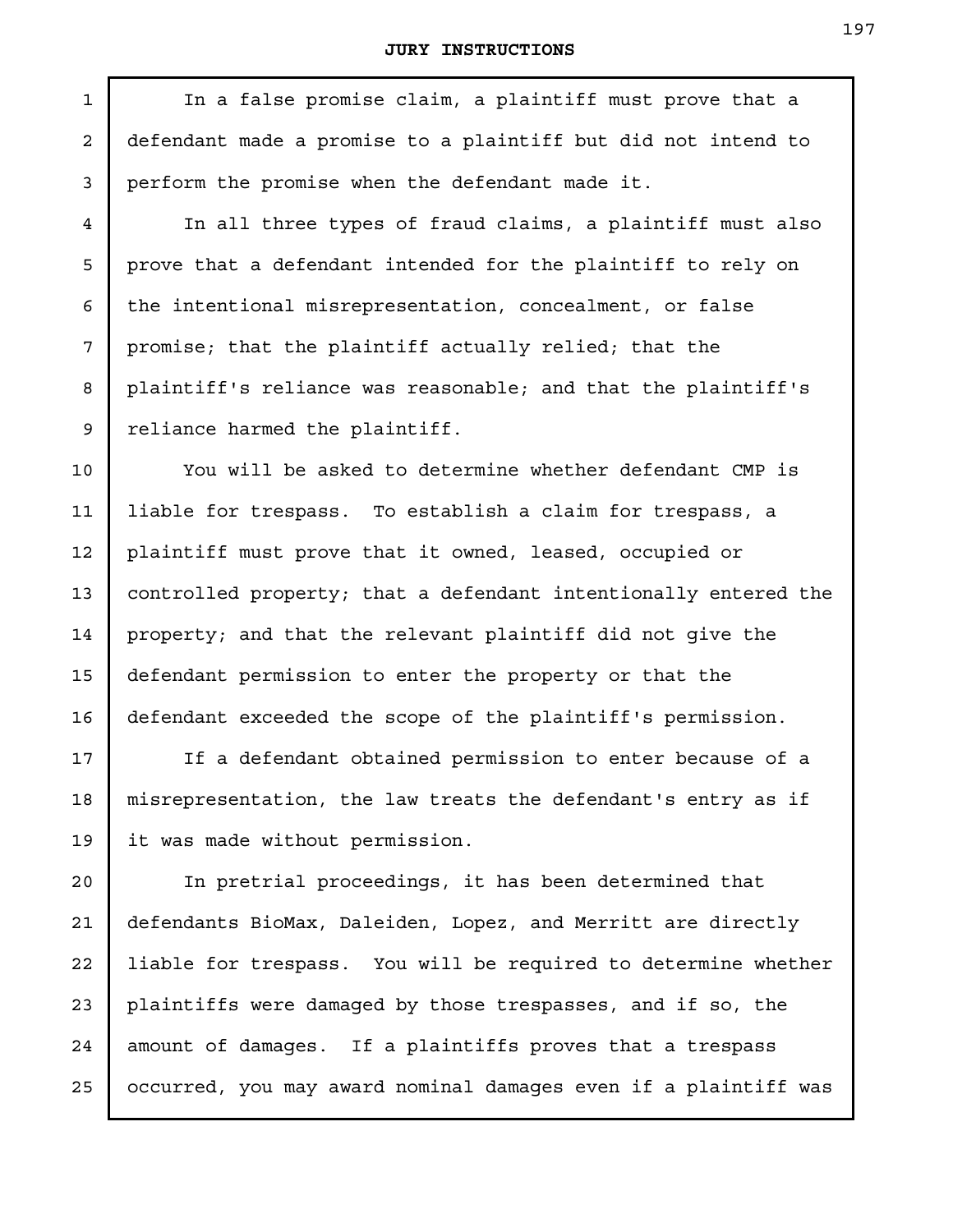not harmed by the trespass. A plaintiff may prove a breach-of-contract claim if the plaintiff is a party to a contract were a defendant, or, if the plaintiff is not a party to the contract, the plaintiff is a third-party beneficiary of the contract. The parties to a contract are the people who have made promises directly to one another. A third-party beneficiary is someone who the parties to the contract intended would receive a benefit from the contract. Plaintiffs allege they are third-party beneficiaries of contracts between the National Abortion Foundation (NAF), and defendants that relate to two NAF annual meetings. Defendants deny that plaintiffs are third-party beneficiaries of the NAF contracts. If plaintiffs prove the contracts were intended to benefit plaintiffs, they are third-party beneficiaries of the contract. Once a plaintiff proves it is a party to a contract or a third-party beneficiary to a contract, it must prove that a 1 2 3 4 5 6 7 8 9

defendant breached the contract by doing something that the contract prohibited the defendant from doing, or by failing to do something the contract required the defendant to do. If a plaintiff proves breach, you may award nominal damages, even if a plaintiff was not harmed by the breach. If a plaintiff also proves that a defendant's breach harmed the plaintiff, the plaintiff is entitled to compensation for all the harm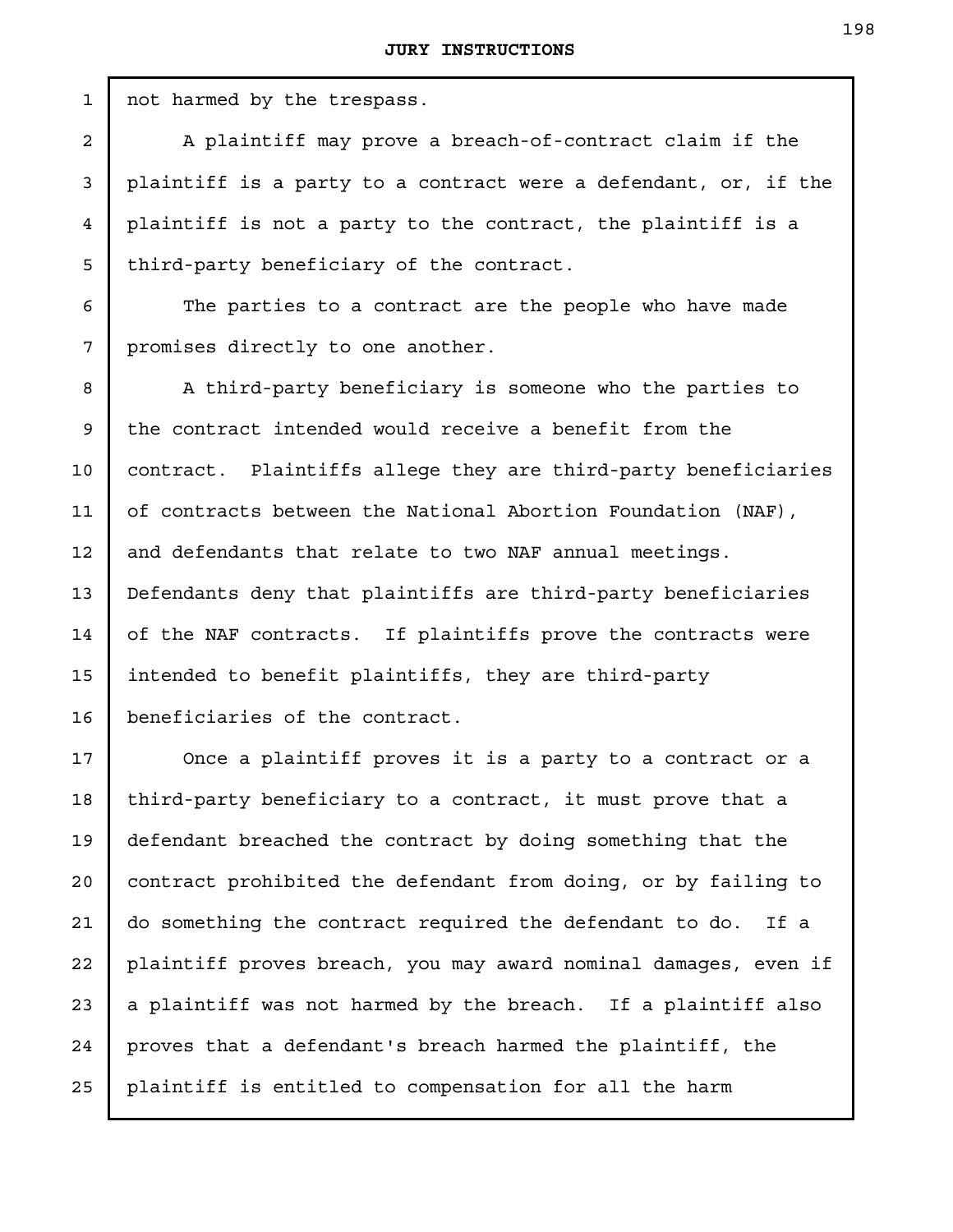foreseeably caused by the defendant's breach. In pretrial proceedings, it has been determined that so, the amount of damages. the amount of damages. California law. 1 2 3 4 5 6 7 8 9 10 11 12 13 14 15 16 17 18 19 20 21 22 23 24 25

defendants Daleiden and BioMax breached the PPFA exhibitor agreements. As to these defendants and contracts, you will be required to determine whether plaintiffs were damaged by those breaches, and, if so, the amount of damages. You will be asked to determine whether defendants BioMax and Daleiden breached the PPGC non-disclosure agreement, and if If you find plaintiffs are third-party beneficiaries of the NAF contracts, you will be asked to determine whether certain defendants breached the NAF contracts, and if so, whether plaintiffs were damaged by those breaches, and if so, California, Florida, Maryland and federal law prohibit

recording a person without consent in certain situations.

To establish a claim under California law, a plaintiff must prove that a defendant intentionally recorded a confidential communication without the consent of all the parties to the conversation. A confidential communication is one where the party asserting it is confidential had a reasonable expectation that others are not listening into the conversation or recording it. California law also prohibits trespassing on property for the purpose of recording another in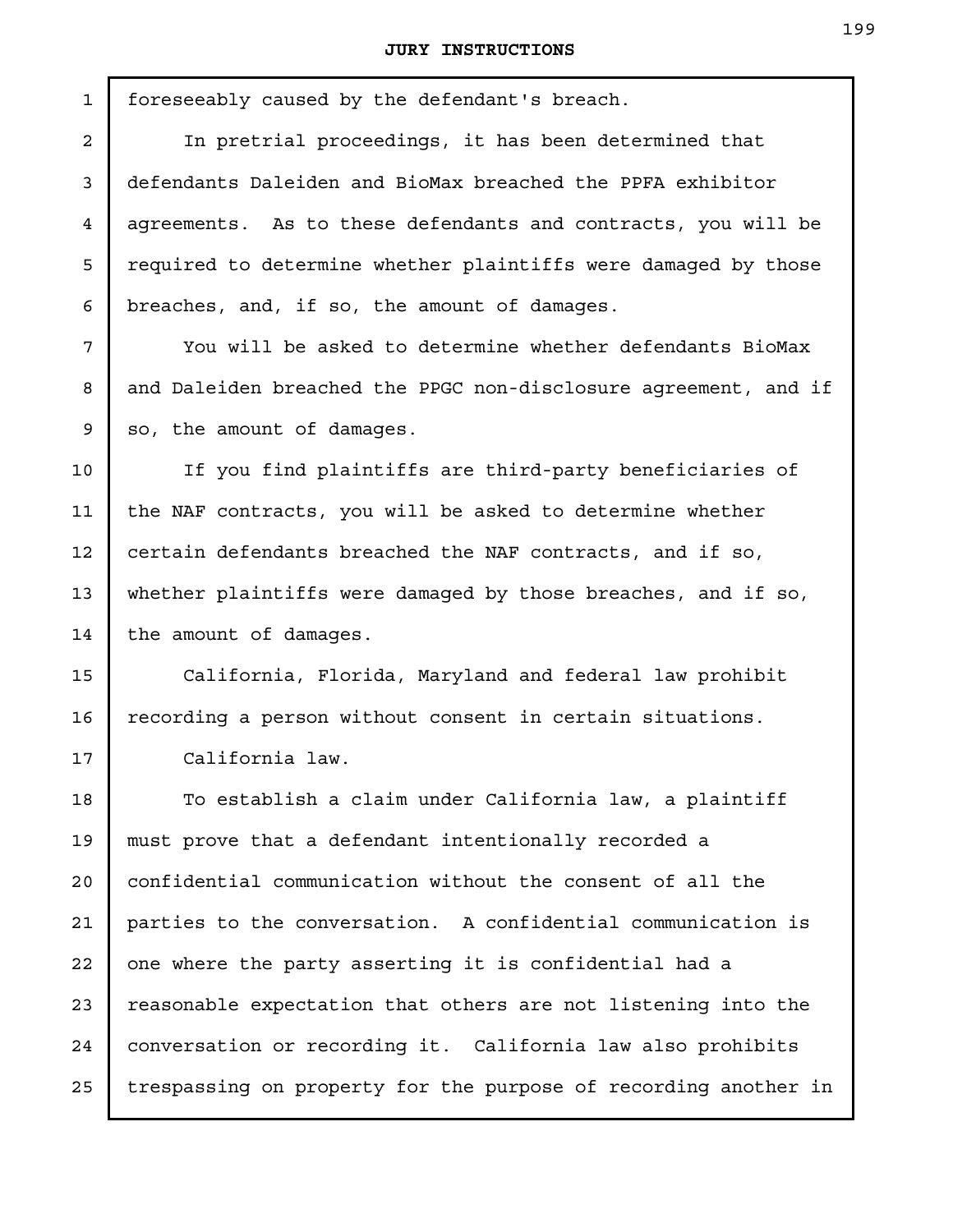violation of California law. Defendants contend their recording of plaintiffs was permitted under California law because they sought to obtain evidence of a violent felony against a person. To establish this defense, defendants must prove that before the first time they recorded in California, they had a reasonable belief the persons being recorded committed or intended to commit a violent felony against a person, and that was their purpose in making the recording. California law only applies to recordings that occurred in California. Florida and Maryland law. To establish a claim under Florida or Maryland law, a plaintiff must prove that a defendant intentionally recorded or procured another person to record an oral communication in which the parties had a reasonable expectation of privacy without the consent of all the parties to the communication. Florida and Maryland law also prohibit disclosing the contents of any oral communication by anyone who knows or should know the contents were obtained through a recording in violation of Florida or Maryland law. Florida law applies only to recordings that occurred in Florida. Maryland law applies only to recordings that occurred in Maryland. 1 2 3 4 5 6 7 8 9 10 11 12 13 14 15 16 17 18 19 20 21 22

Federal law.

23

To establish a claim under federal law, a plaintiff must prove that a defendant intentionally recorded an oral 24 25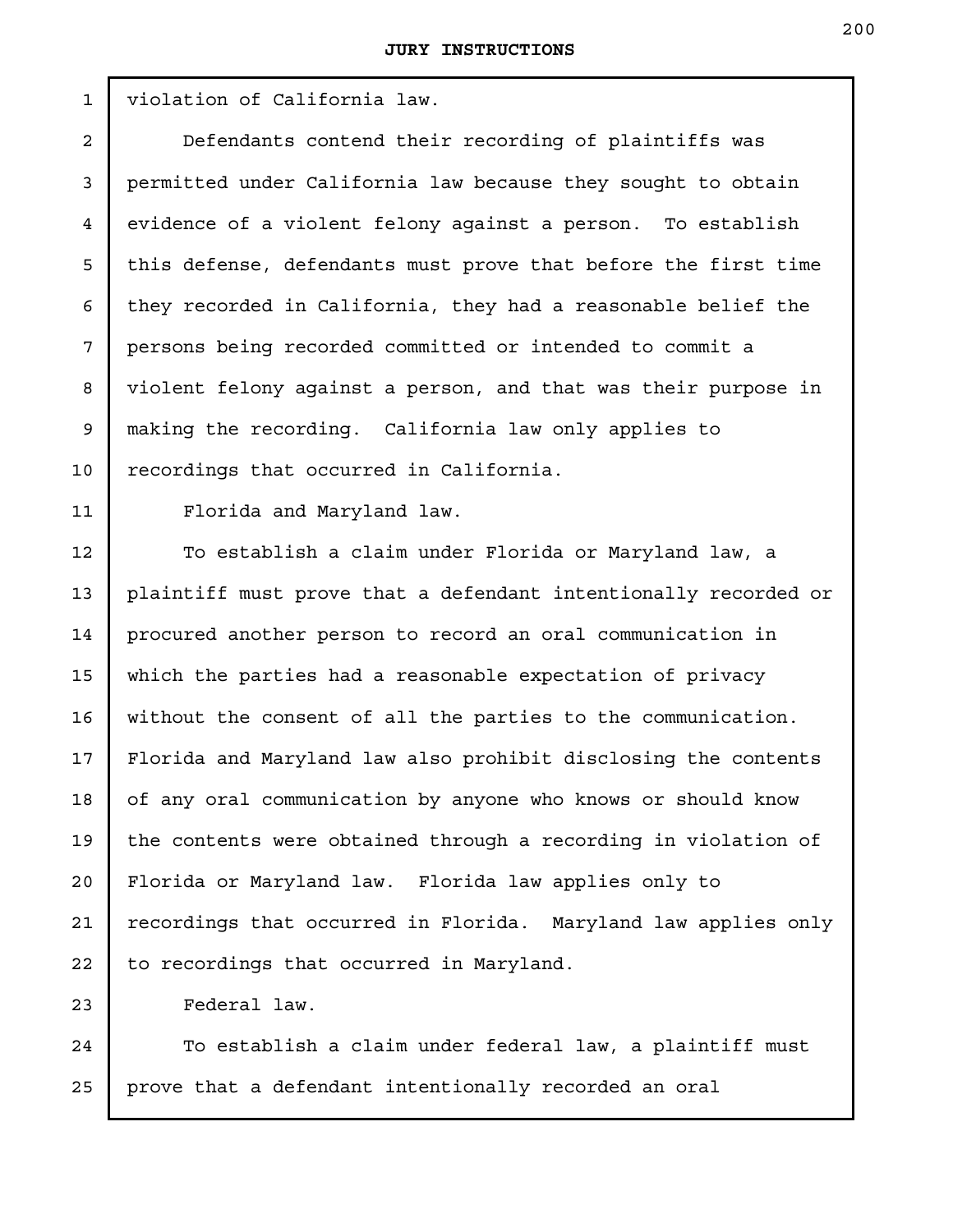communication where the parties had a reasonable expectation of privacy, and that one of the defendant's purposes in doing so was to violate RICO.

1

2

3

4

5

6

7

8

9

10

11

12

13

Plaintiffs claim that defendants engaged in acts that violate the Racketeer Influenced and Corrupt Organizations Act, often called "RICO." A RICO claim can be made in a civil case. It allows the members of a formal or informal enterprise to be held responsible for the actions of the other members of the enterprise. To recover under RICO, a plaintiff must prove conduct, of an enterprise, through a pattern, of racketeering activity known as "predicate acts," directly causing (sic) to the plaintiff's business or property by the conduct constituting the violation.

The (1) conduct element requires that the defendant have some part in directing the affairs of the enterprise. 14 15

And (2) "enterprise" includes any individual, partnership, corporation, association or other legal entity and any union or group of individuals associated in fact. 16 17 18

A (3) pattern is defined as "At least two acts of racketeering activity" within ten years of each other. And plaintiffs must prove that past conduct that by its nature projects into the future with a threat of repetition (known as open-ended continuity). 19 20 21 22 23

(4) racketeering activity means commission of certain crimes, including producing a fake identification document or 24 25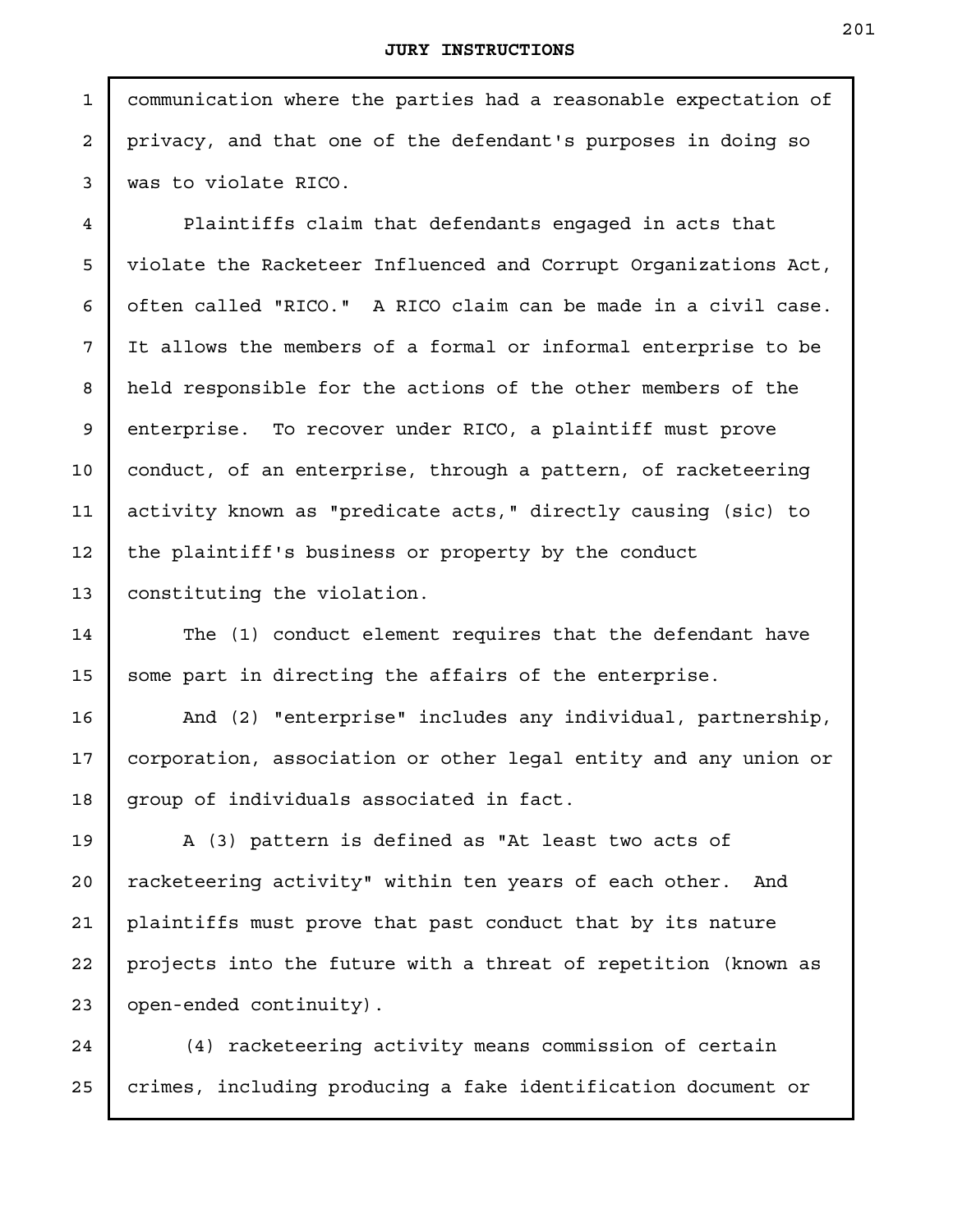transferring a fake identification document, and using the mail or wires in a scheme or plan to defraud.

Plaintiffs also allege that defendants participated in a RICO conspiracy, which requires plaintiff to prove that defendants agreed to commit a substantive violation of RICO.

For plaintiffs' claims, other than breach of contract, plaintiffs assert that certain defendants are liable as civil conspirators. A conspiracy is an agreement by two or more persons to commit a wrongful act. If one member of a conspiracy commits a wrongful act, then all members of the conspiracy, including those that, themselves, did not personally commit the wrongful act, are responsible for compensating the plaintiff for the harm caused by the wrongful act. When a party has the burden of proving any claim or affirmative defense by a preponderance of the evidence, it means you must be persuaded by the evidence that the claim or affirmative defense is more probably true than not true.

You should base your decision on all of the evidence, regardless of which party presented it.

You should decide the case as to each party separately. Unless otherwise stated, the instructions apply to all parties.

Under the law, a corporation is considered to be a person. It can only act through its employees, agents, directors, or officers. Therefore, a corporation (including a limited liability corporation) is responsible for the acts of its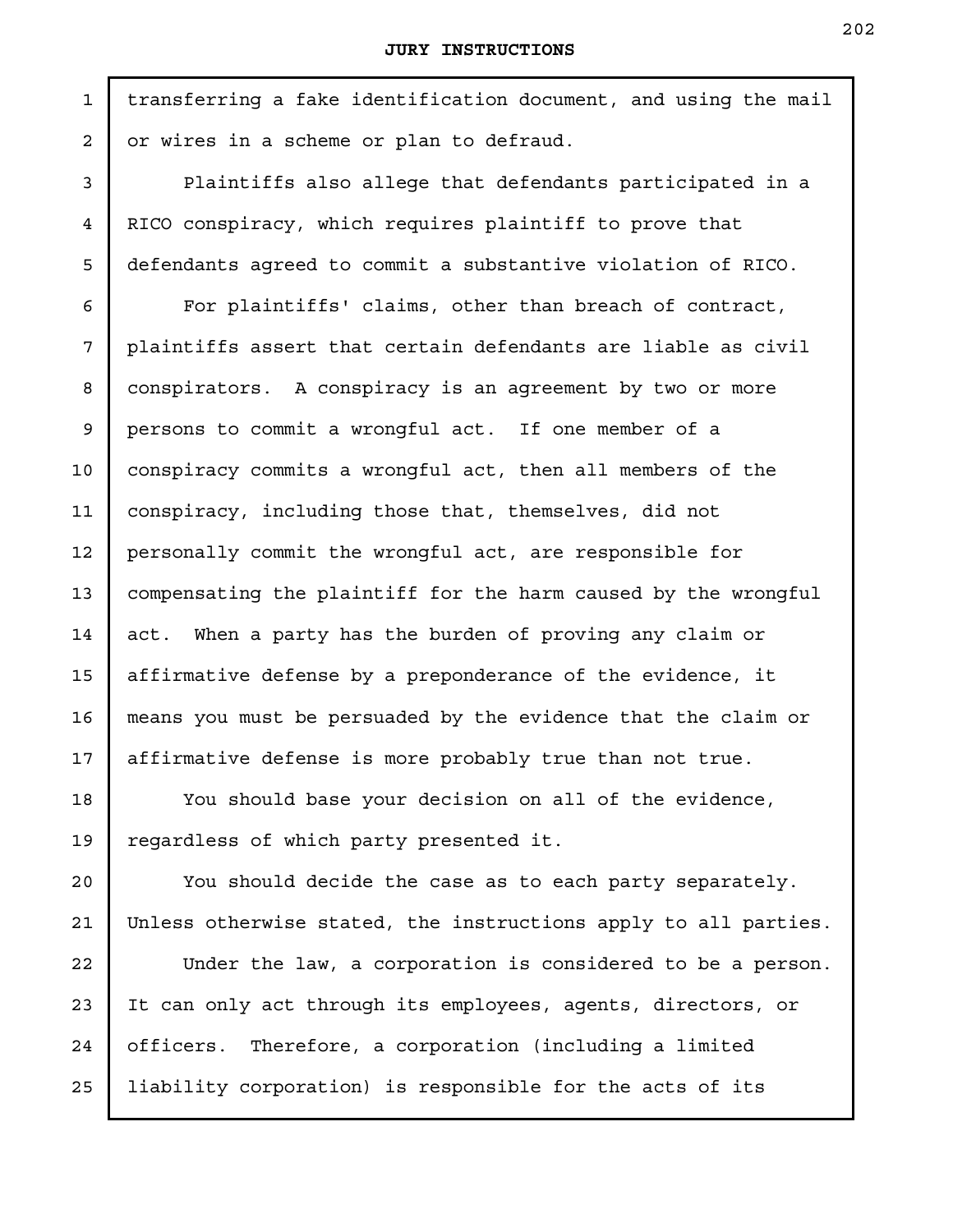| $\mathbf 1$    | employees, agents, directors, and officers performed within the |
|----------------|-----------------------------------------------------------------|
| $\overline{2}$ | scope of authority.                                             |
| 3              | All parties are equal before the law and a corporation is       |
| 4              | entitled to the same fair and conscientious consideration by    |
| 5              | you as any party.                                               |
| 6              | The evidence you are to consider in deciding what the           |
| 7              | facts are consists of:                                          |
| 8              | The sworn testimony of any witness;                             |
| 9              | The exhibits that are admitted into evidence;                   |
| 10             | Any facts to which the lawyers have agreed; and                 |
| 11             | Any facts that I may instruct you to accept is proved.          |
| 12             | In reaching your verdict, you may consider only the             |
| 13             | testimony and exhibits received into evidence. Certain things   |
| 14             | are not evidence, and you may not consider them in deciding     |
| 15             | what the facts are. I will list them for you:                   |
| 16             | No. 1. Arguments and statements by lawyers are not              |
| 17             | evidence. I will repeat that. Arguments and statements by       |
| 18             | lawyers are not evidence. The lawyers are not witnesses. What   |
| 19             | they may say in their opening statements, closing arguments and |
| 20             | at other times is intended to help you interpret the evidence,  |
| 21             | but it is not evidence. If the facts as you remember them       |
| 22             | differ from the way the lawyers have stated them, your memory   |
| 23             | of them controls.                                               |
| 24             | No. 2. Questions and objections by lawyers are not              |

evidence. Attorneys have a duty to their clients to object 25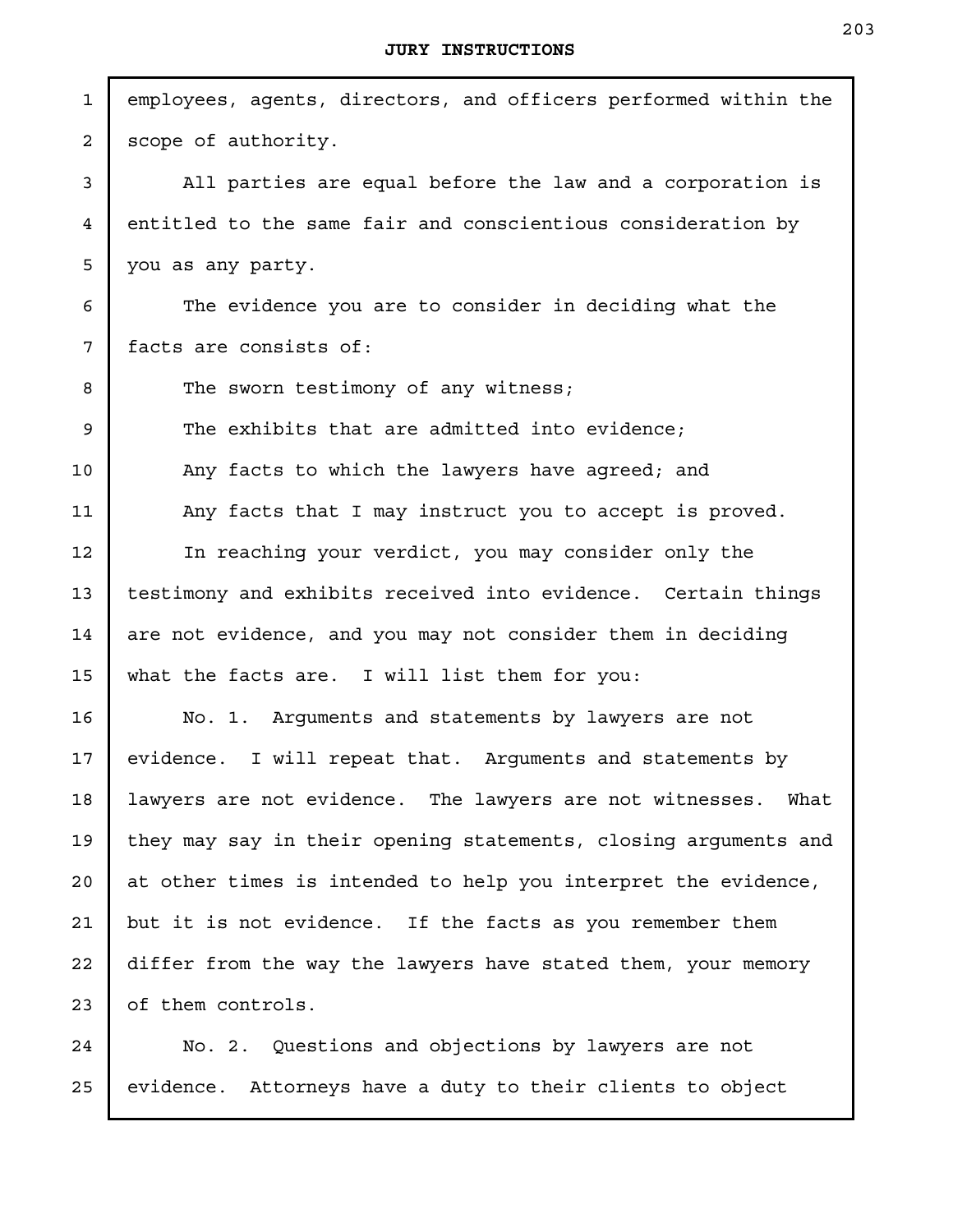when they believe a question is improper under the rules of evidence. You should not be influenced by the objection or by the Court's ruling on it.

No. 3. Testimony that is excluded or stricken, or that you are instructed to disregard, is not evidence and must not be considered. In addition, some evidence may be received only for a limited purpose; when I instruct you to consider certain evidence only for a limited purpose, you must do so and you may not consider that evidence for any other purpose.

No. 4. Anything you may see or hear when court is not in session is not evidence. You're to decide the case solely on the evidence received at the trial.

Some evidence may be admitted only for a limited purpose. When I instruct you that an item of evidence has been admitted only for a limited purpose, you must consider it only for that limited purpose, and not for any other purpose.

Evidence may be direct or circumstantial. Direct evidence is direct proof of a fact, such as testimony by a witness about what that witness personally saw or heard or did. Circumstantial evidence is proof of one or more facts from which you could find another fact. You should consider both kinds of evidence. The law makes no distinction between the weight to be given to either direct or circumstantial evidence. It is for you to decide how much weight to give to any evidence.

1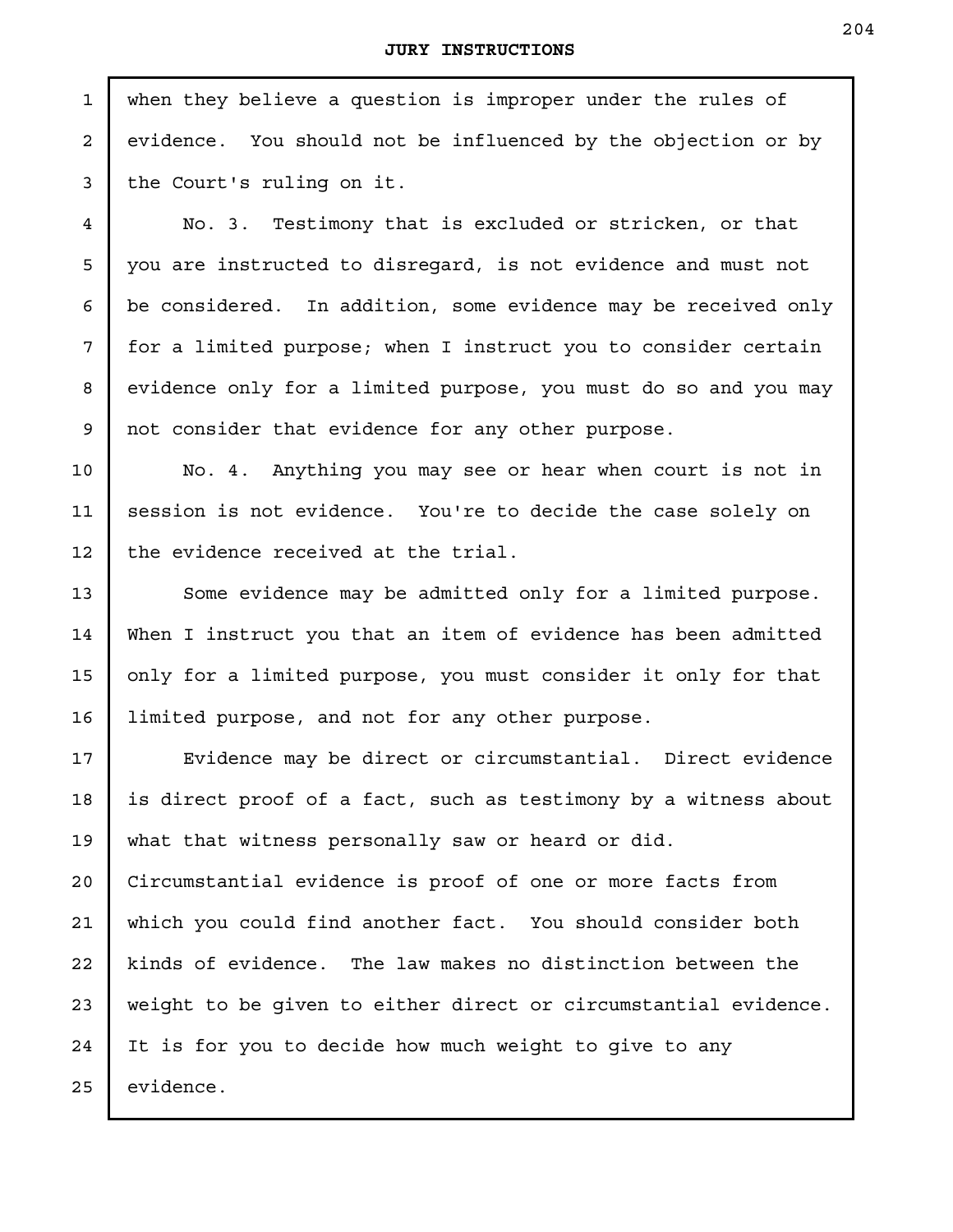$\mathsf I$ 

| 1              | There are rules of evidence that control what can be            |
|----------------|-----------------------------------------------------------------|
| $\overline{a}$ | received into evidence. When a lawyer asks a question or        |
| 3              | offers an exhibit into evidence and lawyer on the other side    |
| $\overline{4}$ | thinks that it is not permitted by the rules of evidence, that  |
| 5              | lawyer may object. If I overrule the objection, the question    |
| 6              | may be answered or the exhibit received. If I sustain the       |
| 7              | objection, the question cannot be answered, and the exhibit     |
| 8              | cannot be received. Whenever I sustain an objection to a        |
| 9              | question, you must ignore the question and must not quess what  |
| 10             | the answer might have been.                                     |
| 11             | Sometimes I may order that evidence be stricken from the        |
| 12             | record and that you disregard or ignore that evidence.<br>That  |
| 13             | means when you are deciding the case, you must not consider the |
| 14             | stricken evidence for any purpose.                              |
| 15             | In deciding the facts in this case, you may have to decide      |
| 16             | which testimony to believe and which testimony not to believe.  |
| 17             | You may believe everything a witness says, or part of it, or    |
| 18             | none of it.                                                     |
| 19             | In considering the testimony of any witness, you may take       |
| 20             | into account:                                                   |
| 21             | The opportunity and ability of the witness to see or hear       |
| 22             | or know the things testified to;                                |
| 23             | The witness's memory;                                           |
| 24             | The witness's meanwhile testifying;                             |
| 25             | The witness's interest in the outcome of the case, if any;      |
|                |                                                                 |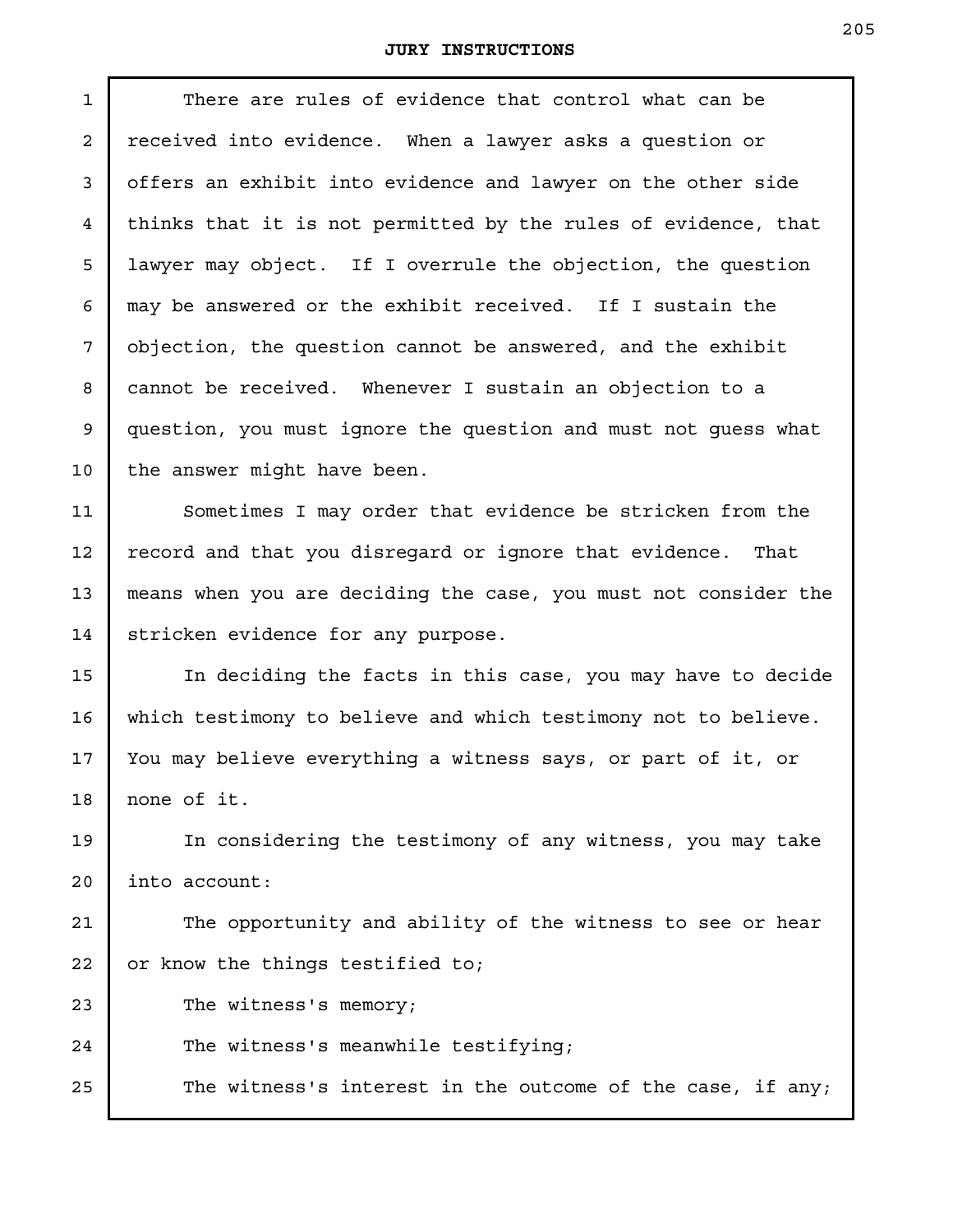The witness's bias or prejudice, if any; Whether other evidence contradicted the witness's testimony; The reasonableness of the witness's testimony in light of all the evidence; and Any other factors that bear on believability. Sometimes a witness may say something that is not consistent with something else he or she said. Sometimes different witnesses will give different versions of what happened. People often forget things or make mistakes in what they remember. Also, two people may see the same event but remember it differently. You may consider these differences, but do not decide that testimony is untrue just because it differs from other testimony. However, if you decide that a witness has deliberately testified untruthfully about something important, you may choose not to believe anything that witness said. On the other hand, if you think the witness testified untruthfully about some things but told the truth about others, you may accept the part you think is true and ignore the rest. The weight of the evidence as to a fact does not necessarily depend on the number of witnesses who testify. 1 2 3 4 5 6 7 8 9 10 11 12 13 14 15 16 17 18 19 20 21 22

What is important is how believable the witnesses were, and how much weight you think their testimony deserves. 23 24

The claims and defenses in this case concern the

25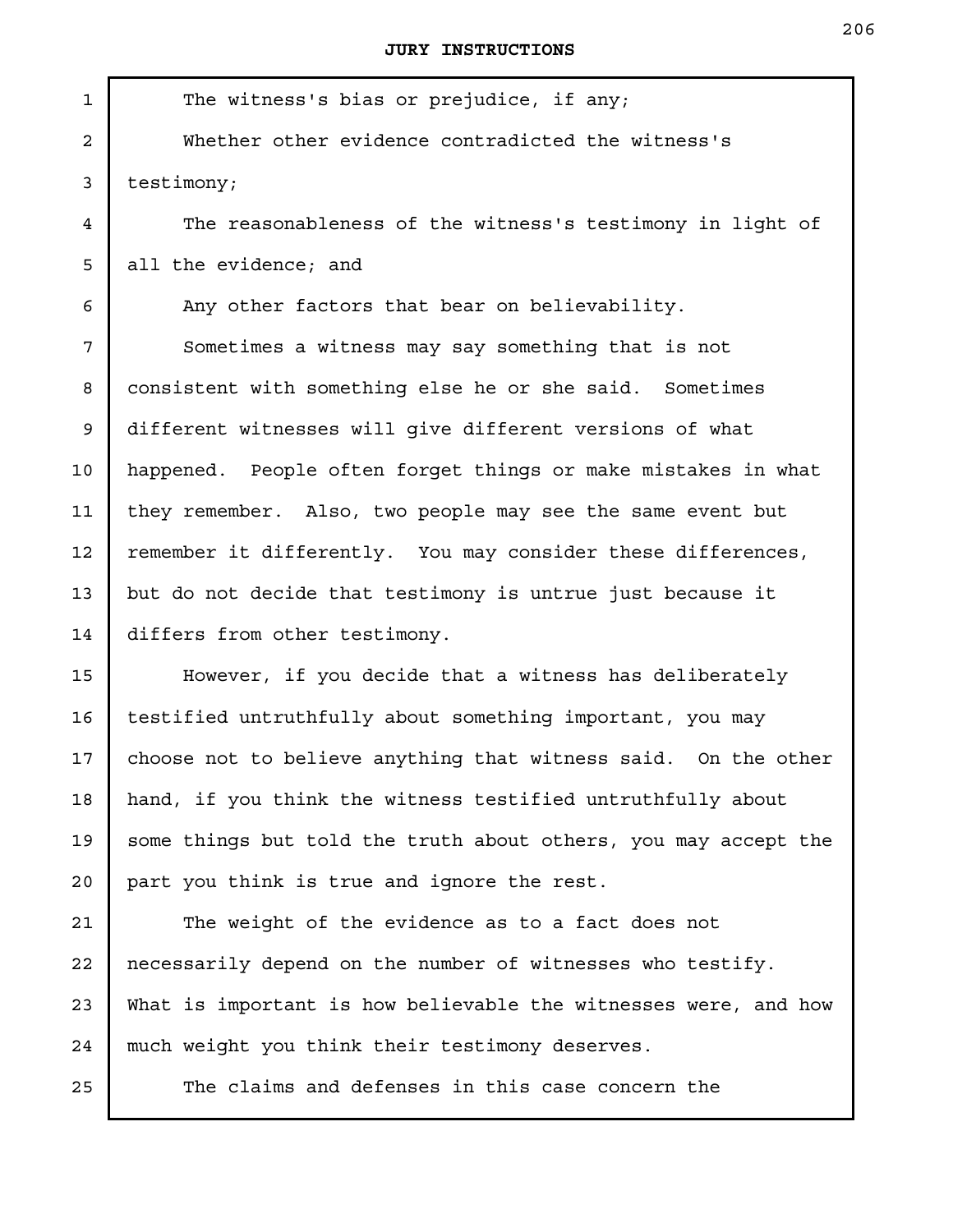strategies chosen and employed by the defendants. I need to emphasize what this case is not about. It is not about the truth of whether the plaintiffs profited from the sale of fetal tissue or otherwise violated the law in securing tissue for those programs. It's not about whether any plaintiff actually engaged in illegal conduct. Those issues are a matter of dispute between the parties in the world outside this courtroom. In this courtroom your job is to consider the evidence related to the claims and defenses in the case in accordance with the instructions that I give you. 1 2 3 4 5 6 7 8 9 10

I will now say a few words about your conduct as jurors. First, keep an open mind throughout trial, and do not decide what the verdict should be until you and your fellow jurors have completed your deliberations the end of case.

11

12

13

14

15

16

17

18

19

Second, because you must decide this case based only on the evidence received in the case and on my instructions as to the law that applies, you must not be exposed to any other information about the case or to the issues it involves during the course of your jury duty.

Thus, until the end of the case or unless I tell you otherwise: Do not communicate with anyone in any way and do not let anyone else communicate with you in any way about the merits of the case or anything to do with it. This includes discussing the case in person, in writing, by phone or electronic means, via email, text messaging, or any internet 20 21 22 23 24 25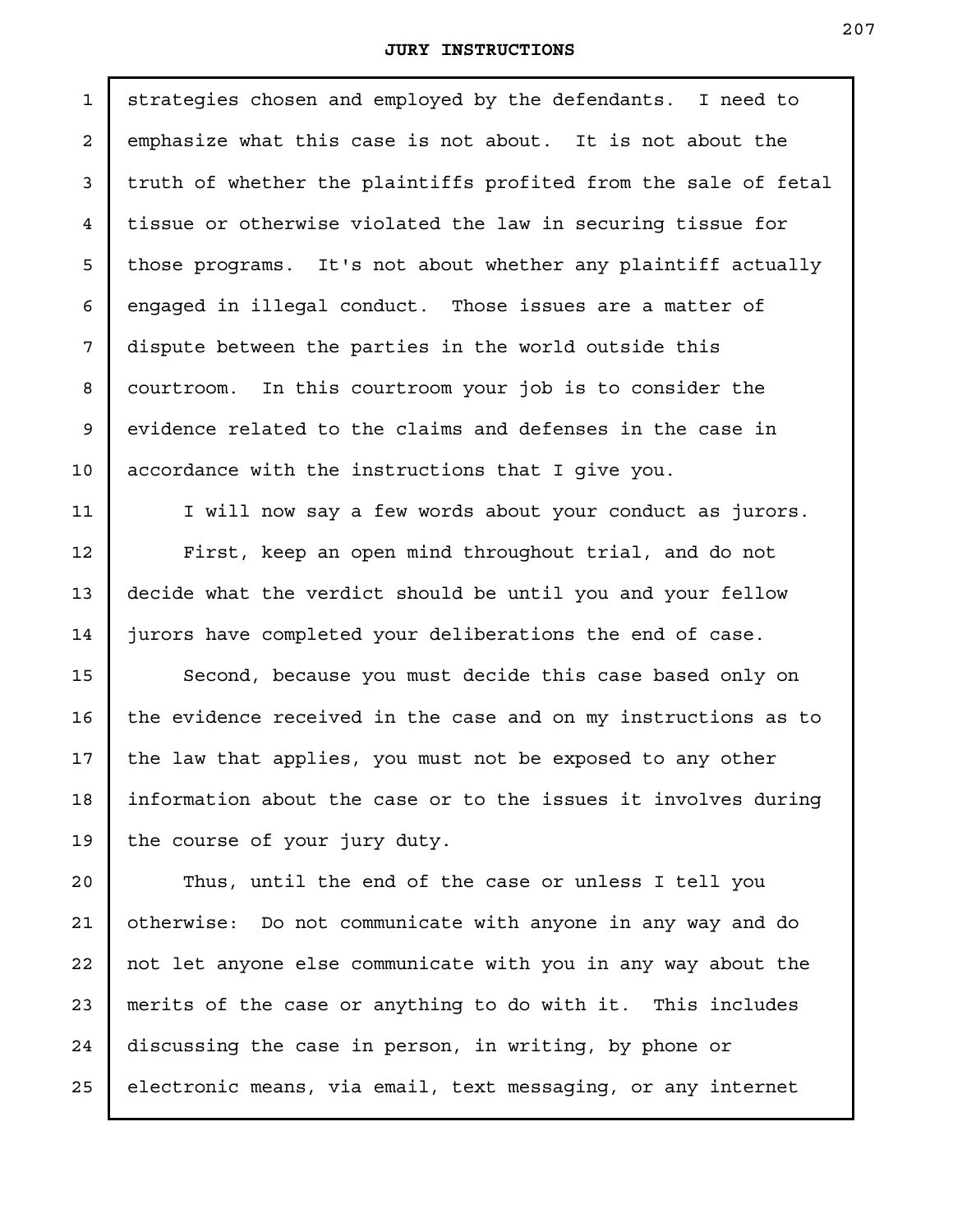chatroom, blog, website or application, including but not limited to Facebook, YouTube, Twitter, Instagram, LinkedIn, Snapchat, or any other forms of social media. This applies to communicating with your fellow jurors until I give you the case for deliberation, and it applies to communicating with everyone else including your family members, your employer, the media or press and the people involved in the trial, although you may notify your family and your employer that you have been seated as a juror in the case, and how long you expect the trial to last. But, if you are asked or approached in any way about your jury service or anything about this case, you must respond that you have been ordered not to discuss the matter and report the contact to the Court. 1 2 3 4 5 6 7 8 9 10 11 12 13

Because you will receive all the evidence and legal instruction you may properly consider to return a verdict: Do not read, watch or listen to any news or media accounts or commentary about the case or anything to do with it; do not do any research, such as consulting dictionaries, searching the internet, or using other reference materials; and do not make any investigation in any other way try to learn about the case on your own. Do not visit or view any place discussed in the case, and do not use internet programs or other devices to search for or view any place discussed during the trial. Also, do not do any research about this case, the law, or the people involved -- including the parties, the witnesses or the lawyers 14 15 16 17 18 19 20 21 22 23 24 25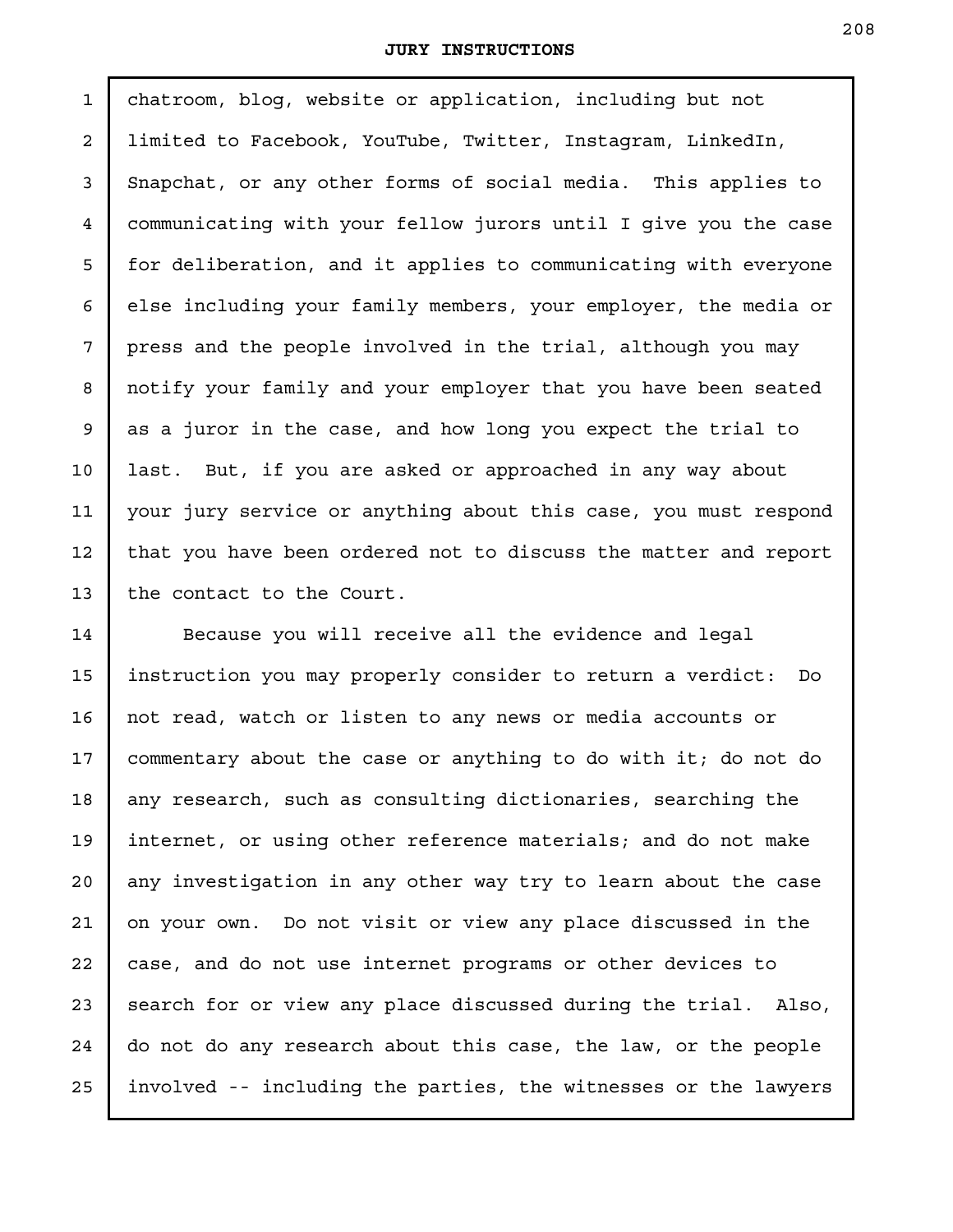-- until you have been excused as jurors. If you happen to read or hear anything touching on this case in the media, turn away and report it to me as soon as possible.

1

2

3

4

5

6

7

8

9

10

11

12

13

14

15

16

17

18

21

22

These rules protect each party's right to have this case decided only on evidence that has been presented here in court. Witnesses here in court take an oath to tell the truth, and the accuracy of their testimony is tested through the trial process. If you do any research or investigation outside the courtroom, or gain any information through improper communications, then your verdict may be influenced by inaccurate, incomplete or misleading information that has not been tested by the trial process. Each of the parties is entitled to a fair trial by an impartial jury, and if you decide the case based on information not presented in court, you will have denied the parties a fair trial. Remember, you have taken an oath to follow the rules, and it is very important that you follow these rules.

A juror who violates these restrictions jeopardizes the fairness of these proceedings, and a mistrial could result that would require the entire trial process to start over. If any juror is exposed to any outside information, please notify the Court immediately. 19 20

If there is any news media account or commentary about the case or anything to do with it, you must ignore it. You must not read, watch or listen to any news media account or 23 24 25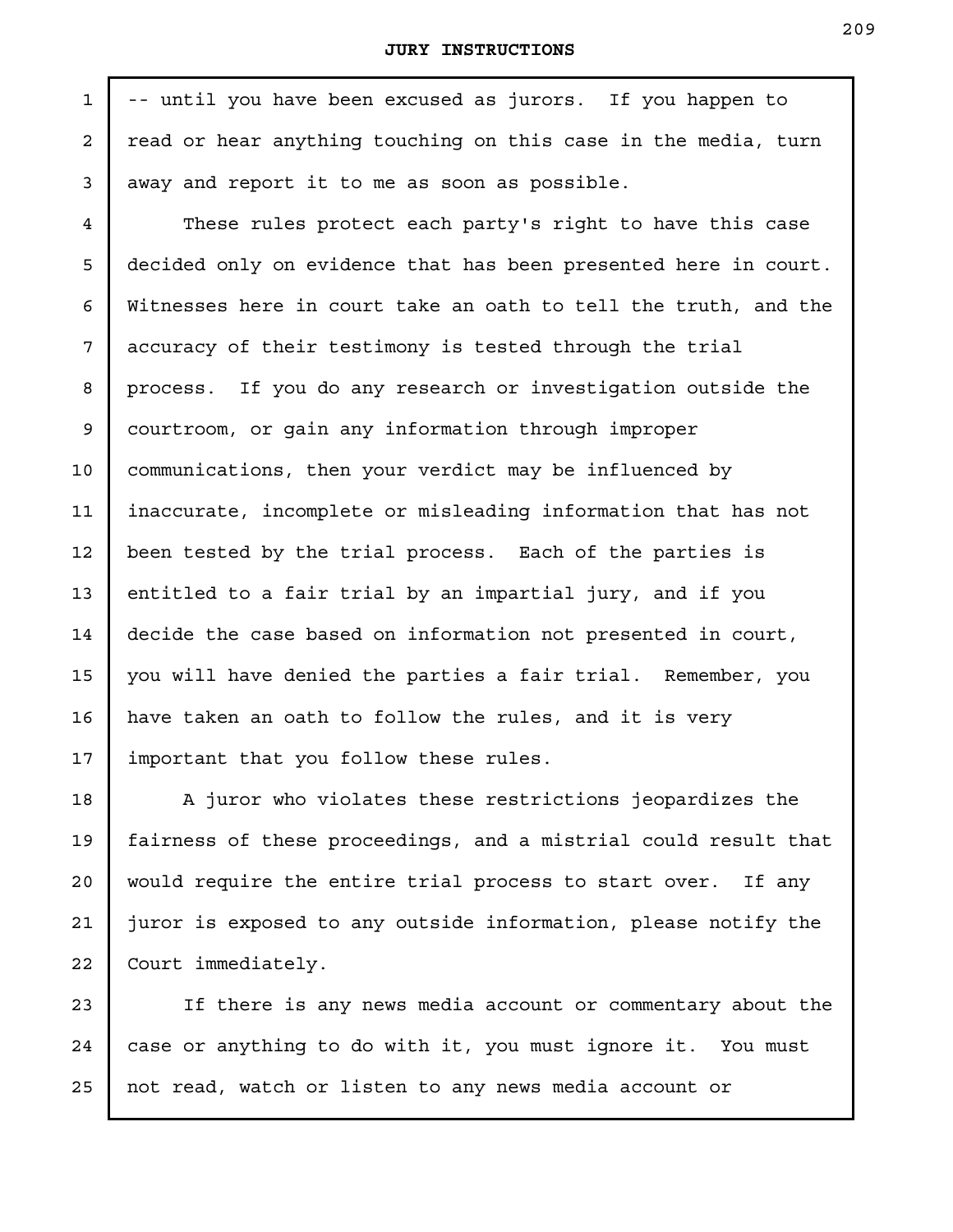commentary about the case or anything to do with it. The case must be decided by you solely and exclusively on the evidence that will be received in the case and on my instructions as to the law that applies. If any juror is exposed to any outside information, please notify me immediately. 1 2 3 4 5

If you wish, you may take notes to help you remember the evidence. If you do take notes, please keep them to yourself until you go to the jury room to decide the case. Do not let notetaking distract you. When you leave, your notes should be left in the jury room. No one will read your notes.

6

7

8

9

10

11

12

13

14

Whether or not you take notes, you should rely on your own memory of the evidence. Notes are only to assist your memory. You should not be overly influenced by your notes or those of other jurors.

From time to time during the trial, it may become necessary for me to talk with the lawyers out of the hearing of the jury, either by having a conference at the bench when the jury is present in the courtroom, or by calling a recess. Please understand that while you are waiting, we are working. The purpose of these conferences is not to keep relevant information from you, but to decide how certain evidence is to be treated under the rules of evidence and to avoid confusion and error. 15 16 17 18 19 20 21 22 23

Of course, we will do what we can to keep the number and length of these conferences to a minimum. I may not always 24 25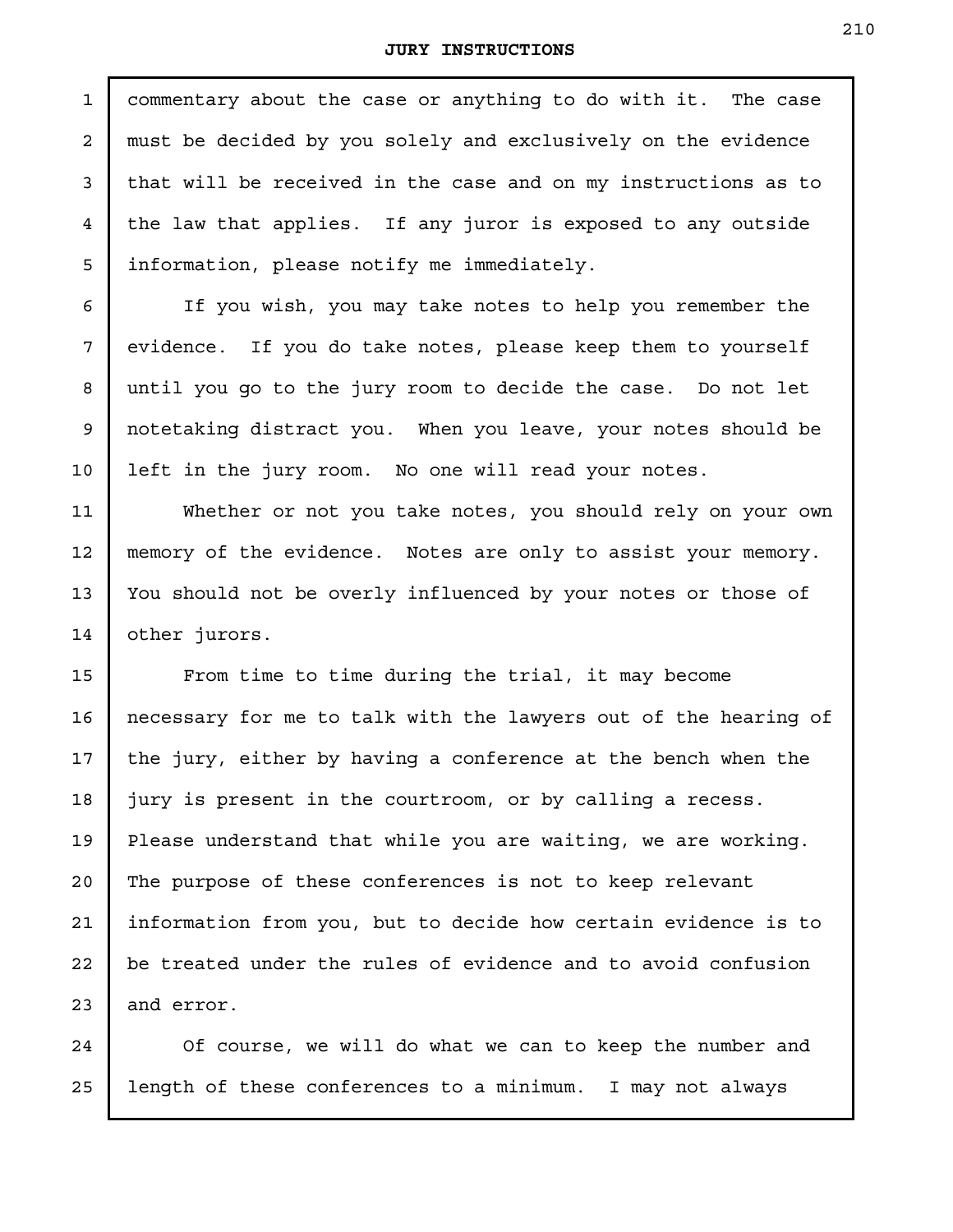## **OPENING STATEMENT / TROTTER**

grant an attorney's request for a conference. Do not consider my granting or denying a request for a conference as any indication of my opinion of the case or of what your verdict should be.

1

2

3

4

5

6

7

8

9

14

15

16

17

18

24

25

Trials proceed in the following way: First, each side may make an opening statement. An opening statement is not evidence. It is simply an outline to help you understand what that party expects the evidence will show. A party is not required to make an opening statement.

The plaintiff will then present evidence, and counsel for the defendant may cross-examine. Then the defendant may present evidence, and counsel for the plaintiff may cross-examine. 10 11 12 13

After the evidence has been presented, I will instruct you on the law that applies to the case and the attorneys will make closing arguments.

After that, you will go to the jury room to deliberate on your verdict.

So ladies and gentlemen, those are the preliminary instructions. And now, if the plaintiffs are ready to proceed? **MS. TROTTER:** Yes. Thank you, Your Honor. **OPENING STATEMENT BY MS. TROTTER**  19 20 21 22 23

Members of the jury, good morning.

This case is about the defendants' plan to use any means,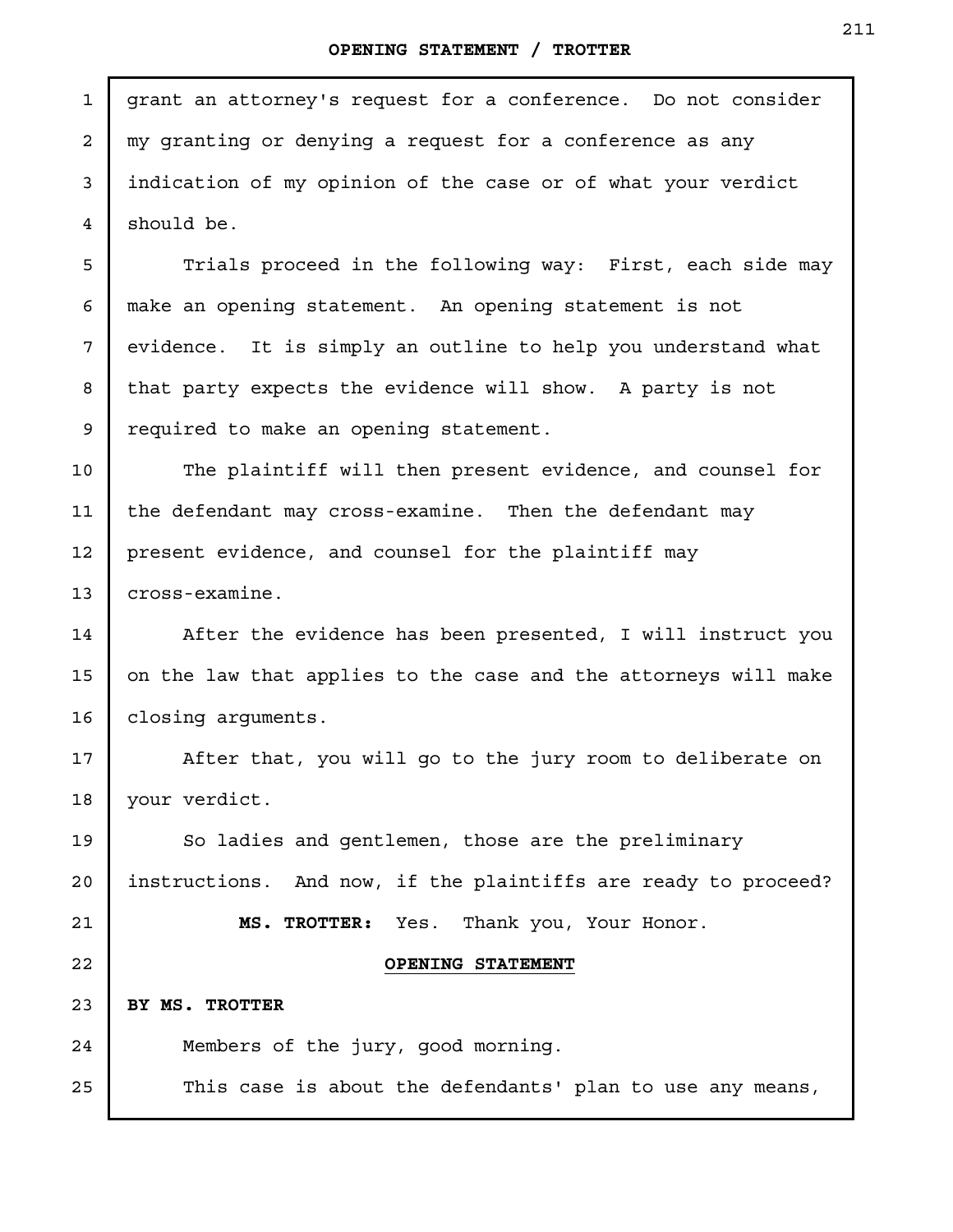including illegal means, a to try to destroy Planned Parenthood. 1 2

> These are the defendants' goals in their very own words. (Document displayed)

**MS. TROTTER:** Defendant Troy Newman wants to finish off Planned Parenthood and end abortion.

Defendant Albin Rhomberg wants to destroy the evil Planned Parenthood Empire.

Defendant David Daleiden wants to permanently destroy Planned Parenthood's brand. Prompt defunding of Planned Parenthood. Ignite public outrage at Planned Parenthood. And cause public outrage at Planned Parenthood and liberal university professors.

Members of the jury, I introduced myself to you yesterday when we had a much larger group here. My name is Rhonda Trotter. I represent the plaintiffs in this case, planned Parenthood Federation of America, also known as PPFA, and various Planned Parenthood affiliates.

You may hear myself and my co-counsel here for Planned Parenthood refer to somebody by the name of Ken during the time. We will be referring to Mr. Ken Kotarski, who is sitting here at counsel table at the end. Mr. Kotarski is very, very important to all of here as he is the trial technology specialist who will be pulling up the evidence for you on those wonderful screens you have in front of you in the jury box. So 25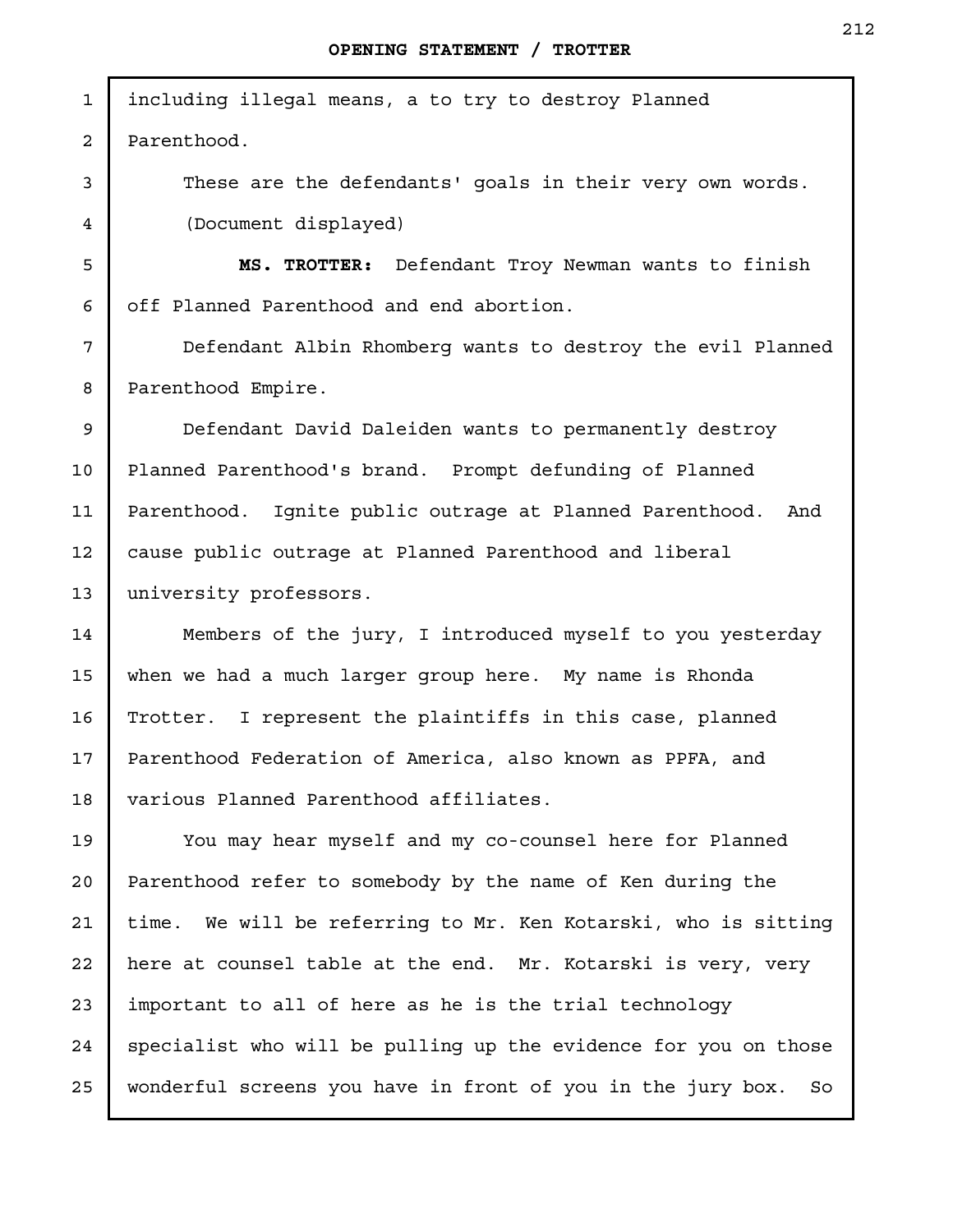| $\mathbf{1}$ | if you hear us referring to "Ken," that's who we are referring  |
|--------------|-----------------------------------------------------------------|
| 2            | to.                                                             |
| 3            | Now, who is Planned Parenthood?                                 |
| 4            | (Document displayed)                                            |
| 5            | MS. TROTTER: Who is this organization that the                  |
| 6            | defendants planned to destroy?                                  |
| 7            | Many of you may be familiar with Planned Parenthood.<br>It      |
| 8            | was formed over a hundred years ago. And Planned Parenthood is  |
| 9            | a healthcare provider which provides healthcare services to     |
| 10           | millions of women, men, and young people worldwide.             |
| 11           | Planned Parenthood has a national organization known as         |
| 12           | PPFA or Planned Parenthood Federation of America. And it        |
| 13           | currently has 53 locally-governed affiliates. Although, at the  |
| 14           | time of the relevant events in this case, there were 59         |
| 15           | locally-governed affiliates of Planned Parenthood. And you      |
| 16           | will hear reference to those affiliates during the trial.       |
| 17           | The Planned Parenthood affiliates at the local level            |
| 18           | operate more than 600 healthcare centers spread in communities  |
| 19           | across this country. And those healthcare centers provide a     |
| 20           | variety of services. Reproductive healthcare services,          |
| 21           | including preventative care services such as providing          |
| 22           | contraception to prevent unintended pregnancy, testing and      |
| 23           | treating sexually-transmitted infections, providing screening   |
| 24           | for certain types of cancer like cervical cancer, and providing |
| 25           | abortion services.                                              |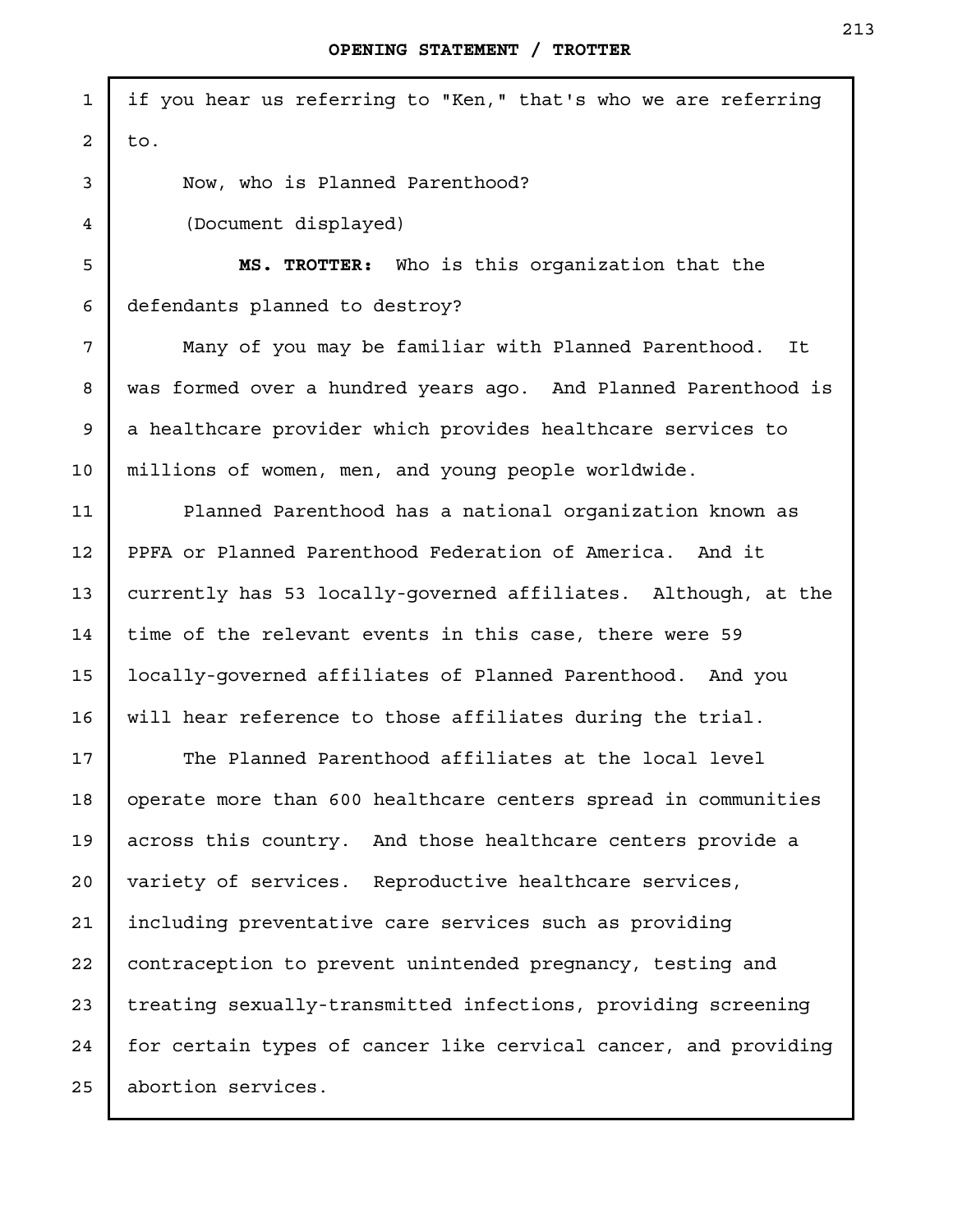## **OPENING STATEMENT / TROTTER**

1

Planned Parenthood also through its health centers provides educational services in local communities, both at its clinics and in community centers and schools in the local community. Educational services on reproductive health. Things like conception, and preventing sexually-transmitted infections.

Now, you will hear some evidence in this trial about something called fetal tissue donation programs. Fetal tissue donation programs are programs that some providers of abortion services offer to their patients who want to donate fetal tissue for medical research. And they do these donations of fetal tissue through what are called tissue procurement organizations.

You will hear evidence during the trial that the defendant focused on fetal tissue donation programs as part of their plan to destroy Planned Parenthood. You will also hear evidence during the trial that of the 59 Planned Parenthood local affiliates throughout the country, only five of them during the relevant period of time had fetal tissue donation programs.

(Document displayed)

So who are the defendants?

**MS. TROTTER:** David Daleiden is the ringleader of the defendants. Mr. Daleiden is 30 years old. Mr. Daleiden has never had a full-time job or employment outside of his work with anti-abortion organizations. Organizations that he began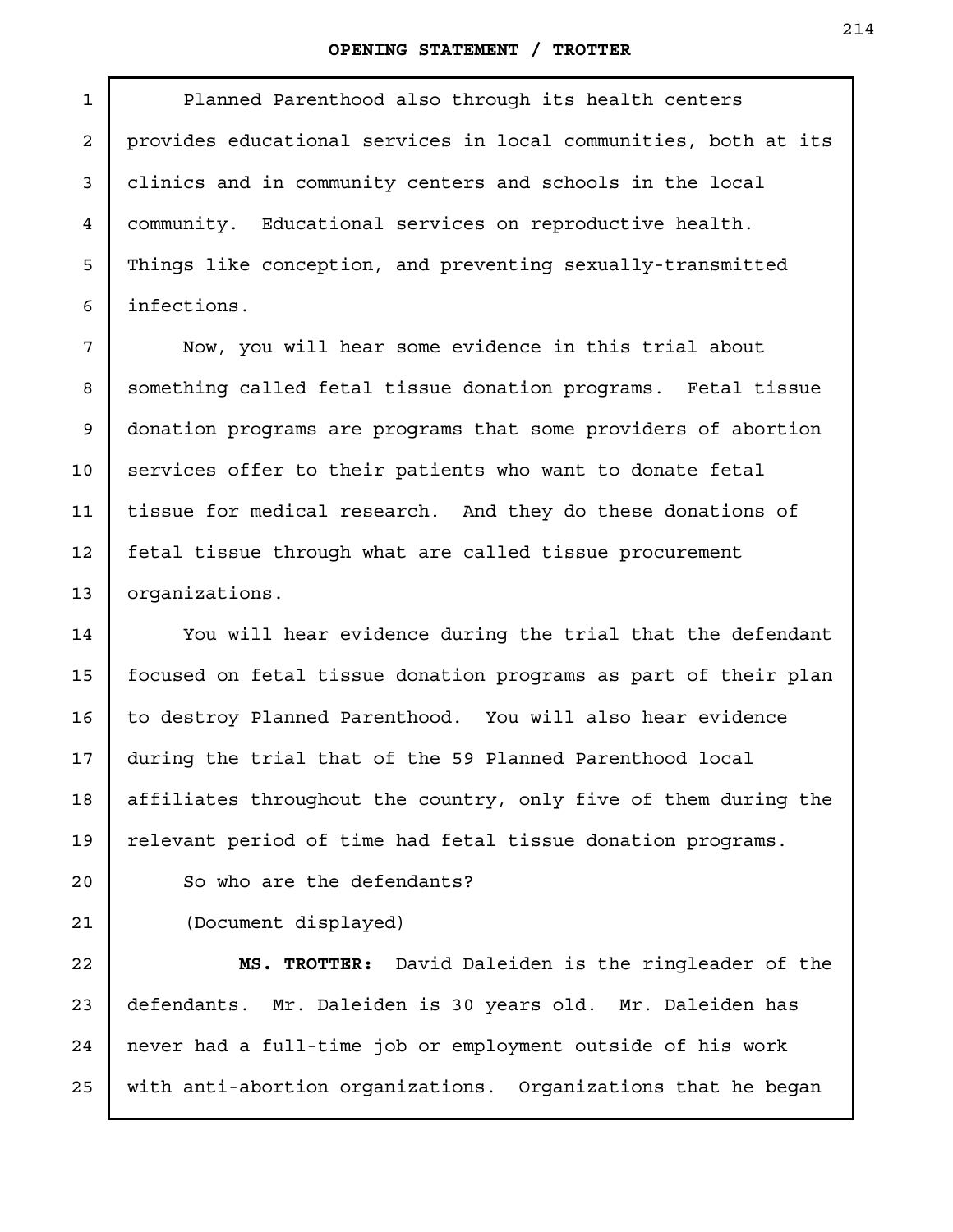working with at the age of 15.

Defendant Albin Rhomberg describes himself as, quote, "a veteran of the pro-life movement in California." Mr. Rhomberg has spent decades picketing abortion clinics across the state of California. And in his own words he views abortion as, quote, a holocaust (Indicating quotation marks).

Defendant Troy Newman has decades of history in the anti-abortion world. He is the president of an anti-abortion organization called Operation Rescue. And Mr. Newman claims responsibility for closing dozens of abortion clinics across the country.

Defendant Sandra Merritt was involved in abortion activities for years, including abortion activity - anti-abortion activities by a group called Live Action that conducted operations against Planned Parenthood. And in fact, Mr. Daleiden also worked for that same organization, Live Action.

And finally, Mr. Lopez. Now, Mr. Lopez, unlike the other individual defendants in this case, actually didn't have, prior to this case, any involvement in anti-abortion activities or groups or -- or organizations. He was in fact simply a friend of Mr. Daleiden, someone that Mr. Daleiden actually met at a Starbucks. 23

The evidence will show, members of the jury, that each of the defendants, Mr. Newman, Mr. Rhomberg, Ms. Merritt, 24 25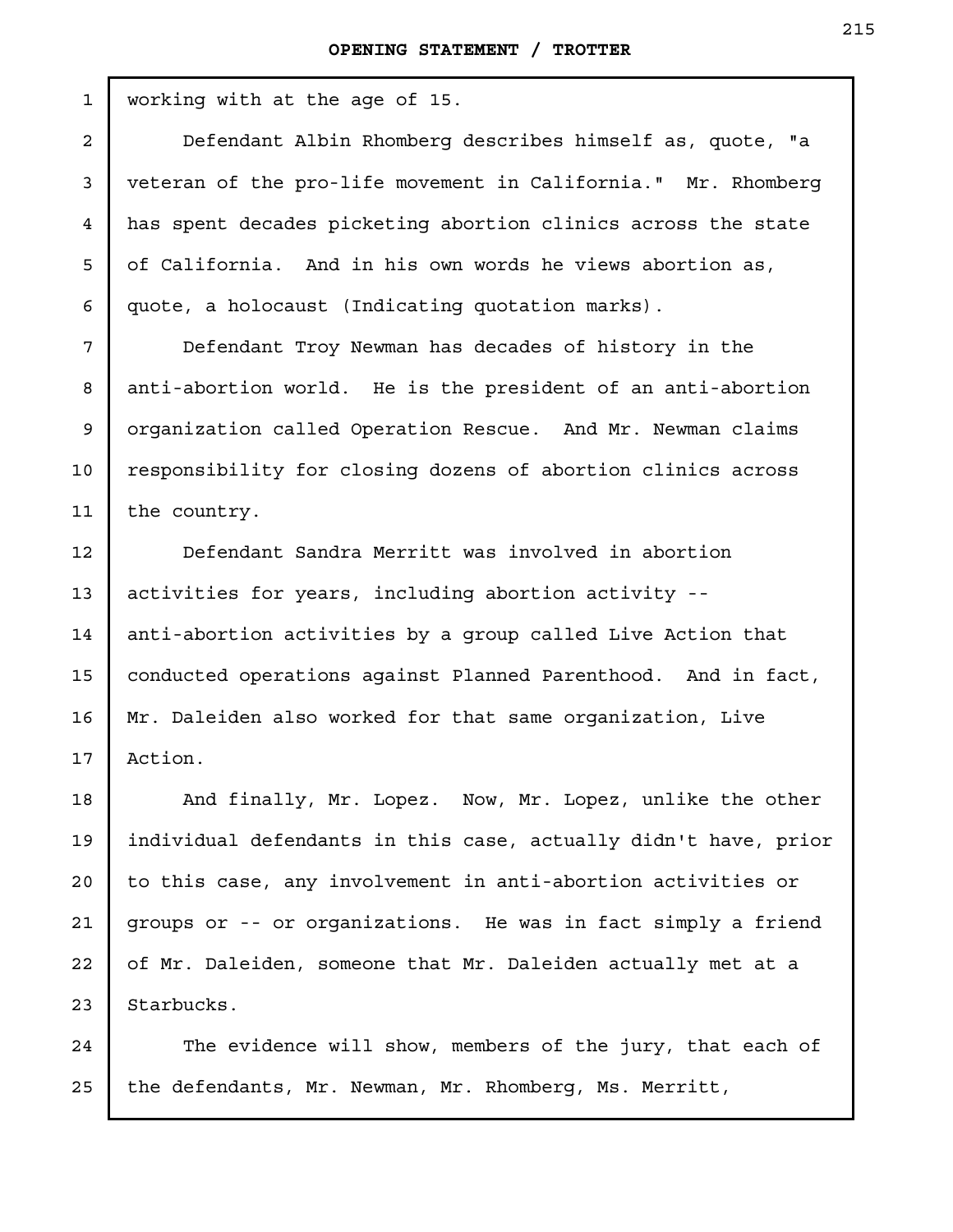Mr. Daleiden and Mr. Lopez, were active participants in the conspiracy to lie and to make surreptitious recordings of Planned Parenthood staff without their knowledge and without their consent.

So what did the defendants do? Well, the defendants went to great length in order to defraud Planned Parenthood and its staff by, one, creating fake driver's licenses, fake California driver's licenses, with fake names. Creating and incorporating what the defendants themselves refer to as a front company called BioMax Procurement Services, that was purportedly a legitimate tissue procurement organization that was interested in obtaining fetal tissue for medical research purposes.

The defendant used these fake California driver's licenses and this front organization or company, BioMax, to access private professional conferences and meetings and even Planned Parenthood clinics. And they used these fake identities and this fake company in order to interact with Planned Parenthood staff at these conferences and at meetings, and at clinics, all the while having hidden cameras and hidden microphones -- they were hidden in clothing, on purses, even on water bottles - and secretly taping all of their communications with Planned Parenthood staff and others who were in attendance at these conferences, meetings, and clinics. And all of those recordings were made without the other parties' knowledge or consent. 22 23 24 25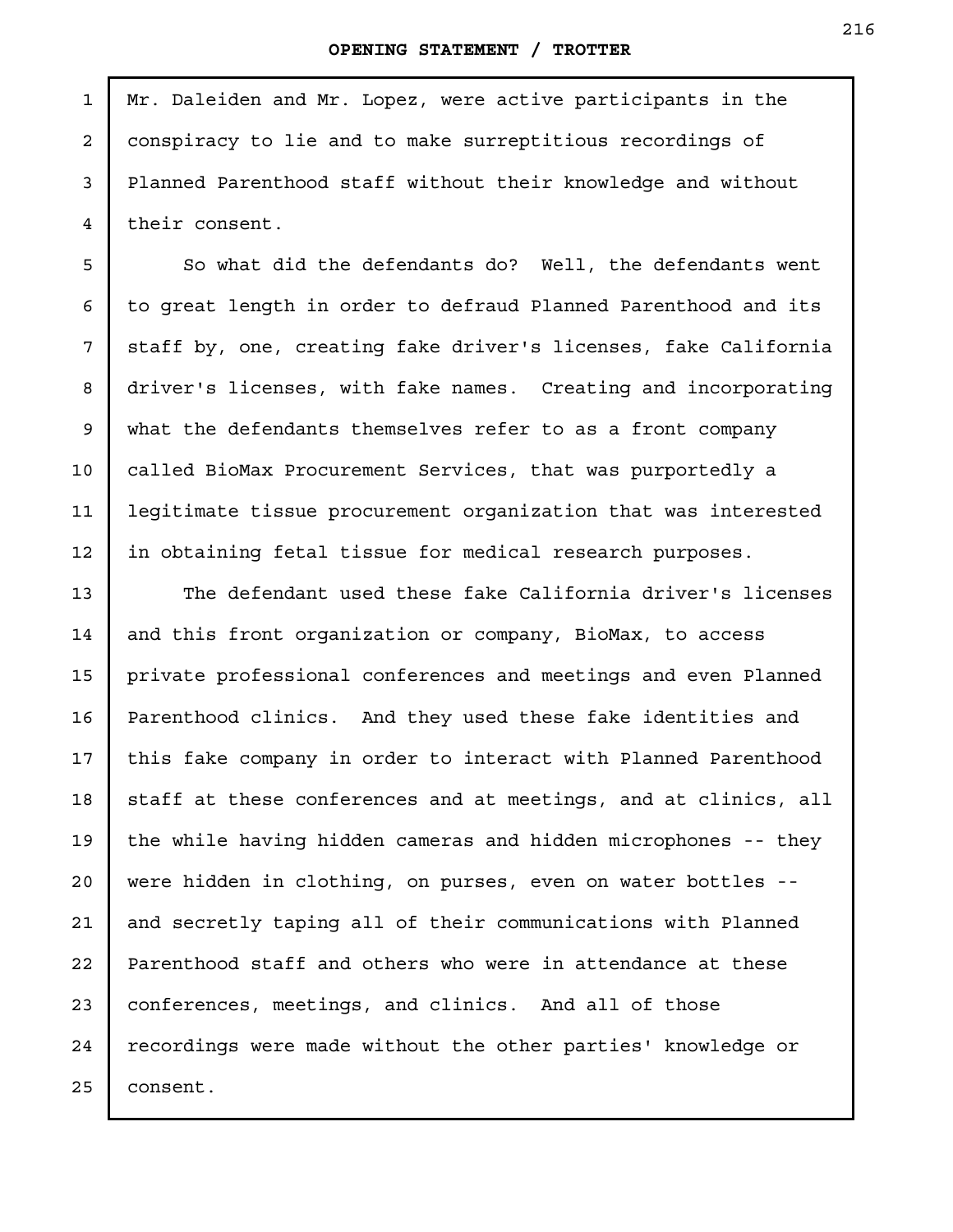So let's dig in a bit deeper into what the defendants did, and describe sort of the sequence of events over time. (Document displayed) **MS. TROTTER:** It was early 2013 when Mr. Daleiden first hatched his plan against Planned Parenthood. He recruited Mr. Rhomberg and Mr. Newman. And all of them, all three of them, engaged in activity in order to raise money from anti-abortion donors throughout the country to fund this plan that they had. Mr. Daleiden, in fact, drafted up a multi-page written plan that included the goals, it included the methods, and it included the specific plans that he proposed to take to record and release that surreptitiously-taken videos, taken 1 2 3 4 5 6 7 8 9 10 11 12

from conferences, from meetings and from clinics. And he shared those written plans with Mr. Rhomberg and with Mr. Newman before the activities actually began. 13 14 15

So in March of 2013, Mr. Rhomberg, Mr. Newman and Mr. Daleiden set up a nonprofit organization called the Center for Medical Progress. They actually registered it. They filled out the paperwork necessary to send to both the federal and state governments, to get nonprofit status for this organization.

The name, the Center for Medical Progress, was actually chosen by the defendants in order to hide what their real purpose was. They chose a name that no one would suspect was an anti-abortion-directed organization. But their own purpose, 22 23 25

24

16

17

18

19

20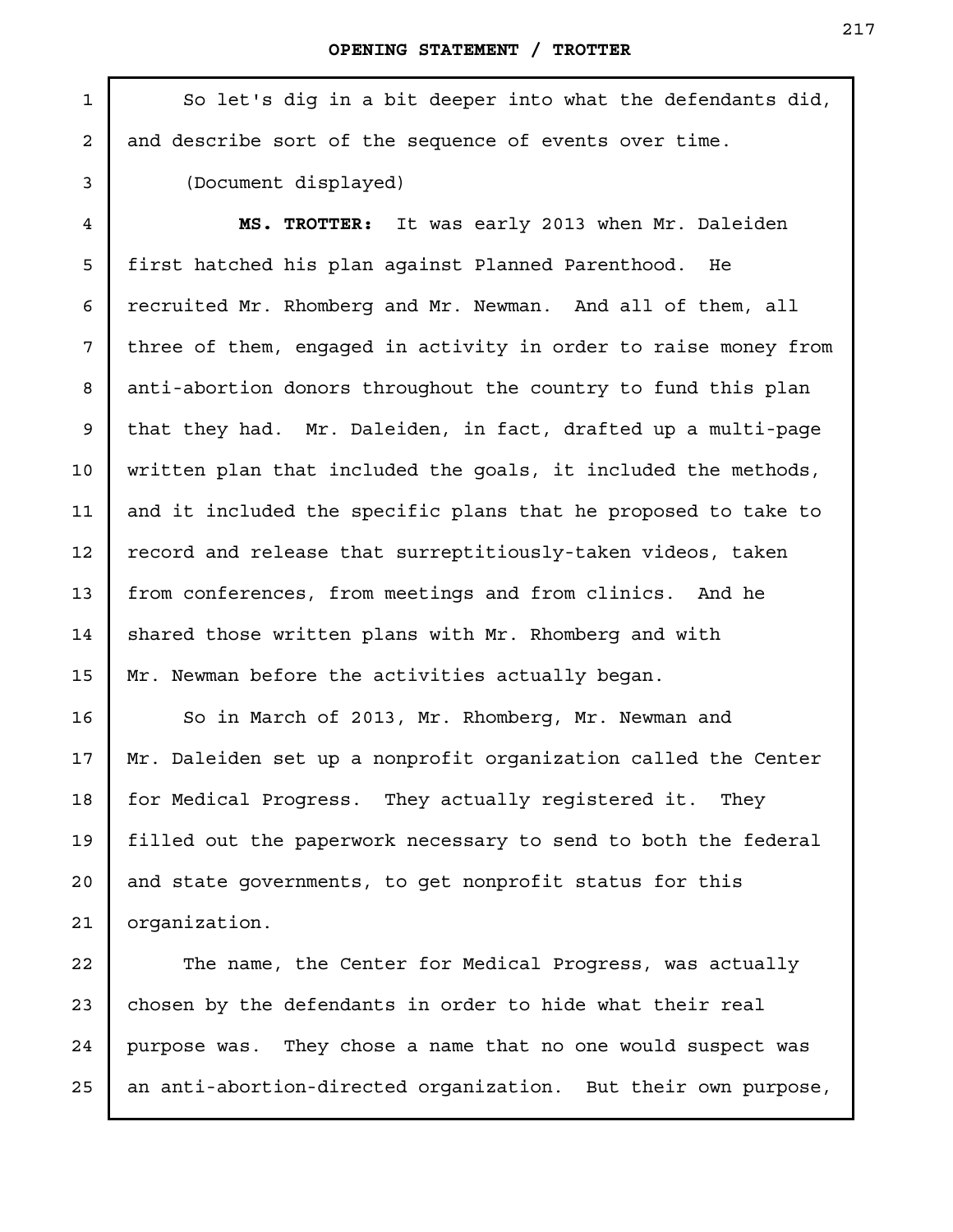said in their own words that I showed you at the beginning, was to destroy Planned Parenthood. And Mr. Daleiden and Mr. Newman and Mr. Rhomberg were the officers of the Center for Medical Progress. You'll hear it also referred to during the trial as "CMP." Mr. Daleiden later recruited Ms. Merritt and Mr. Lopez to help him actually carry out the activities of the plan. So what happened next? (Document displayed) **MS. TROTTER:** Well, after setting up the Center for Medical Progress, the next part of the plan was to try to gain access to professionals within the abortion services community. And they decided that they would target an organization called the Association of Reproductive Health Professionals. You may hear it referred to during the trial by its acronym, AHRP. And the Association of Reproductive Health Professionals actually was having a conference in September of 2013. And so, Mr. Daleiden and Ms. Merritt decided that what they would do is have Ms. Merritt and a woman named Brianna Baxter to attend this conference. But before they would actually go to the conference, there was training and in-depth planning about how to approach the conference, about how -- what to say once they got to the conference, about how to be able to present to the people who 1 2 3 4 5 6 7 8 9 10 11 12 13 14 15 16 17 18 19 20 21 22 23 24

were at the conference that they were something -- some people

25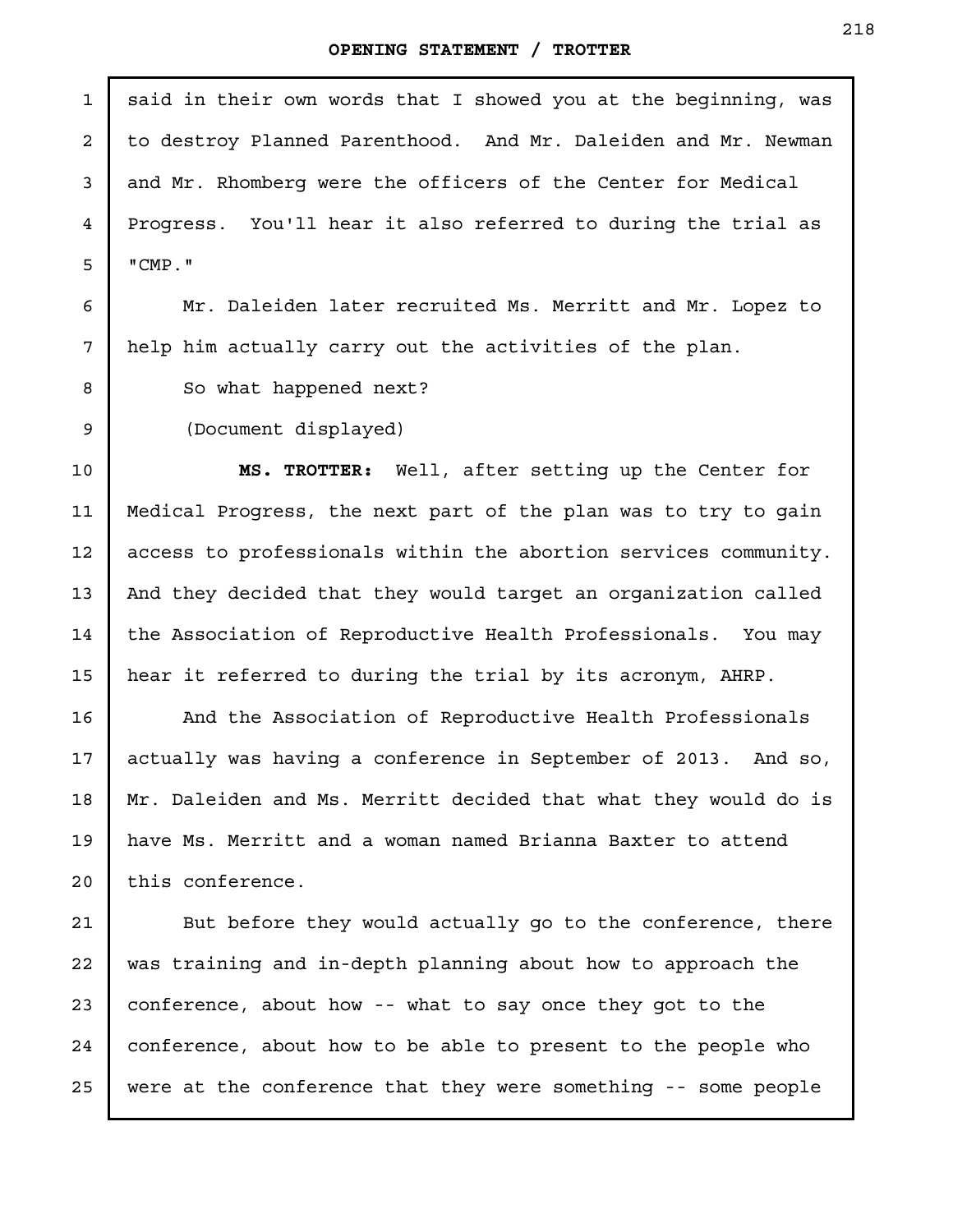| $\mathbf{1}$   | other than what they said they were.                            |
|----------------|-----------------------------------------------------------------|
| $\overline{a}$ | And in fact, Mr. Daleiden gave Ms. Merritt and Ms. Baxter       |
| 3              | a three-page document I'll show to you now.                     |
| 4              | (Document displayed)                                            |
| 5              | MS. TROTTER: It is entitled, you'll see there,                  |
| 6              | "CONFIDENTIAL FIELD WORKER VOCABULARY." And this three-page     |
| 7              | document has a number of sections to it, but it's all designed  |
| 8              | to provide background information to Ms. Merritt and Ms. Baxter |
| 9              | about, for example, the names and locations and history of      |
| 10             | legitimate tissue procurement organizations who are involved in |
| 11             | obtaining fetal tissue for medical research.                    |
| 12             | It identified some individuals who were with abortion           |
| 13             | service providers. And in fact, even contained a section about  |
| 14             | the words that Ms. Merritt and Ms. Baxter should use and not    |
| 15             | use when they actually went to the conference.                  |
| 16             | (Document displayed)                                            |
| 17             | And so you will see this section of<br>MS. TROTTER:             |
| 18             | this document that says "Words That Will Raise Red Flags You    |
| 19             | Are an Anti," meaning anti-abortion activist.                   |
| 20             | And so Mr. Daleiden instructed them definitely: Don't use       |
| 21             | the term "unborn child" or even the term "abortion doctor"      |
| 22             | because that will send red flags to the people who are          |
| 23             | attending this conference that you are not who you say you are. |
| 24             | Now, because at least Ms. Merritt had a previous history I      |
| 25             | mentioned to you with Live Action, the anti-abortion            |
|                |                                                                 |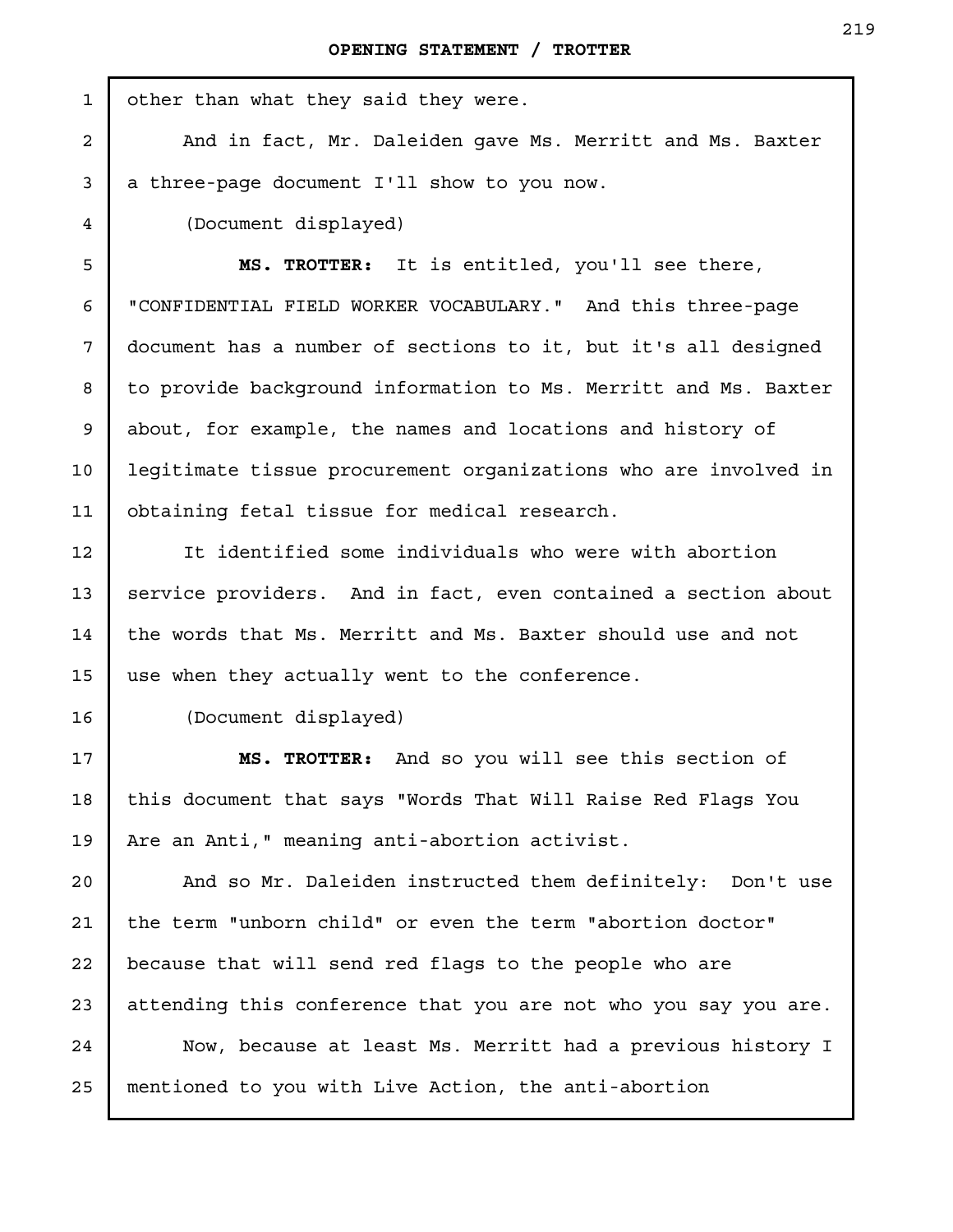organization where Mr. Daleiden had also previously worked, because she had been there, and used her name, Sandra Merritt, in connection with Live Action, they decided that she would, in fact, adopt a fake name before going to ARHP. And so she adopted the name Susan Tennenbaum. And Ms. Baxter adopted the name Brianna Allen.

And both of them went to the conference of ARHP, and they posed as representatives of this purported company called BioMax Procurement Services. And they told all of the people that they came into contact with at the conference that they were interested in obtaining fetal tissue for medical research.

Both Ms. Baxter and the defendant Ms. Merritt wore hidden cameras and hidden microphones to that conference, and they recorded numerous conversations with people in attendance at that conference, including some Planned Parenthood staff. They did all of that recording without those persons' knowledge or consent.

Perhaps most importantly, though, at this conference in September of 2013, Ms. Merritt was able to meet representatives of an organization called the National Abortion Foundation. His Honor actually read to you some things about NAF in the preliminary instructions.

NAF is a professional association of abortion providers in North America. It's a wide-ranging group so it includes some Planned Parenthood affiliates, it includes private hospitals, 25

1

2

3

4

5

6

7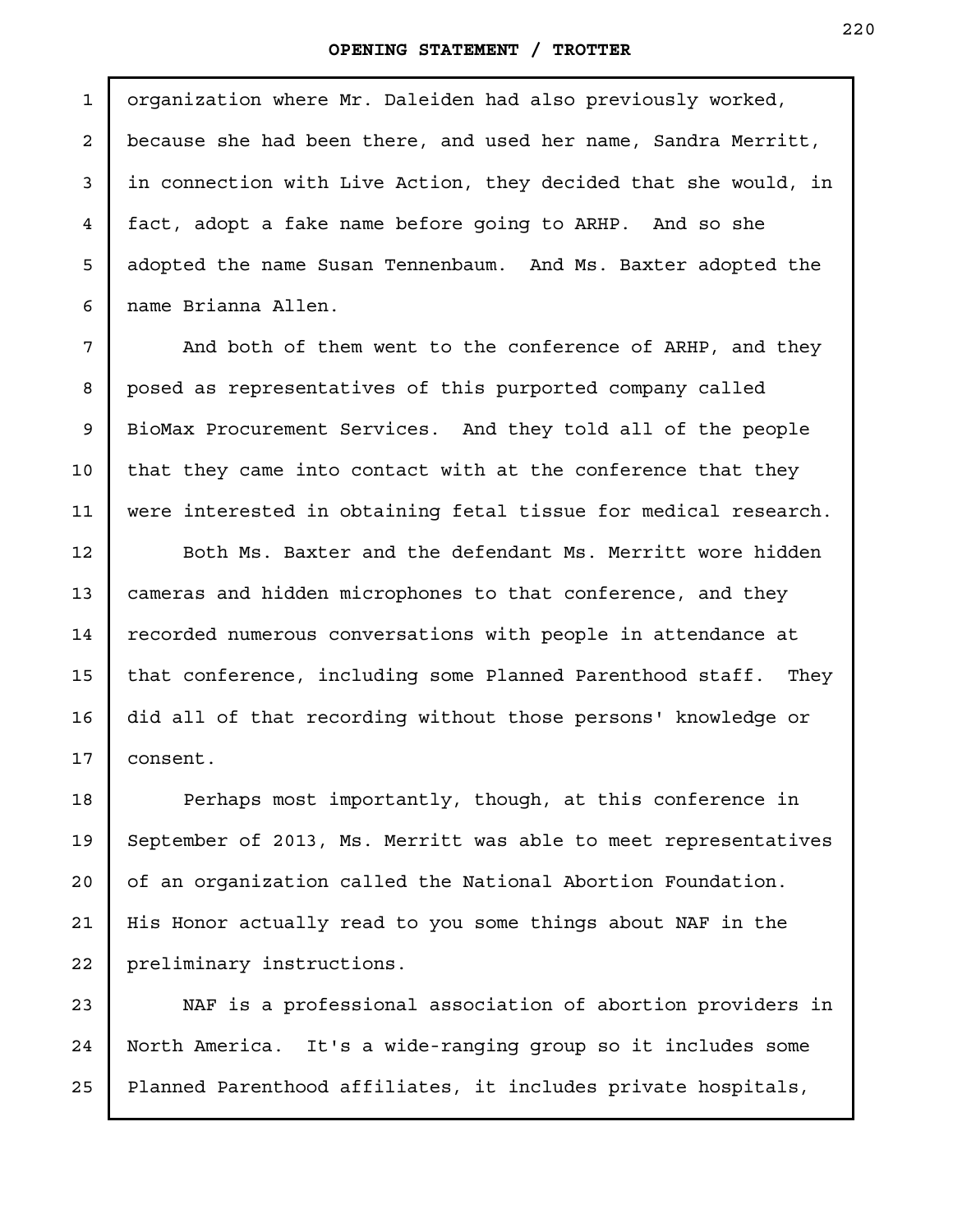private physicians' offices, a variety of people who are involved in providing abortion-related services. And you will hear a bit more about NAF in a few minutes.

After Ms. Merritt and Ms. Baxter, using their fake names, went to the ARHP conference, just a couple of weeks later, Mr. Daleiden filed formal articles of organization for BioMax Procurement Services.

Now, you will recall Ms. Merritt and Ms. Baxter went to ARHP as if BioMax was already formed as an entity. But it was actually two weeks later that Mr. Daleiden actually filed articles of organization for BioMax.

Ladies and gentlemen, the evidence will show during the trial that BioMax was a sham. That in the defendants' own words, that it was a front organization. That there was never any intention that it do any legitimate business. It was simply an entity behind which the defendants could hide as they were making inroads within the community of abortion service providers.

As I mentioned to you, Ms. Merritt and Ms. Baxter used fake names. Mr. Daleiden also adopted a fake name, Robert Sarkis. And not only did the defendants adopt fake names. As I mentioned to you earlier, they actually produced fake California driver's licenses. 19 20 21 22 23

24

25

1

2

3

4

5

6

7

8

9

10

11

12

13

14

15

16

17

18

(Document displayed)

**MS. TROTTER:** There's Ms. Merritt's fake California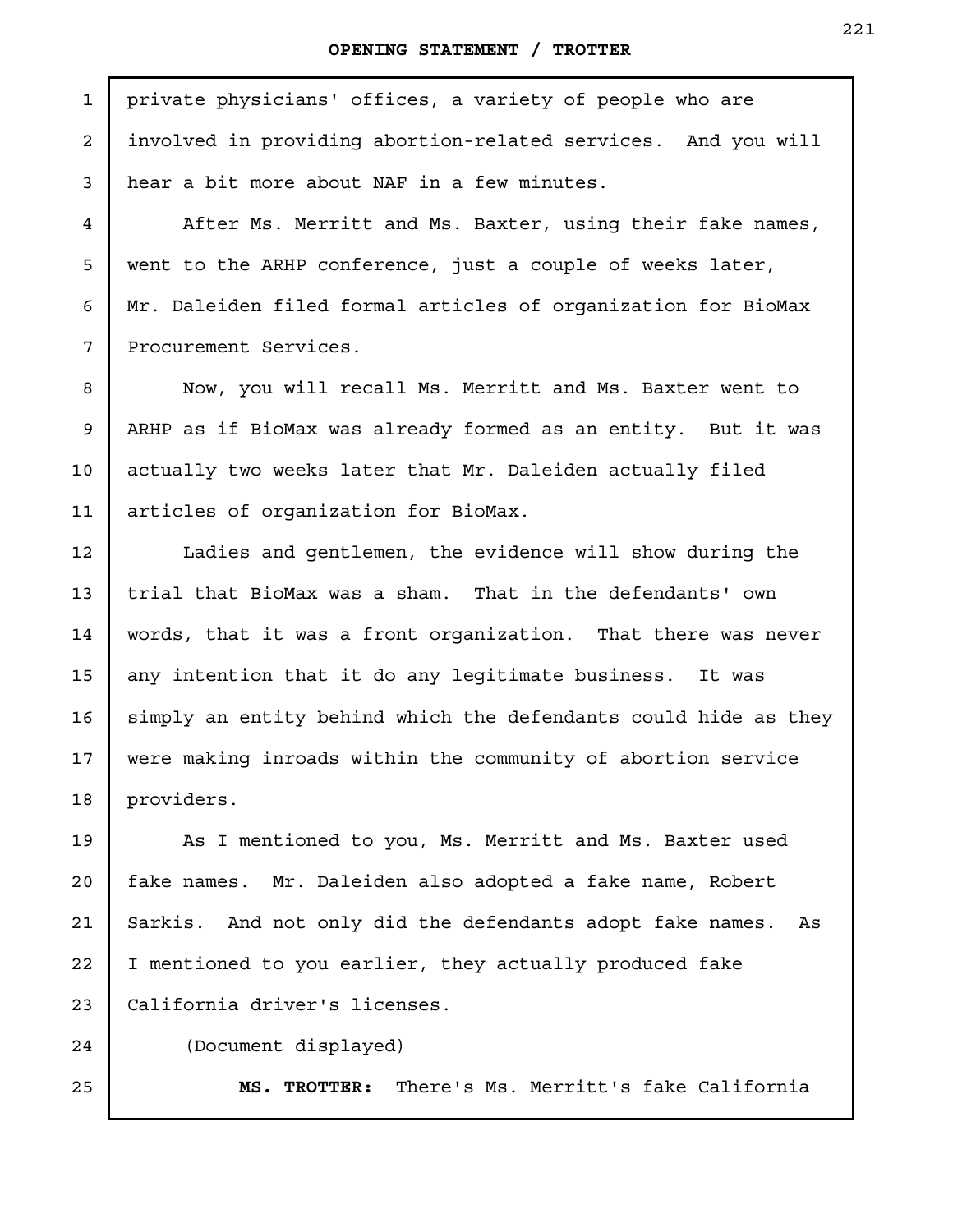| $\mathbf{1}$ | driver's license with the fake name, Susan Sarah Tennenbaum. |
|--------------|--------------------------------------------------------------|
| 2            | (Document displayed)                                         |
| 3            | MS. TROTTER: Here's Mr. Daleiden's fake driver's             |
| 4            | license with the fake name Robert Sarkis.                    |
| 5            | They developed fake professional backgrounds, where they     |
| 6            | went to school.                                              |
| 7            | (Document displayed)                                         |
| 8            | MS. TROTTER: What jobs they had had. And fake                |
| 9            | BioMax job titles. And they created fake marketing materials |
| 10           | for BioMax.                                                  |
| 11           | This is a brochure that they used when they approached       |
| 12           | various people at conferences and outside conferences.       |
| 13           | You will see there on the brochure it says that:             |
| 14           | "BioMax is providing quality biospecimens for                |
| 15           | paradigm-shifting medical research."                         |
| 16           | That's a lie.                                                |
| 17           | "BioMax is a biological specimen procurement                 |
| 18           | organization."                                               |
| 19           | That's not true. BioMax provides tissue and specimen         |
| 20           | procurement for academic and private researchers. Again, not |
| 21           | true.                                                        |
| 22           | You will see Ms. Merritt's fake name, Susan Tennenbaum,      |
| 23           | listed there as the CEO of BioMax. That's a lie.             |
| 24           | If you go to the other page of the brochure, there's a       |
| 25           | list here of so-called procurement services.                 |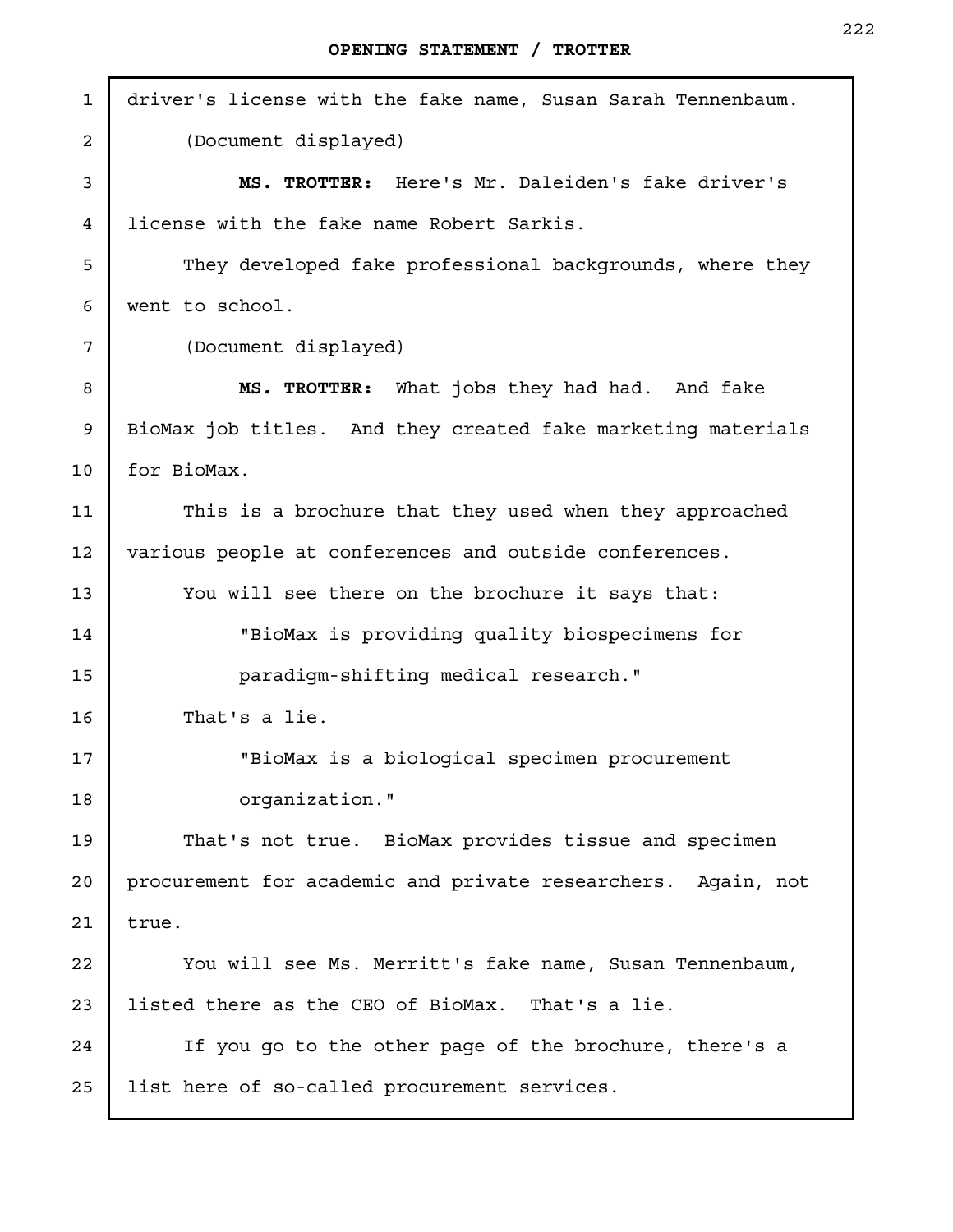(Document displayed) **MS. TROTTER:** And none of those things listed did BioMax engage in. It was, in the defendants' own words, a front organization. Along with the brochures, they created fake business cards to pass out. (Document displayed) **MS. TROTTER:** This is Ms. Merritt's business card with the fake name Susan Tennenbaum. And Mr. Daleiden's fake business card, Robert Sarkis. Having created the fake company and created the fake IDs and having built up some trust with people that they met at ARHP at that conference, including people from NAF, defendants then decided: Let's use all that, the fake IDs and the fake materials and the trust that we have developed with certain people, to gain access and start to record more Planned Parenthood personnel without consent. And so the next target was actually the NAF annual meeting in April of 2014. Now, as I mentioned, NAF is a membership organization. It hosts an annual meeting at different venues each year. And the NAF annual meeting, you will hear in evidence in the case, is viewed by the attendees as a private and safe space where attendees can interact with other abortion-service providers, and with legitimate vendors who are offering legitimate products and services to those providers. 1 2 3 4 5 6 7 8 9 10 11 12 13 14 15 16 17 18 19 20 21 22 23 24 25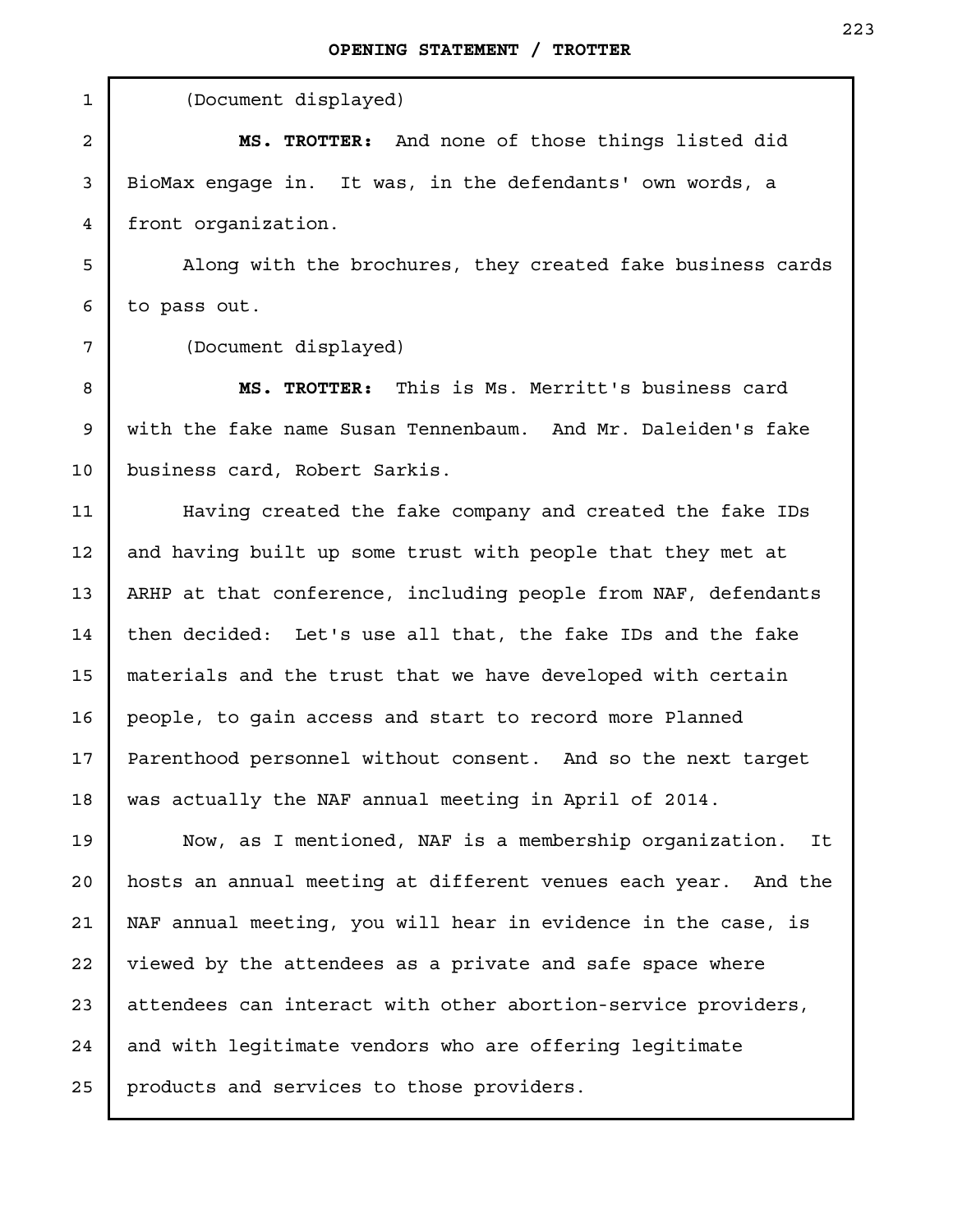| 1              | Defendants used their fake company, BioMax, and their fake      |
|----------------|-----------------------------------------------------------------|
| $\overline{a}$ | IDs with their fake names and the fake brochures to gain access |
| 3              | to the NAF conference that in fact was April, 2014, right here  |
| 4              | in San Francisco.                                               |
| 5              | They then lied to numerous Planned Parenthood staff who         |
| 6              | were in attendance at the NAF meeting about who they really     |
| 7              | were, and what their purposes were. And they recorded those     |
| 8              | Planned Parenthood staff without their knowledge and without    |
| 9              | their consent.                                                  |
| 10             | (Document displayed)                                            |
| 11             | MS. TROTTER: Now, prior to the time that the                    |
| 12             | defendants actually came to the conference here in              |
| 13             | San Francisco in April of 2014, they actually had to do a       |
| 14             | number of things in order to be able to get access. And one of  |
| 15             | the things they had to do was that they had to actually sign an |
| 16             | exhibitor agreement.                                            |
| 17             | So the defendants again had the company, BioMax, that they      |
| 18             | had created as the front organization that supposedly was a     |
| 19             | tissue procurement organization. And they were going to be a    |
| 20             | vendor, exhibiting at NAF. And so they did all of this online   |
| 21             | and in emails between the defendants and NAF.                   |
| 22             | They received this exhibitor agreement from NAF. And they       |
| 23             | signed it. And you will see that signature line there, it says  |
| 24             | "BioMax Procurement Services." There is a signature for Susan   |
| 25             | Tennenbaum, which was the fake name of the defendant,           |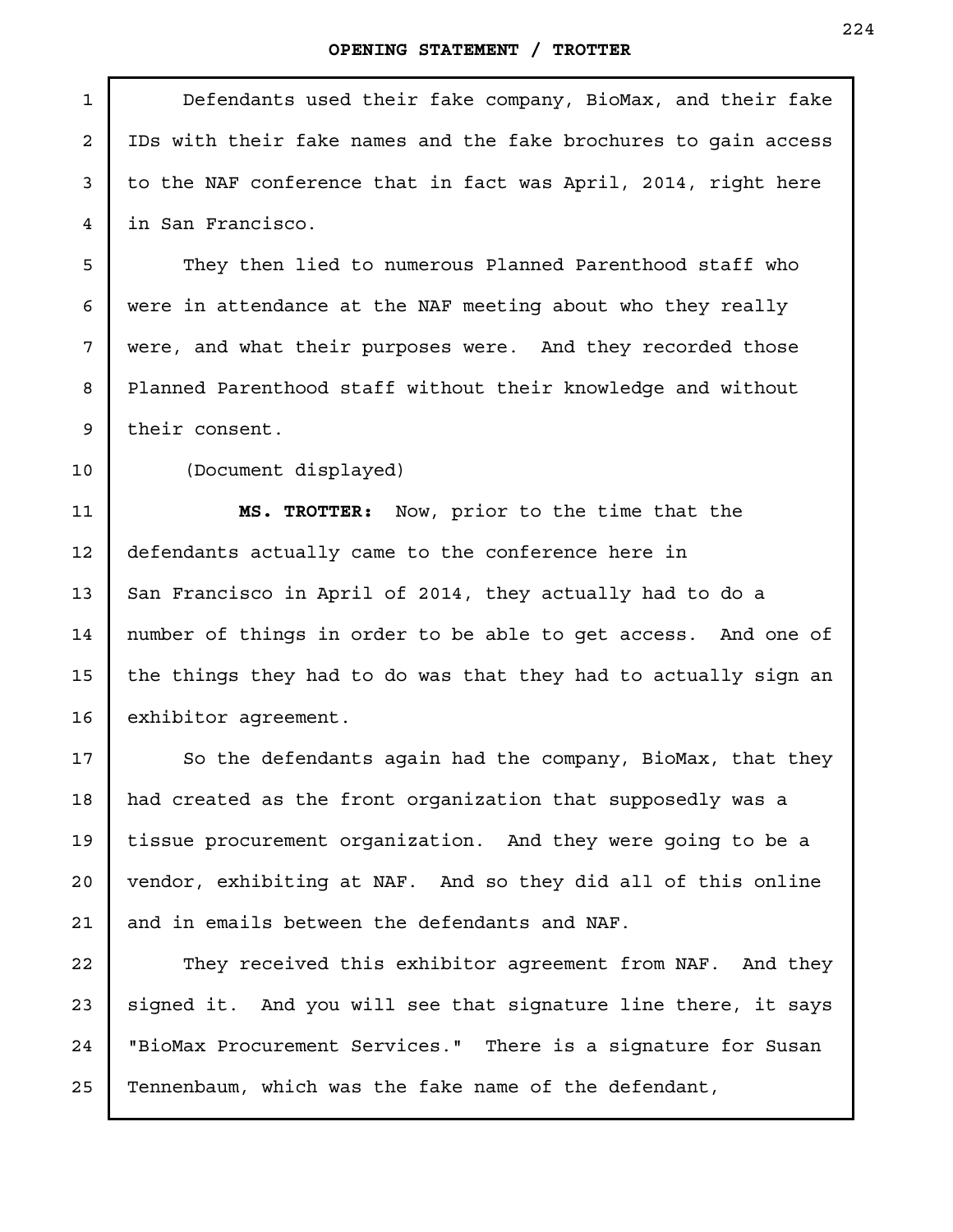| $\mathbf{1}$    | Ms. Merritt, signing as CEO in February of 2014.                |
|-----------------|-----------------------------------------------------------------|
| $\overline{a}$  | Now, this exhibitor agreement you will see it is entitled       |
| 3               | "EXHIBIT RULES AND REGULATIONS." It has a number of important   |
| 4               | provisions. Paragraph 5, it provides that exhibitors must only  |
| 5               | show products provided by them in the, quote, "regular course   |
| 6               | of their business."                                             |
| $7\overline{ }$ | At Paragraph 15 (As read):                                      |
| 8               | "The exhibitor agrees to identify, display, and/or              |
| 9               | represent their businesses, products and/or services            |
| $10 \,$         | truthfully, and accurately"                                     |
| 11              | (Document displayed)                                            |
| 12              | MS. TROTTER: Paragraph 17 provides that the                     |
| 13              | exhibitor agrees that all written information provided by NAF   |
| 14              | or any information which is disclosed orally or visually to the |
| 15              | exhibitor, will be used solely in conjunction with the          |
| 16              | exhibitor's business. And unless authorized in writing by NAF,  |
| 17              | all information is to be confidential and not be disclosed to   |
| 18              | third parties.                                                  |
| 19              | Paragraph 19, which they signed, said by signing this           |
| 20              | agreement, the exhibitor affirms that all of the information    |
| 21              | contained is truthful, accurate, complete, and not misleading.  |
| 22              | And then just above the signature line, there's a               |
| 23              | paragraph that has a line that reads (As read):                 |
| 24              | "I also agree to hold in trust and confidence, and              |
| 25              | agree not to reproduce or disclose confidential                 |
|                 |                                                                 |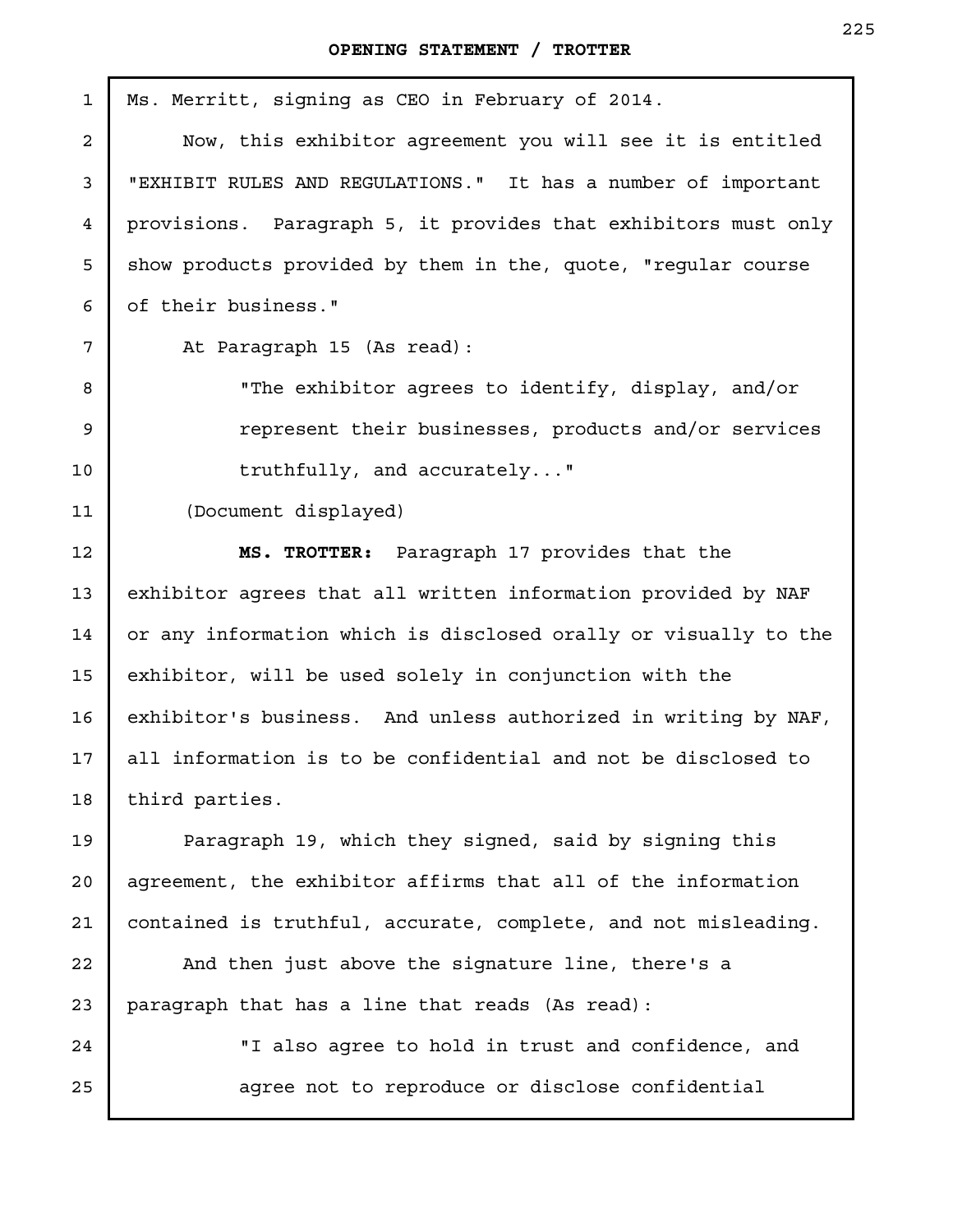| 1              | information without express permission from NAF."               |
|----------------|-----------------------------------------------------------------|
| $\overline{a}$ | Now, members of the jury, the evidence will show that           |
| 3              | Mr. Daleiden -- actually, before I go there, they actually had  |
| 4              | to fill in on this exhibitor agreement who the individuals were |
| 5              | of BioMax, who were going to attend NAF.                        |
| 6              | (Document displayed)                                            |
| 7              | MS. TROTTER: And you will see in there they filled              |
| 8              | in the fake name for Ms. Baxter and for Ms. Merritt and for     |
| 9              | Mr. Daleiden, with their fake titles for BioMax.                |
| 10             | Now, members of the jury, the evidence will show that in        |
| 11             | fact when they were doing the registration process to exhibit   |
| 12             | at the NAF meeting, Mr. Daleiden paid for the conference by     |
| 13             | forging a signature of a man by the name of Phil Cronin.        |
| 14             | Mr. Cronin had been the agent for service of process on the     |
| 15             | official documents that were submitted to the State of          |
| 16             | California when BioMax was formed. That was sort of his role,   |
| $17 \,$        | just serving as agent for service of process.                   |
| 18             | Mr. Daleiden used this bank card that is reflected there        |
| 19             | in the name of Phil Cronin to pay for the conference.<br>And    |
| 20             | Mr. Daleiden signed Mr. Cronin's name without his knowledge and |
| 21             | without his authorization.                                      |
| 22             | And indeed, Mr. Cronin didn't even know that the                |
| 23             | defendants had opened up a bank card in his name until after    |
| 24             | this lawsuit was filed.                                         |

Now, in addition to the exhibitor agreements for NAF, the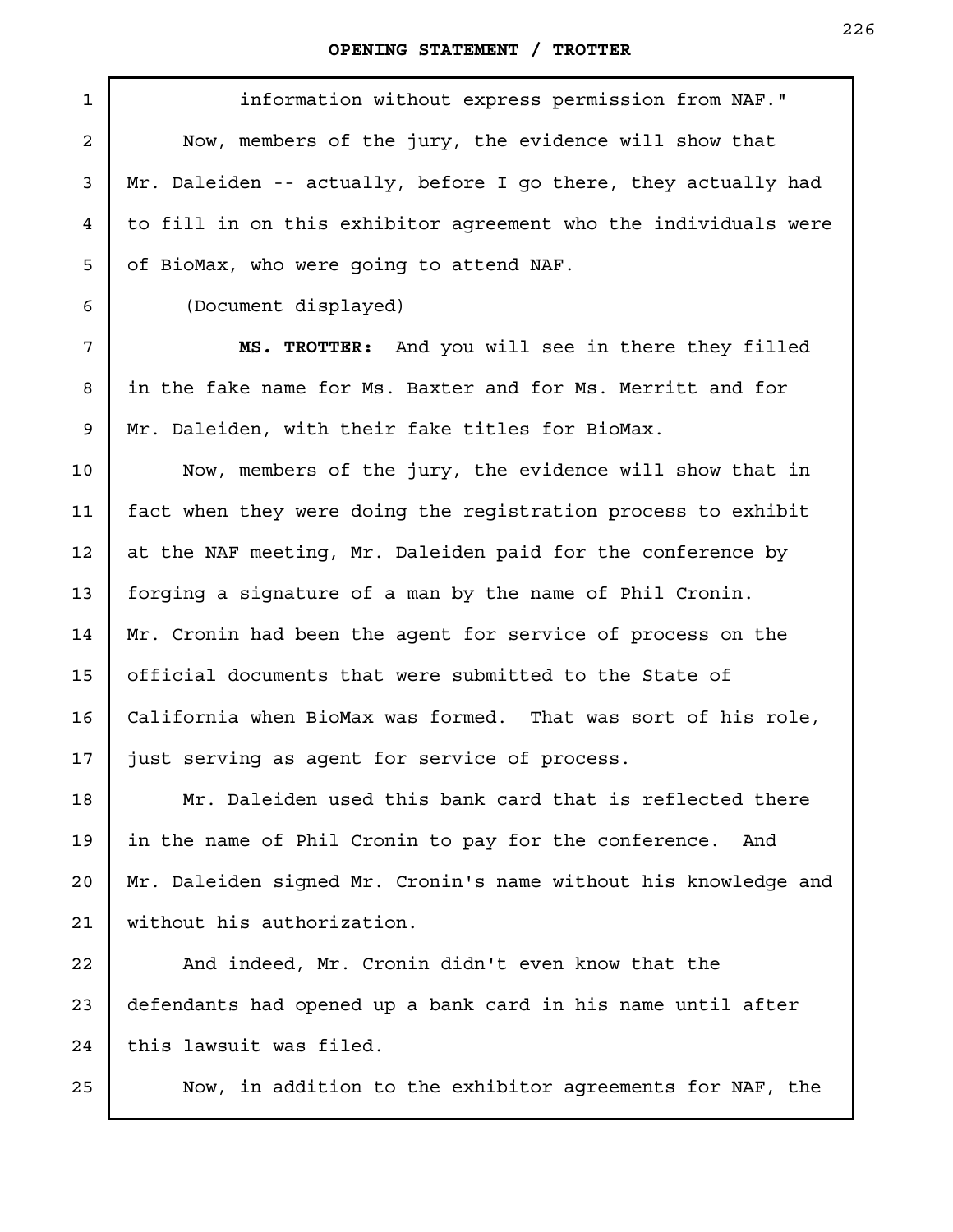J.

| $\mathbf{1}$ | individual people associated with this front company BioMax     |
|--------------|-----------------------------------------------------------------|
| 2            | also had to sign separate agreements in order to attend.        |
| 3            | (Document displayed)                                            |
| 4            | MS. TROTTER: And those were confidentiality                     |
| 5            | agreements.                                                     |
| 6            | Here's one signed by Ms. Baxter in her fake name, Brianna       |
| 7            | Allen. And there's the one for Ms. Merritt with her fake name,  |
| 8            | Susan Tennenbaum. And then finally, the one signed by           |
| 9            | Mr. Daleiden, in his name Robert Sarkis.                        |
| 10           | And these confidentiality agreements were required to be        |
| 11           | signed by absolutely anyone who came to the NAF annual meeting. |
| 12           | So if you went to the registration desk and you wanted to get   |
| 13           | your badge, you had to sign one of these confidentiality        |
| 14           | agreements.                                                     |
| 15           | And this confidentiality agreement has some important           |
| 16           | paragraphs. The very first paragraph says, quote:               |
| 17           | "Attendees are prohibited from making video,                    |
| 18           | $audio$ "                                                       |
| 19           | And it goes on to say:                                          |
| 20           | " or other recordings of the meetings or discussion             |
| 21           | at this conference."                                            |
| 22           | Very first paragraph.                                           |
| 23           | Paragraph 2 talks about the attendees not disclosing what       |
| 24           | is defined as, quote, NAF conference information (Indicating    |
| 25           | quotation marks). And that's defined in Paragraph 2:            |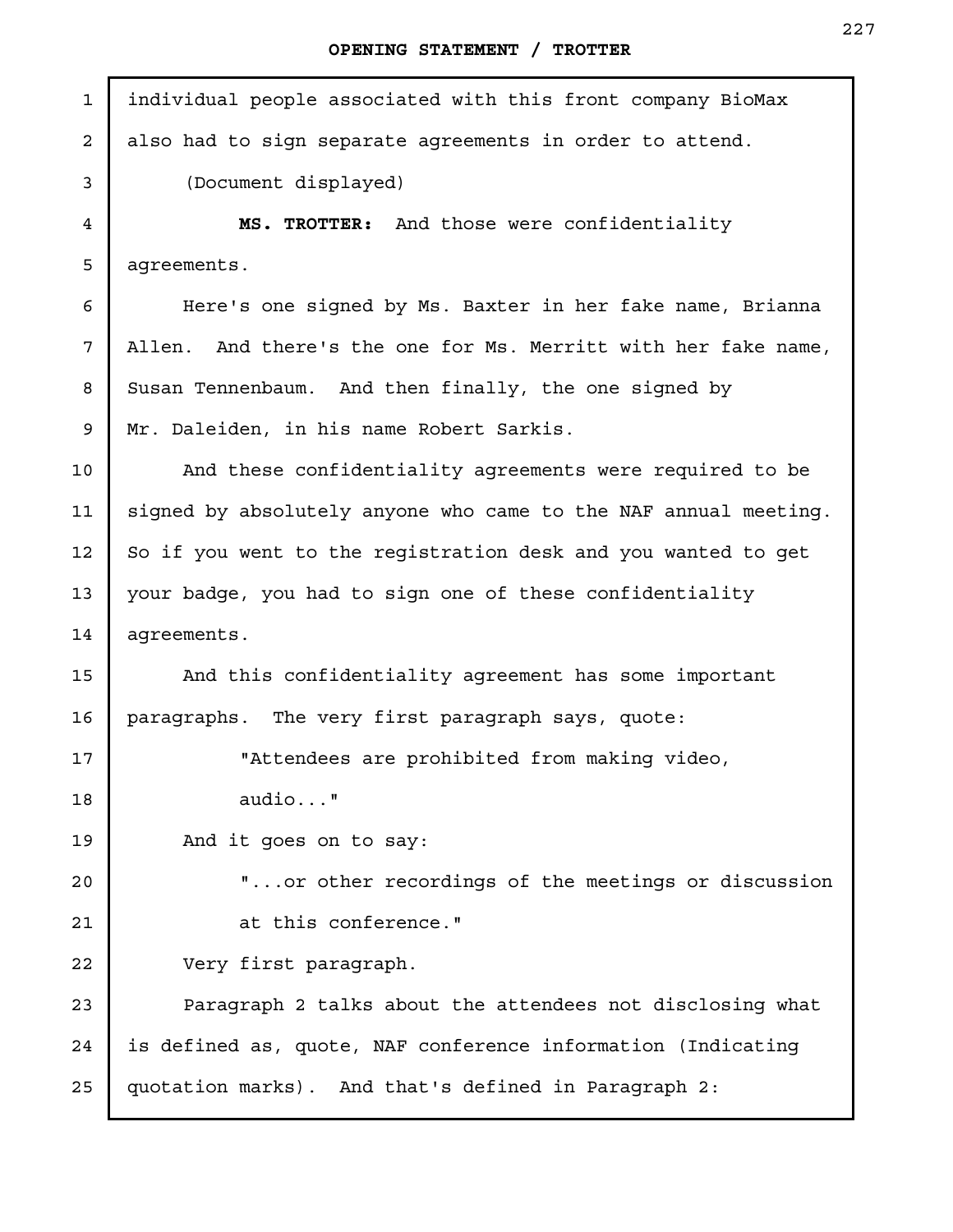| $\mathbf{1}$   | "NAF conference information includes all information            |
|----------------|-----------------------------------------------------------------|
| $\overline{a}$ | distributed or otherwise made available at this                 |
| 3              | conference by NAF or any conference participants,               |
| 4              | through written materials, discussionsor any other              |
| 5              | $means.$ " $(size)$                                             |
| 6              | Now, you will hear in the trial from witnesses from NAF,        |
| 7              | about the purposes of these -- the exhibitor agreements and the |
| 8              | confidentiality agreements. And you will hear from NAF          |
| 9              | witnesses that NAF intends that all attendees who come to its   |
| 10             | annual meetings are actually beneficiaries of these agreements. |
| 11             | That is, that NAF expects and its attendees at the annual       |
| 12             | meetings expect that everyone who is there, since they've all   |
| 13             | had to sign confidentiality agreements, everyone has agreed to  |
| 14             | be bound by them. And they've agreed to be bound to not         |
| 15             | disclose confidential information, and to not record or         |
| 16             | videotape.                                                      |
| 17             | Now, the NAF contracts were actually put in place for a         |
| 18             | very good reason. And the evidence will show that NAF           |
| 19             | understood that abortion providers in particular are uniquely   |
| 20             | targeted by certain individuals and organizations who are       |
| 21             | anti-abortion. And so NAF took precautions in order to protect  |
| 22             | its members who were attending the annual meeting. And those    |
| 23             | precautions included if you come to the annual meeting, you've  |
| 24             | got to show a photo ID. And that's why there were the fake IDs  |

created by the defendants. You've got to have references.

25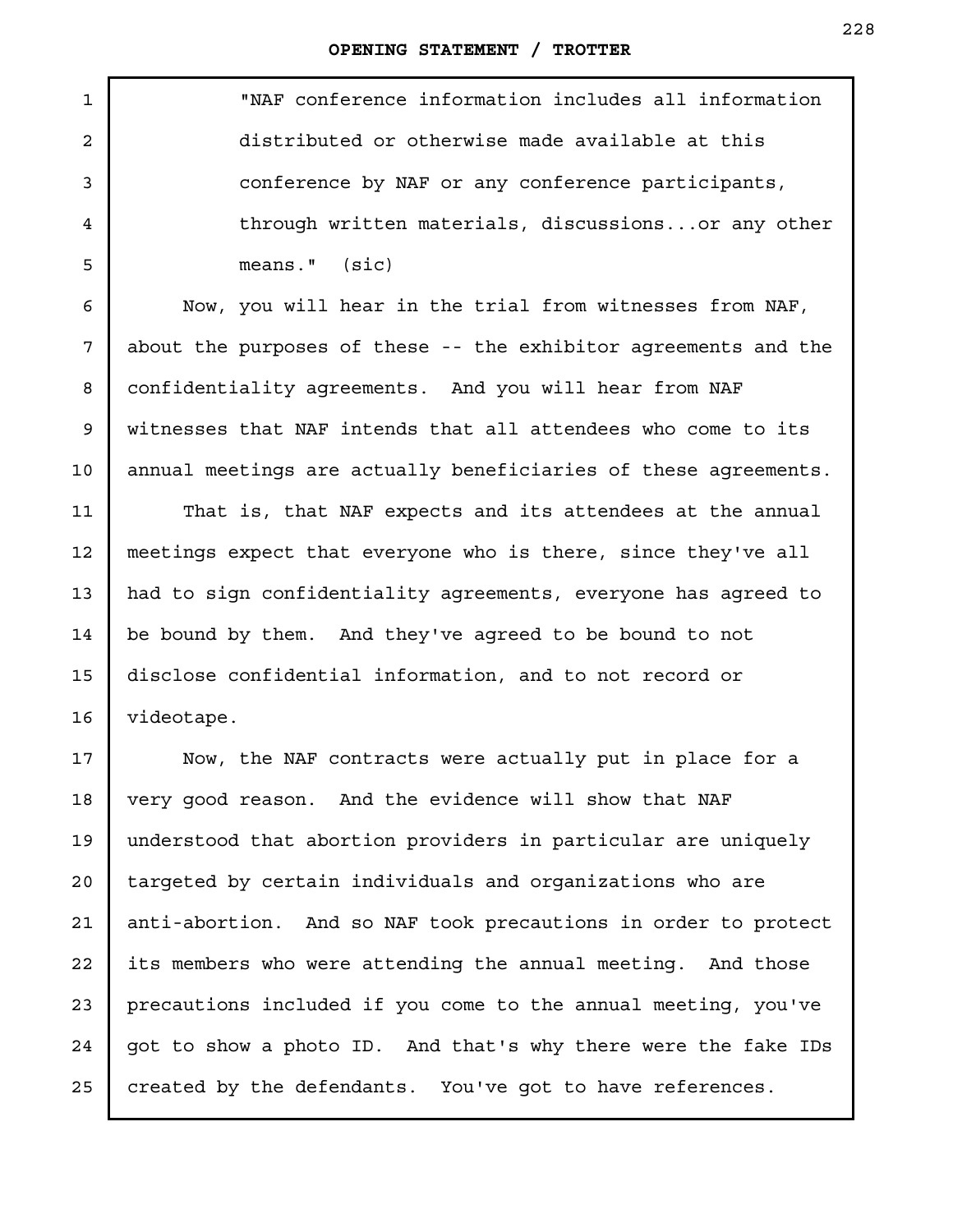| $\mathbf{1}$ | You've got to preregister. The IDs are checked.                |
|--------------|----------------------------------------------------------------|
| 2            | All of the attendees at NAF have to wear a badge in order      |
| 3            | to be let in to the conference generally, to the exhibition    |
| 4            | area, to the receptions at the conference, at all of the       |
| 5            | meetings and seminars at the conference.                       |
| 6            | And most importantly, each and every person that attends       |
| 7            | has to sign this confidentiality agreement.                    |
| 8            | But despite signing these agreements, the defendants,          |
| 9            | before they ever approached the NAF reqistration table that    |
| 10           | first day in April in 2014, here in San Francisco, they had    |
| 11           | already pushed "record" on those hidden cameras and the hidden |
| 12           | microphones. And they went into the conference, and they       |
| 13           | circulated throughout the exhibition area and all of the other |
| 14           | areas of the conference. And they literally recorded each and  |
| 15           | every person that they came into contact with.                 |
| 16           | Now, His Honor read to you earlier this morning just           |
| 17           | before I got up, preliminary instructions. And you may recall  |
| 18           | this part of one of the instructions that he gave you --       |
| 19           | (Document displayed)                                           |
| 20           | MS. TROTTER: -- which says that (As read):                     |
| 21           | "The defendants contend their recording of plaintiffs          |
| 22           | was permitted under California law because they                |
| 23           | sought to obtain evidence of a violent felony against          |
| 24           | a person."                                                     |
| 25           | To establish this defense, defendants must prove that          |
|              |                                                                |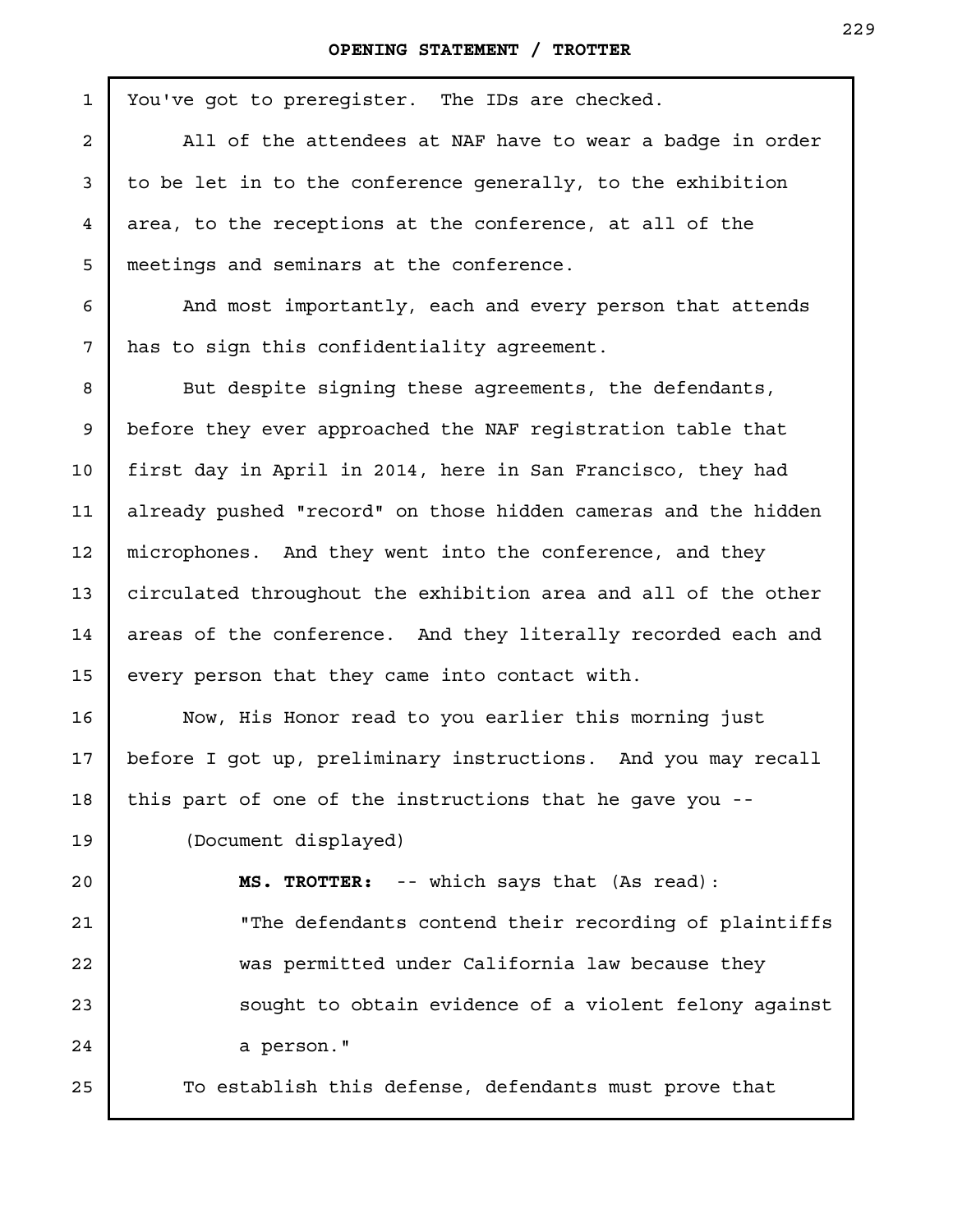before the first time they recorded in California, they had a reasonable belief the persons being recorded committed or intended to commit a violent felony against a person, and that was their purpose in making the recording.

The evidence will show, as I said, that the defendants pushed "record" before they even got to the registration area of the NAF conference. And they didn't stop; they didn't turn the "record" button off. And they literally recorded each and every person that they came into contact with.

The evidence will show that the defendants were not recording persons who they reasonably believed had committed or intended to commit a violent felony. Among the persons that the defendants recorded at the NAF 2014 meeting here in San Francisco was a Planned Parenthood physician by the name of Dr. Deborah Nucatola. Now, Dr. Nucatola at that time was serving as PPFA's senior director of medical services.

And the defendants approached her, and they introduced themselves as being associated with BioMax. And that they were interested in establishing relationships so they could get fetal tissue to be donated for medical research. And then requested Dr. Nucatola's help in helping them be introduced to Planned Parenthood affiliates who may be interested in having a fetal tissue donation program.

And so they made that contact with Dr. Nucatola at NAF. And after NAF, they then contacted her to set up a followup

1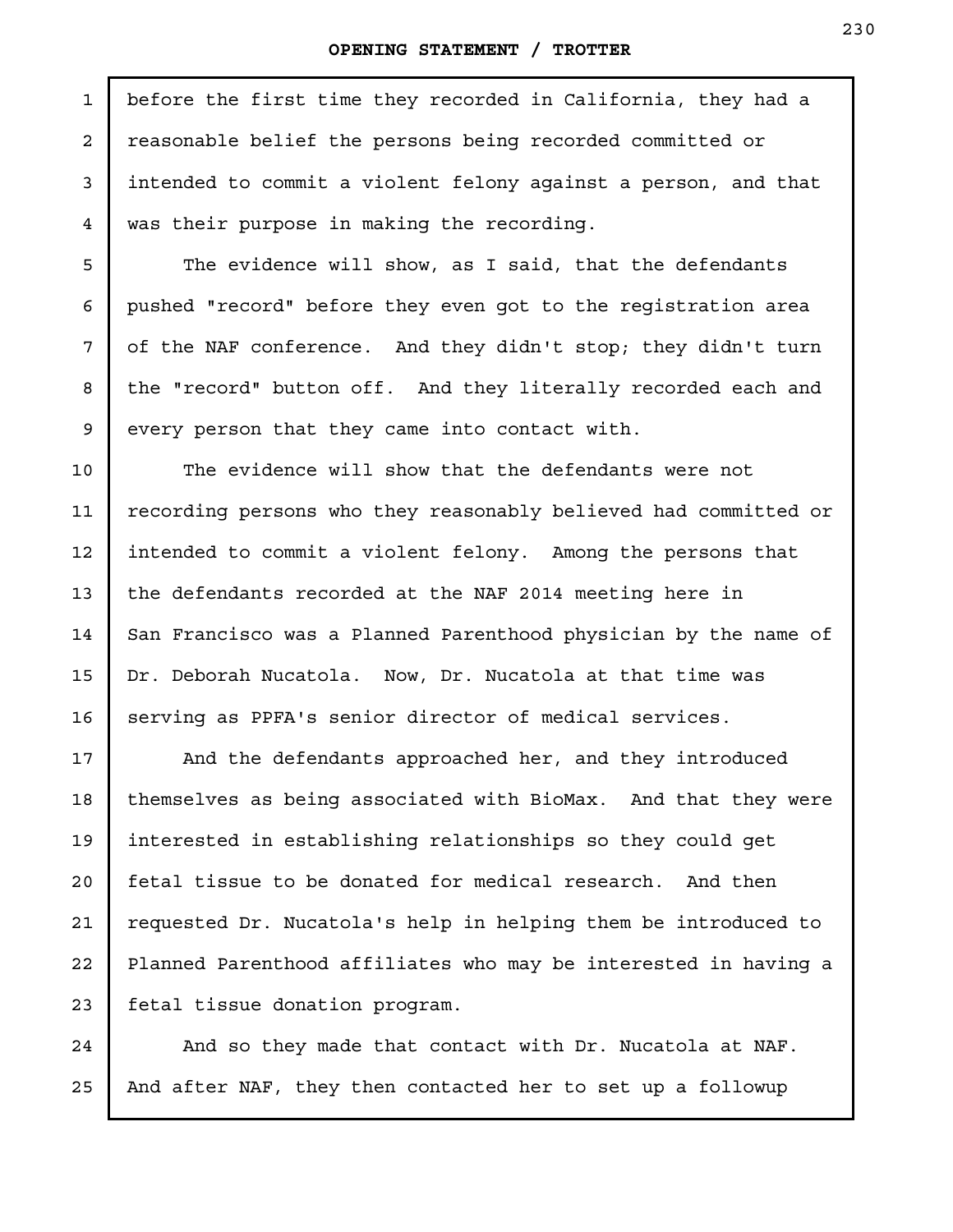meeting.

1

2

3

4

5

6

7

8

9

10

11

12

13

14

15

16

17

18

That meeting occurred July of 2014 at a restaurant in Los Angeles. Mr. Daleiden and Ms. Merritt posing as Robert Sarkis and Susan Tennenbaum of BioMax attended. Again, with their hidden cameras and their hidden microphones, pushed to "record."

Ms. Merritt, posing as Ms. Tennenbaum, in fact met Dr. Nucatola at the entryway of the restaurant and sort of walked with her towards the rear of the restaurant where Mr. Daleiden, posing as Mr. Sarkis, was already seated. Dr. Nucatola sat down in the booth where Mr. Daleiden was. With her back against the wall towards the rear of the restaurant, she could look and see the rest of the restaurant all the way to the front. And so she could see if there were other folks who were approaching the table.

But unbeknownst to Dr. Nucatola, in the almost three-hour lunch meeting that she had with Mr. Daleiden and Ms. Merritt, they recorded each and every word that was said.

**MS. TROTTER:** Now, the defendant's lies and deception continued with their attendance at another conference in October of 2014. That was at PPFA's what's called the North American Forum, and that was held in Miami Florida. 19 20 21 22

And the defendants, Mr. Daleiden and this time Mr. Lopez, attended that conference, again, as representatives of the fake company, front company, BioMax. Mr. Daleiden used his fake 23 24 25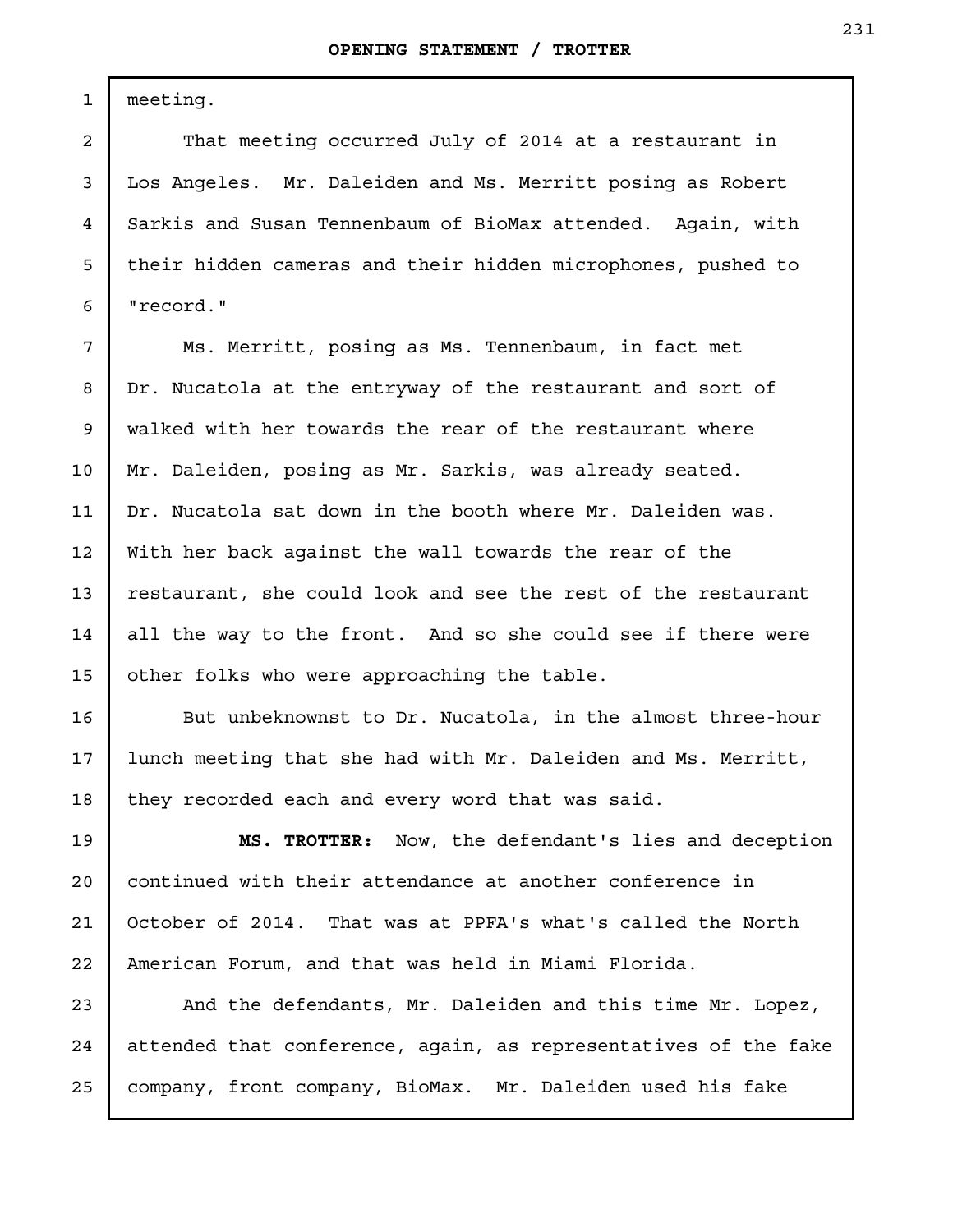name, Robert Sarkis. Mr. Lopez, who had had no previous involvement with anti-abortion organizations, actually used his real name.

1

2

3

4

5

6

7

8

9

10

11

12

13

They both went with their hidden cameras and hidden microphones, and they met and they surreptitiously recorded a number of Planned Parenthood staff who were in attendance at that meeting, including a doctor by the name of Dr. Mary Gatter, who was the medical director of the Planned Parenthood affiliate of Pasadena/San Gabriel Valley.

After the forum, after having met Dr. Gatter at that event, they contacted her and just as they had done with Dr. Nucatola, they arranged a follow-up lunch meeting, which occurred February 26, 2015.

Just as they had done with Dr. Nucatola, Mr. Daleiden and Ms. Merritt, using their fake names and donning their hidden cameras and microphones, met Dr. Gatter and a women who was a clinician at the Planned Parenthood San Gabriel Valley, Laurel Felczer. They met in a restaurant in Pasadena called a/k/a Bistro. They continued posing as representatives of BioMax, and they continued recording, and they used their fake identities, and they videotaped again the entire lunch. 14 15 16 17 18 19 20 21

Just weeks later, February 26th through 28th, 2015, Mr. Daleiden and Mr. Lopez, using their fake BioMax identities, attended PPFA's Medical Director's Council meeting in Orlando, Florida. This event is also known for shorthand as MeDC. And 22 23 24 25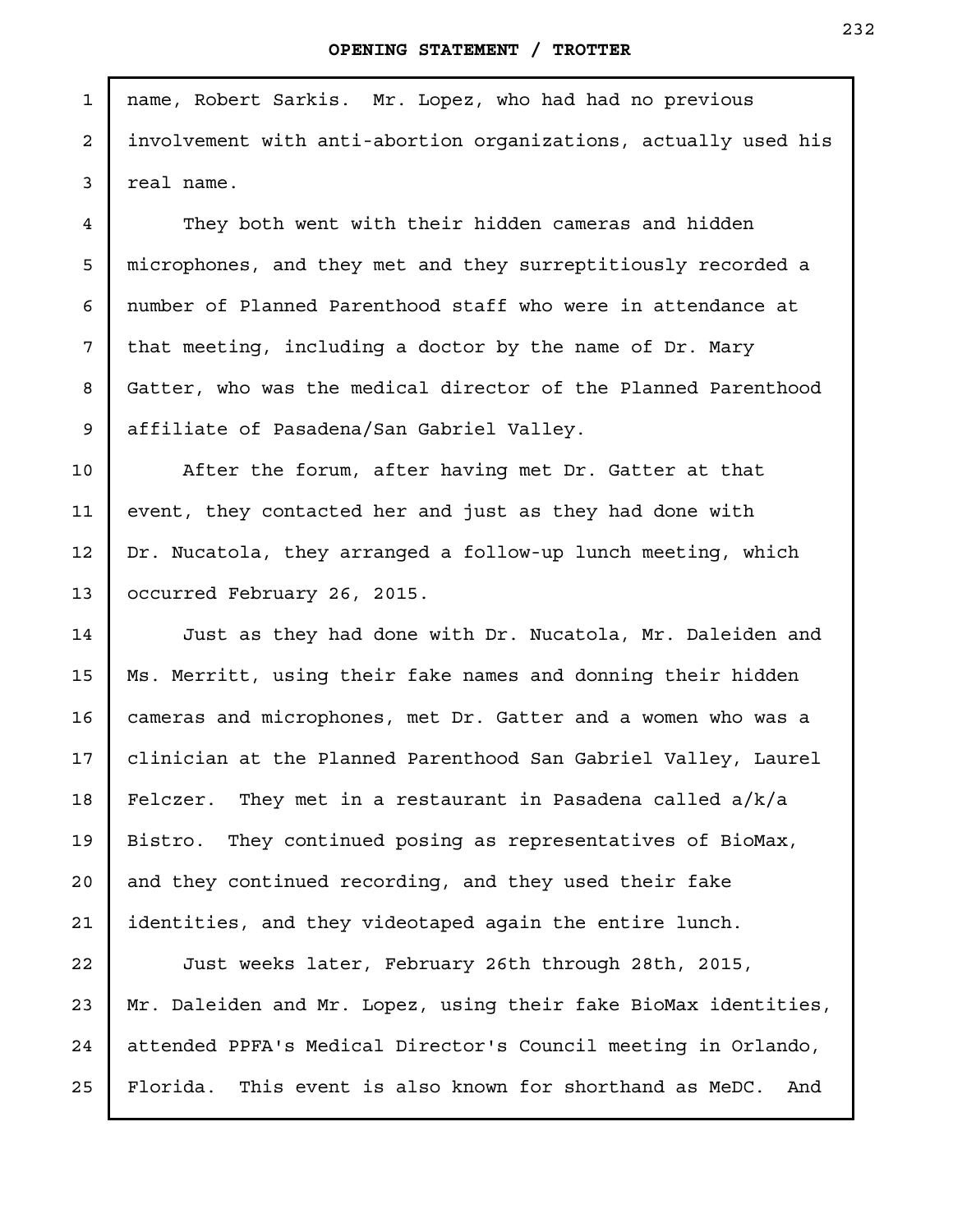| $\mathbf 1$    | the defendants attended MeDC as supposed exhibitors, legitimate |
|----------------|-----------------------------------------------------------------|
| $\overline{a}$ | exhibitors. And just as they had done at the NAF annual         |
| 3              | meeting, at all of these meetings they signed Exhibitor         |
| 4              | Agreements.                                                     |
| 5              | And, in fact, His Honor, read to you as part of the             |
| 6              | preliminary instructions, which you'll get in your notebooks,   |
| 7              | instruction number five, which says:                            |
| 8              | "In pretrial proceedings it has been determined                 |
| 9              | that defendants Daleiden and BioMax breached the PPFA           |
| 10             | Exhibitor Agreements."                                          |
| 11             | Again, at MeDC Mr. Daleiden and Mr. Merritt -- I'm sorry,       |
| 12             | Mr. Lopez, wore their hidden cameras and recorded various       |
| 13             | Planned Parenthood personnel.                                   |
| 14             | Weeks later, March 2015, Mr. Daleiden used his fake I.D.        |
| 15             | again, and he and Mr. Lopez went to the PPFA's National         |
| 16             | Conference in Washington D.C. Again, they signed Exhibitor      |
| 17             | Agreements for BioMax, and again they surreptitiously           |
| 18             | videotaped Planned Parenthood personnel without their knowledge |
| 19             | and without their consent.                                      |
| 20             | You'll recall that in preliminary instruction number four       |
| 21             | His Honor already instructed you that, quote:                   |
| 22             | "In pretrial proceedings it has been determined                 |
| 23             | that defendants BioMax, Daleiden, Lopez and Merritt             |
| 24             | are directly liable for trespass."                              |
| 25             | Now, at each of the meetings and lunches we've talked           |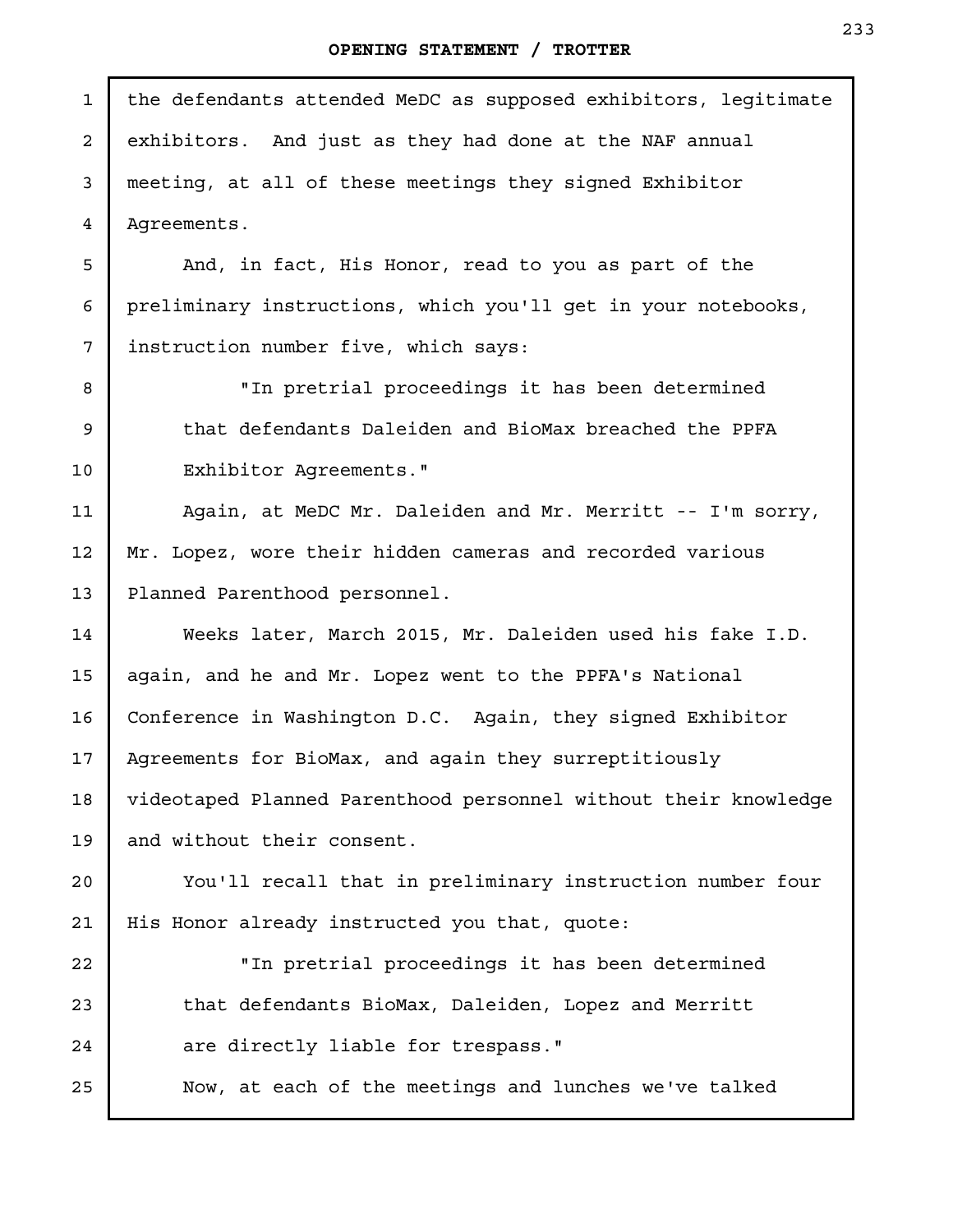about the evidence will show that the Planned Parenthood staff who were recorded, they thought that the defendants were who they said they were. They thought that they were with the legitimate company BioMax that was interested in a relationship that would allow for fetal tissue donation for medical research.

The conferences, all of these conferences that are reflected on the timeline before you were private events. They weren't open to the general public. You had to register. And the attendees believed that all of the other people, who all had conference I.D. badges that you get when you go to a conference or seminar, were there for legitimate business purposes.

And while the two lunches that I described, the one with Dr. Nucatola in Los Angeles and Dr. Gatter in Pasadena, were at restaurants, the evidence will show that they were actually in booths at -- a booth in each case, and the evidence will show that no one else was listening in. It's just Ms. Merritt and Mr. Daleiden and the respective doctors at the two lunches.

But the defendants didn't stop at going to the conferences and recording, or setting up these lunch meetings with the doctors and recording. They actually used all of these contacts that they had made over this course of time at the conferences and at these lunches to get access to Planned Parenthood clinics.

1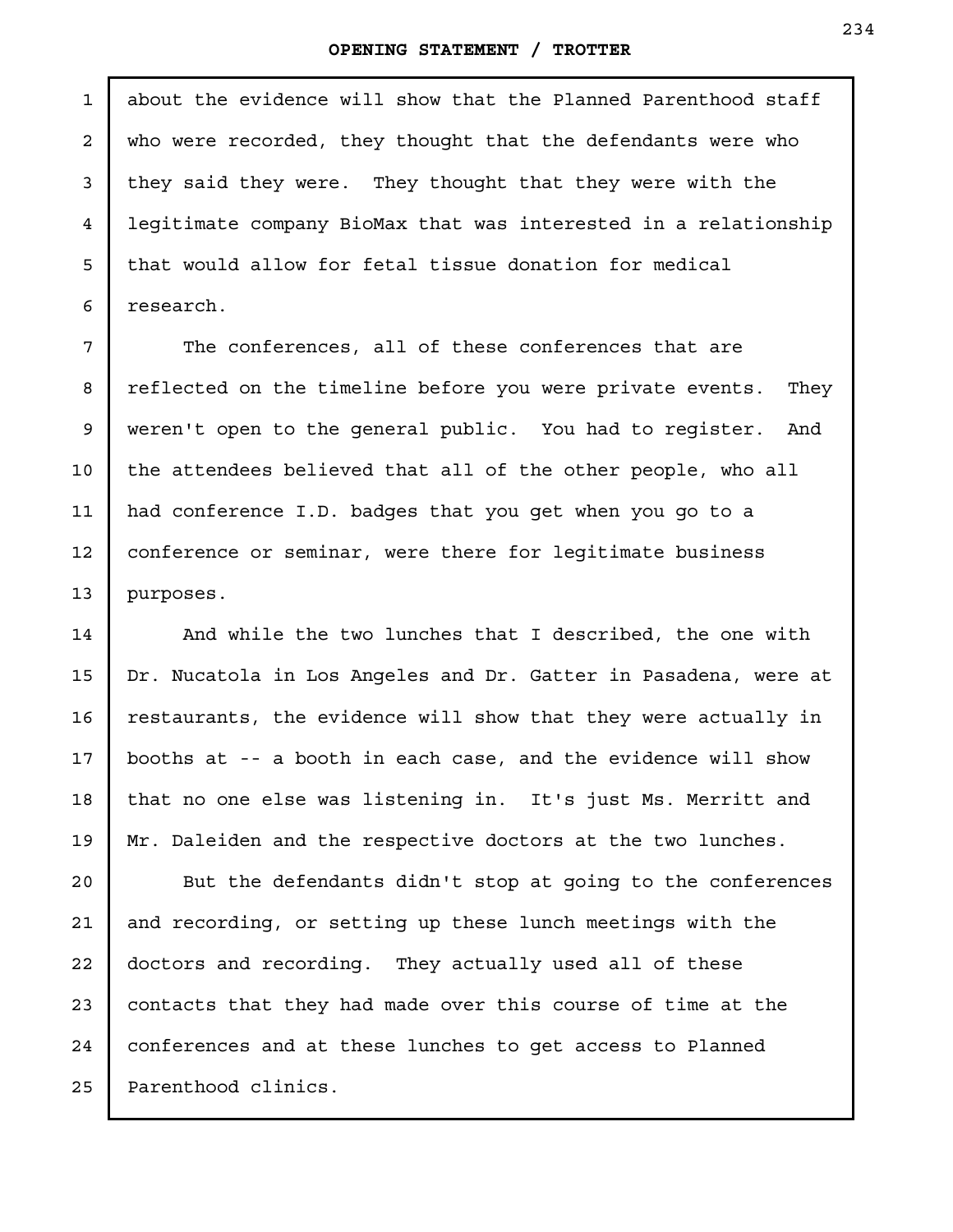| $\mathbf 1$ | First, they met a doctor by the name of Savita Gindi, who      |
|-------------|----------------------------------------------------------------|
| 2           | was with Planned Parenthood of the Rocky Mountains. They met   |
| 3           | her at the forum conference. And they used that contact to     |
| 4           | then arrange a meeting at Planned Parenthood Rocky Mountains   |
| 5           | Stapleton Health Center. That meeting was April 7th, 2015.     |
| 6           | Mr. Daleiden and Ms. Merritt, using their fake identities,     |
| 7           | Robert Sarkis and Susan Tennenbaum, went to that healthcare    |
| 8           | facility with their hidden video cameras and their microphones |
| 9           | and all of the equipment was on and running the entire time,   |
| 10          | and they taped multiple Planned Parenthood staff members at    |
| 11          | that clinic without their knowledge and without their consent. |
| 12          | Just two days later Mr. Daleiden and Ms. Merritt, with         |
| 13          | their fake identities, went to Planned Parenthood Gulf Coast   |
| 14          | Health Center in Houston, Texas, and they again recorded       |
| 15          | multiple Planned Parenthood staff without their knowledge and  |
| 16          | without their consent at that clinic.                          |
| 17          | Importantly, before they went to Gulf Coast, in order to       |
| 18          | get access to that clinic they actually signed another         |
| 19          | agreement. And this is that agreement, which we'll see during  |
| 20          | the trial.                                                     |
| 21          | (Document displayed)                                           |
| 22          | And you'll see the opening paragraph, the parties to this      |
| 23          | agreement are Planned Parenthood Gulf Coast, defined as the    |
| 24          | Disclosing Party, and BioMax, the Recipient. And you'll see on |
| 25          | the last page this was signed with the fake name Susan         |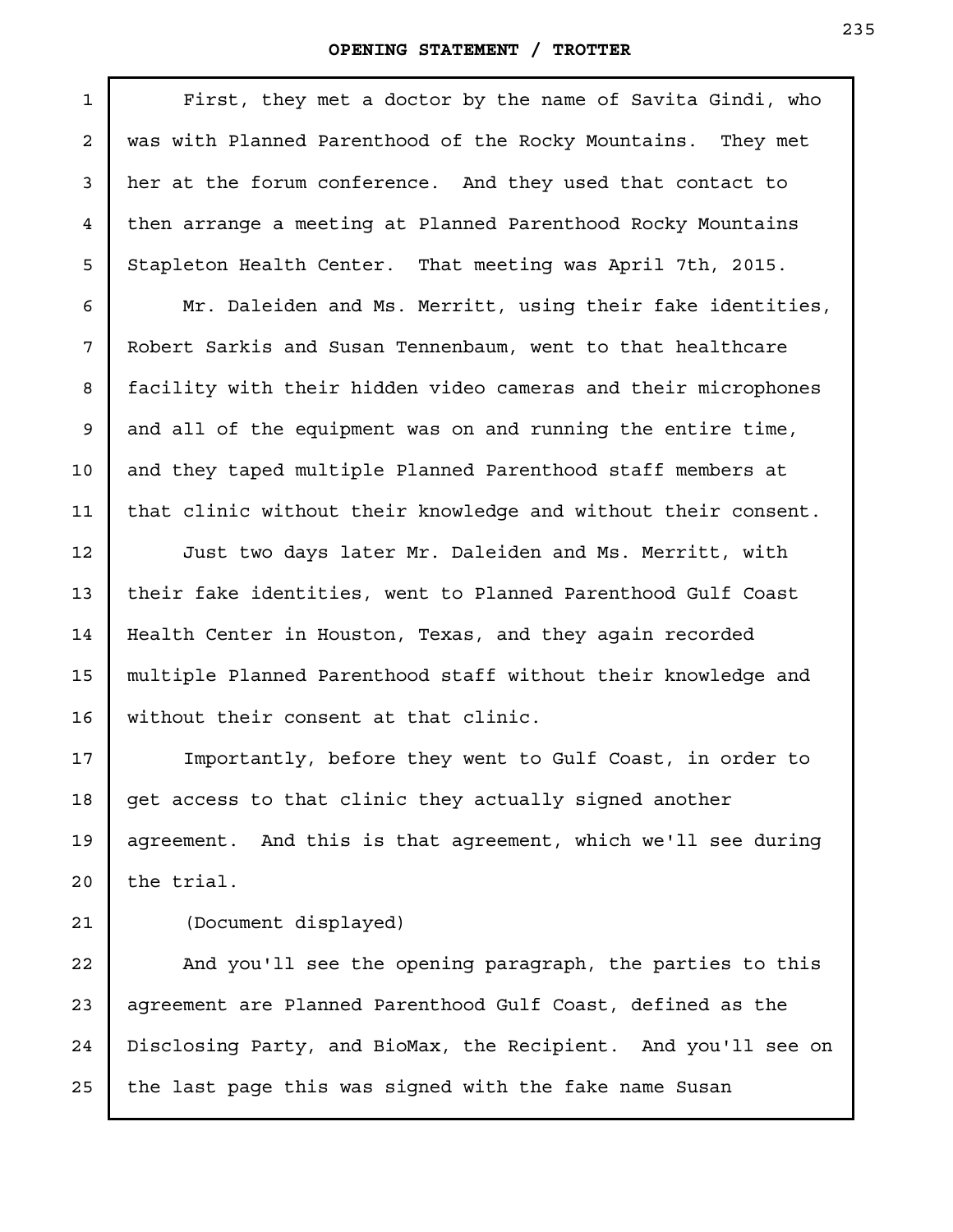| $\mathbf{1}$   | Tennenbaum, BioMax Procurement Services.                       |
|----------------|----------------------------------------------------------------|
| $\overline{a}$ | And in the opening paragraph it says what the purpose of       |
| 3              | the agreement is. Quote (as read):                             |
| 4              | "To assure the protection and preservation of the              |
| 5              | confidential and/or proprietary nature of information          |
| 6              | to be disclosed by the Disclosing Party" -- that's             |
| 7              | Planned Parenthood -- "to the Recipients," at BioMax.          |
| 8              | In Paragraph 1 of the agreement it provides that (as           |
| 9              | read) :                                                        |
| 10             | "All information disclosed by the Disclosing                   |
| 11             | Party to the Recipient shall be deemed to be                   |
| 12             | confidential information."                                     |
| 13             | It goes on to say that (as read):                              |
| 14             | "Confidential information includes all oral                    |
| 15             | information of the Disclosing Party," that's Planned           |
| 16             | Parenthood, "which is, quote, reasonably understood by         |
| 17             | the recipient," that's BioMax, "to be confidential             |
| 18             | under the circumstances of the disclosure."                    |
| 19             | They signed this agreement. They send it in to Planned         |
| 20             | Parenthood Gulf Coast and they show up and they are given a    |
| 21             | meeting. And they are, in fact, taken to the office of a woman |
| 22             | by the name of Melissa Farrell. And Ms. Farrell was PP Gulf    |
| 23             | Coast director of research.                                    |
| 24             | Because Ms. Farrell believed that the defendants were who      |

they said they were, that they were there legitimately as a 25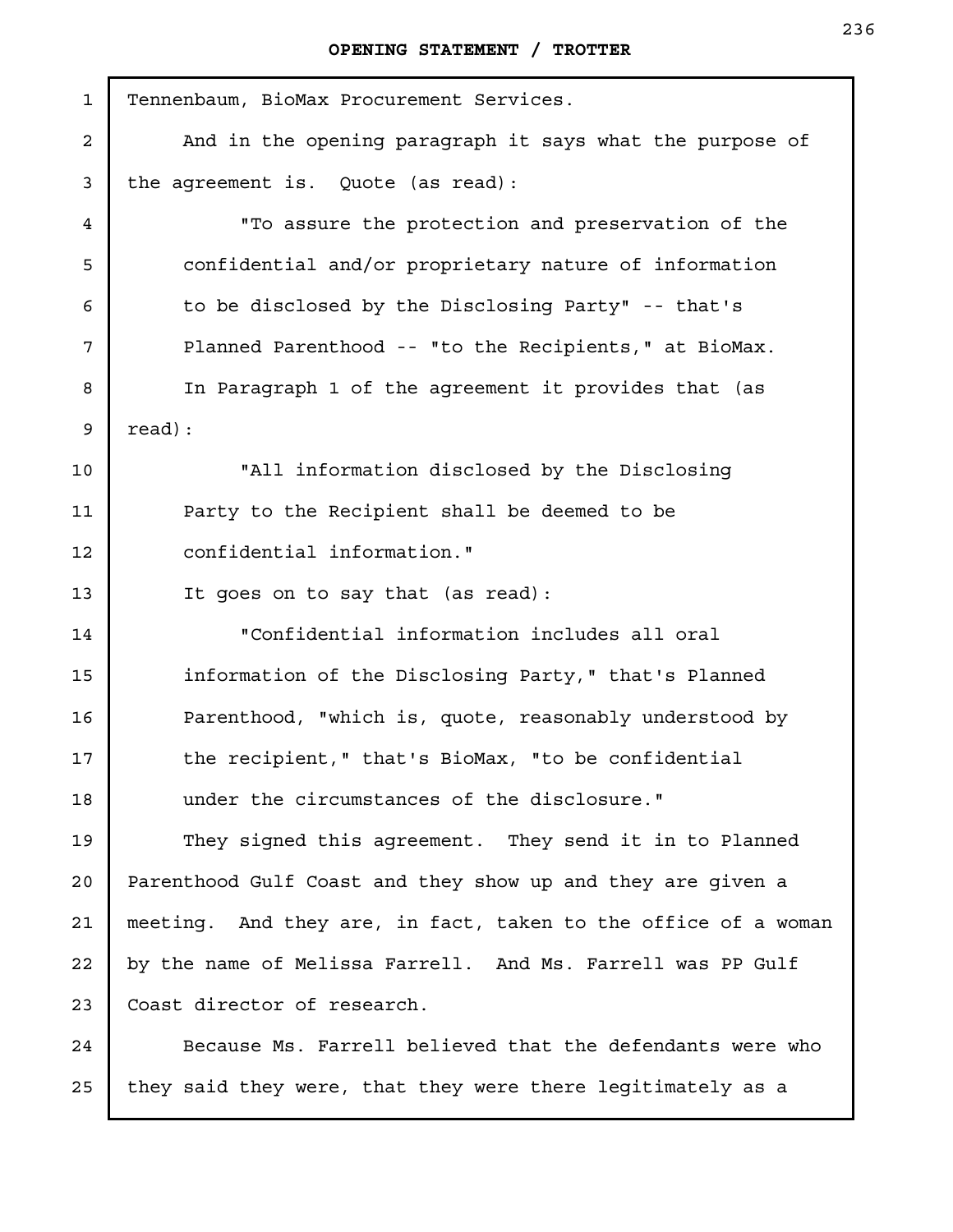tissue procurement organization, interested in perhaps establishing some sort of relationship with Planned Parenthood Gulf Coast so that they could get fetal tissue for medical research purposes, she spoke with them at length about a variety of proprietary matters; such as, Planned Parenthood's contracts with other research related organizations and partners, its consent forms with patients, those consent forms. She read them portions of Planned Parenthood's proprietary internal guidelines. 1 2 3 4 5 6 7 8 9

What Ms. Farrell didn't know, the defendants had signed this agreement. She didn't know they were wearing those hidden video cameras and the hidden microphones, and they had them on record the entire time. And they later, having made those recordings, released that information on their website and on YouTube. 10 11 12 13 14 15

Finally, a year after the defendants had come here to San Francisco for that NAF annual meeting in 2014, they were still doing their activity a year later, and so they went to the NAF annual meeting in 2015. This time it was held in Baltimore, Maryland.

16

17

18

19

20

They again signed the NAF Exhibitor Agreement -- it's the same agreement, just the different date than we saw from 2014 -- and the NAF confidentiality agreements. But this time there were actually four BioMax representatives: Mr. Daleiden, in the persona Mr. Sarkis; Ms. Merritt, using the name 21 22 23 24 25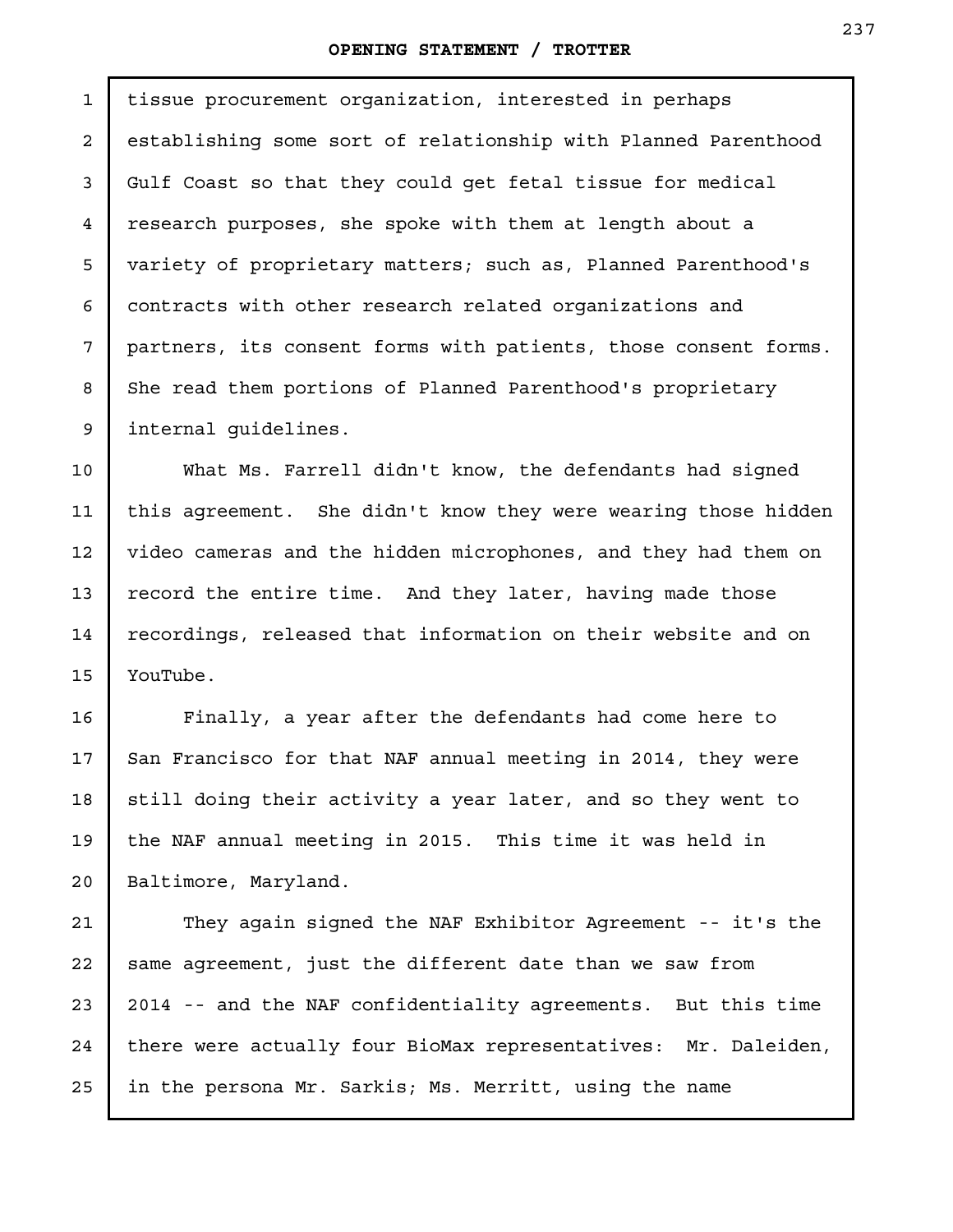Tennenbaum; and a woman names Anna Bettisworth Davin, who was using a fake name Rebecca Wagner; and Mr. Lopez. All of them used fake titles, job titles for BioMax, and all of them wore hidden video cameras and microphones and recorded multiple Planned Parenthood personnel without their knowledge and without their consent at that NAF conference. 1

(Document displayed)

Here are just some of the people who were Planned Parenthood staff who were taped by the defendants without their knowledge or consent at these various events and meetings over the course of this two-year period.

In all, members of the jury, the defendants took over 500 hours of video recordings. They then created 14 6- to 15-minute video recordings and they placed those videos on their website and on YouTube. The first seven or eight of those 15 videos they released one each week for several weeks in a row, and the remaining ones they released on their website and on YouTube over the course of the next 18 months.

The defendants released the first video on July 14th of 2015. You'll see that date as the last date there on the timeline.

What happened in the wake of that release of that first video, July 14th of 2015? As you can imagine, Planned Parenthood was shocked when that first video was released. It contained recordings of Dr. Deborah Nucatola. It appeared to 25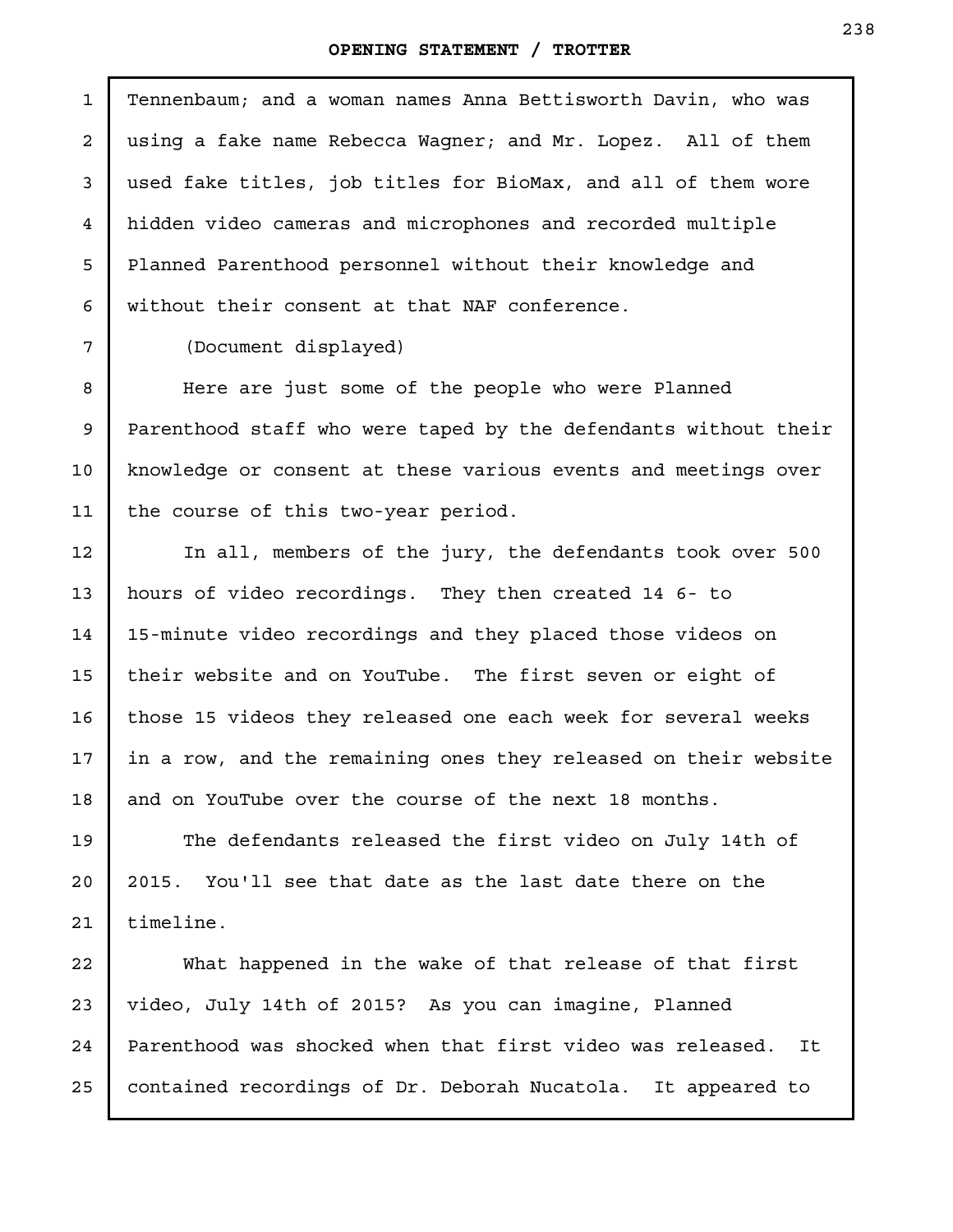have some recordings from these private conferences that we've talked about on the timeline.

Immediately Planned Parenthood launched an investigation, wanted to find out who's behind these videos? How did they get these recordings? How were these recordings made? Who else might have been recorded? What is going on here?

As Planned Parenthood was conducting this investigation, the defendants were putting up a new video each week, every week, for several weeks.

This series of video releases each week, every week, for several weeks caused incredible anxiety within Planned Parenthood. The staff members wondered: Was I there at that meeting? Did I meet these people? Was I recorded? What's going to happen next?

Ultimately Planned Parenthood, through its investigation, discovered that the defendants had used these fake identities and fake IDs and a fake company, BioMax, to gain access. There was apprehension and fear across Planned Parenthood upon learning that private conferences and even clinics had been infiltrated and not knowing what's going to happen next.

And this was particularly concerning to those Planned Parenthood staff members who regularly went to meetings like the NAF annual meeting. And so Planned Parenthood had to design and adopt a whole new set of procedures for vetting people who would come to events and meetings to ensure that the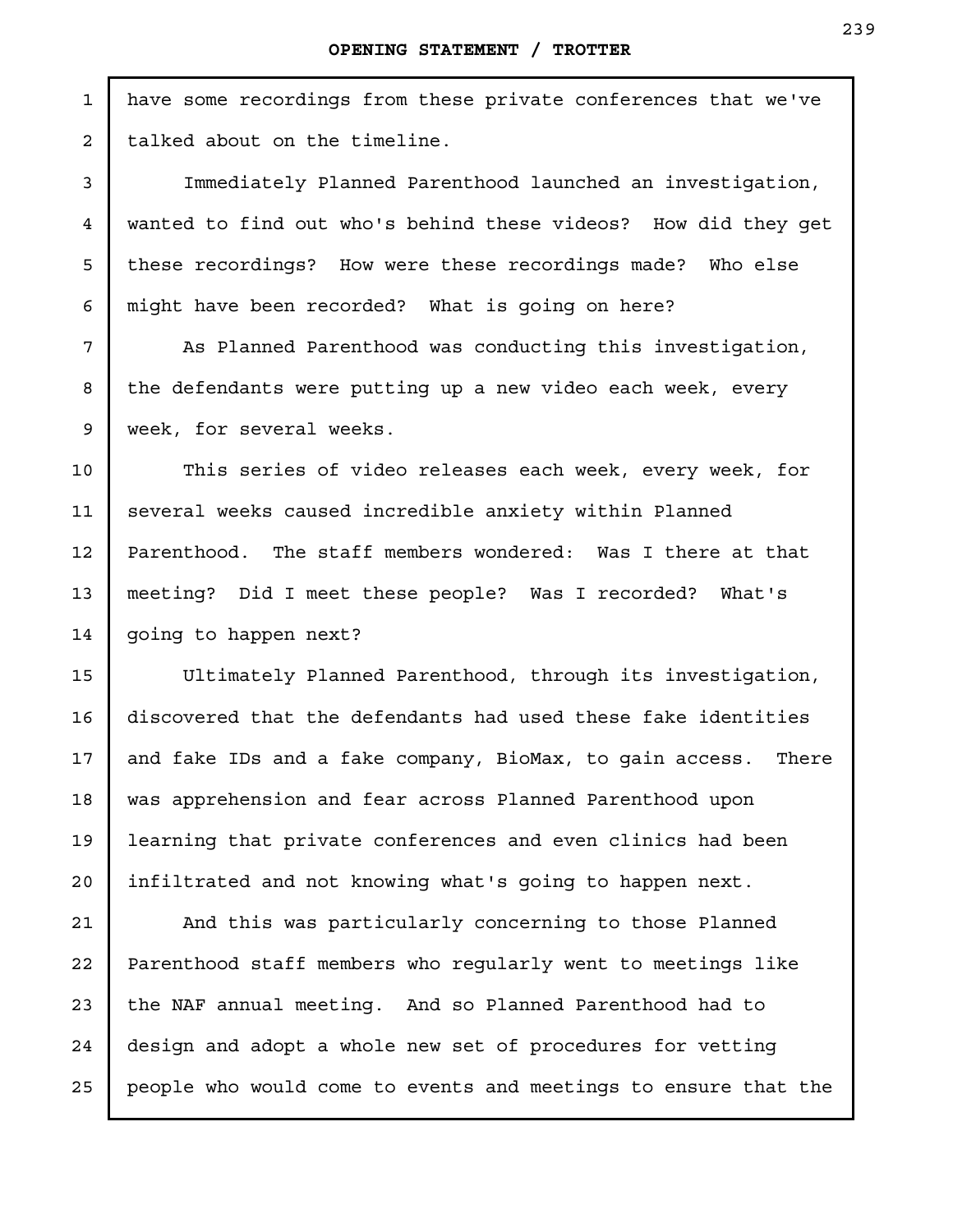defendants or others who may have been working with them, or copycats for that matter, couldn't do the same thing, couldn't use fake IDs and fake names and a fake company in order to get access and record Planned Parenthood personnel without their consent. And Planned Parenthood had to spend hundreds of thousands of dollars to adopt these new procedures for its meetings and for its clinics and for its conferences. 1 2 3 4 5 6 7

Next, members of the jury, the evidence will show that the defendants targeted certain Planned Parenthood staff. They identified them ahead of time. They purposely approached them, some of them, at conferences and arranged meetings with them. They featured these staff members prominently in the videos, and their names and work locations were disclosed, and there was tremendous anxiety and an increase in threats to those staff members' safety and security. 8 9 10 11 12 13 14 15

You will hear evidence during the trial about the history of violence and harassment of abortion service providers in this country. Planned Parenthood had to hire private security staff for those targeted individuals, and even in some cases had to relocate their residences for a period of time.

16

17

18

19

20

At the end of this case we will come back to you after you have heard all of the evidence and we will ask you to render a just verdict in this case, and that is to make the defendants restore to Planned Parenthood the money that it had to expend because of the defendants' using their fake identities and 21 22 23 24 25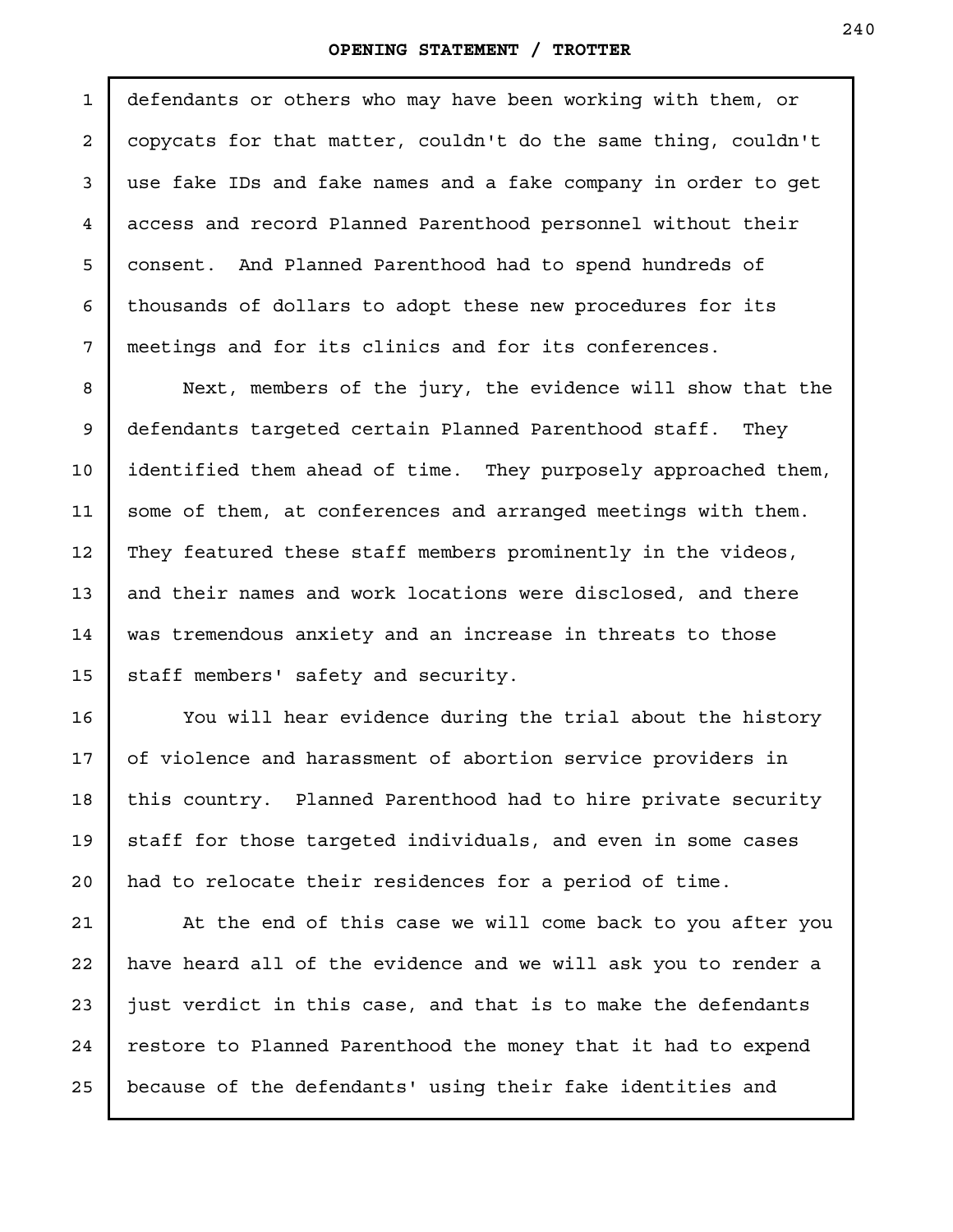| $\mathbf 1$    | their fake names to access Planned Parenthood's private         |
|----------------|-----------------------------------------------------------------|
| $\overline{a}$ | conferences and meetings and clinics.                           |
| 3              | Thank you for your time.                                        |
| $\overline{4}$ | Thank you, Your Honor.                                          |
| 5              | THE COURT: Thank you Ms. Trotter.                               |
| 6              | Okay. Ladies and gentlemen, we'll take our first break of       |
| 7              | the morning, ten minutes, and then we'll be back in to hear the |
| 8              | defendants' opening statement.                                  |
| 9              | (Whereupon there was a recess in the proceedings                |
| 10             | from 9:24 a.m. until 9:37 a.m.)                                 |
| 11             | THE COURT: All right. Please be seated everybody.               |
| 12             | Ms. Dhillon.                                                    |
| 13             | OPENING STATEMENT                                               |
| 14             | MS. DHILLON: Good morning, ladies and gentlemen of              |
| 15             | the jury. My name is Harmeet Dhillon, and I'm one of the        |
| 16             | attorneys representing the defendants. Specifically I           |
| 17             | represent the corporate defendants, Center for Medical          |
| 18             | Progress, its affiliate BioMax, Inc., and their founder David   |
| 19             | Daleiden.                                                       |
| 20             | After I speak, you're going to hear from these other            |
| 21             | attorneys who represent the other defendants in this action,    |
| 22             | and they are seated over here behind me: Charles LiMandri,      |
| 23             | Paul Jonna, Vladimir Kozina, Catherine Short, and Horation      |
| 24             |                                                                 |
|                | Mihet.                                                          |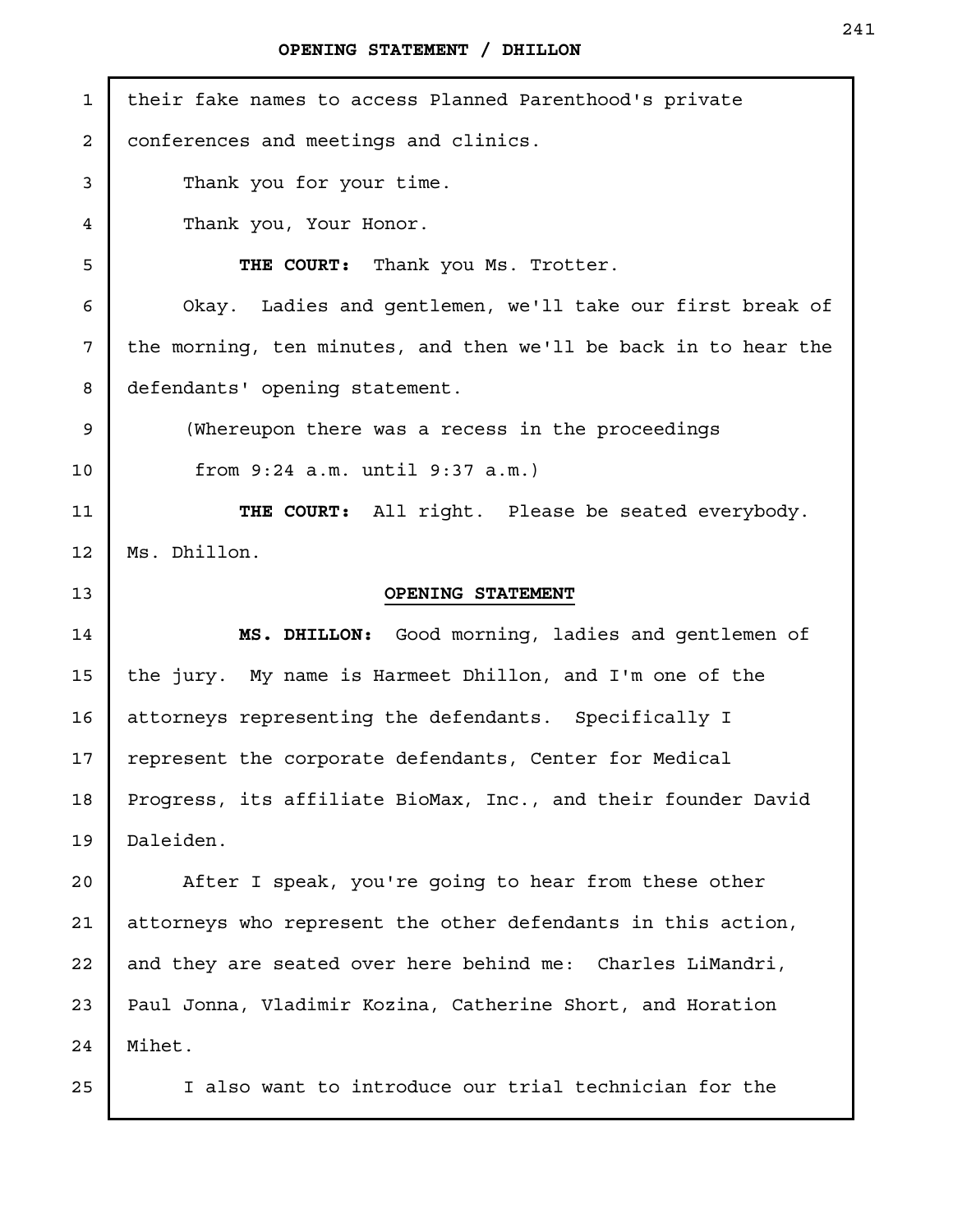defendants, Steven Nielsen, who is sitting at the end of that table where the defendants' counsel are sitting. We may refer to him at times as Steven.

I'm going to start by telling you some of the good news. It will not surprise you that the defendants have a different view of the evidence that you're going to hear than the plaintiffs. I think that's to be anticipated.

Whatever your opinion is about abortion, you're going to get to keep it at the end of this. This case is not about abortion. Your opinion on that topic is yours, and will remain yours when you leave this trial.

But regardless of your opinion on abortion, you can still find that the evidence in this case, which you're going to hear, does not support the plaintiffs' claims.

This case isn't even about what you've just been told about supposed breaches of contracts and trespass. Plaintiffs know it and the evidence will show it.

What this case is really about is the story of what happens when a powerful, large corporation gets a little negative publicity that it doesn't like and responds by hitting back at a small start-up company and a handful of individuals, who are the defendants in this case.

Now, I'm sure you would all agree that nobody likes to be criticized or have their flaws pointed out. Naturally. Nobody likes to spend money upgrading security to prevent future

1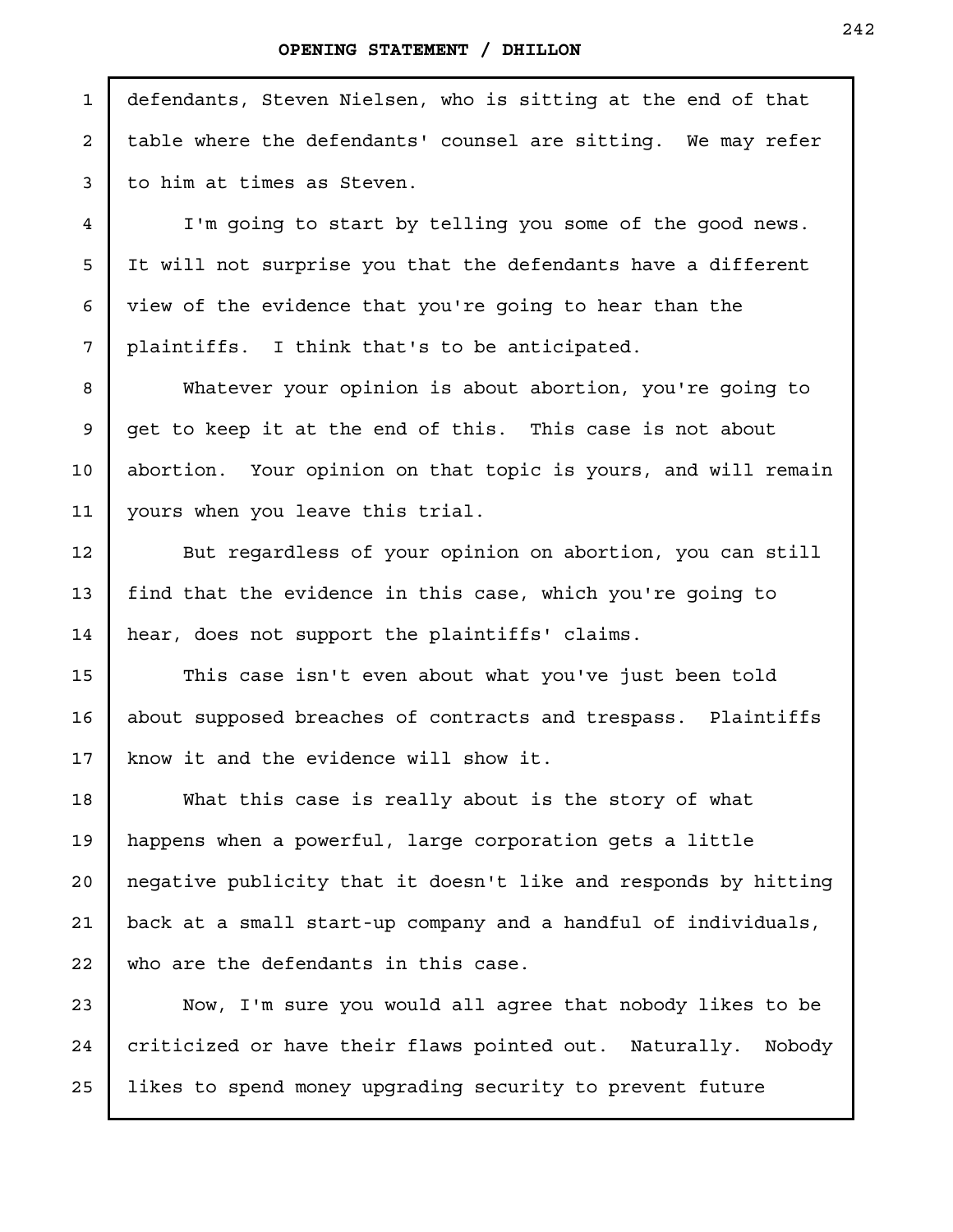negative publicity, which is what the evidence will show is the damages alleged in this case. But not liking something does not make it a compensable harm that the defendants have to pay for. Plaintiffs are going after the defendants like someone going after a caterpillar with a cannon. You're going to hear that plaintiffs were financially harmed by the defendants. Plaintiffs are saying they were harmed because they spent money upgrading their security. That will be the evidence you hear. But the chronology of facts will not support that. Let's go over the basic chronology of the facts in this case. (Document displayed) You have heard Mr. David Daleiden, a young man, founded CMP and BioMax, and that he hired and recruited a handful of other individuals to investigate reports of fetal tissue being unlawfully procured. You're going to hear evidence in detail about how he came to start this project and why. During the timeline of events in this case, BioMax investigated its concerns by attending five conferences over a period of about a year. Ms. Trotter went over those with you. And we all agree those are the conferences. That's not 1 2 3 4 5 6 7 8 9 10 11 12 13 14 15 16 17 18 19 20 21 22

BioMax also attended two lunches with abortion providers in restaurants that were open to the public at the time. And

disputed.

23

24

25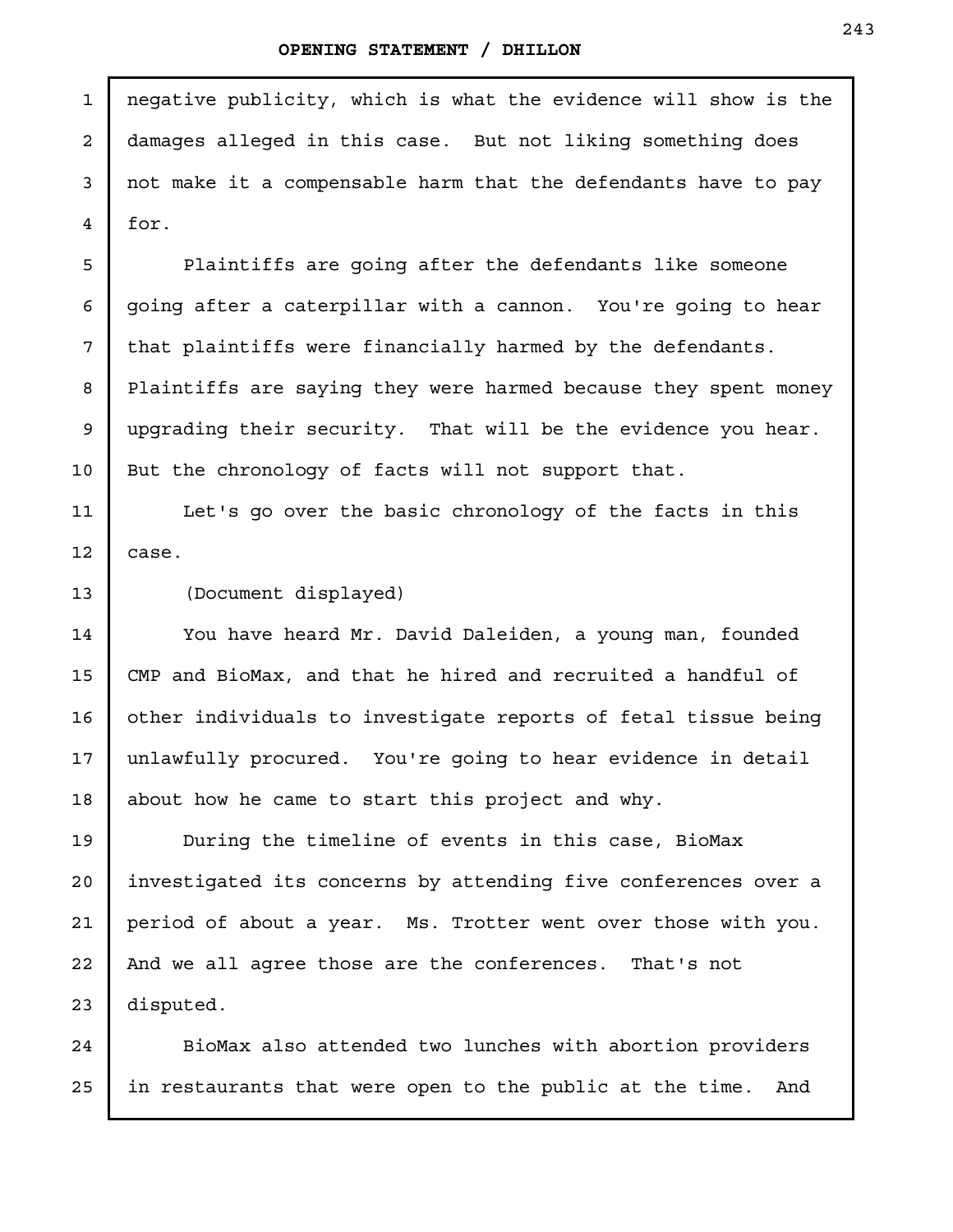| $\mathbf{1}$ | you're going to hear a lot about the circumstances surrounding |
|--------------|----------------------------------------------------------------|
| $\mathbf{2}$ | those lunches, as well as what was discussed.                  |
| 3            | Finally, BioMax visited and toured two Planned Parenthood      |
| 4            | clinics. Ms. Trotter told you about that. Videos were          |
| 5            | obtained at all of these events.                               |
| 6            | The slide in front of you shows you that during the course     |
| 7            | of these different events, different defendants attended them  |
| 8            | and participated in those -- in those conferences or those     |
| 9            | lunches or those visits to clinics.                            |
| 10           | A few months after the end of that investigative phase,        |
| 11           | the Center for Medical Progress released a series of videos to |
| 12           | the public. Following the release of these videos, the         |
| 13           | evidence will show you that many members of the public were    |
| 14           | critical of plaintiffs, so plaintiffs upgraded their security  |
| 15           | systems in response to that criticism. Plaintiffs then went on |
| 16           | to file this lawsuit, which brings all of you here today.      |
| 17           | Now, the next slide is going to show you a series of           |
| 18           | claims at issue in this case.                                  |
| 19           | (Document displayed)                                           |
| 20           | There are a number of different claims and, as I               |
| 21           | mentioned, a number of different defendants. Some of the       |
| 22           | claims relate to some of the defendants. Some of the claims    |
| 23           | relate to the other defendants. You're going to hear evidence  |
| 24           | about which is which in this case.                             |
| 25           | But throughout this case you're going to hear a common         |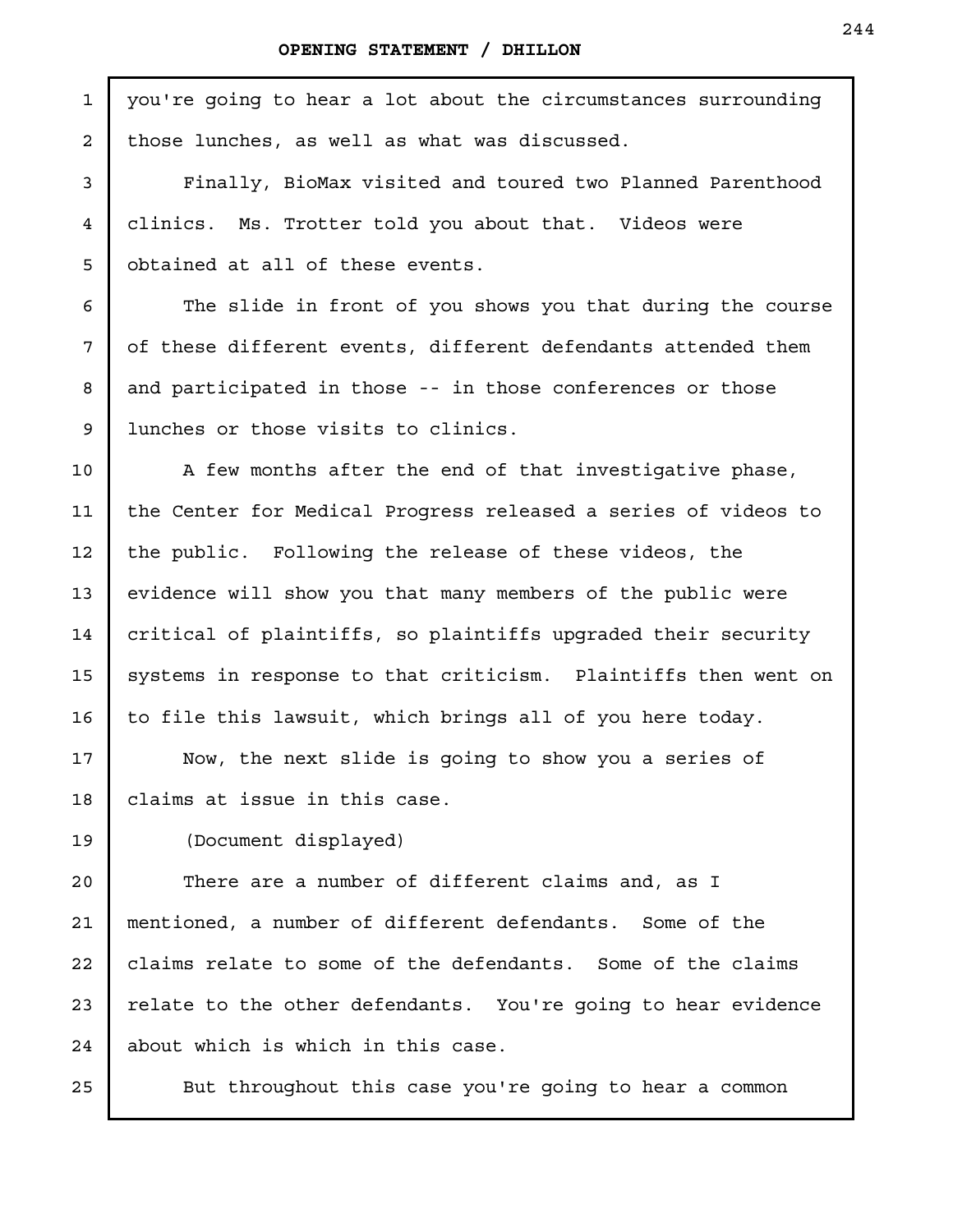theme in the evidence; that the evidence will fall short of showing what plaintiffs must show to prove each of these claims. 1 2 3

4

5

6

7

8

9

10

11

12

13

14

15

16

17

18

19

We'll start with fraud. Judge Orrick told us that there are three different types of fraud that are under consideration here: Intentional misrepresentation, concealment, and false promise. The elements of each of these types of fraud include that plaintiffs reasonably relied on defendants' representations of who they were. And "reasonably" is a critical word.

The evidence will show you in this case that the defendants [sic] did not diligently research any of the defendants prior to letting them into all of these events. Plaintiffs did not visit any of the defendant's offices. Plaintiffs did not confirm that the business BioMax had any clients or what its operations were. Plaintiffs did not look up the individual's social media accounts to see if they even existed or what they did. Plaintiffs will admit this in testimony in this case.

The plaintiffs, you will learn, took no further steps to verify any of the defendant's identities even though they had never heard of this company before and even though in plaintiffs' own words, as you just heard, there was a known concern about unwanted attention towards Planned Parenthood and its activities that preceded this entire project. 20 21 22 23 24 25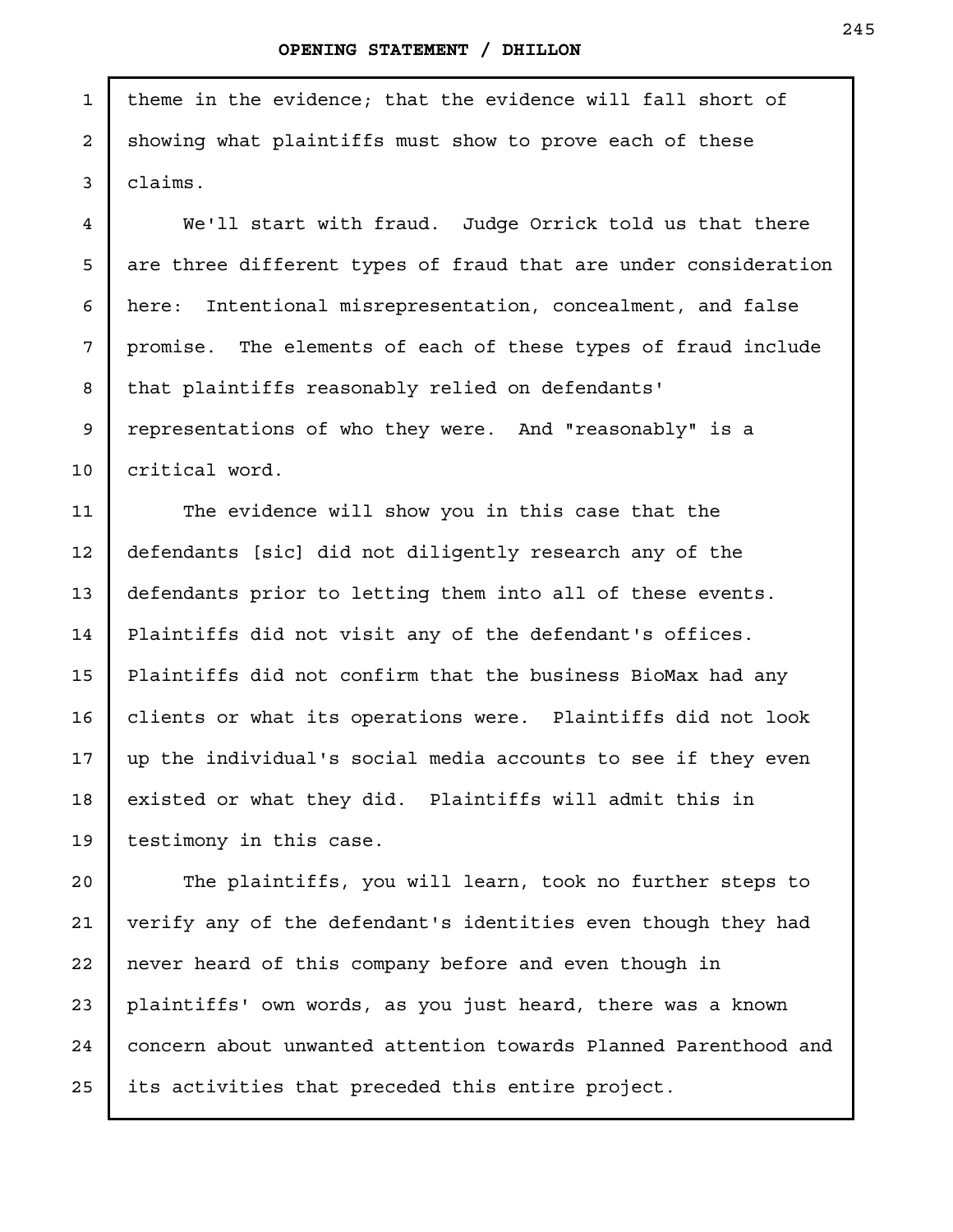1

With respect to trespass, you'll hear plaintiffs testify under oath that the defendants did not vandalize any property at the conferences or clinics that they attended. Defendants did not break anything during any of these visits. Defendants did not steal anything during any of these visits.

To summarize, with respect to trespass, the evidence will show you that nothing happened with respect to entering the property that actually caused any of the plaintiffs any actual harm.

With respect to the recording claims that you're going to hear about in this case, plaintiffs have asserted that the defendants violated laws prohibiting unlawful recording. As you heard from the Court this morning, a key element to this claim is whether the person being recorded and complaining about it later had a reasonable expectation of privacy.

There is that word again "reasonable." It's a critical word that is relevant to your consideration of the evidence that will come in.

The evidence you're going to hear and see in this case will include that the recorded conversations that are being complained about in this lawsuit occurred in large rooms, such as hotel ballrooms, large conference rooms, very crowded restaurants with dozens of people or even hundreds of people there, some of whom had no connection to the events at issue. There were waiters. There were passers-by in the hallways.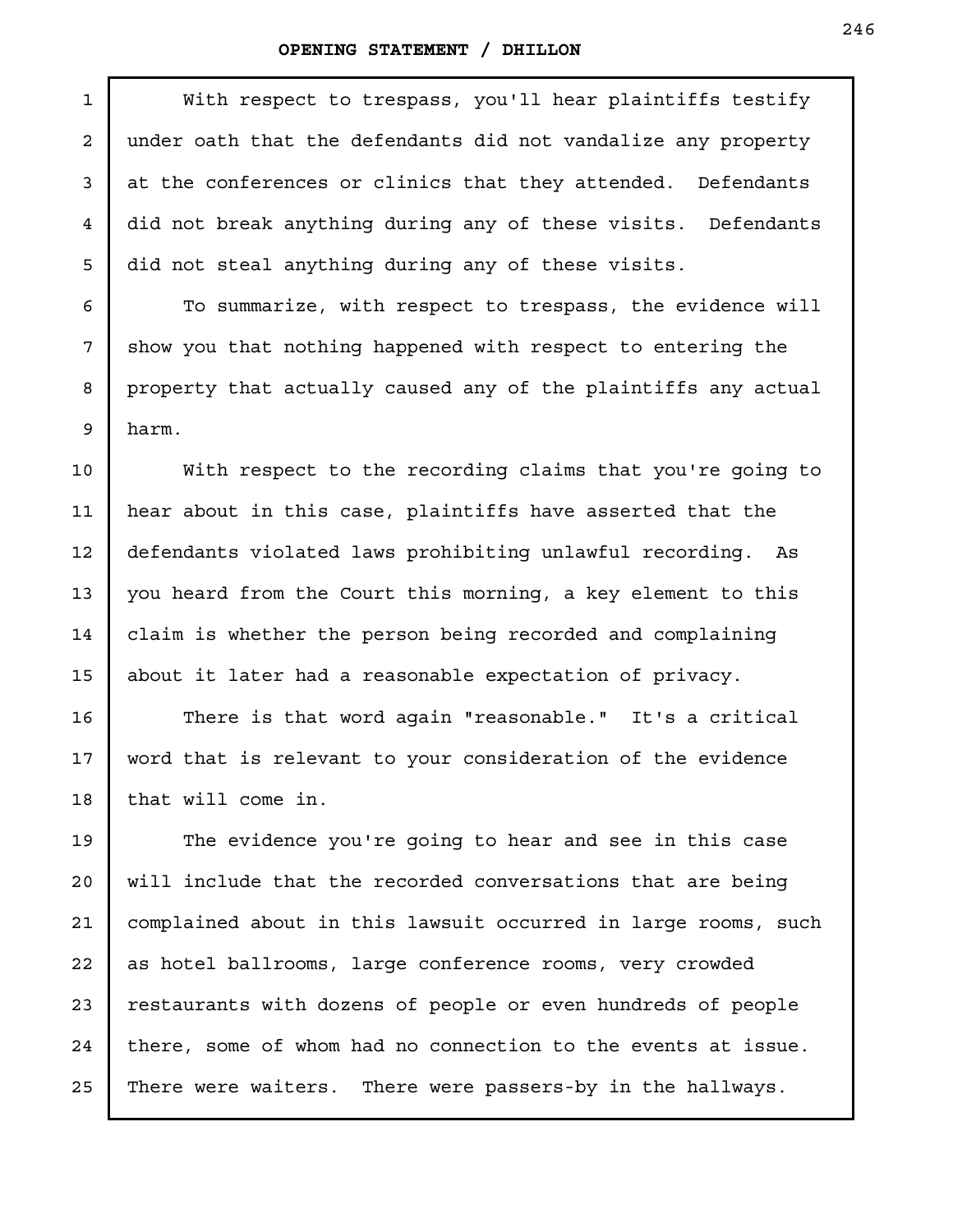1

2

3

4

5

6

7

8

9

10

11

12

13

14

15

There were people overlooking a swimming pool. All kinds of people, random people, not wearing badges were able to participate, pass by, and overhear what was happening. So that goes to the reasonableness issue.

You will also see that everyone in these conversations, who Planned Parenthood is complaining were taped without their knowledge, were aware of all these other individuals that I mentioned. You're going to see this with your own two eyes. And you will see that all of the recorded individuals, despite the presence of many other people around, were still perfectly willing to say what they said, despite knowing that others were nearby, including hotel staff, restaurant staff, other members of the public, other guests at a hotel.

It's going to be your job to decide whether the evidence you see reasonably conveys a sense of privacy.

Now, another element of the claims in this case is RICO. Judge Orrick described to you what the RICO statute is, Racketeering Influenced Corrupt Organizations Act. The RICO statute was created to address criminal activities for the purpose of making a profit, such as drug cartels. 16 17 18 19 20

You will see here, the evidence before you, that the defendants did not care about profit. In fact, they made anything but profit. 21 22 23

You will also hear from the Court that a RICO claim has some special requirements. Had the defendants engaged in a 24 25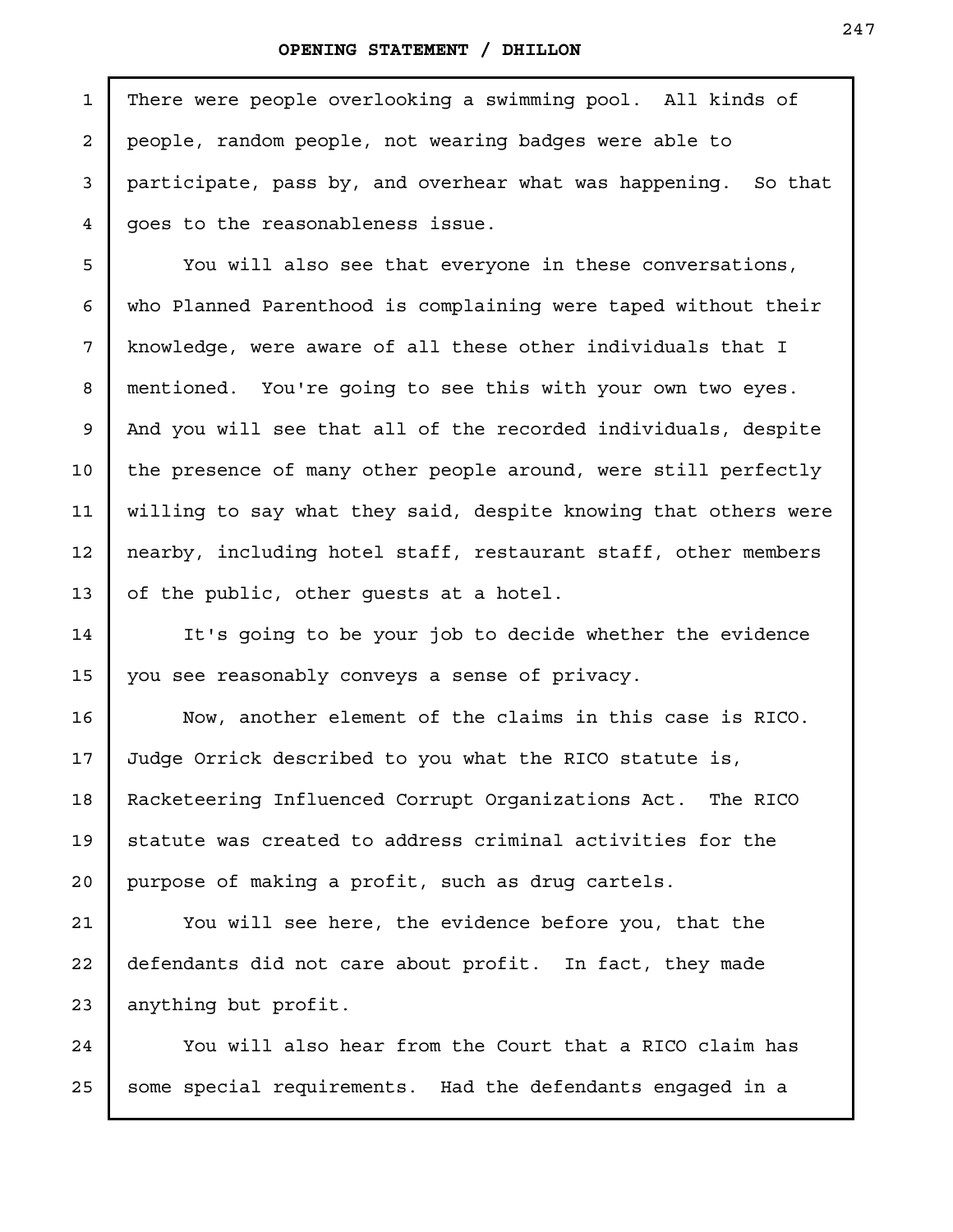1

2

3

4

5

6

7

8

9

10

11

12

13

14

15

16

17

18

19

continuing pattern of committing federal crimes that project into the future? That's one of the things that the judge mentioned this morning. That is, committing two or more federal crimes within ten years of each other into the future.

The evidence you're going to see here is that we had one set of driver's licenses made for one project in the past, and that's it. You're going to hear evidence that defendants never engaged in this type of project before and are, frankly, not likely and probably cannot engage in it again in the future given the nature of this project. These facts that you're going to hear do not fit the activity that the RICO law was intended to target.

Finally, with respect to breach of contract, which is a very complicated topic, there are a lot of contracts here. No one likes paperwork. There is a lot of paperwork to look at in this case. I'll be honest with you. But it is critical to understand the paperwork in this case to understand which contract is at issue during any given point in time for any particular type of claim.

As I mentioned, BioMax attended five different conferences. Plaintiffs hosted some of the conferences and the National Abortion Federation, which is not a party to this lawsuit, sponsored some of those conferences. At each of these conferences BioMax had to sign one or sometimes two contracts. So that's a lot of contracts. 20 21 22 23 24 25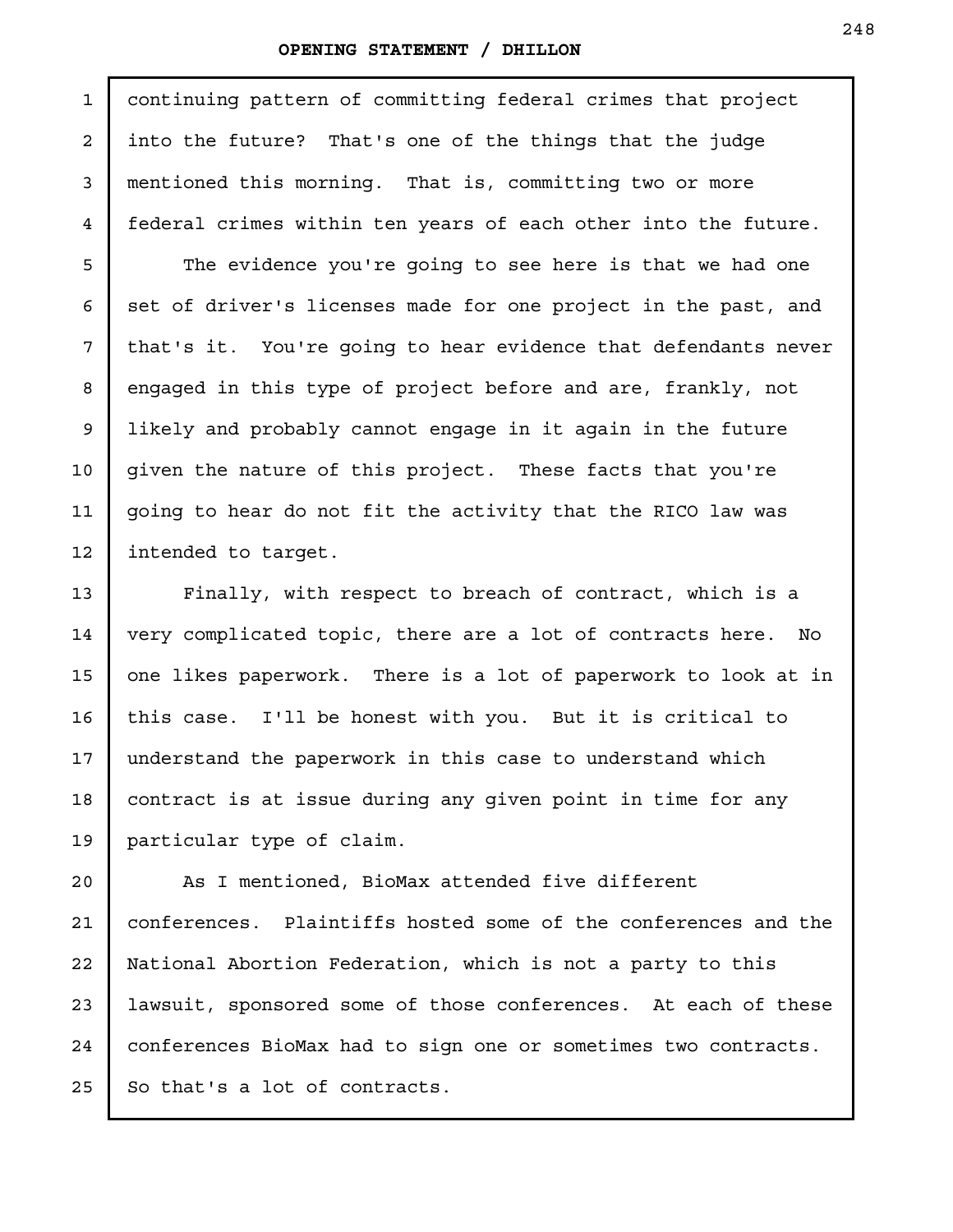| $\mathbf{1}$    | I want to run the contracts through again with you at a         |
|-----------------|-----------------------------------------------------------------|
| $\overline{2}$  | high level, but you don't need to worry about reading what's on |
| 3               | the screen now. You're going to get plenty of time to spend     |
| 4               | with these contracts. I promise. But for now I just want to     |
| 5               | show you that these contracts can be split into three different |
| 6               | categories of contracts.                                        |
| 7               | (Document displayed)                                            |
| 8               | Category one is the National Abortion Federation                |
| 9               | contracts. Ms. Trotter spent a great deal of time talking to    |
| 10 <sub>1</sub> | you about those contracts. Those contracts which we -- a party  |
| 11              | that's not a party to this lawsuit, and some of my clients.     |
| 12              | The National Abortion Federation of America Exhibitor           |
| 13              | Agreements and NAF Nondisclosure Agreement are agreements       |
| 14              | between some of the defendants and the National Abortion        |
| 15              | Federation. The contract on the right of the screen is called   |
| 16              | a Confidentiality Agreement. The contract on the left is        |
| 17              | called Exhibit Rules And Requlations.                           |
| 18              | You will see that Planned Parenthood is not a party to          |
| 19              | either of these contracts and none of these contracts even      |
| $20 \,$         | mentioning Planned Parenthood anywhere. You will see instead,   |
| 21              | just to give you one example of one of these contracts, NAF is  |
| 22              | repeated about a dozen times on the one slide that I mentioned  |
| 23              | right there. And this is the case throughout these contracts.   |
| 24              | Nowhere in these contracts are you going to see any             |

evidence that the National Abortion Federation had the consent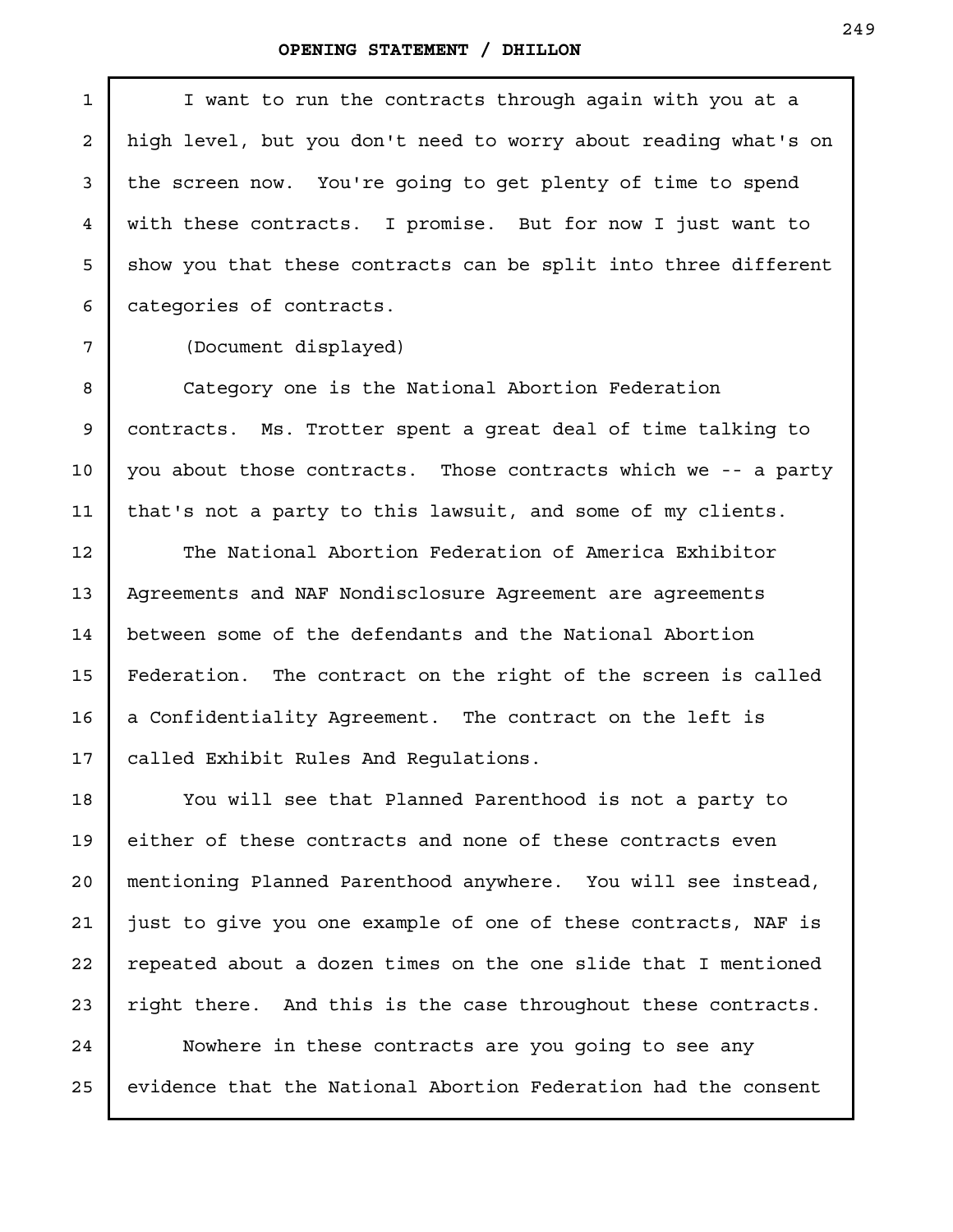of the other parties to this contract to bind them to obligations to the plaintiffs in this case, the Planned Parenthood and its affiliates. This is critical. You will also hear that the only contract in this case that specifically prohibits recordings, which are at issue in this case, is one of these NAF contracts. Again, NAF is not a party to this lawsuit, and Planned Parenthood is not mentioned in these contracts. And the contract I just mentioned that prohibits recording was not given to defendants until the day of the conference, although they had been promised a slot at this conference two months earlier. You will see evidence that NAF employees informed the defendants that they only had to do two things to attend a NAF conference. First, pay a \$3,000 exhibitor fee. And, second, complete the registration forms. They did both of those things. There was no screening involved. There was no muss and no fuss. Pay the money and come on in. No mention of recording obligations or this Nondisclosure Agreement. The defendants paid the fee. Received confirmation to attend the conference two months in advance. And only on the date of the conference, long after their \$3,000 deposit had become non-refundable and they had no way of getting that money 1 2 3 4 5 6 7 8 9 10 11 12 13 14 15 16 17 18 19 20 21 22 23 24

back, did they attend the conference and they were told that

25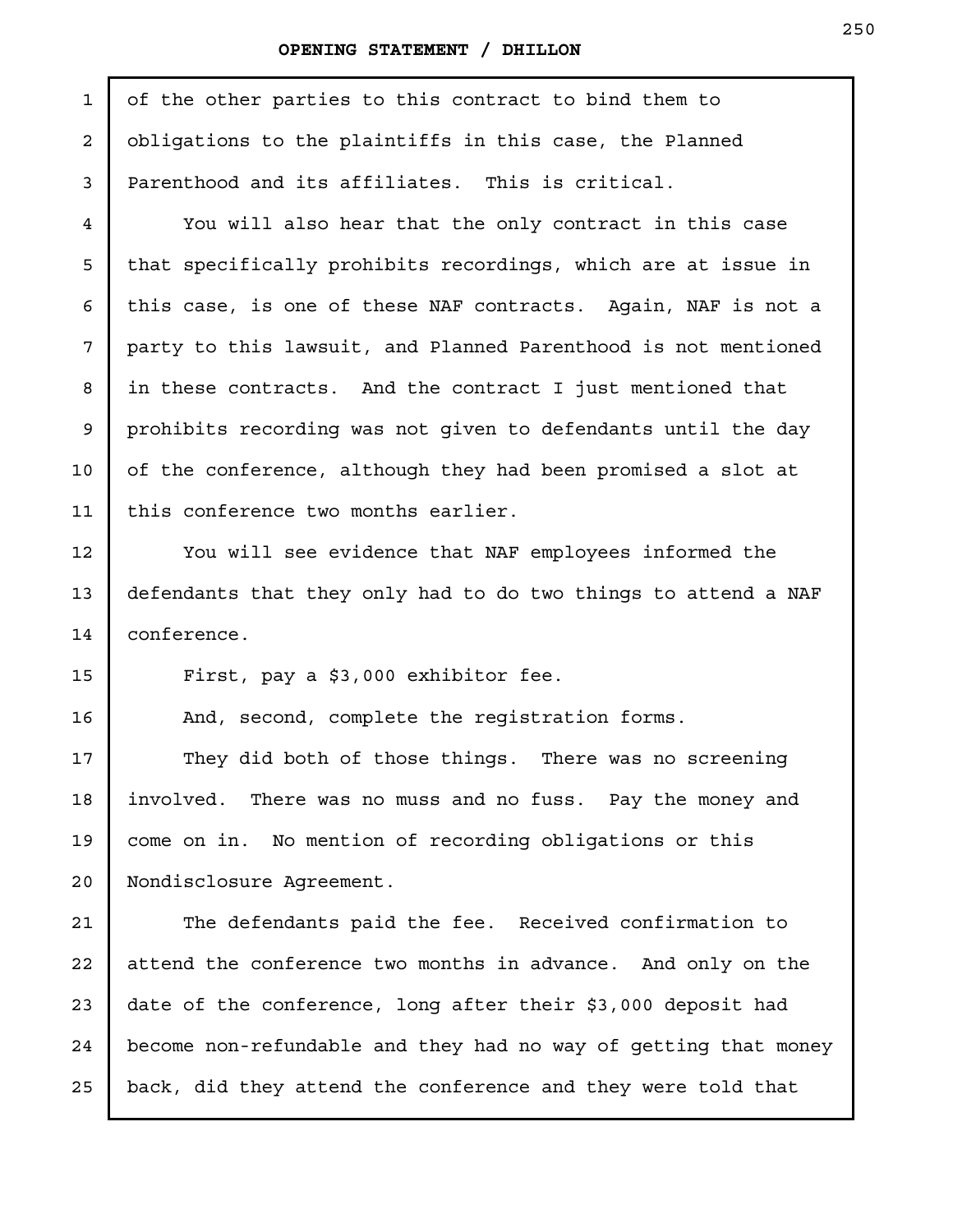#### **OPENING STATEMENT / DHILLON**

1

2

3

4

5

6

7

8

9

10

11

12

13

14

15

16

17

18

19

20

21

22

23

24

25

they could not physically enter the conference without signing this agreement on the spot, Confidentiality Agreement.

That's the first category of contracts at issue in this case, contracts that my clients are not parties to.

Moving on to the second category. These are contracts between defendants Planned Parenthood and BioMax. As mentioned before in this case, BioMax attended a total of three Planned Parenthood Federation of America conferences and signed a total of three Planned Parenthood Federation of America Exhibitor Agreements.

Each of these agreements is a separate contract and each of them is virtually identical, so I'm going to talk about them all together. All of them have similar sections. There is a section entitled "Exhibit Space." Another section called "Legal and Compliance Matters."

Some of these contracts also have an introductory section called "Exhibitor/Sponsor/Advertising Package," an advertising section.

The content in each these three contracts, the sections I mentioned that apply to my clients, are virtually identical.

The evidence is going to show you in this case that none of these three contracts prohibits photography, recording or publication of information heard at the conference.

You will also see that BioMax only attended the Planned Parenthood Federation conferences as exhibitors. The evidence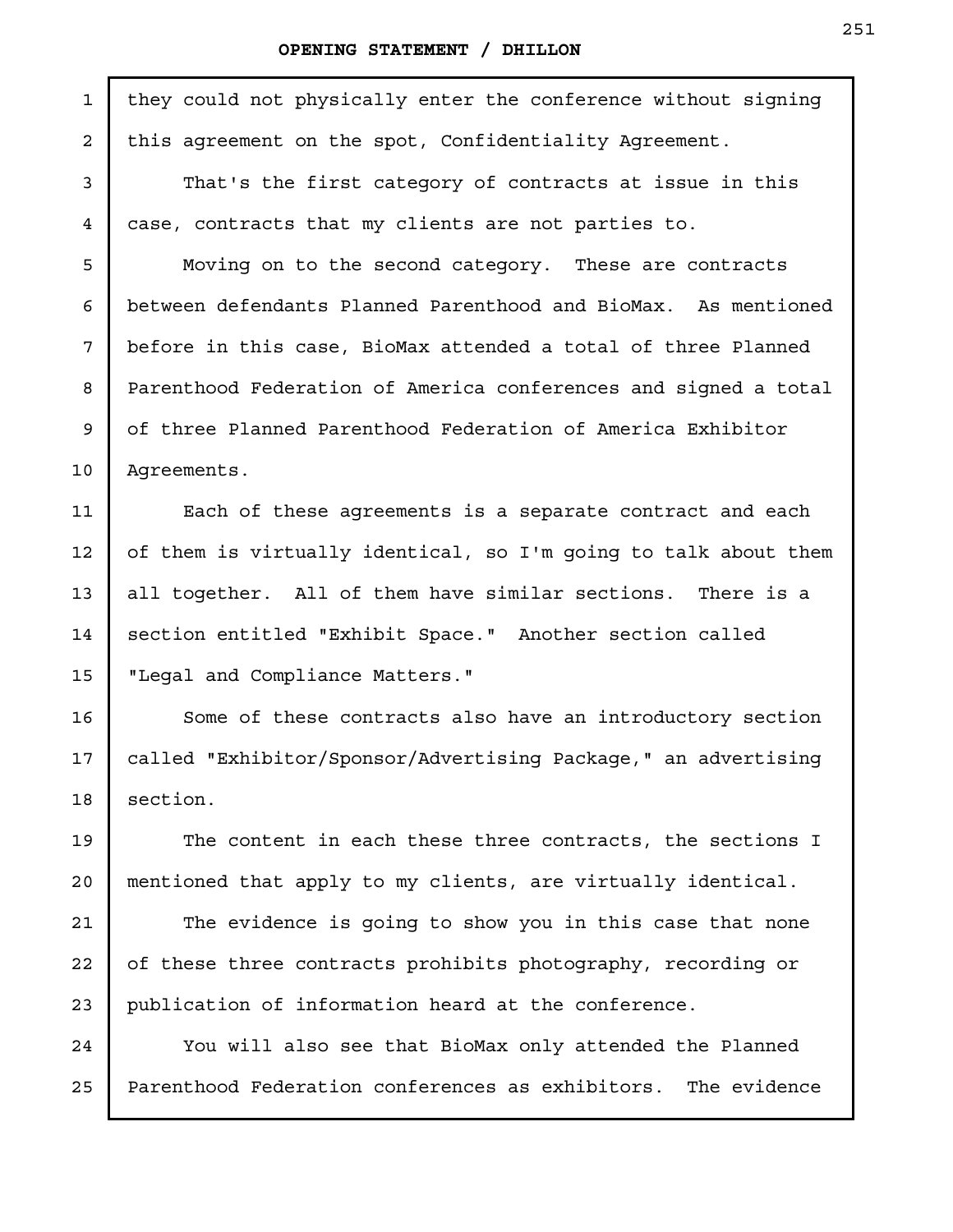## **OPENING STATEMENT / DHILLON**

П

| $\mathbf{1}$   | will show you that they were not there as sponsors or          |
|----------------|----------------------------------------------------------------|
| 2              | advertisers or any of the other parts of those contracts. Only |
| 3              | there as exhibitors. Only certain sections of these contracts  |
| $\overline{4}$ | apply to different groups depending whether there were         |
| 5              | advertisers, sponsors or exhibitors.                           |
| 6              | The contractual obligations for exhibitors, which are the      |
| 7              | ones that applied to my clients, stated things like the        |
| 8              | following.                                                     |
| 9              | (Document displayed)                                           |
| 10             | Something similar that you might have seen if you,             |
| 11             | yourself, were ever an exhibitor at a conference.<br>That      |
| 12             | exhibits must be staffed at all times. Okay. Display           |
| 13             | materials must be flameproof.                                  |
| 14             | The Medical Director Council annual meeting reserved the       |
| 15             | right to restrict glaring lights on the conference displays,   |
| 16             | and that there must be sufficient space there for purposes of  |
| 17             | people being able to pass easily.                              |
| 18             | Ms. Trotter took you through all of that. The evidence         |
| 19             | will show you that the remaining defendants in this case did   |
| 20             | not violate any of these rules in a way that caused the        |
| 21             | plaintiffs harm.                                               |
| 22             | The plaintiffs also will not be able to prove that the         |
| 23             | damages they allege for security upgrades way after the fact   |
| 24             | were because of any contractual or breach of these contracts   |
| 25             | caused by my clients. That causal connection is a critical     |
|                |                                                                |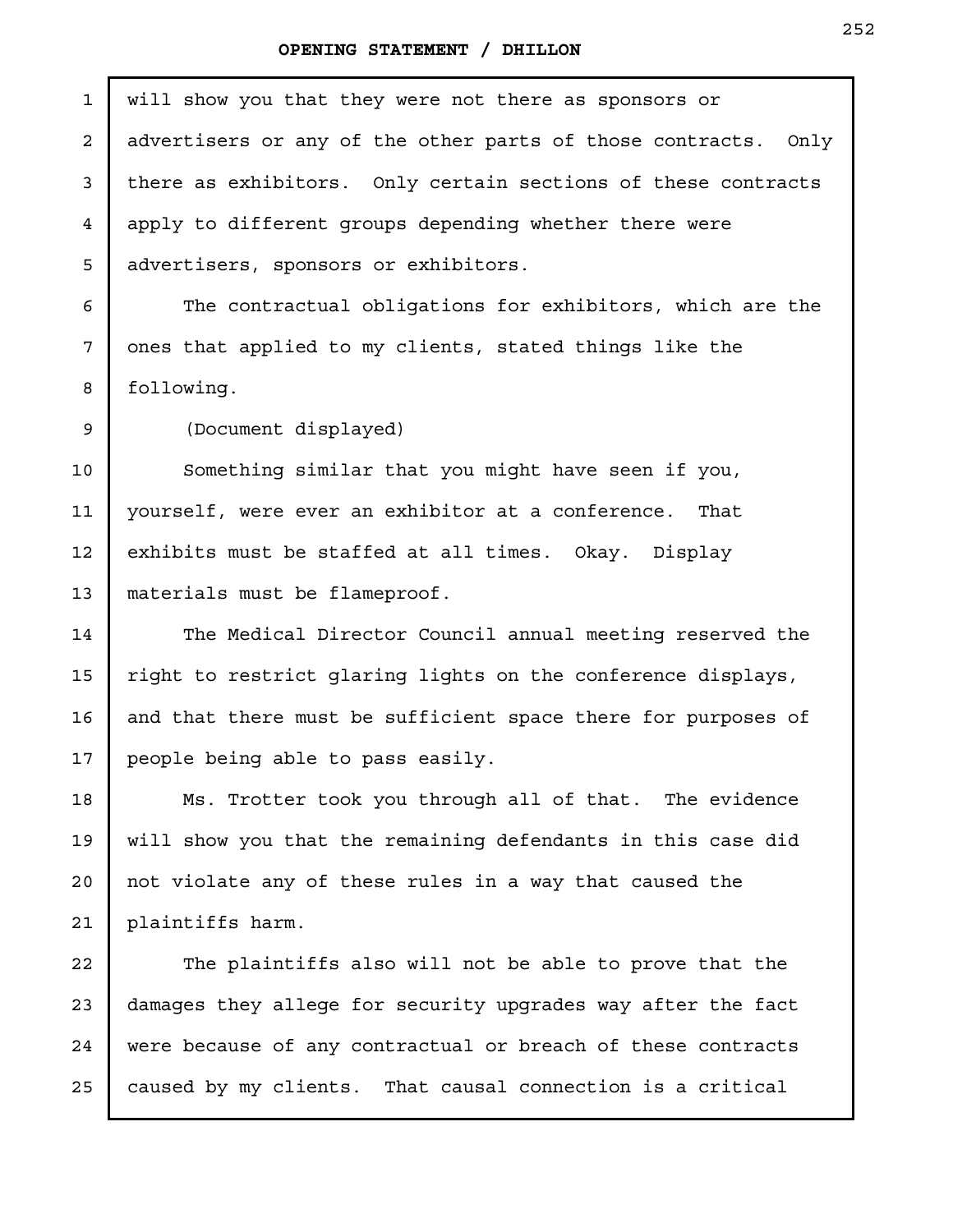#### **OPENING STATEMENT / DHILLON**

1

2

3

4

5

6

7

8

9

10

11

12

13

14

15

16

part not just of this claim, but of all the claims. Damages. Before you get to that the final category of the three categories of contracts I mentioned is an agreement that BioMax signed when they visited the Planned Parenthood Gulf Coast Clinic in Texas in 2015. That contract in question, which Ms. Trotter took you through, I want to focus on some parts of it.

The evidence will show you that that contract only protected actual trade secrets or statements that the Planned Parenthood staff labeled as confidential. The plaintiffs will testify here that none of them labeled any of the conversations as confidential. Without this piece of evidence, that's a critical issue that you should be listening to in this case.

Now, my final topic here is I want to reiterate a key element that plaintiffs must prove for each of their causes of action, which is damages.

There are going to be two different buckets of damages. I'm oversimplifying here, but two different buckets of damages in this case. There will be damages caused by third-party reactions to the published videos; i.e., people who are angry after they saw those videos and saw what was in those videos and they reacted negatively toward Planned Parenthood and Planned Parenthood staff, versus damages caused directly by the defendants' actions, leading up to the publication of the videos. Some of those damages are going to be theoretically 17 18 19 20 21 22 23 24 25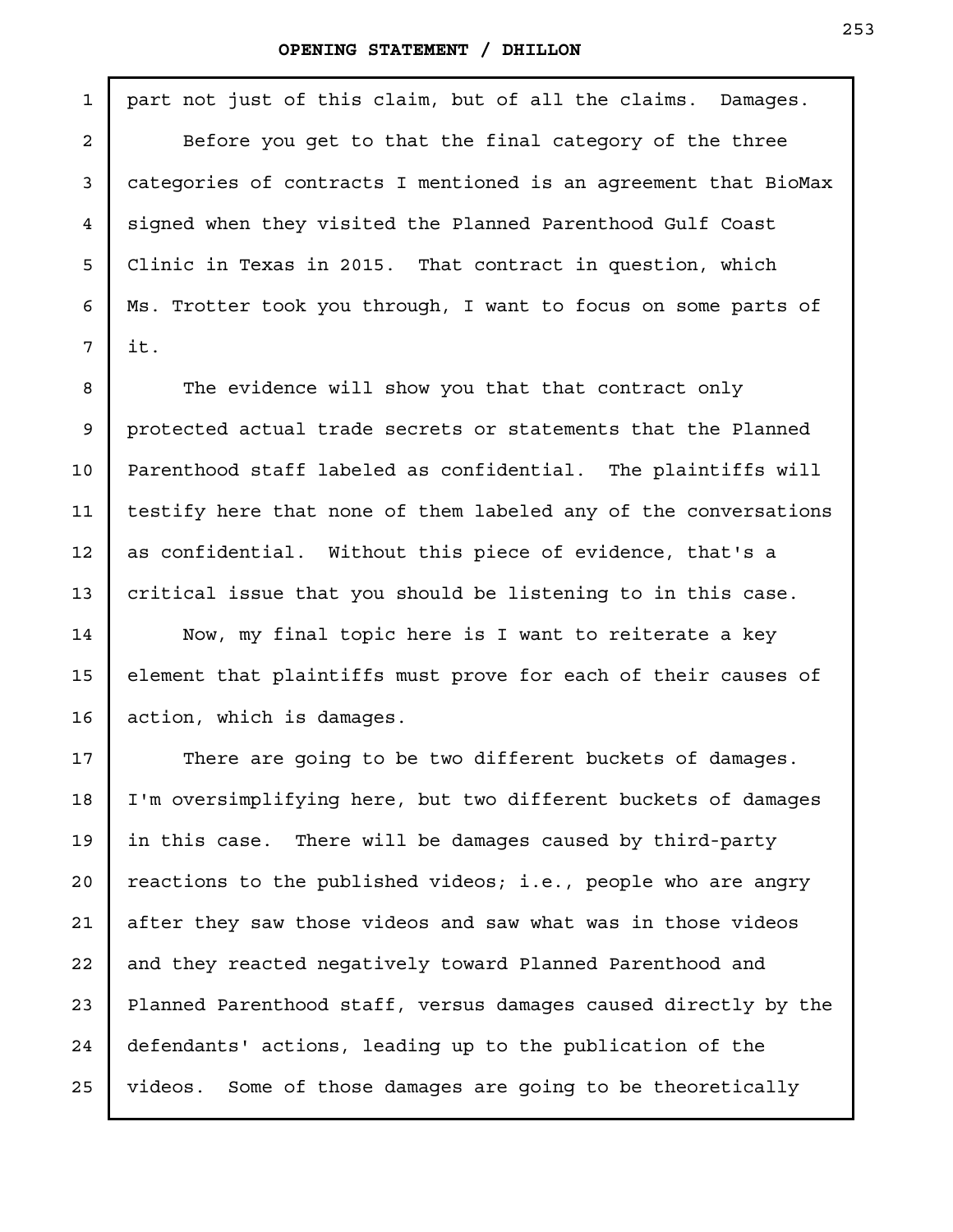compensable, if the plaintiffs can prove them, and some of them are off limits.

The evidence will show you that the plaintiffs felt like they had to pay for upgraded security in this case many months or sometimes years after these events at issue because of the negative publicity and not because of the defendants' actions.

What you're going to see in this case in the evidence is that while third parties and random people who saw these videos online may have spooked the plaintiffs into spending money on security upgrades of security systems they already had, these expenses were not due to the actions of the defendants.

Looking at the Exhibitor Agreement category of contracts, for example, nobody is alleging that the use of glaring lights or flammable materials by my clients created a need to increase the security costs.

Also, the mere act of recording somebody without the publication part you will learn did not cause the plaintiffs to upgrade their security.

If those singular acts alone had caused plaintiffs' damages, the timeline would reflect that, but it doesn't.

(Document displayed)

You will see in this case that the damages that the plaintiffs suffered, shown on this calendar, are significantly removed in time from the events that plaintiffs are complaining about in this case, many months or sometimes years later. This

1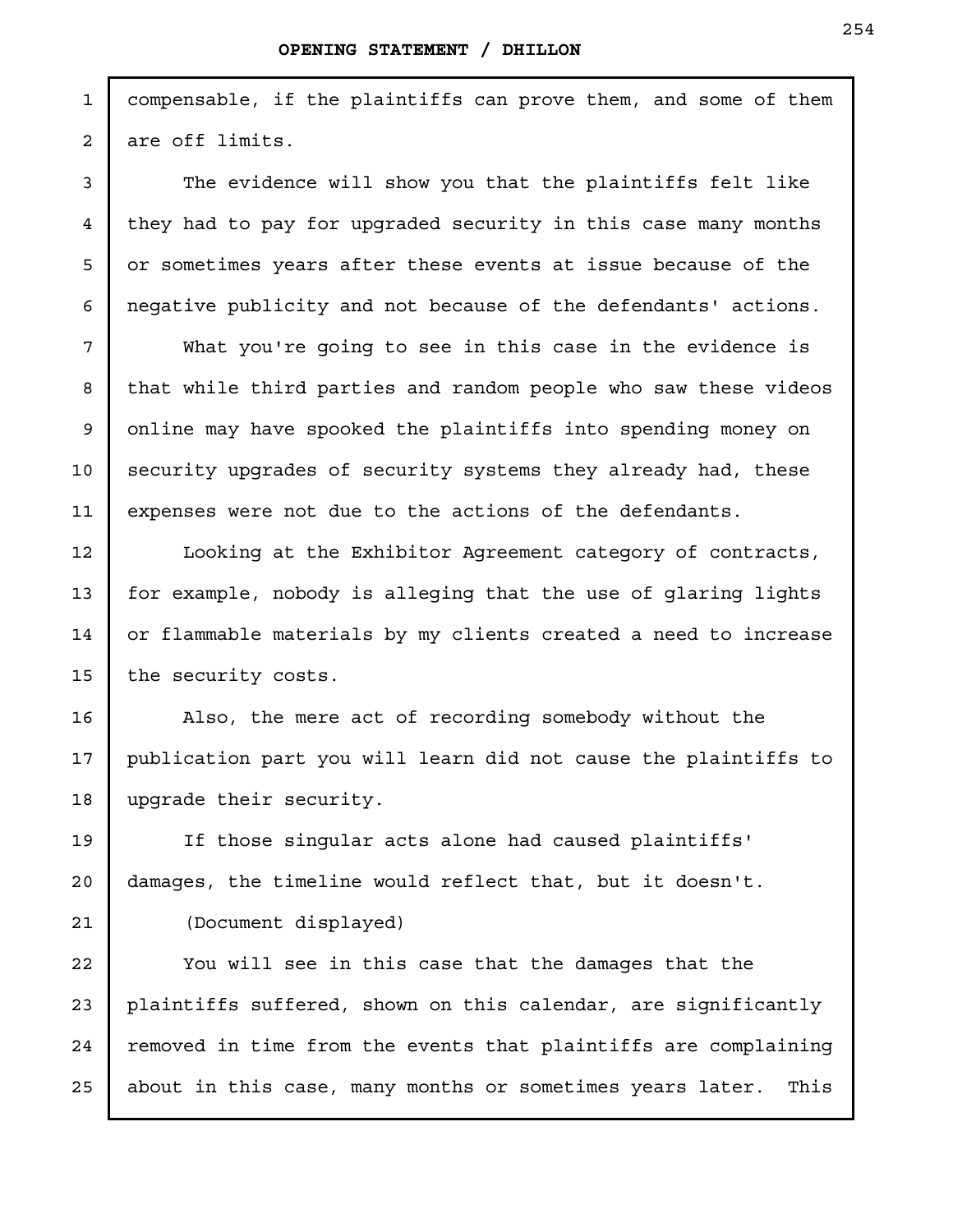is a critical fact.

In this trial you will hear the plaintiffs testify that they sustained damages only after the videos were released in July 2015. That's when they began to investigate and began to enhance their existing security.

Now, the critical task for you is to decide whether despite this timeline that you're seeing, if plaintiffs have met their burden to show that defendants' acts alone, and not the acts of third parties who are not here in this courtroom, who are not sued and are not before you, caused financial harm to the plaintiffs.

Again, the evidence is going to show you this case is not about your or mine or the defendants' or the plaintiffs' opinions about abortion; nor the contracts, nor the conference rooms, nor the confidentiality agreements. As in all cases where, as you will hear, the defendants are citizen reporters and independent filmmakers, discover a newsworthy story, and the plaintiffs are angry about the resulting criticism from the content of the videos and not the method that defendants' utilized, that's really what this case is about.

Thank you for your time and attention, ladies and gentlemen. I now turn the podium over to my colleague, Mr. Charles LiMandri.

### **OPENING STATEMENT**

**MR. LiMANDRI:** Your Honor, ladies and gentlemen. I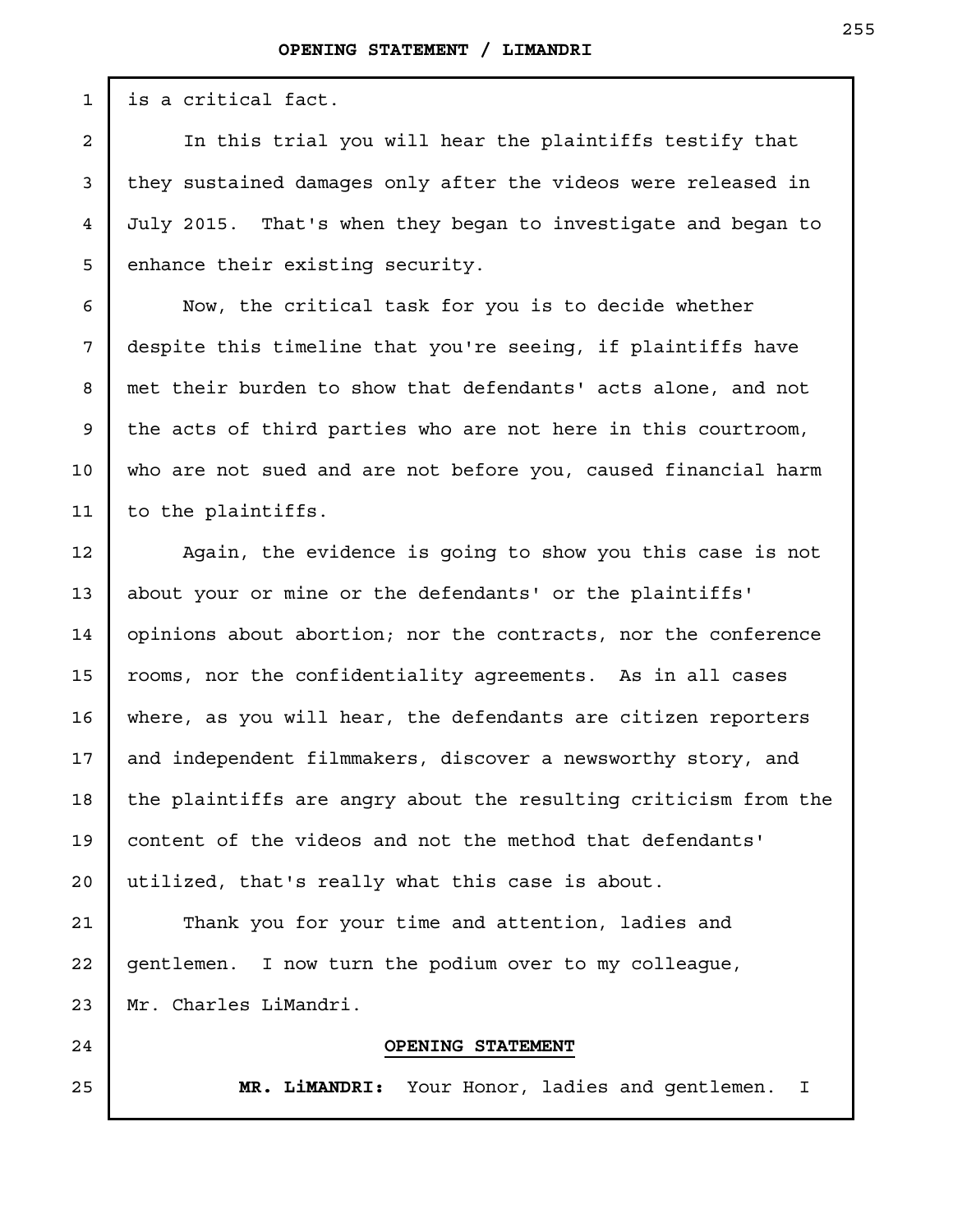had the pleasure of meeting you yesterday. I'm Charles LiMandri. I represent some of the same parties that Ms. Dhillon does, Center for Medical Progress, BioMax, David Daleiden, who you met yesterday, and Adrian Lopez, who my partner Paul Jonna will be addressing the issues concerning Mr. Lopez after I speak to you this morning. 1

Who is David Daleiden? He's a caring and compassionate person whose compassion is to stop cruelty toward all human life. He worked for Live Action and other organizations for approximately five years, 2008 through 2013, at which time he was investigating the cruelty involved in the trafficking of human fetal tissue and organs, such as hearts and livers and other organs.

He then started the Center for Medical Progress in 2013 and began what we call the Human Capital Project to further this investigation, and the purpose was to try to stop the unlawful practices in organizations profiting from the sale of fetal tissue, because our laws recognize that we don't want to create a market where people can purchase human organs, be it from adults or infants or from fetuses. And he considered it a civic duty to pursue this investigation based on what he had already learned.

In the course of the Human Capital Project investigation, even prior to the taking of the first undercover videos that are at issue in this case, which was in April 2014,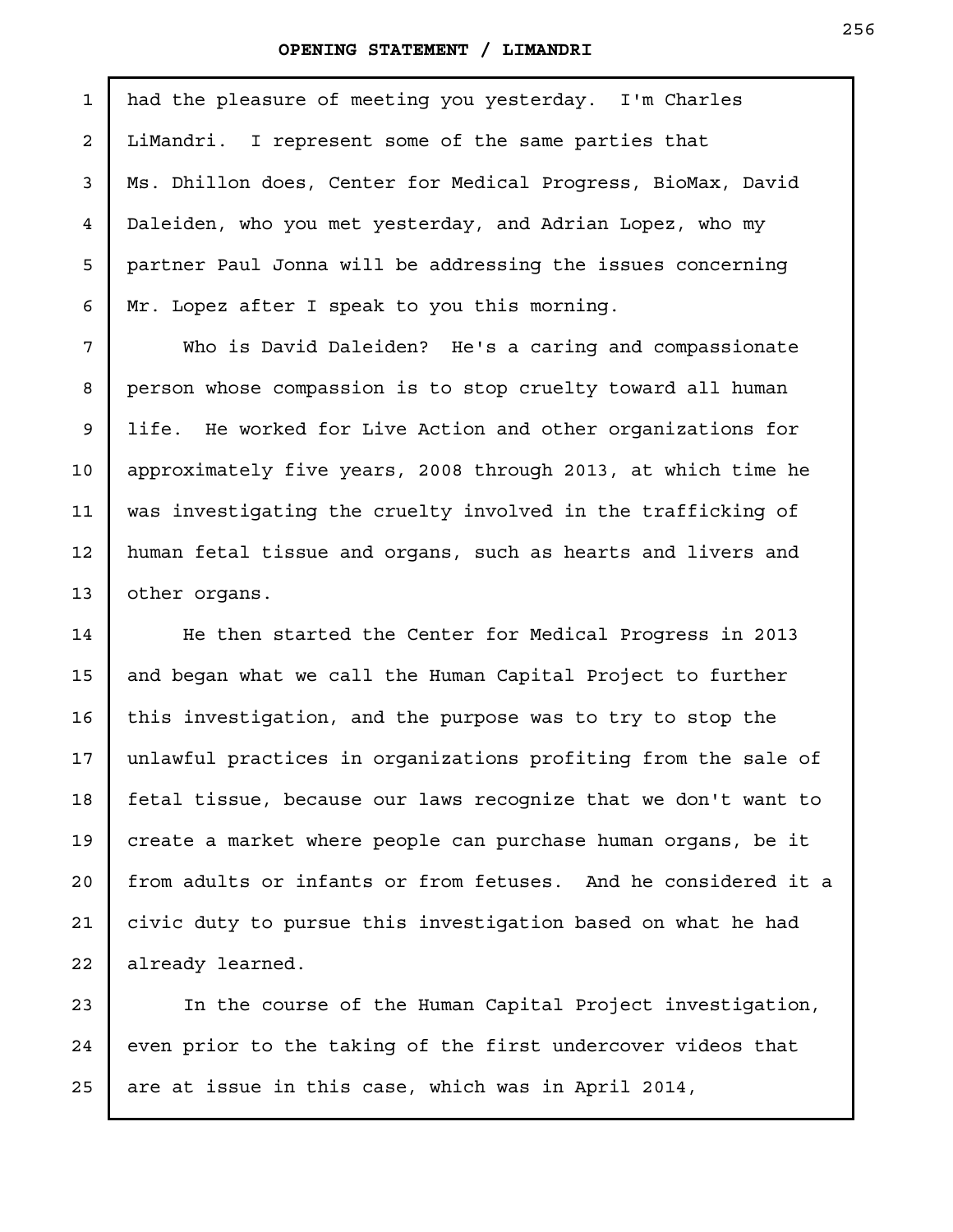I

| $\mathbf{1}$   | Mr. Daleiden learned through, again, that investigation of the  |
|----------------|-----------------------------------------------------------------|
| $\overline{a}$ | following criminal actions on the part of the plaintiffs, which |
| 3              | are factually documented in the videos we expect that the       |
| $\overline{4}$ | evidence will show that you'll see in this case. And those      |
| 5              | include basically three major types of criminal activity.       |
| 6              | One, again, the selling of human fetal tissue and organs        |
| 7              | for a profit. You heard Ms. Trotter talk about its tissue       |
| 8              | donation program. The donation part applied to the women who    |
| 9              | agreed to donate the fetal tissue, but not to Planned           |
| 10             | Parenthood or what we call these TPOs, third-party              |
| 11             | organizations, who purchased it from Planned Parenthood.        |
| 12             | The second major type of activity that Mr. Daleiden was         |
| 13             | investigating involved alternative abortion procedures, so they |
| 14             | could obtain more marketable fetal tissue and organs, including |
| 15             | in some cases the performance of illegal partial-birth          |
| 16             | abortions. Because if you want to have --                       |
| 17             | Excuse me, Mr. LiMandri.<br>THE COURT:                          |
| 18             | MS. TROTTER: I'm sorry, Your Honor. Objection, 403.             |
| 19             | MR. LiMANDRI: Goes to motive and purpose, Your                  |
| 20             | Honor.                                                          |
| 21             | THE COURT: So, ladies and gentlemen, a couple of                |
| 22             | things.                                                         |
| 23             | First, remember that what lawyers say is not evidence.          |
| 24             | Second, as I told you at the outset of this case, this          |
| 25             | case is not about the truth of the -- of any of the             |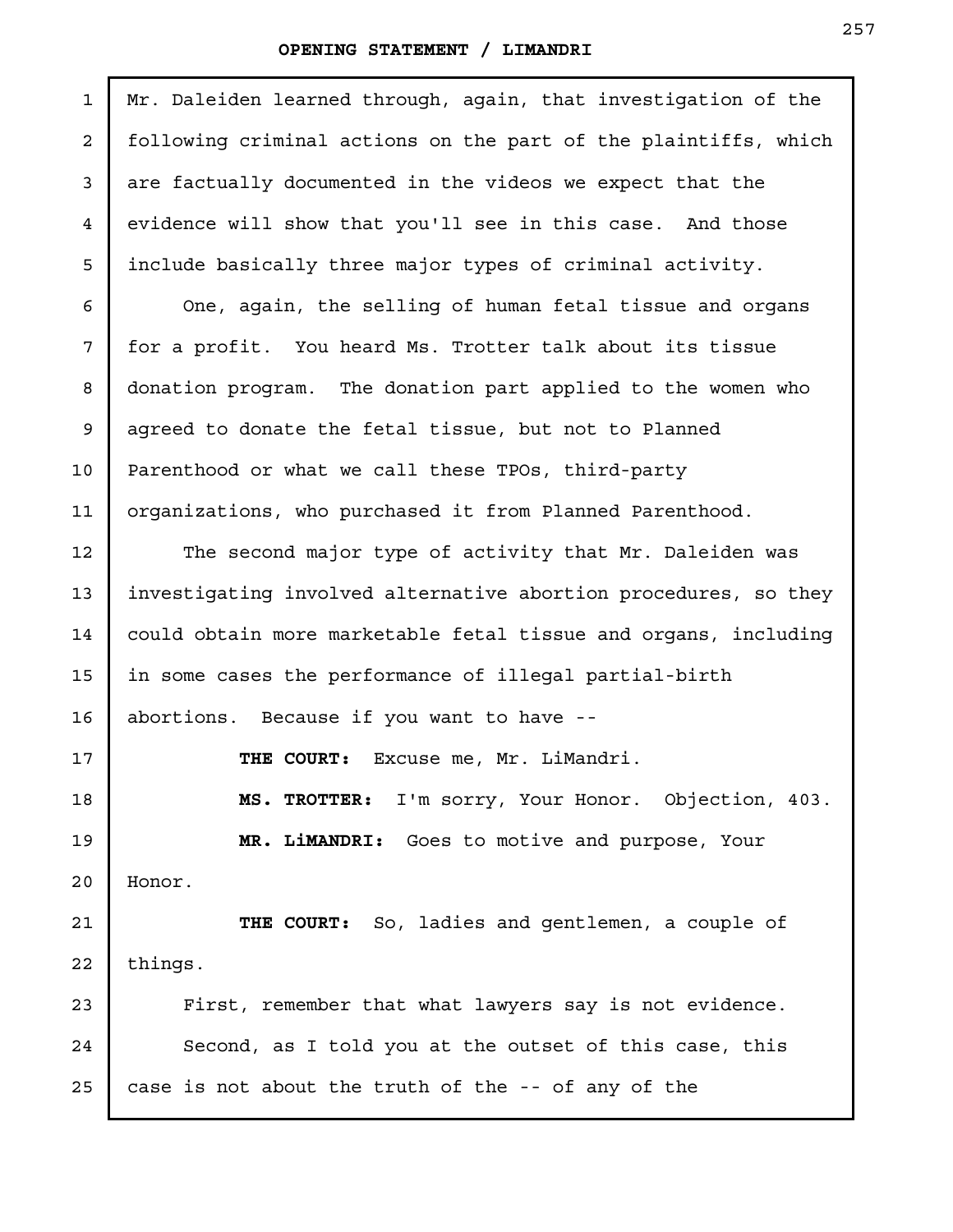| $\mathbf 1$    | abortion-related issues that Mr. LiMandri was just describing.  |
|----------------|-----------------------------------------------------------------|
| $\overline{a}$ | However, it is relevant for your purposes, and you will hear    |
| 3              | Mr. Daleiden testify concerning the reasons that he did what he |
| 4              | did in this case.                                               |
| 5              | So I'm sure Mr. LiMandri is almost done with this               |
| 6              | particular set of descriptions. And I'll allow him to           |
| 7              | continue.                                                       |
| 8              | MR. LiMANDRI: Thank you, Your Honor. I appreciate               |
| 9              | that. I am almost done.                                         |
| 10             | There was just one final category, which is a major part        |
| 11             | of the purpose of the investigation that was done by            |
| 12             | Mr. Daleiden and the other defendants that motivated their      |
| 13             | actions in this case and their strategies, which as the Court,  |
| 14             | Judge Orrick, instructed you is a part of the consideration.    |
| 15             | And that third major area he investigated involving             |
| 16             | wrongful acts by the plaintiffs is whether or not fetuses were  |
| 17             | actually born alive, after which time their tissue and organs   |
| 18             | were harvested.                                                 |
| 19             | Now, again, Ms. Trotter talked about the purpose of the         |
| 20             | defendants was to somehow ignite public outrage. Well,          |
| 21             | obviously, the types of activities I'm talking about would be   |
| 22             | considered outrageous by many people and then the natural       |
| 23             | response to learning of those would evoke criticism.            |
| 24             | But the intent of the defendants, ladies and gentlemen,         |

was not to ignite outrage in terms of provoking any type of

25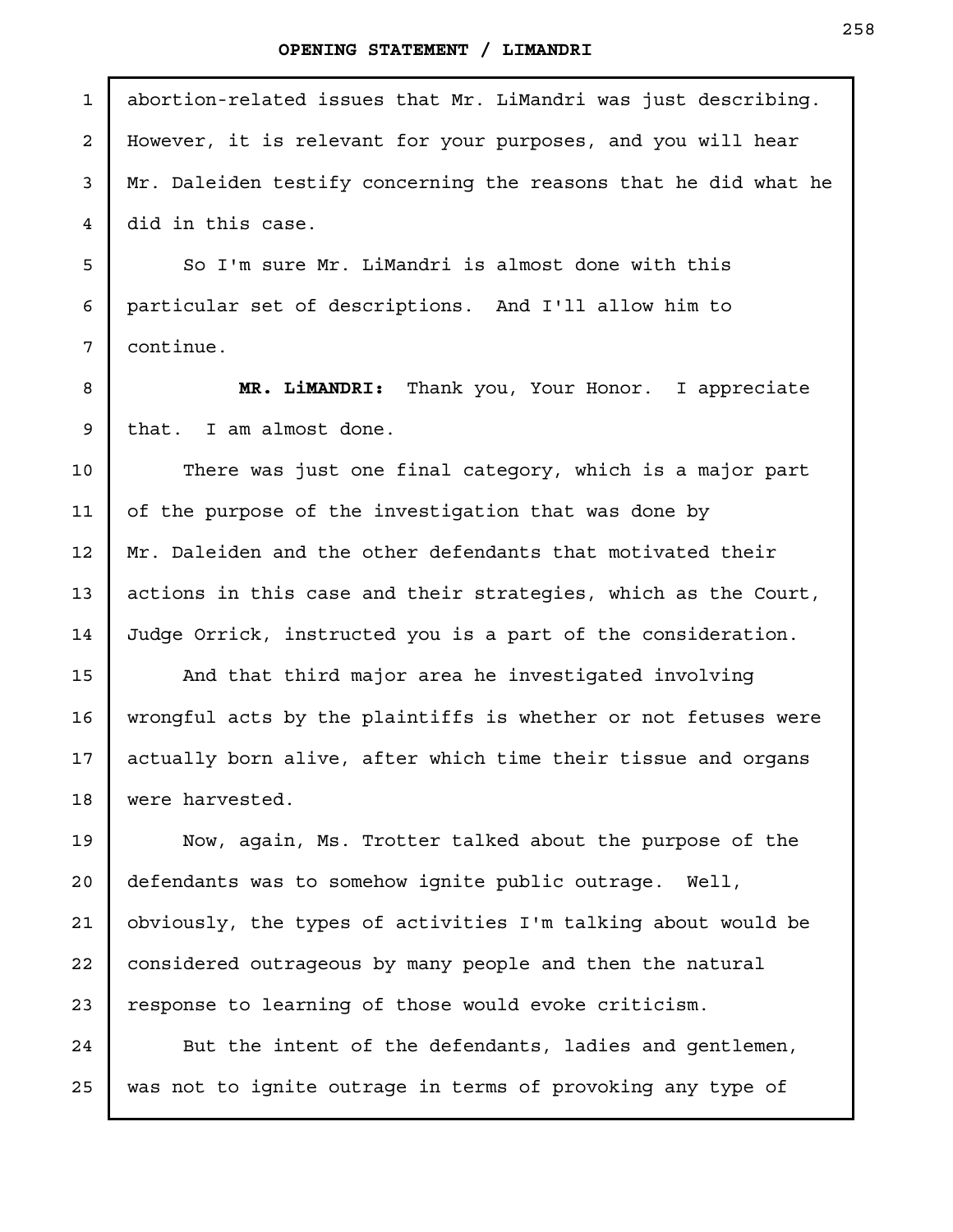criminal action by the part of third parties, but to bring about change through legitimate legal and political channels.

So create public outrage does not mean create uncontrolled anger in people that would hear this message. It means to create controlled pressure on authorities who are responsible for creating the type of change that Mr. Daleiden and his co-defendants wanted to bring about as what they considered, and in fact is, we believe, a protected exercise of their First Amendment rights.

Now, what sources did they rely on for the purposes of this investigation? There is basically five major categories of sources of information that they researched for the purpose of their investigation, and you'll see those on the slide in front of you.

1

2

3

4

5

6

7

8

9

10

11

12

13

14

15

19

20

21

22

(Document displayed)

And Ms. Trotter did point out a slide that His Honor read to you with respect to when you can record someone without their permission or consent. 16 17 18

First of all, if it's not really a private conversation. And, again, you heard Ms. Dhillon talk about the fact that these were recorded in public places where there would be no reasonable expectation of privacy.

But there is also a second exception to recording people without their consent; that is, if you're going to do so in order to prevent a person from committing a violent felony 23 24 25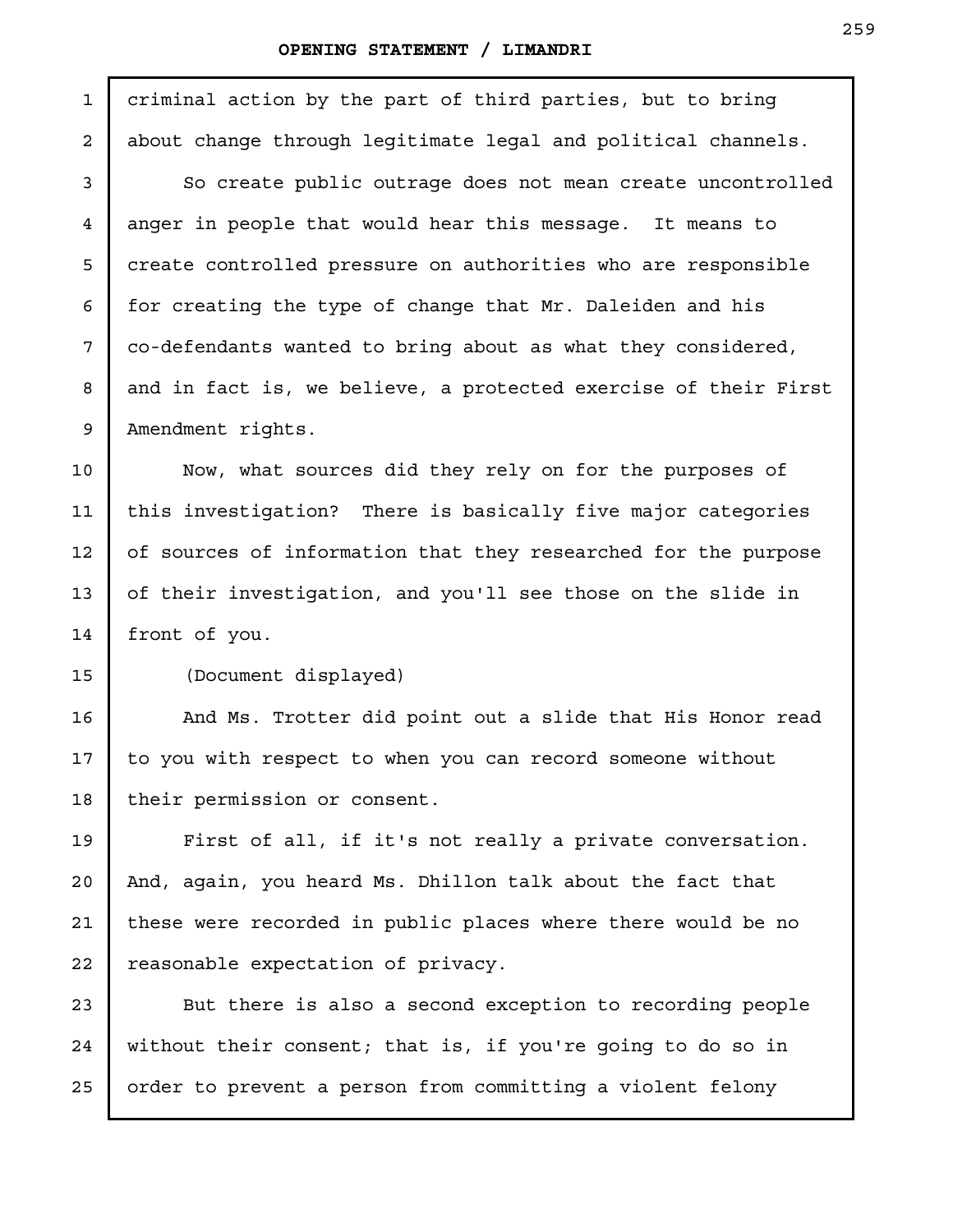against another person. And His Honor did read to you the preliminary instruction number six again, which Ms. Trotter read, which said precisely that. That was -- when you get your notebook at the end of the day from the Court, that will be preliminary instruction number six regarding unlawful recordings. So it's also preliminary instruction, His Honor read to you, number 11 regarding what a corporation is. A corporation is a person. And, of course, as the instruction reads, as you'll see it in your booklet and as His Honor read it to you, a corporation can only act through its employees and people that represent that corporation. So if you're going to be recording corporations involved in these activities, you do so through the persons that would actually be conducting those activities, 1 2 3 4 5 6 7 8 9 10 11 12 13 14

and that's what my clients did. 15

16

17

18

So the evidence was that David -- will be that David Daleiden gathered evidence in support of each of these categories. I'm going to briefly try to go through them with you now. 19

The first one, sworn testimony. And you'll see from the pull-down that he became aware of testimony. All of this was before he did his first undercover video in April 2014. So please keep that in mind. 20 21 22 23

In 2010 Mr. Daleiden became aware of prior sworn testimony of a Mr. Dean Alberty, who was a whistleblower. He testified 24 25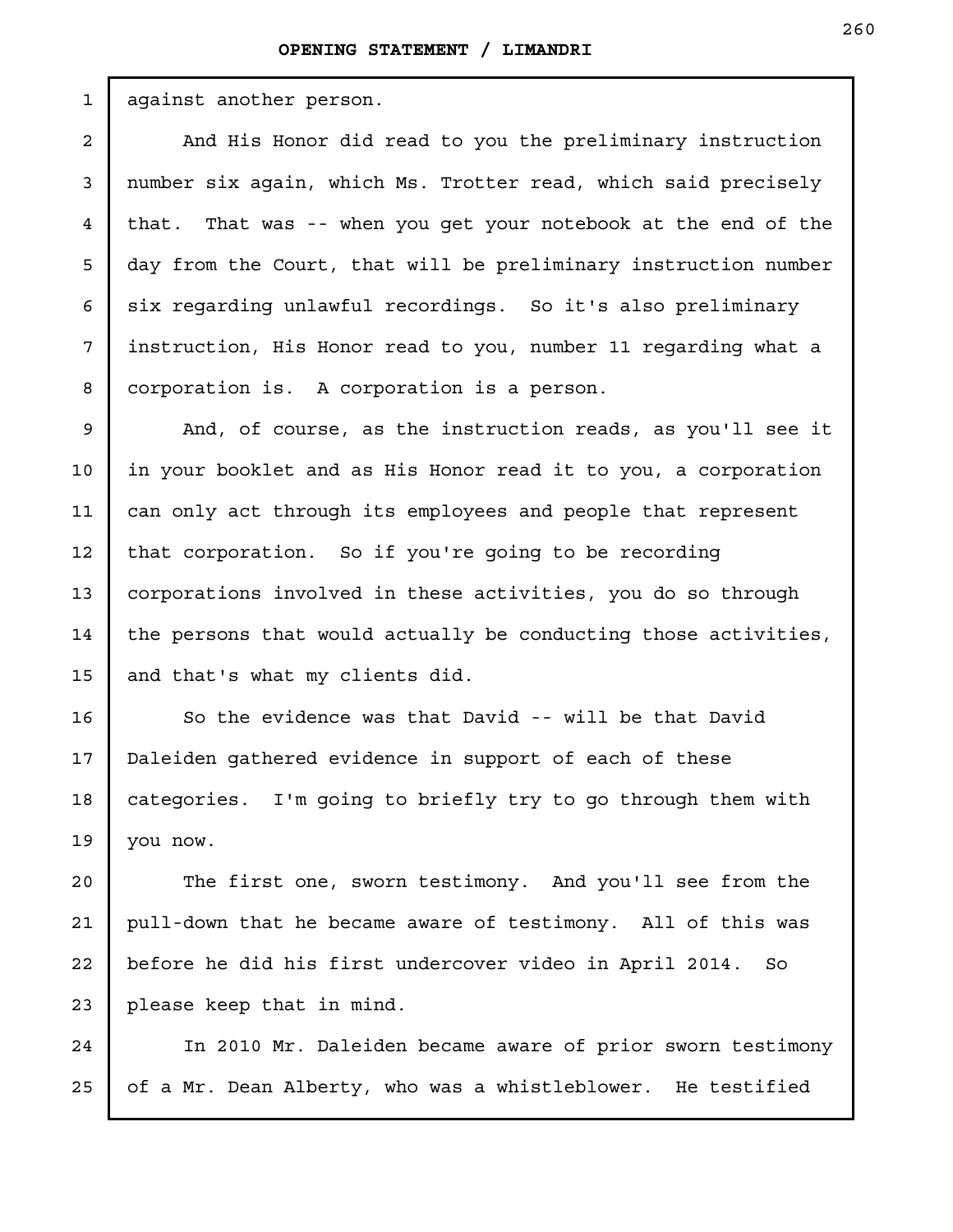before Congress in 2000. And Mr. Daleiden did read his sworn testimony before Congress and he testified that, in fact, even then infants were born alive. And he said he did harvest body parts from them and that they did have beating hearts. Again, that informed Mr. Daleiden's reasonable belief that this activity had, in fact, happened and despite the fact that there was Congressional hearings in 2000, it was continuing to happen. He also considered the prior testimony in court of a Planned Parenthood medical director from Planned Parenthood Pacific Southwest in San Diego and Riverside counties. Katharine Sheehan testified in that prior case -- again, testimony under oath -- that a certain percentage, low 1 2 3 4 5 6 7 8 9 10 11 12 13

percentage, but nonetheless when you consider the number of abortions performed, it would be a significant number of fetuses were born alive at a certain -- or at least she said born intact. I want to be as accurate as possible. "Intact" meaning that the -- the reasonable belief the fetus would be born alive at a certain gestational age, a more mature fetus. 14 15 16 17 18 19

The second category of information that Mr. Daleiden would have considered was eye witness testimony. He interviewed a Perrin Larton, who was a tissue procurement manager for one of these third-party organizations, that would come into Planned Parenthood and obtain the material from the abortions. And she told him on video that sometimes a woman is far enough along 20 21 22 23 24 25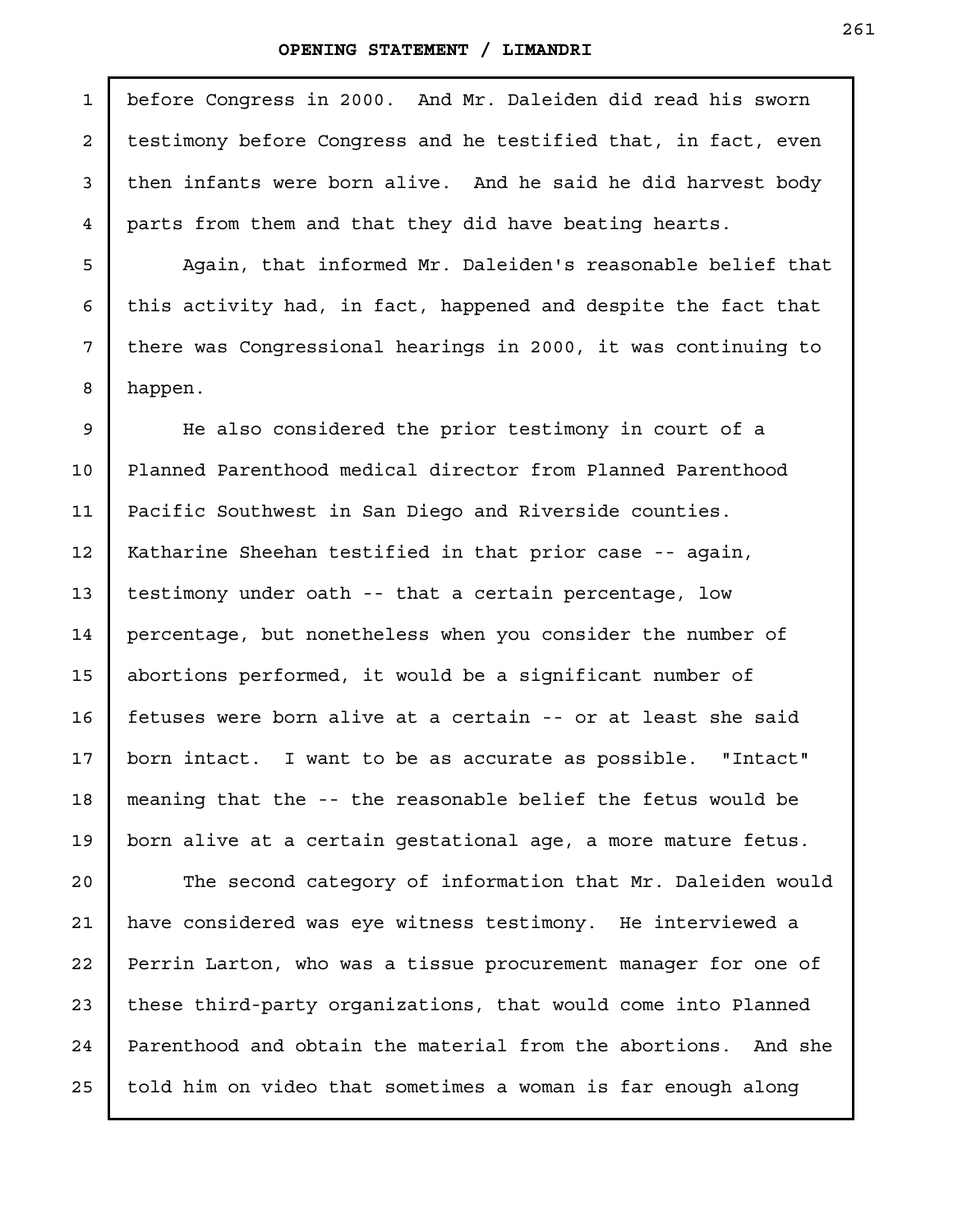and sufficiently dilated to put her in the stirrups and the fetus would just fall out. The fetus will fall out before they had an opportunity to do what's necessary to have a success abortion, which is to terminate the fetus. And she was there to procure the tissue and organs, which means -- **THE COURT:** Let me interrupt you, Mr. LiMandri, I'm sorry, and just to remind the jury that the truth of the matters that are being described here are hotly disputed and they are not issues in this case. The defendants will put on testimony with respect to what things that Mr. Daleiden was aware of and what his -- and one of the issues for you will be what his reasonable beliefs were from there, but it is not the primary -- I think it would be useful, Mr. LiMandri, if you went through the people, but not in great detail of what each person is going to say. We'll be dealing with some of that during Mr. Daleiden's testimony. **MR. LiMANDRI:** Okay. Okay. I will try to be more brief in covering those issues, Your Honor. Be mindful of what you said. **THE COURT:** Thank you. **MR. LiMANDRI:** The second set of eye witness accounts would have been through the ARHP interviews that Mr. Daleiden and other defendants would have conducted at that early conference that he attended. And he did learn there that there 1 2 3 4 5 6 7 8 9 10 11 12 13 14 15 16 17 18 19 20 21 22 23 24

were certain things done in order to obtain tissue that led him

25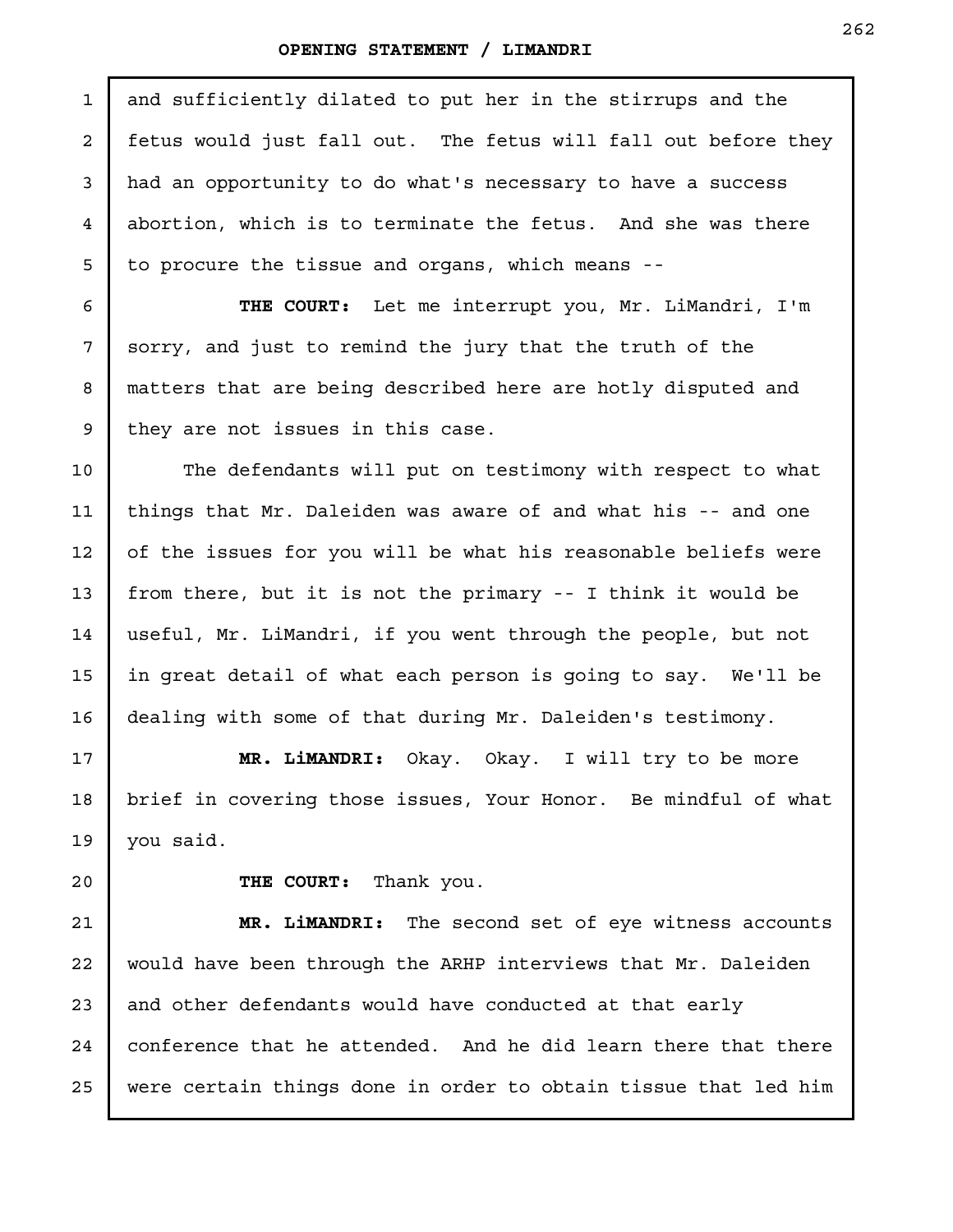to have a reasonable belief that, again, infants were born alive, using certain drugs, altering procedures, things of that nature. Confirmed in his mind that there was a high likelihood that fetuses would be born alive. The third person he interviewed was a tissue procurement person named Holly O'Donnell, and his discussions with her confirmed what he had learned from the others. It basically confirmed his findings. And the third major source of information was literature that he reviewed. That literature included a Stanford University study published in a circulation journal in 2012, and it referenced the fact that human fetal hearts had been procured from a tissue procurement organization called StemExpress. And Mr. Daleiden learned through his investigation that StemExpress was only procuring fetal tissue and organs at that time from Planned Parenthood in Northern California. And in that particular fetal tissue study in 2012, he learned the only way they could have done that study was if the hearts were still beating when the hearts were harvested, because they put them on a machine that kept them beating. It's called a Langendorff perfusion -- **MS. TROTTER:** Objection. **THE COURT:** Sustained. Mr. LiMandri, please focus on events as opposed to the 1 2 3 4 5 6 7 8 9 10 11 12 13 14 15 16 17 18 19 20 21 22 23 24 25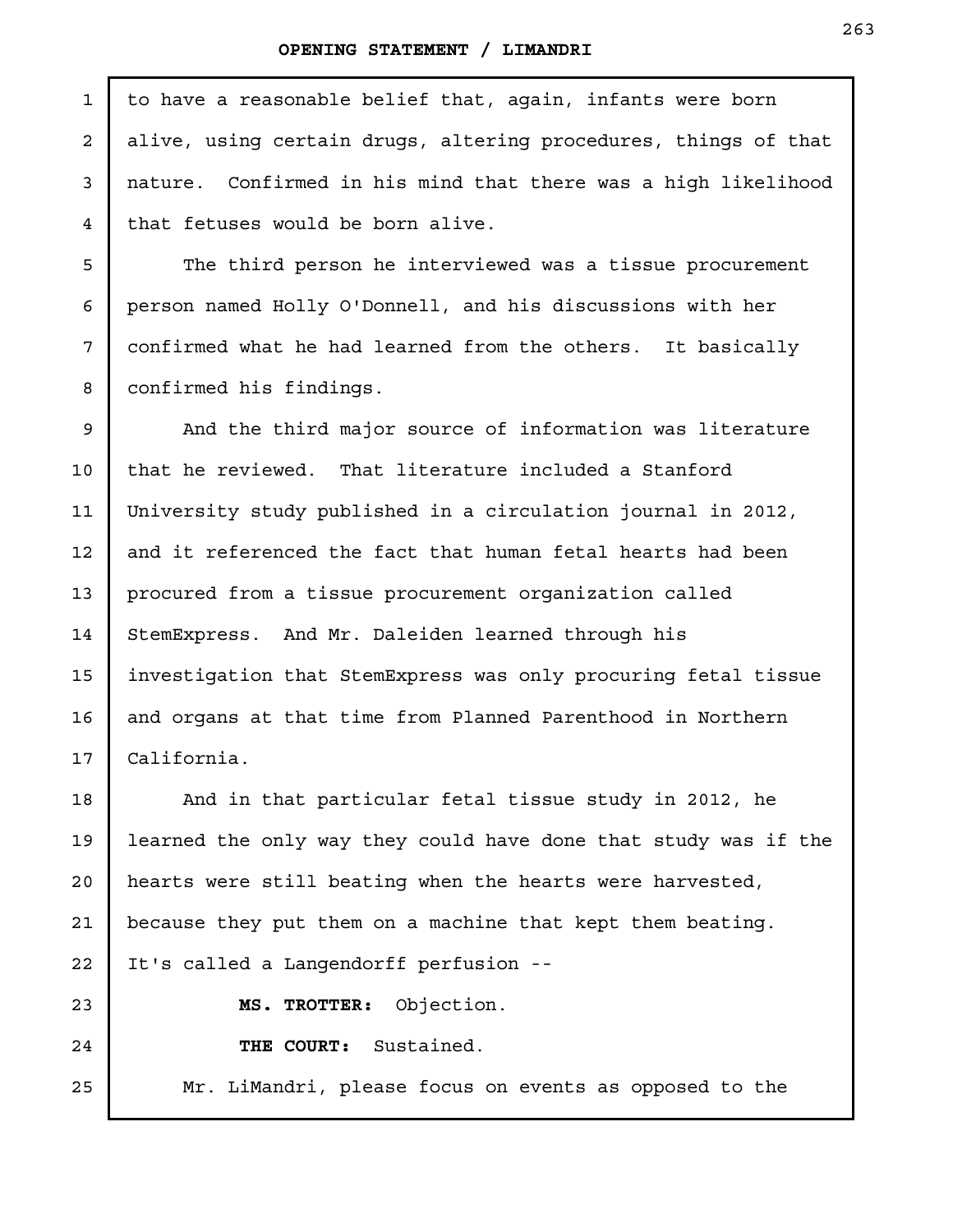extra description that you are providing for each of these things, because I want to be consistent with the orders that I've previously made. All right? **MR. LiMANDRI:** Okay. **THE COURT:** Thank you. **MR. LiMANDRI:** So I will do my best to do that, Your Honor. **BY MR. LiMANDRI Q.** In order to be able to explain to you, ladies and gentlemen, why Mr. Daleiden had a reasonable belief, this is the information that he learned. But I will, due to shortness of time, and, of course, your Honor's admonitions, try to get through this more quickly and expeditiously. He also became aware of a study of a Dr. Ronald Berman, who worked both for Planned Parenthood and as medical director for StemExpress. So he would have wanted to get the fetal tissue and organs for that purpose as well. Finally for the literature he was aware of statistics from the Center for Disease Control, a federal government agency that would track and did track statistics of fetuses that survived failed abortions. So these are all his sources of information that he believed that there were persons that were victims of, as well as the statute reads and as Your Honor instructed you, a violent felony. 1 2 3 4 5 6 7 8 9 10 11 12 13 14 15 16 17 18 19 20 21 22 23 24 25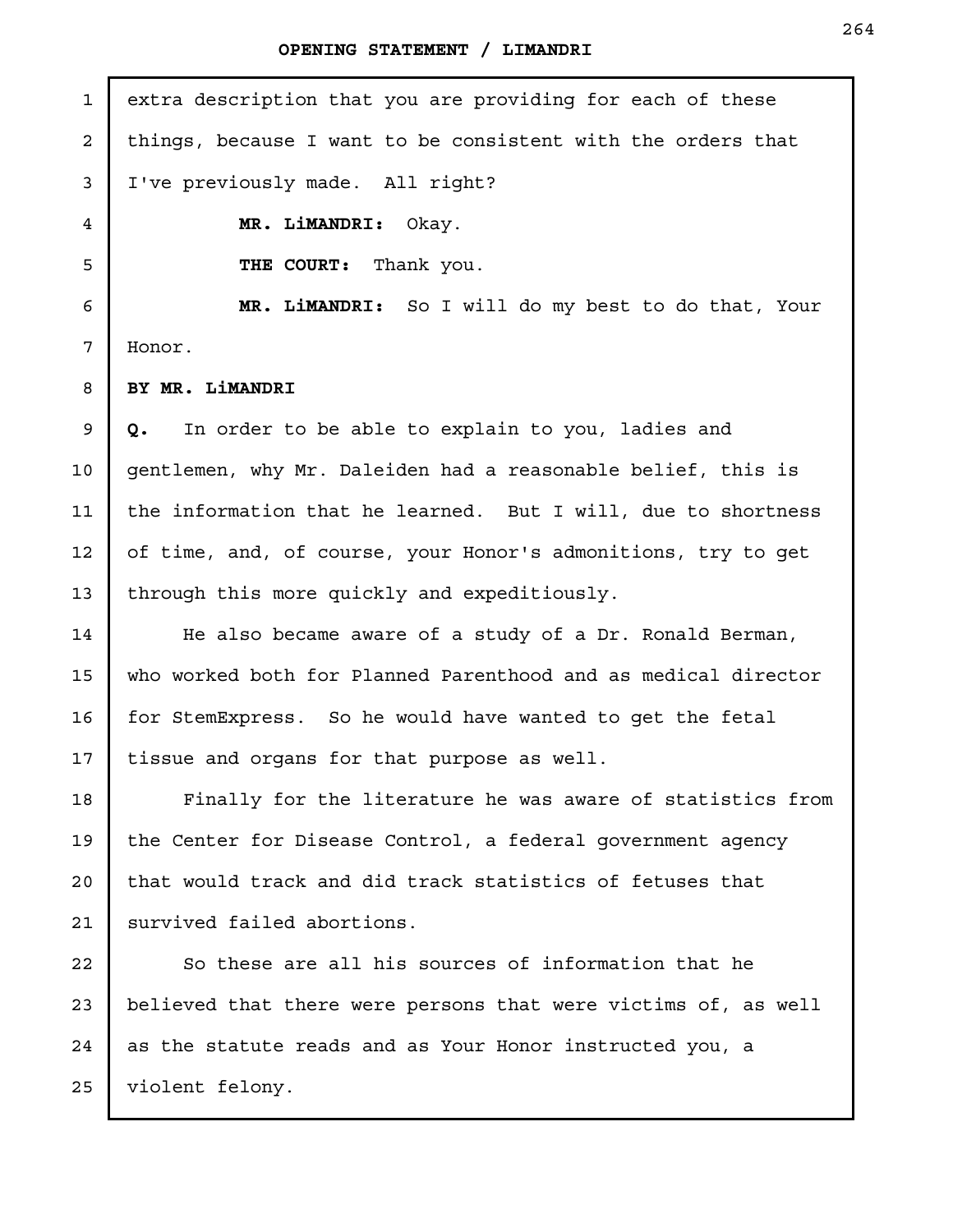And finally the -- well, the fourth category, prior journalism, he was aware of ABC did a 20/20 report. He actually saw that in 2010. And in that report there was someone who did the same type of undercover operation he and the other defendants did in this case and documented that fetal tissue was being sold for a profit. He was aware of that. He was aware there was no action taken against those undercover reporters for doing basically exactly what he did and obtaining information, but, again, he learned that since 2010 this is still continuing. So he felt the need to have a more in-depth investigation at that point, which is what motivated my client and the other co-defendants to do such an investigation. 1 2 3 4 5 6 7 8 9 10 11 12

He was also aware of "Beyond Abortion," which was a book called "A Chronicle of Fetal Experimentation." It was by someone named Suzanne Rini. Again, it documented multiple cases of fetuses that were born alive. Again, helping to form his reasonable belief that this was happening.

Also showed a Grantham collection of video. Showed a born alive fetus moving after a failed abortion.

And the fifth prior journalism was a Live Action, "The Human Project" it was called, that he himself participated in while he was at Live Action in the years 2012 and 2013 in which through that investigation he, again, became personally aware of cases where fetuses were born alive and then their parts were harvested. 20 21 22 25

23 24

13

14

15

16

17

18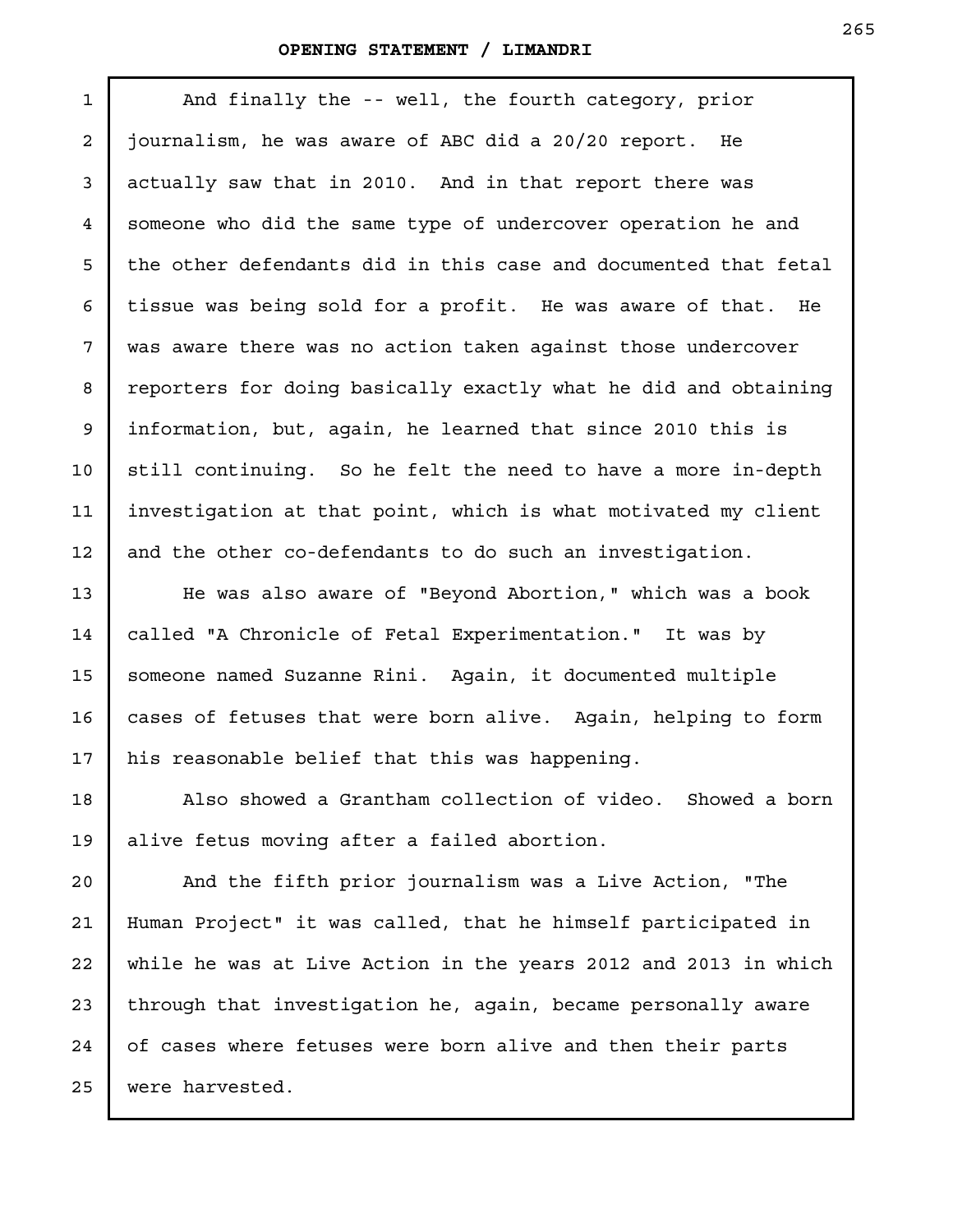1

2

3

4

5

6

7

8

The last category of expert interviews, and I'll deal with this quickly. I believe that Dr. Theresa Deisher -- she will not be testifying, but David Daleiden will testify that he did speak with her. She's a preeminent stem cell researcher. Published numerous studies in prestigious journals. And she confirmed to him, particularly with regard to the Stanford study, that the fetuses had to be born alive for their hearts to be used in that study.

So he had all of this knowledge, but before he actually did the first undercover video that's at issue in this case, ladies and gentlemen, he spoke to a preeminent ethicist, or a moral theologian, Janet Smith, who we believe will testify in this case, and asked her not just about the legality, because he had already researched for himself the legality of recording in a public place and to do research in this manner, to determine whether it's a violent felony against a person. But beyond that, he wanted to ask her about the morality of lying; using a fake driver's license and an assumed name. 9 10 11 12 13 14 15 16 17 18

And he had in-depth discussions with her and concluded that since this involved life-and-death issues, that it did justify using these means and techniques, which had been used repeatedly in the past by an undercover investigator, including on this very issue with the 20/20 report and the further Live Action reports that he had -- investigations that he had been involved in. 19 20 21 22 23 24 25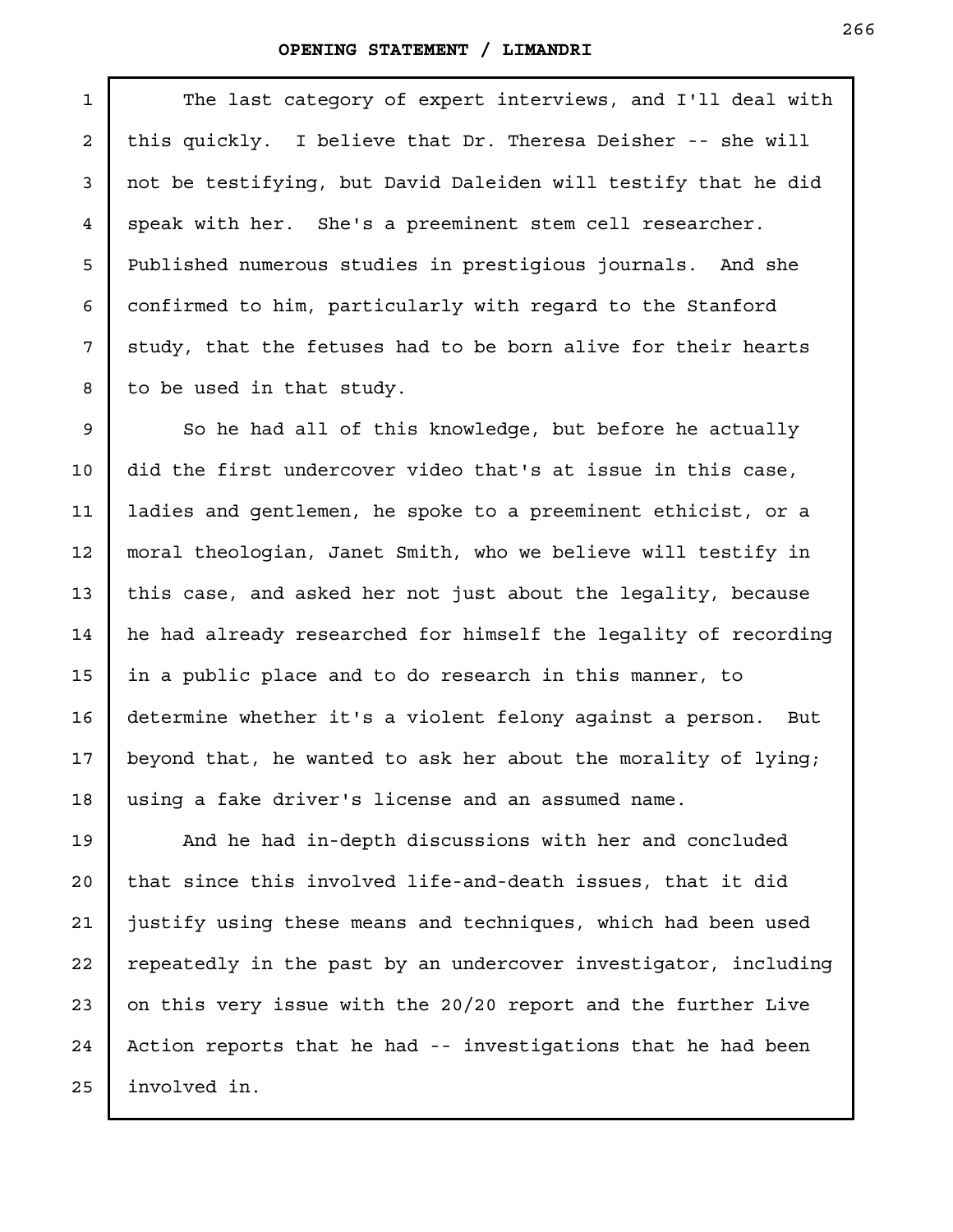So with that the last slide you see a light bulb going on there. Basically for him that means that there is now more than sufficient evidence to confirm his reasonable belief and to go forward with the undercover videos, which he had not done up to this point in time. He founded BioMax in October 2013. That's, again, after having approximately one dozen credible sources of information to support the conclusions of the Human Capital Project, many of which I've gone through with you, but by no means is that an exhaustive list. There are more items in all of those categories, which time does not allow me to go through. So what did he do with this information? Did Mr. Daleiden rush to the media, try to get a huge public sensation and response? No, he did not do that. We know that the first NAF video from the timelines you've seen was in April 2014, after he did this investigation. But before he went to the public with this information, he took it to law enforcement, or ten separate contacts with law enforcement and public officials within a one-year-period -- **MS. TROTTER:** Your Honor, objection. 403. **MR. LiMANDRI:** My understanding is this goes to the motive and purpose as before the videos were released, Your Honor. It shows that he did what he said he was going to do. **THE COURT:** Okay. So I will overrule the objection. And I think you've now said that, so now you can move on to the 1 2 3 4 5 6 7 8 9 10 11 12 13 14 15 16 17 18 19 20 21 22 23 24 25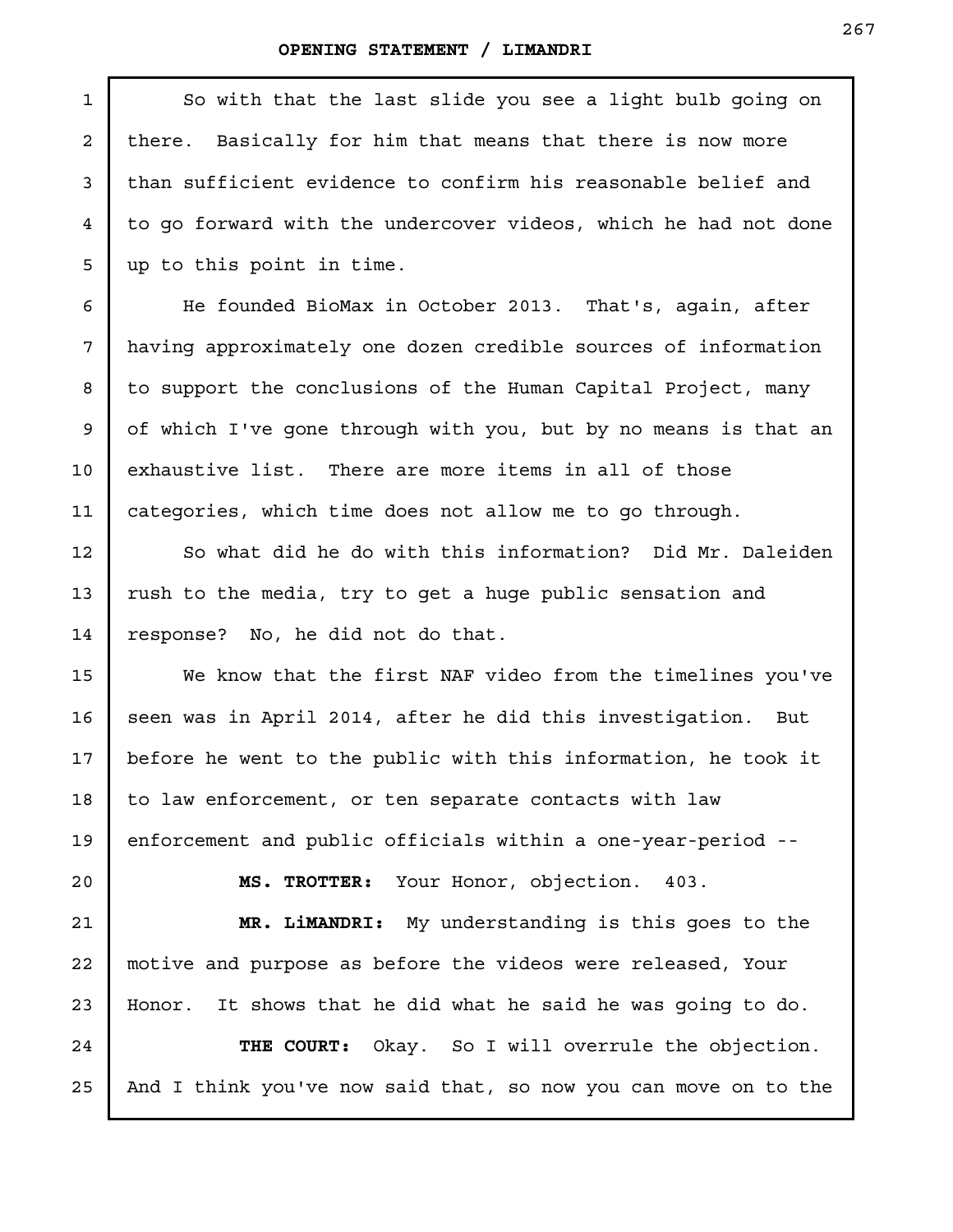next thing.

1

2

3

4

5

6

7

8

9

**MR. LiMANDRI:** Okay. Thank you, Your Honor.

So before the first video was released, that's what he had done. I'm not going to go through each of those ten contacts over that 12-year period in light of His Honor's admonition, but basically inasmuch as he took those videos to law enforcement, obviously, he did not think he was violating the law. You would not go to law enforcement if you said: Look what I did. I violated the law.

He was bringing what he believed was necessary to the appropriate law enforcement officials and government officials so they can take appropriate action against the culpable parties. 10 11 12 13

The Human Capital Project videos were intended to generate accurate information so as to stop what he perceived to be criminal actions and to bring about necessary change. There was no other way to facilitate this purpose and to bring public attention to bear on the issue. 14 15 16 17 18

The only way that my client and his co-defendants could have gotten this information and to have the plaintiffs reveal it to them was to let them believe that they were, in fact, willing to participate in these activities with the plaintiffs, which is why the plaintiffs, with basically no checking at all as to who these people were -- I believe, if I understood Ms. Trotter's opening statement, my clients didn't even have 19 20 21 22 23 24 25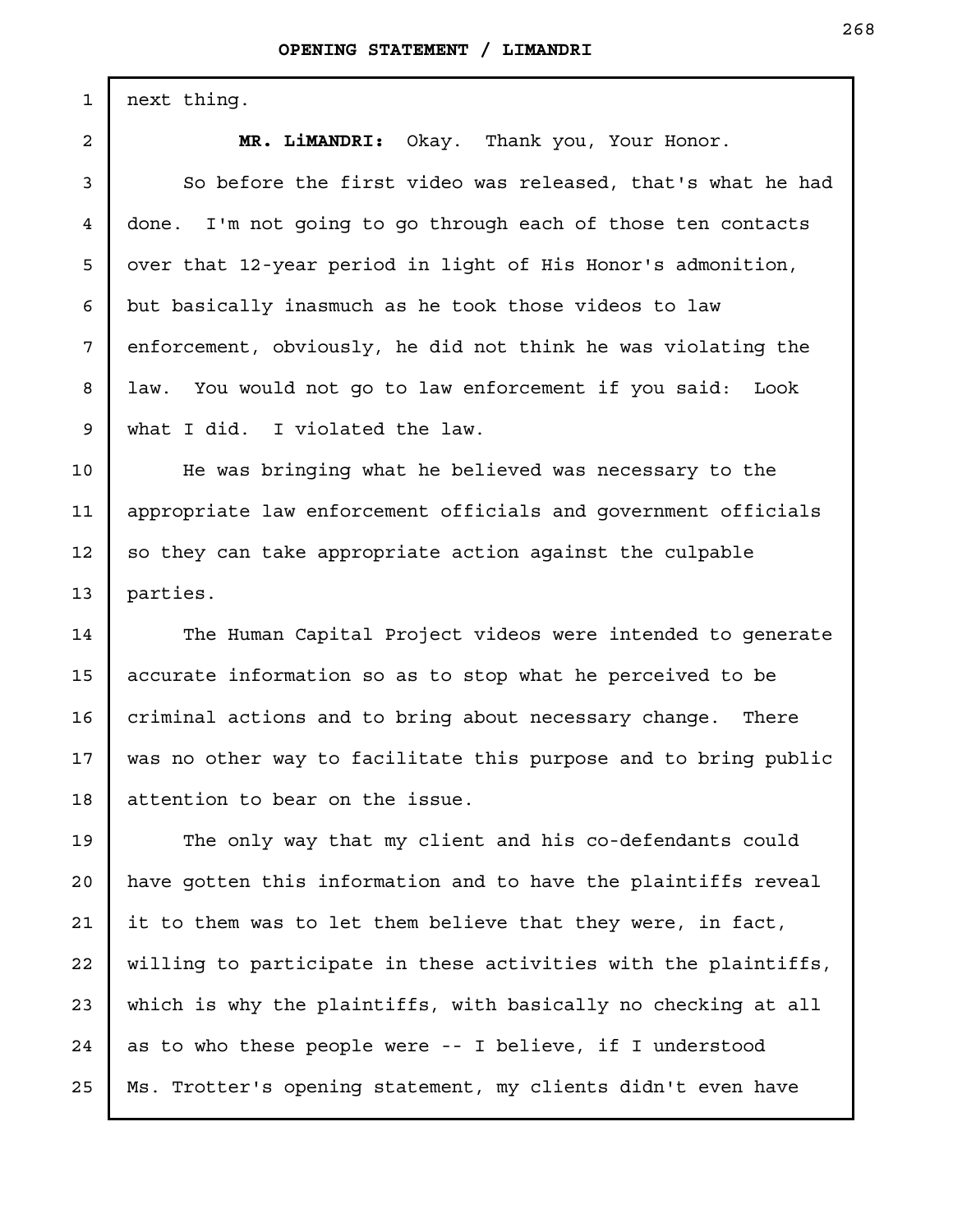| $\mathbf{1}$   | the fake BioMax company set up before they attended one of the  |
|----------------|-----------------------------------------------------------------|
| $\mathbf{2}$   | first conferences. With no checking at all, they're happy to    |
| $\mathsf{3}$   | have them there because they wanted to be in the position to do |
| $\overline{4}$ | business with them in this -- in this manner.                   |
| 5              | The Human Capital Project videos, you'll hear from the          |
| 6              | evidence, were in no way altered to change any of the           |
| 7              | statements that were actually made on the videos by the         |
| 8              | plaintiffs. The videos do speak for themselves.                 |
| 9              | We do have an expert video technician who will testify          |
| 10             | that the videos were not altered. They were not dubbed in such  |
| 11             | a way to change what anybody had said. Not spliced together.    |
| 12             | Nothing like that. There will be no testimony to suggest        |
| 13             | otherwise.                                                      |
| 14             | There was no call for violence on any of the videos.            |
| 15             | There was no intent to incite violence on any of the videos.    |
| 16             | And there will be no evidence that there was any violence       |
| 17             | resulting from the videos.                                      |
| 18             | As Ms. Dhillon said, my clients did not enter property,         |
| 19             | break property. Didn't have to break any locks. They were       |
| 20             | invited in. They did not do any injury to any person.<br>There  |
| 21             | will be no evidence to suggest that they themselves engaged in  |
| 22             | any type of activity that was personally a harmful to the       |
| 23             | plaintiffs or injured their property.                           |
| 24             | Ms. Trotter referred to a history of violence in the            |

Ms. Trotter referred to a history of violence in the anti-abortion movement over the 50-plus past years. I expect 25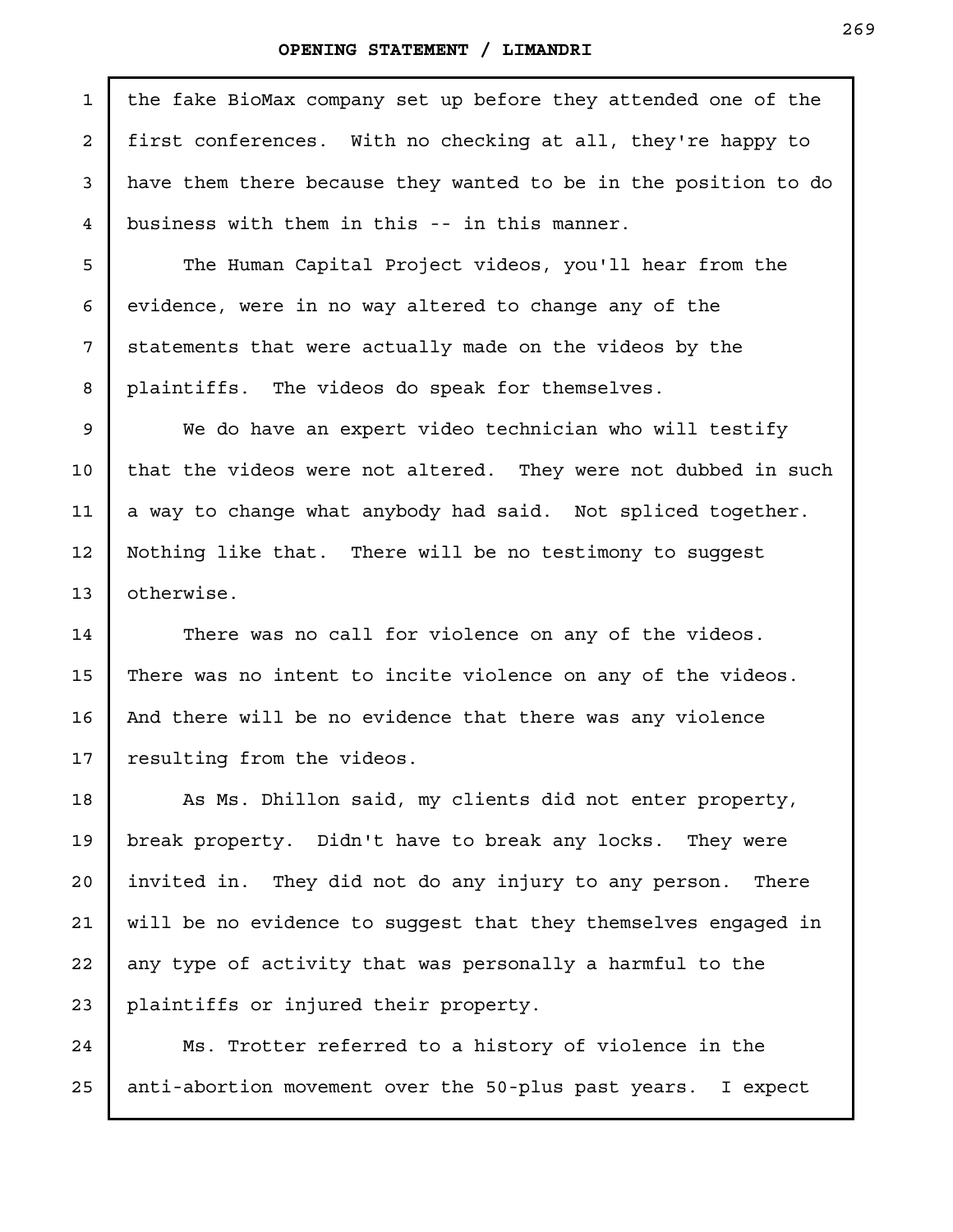1

2

3

4

5

6

7

8

you'll hear some of that, but I also expect you'll hear from a defense security expert, Jonathan Perkins, that official government data he consulted involving law enforcement in California will indicate there has been no violent crimes at any abortion clinics in California either the two years before or after the videos. And that would be my understanding of his testimony with respect to the official government data that he testified about.

So there are, unfortunately, as you know, ladies and gentlemen, in our country the extremists on both sides of issues. Mr. Daleiden himself will say he's gotten death threats over this. That's unfortunate and that should not happen. But my clients were not responsible for any threats or any activity that the plaintiffs may complain of and that we believe the evidence will show of any action that should have been taken by Planned Parenthood plaintiffs. It should be against people who caused them to take the security measures because of any type of threats or criticism or whatever they perceived justified it. 9 10 11 12 13 14 15 16 17 18 19

But in the last analysis what we're talking about is not only did my clients not destroy Planned Parenthood, as repeated at the beginning of Ms. Trotter's opening statement. Yes, they had legitimate legal and political roles and they did that investigation with that in mind, as is their First Amendment right to do so. 20 21 22 23 24 25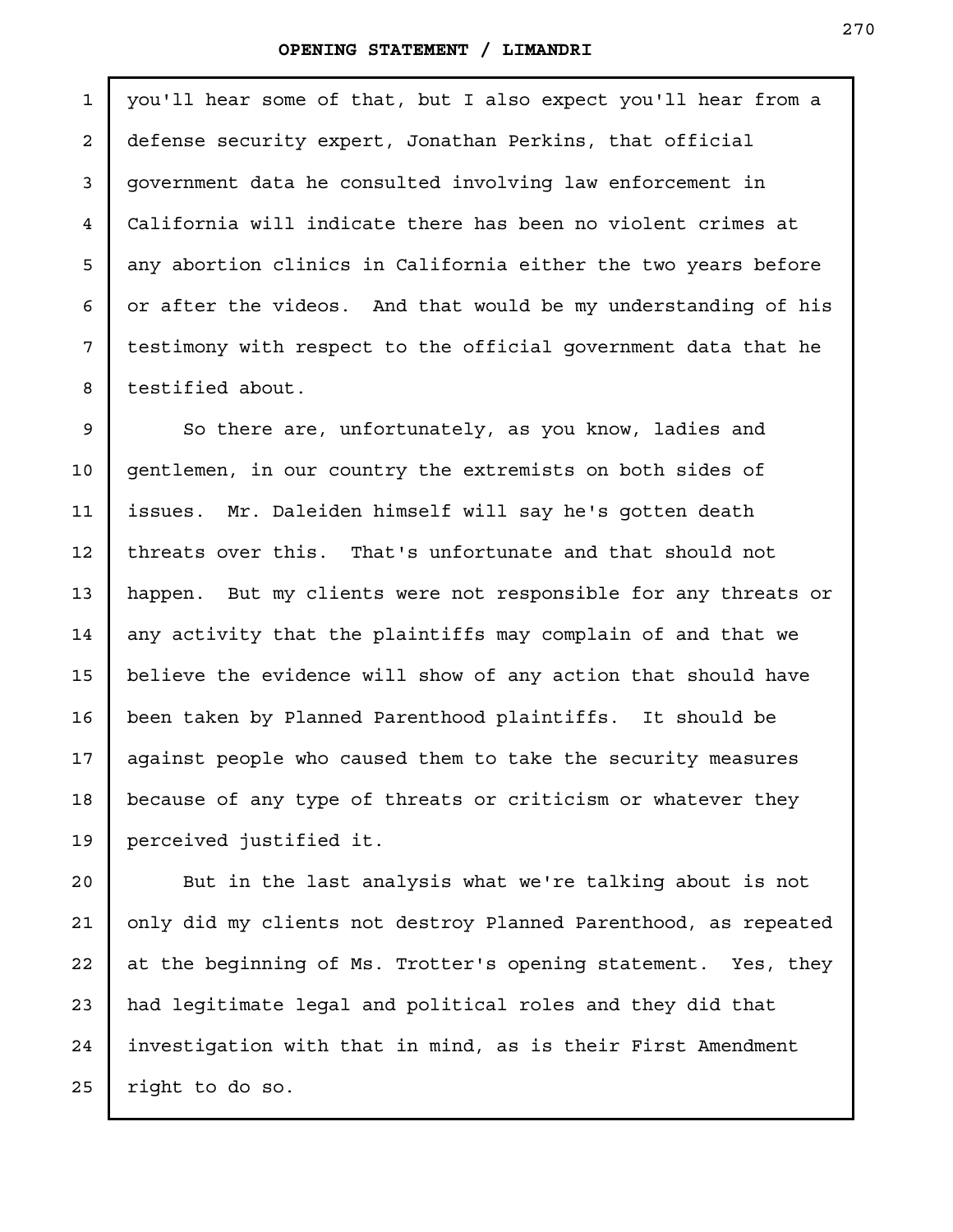| $\mathbf{1}$ | But the result has not been the destruction of Planned         |
|--------------|----------------------------------------------------------------|
| $\mathbf{2}$ | Parenthood, obviously, but, indeed, as Ms. Trotter indicated,  |
| 3            | they purchased upgrades, which obviously they needed. If they  |
| 4            | didn't want infiltration like that at their conferences, now   |
| 5            | they have taken steps, purchasing scanners, make sure people   |
| 6            | had authorized IDs instead of that, you know, funny looking    |
| 7            | I.D. of David Daleiden as a teenager that they accepted and    |
| 8            | call a RICO violation, because he made a fake I.D. for himself |
| 9            | and showed it to them. They have now taken steps to prevent    |
| 10           | that in the future.                                            |
| 11           | So they are a safer and secure -- more secure                  |
| 12           | organization, even though my clients didn't damage anything or |
| 13           | injury any person, they are more safer and secure and          |
| 14           | presumably more responsible acting as a result of what         |
| 15           | occurred.                                                      |
| 16           | So whatever damages they have are business upgrades            |
| 17           | resulting from the publication of the videos and their attempt |
| 18           | to salvage. And they even have, the evidence will show, some   |
| 19           | of their damages is using something called Reputation.com to   |
| 20           | try to improve their reputation. That is not recoverable       |
| 21           | damages, we believe, and we can address that more directly in  |
| 22           | closing arguments.                                             |
| 23           | But at this point in conclusion, ladies and gentlemen, let     |
| 24           | me just say the plaintiffs' arguments failed on multiple       |

grounds, including that they have no actual harm caused by the 25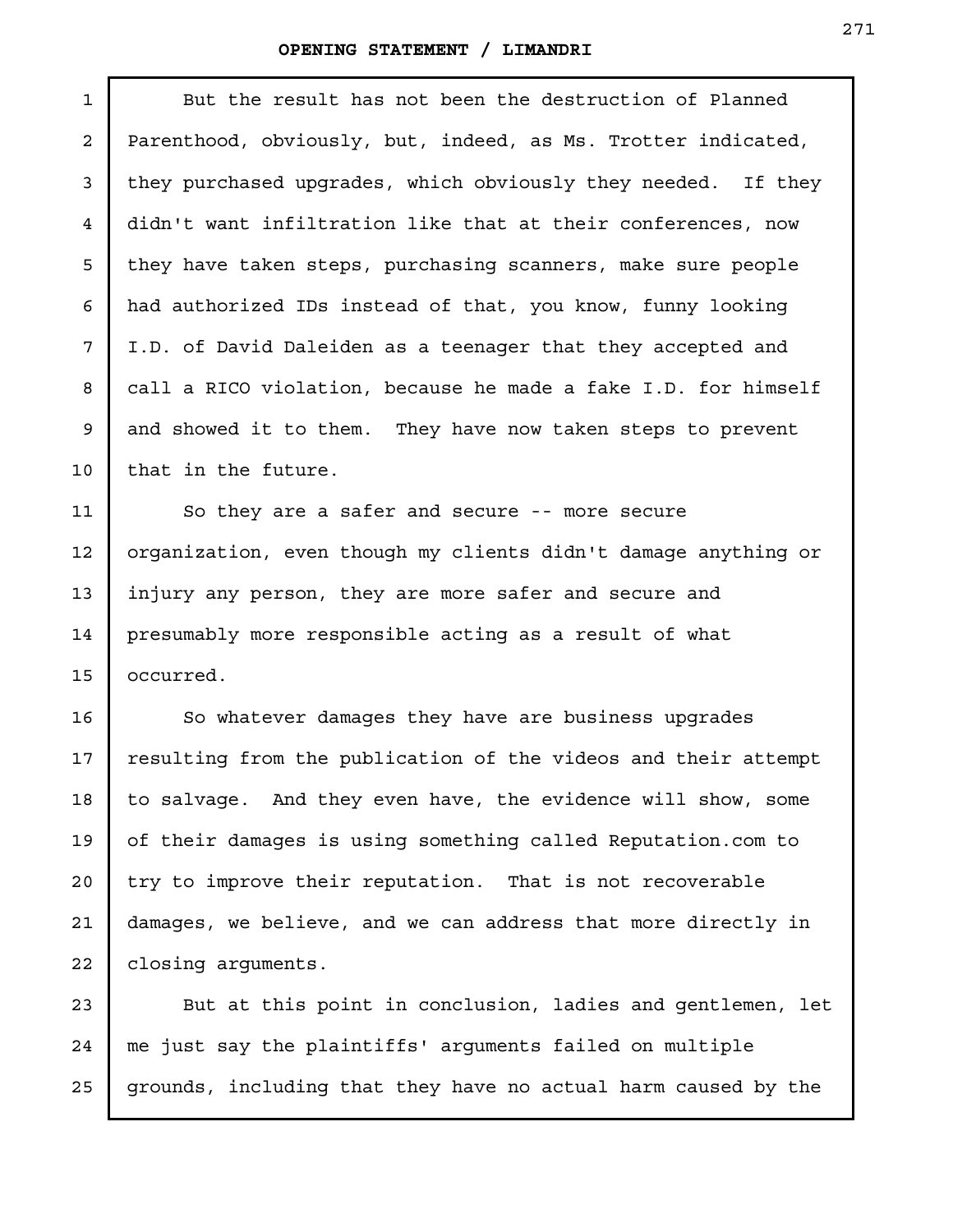| $\mathbf{1}$   | defendants and no legally recoverable damages.                 |
|----------------|----------------------------------------------------------------|
| $\overline{a}$ | Thank you very much, ladies and gentlemen, for listening       |
| 3              | to my opening statement.                                       |
| 4              | Thank you, Your Honor.                                         |
| 5              | THE COURT:<br>Mr. Jonna.                                       |
| 6              | OPENING STATEMENT                                              |
| 7              | MS. SHORT: Thank you, Your Honor.                              |
| 8              | Good morning, ladies and gentlemen of the jury. My name        |
| 9              | is Paul Jonna and I work with Charles LiMandri. I represent    |
| 10             | several of the defendants in this case, including Gerardo      |
| 11             | Adrian Lopez.                                                  |
| 12             | As others have already said, this case is not about            |
| 13             | Planned Parenthood services or the moral issues surrounding    |
| 14             | abortion. The Court has said this case is about the strategies |
| 15             | employed by the defendants.                                    |
| 16             | But I want you to keep in mind that there are several          |
| 17             | different defendants who are not all alike and who played      |
| 18             | different roles in this project and come from different        |
| 19             | backgrounds.                                                   |
| 20             | I want to tell you a story of one of them, Adrian Lopez.       |
| 21             | Mr. Lopez is 29 years old. He's currently serving in the U.S.  |
| 22             | Navy and has been since 2017. He's stationed at Balboa         |
| 23             | Hospital in San Diego and works in the neonatal ICU as a       |
| 24             | hospital corpsman. He regrets that he can't be here today. He  |
| 25             | won't be here for most of the trial because of his obligations |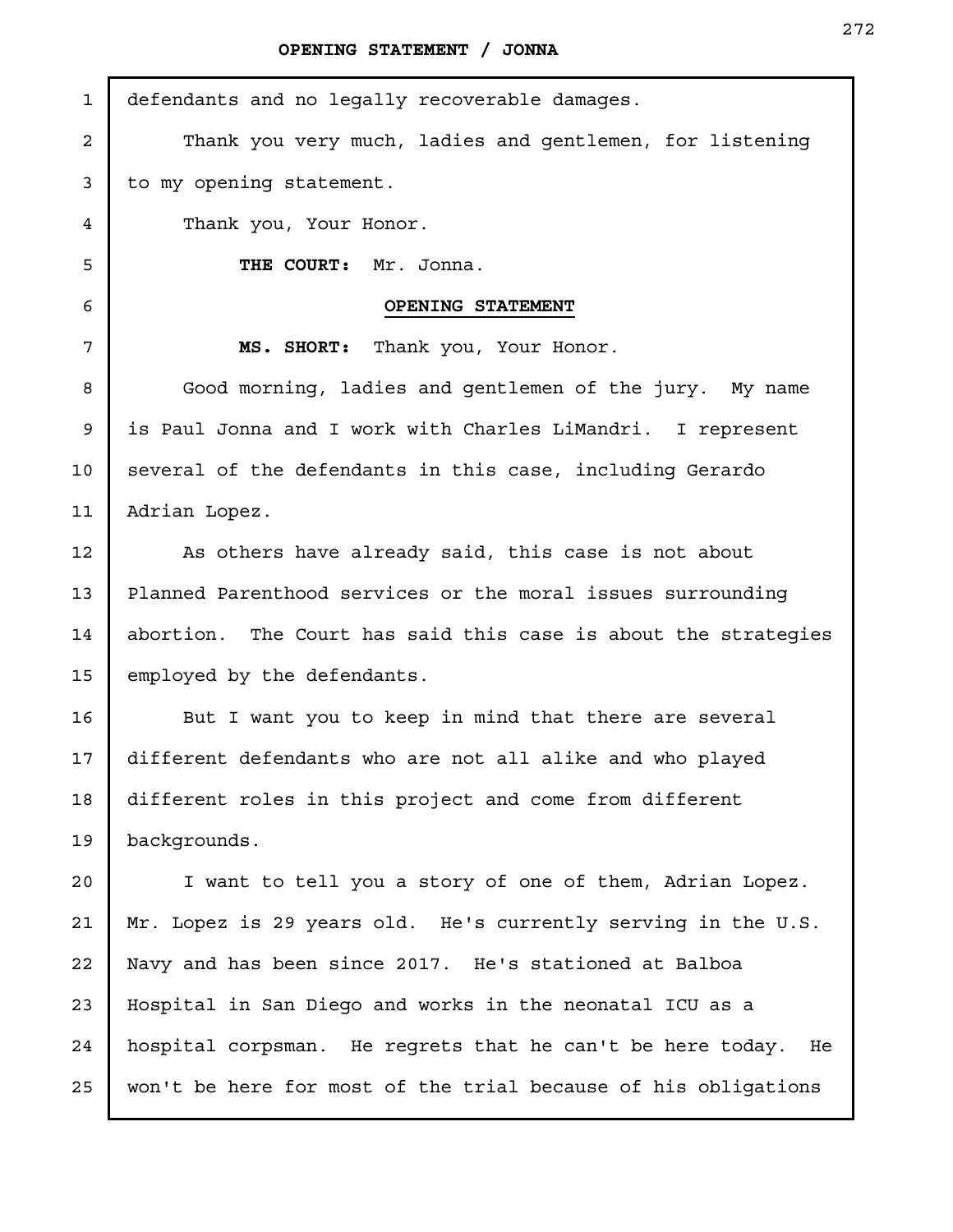1

2

3

4

5

6

7

8

9

10

11

12

13

14

to the U.S. Navy, but please know that this case is important to him.

Mr. Lopez is a regular guy. He's not a pro-life activist. He doesn't even identify as pro-life. He doesn't identify as pro-choice either. He used to work at Starbucks. That's where he met David Daleiden. David Daleiden was a customer there, and they got to know each other. He got to know many of the customers there. He's a friendly and personable guy.

David Daleiden and Adrian Lopez became friends, and then Mr. Daleiden asked if he would be interested in working as a contractor for CMP. Mr. Lopez agreed and started by doing hourly jobs, like transcribing videos, and later he helped with discrete tasks like helping create a logo and summarizing literature.

But David Daleiden also thought that Mr. Lopez would be a convincing undercover actor. So he told him more about the project to see if he would be interested in attending conferences undercover. 15 16 17 18

Mr. Lopez understood from David Daleiden that the people that they were going to record were illegally selling and collecting fetal tissue from abortions. But Mr. Lopez didn't just take David Daleiden's word for it. He did his own research and determined that it was likely that Planned Parenthood was engaging in illegal activity with its fetal tissue programs, and that troubled him, and that's what 19 20 21 22 23 24 25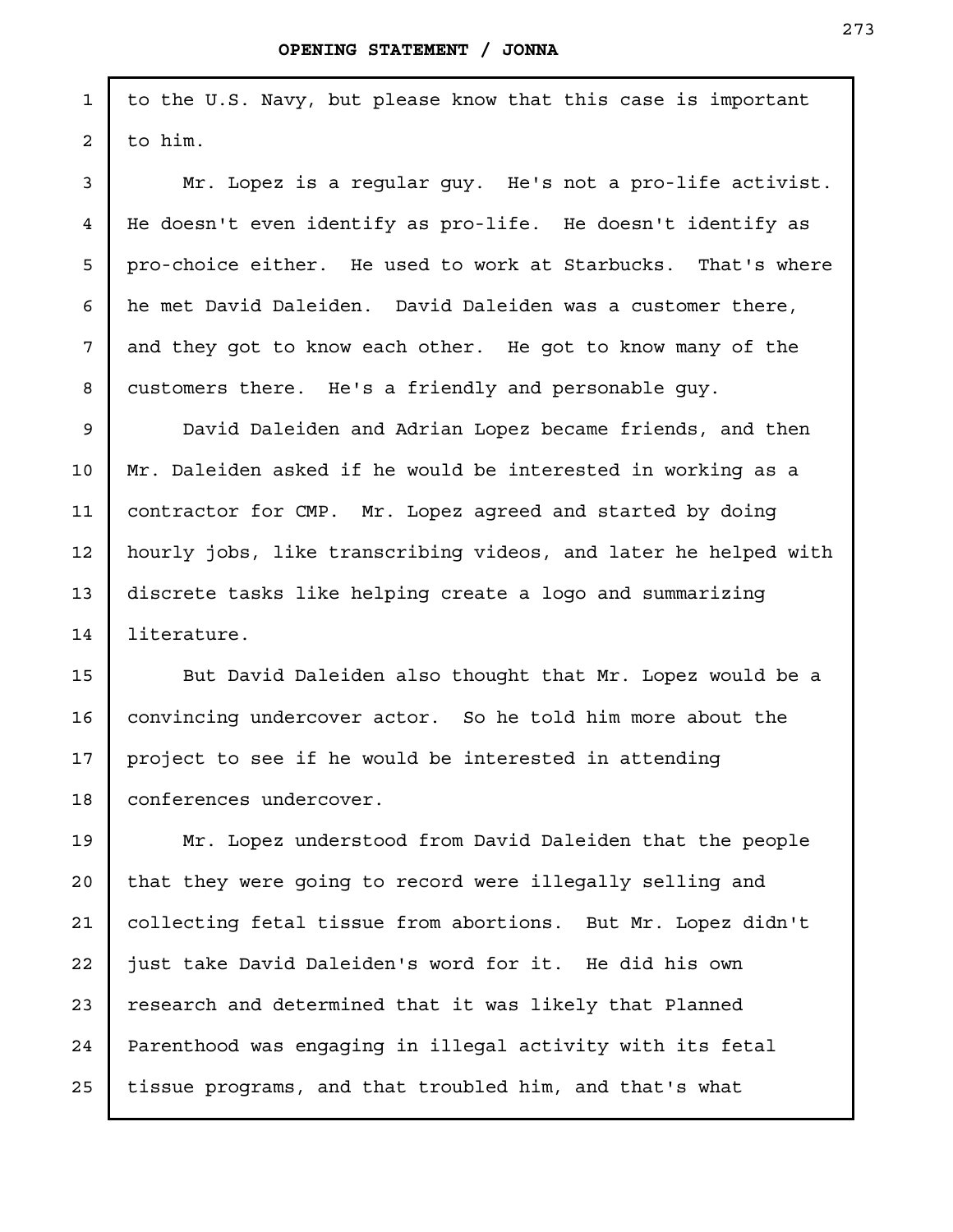motivated him to get involved. He thought it was wrong, that Planned Parenthood was profiting from the sale of fetal tissue, and he was concerned that the fetal tissue programs -- **MS. TROTTER:** Excuse me, Your Honor. I'm sorry. This is argumentative. **THE COURT:** Overruled at this point. **MR. JONNA:** He was concerned that Planned Parenthood's fetal tissue program was creating a market for fetal tissue. So he agreed to do the work for those reasons. And, plus, he could use the extra income, since he was taking care of his family and he had a lot going on in his life. Ultimately, though, the evidence will show that Adrian Lopez was convinced that what Planned Parenthood was doing was wrong and, in fact, it was illegal and worthy of being reported and shared with the public. That's what motivated him. He didn't have a political agenda. He was a good citizen that wanted to help expose illegal conduct. He doesn't have anything against Planned Parenthood. In fact, you will hear him testify that he has used their services. Adrian Lopez attended four conferences with David Daleiden in order to help gather evidence of wrongdoing and improper activity in the fetal tissue trade. His role was primarily to facilitate networking and introduce people to David Daleiden. 1 2 3 4 5 6 7 8 9

He left most of the substantive conversations to David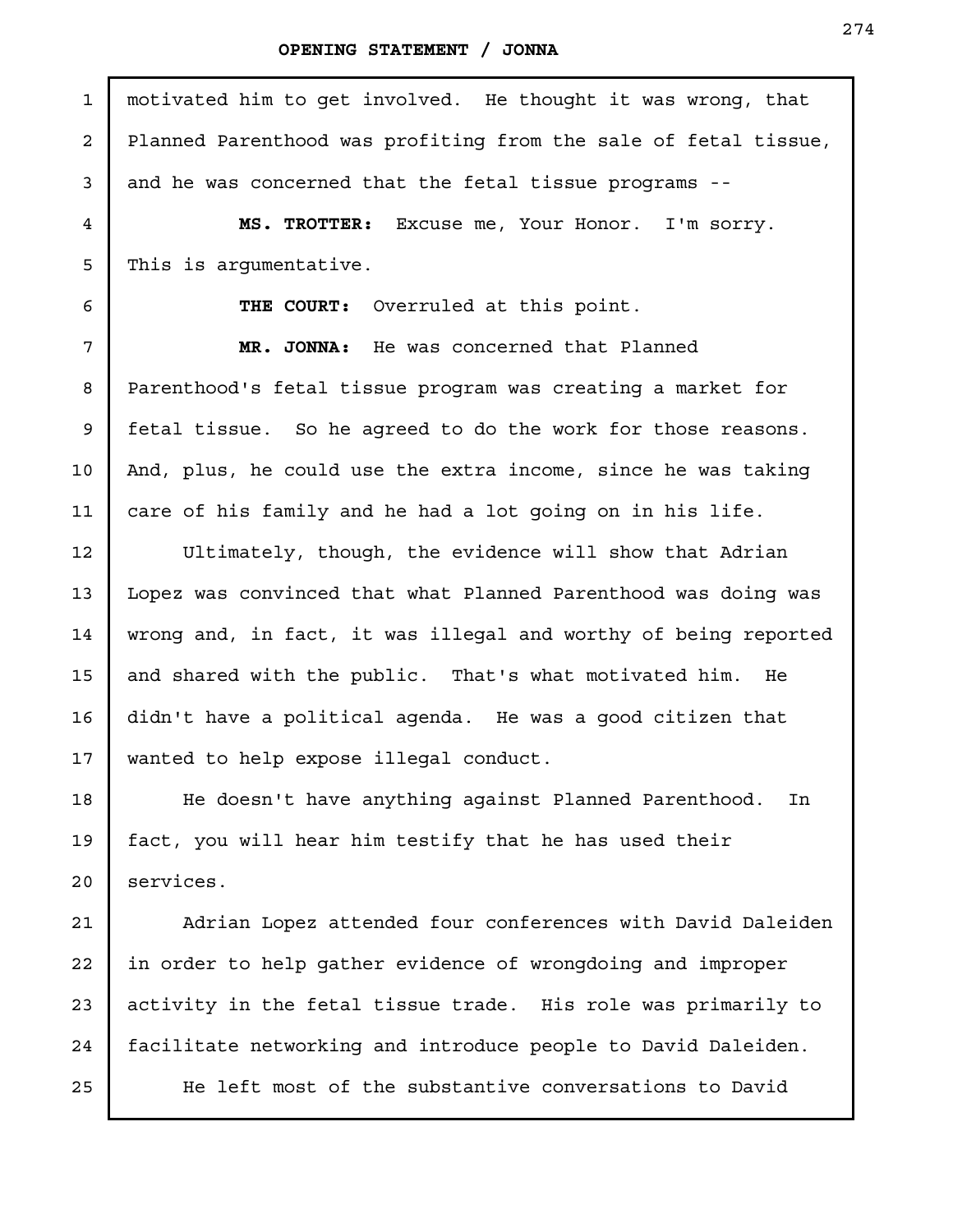3

4

5

6

7

8

9

10

11

12

13

14

15

16

17

18

Daleiden, but make no mistake about it. He played his part in the project and he's proud of the work that he's done. 1 2

He knew this was an undercover operation and that David Daleiden had to use a different name, like undercover journalists routinely do.

Another major distinction that I want you to keep in mind with respect to Adrian Lopez is that he always used his real name at the conferences. He used his real I.D. He never used a fake I.D. He never spoke to anyone in the project about getting or using a fake I.D., and he certainly never helped produce or transfer a fake I.D. as the plaintiffs allege. There will be no evidence to the contrary.

The evidence will show that he qualified as an exhibitor using the same standards that Planned Parenthood and NAF set for everybody else. He attended three Planned Parenthood conferences and one NAF conference. The conferences took place in Florida, D.C. and Maryland. He didn't record anybody in California, Texas or Colorado.

He signed an agreement with NAF, which you looked at earlier today, before he entered the NAF 2015 conference, but he didn't sign any Planned Parenthood agreements. He'll testify that he signed the NAF agreement and didn't think the terms were enforceable against him because he was investigating potential criminal activity. And as you heard, NAF is not a party to this case. 19 20 21 22 23 24 25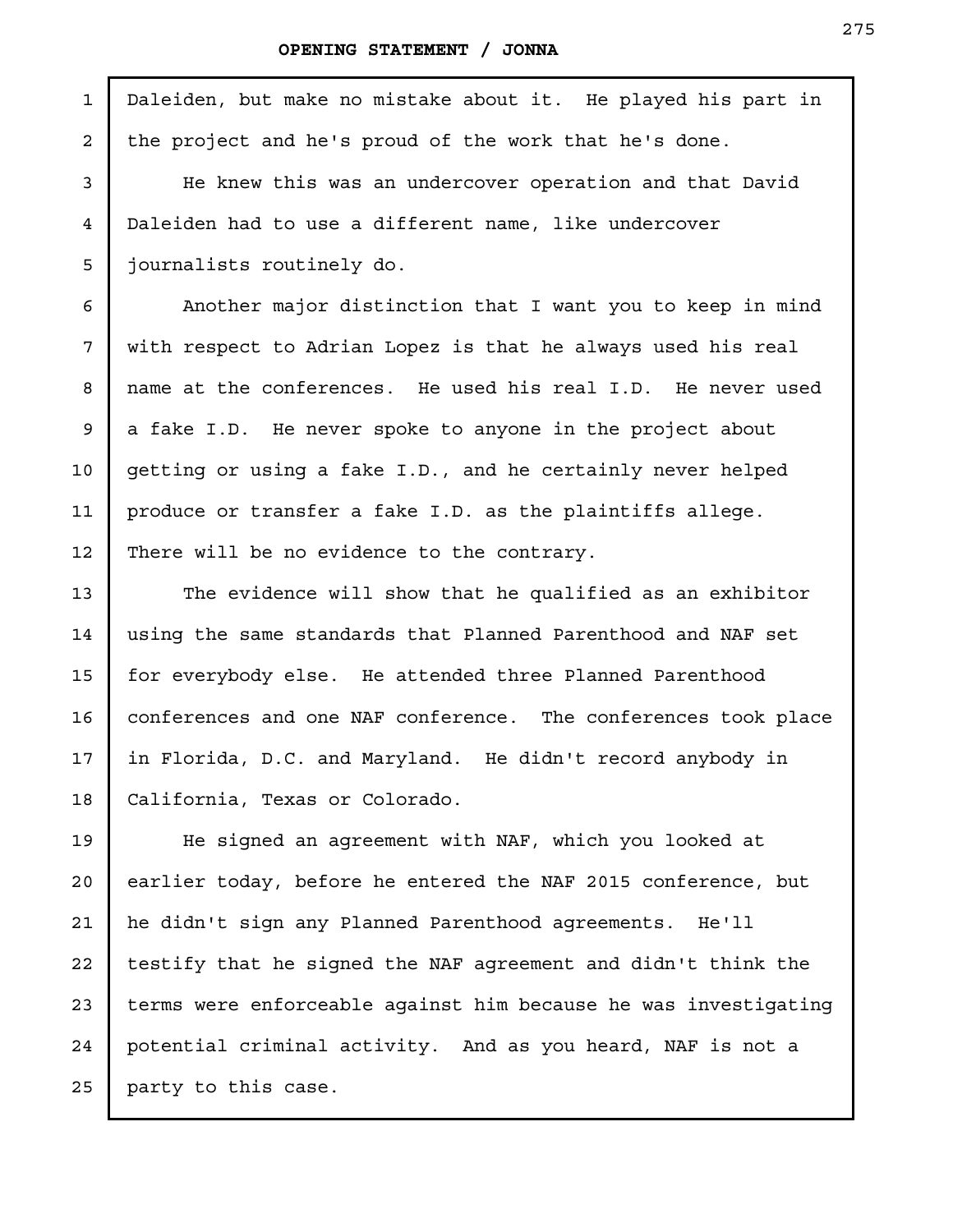Mr. Lopez was an effective amateur actor. The evidence will show that he wasn't part of any conspiracy. He didn't intend to further a conspiracy. And he was -- all he was being paid was his regular wages. He wasn't in this for any improper financial advantage or gain. CMP paid him less than \$10,000 for his work in the entire project, which is a meaningful amount to Mr. Lopez, but clearly not enough to make someone rich.

The evidence will show that he was copied on many emails by David Daleiden, but he rarely responded, rarely read the emails. He did what he was told in his limited role and acted based on his best judgment, reasonably believing that he was helping to expose criminal conduct.

As far as reporting the findings to law enforcement, David Daleiden did that, but Adrian Lopez knew he was doing that and he was happy he was doing that.

He did what David Daleiden told him to do. He didn't participate in big picture planning for the project. As I said, he was a contractor with a limited role taking direction from Mr. Daleiden.

He doesn't really know the other co-defendants. He never met Albin Rhomberg or Troy Newman during the project. And the first and only time he met Susan Merritt was at the 2015 NAF conference, which was at the very last part of the project.

He'll testify that he only recorded conversations that he

1

2

3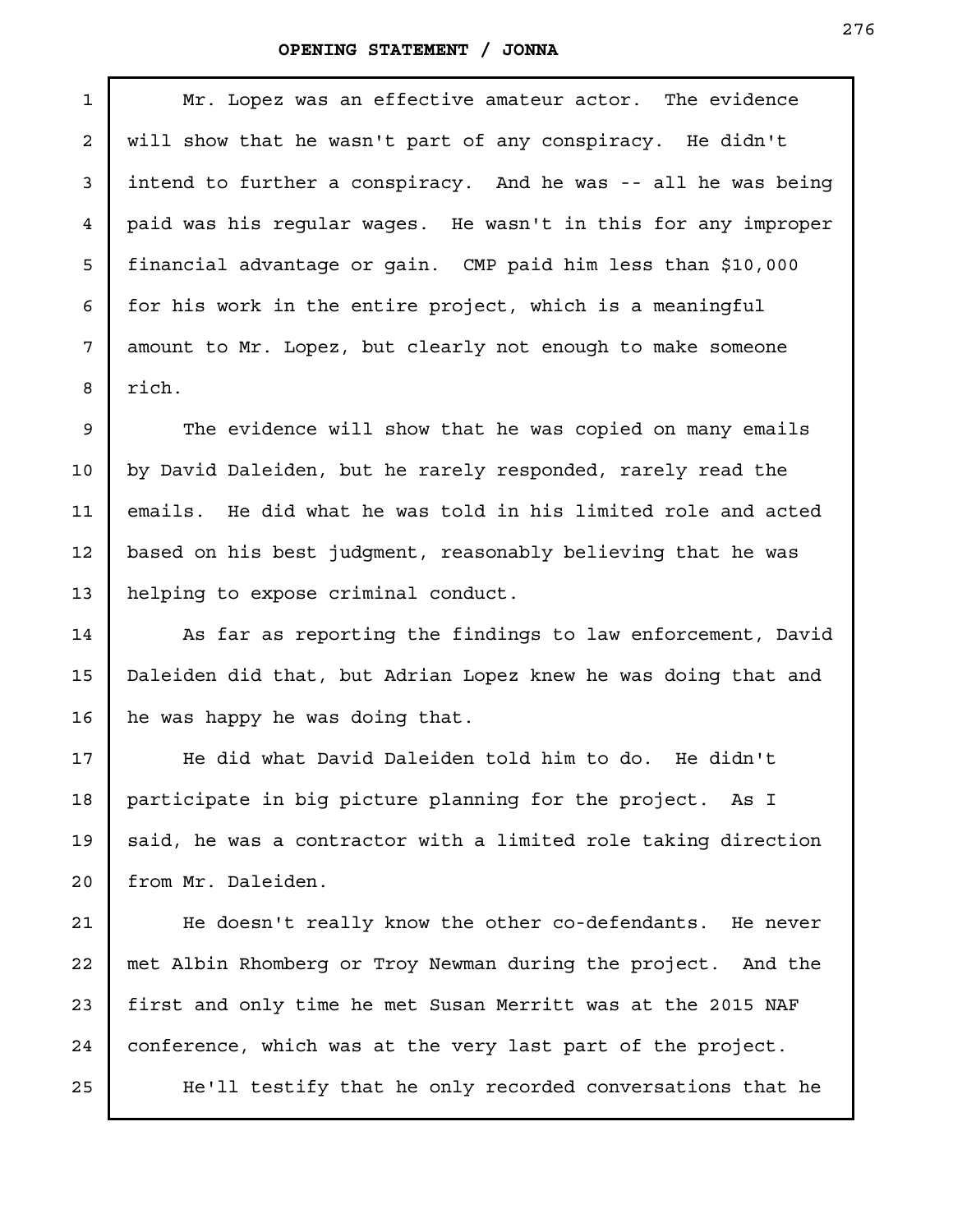| $\mathbf{1}$   | was part of. He didn't eavesdrop on other conversations. He     |
|----------------|-----------------------------------------------------------------|
| $\overline{a}$ | never forcefully entered these conferences. He was always able  |
| 3              | to walk in simply based on the fact that he was with David      |
| $\overline{4}$ | Daleiden, registering and using his real I.D.                   |
| 5              | He'll also testify that he never had private conversations      |
| 6              | with people at the conferences. The evidence will show these    |
| 7              | conversations were in public, with people around able to listen |
| 8              | in, including presenters, exhibitors and hotel staff. Some of   |
| 9              | the conversations were in public bars and hotel lobbies.        |
| 10             | The evidence will show that Adrian Lopez didn't have any        |
| 11             | of the conversations in private quarters. He didn't go in any   |
| 12             | rooms or offices with closed doors to have his conversations.   |
| 13             | He didn't meet in any area set aside for Planned Parenthood's   |
| 14             | corporate representatives, like hotel rooms or areas that were  |
| 15             | designed to exclude other conference attendees from             |
| 16             | overhearing.                                                    |
| 17             | He'll testify that the people he spoke to took no actions       |
| 18             | to exclude others from overhearing the conversations.           |
| 19             | Mr. Lopez will testify, and the evidence will show, that the    |
| 20             | people he spoke to didn't say they had an expectation of        |
| 21             | privacy and they didn't act like it either.                     |
| 22             | Adrian Lopez looks forward to telling you a story when he       |
| 23             | testifies in court next week and explaining why he believes he  |
| 24             | did nothing wrong, but that actually he contributed to a great  |

good by bringing illegal and unethical practices to light. 25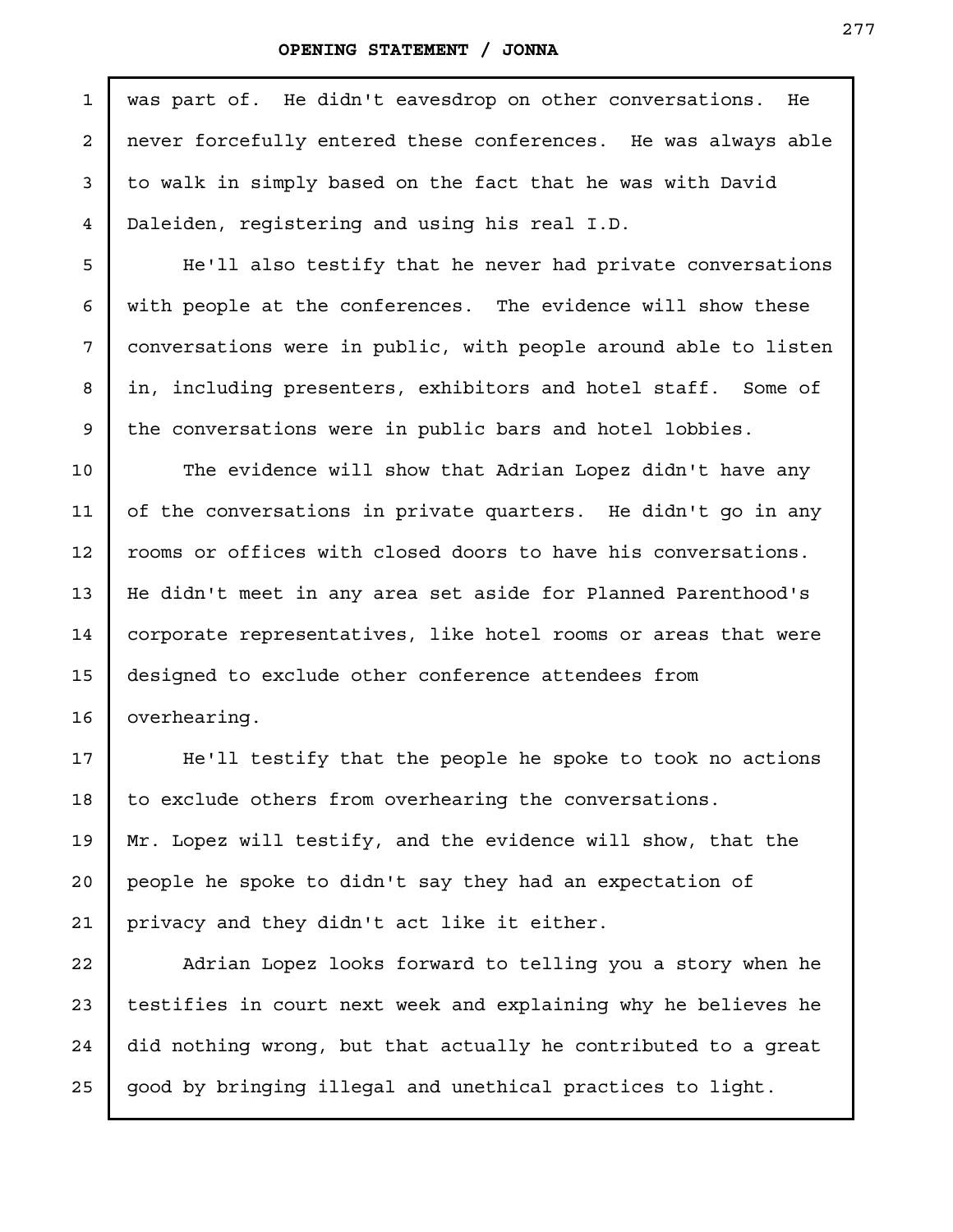| $\mathbf{1}$   | The evidence will show that Adrian Lopez and all of the         |
|----------------|-----------------------------------------------------------------|
| $\overline{2}$ | defendants are being sued because Planned Parenthood is unhappy |
| 3              | with the negative publicity from the reporting that the CMP     |
| 4              | videos helped generate.                                         |
| 5              | I want to ask you to keep an open mind. This case is not        |
| 6              | about abortion policy. Remember, Adrian Lopez is not even       |
| 7              | pro-life.                                                       |
| 8              | This case is about undercover reporting, the First              |
| 9              | Amendment, the rights of ordinary citizens to expose unethical  |
| 10             | and potentially illegal conduct on the part of large and        |
| 11             | powerful corporations.                                          |
| 12             | After you've heard the evidence from both sides, we'll ask      |
| 13             | you to return a verdict for the defendants, including Adrian    |
| 14             | Lopez, and award the plaintiffs no damages. As you'll see in    |
| 15             | the case through the evidence, plaintiffs have no damages.      |
| 16             | Certainly, not any damages caused by our clients.               |
| 17             | Thank you.                                                      |
| 18             | THE COURT: Thank you.                                           |
| 19             | Mr. Kozina.                                                     |
| 20             | Thank you, Your Honor.<br>MR. KOZINA:                           |
| 21             | OPENING STATEMENT                                               |
| 22             | MR. KOZINA: Good morning, ladies and gentlemen.<br>At           |
| 23             | this point you probably need a stretch break, but you're going  |
| 24             | to have to listen to me.                                        |
| 25             | My name is Vladimir Kozina, and with my colleague over          |
|                |                                                                 |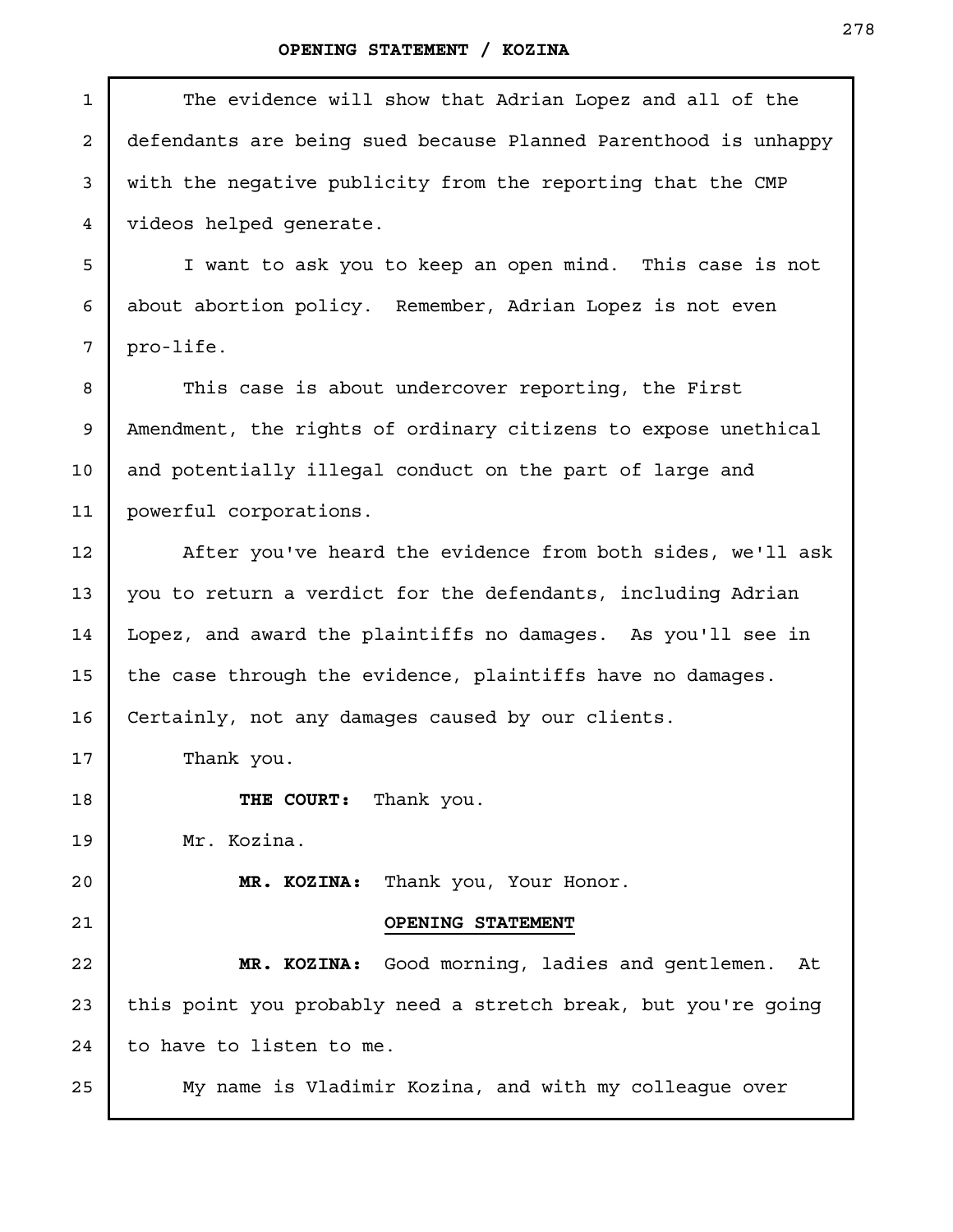5

6

7

8

9

10

12

13

14

15

here, Mr. Ed White, we represent Troy Newman, one of the defendants in this case. A colleague, a colleague, not a conspirator. That is what the evidence is going to show you. Mr. Newman, the evidence is going to show, is a family 1 2 3 4

man. He is married, a lovely wife, five children, three grandchildren. But he's also a pro-life icon. Mr. Newman, dedicated to stopping what he believes is an act against the sacredness of human life. That's abortion. And this, as the evidence is going to show, is a reason, a motivation why he's in this lawsuit.

Mr. Newman, even the plaintiff's counsel admitted in opening statement, was very effective in what he did. He used proper means to shut down a number of abortion clinics. And it's going to be the reason, the motive why he's included in this lawsuit. 11

The evidence is going to show that the motive for Planned Parenthood to include him in this lawsuit was not only to impede his First Amendment rights, but it was also to try to stop his further pro-life activities. 16 17 18 19

It was also motivated to make him an example, so as to prevent others from exposing what they believe is wrongdoing in the abortion industry. 20 21 22

Now, Mr. Newman is human. We're all human. And he sometimes engages, the evidence is going to show, in some puffery. He did give some statements, the evidence is going to 23 24 25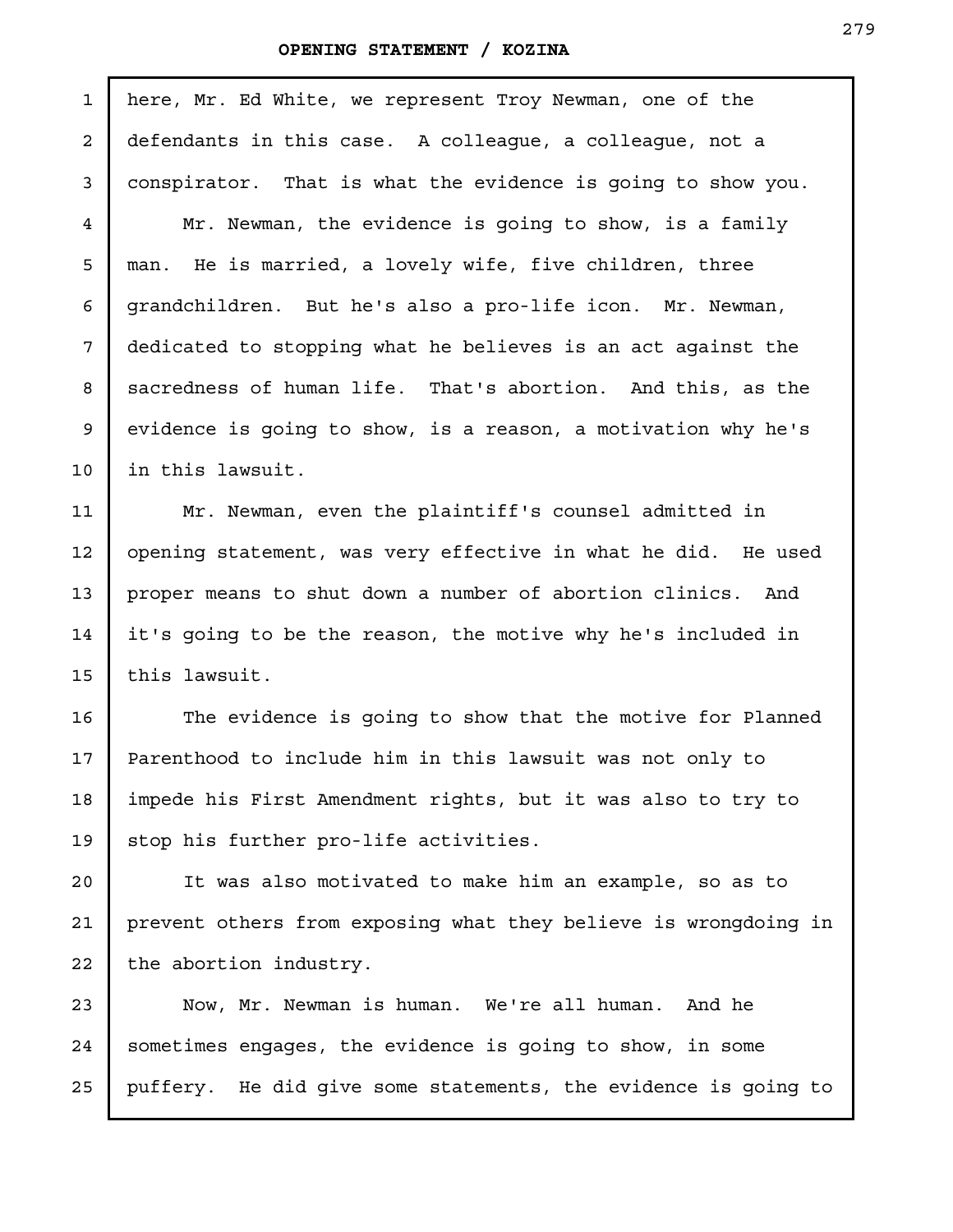show, where he made some claim as to being involved with this project more so than he actually was. Because the evidence is going to show you that this particular project was First Amendment undercover investigative journalism that was put together, as you've already heard, by Mr. Daleiden after years of investigation, consultation with multiple experts in legal areas, in medical areas, scientific and moral. It wasn't launched until he finished consulting with people. 1 2 3 4 5 6 7 8

And that's what Mr. Newman was. He was someone, the evidence is going to show, that was consulted by Mr. Daleiden. You're going to see the names of many, many other people with whom he consulted. And the evidence is going show you they are not defendants in this case.

9

10

11

12

13

14

15

16

17

18

19

20

21

22

23

Now, was Mr. Newman a member of CMP? But of course. He was asked to be a member by Mr. Daleiden, and he did that.

But the evidence is going to show he had nothing to do with BioMax. That was created without his knowledge.

The evidence is also going to show that he had no knowledge of the identifications that were created, the undercover videotaping. Did not participate in the execution of any of the contracts. You'll never see his name there. He had literally nothing to do with this project beyond what I told you the evidence is going to show.

Now, the evidence is also going to show as well that Planned Parenthood developed talking points, talking points in 24 25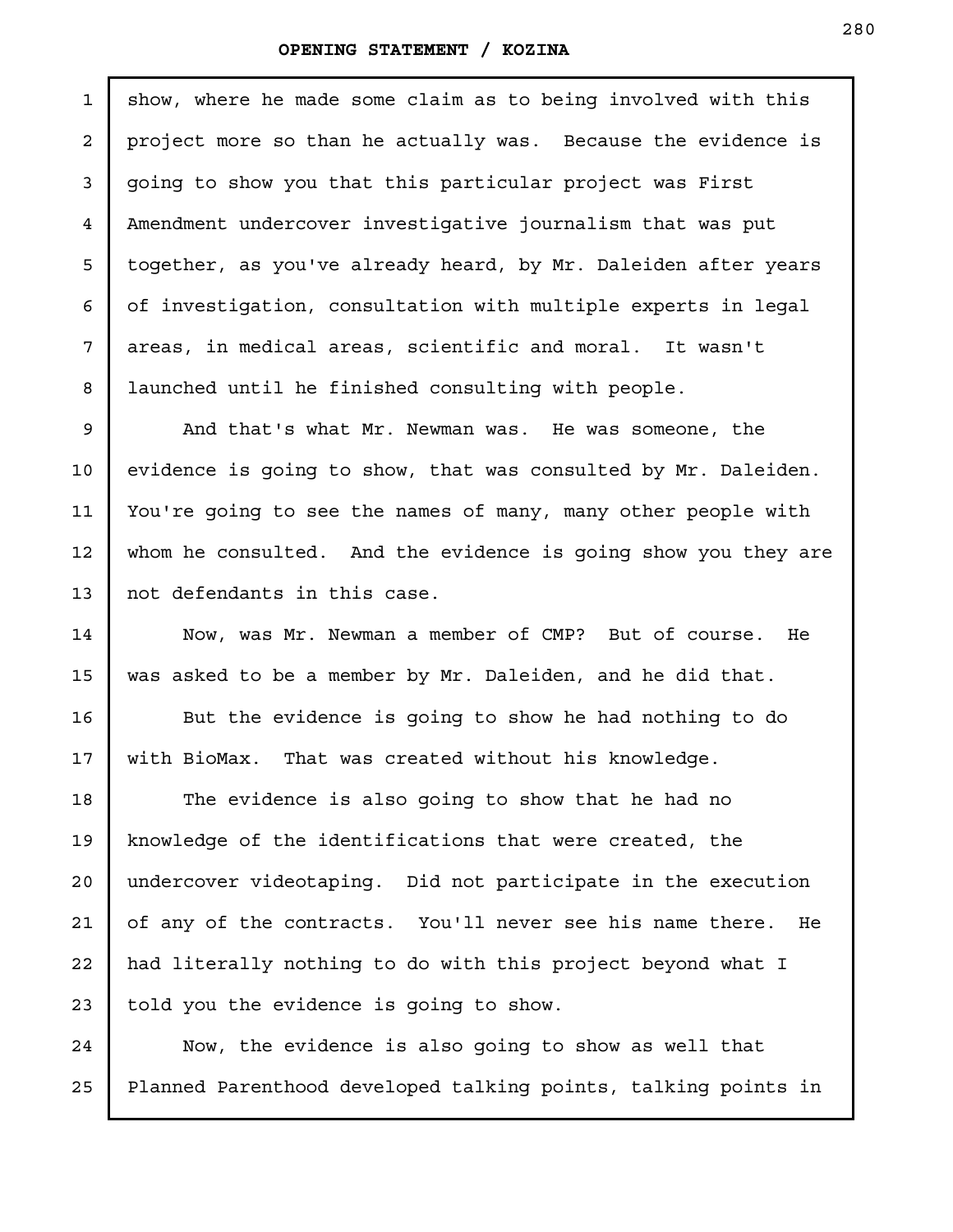reaction to what they believed was going to occur as a result of the videos, harm to the reputation. And these talking points used scare words to try to portray the pro-life undercover journalists as extremists. They use words saying that the videos were a sham. And as you heard Mr. LiMandri explain to you, there will be evidence presented that they were not. They were accurate. What was portrayed was exactly what was said. And that is what the evidence is going to show you. 1 2 3 4 5 6 7 8

The evidence is going to show you as well that Planned Parenthood, prior to any of these occurrences, had already been criticized for not having appropriate security protocols. And they utilized these videos as an excuse to go ahead and do what they should have done in the first place. And that is, to implement appropriate security protocols. They used what we call a faux reason -- a false reason -- by claiming, again through their talking points, that this set of videos was the reason why they had to incur security costs. And as you'll find out, that they used all manner of reasons, most of which the evidence will show is unsupported. For purposes of purchasing equipment, obtaining services from IT individuals, and security personnel. 9 10 11 12 13 14 15 16 17 18 19 20 21

In the end, the evidence is going to show you that Mr. Newman did nothing wrong. It's going to show you that he is being targeted, as I indicated before, because he is an effective pro-life advocate. And was brought into this lawsuit 22 23 24 25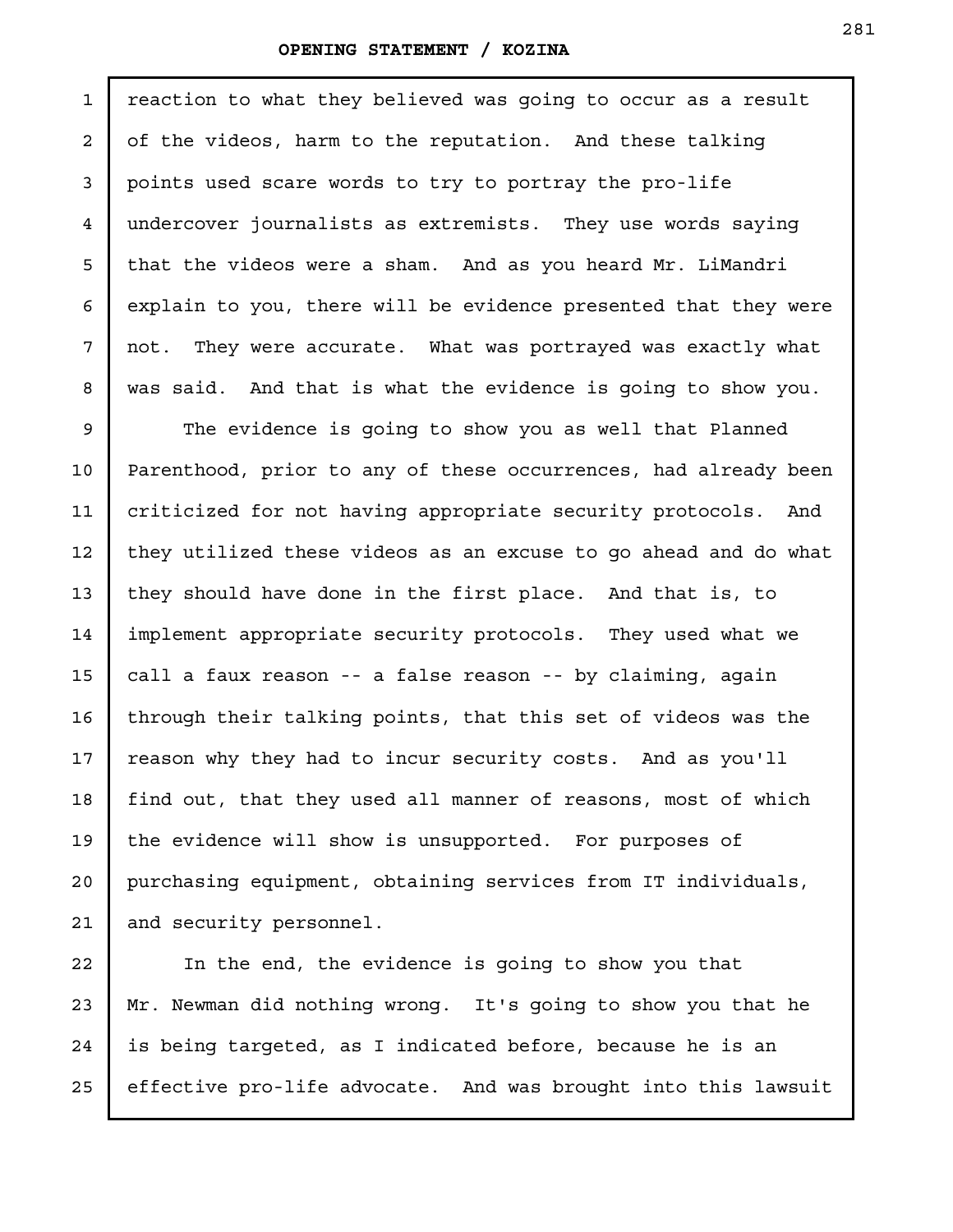| $\mathbf{1}$    | because of his effectiveness. The evidence is going to show      |
|-----------------|------------------------------------------------------------------|
| $\overline{a}$  | this is nothing more than a very veiled, perhaps unveiled        |
| 3               | attempt on the part of Planned Parenthood to keep Mr. Newman     |
| $\overline{4}$  | from doing what is, in his belief, the right to think, to keep   |
| 5               | him from exercising his First-Amendment rights, to keep him      |
| 6               | from going forward and pointing out the wrongdoing in the        |
| 7               | abortion industry.                                               |
| 8               | Thank you, ladies and gentlemen.                                 |
| 9               | THE COURT: Thank you.                                            |
| 10              | Ms. Short.                                                       |
| 11              | <b>OPENING STATEMENT</b>                                         |
| 12              | BY MS. SHORT                                                     |
| 13              | Good morning, everyone. My name is Katherine Short and I         |
| 14              | represent Albin Rhomberg.                                        |
| 15              | Right up front, let me say the evidence in this case is          |
| 16              | going to leave you with one burning question about my client     |
| 17 <sub>2</sub> | who is back there in the corner (Indicating): Why is             |
| 18              | what's-his-name in this case? Why is Planned Parenthood trying   |
| 19              | to bill him for their expenses?                                  |
| 20              | The evidence is going to show that he had virtually              |
| 21              | nothing to do with Planned Parenthood's deciding to spend its    |
| 22              | money in the ways it did. You're going to see evidence that      |
| 23              | Mr. Rhomberg's pulled into this lawsuit basically because of     |
| 24              | thought crimes. Mr. Rhomberg was, at most, an adviser to the     |
| 25              | Center for Medical Progress and David Daleiden.<br>Nothing more. |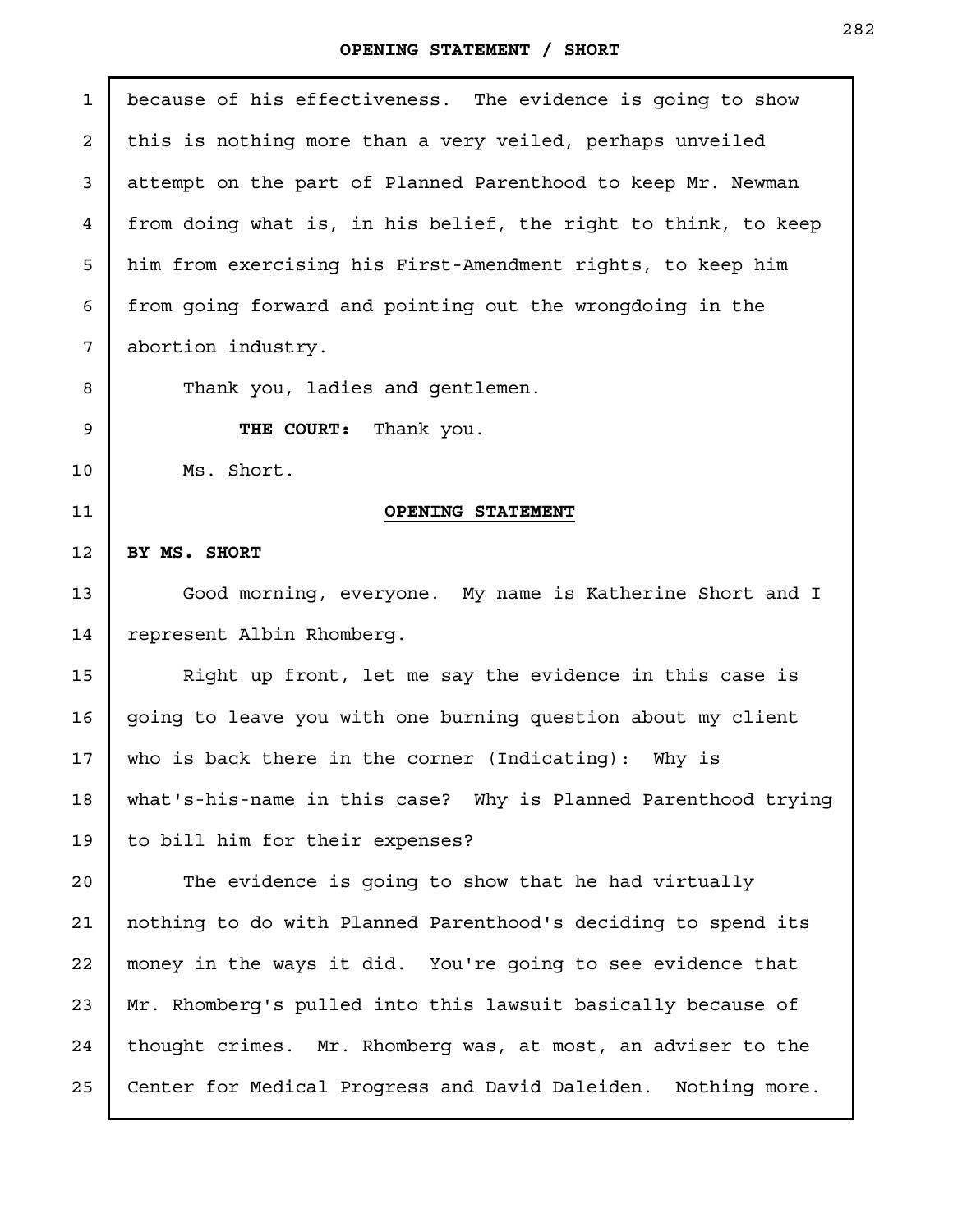He didn't do anything to Planned Parenthood.

Mr. Rhomberg -- by way of background, Mr. Rhomberg is a man of science. He is also a man of conscience and conviction. He first became aware of the practice of abortion in the 1970s while he was a graduate student at UCSD, in applied physics. Specifically, astrophysics. This was following graduate studies in high-energy particle physics, teaching physics at the University of Wisconsin, and working in the space program at Caltech Jet Propulsion Laboratory, and at the Johnson Space Flight Center in Texas. Yes, he is a rocket scientist.

As a scientist, Mr. Rhomberg took a scientific approach to learning about abortion. He looked at books in the university medical school library. What he learned there -- since that first look at abortion 40 years ago, he has devoted his life to studying the medical practices involved in abortion, as well as the abortion industry, itself, and the conduct of workers in that industry.

You saw in plaintiffs' opening graphic there, there was an image of Mr. Daleiden's 2013 project proposal for investigating fetal tissue trafficking. And I really hope when you get a better chance, you will really study that exhibit. It is really very important.

On Page 12 of that exhibit, it says:

"Albin is a veteran of the pro-life movement in California and is an expert at acquiring hidden and 25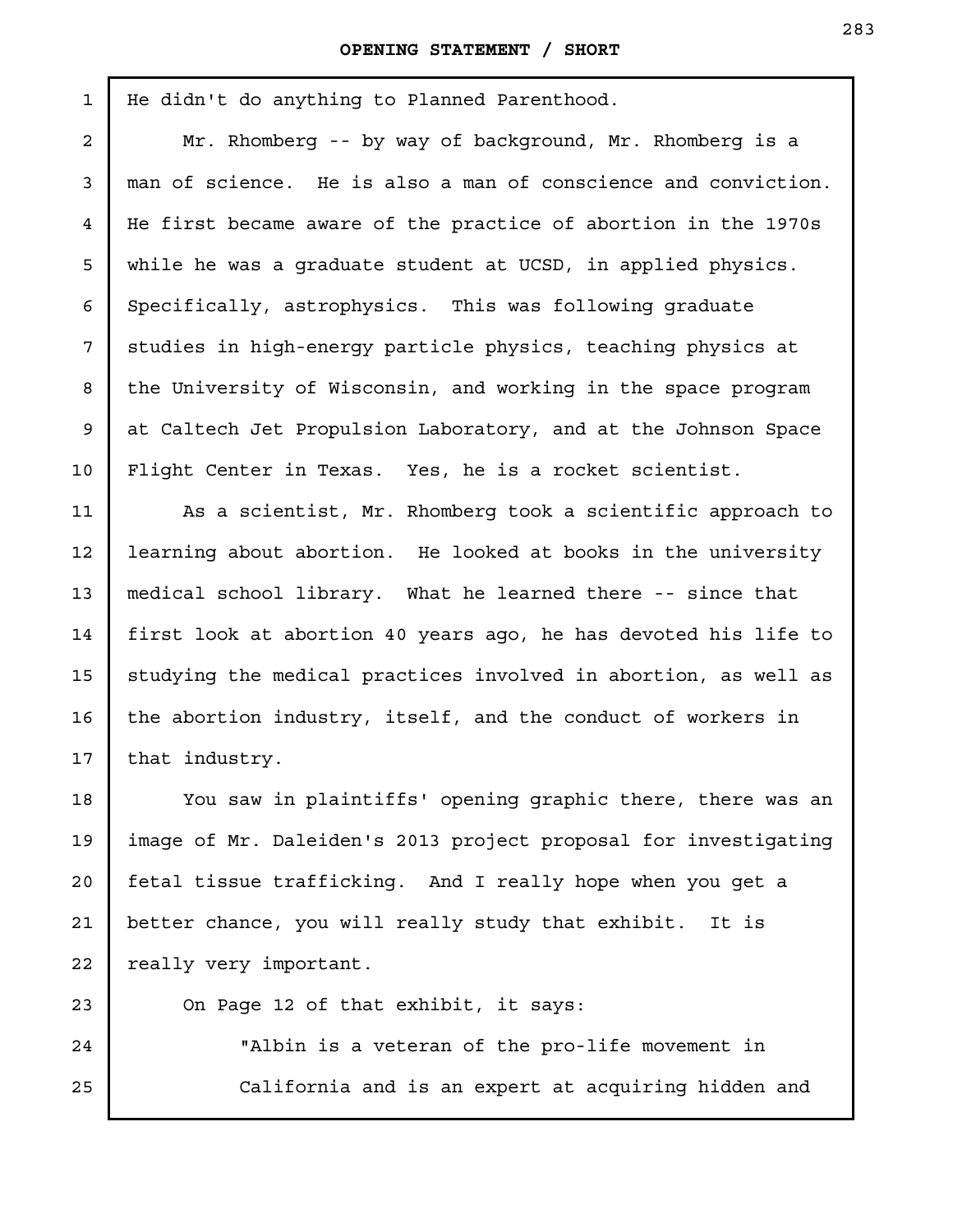hard-to-access documentation about the abortion industry."

That is 100 percent true. I'm just going to give you one example of Mr. Rhomberg's expertise in legally gathering information. An example you'll hear some more about.

In the early 1980s, Mr. Rhomberg learned of the discovery of around 16,000 aborted fetuses, some of very advanced gestation, in a repossessed shipping container in southern California. The container company called the Los Angeles County sheriffs, who brought in the District Attorney and the health department. And soon, many other folks and groups were involved.

As you might imagine, the event made the news. Abortion advocates wanted the bodies to be incinerated as medical waste. And they actually sued, brought a lawsuit to make sure that that happened.

Meanwhile, Mr. Rhomberg and a few associates worked to ensure that this particular body of evidence about the practice of abortion was not hidden or destroyed before it could be documented and made available to the public. As you will hear, he met with public officials, including officials from the District Attorney's Office, and from the County Board of Supervisors. He gathered information from many sources. He lobbied for an official resolution from the Board of Supervisors, calling for an autopsy. 20 21 22 23 24 25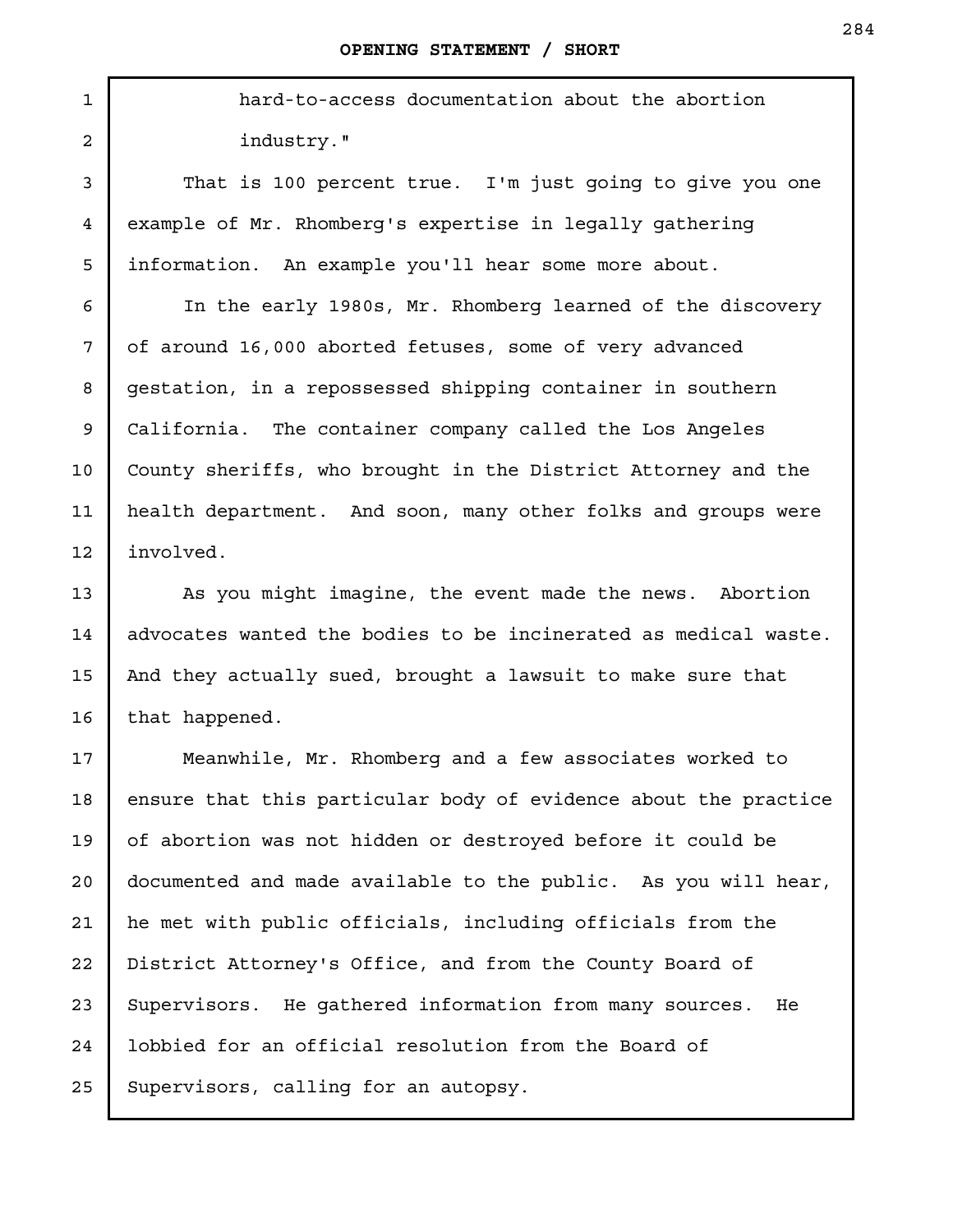#### **OPENING STATEMENT / SHORT**

He listened here, he talked there. He finally ended up in the Los Angeles County Coroner's Office, documenting this discovery with his own camera. The photos he took that day have been published and republished in books and pamphlets and newspapers, distributed in the U.S. and Europe, Central and South America.

1

2

3

4

5

6

7

8

9

Obtaining and publishing those photos was a milestone in Mr. Rhomberg's lifelong work of investigating, documenting and exposing the practices surrounding abortion.

As with that first investigation, Mr. Rhomberg's primary mode of investigating is simply talking to people who know things. It's simple, but effective. Visit someone in the District Attorney's Office. Interview a business professional at a conference. Attend a public lecture at a university. Chat with the speaker afterwards. Ask questions; remember the answers. Better yet, take notes. Better still, record and take photos. Be there. Because it's hard to get at the truth from a distance. Because those who are closest to the action have the most accurate and up-to-date information. And they make the most credible witnesses, whether they realize it at the time or not. 10 11 12 13 14 15 16 17 18 19 20 21

Ironically, it wasn't Planned Parenthood in particular that Mr. Rhomberg was thinking about when Mr. Daleiden approached him in 2013. As you will hear, Mr. Rhomberg had already been investigating fetal tissue trafficking. He was 22 23 24 25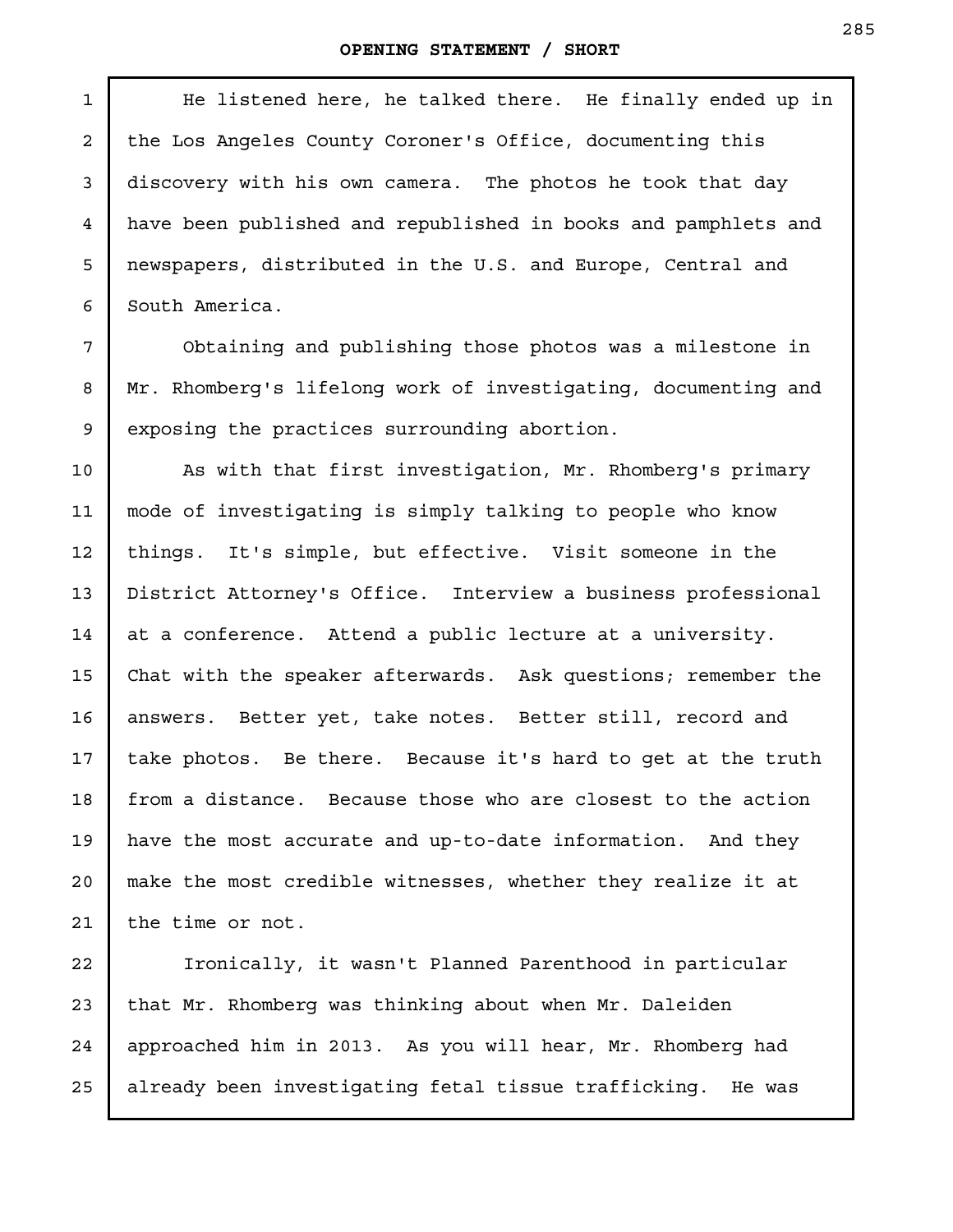| $\mathbf{1}$   | tipped off in a small way. He was tipped off that Fed Ex        |
|----------------|-----------------------------------------------------------------|
| $\overline{a}$ | packages were being shipped from a particular abortion clinic   |
| 3              | on their surgical abortion day. And by the way, this was not a  |
| 4              | Planned Parenthood clinic. It was a for-profit abortion         |
| 5              | clinic, independent abortion clinic.                            |
| 6              | So, Mr. Rhomberg did what he does. He went there.<br>He         |
| 7              | took photographs. He spoke to the Fed Ex driver. He -- he and   |
| 8              | other investigators found out that these boxes were being       |
| 9              | shipped all over the country, to be used in research into       |
| 10             | conditions such as hair loss.                                   |
| 11             | Mr. Rhomberg knew that laws had been passed in the 1990s        |
| 12             | to prohibit anyone from exchanging human fetal tissue or organs |
| 13             | for money. Democrat or Republican, pro-choice or pro-life,      |
| 14             | there was widespread agreement that this was a line that should |
| 15             | not be crossed.                                                 |
| 16             | David Daleiden approached Mr. Rhomberg with some of the         |
| 17             | information that you just heard about from Mr. LiMandri. And    |
| 18             | the outline of a plan for investigating further.                |
| 19             | Mr. Daleiden's original plan as the plaintiffs' exhibit         |
| 20             | showed you, involved infiltrating fetal tissue procurement      |
| 21             | companies, the middlemen between the abortion clinics and the   |
| 22             | end users of the fetal tissue. It would also involve getting    |
| 23             | tissue procurement middlemen, researchers and abortion          |
| 24             | providers to open up, and talk frankly. Obviously, that's       |
| 25             | going to mean that they would not know that the people they     |
|                |                                                                 |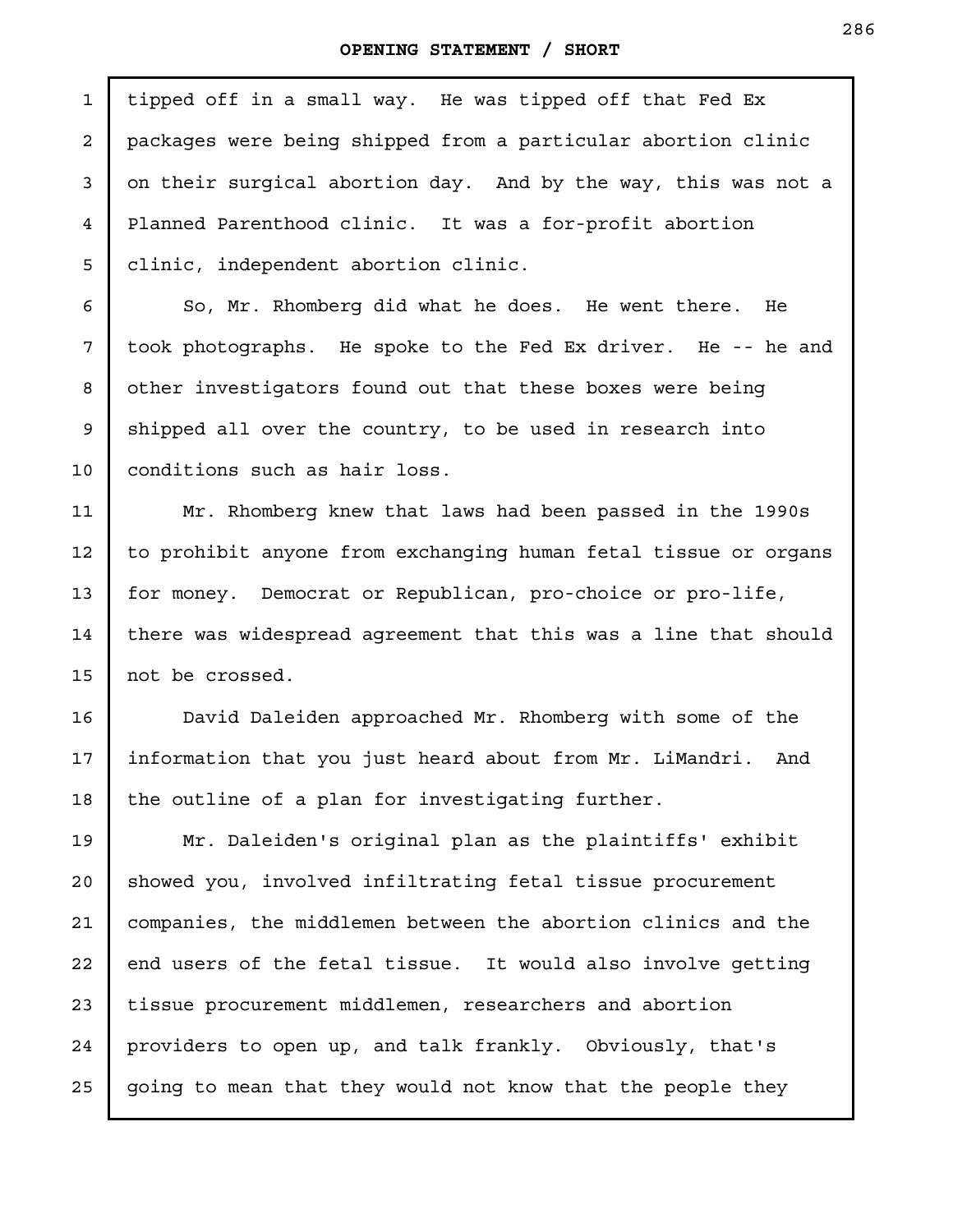were talking to wanted to expose these practices in order to create a demand from the public or from the government or from both to end those practices.

Mr. Rhomberg was familiar with many examples of undercover investigation carried out by major TV networks, exposing various injustices, exposing sex trafficking; advocacy organizations such as PETA, exposing animal cruelty; and civil rights lawyers. Even lawyers do this, when they want to prove up a discrimination claim.

So Mr. Rhomberg agreed to advise. As it turns out, the help he provided, always in the form of simple advice, was very limited. And only Mr. Daleiden knows how much of that advice was actually even ever implemented.

Mr. Rhomberg suggested the names of a few people who might be interested in helping to fund the investigation. He offered some technical tips about getting good background footage at a conference.

Based on plaintiffs' exhibit list, during the course of this trial, you will see probably most of the emails, a handful of emails, that Mr. Rhomberg sent to Mr. Daleiden over the entire two and a half years of this investigation. He had sporadic phone calls with Mr. Daleiden. But all that Mr. Rhomberg ever furnished to the project was words. Not money, not equipment, not recordings, not investigators.

And almost everything you hear about Mr. Rhomberg during

1

2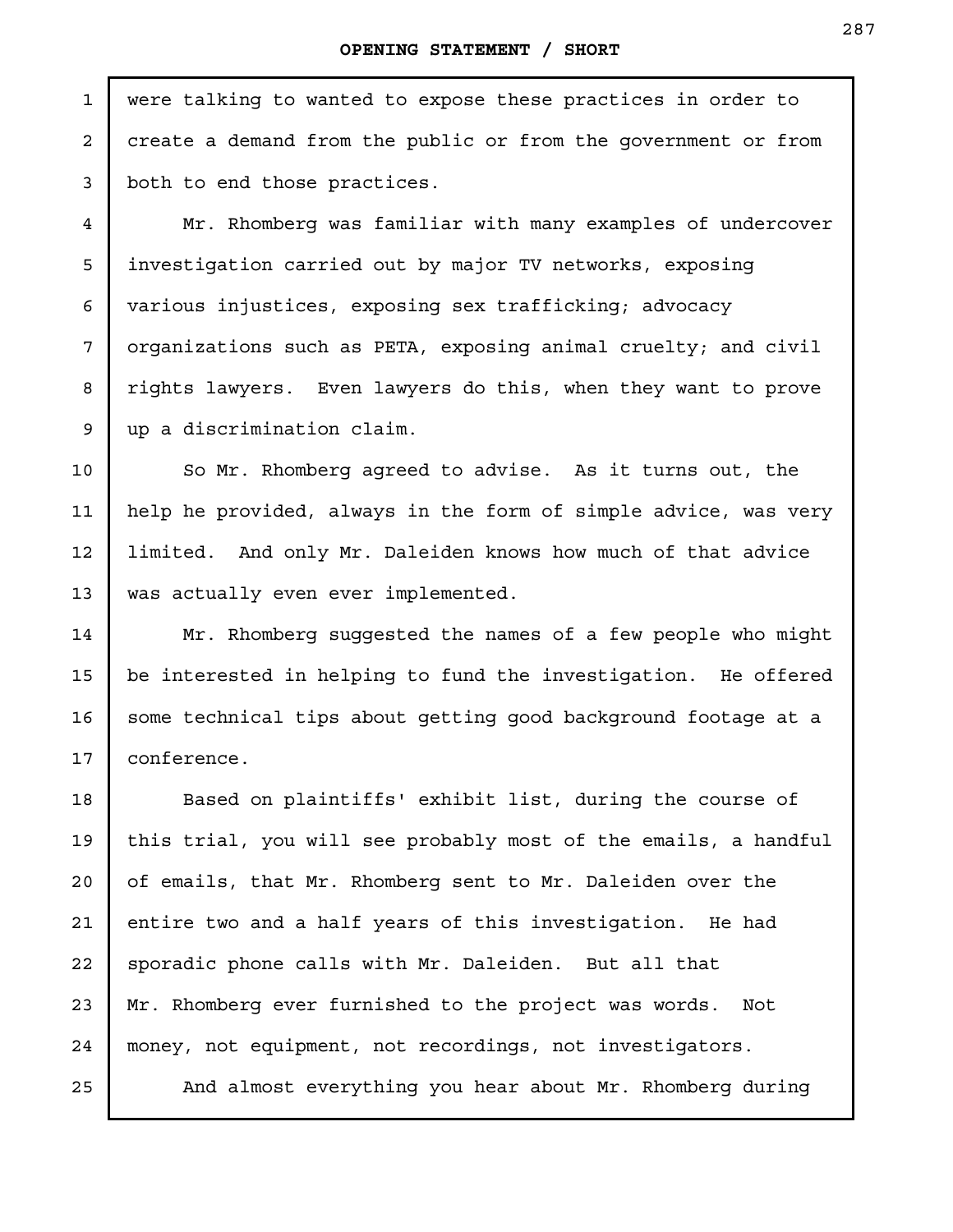this trial will be coming from Mr. Rhomberg, himself. Why? Because other than his emails with Mr. Daleiden, there is virtually no trace of his involvement in this project.

For example, you are going to see that some of the other defendants used assumed names, and signed agreements. And you're going to hear testimony and see videos of some of the other defendants going to clinics and conferences and recording their conversations, as you've heard discussed already. But not Mr. Rhomberg.

Even the plaintiffs -- Mr. Rhomberg, he didn't enter into any of their clinics or conferences or sign anything that they're complaining about here. Mr. Rhomberg didn't file any papers with the state or the federal government. He didn't make any of these novelty IDs. Indeed, he never even heard about the IDs that the plaintiff showed you until after this lawsuit was filed.

Mr. Rhomberg didn't sign any checks, charge any expenses, review or even see any bank statements or credit card statements for BioMax or the Center for Medical Progress. He didn't sign any agreements, or he didn't know about any of the agreements that were signed.

Mr. Rhomberg didn't train any of Mr. Daleiden's fellow investigators about how to go undercover. He never even met any of them until long after the videos were released. Mr. Rhomberg didn't make any of the recordings. He wasn't even

1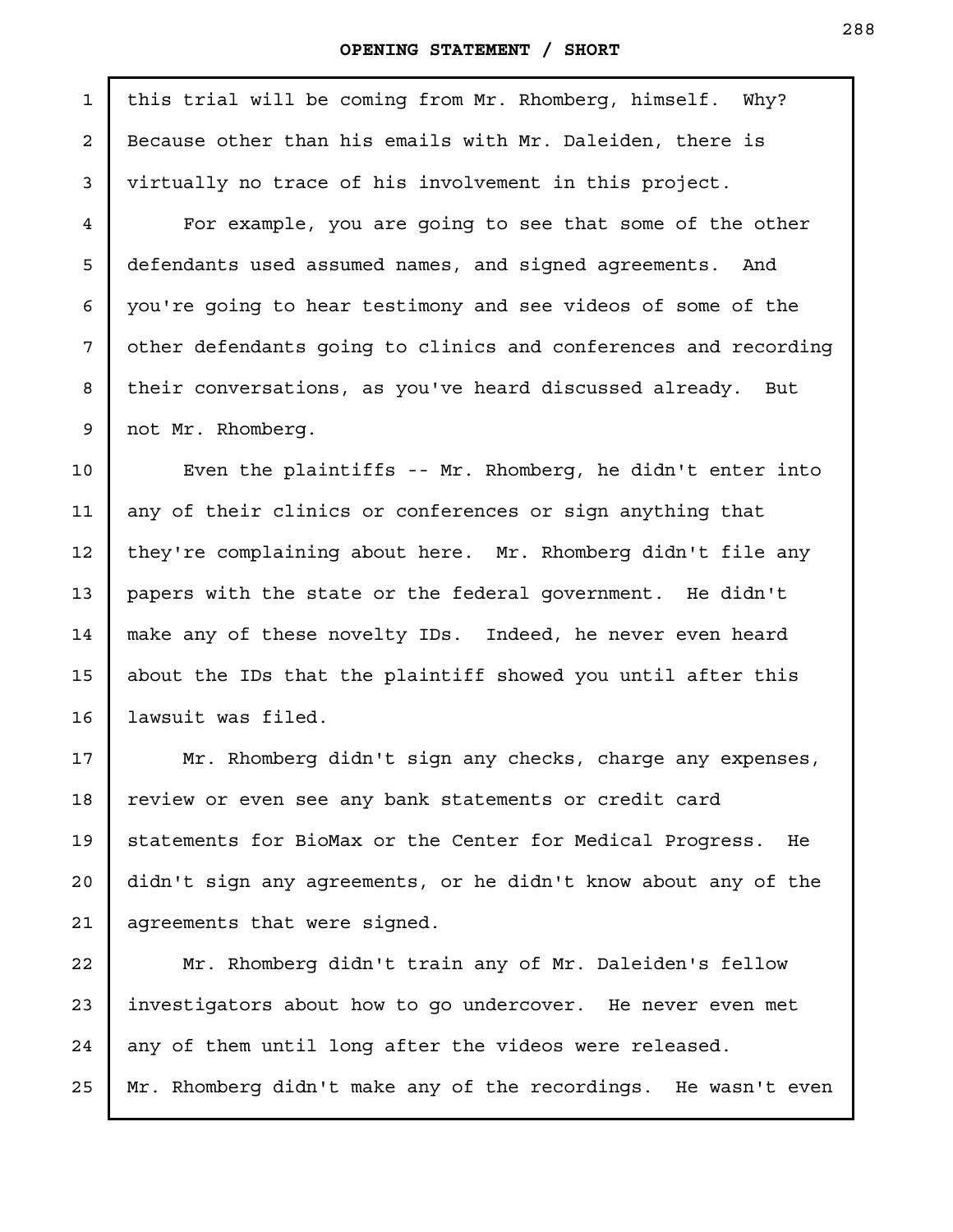present when they were made. Mr. Rhomberg didn't make any false statements or go by a different name. He didn't send any emails to the plaintiffs. So, why is Planned Parenthood suing what's his name (Indicating)? Because he agreed with Mr. Daleiden that someone need to get to the bottom of whether abortion providers, including Planned Parenthood abortion providers, were violating the law, and making money off aborted fetal tissue and organs. Crossing that line that both sides in the abortion debate had decided should not be crossed. That's it. Not only was Mr. Rhomberg not a contractor, he wasn't even the architect of the plan. He's like the guy who says to the architect: You know what? You could use another window on the front. He didn't do anything to Planned Parenthood. And for that reason, you're going to see in the evidence that he should not have to pay anything to Planned Parenthood. The plaintiffs can't prove a link because there isn't a link. The plaintiffs cannot meet their burden of proof. Thank you. **THE COURT:** Mr. Mihet. **OPENING STATEMENT BY MR. MIHET**  "I want the Lamborghini." Those were words that Mary Gatter, a Planned Parenthood doctor, said to my client, Sandra 1 2 3 4 5 6 7 8 9 10 11 12 13 14 15 16 17 18 19 20 21 22 23 24 25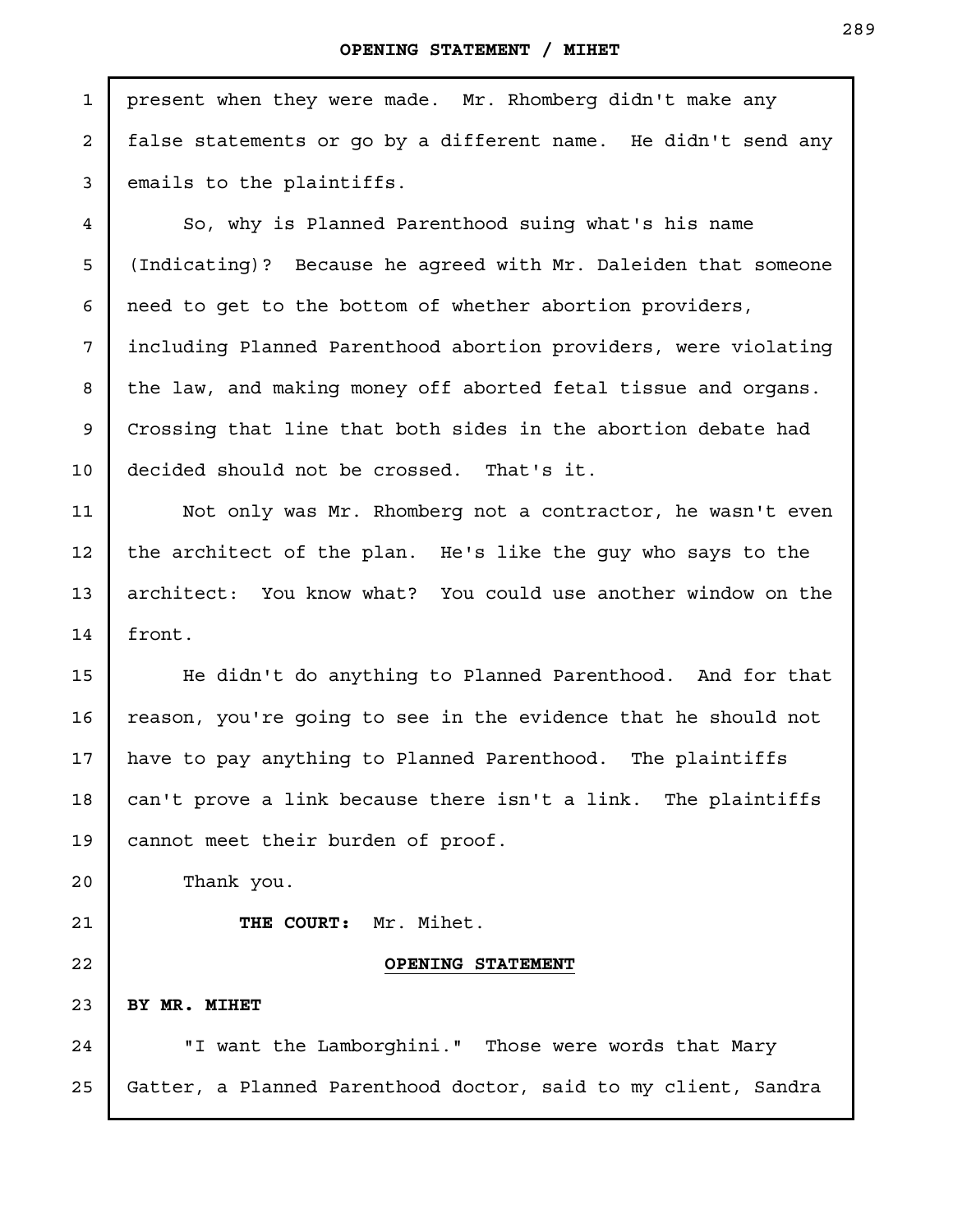| $\mathbf{1}$   | Merritt, as they were dining in a very public restaurant in    |
|----------------|----------------------------------------------------------------|
| $\overline{a}$ | Pasadena. And as they were negotiating the prices that Planned |
| 3              | Parenthood would pay Ms. Merritt for human livers and hearts   |
| 4              | and other parts.                                               |
| 5              | Ladies and gentlemen --                                        |
| 6              | MS. TROTTER: Objection.                                        |
| 7              | THE COURT: I'm sorry?                                          |
| 8              | MS. TROTTER: 403.                                              |
| 9              | <b>THE COURT:</b> I don't think we are going beyond what's     |
| 10             | just been said.                                                |
| 11             | And so ladies and gentlemen, I will remind you again that      |
| 12             | the evidence in this case is what's going to be coming in      |
| 13             | through the witness stand. This is the perspective of the      |
| 14             | lawyers. They have very different perspectives, you've already |
| 15             | seen.                                                          |
| 16             | Mr. Mihet, please go ahead.                                    |
| 17             | Ladies and gentlemen of the jury, good<br>MR. MIHET:           |
| 18             | morning. My name is Horatio Mihet. And I have the privilege    |
| 19             | today not only of going last, but also of representing Sandra  |
| 20             | Susan Merritt, whom you already met yesterday. Ms. Merritt     |
| 21             | (Indicating) is a 66 year-old grandmother.                     |
| 22             | And the question that you might have at the outset of this     |
| 23             | trial is: What in the world would compel a 66-year-old         |
| 24             | grandmother to leave her cozy couch, to leave her crochet kit, |
| 25             | her comfortable community, her cherished children? What would  |
|                |                                                                |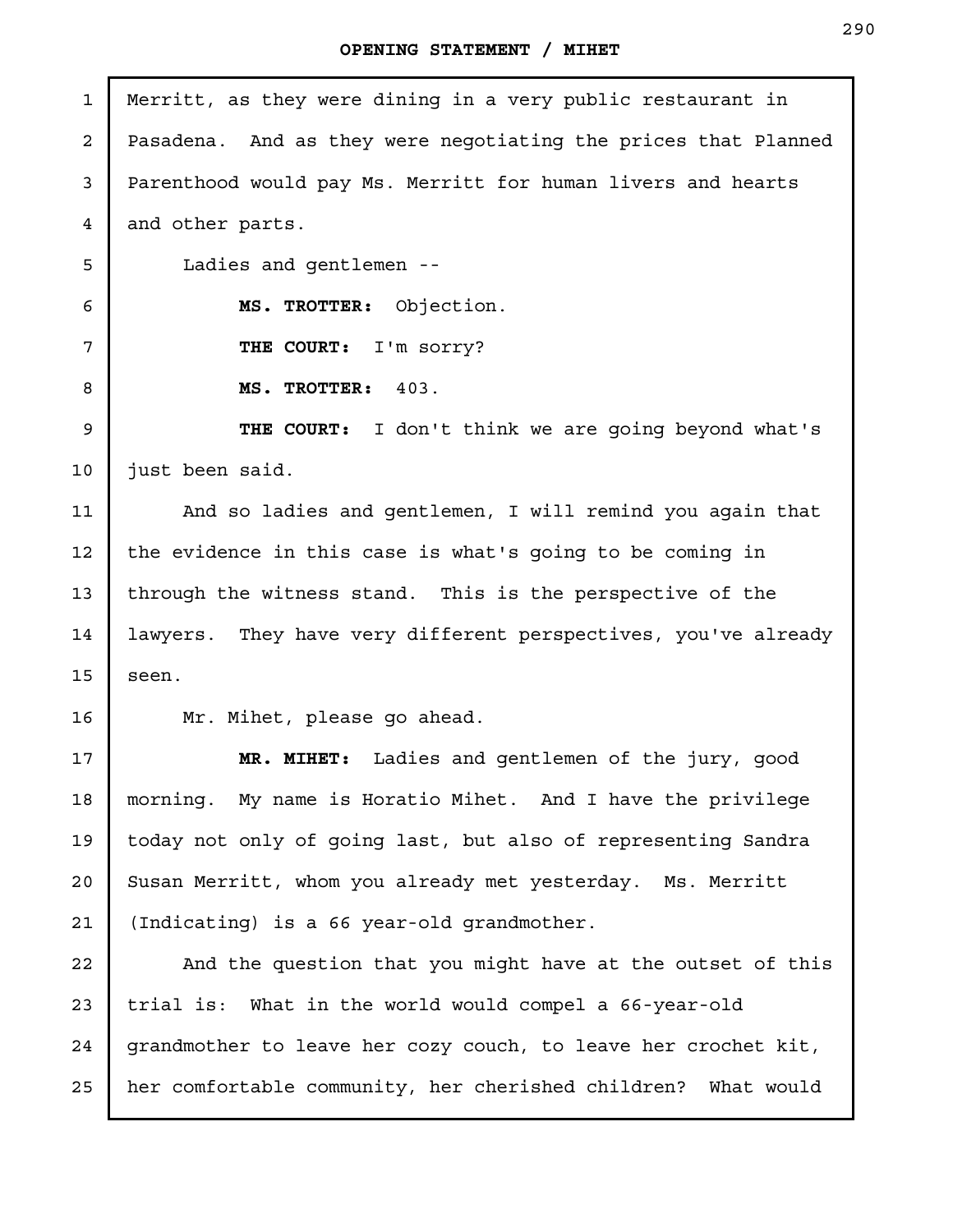compel her to put on a hidden camera, get on a plane, assume an undercover identity, and record Planned Parenthood doctors discussing the fetal tissue donation program? That's certainly not my idea of a restful retirement. And it probably isn't yours, either. 1 2 3 4 5

Well, you won't have to wait very long for an answer to that question, because Ms. Merritt is going to take the stand perhaps later today or perhaps tomorrow, and she's going to answer that question for you. She'll tell you exactly why she did what she did.

6

7

8

9

10

Ms. Merritt will tell you that she received information and evidence that led her (Indicating) to believe that Planned Parenthood was engaged in some very serious criminal acts. Including changing abortion procedures in order to maximize the number and the value of human organs, for profiting. And even harvesting organs from human beings born alive during abortion proceedings. Mr. LiMandri previewed some of that evidence. And you're certainly going to hear a lot of it. 11 12 13 14 15 16 17 18

And you know, as difficult as it was for Ms. Merritt to hear that evidence, she will tell you that she just couldn't ignore it. She believed that the public had a right to know what Planned Parenthood and others in the abortion industry were doing. And so that's how a previously private person, a grandmother like Ms. Merritt (Indicating), accepted Mr. Daleiden's invitation or request to become an undercover 19 20 21 22 23 24 25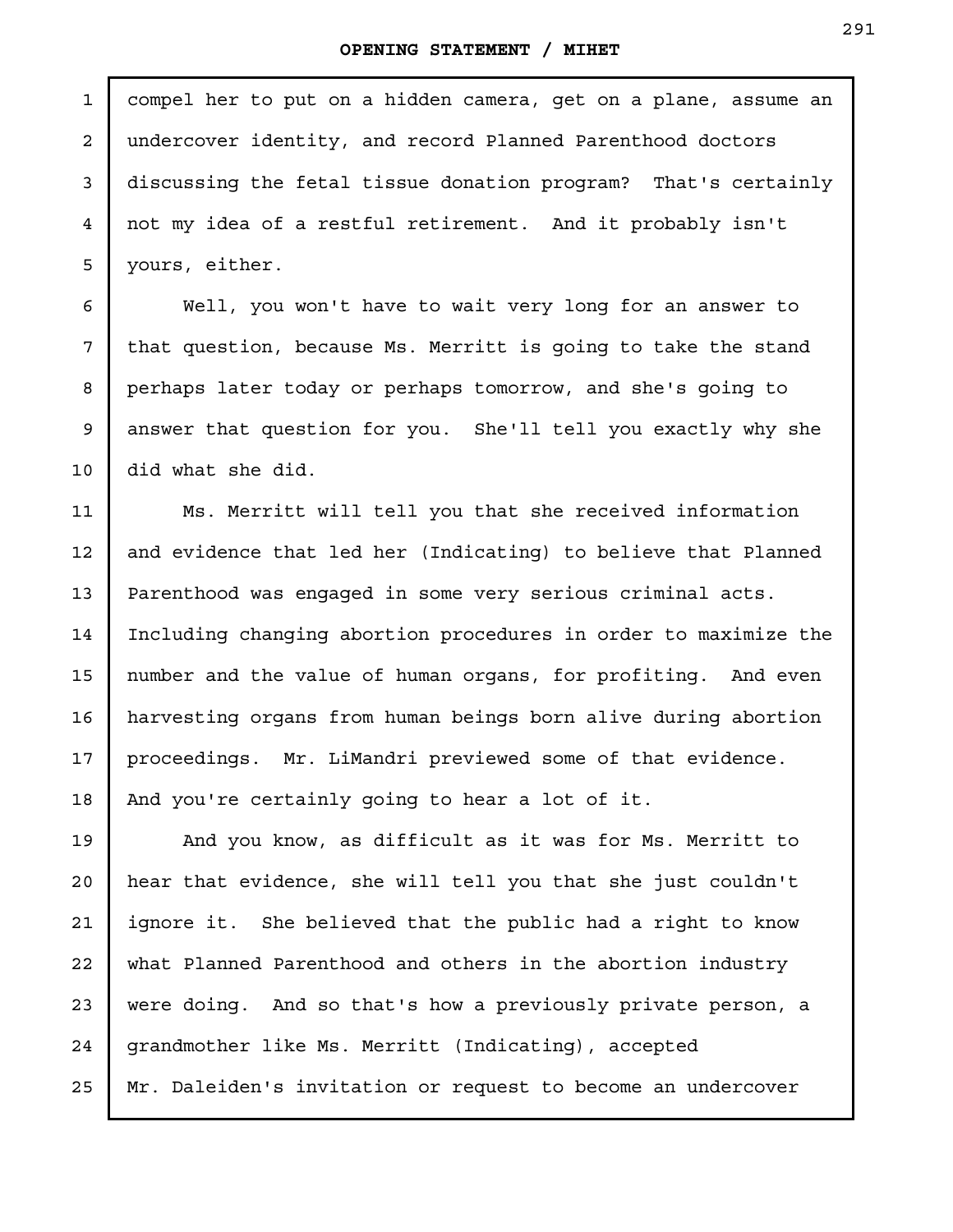investigator, and to record the videos that you are going to see a lot of in this trial.

Now, Planned Parenthood will argue and has argued to you already that these videos were illegally recorded because Ms. Merritt didn't tell Planned Parenthood that she was going to record them.

But the evidence will show that is just not how undercover investigations work. I mean, Planned Parenthood's own witnesses are going to take the stand (Indicating). And they're going to tell you, they're going to admit that if they had known that Ms. Merritt was recording, they would have never told her the things that they told her.

Dr. Gatter will tell you on the stand that she would have never discussed her willingness to investigate and use less crunchy techniques to obtain better, more valuable human organs. And she will tell you that she would have never asked for a Lamborghini deal while negotiating over the prices of those organs if she had known that she was being recorded. That's just not how undercover investigations work.

Planned Parenthood will also argue that the videos were illegally recorded because its doctors thought that the conversations were private or confidential. And they may show you a few selectively-chosen clips to try to support that claim. 20 21 22 23 24

25

1

2

3

4

5

6

7

8

9

10

11

12

13

14

15

16

17

18

19

I'll ask you to keep an open mind, ladies and gentlemen of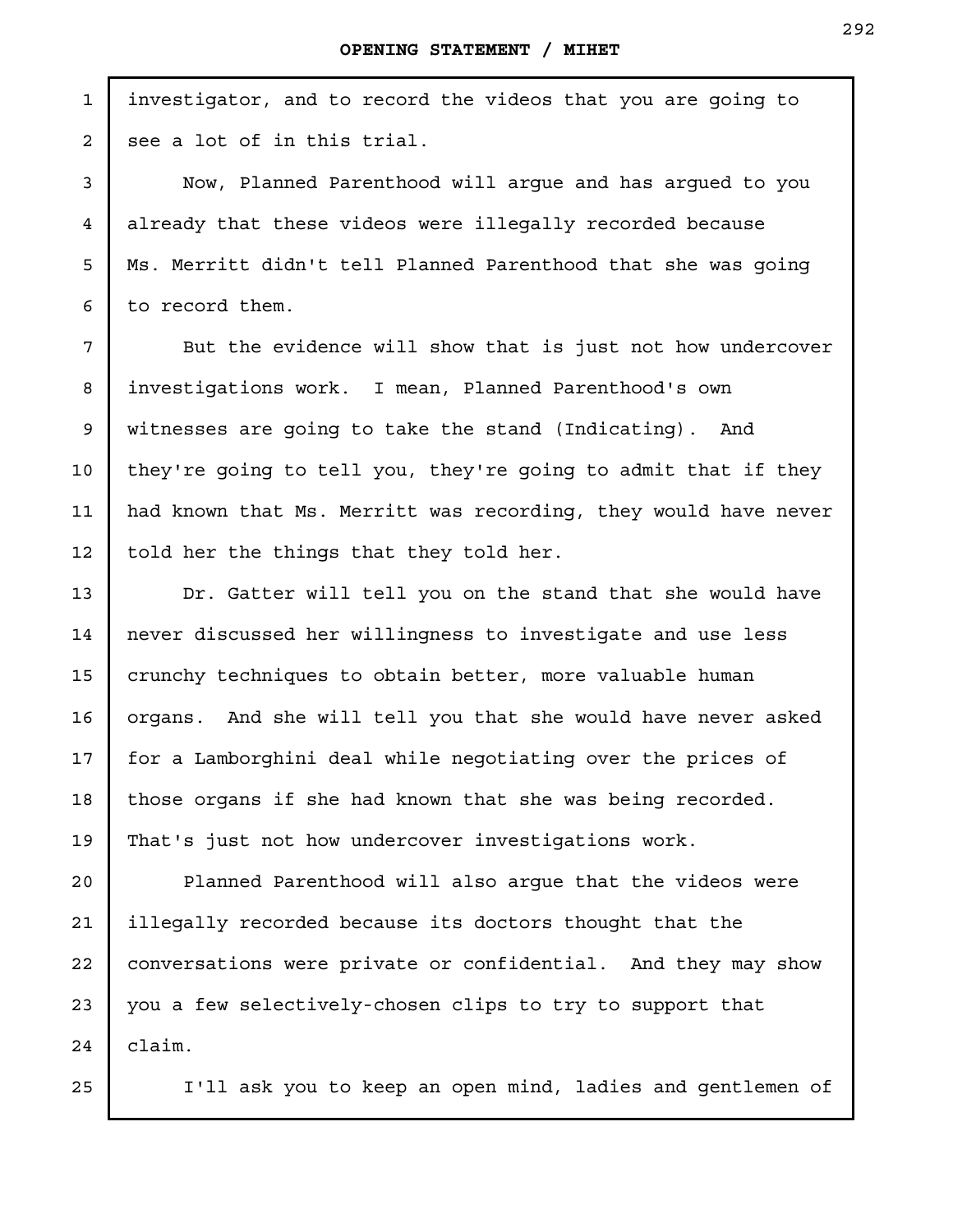2

3

4

5

6

7

the jury, because when it's our turn, we are going to show you the parts of those videos that they're going to leave out when they show them to you. We'll show you the parts where numerous waiters and other complete strangers to these conversations either stand right next to them or walk right by them, where they could certainly overhear what was being said in these conversations.

Among the many examples that you're going to see of this, you'll see there is a part in the restaurant conversation in that restaurant in Pasadena where Dr. Gatter and her colleague, Laurel Felczer, are talking to Ms. Merritt and Mr. Daleiden. And at one point, the waiter comes next to their table. And you're going to see this waiter reaching over to service the drinks and to service the table. He's inches away from Dr. Gatter and Laurel Felczer. Inches away, you're going to see. And what do they do? Do they stop talking? Do they change the subject? 8 9 10 11 12 13 14 15 16 17

You're going to see the evidence. They keep talking about the same subject, in the same tone of voice, without any worry that a complete stranger to that conversation is right there, literally on top of them. 18 19 20 21

And you know, ladies and gentlemen, none of this was accidental. Mr. Daleiden and Ms. Merritt will both tell you that they were keenly aware of the recording laws in California and elsewhere. And they knew that the law allows for the 22 23 24 25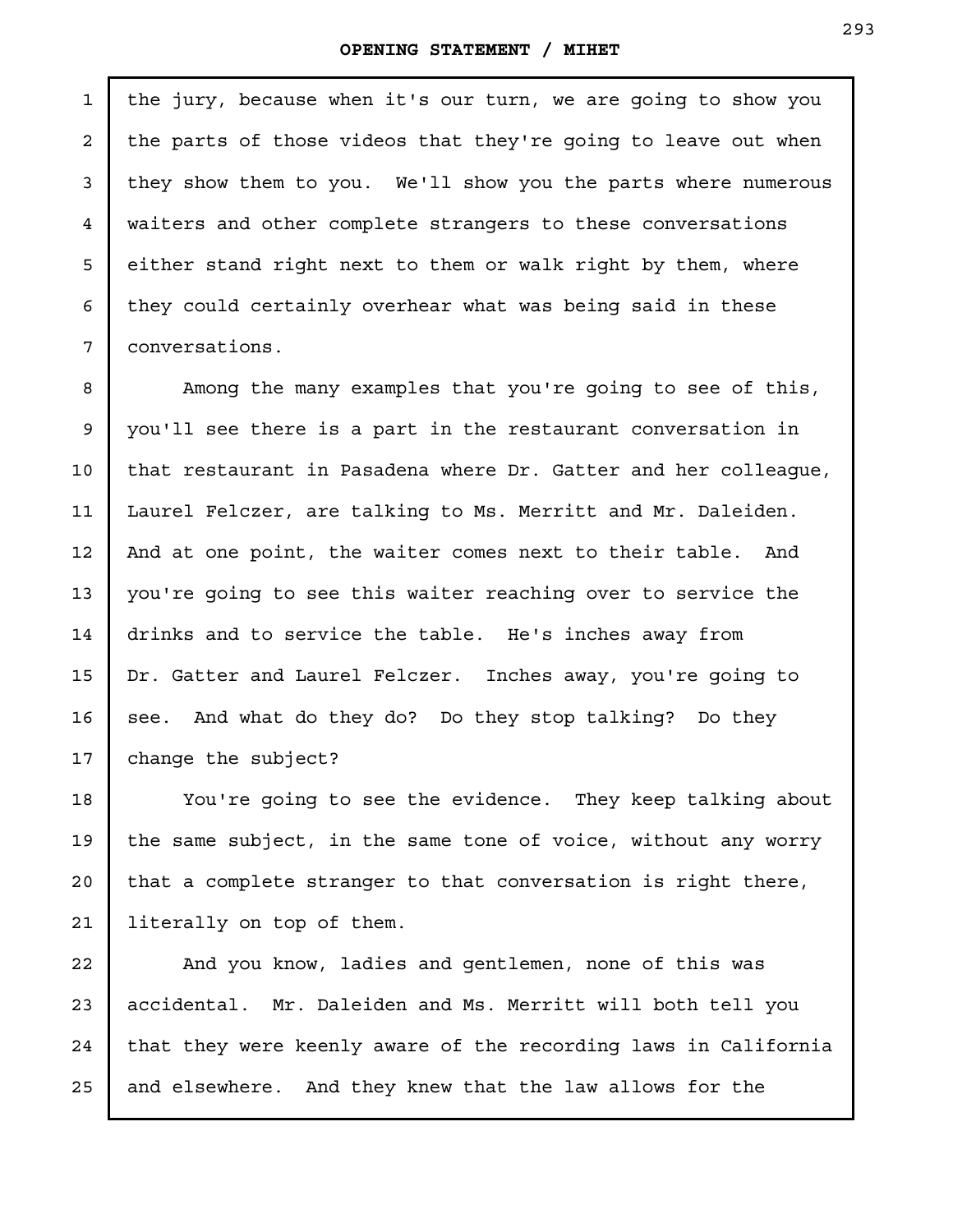recording of conversations in public places where there's a reasonable expectations that the conversations could be overheard by others who are not participating in those conversations. And they'll tell you that they went out of their way to ensure that they were only recording those kind of conversations in California, in public places, where bystanders could overhear what they were saying.

They don't even tell you that they had invitations to visit private facilities of Planned Parenthood in California, where they would have expected to gather even more evidence of wrongdoing for their undercover investigation. But they'll tell you that they did not take advantage of those opportunities. They did not accept those invitations in California. Because they wanted to comply with the law.

Those other recordings that were talked about by Ms. Trotter at Planned Parenthood facilities, those were in Colorado and in Texas, where you're going to hear the law is completely different. Where one party's consent is sufficient for the recording of a conversation. But in California, they only recorded conversations in public places where others were nearby, and where others could overhear them.

And so ladies and gentlemen, every time you watch a video and you see non-participants come within earshot of the conversations -- and you'll see this a lot -- I would ask you to ask yourselves whether it's reasonable to think that those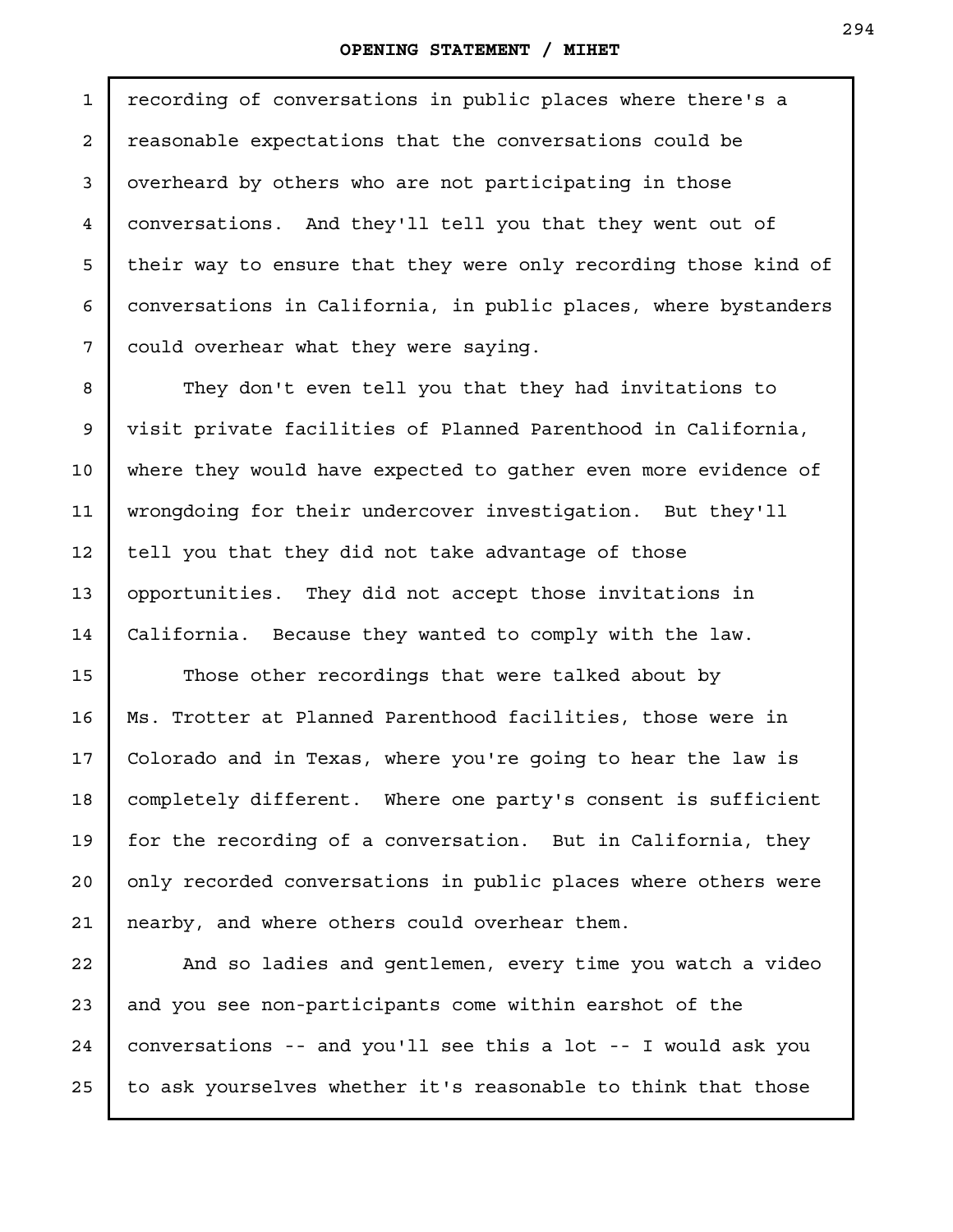strangers could overhear those conversations.

And I also ask you to remember that the presence of those bystanders is not accidental.

Now, ladies and gentlemen, on the issue of so-called damages (Indicating quotation marks), you are going to hear evidence -- well, Ms. Trotter made you a promise in her opening statement. She said she's going to show you that Planned Parenthood was shocked when these videos came out, and it was that shock that supposedly led Planned Parenthood to incur all these expenses.

Ladies and gentlemen, you're going to hear evidence from Dr. Deborah Nucatola, a Planned Parenthood doctor, who was featured in the very first video that was released. And she's going to take the stand and tell you that her reaction when she first saw the video of herself publicly released was actually the exact opposite of shock. She will tell you that she didn't see what the big deal was. She will tell you that she didn't care if those videos were publicly released. And she will tell you that she wasn't damaged by the videos. Those are going to be her words. And you are going to hear that. 11 12 13 14 15 16 17 18 19 20

And so you will hear evidence that the so-called damages that Planned Parenthood claims are actually nothing more than damage-control expenses, by Planned Parenthood, to deal with the public's reaction to the videos that were recorded by the Center for Medical Progress. Videos that exposed the 21 22 23 24 25

8

9

10

1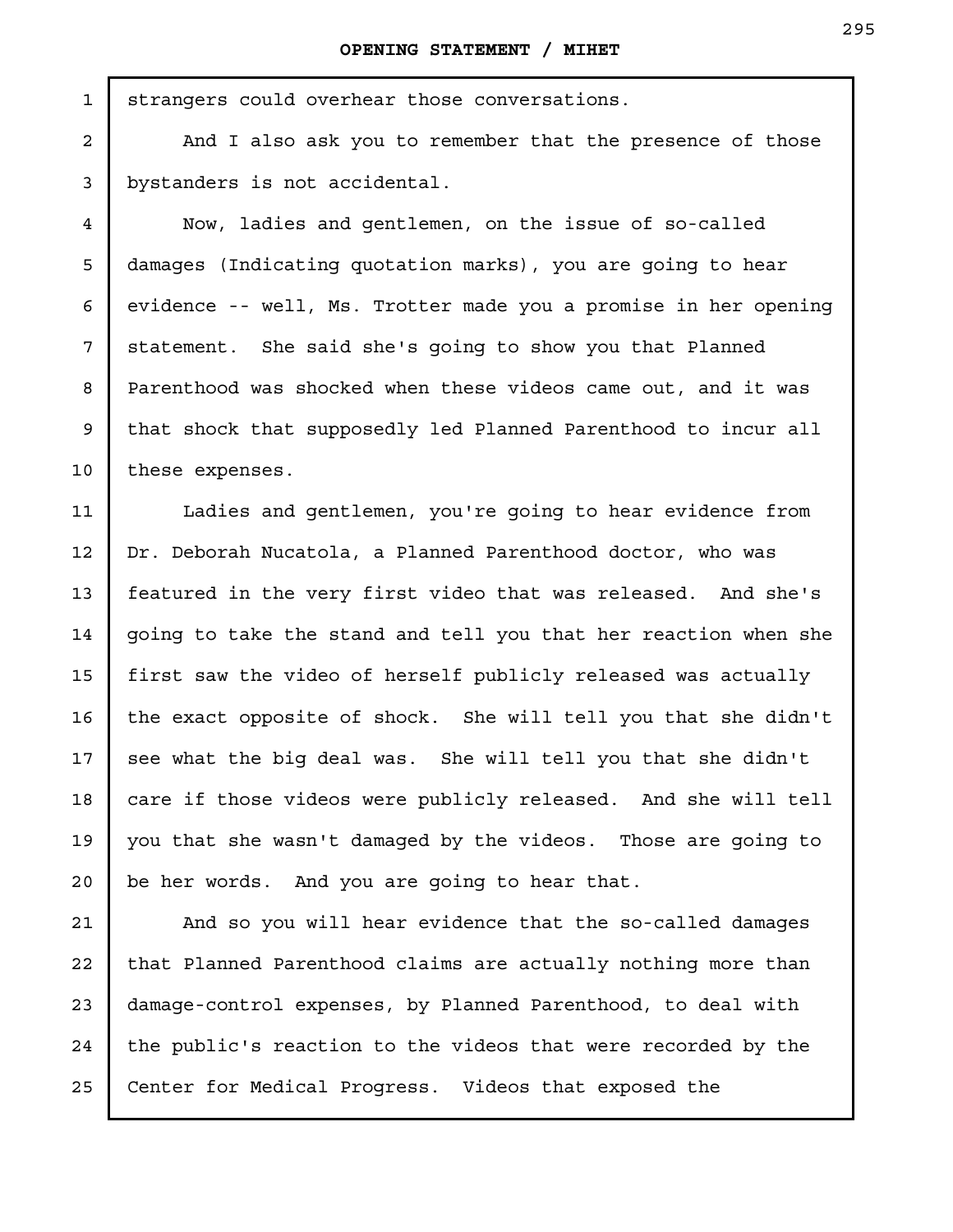wrongdoing.

1

2

3

4

5

6

7

8

9

10

11

12

13

14

15

16

17

18

19

So if Planned Parenthood wasn't damaged by Ms. Merritt, the question that you may be asking yourself along this six-week or so trial is: Why is she here (Indicating)? Why are we here?

We are going to answer that question for you ladies and gentlemen as we go along, and as the evidence come in. And the answer that you will find is that Planned Parenthood still wants that Lamborghini. In fact, the whole fleet of them. And she wants you to make a 66-year-old grandmother (Indicating) pay for them.

Ladies and gentlemen, when the evidence is closed in this case, we will ask you to return that just verdict. And that verdict will be one for the defendants, including for Ms. Merritt, and one for zero damages to the plaintiffs.

We appreciate the opportunity that you are giving us to present our case, we appreciate your open mind, and we appreciate that you will give us a fair shake. Thank you.

**THE COURT:** All right.

Ladies and gentlemen, those were the opening statements. When we return from the recess we are going to take, at 11:15, we will start with the evidence. 20 21 22

So, we will be in recess between now and then. (The following proceedings were held outside of the presence of the Jury) 23 24 25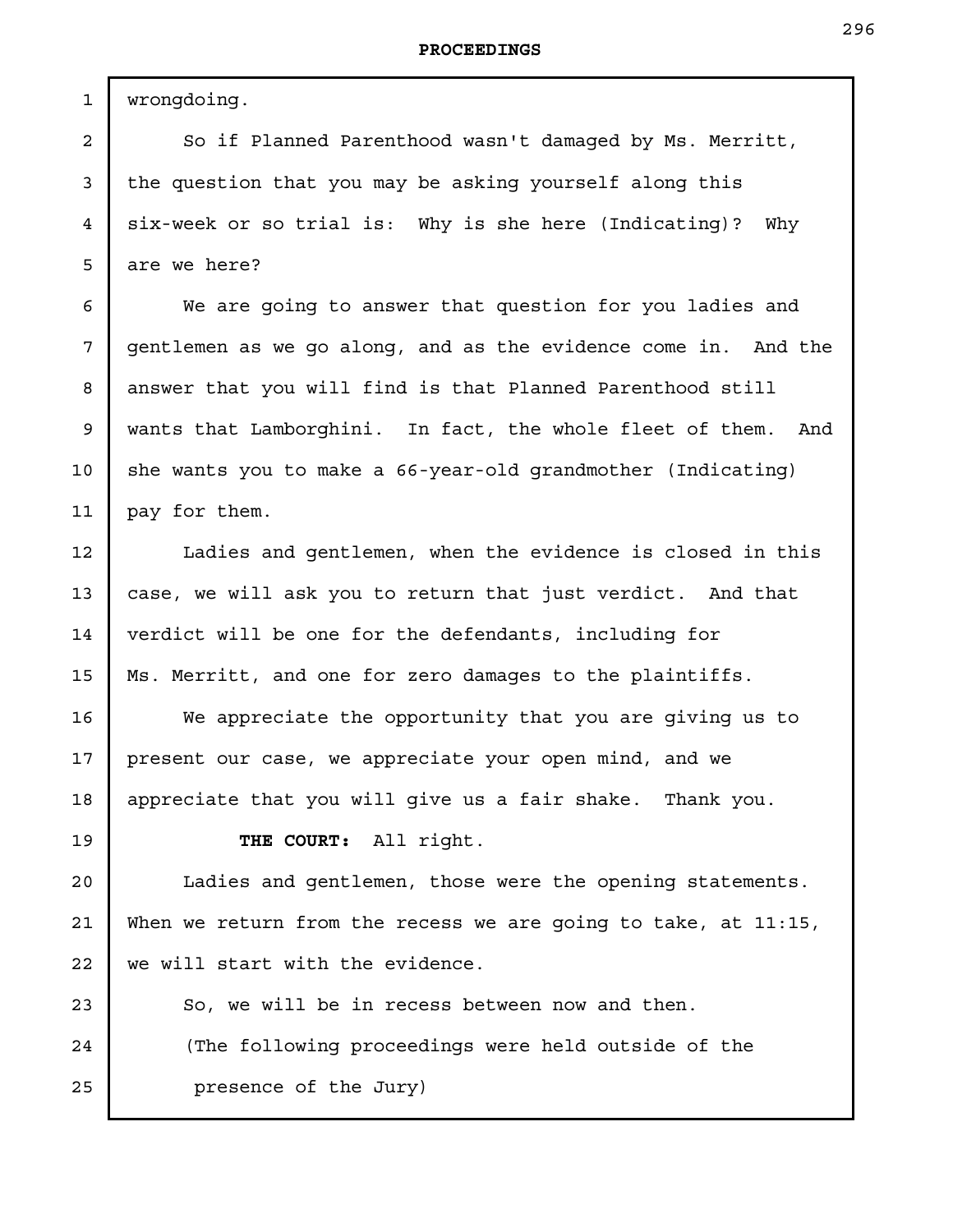| 1  | THE COURT: All right. We will be in recess.                     |
|----|-----------------------------------------------------------------|
| 2  | (Recess taken from 11:09 a.m. to 11:21 a.m.)                    |
| 3  | (The following proceedings were held outside of the             |
| 4  | presence of the Jury)                                           |
| 5  | THE CLERK: Please come to order.                                |
| 6  | THE COURT: Please be seated, everybody.                         |
| 7  | Okay, do we have everybody?                                     |
| 8  | MS. YAMAMOTO: We do.                                            |
| 9  | THE COURT: Let's get the jury.                                  |
| 10 | (The following proceedings were held in the presence            |
| 11 | of the Jury)                                                    |
| 12 | All right. Please be seated, everybody.                         |
| 13 | Ms. Bomse, who's your first witness?                            |
| 14 | MS. TROTTER: Thank Your Honor. Plaintiffs' first                |
| 15 | witness is Dr. Jenna Tosh.                                      |
| 16 | JENNA TOSH, Ph.D.,                                              |
| 17 | called as a witness for the Plaintiffs, having been duly sworn, |
| 18 | testified as follows:                                           |
| 19 | THE CLERK: Be seated. Please state your full name               |
| 20 | and spell it for the court reporter.                            |
| 21 | THE WITNESS: Okay. Jenna Tosh. First name is                    |
| 22 | spelled J-E-N-N-A, last name, T-O-S-H.                          |
| 23 | DIRECT EXAMINATION                                              |
| 24 | BY MS. BOMSE                                                    |
| 25 | Good morning, Ms. Tosh.<br>Q.                                   |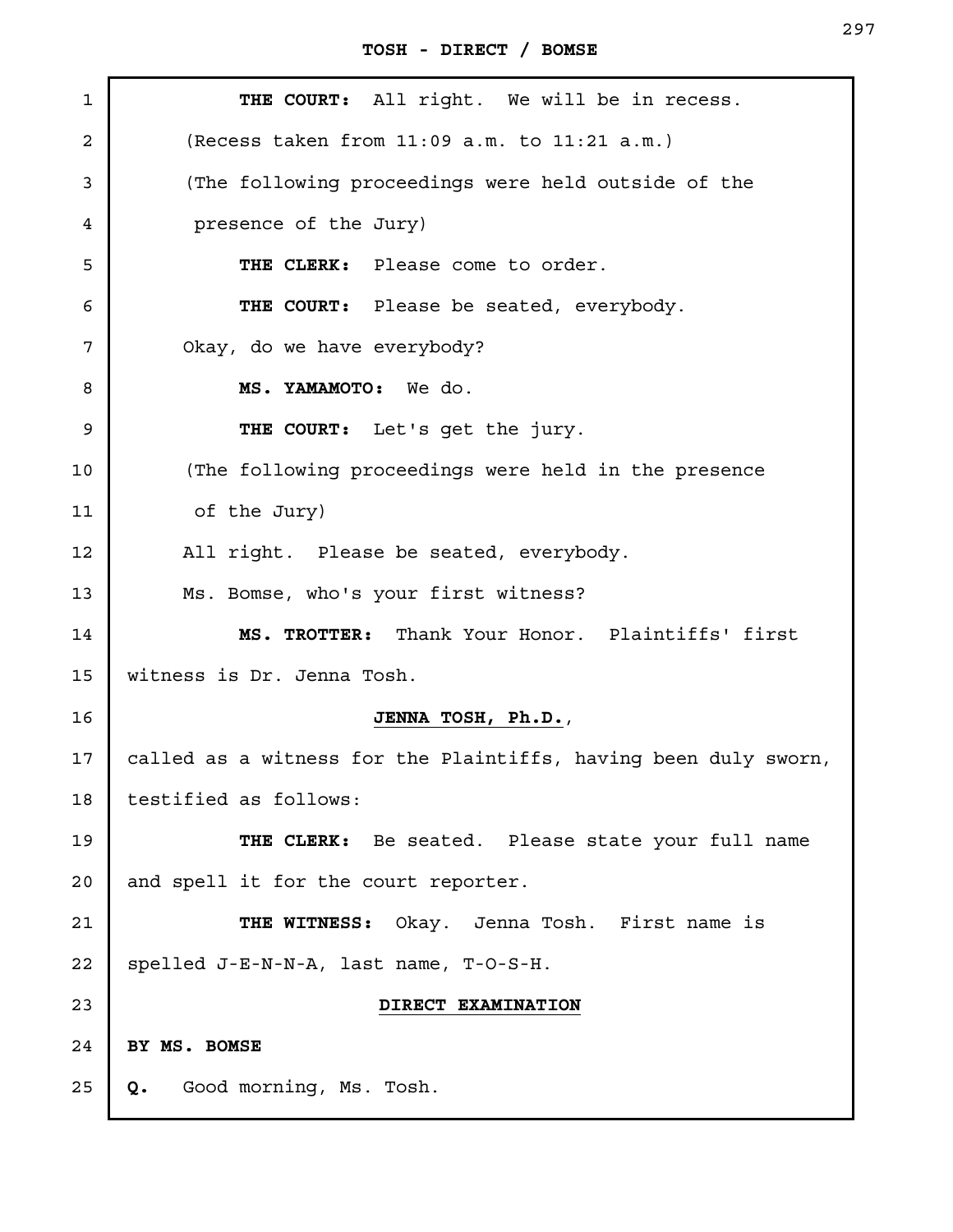| $\mathbf{1}$            | Good morning.<br>Α.                                                |  |
|-------------------------|--------------------------------------------------------------------|--|
| $\overline{\mathbf{c}}$ | Just to start off making things clear, I introduced you to<br>Q.   |  |
| 3                       | the jury as "Dr. Tosh." You are not medical director -- you        |  |
| $\overline{4}$          | are not a medical doctor, are you?                                 |  |
| 5                       | That's correct.<br>Α.                                              |  |
| 6                       | Okay. But do you have a Ph.D.?<br>Q.                               |  |
| 7                       | Yes.<br>Α.                                                         |  |
| 8                       | Because this is a case involving a lot of medical doctors,<br>Q.   |  |
| $\mathsf 9$             | I'm going to refer to you as "Ms. Tosh," just so we don't get      |  |
| 10                      | confusion. Is that okay with you?                                  |  |
| 11                      | Yes.<br>Α.                                                         |  |
| 12                      | Thank you. All right.<br>Q.                                        |  |
| 13                      | So, Ms. Tosh, where are you employed?                              |  |
| 14                      | I'm president and chief executive officer of Planned<br>Α.         |  |
| 15                      | Parenthood California Central Coast.                               |  |
| 16                      | Okay. And how long have you had that position?<br>Q.               |  |
| 17                      | Almost five years.<br>Α.                                           |  |
| 18                      | And can you tell the jury a little bit about your<br>Q.            |  |
| 19                      | educational background?                                            |  |
| 20                      | I have a bachelor's degree in political science from<br>Α.<br>Yes. |  |
| 21                      | the University of Florida. I have a master's degree in             |  |
| 22                      | political science with a focus on public policy analysis from      |  |
| 23                      | the University of Central Florida. And I have a Ph.D. in           |  |
| 24                      | public affairs with a focus on governance and policy research      |  |
| 25                      | from the University of Central Florida.                            |  |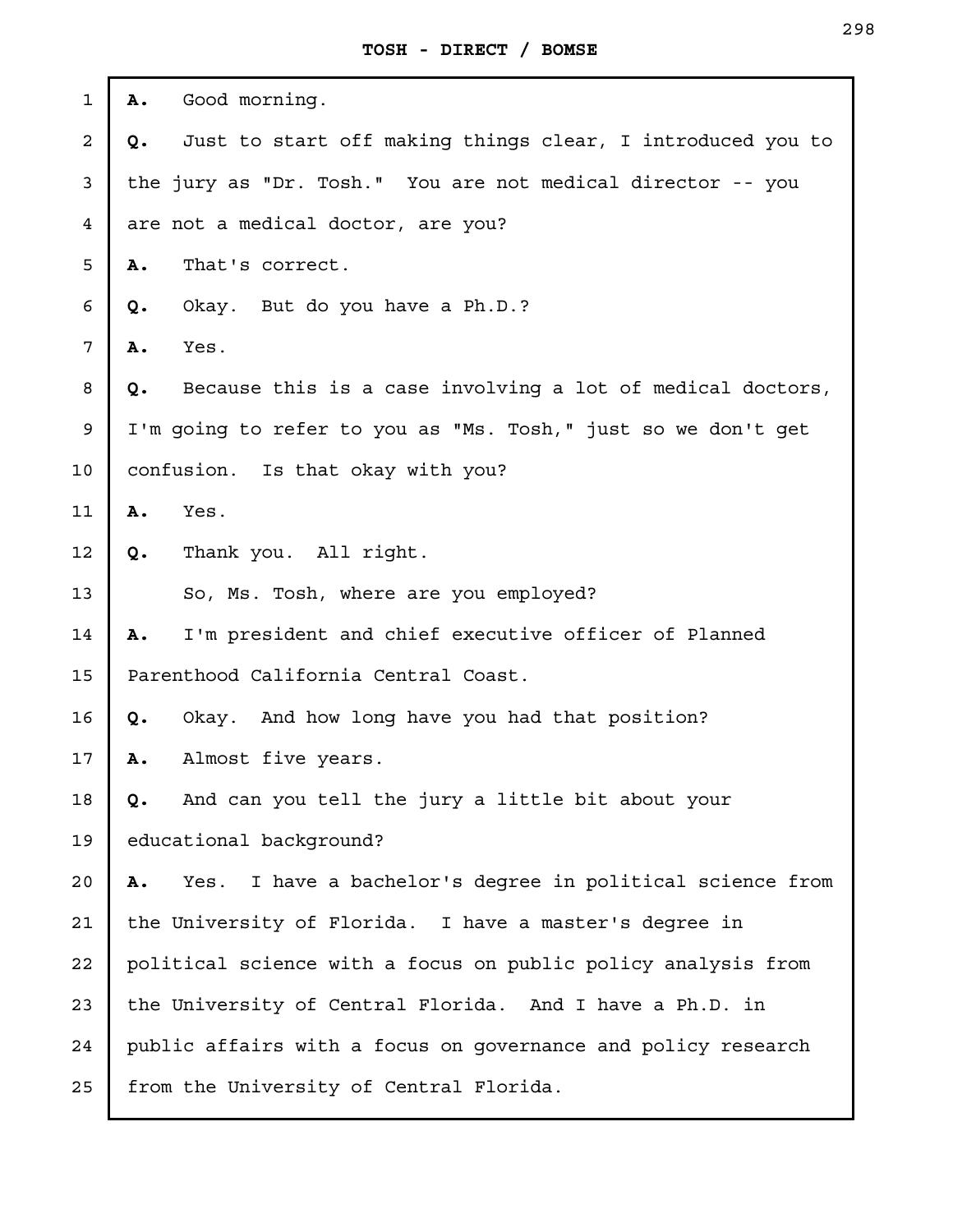| $\mathbf{1}$   | Q. | Thank you. Did you have to do a dissertation thesis to         |
|----------------|----|----------------------------------------------------------------|
| $\overline{a}$ |    | get your Ph.D.?                                                |
| 3              | Α. | I did.                                                         |
| 4              | Q. | And what was the topic of your Ph.D. thesis?                   |
| 5              | Α. | It was on the impact of state reproductive health policies     |
| 6              |    | on teen birth outcomes.                                        |
| 7              | Q. | And did that focus on the state of Florida?                    |
| 8              | Α. | It was all 50 states.                                          |
| 9              | Q. | And were there findings that you reached in your studies?      |
| 10             | Α. | There were, yeah. The finding -- the main findings were        |
| 11             |    | that states that have restrictive policies that make it harder |
| 12             |    | for minors to access reproductive healthcare services have     |
| 13             |    | higher rates of teen births. And that those impacts are seen   |
| 14             |    | primarily among minors of color.                               |
| 15             | Q. | Thank you. And during the time you were getting your           |
| 16             |    | master's degree and your studies, were you also working?       |
| 17             | Α. | I was.                                                         |
| 18             | Q. | Okay. And would you tell me and the jury about where you       |
| 19             |    | started working?                                               |
| 20             | Α. | Yeah. So I was working as a social worker for an               |
| 21             |    | organization called Kids Hope United.                          |
| 22             | Q. | Let me stop you there.                                         |
| 23             | Α. | Yes.                                                           |
| 24             | Q. | So what is Kids Hope United?                                   |
| 25             | Α. | Kids Hope United is a nonprofit organization that is           |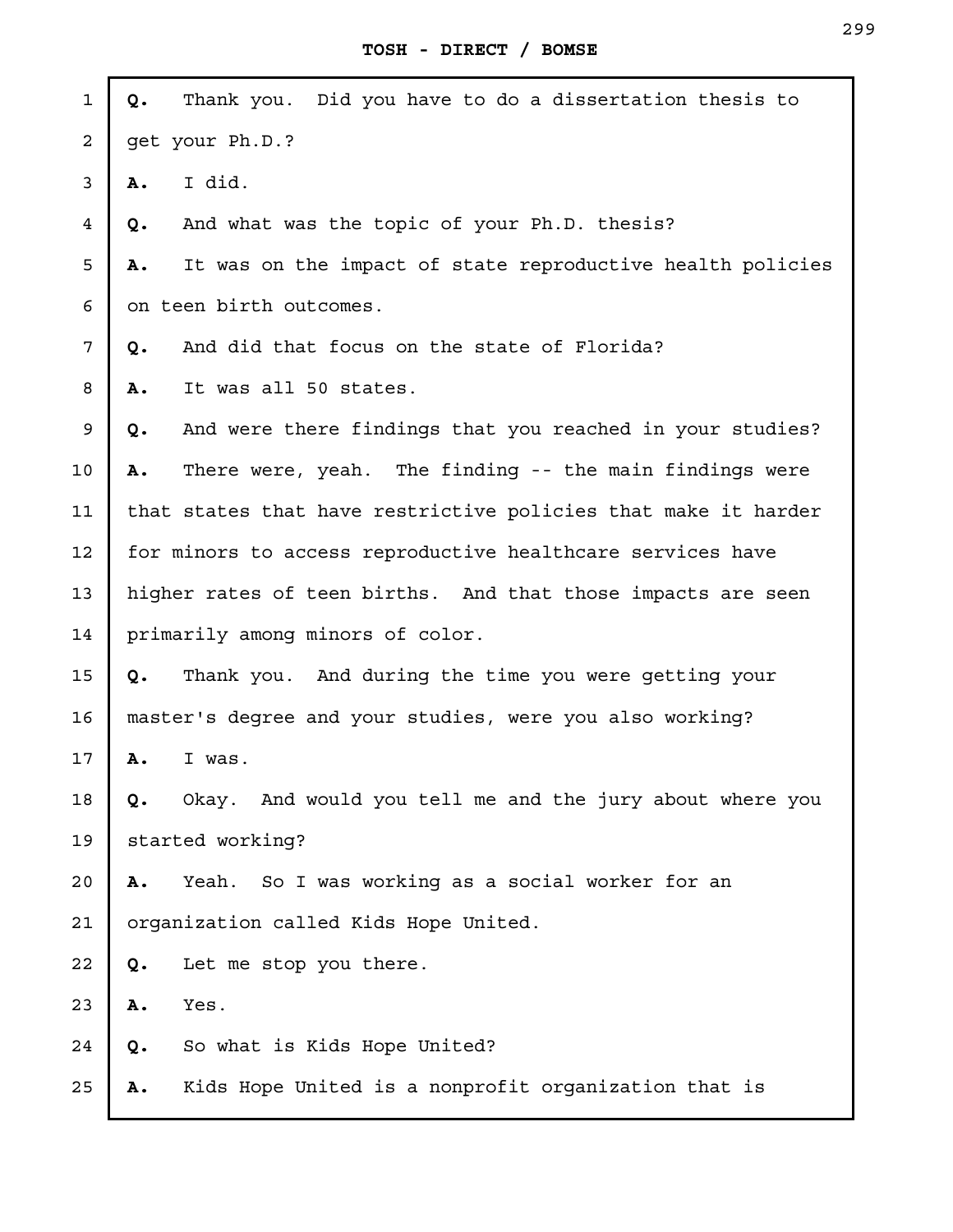contracted by the State of Florida to oversee dependency court cases and provide services to families. And so, and so what that really means is cases for minors who have been abused or neglected. And have been removed from the custody of their parents. **Q.** Thank you. And what -- were you a caseworker? **A.** Yes. **Q.** And what ages were the children that were dependents? **A.** Babies through 17 years old. **Q.** And what did your work involve? **A.** Yeah. So the work involved attending to the wellbeing of the children. So things like conducting home visits, making sure that children had access to medical care, therapy, and - and that someone was attending to the needs of the children through the court case that was pending with their parents. And so most commonly the goal in those cases was to reunify the parents and the children. And so there were supervised visits and things like that. But sometimes that was not possible. And so that also involved, you know, considering foster placement, adoption, things like that. **Q.** Okay. And so why -- as a general matter, with respect to the children that you supervised, what were the reasons that they had been separated from their parents? **A.** Anything from neglect, medical neglect, malnutrition, through really egregious forms of child abuse, sexual abuse, 1 2 3 4 5 6 7 8 9 10 11 12 13 14 15 16 17 18 19 20 21 22 23 24 25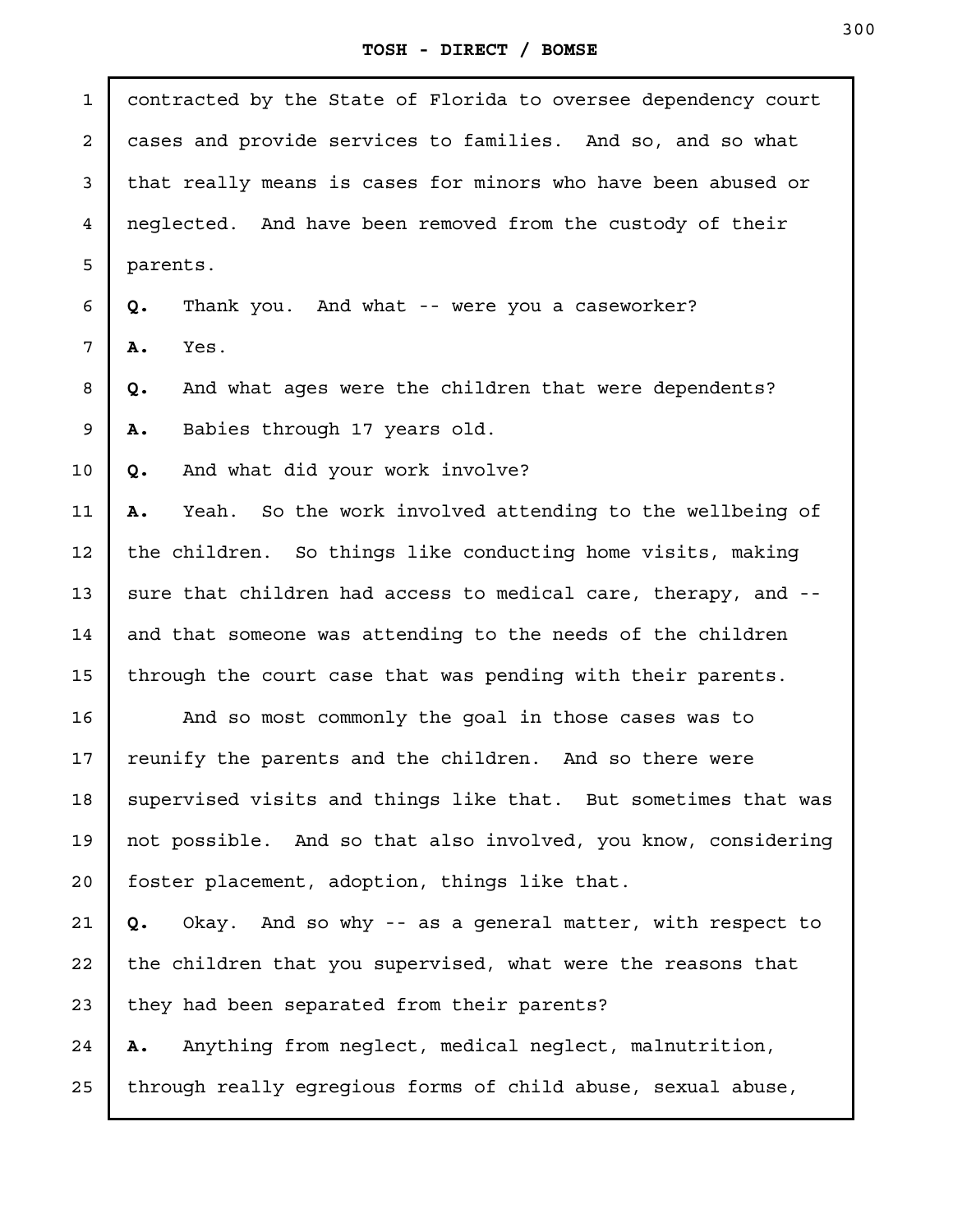| $\mathbf 1$             | et cetera.                                                          |  |
|-------------------------|---------------------------------------------------------------------|--|
| $\overline{\mathbf{c}}$ | Thank you. And at a certain point, did you take a<br>Q.             |  |
| 3                       | different job? What was your next job?                              |  |
| $\overline{4}$          | I did, yes. So my next role was at Planned Parenthood of<br>Α.      |  |
| 5                       | Greater Orlando, which is in Florida. I was the director of         |  |
| 6                       | education.                                                          |  |
| 7                       | And when did you start that job?<br>Q.                              |  |
| 8                       | I was $-$ - that was 2006.<br>Α.                                    |  |
| 9                       | Okay. And what was your role and responsibilities as the<br>Q.      |  |
| 10                      | director of education and advocacy for Planned Parenthood of        |  |
| 11                      | Greater Orlando?                                                    |  |
| 12                      | Uh-huh. So much of the work that we did was with the<br>A.          |  |
| 13                      | public schools, Orange County Public Schools, Orange County,        |  |
| 14                      | Florida. We had a partnership with the public school system to      |  |
| 15                      | provide sex education in the classroom.                             |  |
| 16                      | Great. And was there -- so this was a contract that the<br>Q.       |  |
| 17                      | Planned Parenthood of Greater Orlando had with whom?                |  |
| 18                      | With Orange County Public Schools. And it was a<br>Α.               |  |
| 19                      | partnership that was funded by the Centers for Disease Control      |  |
| 20                      | and Prevention.                                                     |  |
| 21                      | And was there a particular focus to the education that<br>Q.        |  |
| 22                      | Planned Parenthood of Greater Orlando was providing to those        |  |
| 23                      | students?                                                           |  |
| 24                      | The focus was primarily around HIV prevention.<br>And<br>Yes.<br>Α. |  |
| 25                      | that was in response to the high rates of HIV in that               |  |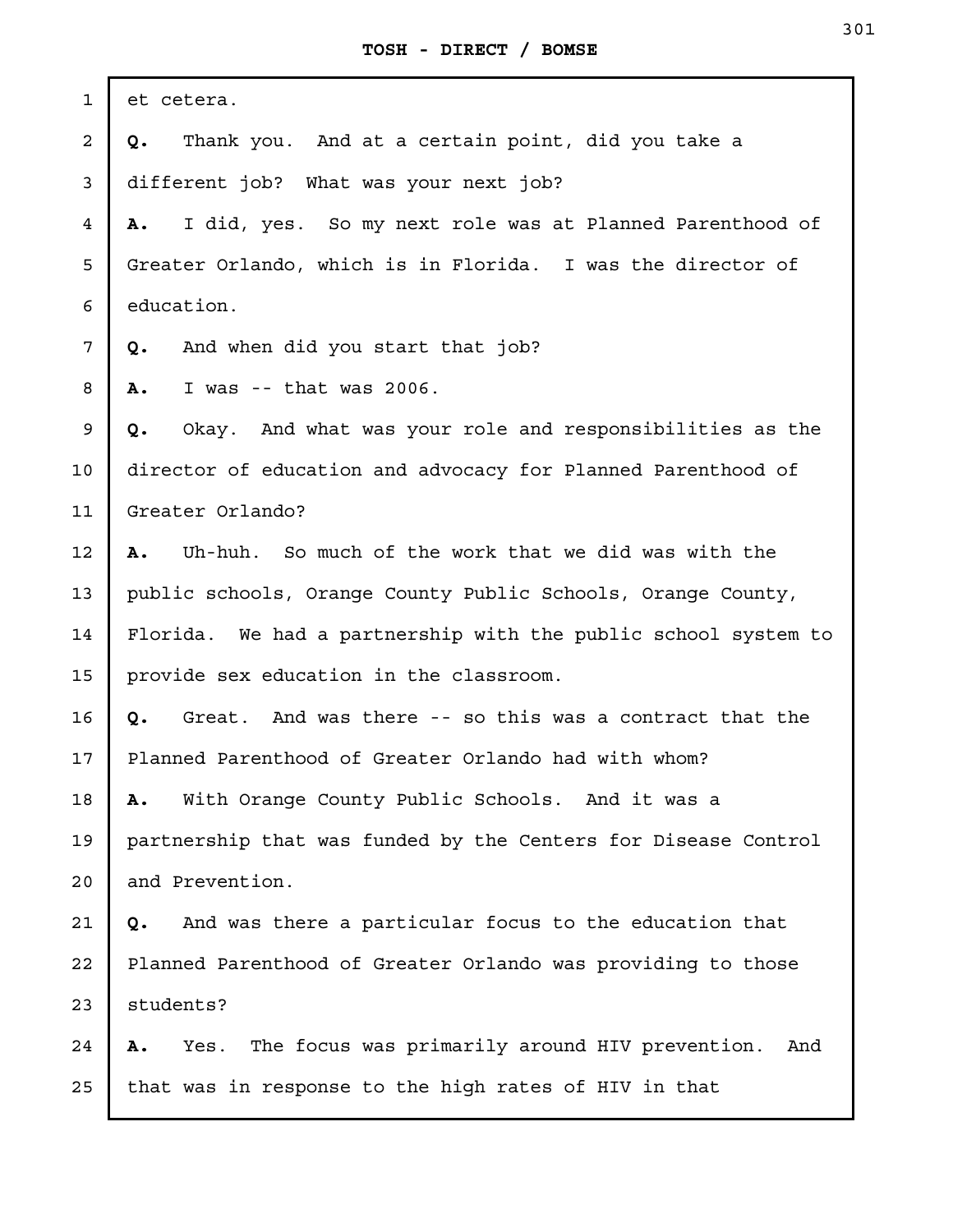| 1              | community.                                                       |
|----------------|------------------------------------------------------------------|
| 2              | Okay. So did Orlando have a significant -- significantly<br>Q.   |
| 3              | higher rates of HIV than other cities in the country?            |
| $\overline{4}$ | Yes. Florida has one of the highest rates of HIV in the<br>Α.    |
| 5              | country. And Orange County, Florida, has the third highest       |
| 6              | rate of HIV in Florida.                                          |
| 7              | MS. BOMSE: Okay.                                                 |
| 8              | MS. DHILLON: Your Honor, I want to object on                     |
| 9              | relevance here.                                                  |
| 10             | THE COURT: Okay, I'm hoping that we are getting to               |
| 11             | the end of the background.                                       |
| 12             | MS. BOMSE:<br>We are.                                            |
| 13             | THE COURT: And moving on.                                        |
| 14             | MS. BOMSE: Yes, thank you.                                       |
| 15             | THE COURT:<br>Thank you.                                         |
| 16             | BY MS. BOMSE                                                     |
| 17             | And what did you do next after your work as the director<br>Q.   |
| 18             | of education?                                                    |
| 19             | Well, I took a little bit of time away from work to pursue<br>Α. |
| 20             | my Ph.D. And -- after I'd had a baby.                            |
| 21             | So, so you have a child?<br>Q.                                   |
| 22             | I have three children.<br>Α.                                     |
| 23             | Okay. What ages are your children?<br>Q.                         |
| 24             | My son [Name Redacted] is ten, and my twin girls are<br>Α.       |
| 25             | turning four this month.                                         |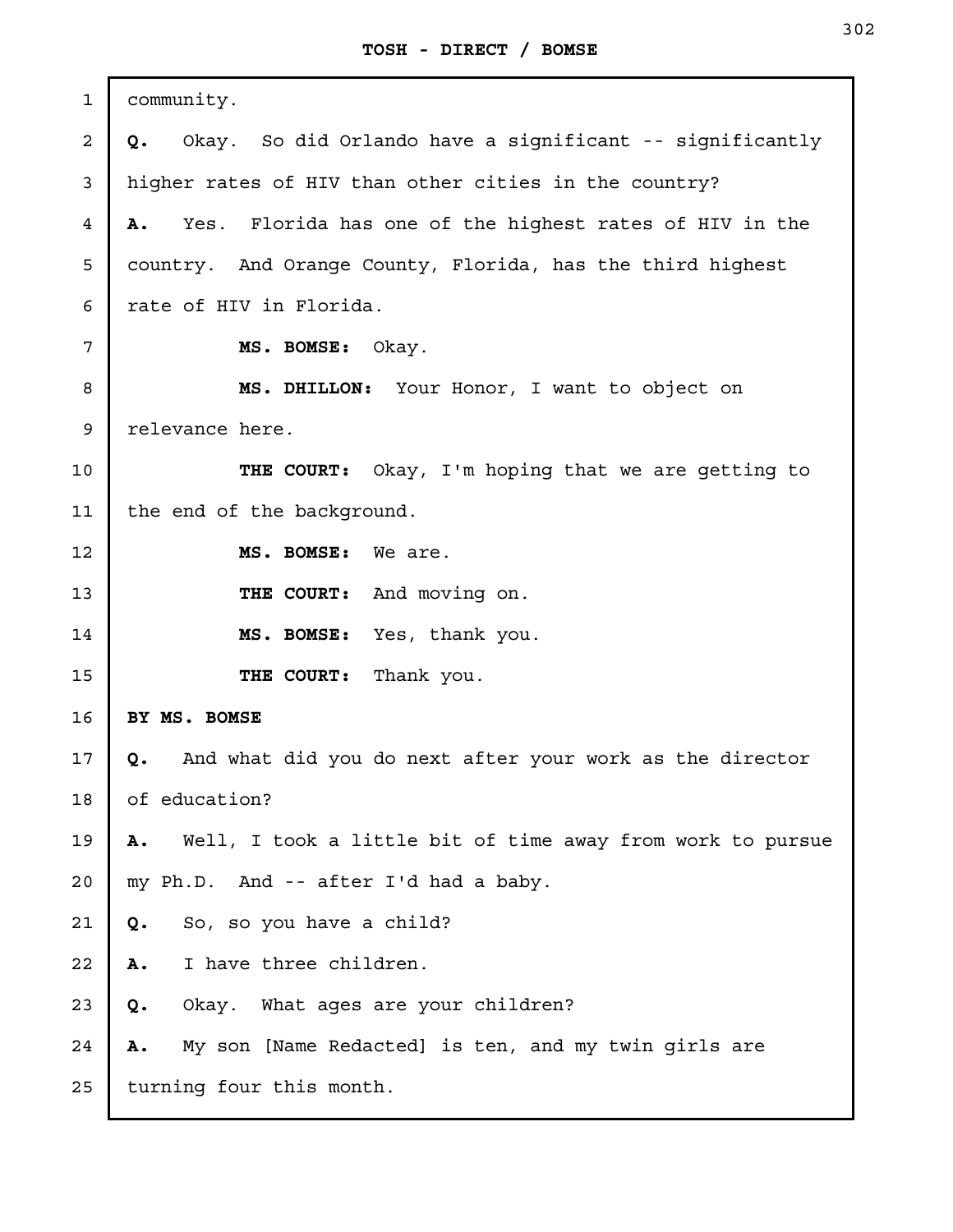J.

| $\mathbf{1}$   | Thank you. And in addition to taking care of your son and<br>Q.   |
|----------------|-------------------------------------------------------------------|
| $\overline{a}$ | working on your Ph.D., were you doing any other work at that      |
| 3              | time?                                                             |
| $\overline{4}$ | Yes. My husband had founded a startup software company,<br>Α.     |
| 5              | and I was doing some work writing proposals. And at one point     |
| 6              | we had been funded to do some work on a project called Small      |
| 7              | Business Innovation Research Project, where I was writing a       |
| 8              | program evaluation.                                               |
| 9              | And at a certain point did you take a different job, not<br>Q.    |
| 10             | with your husband's startup company?                              |
| 11             | I became the CEO of Planned Parenthood of Greater<br>Yes.<br>Α.   |
| 12             | Orlando in 2012.                                                  |
| 13             | So that was the same organization that you were working<br>Q.     |
| 14             | with as the director of education?                                |
| 15             | Α.<br>That's correct.                                             |
| 16             | And how old were you when you were appointed the CEO of<br>Q.     |
| 17             | Planned Parenthood of Greater Orlando?                            |
| 18             | I was 28.<br>Α.                                                   |
| 19             | So, thanks. I want to have us take a step back, and have<br>Q.    |
| 20             | you, as the CEO of -- formerly of the Orlando affiliate and now   |
| 21             | of Central Coast, explain to the jury, if you would, what a       |
| 22             | Planned Parenthood affiliate is.                                  |
| 23             | So Planned Parenthood affiliates operate in all 50<br>Yeah.<br>Α. |
| 24             | states. We are nonprofit healthcare providers. And every          |
| 25             | Planned Parenthood affiliate serves a specific geography.<br>And  |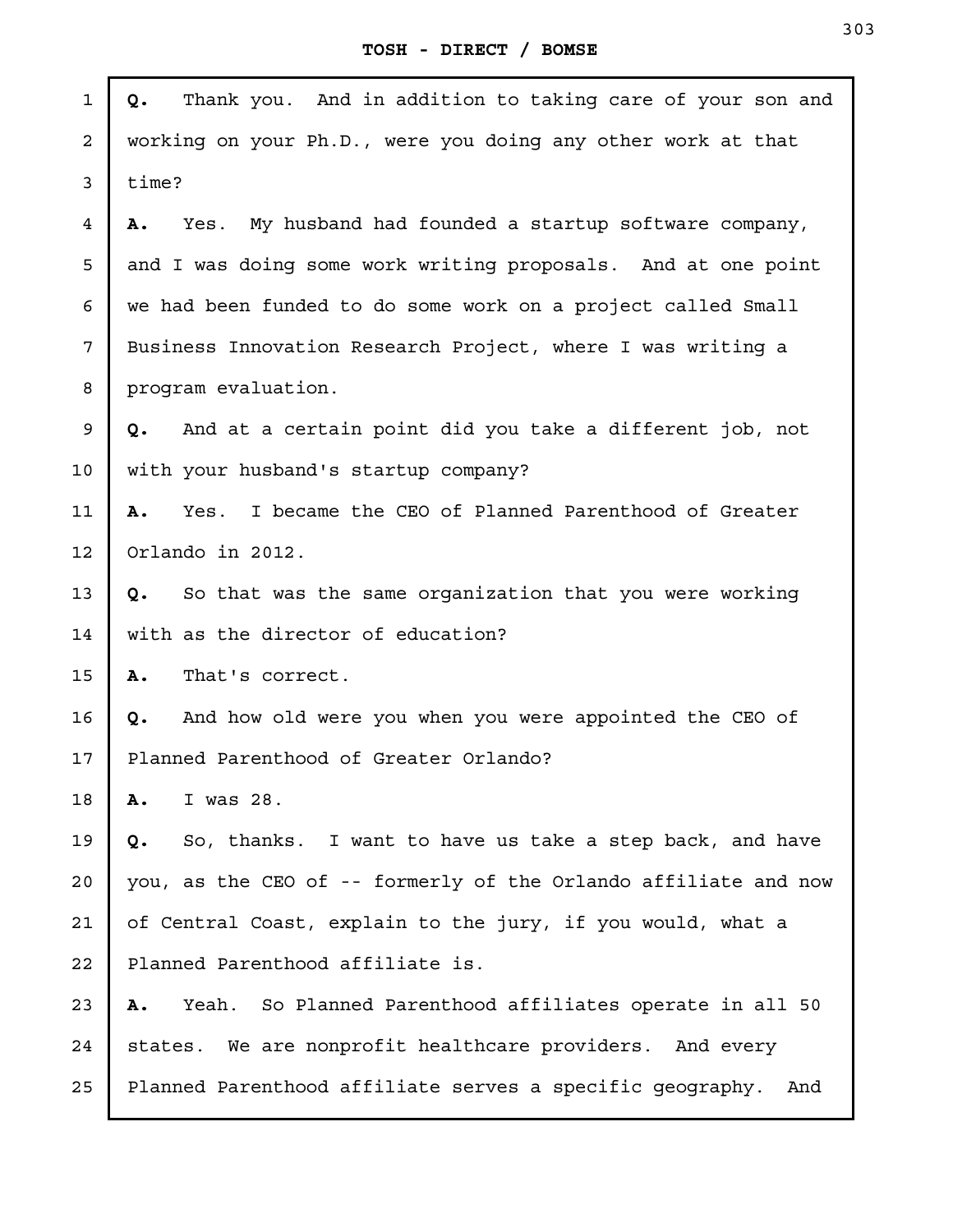| $\mathbf{1}$   | so the responsibility of every independent local affiliate is    |  |
|----------------|------------------------------------------------------------------|--|
| 2              | to attend to the needs of the communities in that geography.     |  |
| 3              | And you used the phrase in there that they are nonprofits.<br>Q. |  |
| $\overline{4}$ | Can you explain what means?                                      |  |
| 5              | Yes. A nonprofit organization under IRS Code 501(c)(3) is<br>Α.  |  |
| 6              | tax-exempt. Can accept tax -- tax-exempt donations. They have    |  |
| 7              | a volunteer board of directors.                                  |  |
| 8              | And, and really, I think what is the defining feature            |  |
| 9              | about a nonprofit is that all of the resources of the            |  |
| 10             | organization are dedicated to a charitable mission. And so any   |  |
| 11             | -- sorry.                                                        |  |
| 12             | Let me stop you there. Thank you.<br>Q.                          |  |
| 13             | So if there are, at the end of the year, after all of your       |  |
| 14             | expenses, additional revenues received or other monies, what     |  |
| 15             | happens to those monies?                                         |  |
| 16             | Right. So those funds are redirected to more mission.<br>Α.      |  |
| 17             | Okay. And by "mission," what do you mean?<br>Q.                  |  |
| 18             | Well, for Planned Parenthood, our mission is to provide<br>Α.    |  |
| 19             | healthcare, education, and advocacy.                             |  |
| 20             | Okay. And you mentioned a board. Are board members<br>Q.         |  |
| 21             | compensated for their service?                                   |  |
| 22             | No. All board members of nonprofit organizations and all<br>Α.   |  |
| 23             | board members of Planned Parenthood are volunteers.              |  |
| 24             | And what is the role of the board? What role do they play<br>Q.  |  |
| 25             | in a nonprofit like yours?                                       |  |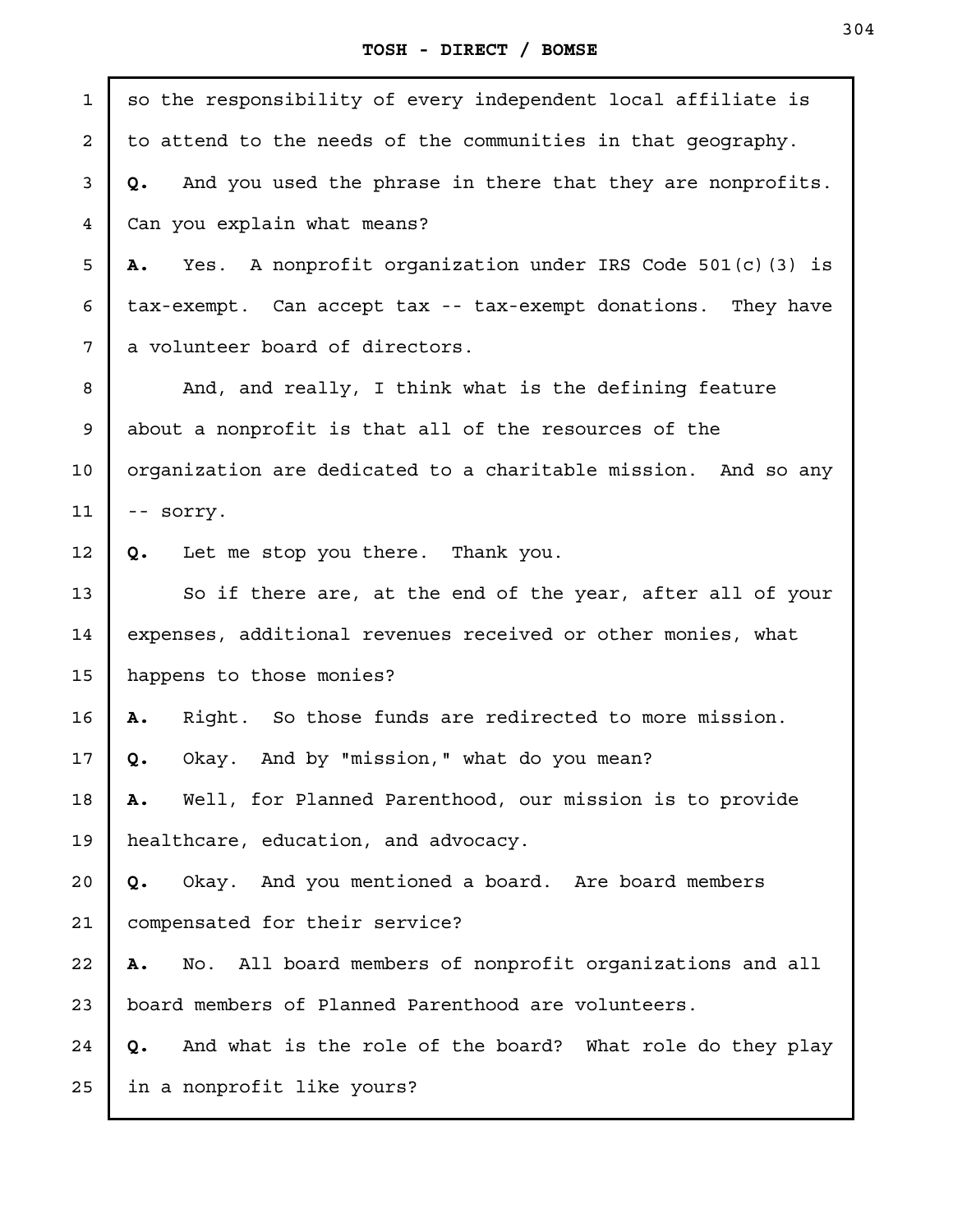**A.** Yeah. So the board really exists to represent the community. And to make sure that the organization is using its resources in accordance with its mission, that there's - there's a fiduciary responsibility, which means just financial oversight. Things like ensuring there's an annual audit; that the organization abides by the high standards of transparency for nonprofit organizations. And at a big-picture level, ensures that the organization is appropriately serving the community and meeting the needs of the community that's served. **Q.** Thank you. Now, the jury's already heard this morning the mention of the Planned Parenthood Federation of America. And would you explain for us the relationship between PPFA, the national organization, and the local affiliates. **A.** Yes. So "PPFA" is the acronym that's commonly ascribed to the national office. And so the national office does things like has a national media presence, has communications guidance. Does marketing, manages social media, things like that. Also has a healthcare division that directly provides support to affiliates in healthcare work. And one of the most important aspects of the national 1 2 3 4 5 6 7 8 9 10 11 12 13 14 15 16 17 18 19 20

office is oversight and accountability for the affiliates. They are our accrediting entity. 21 22

**Q.** And you used another word that we need to explain. What is -- what does that mean that they are your accrediting entity? 23 24 25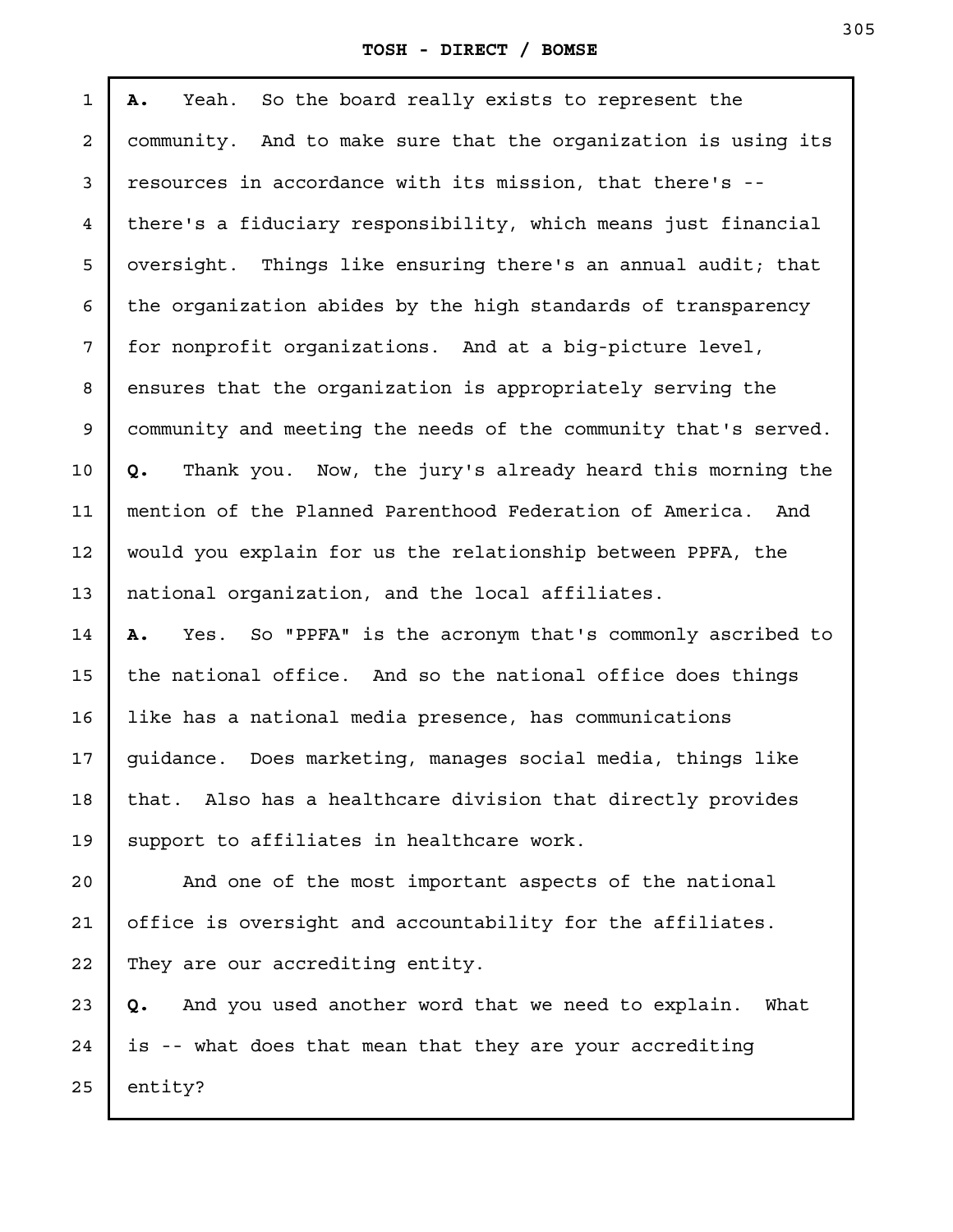| $\mathbf{1}$ | What it means is that every several years, really, three<br>Α.  |  |
|--------------|-----------------------------------------------------------------|--|
| 2            | to four years, a group of surveyors come into the affiliates    |  |
| 3            | and conduct a comprehensive review of all of the services,      |  |
| 4            | policies, procedures, at every affiliate. And really, the goal  |  |
| 5            | of that is to ensure that all Planned Parenthood affiliates     |  |
| 6            | abide by the high standards set by the national organization.   |  |
| 7            | Thank you. And does PPFA also hold conferences?<br>Q.           |  |
| 8            | Yes.<br>Α.                                                      |  |
| 9            | And do you, on occasion, attend those conferences?<br>Q.        |  |
| 10           | I do.<br>Α.                                                     |  |
| 11           | Okay. So I know that you -- you've had experience at two<br>Q.  |  |
| 12           | different affiliates?                                           |  |
| 13           | Yes.<br>Α.                                                      |  |
| 14           | Q. In your experience -- well, you mentioned that, that they    |  |
| 15           | reflect the local community. In your experience, do they have   |  |
| 16           | different characteristics, the various affiliates?              |  |
| 17           | Yes. Yes. Every affiliate looks a little bit different.<br>Α.   |  |
| 18           | So with respect to Orlando, where you began, can you tell<br>Q. |  |
| 19           | us a little bit about the Orlando affiliate?                    |  |
| 20           | Yeah. So the Orlando affiliate was a small affiliate,<br>Α.     |  |
| 21           | just had two health centers. Was founded in 1994, so at the     |  |
| 22           | time I was there, it was less than 20 years old.                |  |
| 23           | And Orlando, Florida, is a very young community. When I         |  |
| 24           | was there, the median age was only 31. It was really a          |  |
| 25           | function of college students and lots of young families who     |  |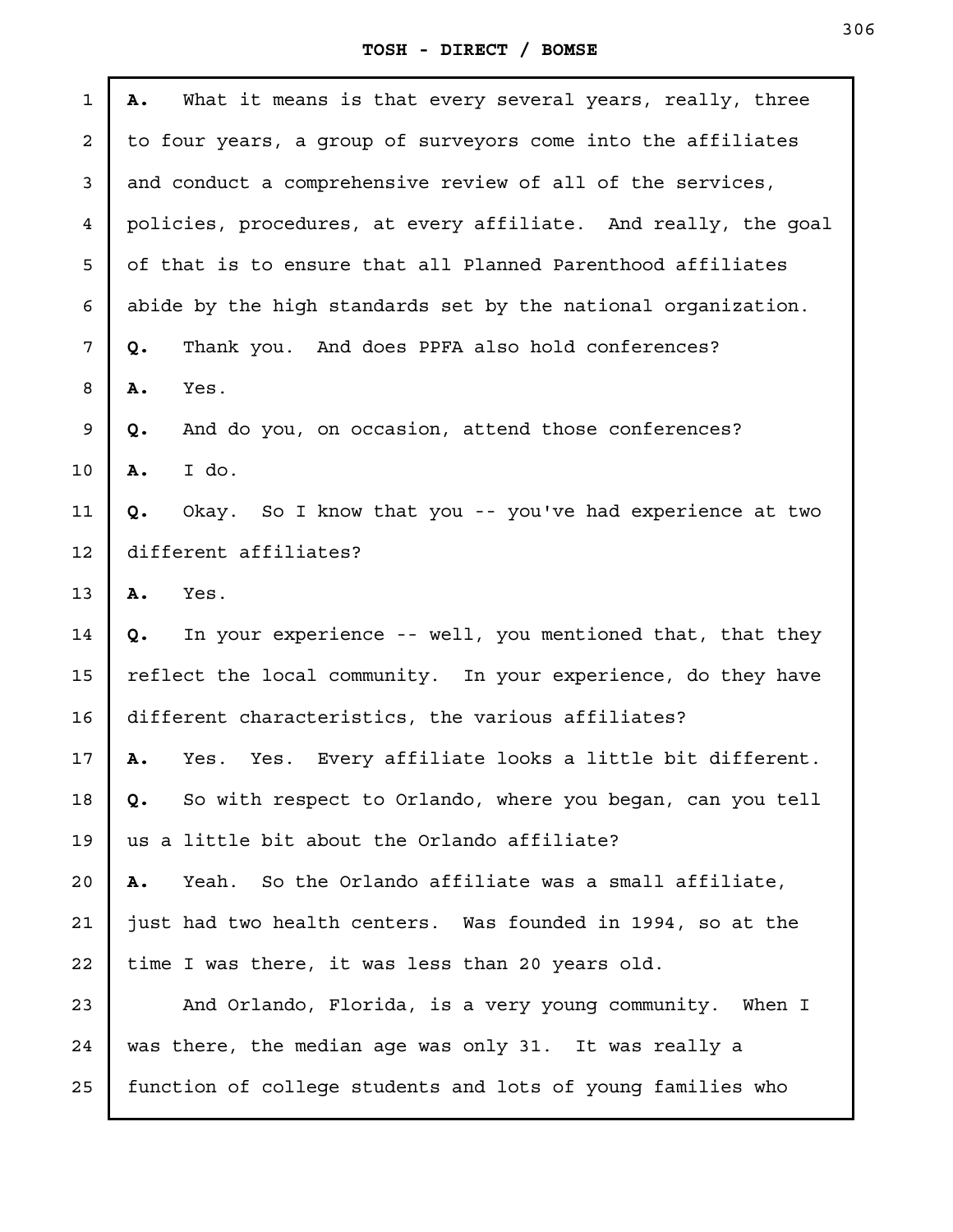| $\mathbf 1$    | live in the area. Also a very diverse community, racially and   |  |
|----------------|-----------------------------------------------------------------|--|
| $\overline{a}$ | ethnically.                                                     |  |
| $\mathsf{3}$   | And, another feature of Orange County/Orlando is it's a         |  |
| 4              | medically under-served community, which just really means that  |  |
| 5              | very few people, relative to the overall population, have       |  |
| 6              | access to health insurance. There are few providers that        |  |
| 7              | really attend to the needs of the uninsured. So the health      |  |
| 8              | needs are quite great.                                          |  |
| 9              | Thank you, Ms. Tosh. Would you like some water?<br>Q.           |  |
| 10             | Sure. I would not say no to water. Thank you.<br>Α.             |  |
| 11             | (Off-the-Record discussion)                                     |  |
| 12             | BY MS. BOMSE                                                    |  |
| 13             | I know because of your CEO position, you are often doing<br>Q.  |  |
| 14             | public speaking. And so I know you are used to speaking and     |  |
| 15             | giving a lot of information at once. But I'm going to ask you   |  |
| 16             | to let me ask you some questions so the jury can have enough    |  |
| 17             | time to absorb it all, since it's all new to most of us.        |  |
| 18             | Α.<br>Okay.                                                     |  |
| 19             | Okay. So you mentioned that in Orlando, at your affiliate<br>Q. |  |
| 20             | in Orlando -- or the population there was significantly a       |  |
| 21             | population of uninsured? Did I get that correct?                |  |
| 22             | That's correct.<br>Α.                                           |  |
| 23             | Okay. And does -- do Planned Parenthood affiliates<br>Q.        |  |
| 24             | provide care to the uninsured?                                  |  |
| 25             | Yes.<br>Α.                                                      |  |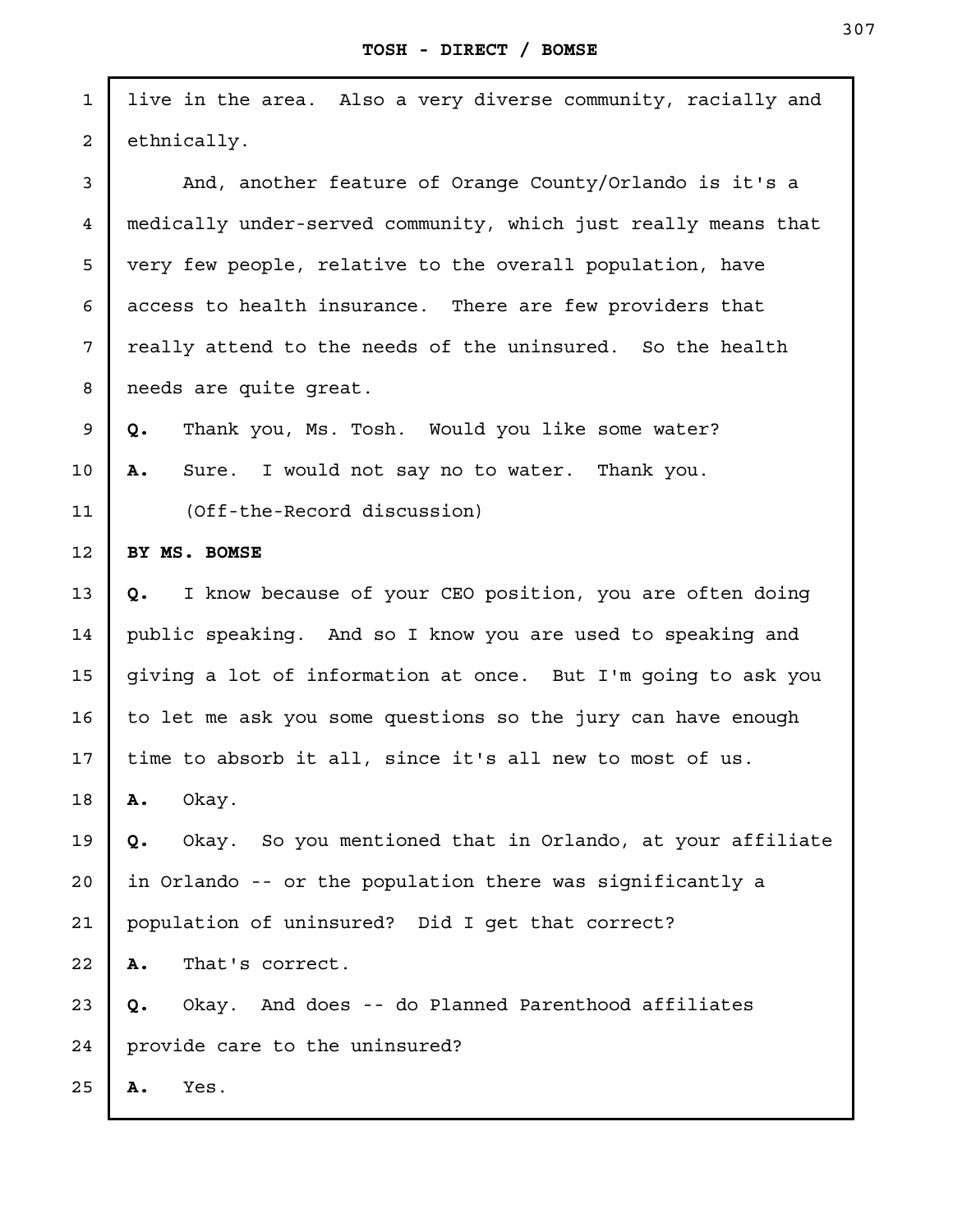| $\mathbf{1}$   | So if you go to Planned Parenthood and you don't have<br>Q.      |  |
|----------------|------------------------------------------------------------------|--|
| $\overline{a}$ | insurance, you won't be turned away?                             |  |
| 3              | That's correct. We are there for everyone.<br>Α.                 |  |
| 4              | And you mentioned that that was a particularly diverse<br>Q.     |  |
| 5              | community that you were serving. Can you describe that in a      |  |
| 6              | little more detail?                                              |  |
| 7              | Yeah. There were hundreds of languages spoken in the<br>Α.       |  |
| 8              | public schools. Folks from all over the world live in Orlando.   |  |
| 9              | And did that have some kind of impact on how you provided<br>Q.  |  |
| 10             | service?                                                         |  |
| 11             | Yeah. At Planned Parenthood we are very attending --<br>Α.       |  |
| 12             | attendant to the needs of different cultural communities. We     |  |
| 13             | do a lot of cultural competency training. We work with many      |  |
| 14             | interpreters to make sure that regardless of the language a      |  |
| 15             | patient speaks, that the care that they receive is accessible.   |  |
| 16             | And so, so we referenced the fact that you started before<br>Q.  |  |
| 17             | you reached 30, as a CEO. Can you describe qenerally what your   |  |
| 18             | experience was like as the CEO of Planned Parenthood of Greater  |  |
| 19             | Orlando?                                                         |  |
| 20             | Yes. I would say it was an incredibly rewarding job.<br>We<br>Α. |  |
| 21             | had a lot of really important work that we were doing in a       |  |
| 22             | community that really needed the services.                       |  |
| 23             | I would also acknowledge, it was a hard -- it was a very         |  |
| 24             | hard job, in a community that -- you know, there's not state     |  |
| 25             | support, certainly in Florida. There's, you know, hostile        |  |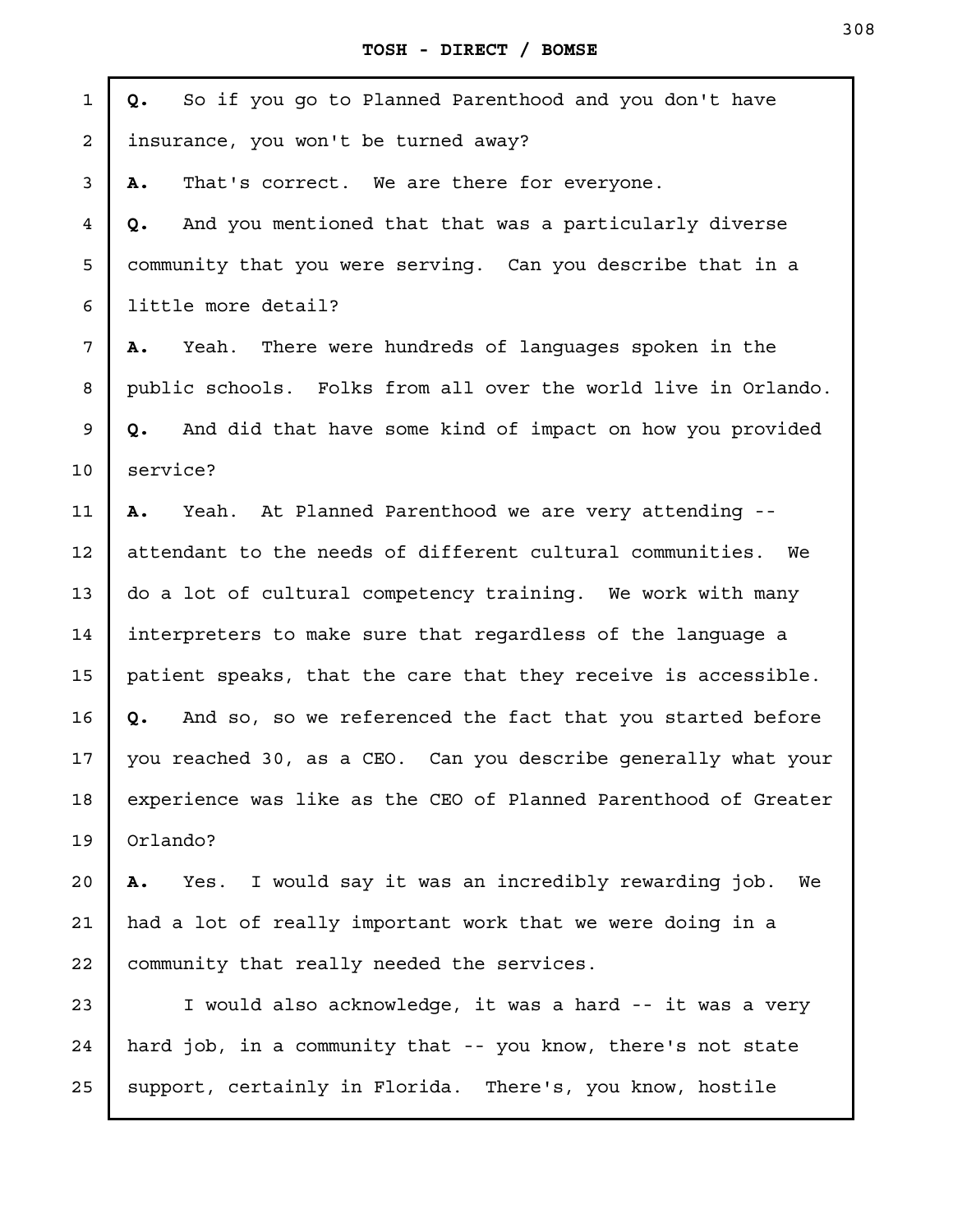J.

| $\mathbf 1$             |                           | policies that are introduced every year. And there was a very   |
|-------------------------|---------------------------|-----------------------------------------------------------------|
| $\overline{\mathbf{c}}$ |                           | organized and challenging opposition presence.                  |
| 3                       | Q.                        | Okay. Did you have protests at your centers?                    |
| 4                       | Α.                        | We did, yes.                                                    |
| 5                       | Q.                        | And I want to shift now out west to where we are. And at        |
| 6                       |                           | what point did you move from Florida to California?             |
| 7                       | Α.                        | It was February of 2015.                                        |
| 8                       | Q.                        | And PPCCC, did that entity used to have a different name?       |
| 9                       | Α.                        | It did.                                                         |
| 10                      | Q.                        | And what was that name?                                         |
| 11                      | Α.                        | It was Planned Parenthood of Santa Barbara, Ventura and         |
| 12                      | San Luis Obispo Counties. |                                                                 |
| 13                      | Q.                        | And at some point you changed the name?                         |
| 14                      | Α.                        | We did.                                                         |
| 15                      | Q.                        | Because it didn't just roll off the tongue?                     |
| 16                      | Α.                        | That's correct.                                                 |
| 17                      | Q.                        | And I mean, the old name had the virtue of identifying          |
| 18                      |                           | where you were, but where is PPCCC? What area do you cover?     |
| 19                      | Α.                        | Right. Well, as the old name references, we serve Santa         |
| 20                      |                           | Barbara, Ventura and San Luis Obispo Counties, which is most of |
| 21                      |                           | the Central Coast of California. Much of the Central Coast of   |
| 22                      |                           | California.                                                     |
| 23                      | Q.                        | And next to you, you see you have a little binder there?        |
| 24                      | Α.                        | Yes.                                                            |
| 25                      | Q.                        | And if you could open that. And it's tabbed with the            |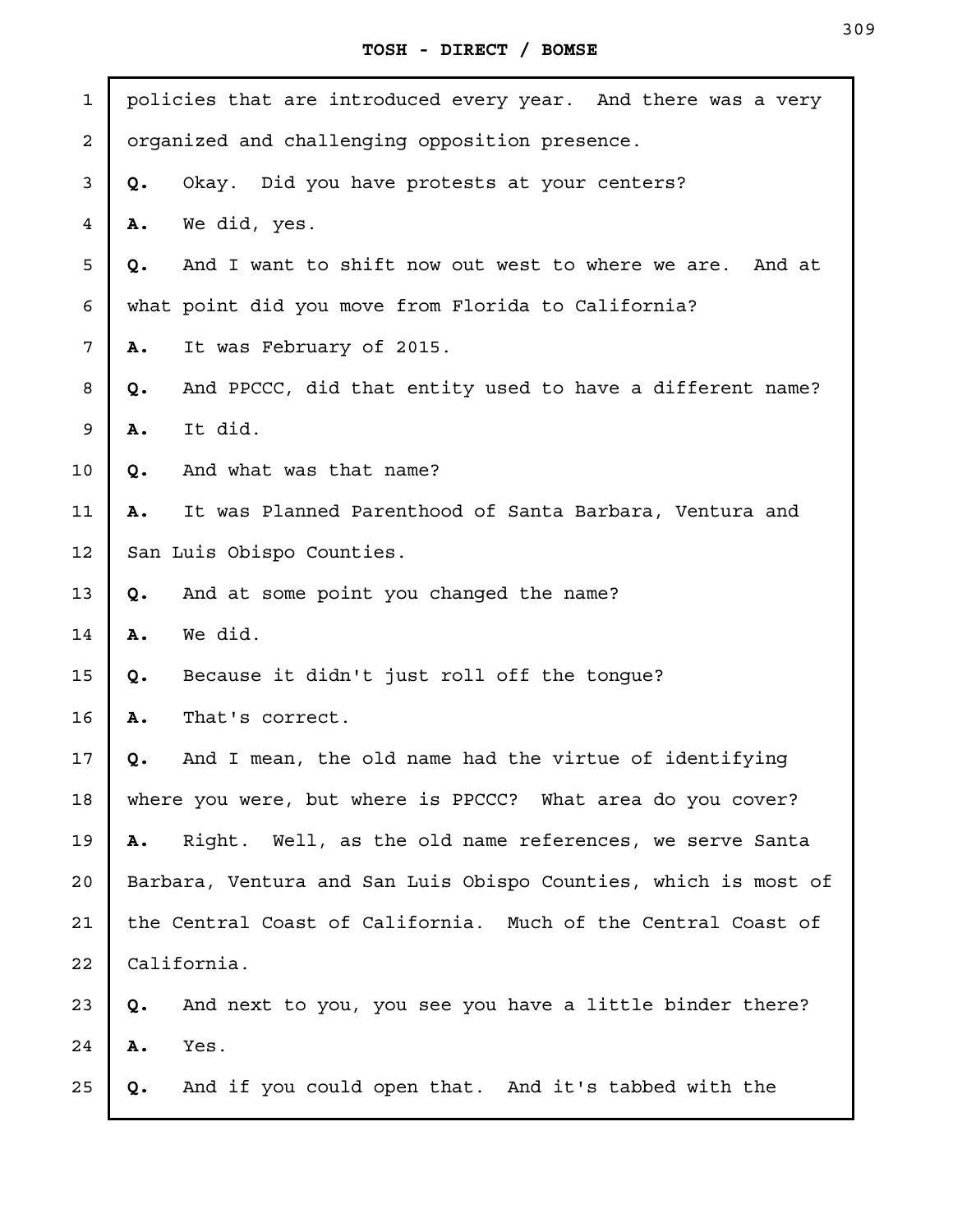| $\mathbf{1}$ | numbers of certain documents that which have marked as          |
|--------------|-----------------------------------------------------------------|
| $\mathbf{2}$ | exhibits, with exhibit numbers. And if you could look at        |
| 3            | what's Exhibit 870.                                             |
| 4            | Okay.<br>Α.                                                     |
| 5            | Do you have that in front of you?<br>Q.                         |
| 6            | I do.<br>Α.                                                     |
| 7            | And do you -- is that a document that you have seen<br>Q.       |
| 8            | before?                                                         |
| 9            | It is.<br>Α.                                                    |
| 10           | And what is that document?<br>Q.                                |
| 11           | So this is a map of the state of California. And it shows<br>Α. |
| 12           | where all of the health centers in California -- Planned        |
| 13           | Parenthood health centers -- are located. And it also shows     |
| 14           | the Planned Parenthood affiliates that operate those health     |
| 15           | centers.                                                        |
| 16           | Q. And do you, in your position of CEO at PPCCC, do you work    |
| 17           | with the other affiliates in the State of California?           |
| 18           | Yes.<br>Α.                                                      |
| 19           | You do.<br>Q.                                                   |
| 20           | Yes.<br>Α.                                                      |
| 21           | Can you tell me a little bit about that?<br>Q.                  |
| 22           | We work very closely, as a state. There's a state<br>Α.<br>Yes. |
| 23           | office that convenes meetings for staff. The state office, the  |
| 24           | board of directors for the state office is comprised of the     |
| 25           | CEOs from the seven affiliates in the state. I was most         |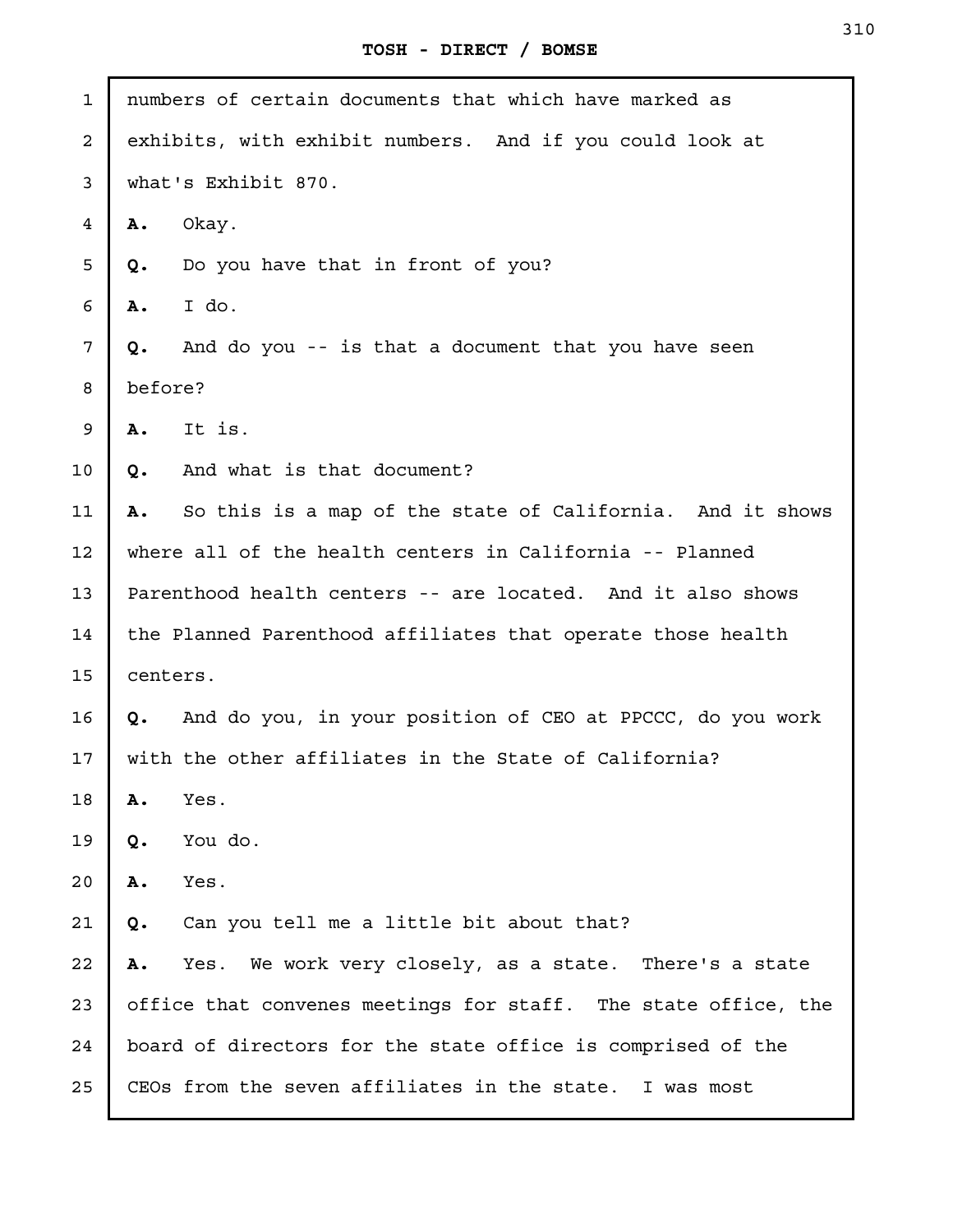| $\mathbf{1}$   | recently the chair of that organization, until June.            |
|----------------|-----------------------------------------------------------------|
| $\overline{a}$ | And, many other staff members in California -- patient          |
| 3              | services folks, medical directors, education directors -- get   |
| 4              | together on a regular basis to talk about issues of statewide   |
| 5              | importance.                                                     |
| 6              | Okay. And looking at that Exhibit 870, is it an accurate<br>Q.  |
| 7              | representation of the locations of the different California     |
| 8              | affiliates, and where their health centers are?                 |
| 9              | It is.<br><b>A.</b>                                             |
| 10             | MS. BOMSE: Plaintiffs offer Exhibit 870.                        |
| 11             | THE COURT: Any objection?                                       |
| 12             | MS. DHILLON: No, Your Honor.                                    |
| 13             | THE COURT: All right, it's admitted.                            |
| 14             | (Trial Exhibit 870 received in evidence)                        |
| 15             | THE COURT: You may publish.                                     |
| 16             | MS. BOMSE: Thank you.                                           |
| 17             | (Document displayed)                                            |
| 18             | BY MS. BOMSE                                                    |
| 19             | So, now, with the -- with some visual aid, can you<br>Q.        |
| 20             | describe for the jury the area that your organization serves?   |
| 21             | Sure. We are that little purple sliver on the left.<br>Α.       |
| 22             | And what is the geography like where you are?<br>Q.             |
| 23             | Yeah, it's -- it's interesting, because of the mountains,<br>Α. |
| 24             | right, so Santa Barbara in particular is really sort of right   |
| 25             | between the mountains and the Pacific Ocean.                    |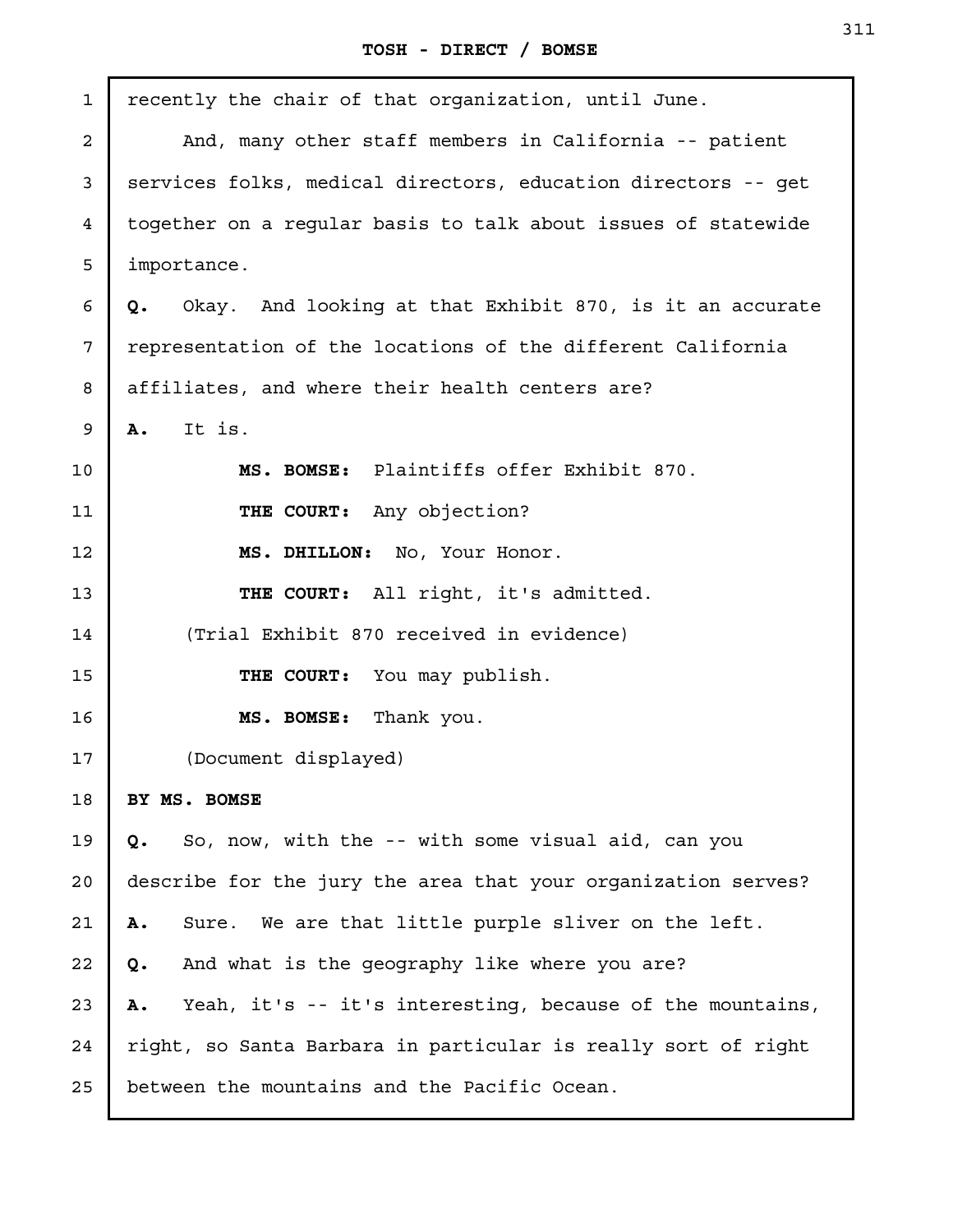| $\mathbf 1$ | And then as you go further north in our service area it         |
|-------------|-----------------------------------------------------------------|
| 2           | gets quite rural in north Santa Barbara County. All the way up  |
| 3           | through San Luis Obispo County. It's -- it's what I would       |
| 4           | consider a pretty rural, or suburban area, in some places.      |
| 5           | Can $I$ --<br>Q.                                                |
| 6           | Α.<br>Yeah, uh-huh.                                             |
| 7           | Thanks. So how many health centers comprise PPCCC?<br>Q.        |
| 8           | We operate five health centers.<br>Α.                           |
| 9           | Okay. And are they -- you mentioned that the geography,<br>Q.   |
| 10          | some of it's quite rural, and some of it's more urban.          |
| 11          | That's right.<br>Α.                                             |
| 12          | And do you have health centers in the urban areas?<br>Q.        |
| 13          | We do. So Ventura County is closer to Los Angeles.<br>Α.<br>And |
| 14          | so it tends -- you know, there's a larger population. And then  |
| 15          | our Thousand Oaks Health Center is really sort of serving more  |
| 16          | of what I would consider a suburb of Los Angeles.               |
| 17          | And do you also have health centers located in rural<br>Q.      |
| 18          | areas?                                                          |
| 19          | We do. We do. We operate a health center in Santa Maria.<br>Α.  |
| 20          | That's really our most rural community that's served. And it's  |
| 21          | largely an agricultural community. And so many, if not most,    |
| 22          | of our patients are farm workers in Santa Maria.                |
| 23          | The Santa Maria center, does that -- are there particular<br>Q. |
| 24          | unique characteristics or challenges that -- as a result of it  |
| 25          | being in that community?                                        |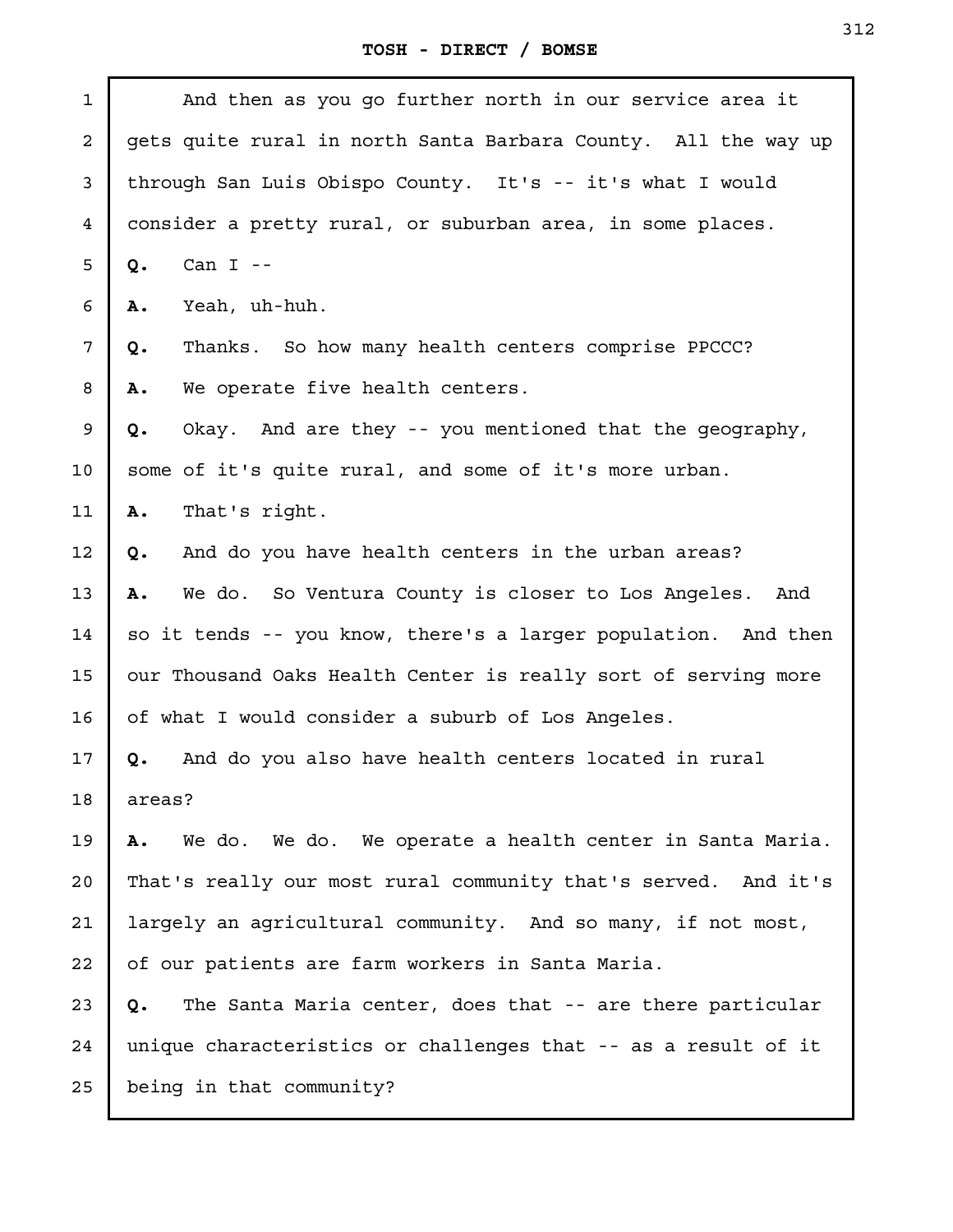| 1                       | Well, one of the sort of unique aspects of the Santa Maria<br>Α. |
|-------------------------|------------------------------------------------------------------|
| $\overline{\mathbf{c}}$ | Health Center is that we serve a large Mixteco community, and    |
| 3                       | that's an indigenous Mexican community. Mixteco is not a         |
| 4                       | written language, and so -- and it's challenging to find         |
| 5                       | interpretation.                                                  |
| 6                       | So that's one of the largest challenges, really, that we         |
| 7                       | focus on, to ensure that services are accessible to those who    |
| 8                       | need them, and that we're culturally competent.                  |
| 9                       | And how many employees overall does PPCCC employee?<br>Q.        |
| 10                      | Α.<br>We employ about 150 people.                                |
| 11                      | And that's across your five centers?<br>Q.                       |
| 12                      | Α.<br>That's correct.                                            |
| 13                      | Okay. And is there a medical director for PPCCC?<br>Q.           |
| 14                      | Α.<br>Yes.                                                       |
| 15                      | Does every Planned Parenthood affiliate have a medical<br>Q.     |
| 16                      | director?                                                        |
| 17                      | Yes.<br>Α.                                                       |
| 18                      | And can you explain to the jury what a medical director<br>Q.    |
| 19                      | is, and their function?                                          |
| 20                      | Yes. A medical director is a physician, a licensed<br>Α.         |
| 21                      | physician. In Planned Parenthood, more commonly than not,        |
| 22                      | they're OB/GYNs. Some of them are primary care, family           |
| 23                      | practice physicians. And their responsibility is to provide      |
| 24                      | medical leadership at the affiliate, which means implementing    |
| 25                      | protocols -- medical protocols, overseeing the care,             |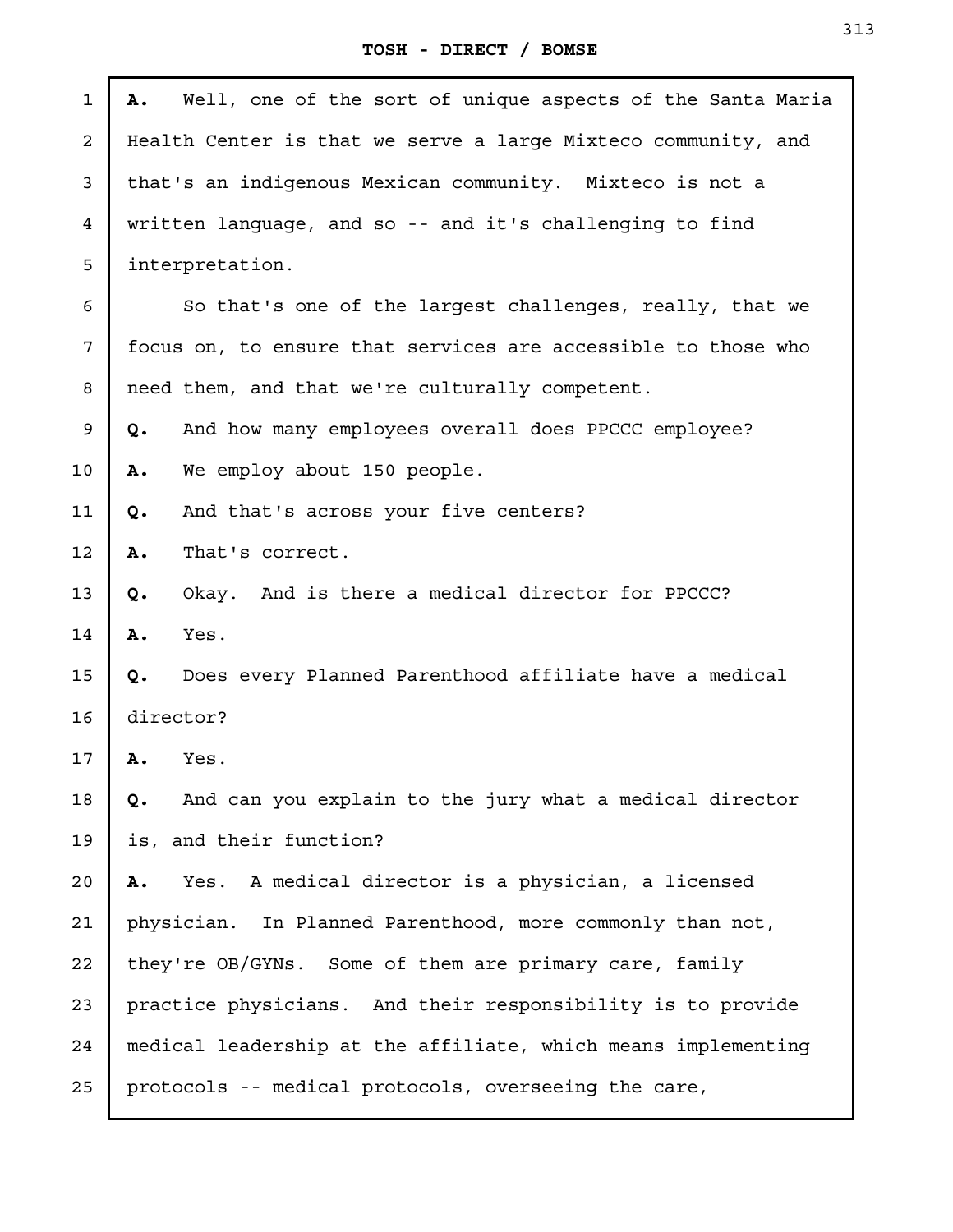| $\mathbf{1}$   | supervising the team of licensed staff. And so that means, you |
|----------------|----------------------------------------------------------------|
| $\overline{a}$ | know, things like performance reviews, chart reviews, being    |
| 3              | accessible. Serving as the medical license -- medical doctor   |
| 4              | on all licenses, and things like that. And also caring for     |
| 5              | patients. Sorry.                                               |
| 6              | Q.<br>Thank you. I'm sorry to interrupt you.                   |
| 7              | And so you mentioned licensing. Are there particular           |
| 8              | licenses that an affiliate needs to have?                      |
| 9              | A. Yes, yes. Well, it depends in -- in on the state that       |
| 10             | they're operating.                                             |
| 11             | Yes. So I'll ask you about PPCCC.<br>Q.                        |
| 12             | Sure, yeah.<br>Α.                                              |
| 13             | What are they?<br>Q.                                           |
| 14             | Right. So we have a clinic license from the State of<br>Α.     |
| 15             | California. There's also a pharmacy license. And then we also  |
| 16             | are accredited through Planned Parenthood Federation of        |
| 17             | America.                                                       |
| 18             | And in your position as CEO, do you have responsibility<br>Q.  |
| 19             | for setting salaries for your employees?                       |
| 20             | Yes.<br>Α.                                                     |
| 21             | Okay. And in the course of doing that, with respect to<br>Q.   |
| 22             | medical directors, do you gather any information about         |
| 23             | comparative compensation in the area?                          |
| 24             | Yes.<br>Α.                                                     |
| 25             | And how does the salary that PPCCC can offer a medical<br>Q.   |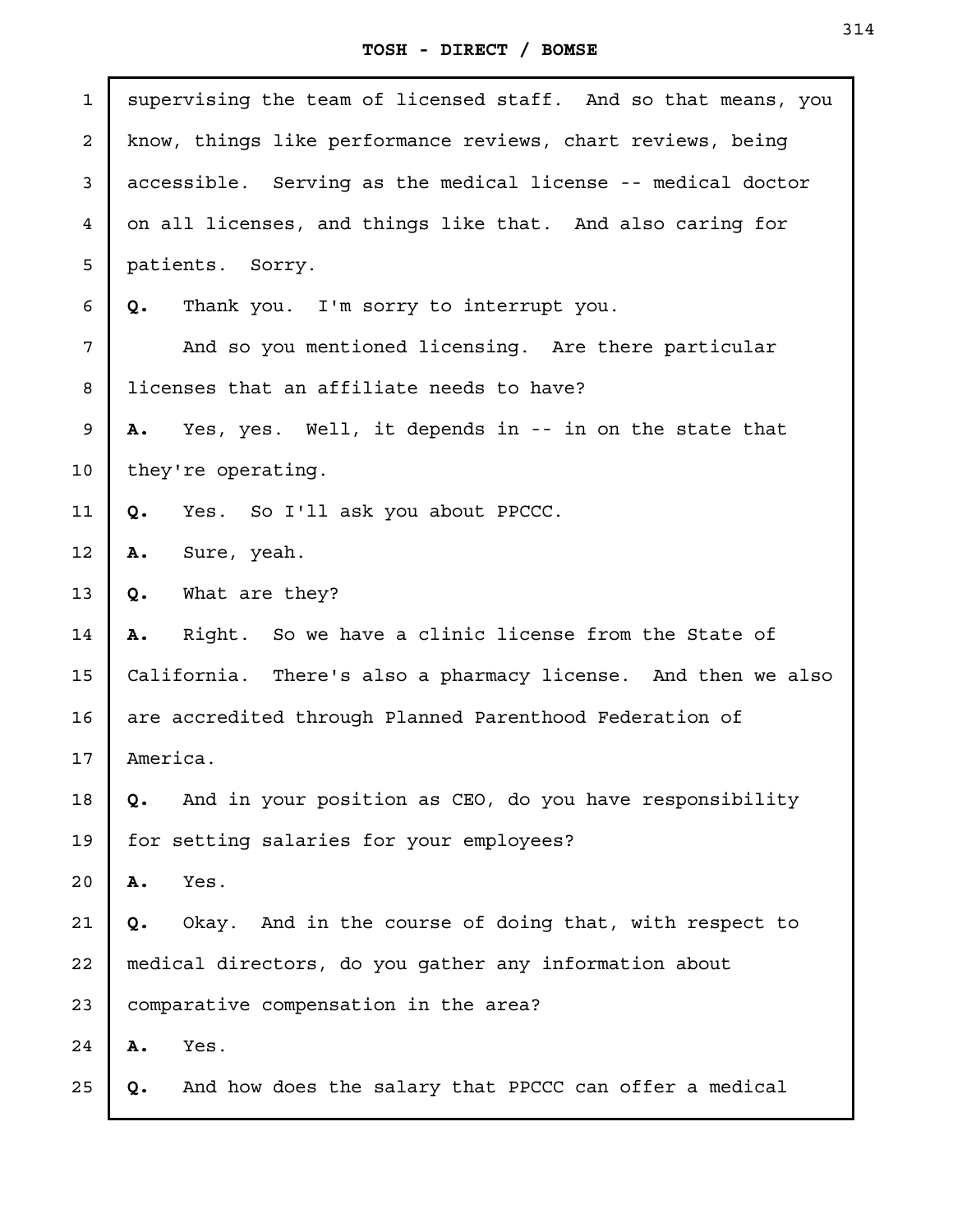| $\mathbf{1}$ | director compare to what that medical director might be able to |
|--------------|-----------------------------------------------------------------|
| 2            | make working in some other environment?                         |
| 3            | Yeah. So, as a nonprofit organization, I would say that<br>Α.   |
| 4            | our salaries are a bit lower than you would find in private     |
| 5            | practice. And so, you know, what we find is just that the       |
| 6            | medical directors who come to work for Planned Parenthood are   |
| 7            | incredibly mission-driven.                                      |
| 8            | I would like to have you turn to Exhibit 871 in that same<br>Q. |
| 9            | binder. And, if you can tell me whether that's a document that  |
| 10           | you have seen before.                                           |
| 11           | (Witness examines document)                                     |
| 12           | Α.<br>Yes.                                                      |
| 13           | It's three pages, so you can flip through it. And what is<br>Q. |
| 14           | it?                                                             |
| 15           | This is the annual report for my affiliate for the fiscal<br>Α. |
| 16           | year that spanned 2017 and 2018.                                |
| 17           | Okay. And what is an annual report?<br>Q.                       |
| 18           | So an annual report is mostly a report to donors that is<br>А.  |
| 19           | intended to show sources of funds that came into a nonprofit    |
| 20           | organization, and how the funds were spent. As well as the      |
| 21           | impact of the organization.                                     |
| 22           | THE COURT:<br>Excuse me just a second.                          |
| 23           | So for the trial, if you have communications that you need      |
| 24           | to make while people are testifying, pass notes, please.        |
| 25           | Thank you.                                                      |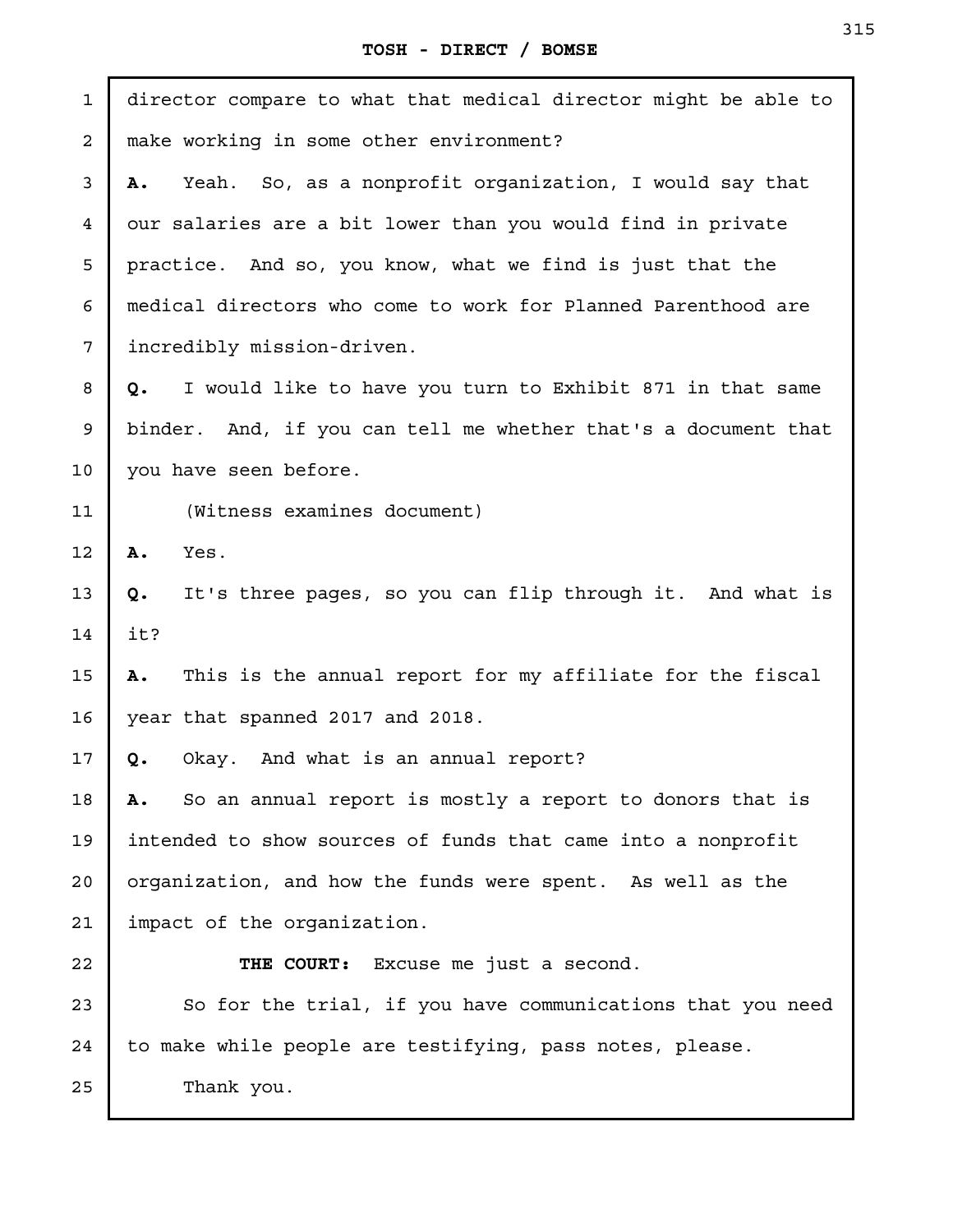| $\mathbf 1$ | MS. BOMSE: Thank Your Honor.                                   |
|-------------|----------------------------------------------------------------|
| 2           | BY MS. BOMSE                                                   |
| 3           | Okay. I'm sorry. I lost you there.<br>Q.                       |
| 4           | I think you said that the function was -- the last thing       |
| 5           | you said was it was -- was to show how the funds are used, and |
| 6           | who they serve? Is that right?                                 |
| 7           | Right. So it's -- it's mostly sources of funds, use of<br>Α.   |
| 8           | funds, how they were spent. And then, the impact of the        |
| 9           | organization.                                                  |
| 10          | Q. Okay. And do you have a role in creating an annual report   |
| 11          | like this?                                                     |
| 12          | Α.<br>Yes.                                                     |
| 13          | And more specifically, did you have a role in creating<br>Q.   |
| 14          | this annual report?                                            |
| 15          | I did, yes.<br><b>A.</b>                                       |
| 16          | Okay.<br>Q.                                                    |
| 17          | Could I have a napkin? I think this<br>THE WITNESS:            |
| 18          | cup is punctured.                                              |
| 19          | MS. BOMSE: That's a trick we play on all first                 |
| 20          | witnesses.                                                     |
| 21          | THE WITNESS: Yeah.                                             |
| 22          | (A pause in the proceedings)                                   |
| 23          | THE COURT: We're a full-service court.                         |
| 24          | THE WITNESS: I appreciate it.                                  |
| 25          | THE COURT: Provide water that spills, and -- so                |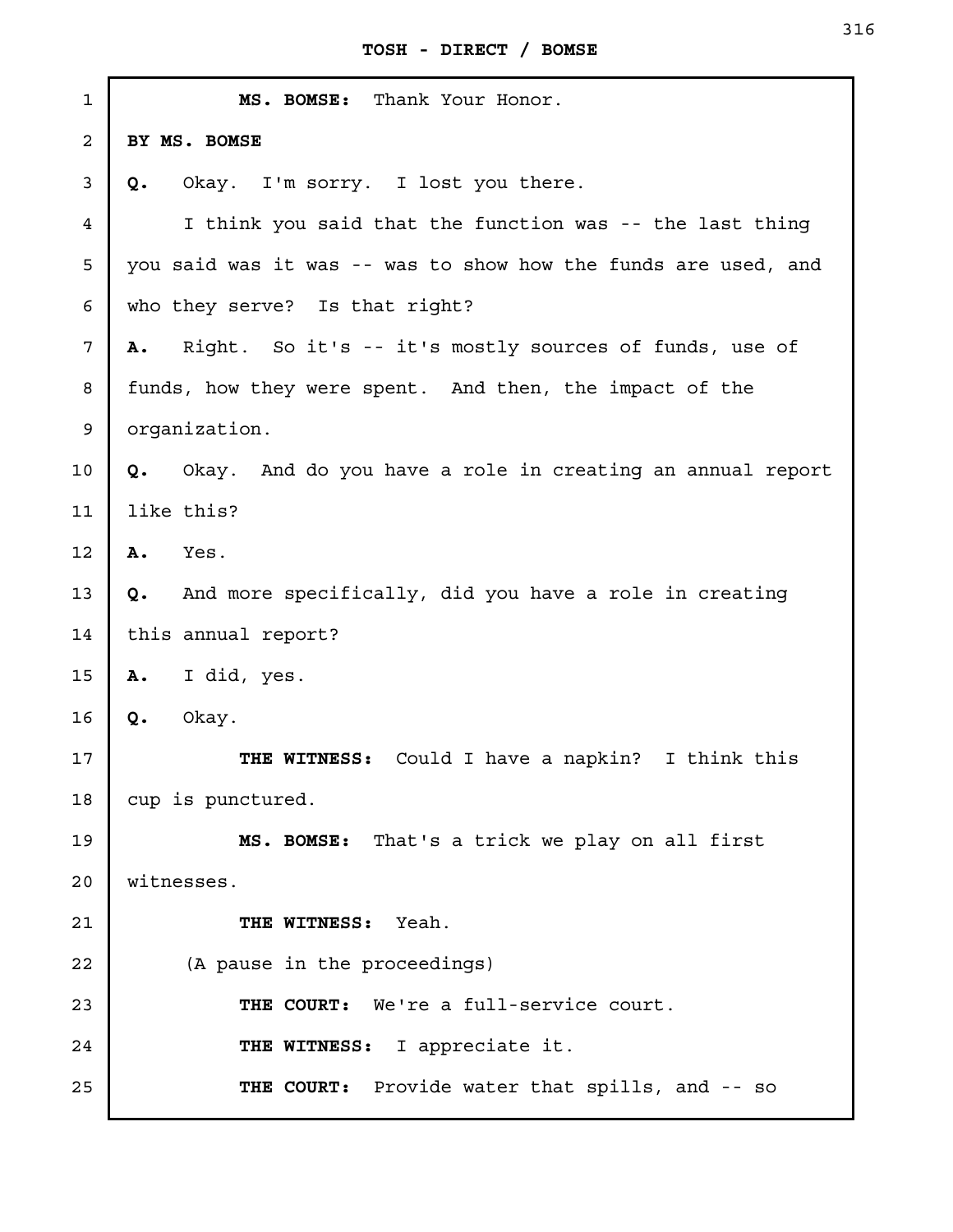| $\mathbf{1}$   | please go ahead.                                                |
|----------------|-----------------------------------------------------------------|
| $\overline{a}$ | MS. BOMSE: Yes. Thank you.                                      |
| 3              | Plaintiffs offer 871.                                           |
| 4              | THE COURT: Is there any objection?                              |
| 5              | MR. MILLEN: Objection, relevance.                               |
| 6              | MS. SHORT: And -- I'm sorry -- possibly violation of            |
| 7              | the stipulation.                                                |
| 8              | THE COURT: Okay. As I indicated before, I'll -- I'm             |
| 9              | going to allow this as background information. It's admitted.   |
| 10             | (Trial Exhibit 871 received in evidence)                        |
| 11             | MS. BOMSE: Thank you, Your Honor.                               |
| 12             | (Document displayed)                                            |
| 13             | BY MS. BOMSE                                                    |
| 14             | So the front page, what's that?<br>Q.                           |
| 15             | The cover.<br>Α.                                                |
| 16             | Okay. All right. So maybe let's skip to the second page<br>Q.   |
| 17             | so we can get to some substance.                                |
| 18             | (Document displayed)                                            |
| 19             | All right. Ms. Tosh, can you describe generally what<br>Q.      |
| 20             | we're looking at here?                                          |
| 21             | What is the information?                                        |
| 22             | Yeah. So this is really just about who we serve at<br>Α.        |
| 23             | Planned Parenthood California Central Coast. And with what      |
| 24             | health services.                                                |
| 25             | Okay. So in the far left corner I see a graphic with some<br>Q. |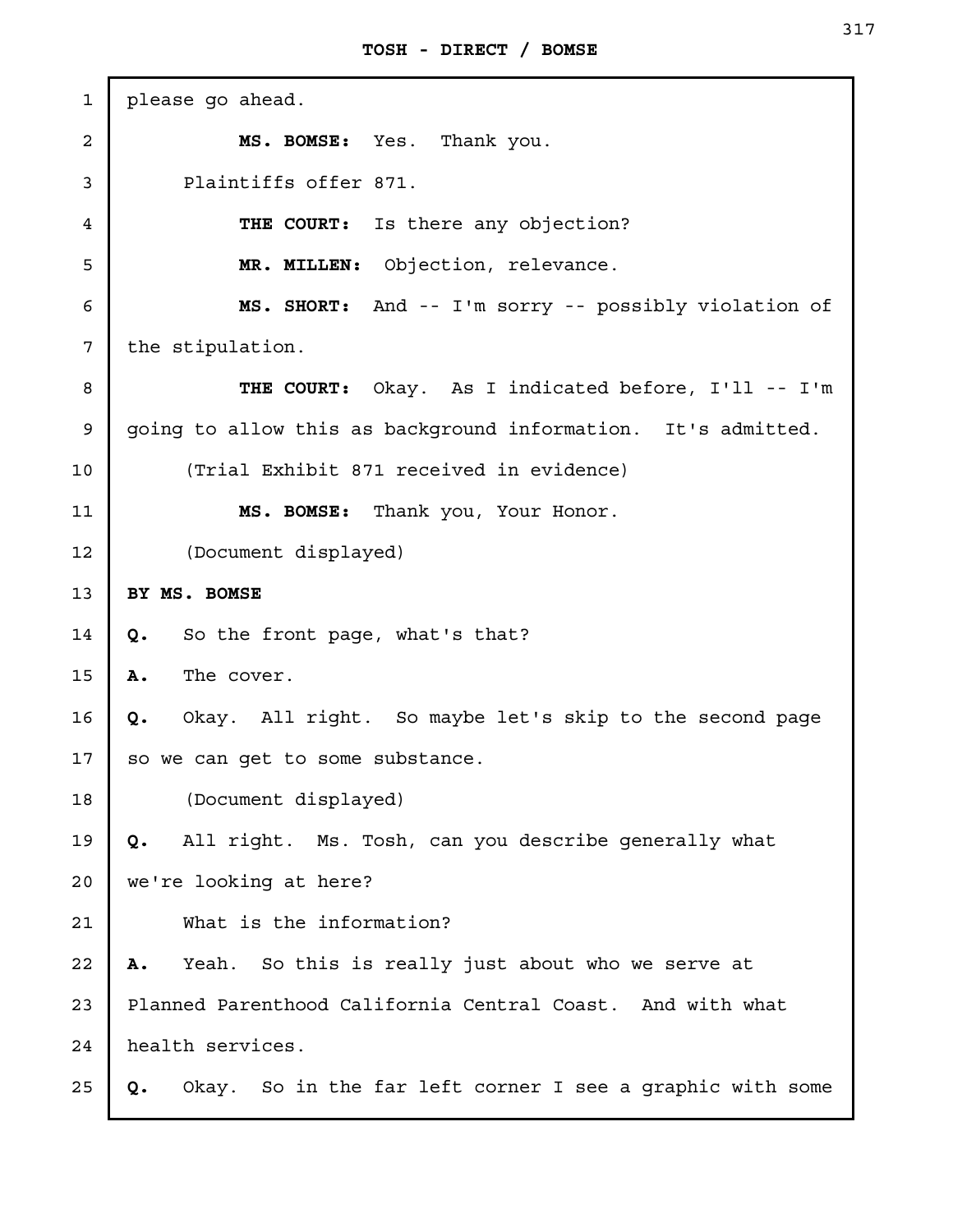| $\mathbf{1}$    | people. And what is -- what is that graphic? What are we --     |
|-----------------|-----------------------------------------------------------------|
| 2               | what is the information there?                                  |
| 3               | Yes. So the total number of patients that were served in<br>Α.  |
| $\overline{4}$  | this year, the '17-'18 fiscal year, was 31,579. And 86 percent  |
| 5               | of them were female; 14 percent were male.                      |
| 6               | Okay. Is that a typical ratio, gender-wise, for PPCCC?<br>Q.    |
| $7\phantom{.}$  | It is. And male patients continue to grow as a percentage<br>Α. |
| 8               | of patients served. But mostly, we serve women.                 |
| 9               | And what's the reason you serve mainly women?<br>Q.             |
| 10              | Well, for a lot of our patients, Planned Parenthood is<br>Α.    |
| 11              | their primary source of healthcare in their early years,        |
| 12 <sub>1</sub> | twenties, thirties. We operate much like a gynecologist's       |
| 13              | office. So, you know, routine well-woman exams, birth control,  |
| 14              | sexually-transmitted-infection testing and treatment. Those     |
| 15              | are the services that are most commonly needed by the patients  |
| 16              | of the age that we serve.                                       |
| 17 <sub>2</sub> | Okay. And if we could shift a little over, I see<br>Q.          |
| 18              | there's -- the patients by age is the next graphic that you've  |
| 19              | got there.                                                      |
| 20              | Yeah.<br>Α.                                                     |
| 21              | And what's that graphic reflecting?<br>Q.                       |
| 22              | Yeah. So what that shows is that the vast majority of<br>Α.     |
| 23              | Planned Parenthood Central Coast patients are in their          |
| 24              | twenties. And that's pretty typical for Planned Parenthood.     |
| 25              | And what that includes is a lot of young women, women raising   |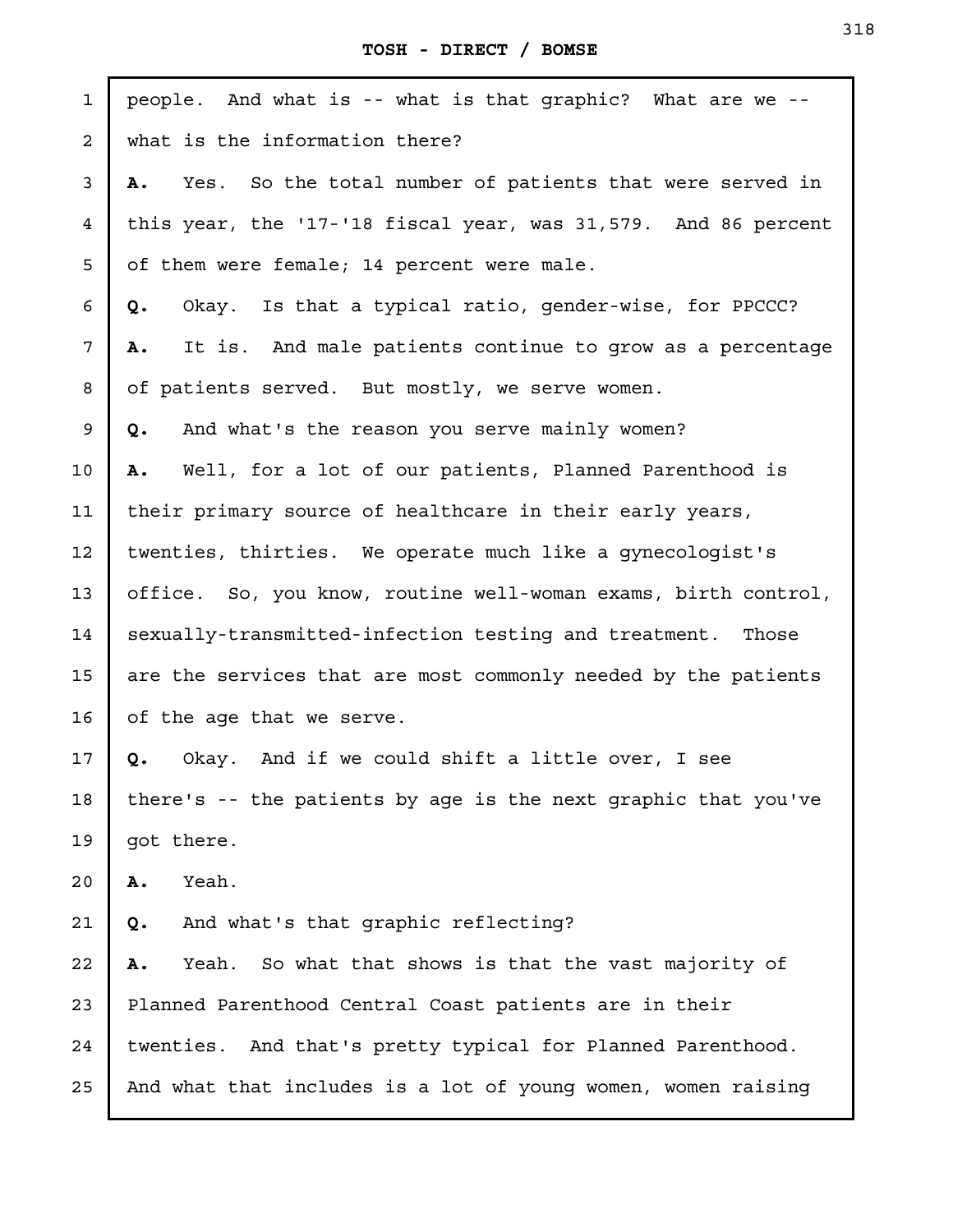| $\mathbf{1}$   | young families, as well as college students. Younger women.      |
|----------------|------------------------------------------------------------------|
| $\overline{a}$ | Uh-huh.                                                          |
| 3              | And below that, there's another graphic that shows cancer<br>Q.  |
| $\overline{4}$ | prevention and detection. Are those services that you provide    |
| 5              | at PPCCC?                                                        |
| 6              | Yes.<br>Α.                                                       |
| 7              | And, and are those important services for your patients?<br>Q.   |
| 8              | Yes. Very. Because so many of our patients don't see<br>Α.       |
| 9              | another doctor during the years that they are coming to Planned  |
| 10             | Parenthood, these are critical primary preventive care           |
| 11             | services.                                                        |
| 12             | Okay. And do you -- does PPCCC offer mammograms?<br>Q.           |
| 13             | We don't.<br>Α.                                                  |
| 14             | Why is that?<br>Q.                                               |
| 15             | The reason is that mammography is not clinically indicated<br>Α. |
| 16             | for women under the age of 40. And as you can see, the vast      |
| 17             | majority of our patients are under the age of 40.                |
| 18             | But what we do see under breast cancer screenings is that        |
| 19             | we provide thousands of breast exams. Those are clinical or      |
| 20             | manual breast exams, the purpose of which is to identify any     |
| 21             | irreqularities that need followup.                               |
| 22             | It's very rare for younger women to have breast cancer.          |
| 23             | But when they do, it's often the most aggressive forms of        |
| 24             | cancer. So it's very important that young women undergo these    |
| 25             | screenings.                                                      |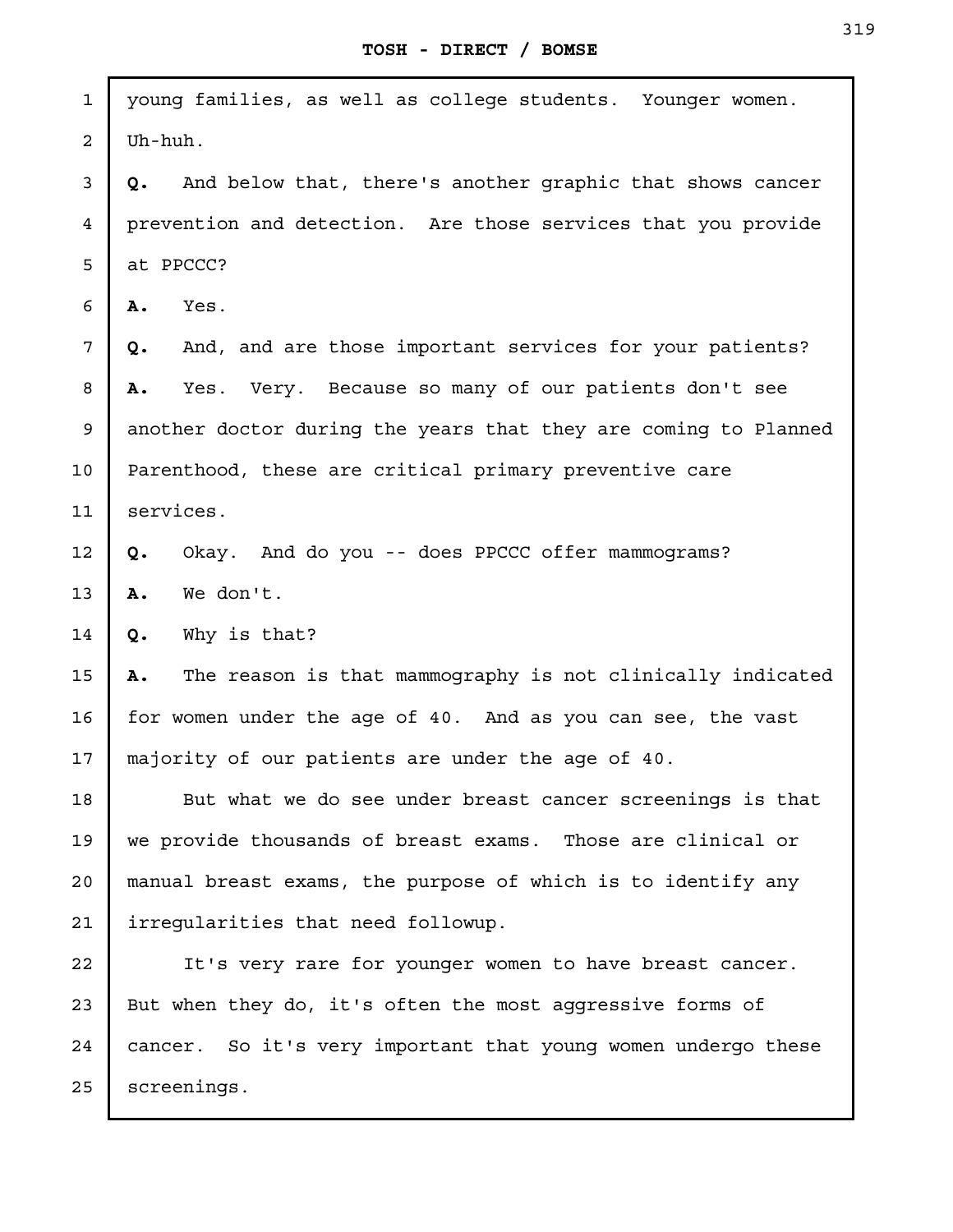| 1  | And then right next to it, the "566" are referrals for          |
|----|-----------------------------------------------------------------|
| 2  | mammography, breast ultrasound. Sometimes that leads to         |
| 3  | biopsy. The goal is really for a young woman to have followup   |
| 4  | care and diagnosis as quickly as possible.                      |
| 5  | And then on the right-hand side, there's another graphic<br>Q.  |
| 6  | that lists "by the numbers." Can you describe to the jury what  |
| 7  | that's showing?                                                 |
| 8  | Yeah. So, so what that shows is the total number of<br>Α.       |
| 9  | health center visits, which was 58,544 in this year.            |
| 10 | So that's different from the total number of patients<br>Q.     |
| 11 | served. Is that because some patients are coming back more      |
| 12 | than once?                                                      |
| 13 | Exactly.<br>Α.                                                  |
| 14 | Okay.<br>Q.                                                     |
| 15 | Yeah.<br>Α.                                                     |
| 16 | Okay.<br>Q.                                                     |
| 17 | And then when you go down, you can just sort of see some<br>Α.  |
| 18 | of what happens during those visits. So at 25,739 of those      |
| 19 | visits, the patient received a test for a sexually-transmitted  |
| 20 | infection, or an STD, which is what a lot of folks call it. At  |
| 21 | 19,060 of those visits, the patient left with birth control,    |
| 22 | et cetera.                                                      |
| 23 | And you can kind of go down and find out what happened at       |
| 24 | those visits.                                                   |
| 25 | If you would turn to the second actual page of the annual<br>Q. |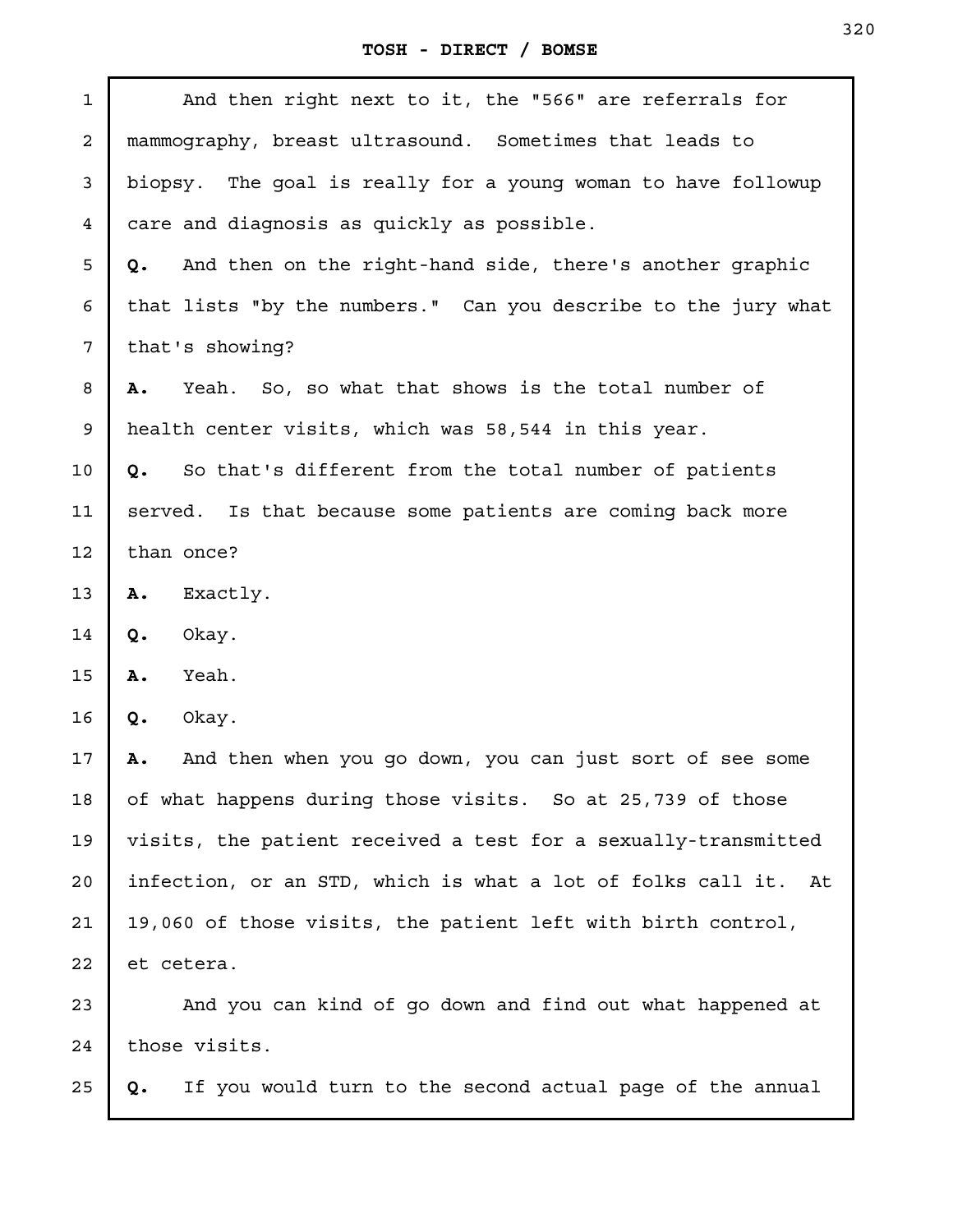| $\mathbf{1}$    | report.                                                        |
|-----------------|----------------------------------------------------------------|
| $\overline{a}$  | (Request complied with by the Witness)                         |
| 3               | (Document displayed)                                           |
| $\overline{4}$  | What is this page showing, at a high level?<br>Q.              |
| 5               | Right. So all the way on the left, that's where you will<br>Α. |
| 6               | see the source-of-funds and the use-of-funds slide. And then   |
| 7               | in the middle, you can get some more information about the     |
| 8               | types of birth control provided by Planned Parenthood. And     |
| 9               | then all the way on the right, the total units dispensed and   |
| 10              | the numbers of condoms provided.                               |
| 11              | Okay. And on the -- if we could focus you, if I could<br>Q.    |
| 12 <sup>°</sup> | focus your attention on the source of funds.                   |
| 13              | Yes.<br>Α.                                                     |
| 14              | What are the source of funds for PPCCC?<br>Q.                  |
| 15              | Right. So Planned Parenthood is primarily a healthcare<br>Α.   |
| 16              | provider. And so like any healthcare provider, the vast        |
| 17              | majority of the funds are from patient services.               |
| 18              | And so, you know, what that means is that patients come to     |
| 19              | us with different payors. Insurance, Medicaid. We provide a    |
| 20              | service, and then we bill for those services. So that's the    |
| 21              | vast majority of the revenue at Planned Parenthood.            |
| 22              | Okay. And what portion of your patients are coming in<br>Q.    |
| 23              | with Medicaid as their provider, or as their insurer?          |
| 24              | Right. So if you look at where it says "Patient<br>Α.          |
| 25              | services," so total for the organization, 75 percent of that   |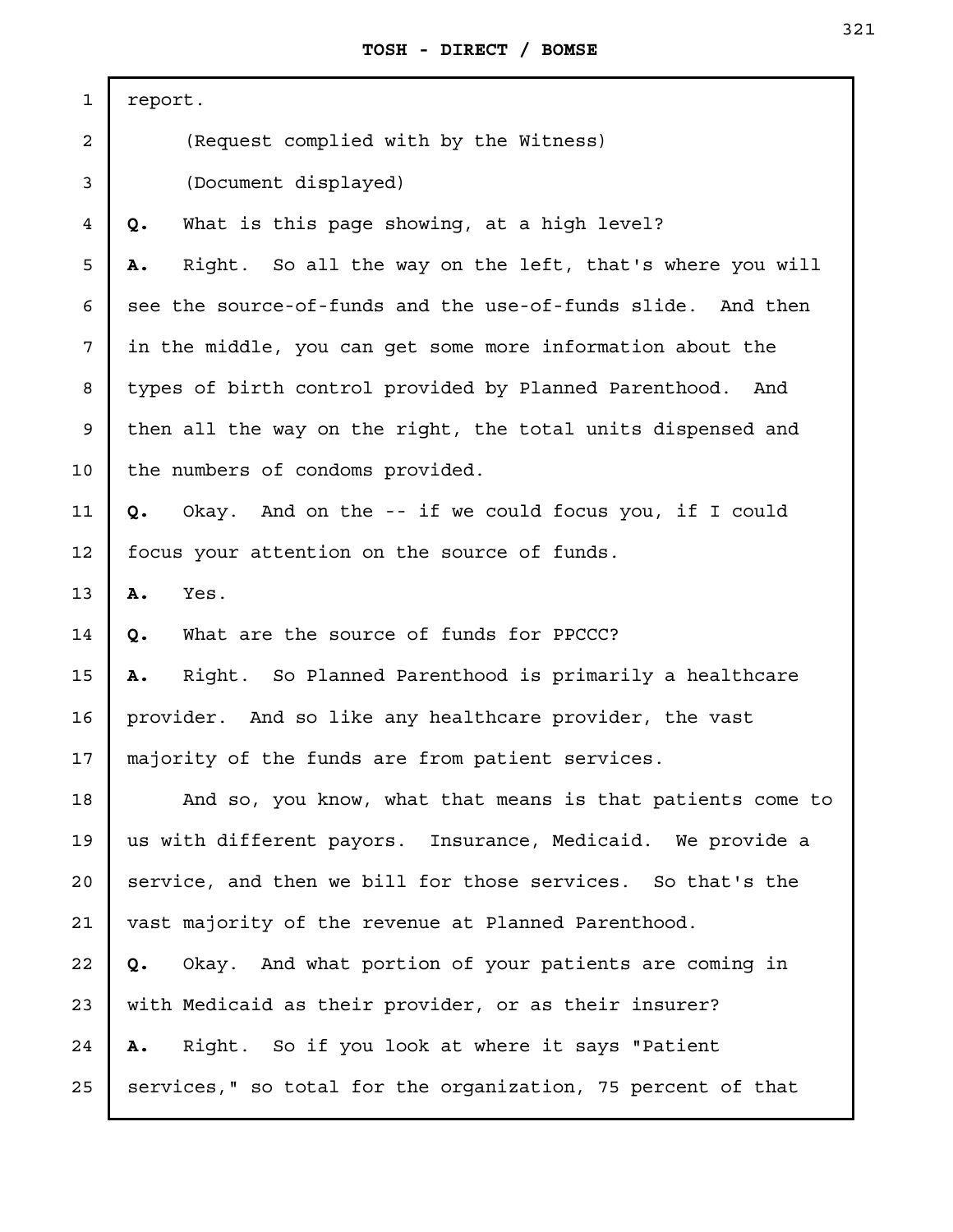| $\mathbf{1}$   | pie chart is revenue from patient services.                      |
|----------------|------------------------------------------------------------------|
| $\overline{a}$ | The two top payors underneath that, Family Pact and              |
| 3              | Medi-Cal, those are government insurance programs. And what      |
| 4              | that means is that they provide care to patients who qualify     |
| 5              | for government insurance, which is a function of their income    |
| 6              | relative to the federal poverty level.                           |
| 7              | So does that mean that people who qualify for either of<br>Q.    |
| 8              | those, the Family Pact or Medi-Cal, they have a low income       |
| 9              | level?                                                           |
| 10             | Right. So to qualify for Family Pact, you have to be at<br>А.    |
| 11             | 200 percent of the federal poverty level. To qualify for         |
| 12             | Medi-Cal, you have to be at 138 percent of the federal poverty   |
| 13             | level.                                                           |
| 14             | And what that means, just to give you an example, is for a       |
| 15             | family of four, to be at 100 percent of the federal poverty      |
| 16             | level, you would have to have an income, total household income  |
| 17             | of \$25,000 or less. So 138 percent of that would be, you know,  |
| 18             | roughly \$32,000. 200 percent of that would be \$50,000. So      |
| 19             | really, both of those programs are a function of need for --     |
| 20             | for your family.                                                 |
| 21             | And so when the insurer is some form of government, you're<br>Q. |
| 22             | receiving funds from either the state or the federal             |
| 23             | government? Is that right?                                       |
| 24             | Right. So, so it comes through the state. But there is<br>Α.     |
|                |                                                                  |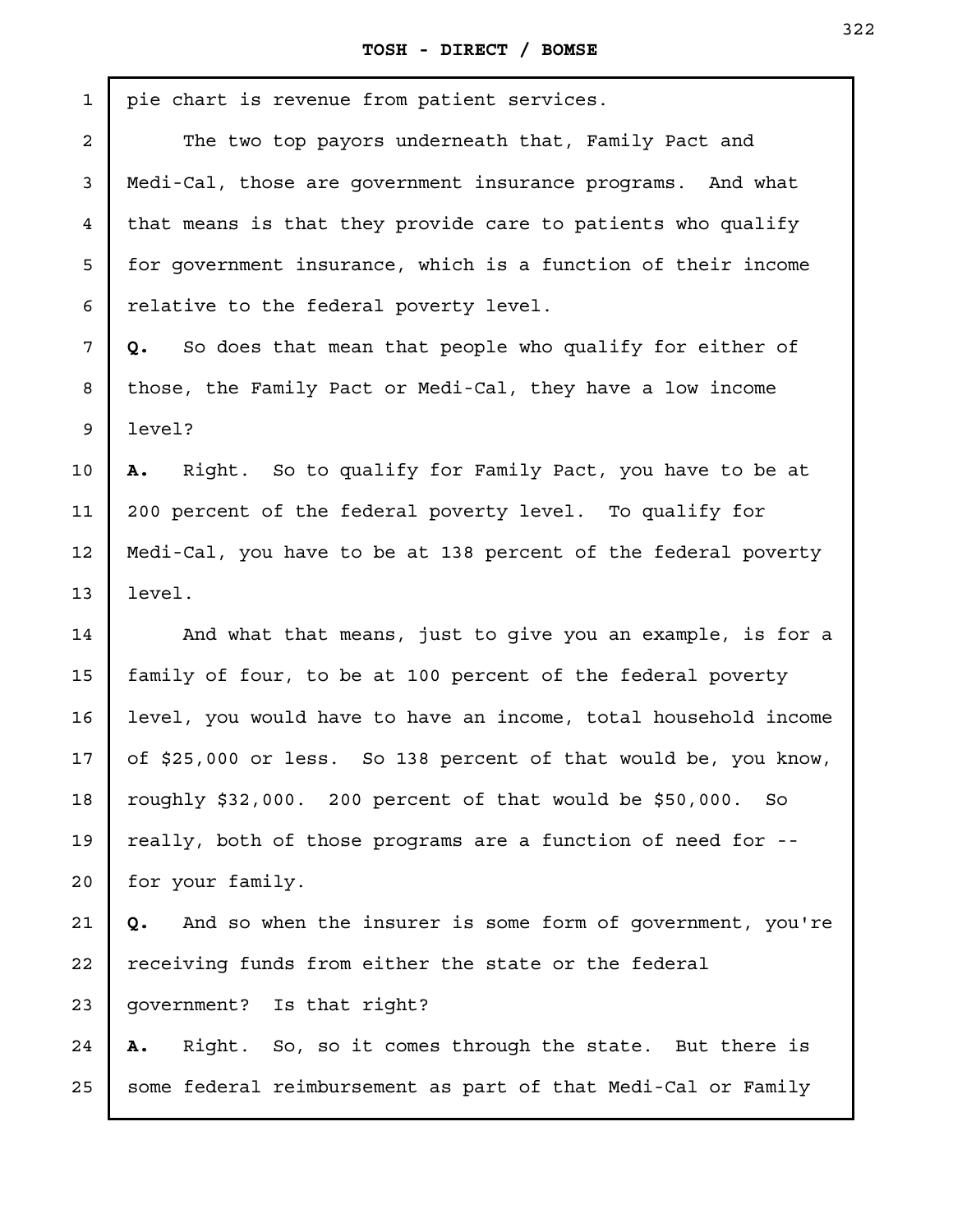| $\mathbf{1}$            | Pact program.                                                  |
|-------------------------|----------------------------------------------------------------|
| $\overline{\mathbf{c}}$ | Okay. Does PPCCC receive any government funding other<br>Q.    |
| $\mathfrak{Z}$          | than reimbursement for medical services?                       |
| $\overline{4}$          | Yes. From time to time, yes. We receive grants from<br>Α.      |
| 5                       | state and local government, and the federal government.        |
| 6                       | All right. Thank you, Ms. Tosh. I want to move now, I<br>Q.    |
| 7                       | want to shift topics a little bit.                             |
| 8                       | (Document taken off display)                                   |
| 9                       | And I want to ask you something about the events in this<br>Q. |
| 10                      | case.                                                          |
| 11                      | So you came -- you testified you -- you started at PPCCC       |
| 12                      | in 2015. Correct?                                              |
| 13                      | Correct.<br>Α.                                                 |
| 14                      | And do you recall learning at some point that there had<br>Q.  |
| 15                      | been a secret recording of a Planned Parenthood doctor?        |
| 16                      | Yes.<br>Α.                                                     |
| 17                      | And was that reasonably early in your tenure at the new<br>Q.  |
| 18                      | organization?                                                  |
| 19                      | Yes.<br>Α.                                                     |
| 20                      | Okay. How did you learn about that?<br>Q.                      |
| 21                      | I learned about it because I got an email from a<br>Α.         |
| 22                      | colleague, just sort of without context, that included, if I   |
| 23                      | recall, a link to an article that was describing a video.      |
| 24                      | Okay. Did you -- what did you do next?<br>Q.                   |
| 25                      | Well, I tried to find more information.<br>Α.                  |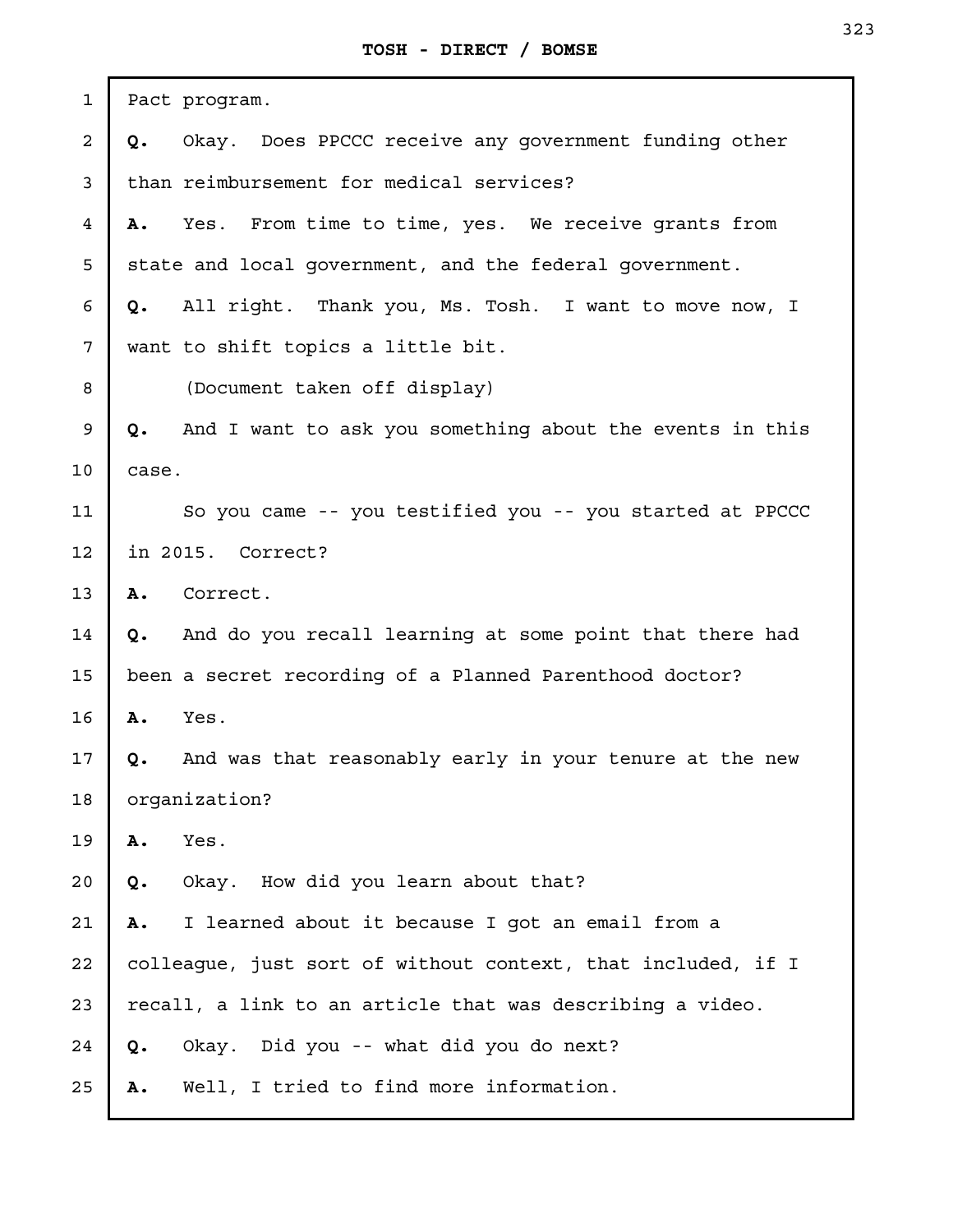| 1  | Did you look at the video?<br>Q.                                 |
|----|------------------------------------------------------------------|
| 2  | Um, I did. Yes, I did look at the video. Yeah.<br>Α.             |
| 3  | Okay. Do you remember any reaction that you had to that<br>Q.    |
| 4  | video?                                                           |
| 5  | Yeah. I was confused. Shocked. I didn't understand -- I<br>Α.    |
| 6  | didn't understand really the content of it. And I was -- was     |
| 7  | pretty frightened, actually, that the video had been made and    |
| 8  | was being distributed.                                           |
| 9  | Did it -- and that video, do you recall who was -- who the<br>Q. |
| 10 | doctor was in that video?                                        |
| 11 | Yeah.<br>Α.                                                      |
| 12 | And who was that?<br>Q.                                          |
| 13 | It was Dr. Nucatola.<br>Α.                                       |
| 14 | Can you recall what it was like at your affiliate in the<br>Q.   |
| 15 | days after that first video came out?                            |
| 16 | Objection, Your Honor. 403, prejudicial<br>MR. MILLEN:           |
| 17 | and relevancy.                                                   |
| 18 | THE COURT: And what is the relevance, Ms. Bomse?                 |
| 19 | MS. BOMSE: The relevance is the impact on Planned                |
| 20 | Parenthood staff of learning that there was an undercover        |
| 21 | video.                                                           |
| 22 | THE COURT: All right. I'll overrule the objection.               |
| 23 | You can proceed.                                                 |
| 24 | MS. BOMSE: Thank you.                                            |
| 25 |                                                                  |
|    |                                                                  |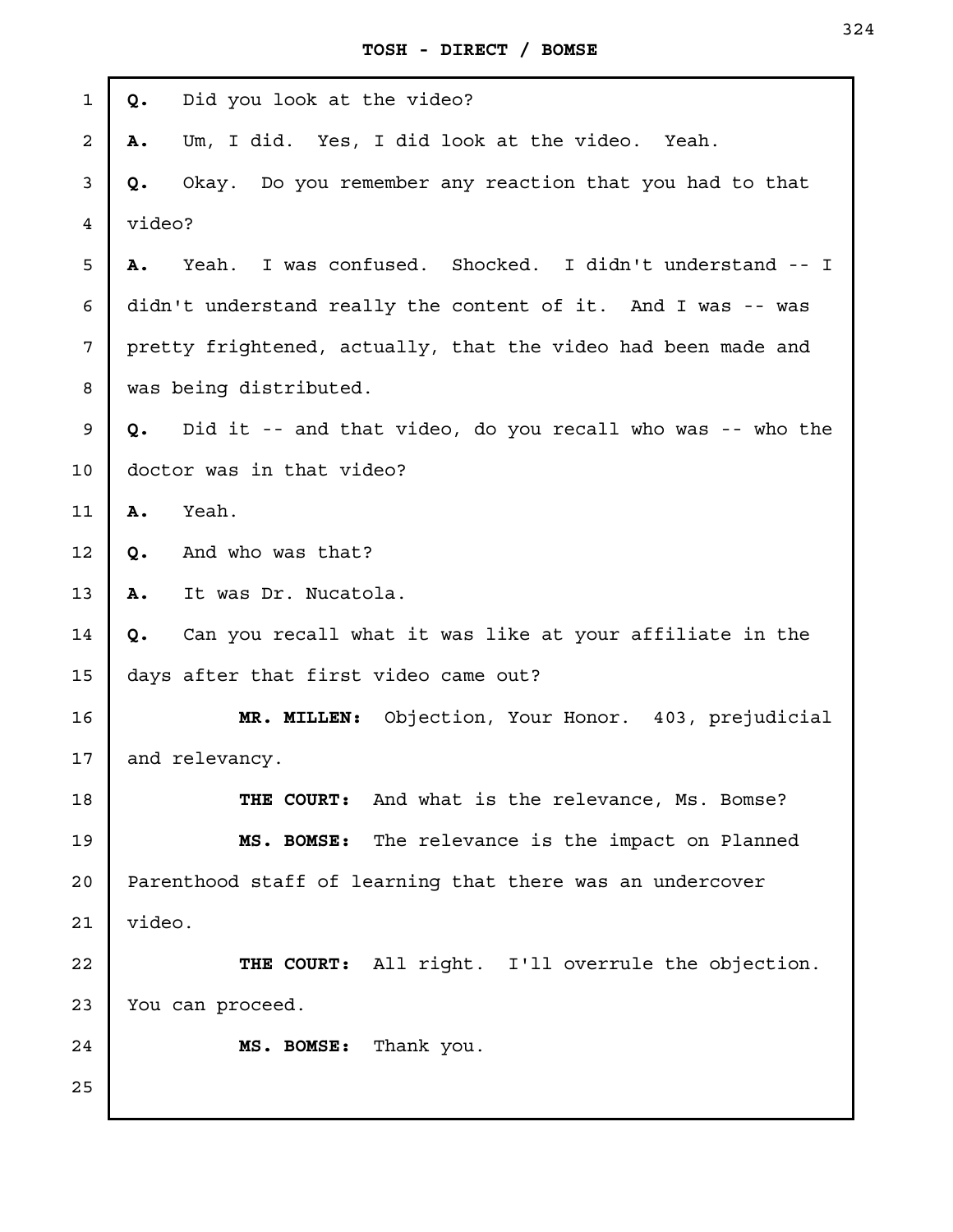| 1  | BY MS. BOMSE                                                   |
|----|----------------------------------------------------------------|
| 2  | Let me ask you the question again. There was one, one<br>Q.    |
| 3  | video at that the point, right?                                |
| 4  | Right.<br>Α.                                                   |
| 5  | And it was of a Dr. Deborah Nucatola?<br>Q.                    |
| 6  | Correct.<br>Α.                                                 |
| 7  | Is she someone that is generally known to people in the<br>Q.  |
| 8  | organization?                                                  |
| 9  | Yes.<br>Α.                                                     |
| 10 | Why is that?<br>Q.                                             |
| 11 | She held a leadership position in Planned Parenthood<br>Α.     |
| 12 | Federation of America for a long time. So a lot of people knew |
| 13 | her from conferences. She did a lot of visits to health        |
| 14 | centers. So, yeah, she was well-known.                         |
| 15 | And is Dr. Nucatola, herself, an abortion provider?<br>Q.      |
| 16 | Yes.<br>Α.                                                     |
| 17 | And so I was asking you whether there was internally at<br>Q.  |
| 18 | your organization, or within the Federation, in the first few  |
| 19 | days -- what was the reaction to that video coming out?        |
| 20 | A lot of concern, a lot of fear. Concern about<br>Α.           |
| 21 | Dr. Nucatola. Concern about the types of, you know,            |
| 22 | anti-abortion violence and activity that could face our        |
| 23 | organizations. Concern for the, you know, safety and           |
| 24 | well-being of our staff and our patients.                      |
| 25 | Okay. And did you -- as a leader of PPCCC, did you feel<br>Q.  |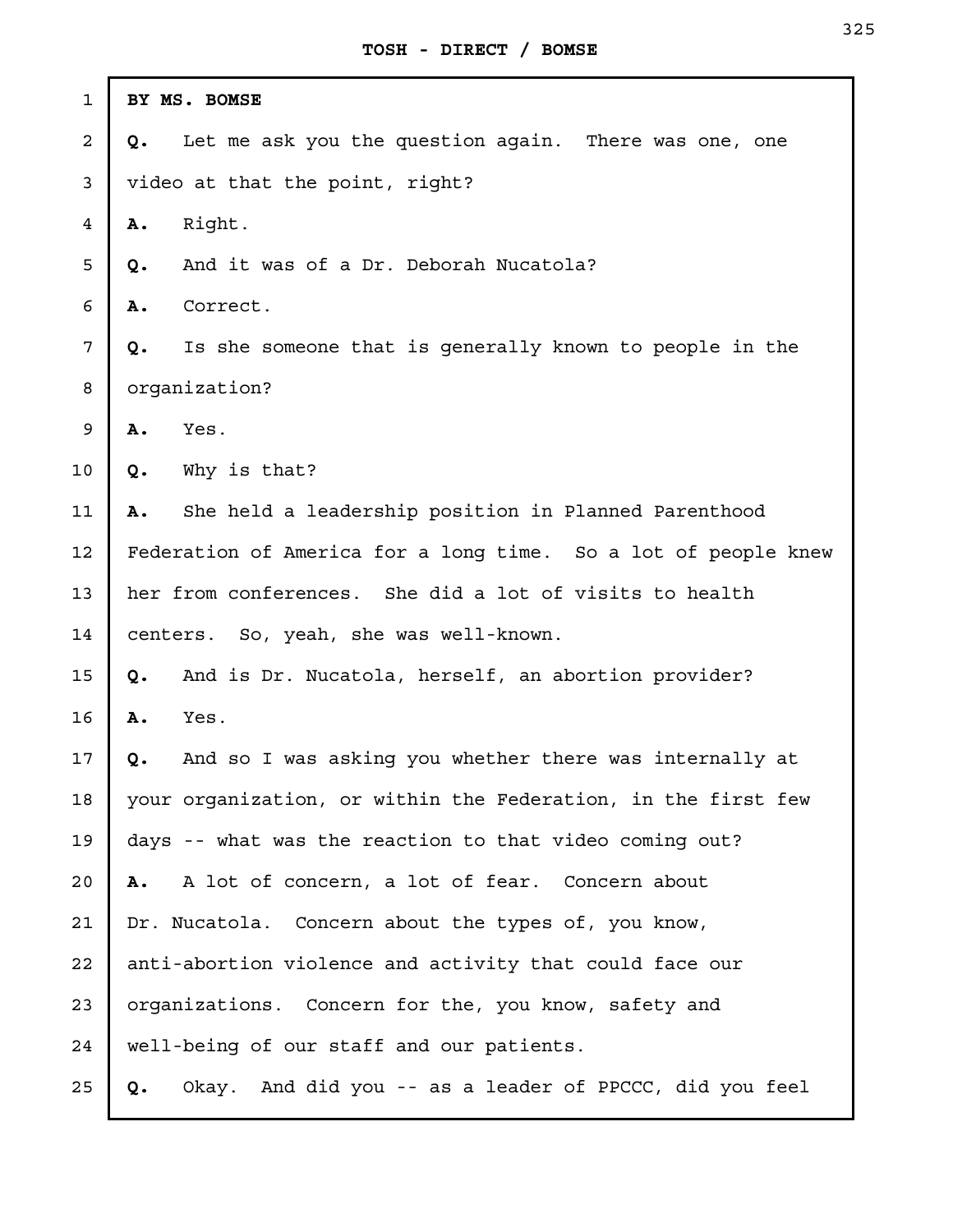| $\mathbf{1}$      | that you had any particular responsibilities to take any kind   |  |
|-------------------|-----------------------------------------------------------------|--|
| $\overline{a}$    | of actions?                                                     |  |
| 3                 | Yes.<br>Α.                                                      |  |
| $\overline{4}$    | And can you tell me what you felt you needed to do?<br>Q.       |  |
| 5                 | Yeah. I think mostly in the early days I felt like I<br>Α.      |  |
| 6                 | needed to really reassure staff, to share information with our  |  |
| 7                 | Board of Directors, and to attend to any security needs of our  |  |
| 8                 | organization, as well as just find out more information about   |  |
| 9                 | what had happened.                                              |  |
| 10                | Right. You said you needed to provide information to your<br>Q. |  |
| 11                | Board, but initially when you got that email and watched that   |  |
| $12 \overline{ }$ | video, did you have any information?                            |  |
| 13                | No.<br>Α.                                                       |  |
| 14                | Okay. Did you know who -- who made this video?<br>Q.            |  |
| 15                | No.<br>Α.                                                       |  |
| 16                | Okay. Did you take part in doing research to find out who<br>Q. |  |
| 17                | had made the video?                                             |  |
| 18                | Α.<br>Yes.                                                      |  |
| 19                | Okay. And do you recall what you learned?<br>Q.                 |  |
| 20                | Well, very early on, I want to say the next day or pretty<br>Α. |  |
| 21                | soon after that, we learned that Board members for the Center   |  |
| 22                | for Medical Progress included very well known anti-abortion     |  |
| 23                | activists. And so it was -- it was evident immediately that     |  |
| 24                | this was part of an anti-Planned Parenthood campaign.           |  |
| 25                | Okay. Who were -- who did you find out was involved with<br>Q.  |  |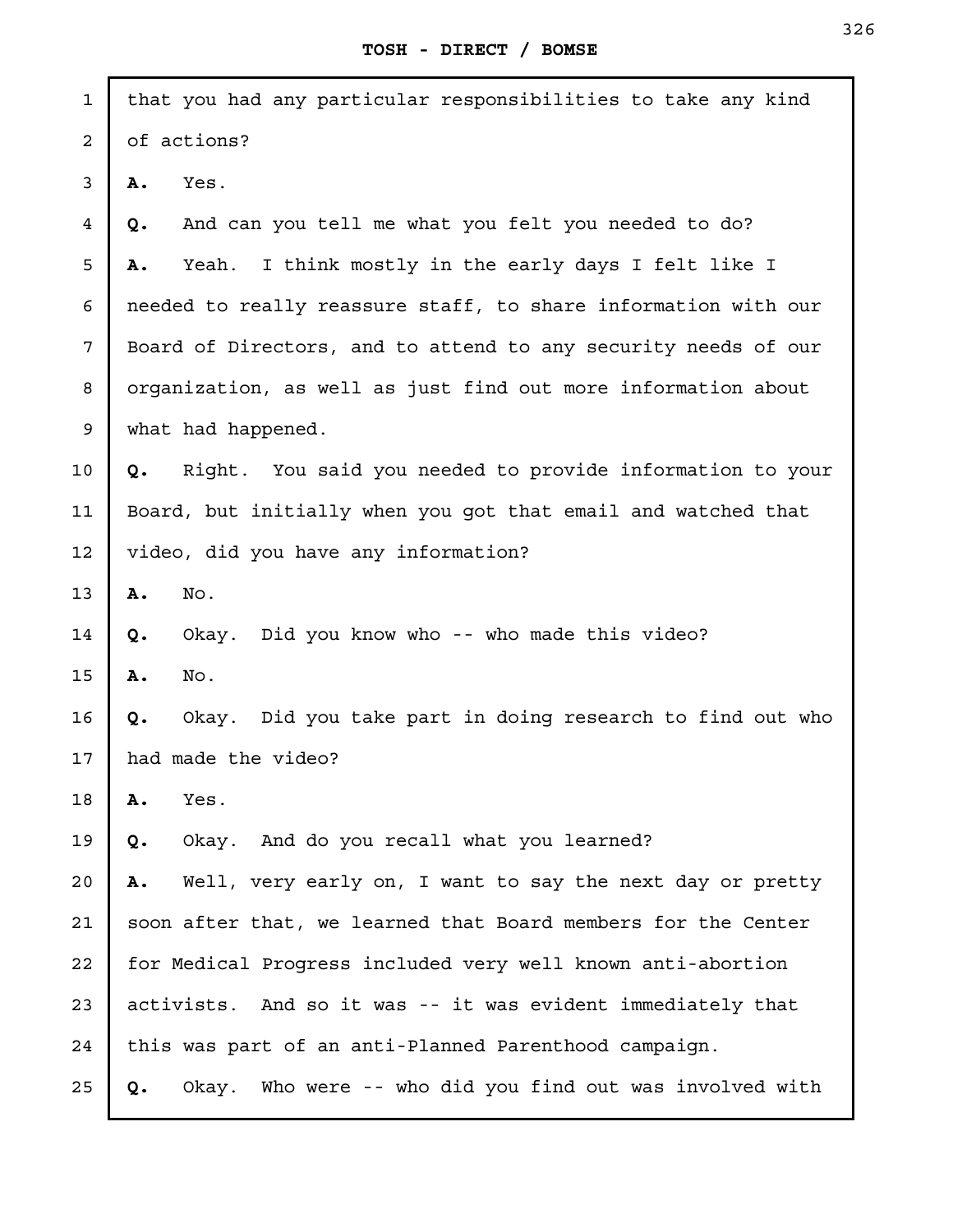| 1  | the organization that made the video?                              |  |
|----|--------------------------------------------------------------------|--|
| 2  | Troy Newman.<br>Α.                                                 |  |
| 3  | MR. KOZINA:<br>Objection. Hearsay, Your Honor.<br>It               |  |
| 4  | will obviously speak for itself.                                   |  |
| 5  | THE COURT: This goes to state of mind.                             |  |
| 6  | So, ladies and gentlemen, this is admitted not for the             |  |
| 7  | truth, but for the information that Ms. Tosh believed that she     |  |
| 8  | had uncovered.                                                     |  |
| 9  | MS. BOMSE: Thank you.                                              |  |
| 10 | BY MR. BOMSE                                                       |  |
| 11 | So, I'm sorry. Who were the individuals that you learned<br>Q.     |  |
| 12 | in those first few days were involved with the creation of the     |  |
| 13 | video?                                                             |  |
| 14 | So if I recall, it was Albin Rhomberg, I believe Cate<br><b>A.</b> |  |
| 15 | Short and Troy Newman.                                             |  |
| 16 | And Troy Newman, was that someone you knew, you had heard<br>Q.    |  |
| 17 | of?                                                                |  |
| 18 | Α.<br>Yes.                                                         |  |
| 19 | And how is that?<br>Q.                                             |  |
| 20 | Troy Newman was the head of Operation Rescue, maybe still<br>Α.    |  |
| 21 | is, a very well known anti-abortion activist who spent many        |  |
| 22 | years targeting Dr. George Tiller.                                 |  |
| 23 | Objection, Your Honor, (inaudible).<br>MR. KOZINA:                 |  |
| 24 | (Court reporter clarification.)                                    |  |
| 25 | THE COURT: Mr. Kozina said: Objection because of                   |  |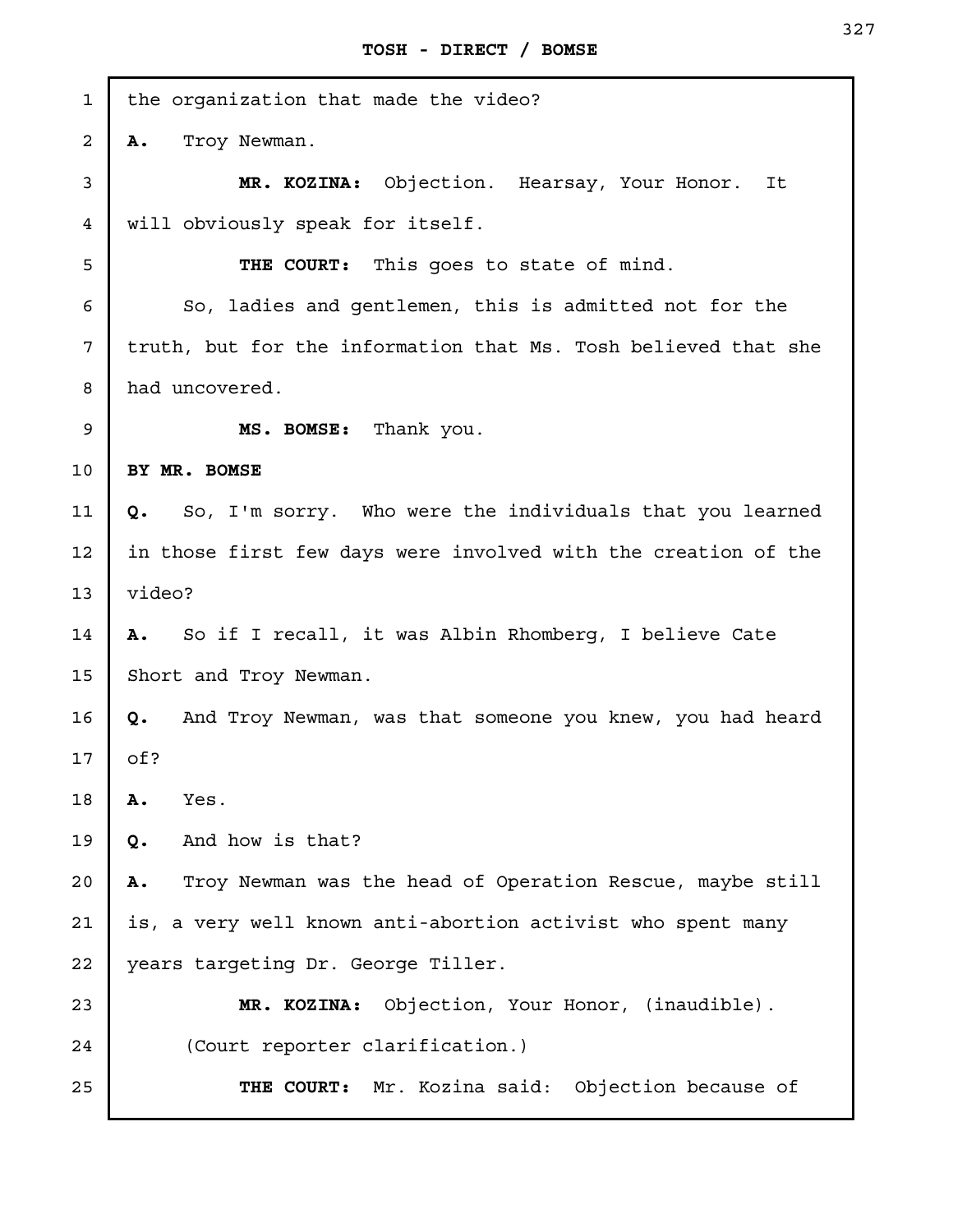| $\mathbf 1$    | the Court's prior ruling.                                       |
|----------------|-----------------------------------------------------------------|
| $\overline{a}$ | At this point no line has been crossed, so overruled.           |
| 3              | Thank you.<br>MS. BOMSE:                                        |
| $\overline{4}$ | BY MR. BOMSE                                                    |
| 5              | I'm sorry. Did you say that Mr. Newman and his<br>Q.            |
| 6              | organization Operation Rescue were involved in protests where?  |
| 7              | Well, if I recall, Operation Rescue moved from California<br>Α. |
| 8              | to Wichita, Kansas, with the goal of targeting George Tiller.   |
| 9              | Objection. Lack of personal knowledge.<br>MR. KOZINA:           |
| 10             | THE COURT: Sustained.                                           |
| 11             | MS. BOMSE: Okay. That's fine.                                   |
| 12             | BY MR. BOMSE                                                    |
| 13             | You were aware of --<br>Q.                                      |
| 14             | Mr. Newman.<br>Α.                                               |
| 15             | Thank you.<br>Q.                                                |
| 16             | Okay. And did you also have any familiarity or knowledge        |
| 17             | about Mr. Rhomberg?                                             |
| 18             | Yeah, some. $I$ --<br>Α.                                        |
| 19             | Objection. Hearsay, Your Honor.<br>MS. SHORT:                   |
| 20             | THE COURT: Overruled for the same reason.                       |
| 21             | BY MS. BOMSE                                                    |
| 22             | I'm sorry. Had you also heard anything? Did you know<br>Q.      |
| 23             | anything about a gentleman named Albin Rhomberg who was         |
| 24             | identified as being connected to the organization that made the |
| 25             | video?                                                          |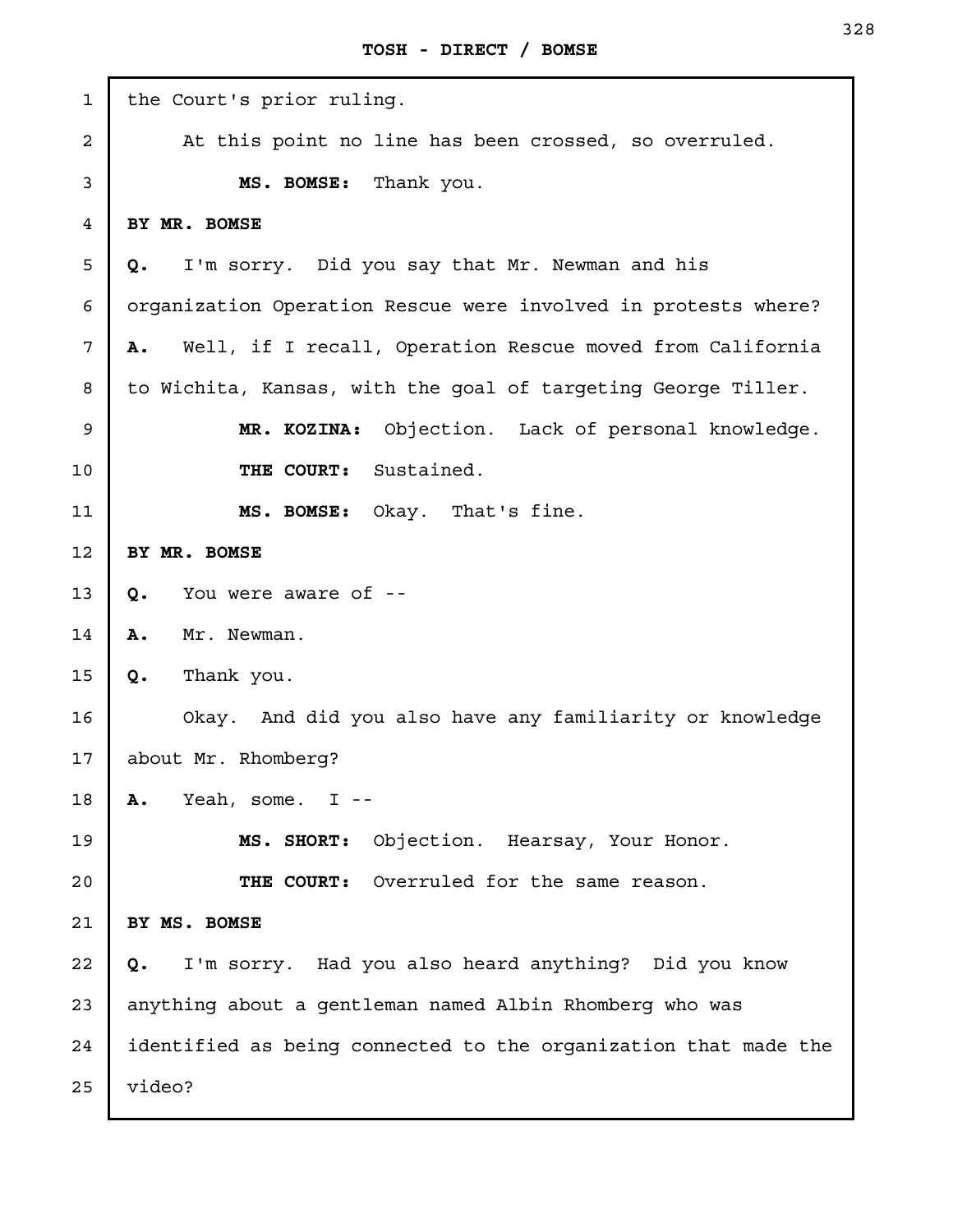| $\mathbf{1}$      | I learned at the time that he was very well known in<br>Α.       |
|-------------------|------------------------------------------------------------------|
| $\overline{a}$    | anti-abortion policy work in California. That was new to me.     |
| 3                 | THE COURT:<br>I'm sorry. Ms. Short.                              |
| 4                 | MS. SHORT: Objection. This is clearly hearsay, Your              |
| 5                 | Honor. "I learned." "I heard."                                   |
| 6                 | THE COURT: This is going to her state of mind.                   |
| 7                 | And, again, this is not offered for the truth of the             |
| 8                 | matter, but it is offered for -- for what she understood at the  |
| 9                 | time.                                                            |
| 10                | MS. BOMSE: Thank you.                                            |
| 11                | BY MS. BOMSE                                                     |
| $12 \overline{ }$ | So what was -- what was -- learning that information about<br>Q. |
| 13                | who was involved in creating the videos, did that -- what did    |
| 14                | that cause -- what did that cause you to think and do vis-a-vis  |
| 15                | your staff?                                                      |
| 16                | A. Well, you know, this country has a long history of            |
| 17                | anti-abortion opposition and violence.                           |
| 18                | MS. SHORT: Objection, Your Honor. Lacks foundation.              |
| 19                | THE COURT: Again, this -- this information goes to               |
| 20                | the state of mind and it's not offered for the truth.            |
| 21                | You may proceed. Overruled.                                      |
| 22                | MS. BOMSE: Thank you.                                            |
| 23                | And so staff who work for Planned Parenthood are very<br>Α.      |
| 24                | highly trained, deal with opposition activity on a daily basis   |
| 25                | sometimes, and are very mission driven and, also, quite aware    |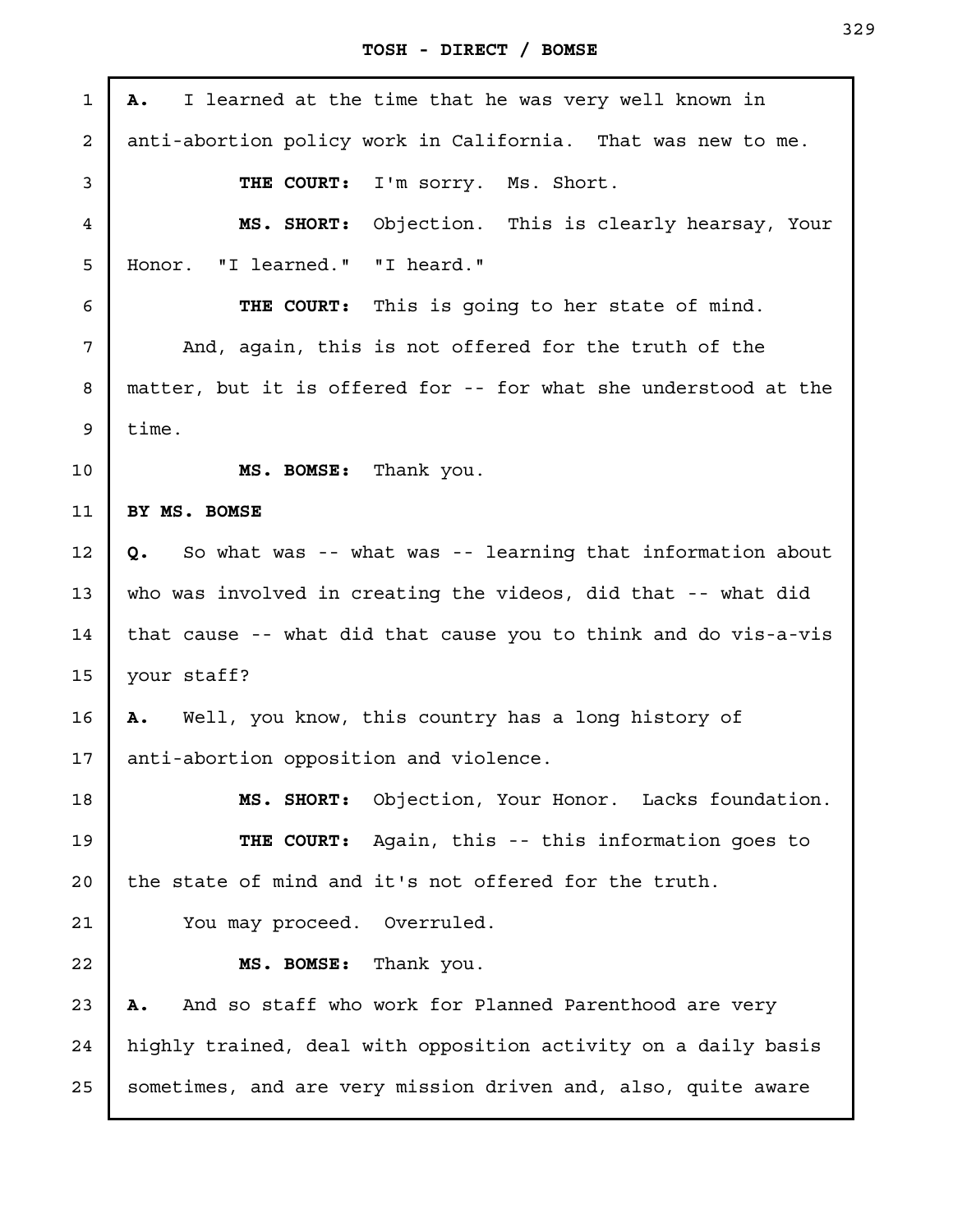| $\mathbf{1}$   | of the risks of working at a Planned Parenthood organization   |  |
|----------------|----------------------------------------------------------------|--|
| $\overline{a}$ | where there is that type of opposition.                        |  |
| 3              | And so as a leader of a Planned Parenthood organization        |  |
| $\overline{4}$ | during a time like this, my first priority and concern was to  |  |
| 5              | ensure that the needs of my staff and my patients were met.    |  |
| 6              | And so at that time, you know, what that really meant was --   |  |
| 7              | was talking to staff, reassuring staff, ensuring that if there |  |
| 8              | were any vulnerabilities or perceived vulnerabilities in our   |  |
| 9              | security, that they were attended to because the staff was     |  |
| 10             | fearful.                                                       |  |
| 11             | Okay. Now, if you could return to your binder and look,<br>Q.  |  |
| 12             | there is another exhibit there I'd like you to have a look at, |  |
| 13             | which is Exhibit 1309.                                         |  |
| 14             | Α.<br>Yes.                                                     |  |
| 15             | All right. And is that -- what is 1309?<br>Q.                  |  |
| 16             | So this is an email thread between me and our medical<br>Α.    |  |
| 17             | director, Dr. Virginia Siegfried.                              |  |
| 18             | Okay. And this is an email that you sent to<br>Q.              |  |
| 19             | Siegfried; is that right? Correct?<br>Dr.                      |  |
| 20             | That's part of it.<br>Α.                                       |  |
| 21             | Part of it.<br>Q.                                              |  |
| 22             | And before the email that you sent to Dr. Siegfried, what      |  |
| 23             | -- what were you doing in sending the email to Dr. Siegfried?  |  |
| 24             | What I was primarily doing was sharing photographs of<br>Α.    |  |
| 25             | individuals who were operating as BioMax to see if she         |  |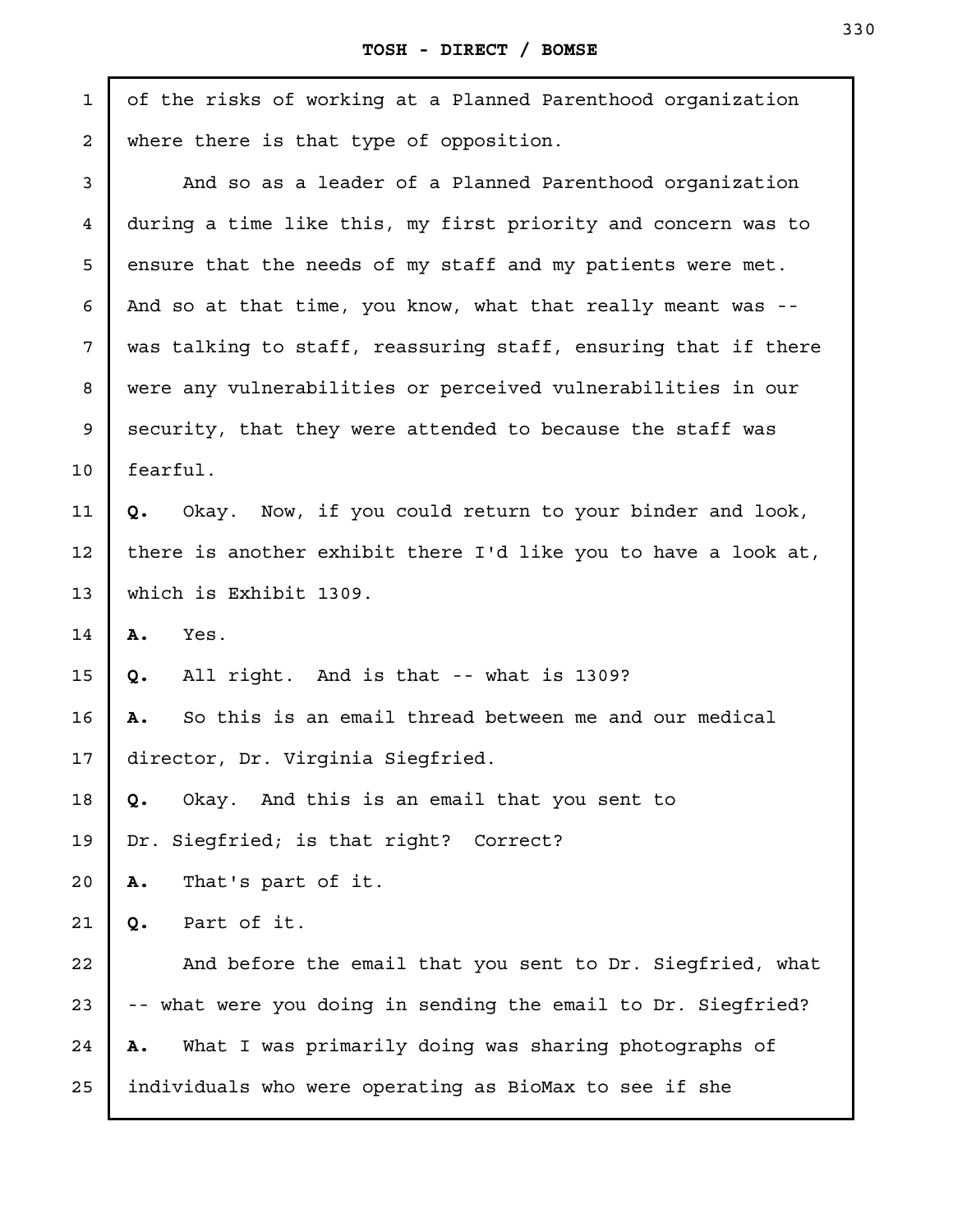identified anyone or remembered having a conversation with any of them at a meeting. **Q.** Okay. So by this point had you learned that there had been more than one -- than just the recording of Dr. Nucatola? **A.** Yes. **Q.** Okay. And if -- **MS. BOMSE:** Plaintiffs offer 1309. **THE COURT:** Any objection? **MR. LiMANDRI:** No objection. **THE COURT:** It's admitted. **MS. BOMSE:** Thank you. (Trial Exhibit 1309 received in evidence) **BY MS. BOMSE Q.** So let's go to the second page of that email. (Document displayed) **Q.** All right. And this email, what's the date when you received this email? **A.** Thursday, July 30th. **Q.** Okay. So is that -- that was maybe a couple weeks after the first video had come out? **A.** Yes. **Q.** Okay. And this video -- this email is sent to all chief executive officers? **A.** That's correct. **Q.** And that's how you received it? 1 2 3 4 5 6 7 8 9 10 11 12 13 14 15 16 17 18 19 20 21 22 23 24 25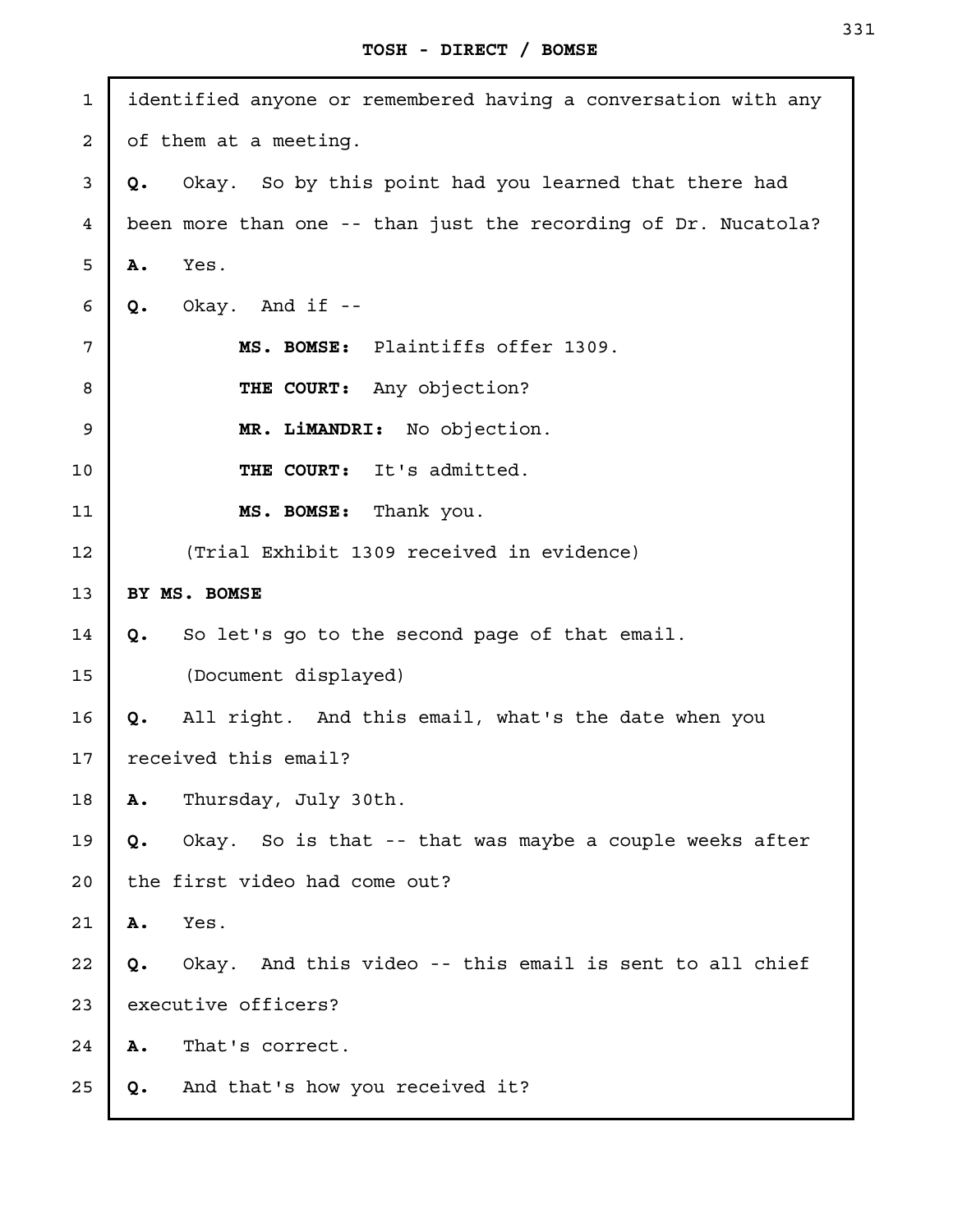| 1              | Right.<br>Α.                                                     |  |
|----------------|------------------------------------------------------------------|--|
| $\overline{a}$ | Okay. And what is the information that's being conveyed<br>Q.    |  |
| 3              | to all the CEOs of Planned Parenthood in this email?             |  |
| 4              | So what's being conveyed is that there were a number of<br>Α.    |  |
| 5              | individuals who were using aliases and operating as an           |  |
| 6              | organization that they were calling BioMax Procurement           |  |
| 7              | Services.                                                        |  |
| 8              | Let me just stop you there. So initially when the<br>Q.<br>Okay. |  |
| 9              | first video of Dr. Nucatola that we've talked about came out,    |  |
| 10             | you found out who was involved in the organization; correct?     |  |
| 11             | Correct.<br>Α.                                                   |  |
| 12             | And then was there further research done to learn how that<br>Q. |  |
| 13             | video was obtained?                                              |  |
| 14             | Α.<br>Yes.                                                       |  |
| 15             | Okay. And so is what's in this email a reflection of some<br>Q.  |  |
| 16             | of the information that the organization gathered in the weeks   |  |
| 17             | after the first video came out?                                  |  |
| 18             | Yes, exactly.<br>Α.                                              |  |
| 19             | Okay. And actually if we could, instead of --<br>Q.              |  |
| 20             | MR. BOMSE: Ken, if you could pull up the list of the             |  |
| 21             | conferences?                                                     |  |
| 22             | (Document displayed)                                             |  |
| 23             | BY MS. BOMSE                                                     |  |
| 24             | Okay. And so, Ms. Tosh, what was your understanding of<br>Q.     |  |
| 25             | what that list represented?                                      |  |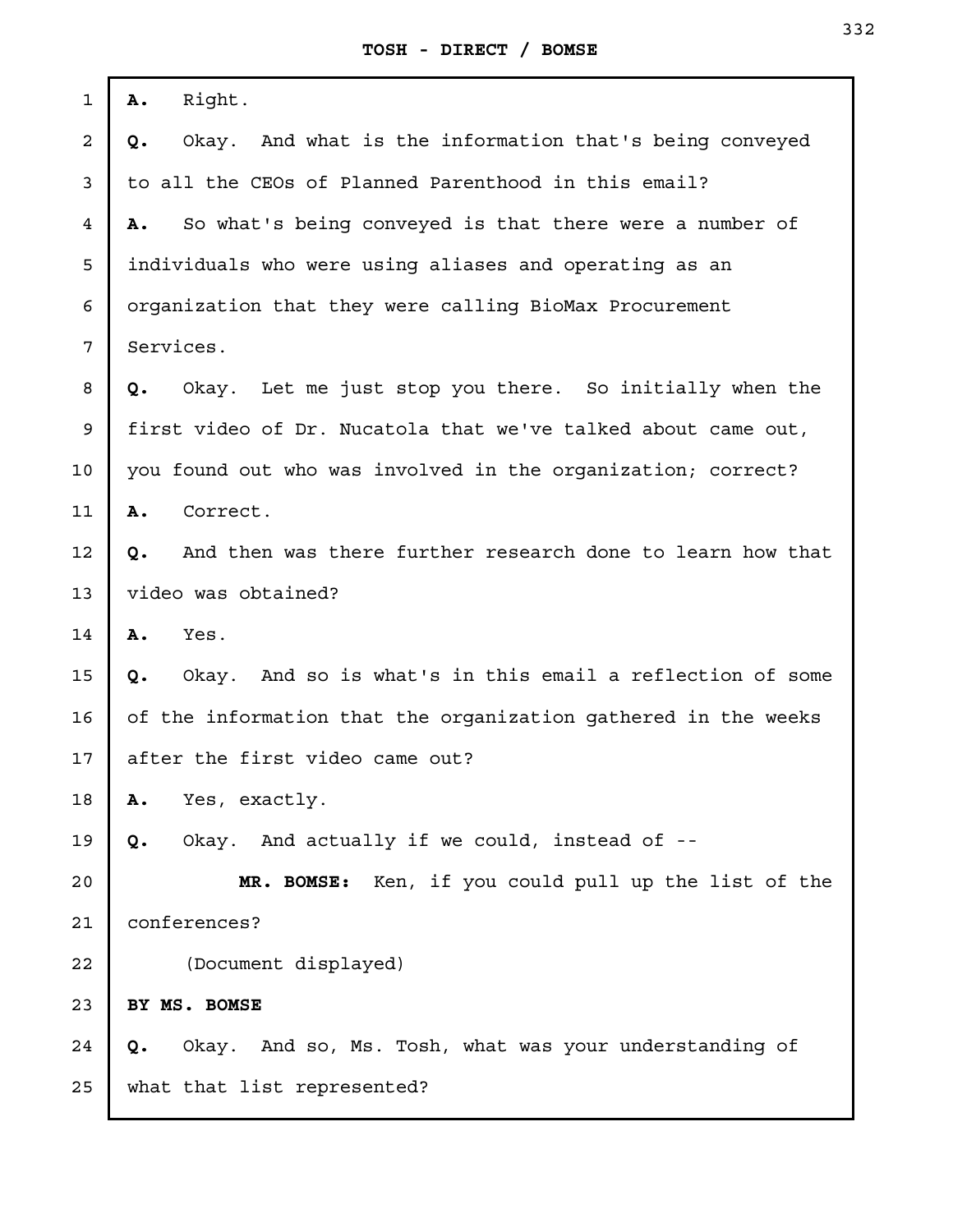| $\mathbf 1$ | Α. | My understanding was that these were the conferences that      |
|-------------|----|----------------------------------------------------------------|
| 2           |    | that these individuals had attended and had likely been        |
| 3           |    | recording Planned Parenthood individuals at.                   |
| 4           | Q. | Okay. And what was your reaction to learning that there        |
| 5           |    | were -- was an anti-abortion organization that had infiltrated |
| 6           |    | these conferences?                                             |
| 7           | Α. | I felt sick. Really, just scared and violated.                 |
| 8           | Q. | And then were there individuals that were identified as        |
| 9           |    | having -- that the organization identified who had been at the |
| 10          |    | conferences?                                                   |
| 11          | A. | Yes.                                                           |
| 12          | Q. | Okay. Let's look at that.                                      |
| 13          |    | (Document displayed)                                           |
| 14          | Q. | It looks like at this point the investigation is not           |
| 15          |    | complete; right? At this point the organization doesn't know   |
| 16          |    | everyone?                                                      |
| 17          | Α. | Right. Exactly.                                                |
| 18          | Q. | Right?                                                         |
| 19          | Α. | Right.                                                         |
| 20          | Q. | And were you -- was the name David Daleiden familiar to        |
| 21          |    | you at all?                                                    |
| 22          | Α. | No, but I was told that --                                     |
| 23          | Q. | I'm not -- we'll get to that with other people. Thanks.        |
| 24          |    | We're going to stick to what you knew.                         |
| 25          |    | So you didn't know that name before seeing it there?           |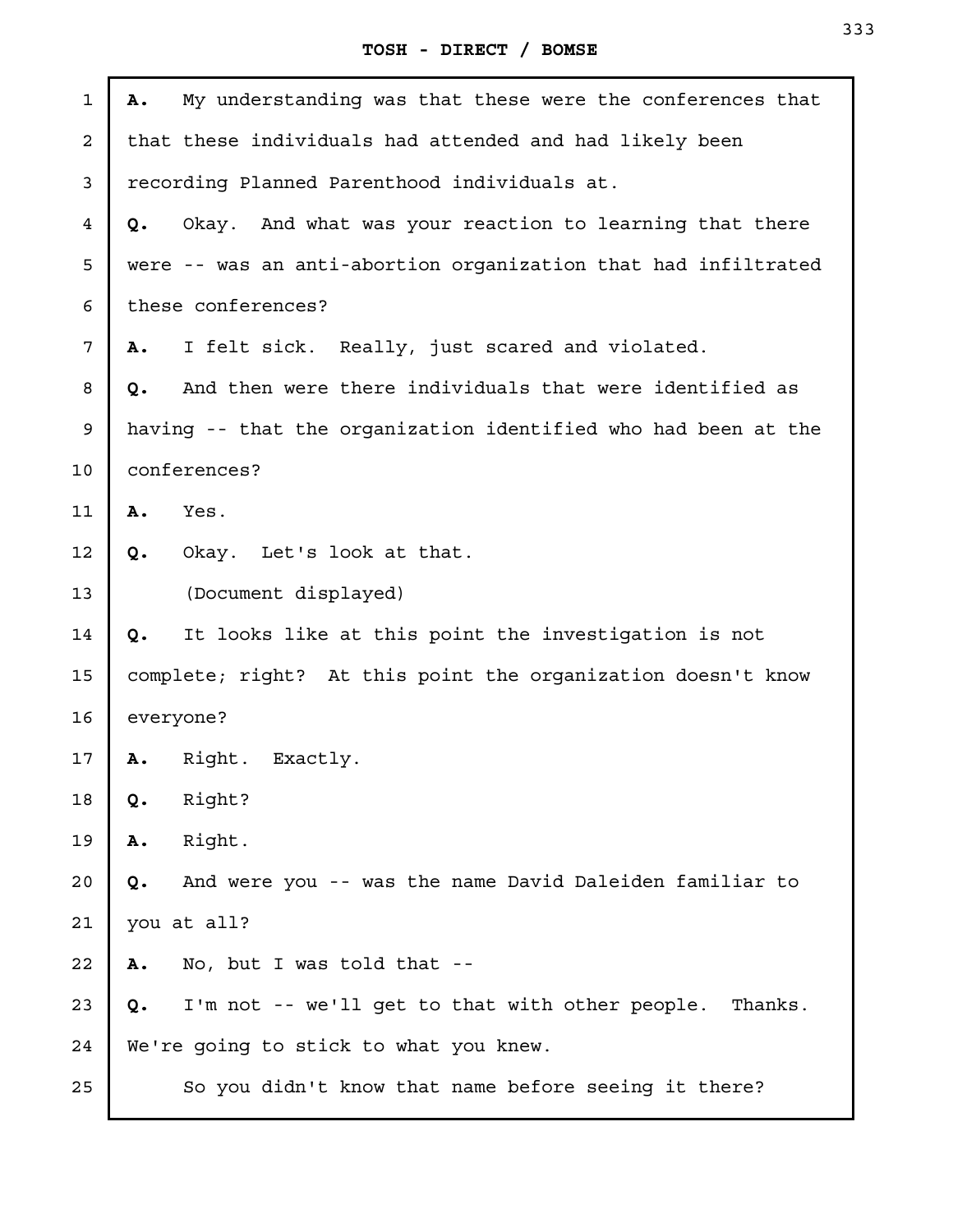| 1  | I did not.<br>Α.                                                |
|----|-----------------------------------------------------------------|
| 2  | Okay. And attached to this, to the email that you<br>Q.         |
| 3  | received, you said that there was some -- some -- actually      |
| 4  | some -- let's see what there was.                               |
| 5  | Yes.<br>Α.                                                      |
| 6  | (Document displayed)                                            |
| 7  | So what are we looking at here?<br>Q.                           |
| 8  | So that is a photograph of David Daleiden and a fake I.D.<br>Α. |
| 9  | used by David Daleiden.                                         |
| 10 | Okay. And just to be clear, what was your understanding<br>Q.   |
| 11 | of the purpose of this email going out to all the CEOs of the   |
| 12 | Planned Parenthood affiliates?                                  |
| 13 | Right. So this email was sent out when PPFA was still<br>Α.     |
| 14 | conducting research to get a sense of how widespread this       |
| 15 | infiltration had been, how many people may have had             |
| 16 | conversations; to identify those people proactively and work    |
| 17 | with them, you know, in advance on, you know, attending to      |
| 18 | their concerns, their security, et cetera.                      |
| 19 | So the purpose was share this with anyone in your               |
| 20 | organization who thinks they may have been at one of these      |
| 21 | conferences and spoken with one of these people. See if they    |
| 22 | recognize anyone. Get more information.                         |
| 23 | Okay. And what did you do when you received this email?<br>Q.   |
| 24 | So I forwarded it to Dr. Siegfried.<br>Α.                       |
| 25 | Let me stop you right there. Who is Dr. Siegfried?<br>Q.        |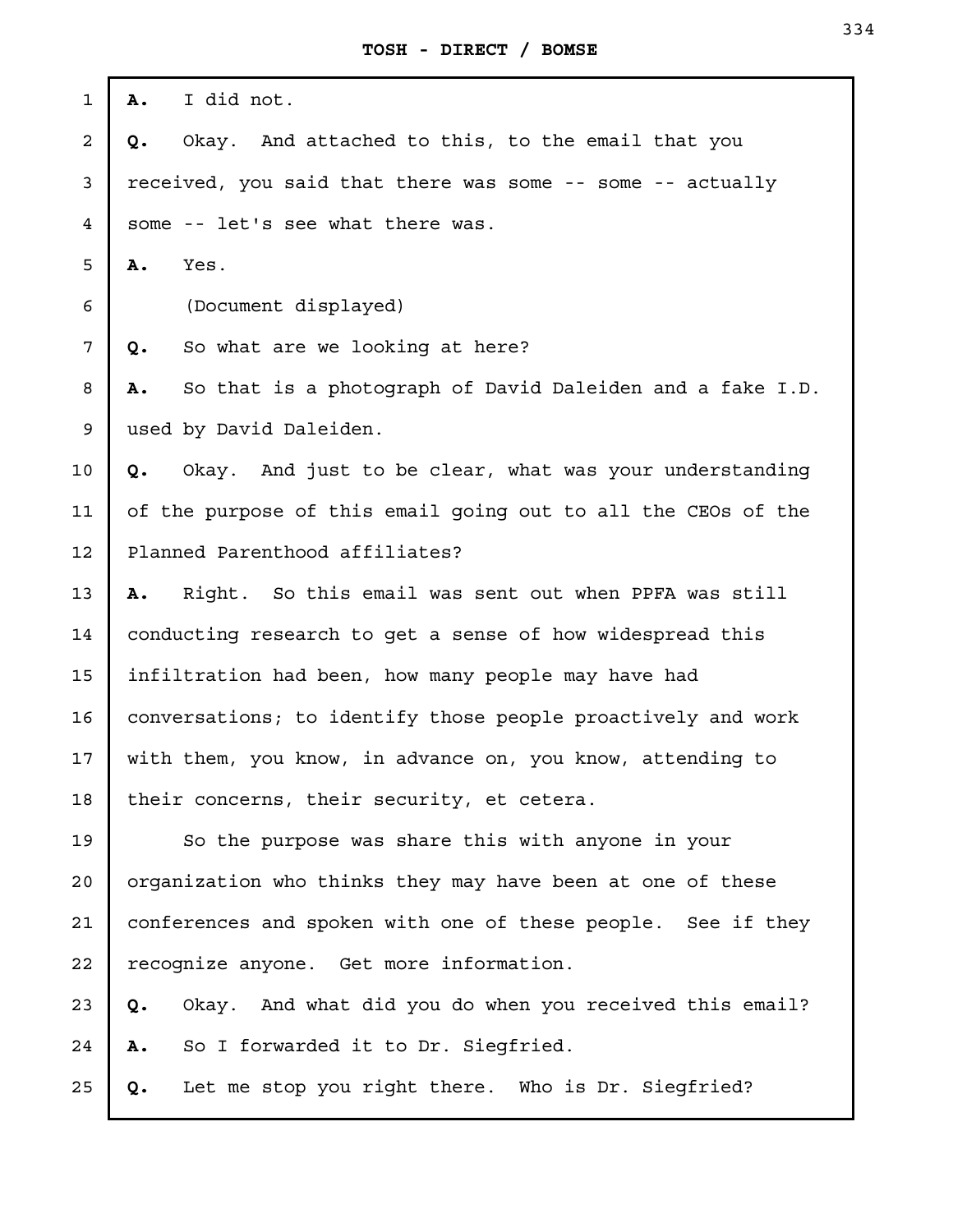| $\mathbf 1$    | Dr. Siegfried is an OB/GYN. She was the medical director<br>Α.  |
|----------------|-----------------------------------------------------------------|
| $\overline{a}$ | at Planned Parenthood California Central Coast for over ten     |
| 3              | years.                                                          |
| 4              | Okay.<br>Q.                                                     |
| 5              | MS. BOMSE: Ken, if we could go to Ms. Tosh's email              |
| 6              | there at the bottom? Okay.                                      |
| 7              | (Document displayed)                                            |
| 8              | BY MS. BOMSE                                                    |
| 9              | So your email, as you said, is -- you referred to someone<br>Q. |
| 10             | name Ginny. Is that how Virginia is known to you?               |
| 11             | That's correct.<br>Α.                                           |
| 12             | Okay. And what was -- and what was your purpose in<br>Q.        |
| 13             | sending this email to Ginny?                                    |
| 14             | The purpose was to see if she recalled having<br>Α.             |
| 15             | conversations with any of these people.                         |
| 16             | Okay. Had you had any conversations before this email<br>Q.     |
| 17             | with Dr. Siegfried about whether or not she had been taped?     |
| 18             | I had, yes.<br>Α.                                               |
| 19             | Okay. And what did she express to you?<br>Q.                    |
| 20             | She sort of vaguely remembered that she had a<br>Α.             |
| 21             | conversation, yeah.                                             |
| 22             | Okay. And then did she respond to your email?<br>Q.             |
| 23             | She did.<br>Α.                                                  |
| 24             | What did she will she say?<br>Q.                                |
| 25             | Objection. Hearsay.<br>MR. MILLEN:                              |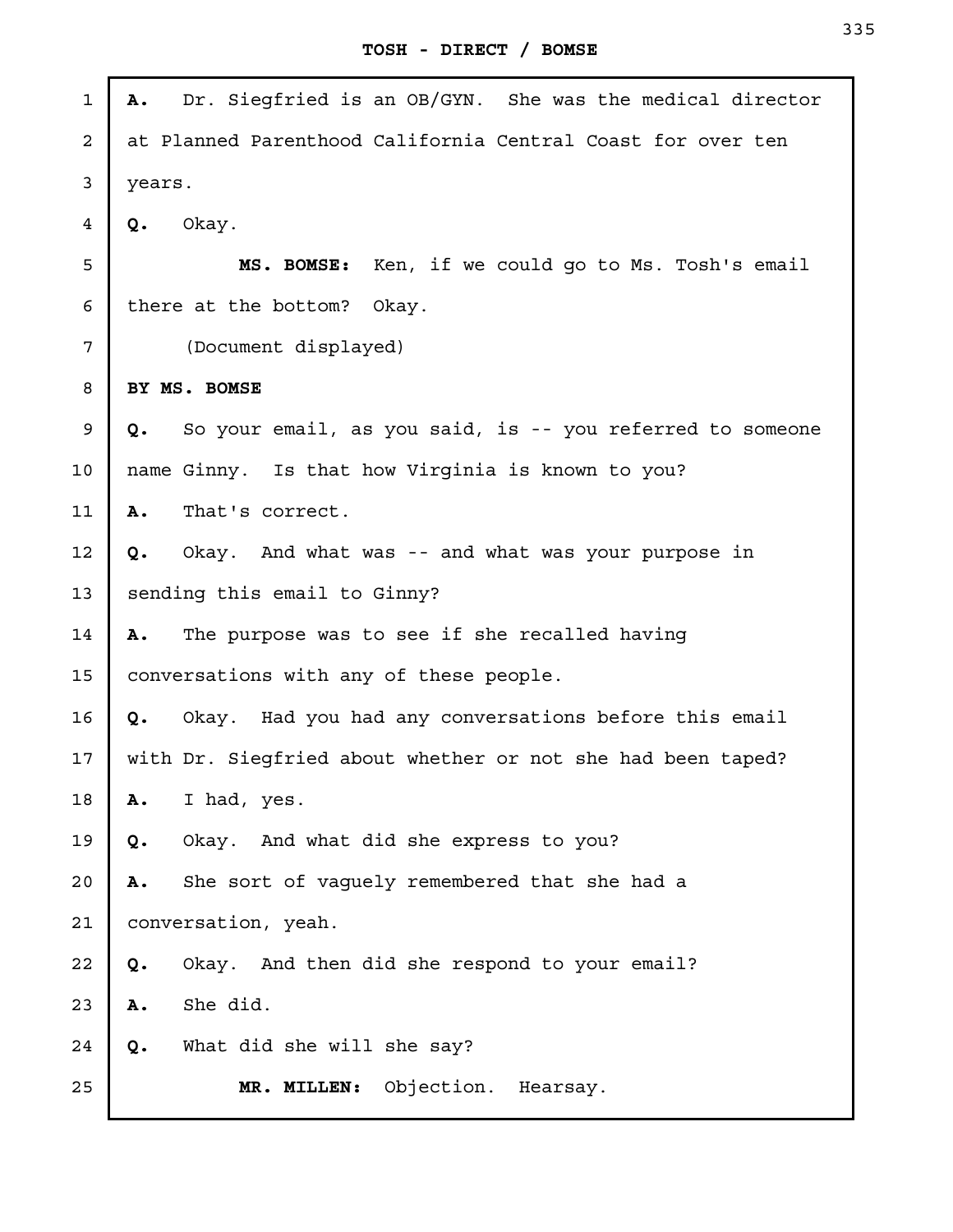| 1  | THE COURT: The document speaks for itself.                     |
|----|----------------------------------------------------------------|
| 2  | Sustained.                                                     |
| 3  | MS. BOMSE: Okay. All right.                                    |
| 4  | BY MS. BOMSE                                                   |
| 5  | Is that her response?<br>Q.                                    |
| 6  | Yes.<br>Α.                                                     |
| 7  | Okay. And so did you and she conclude at that point --<br>Q.   |
| 8  | what did you and she conclude after getting the information    |
| 9  | about who had been at the conferences?                         |
| 10 | Well, we concluded that she was probably one of the<br>Α.      |
| 11 | doctors who had been taped.                                    |
| 12 | Okay. What was Dr. Siegfried's reaction to learning that<br>Q. |
| 13 | she had probably been undercover taped?                        |
| 14 | MR. KOZINA: Objection, Your Honor --                           |
| 15 | (Court reporter clarification.)                                |
| 16 | THE COURT: It is hard for the court reporter to                |
| 17 | hear. If you would stand up, Mr. Kozina. Thank you.            |
| 18 | MR. KOZINA: Hearsay. Lacks foundation.                         |
| 19 | MS. BOMSE: I believe I've laid the foundation, Your            |
| 20 | Honor. It is hearsay, but it does go to Ms. Tosh as            |
| 21 | Ms. Siegfried's -- the CEO of this entity's actions.           |
| 22 | THE COURT: Ms. Tosh can testify about what she did             |
| 23 | and reaction --                                                |
| 24 | MS. BOMSE:<br>Sure.                                            |
| 25 | THE COURT: -- to what she learned, but she can't               |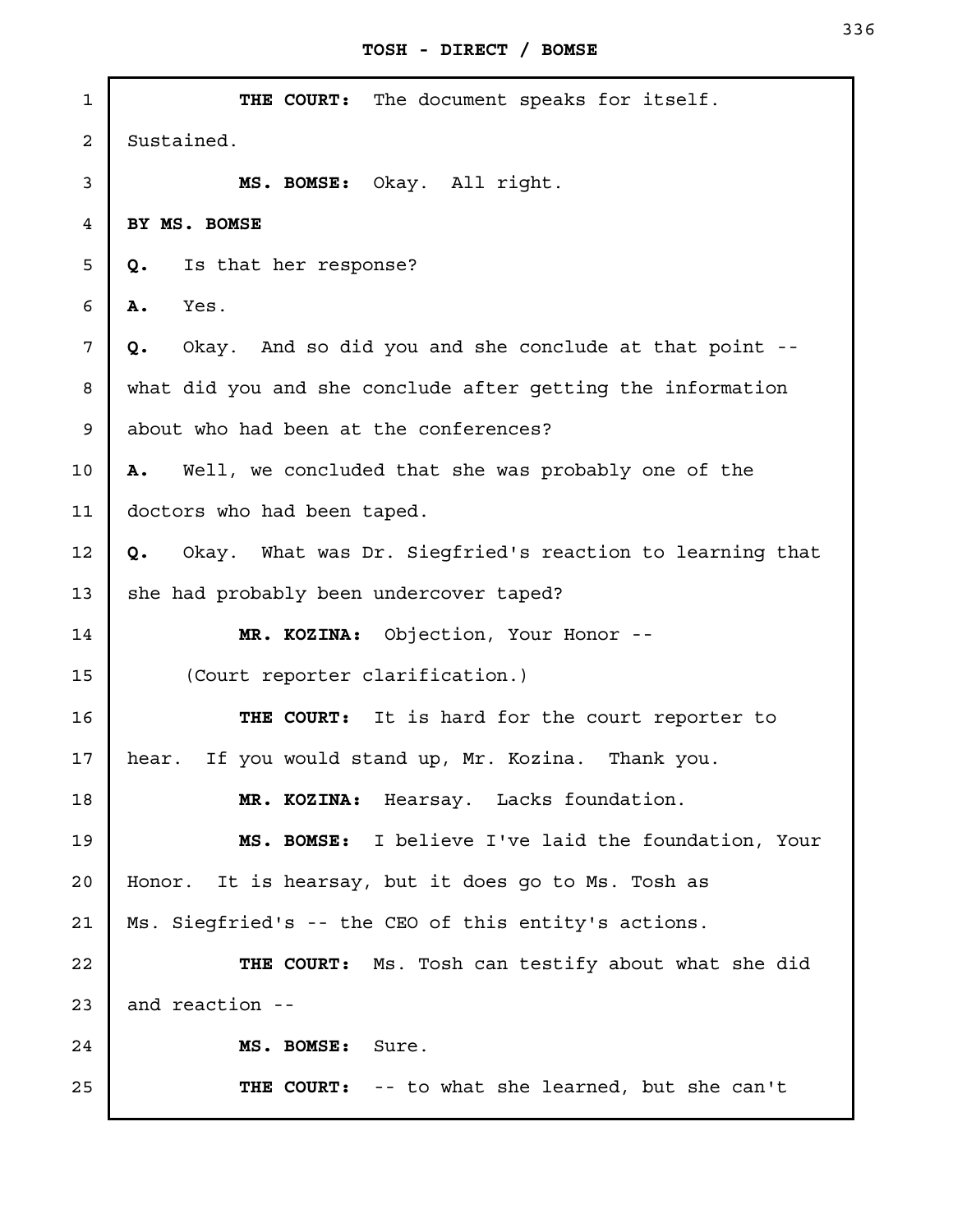J.

| $\mathbf{1}$   | testify to the reaction itself. That would be hearsay.                  |
|----------------|-------------------------------------------------------------------------|
| $\overline{a}$ | MS. BOMSE: That's fine. Okay. Thank you, Your                           |
| 3              | Honor.                                                                  |
| 4              | BY MS. BOMSE                                                            |
| 5              | All right. So did you -- what did you do after learning<br>Q.           |
| 6              | that your medical director had likely been recorded by these            |
| 7              | individuals?                                                            |
| 8              | Well, I had a number of additional conversations with her.<br><b>A.</b> |
| 9              | I was worried about her. I wanted to understand more about              |
| 10             | what the conversations were and, you know, the extent to which          |
| 11             | it was likely that this video would become one of these videos          |
| 12             | that was made public and --                                             |
| 13             | Let me stop you right there.<br>Q.                                      |
| 14             | Yeah.<br>Α.                                                             |
| 15             | Why were you worried about Dr. Siegfried?<br>Q.                         |
| 16             | Well, again, this country has a long history of<br>Α.                   |
| 17             | anti-abortion violence and about doctors being targeted for             |
| 18             | that violence.                                                          |
| 19             | So my priority was making sure that she was safe, just --               |
| 20             | and making sure that she felt safe and supported.                       |
| 21             | Okay.<br>Q.                                                             |
| 22             | MR. MILLEN: Your Honor, I have perhaps a continuing                     |
| 23             | objection to this entire line. If the state of mind is                  |
| 24             | relevant to her -- for her actions later --                             |
| 25             | I'm not interested in a speaking<br>THE COURT:                          |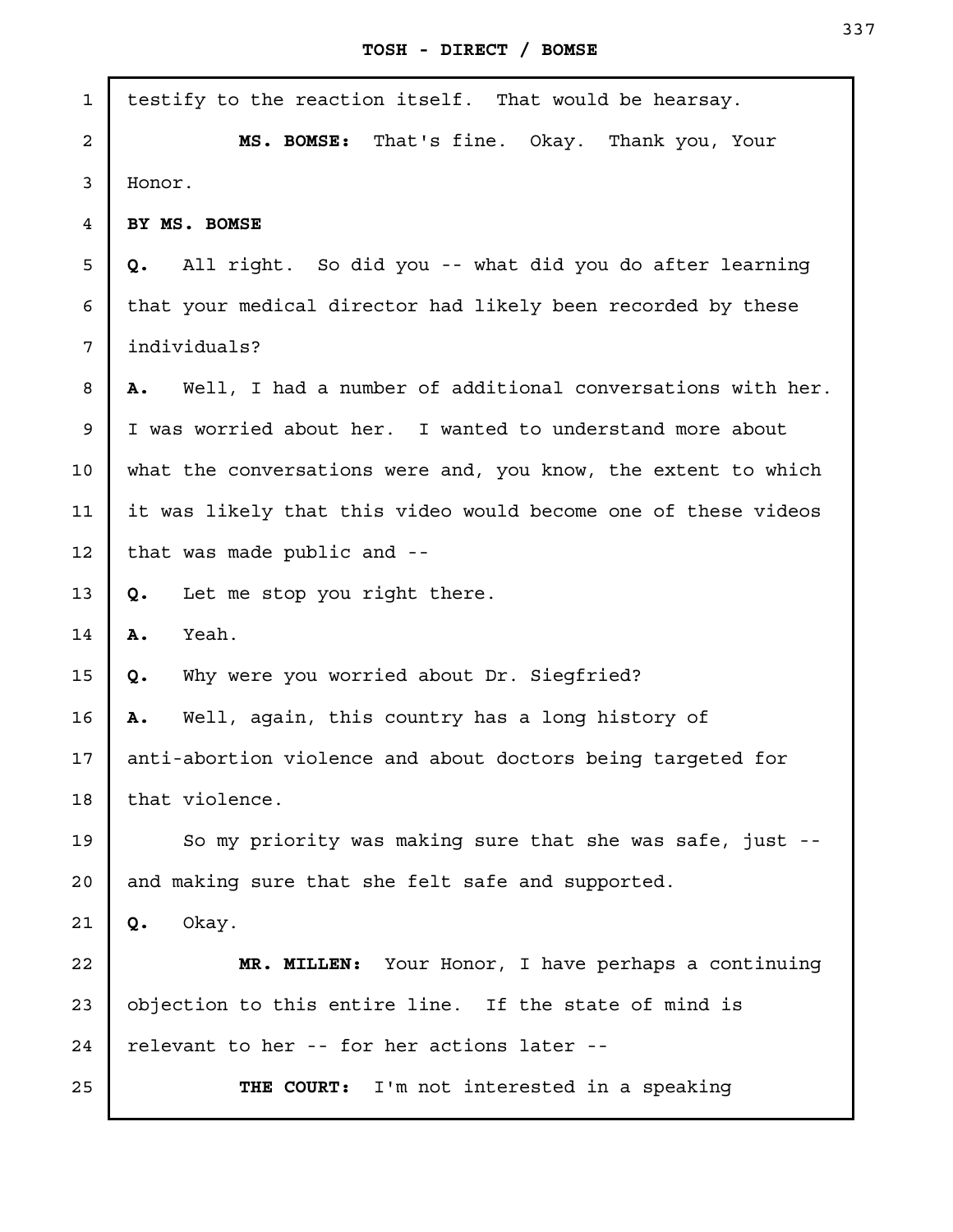| $\mathbf{1}$ | objection, Mr. Millen. I can give you a continuing objection     |
|--------------|------------------------------------------------------------------|
| 2            | and it's -- at this point, what she said, your objection is      |
| 3            | overruled.                                                       |
| 4            | BY MS. BOMSE                                                     |
| 5            | Ms. Tosh, I'm going to ask Ken to show some video, and I'm<br>Q. |
| 6            | just going to ask you a couple questions about it.               |
| 7            | MR. BOMSE: So, Ken, if you could please start the                |
| 8            | video of Exhibit 1590?                                           |
| 9            | THE COURT: This is going to be shown only to the                 |
| 10           | witness and to counsel.                                          |
| 11           | MS. BOMSE: Well, that's fine, Your Honor. However,               |
| 12           | we do -- this is not an objected to exhibit. This is a joint     |
| 13           | exhibit, and there's -- there is --                              |
| 14           | THE COURT:<br>If there is no objection, then we can              |
| 15           | show it. Otherwise, if you don't know what's coming, then we     |
| 16           | will show it.                                                    |
| 17           | MS. SHORT: Which exhibit is it?                                  |
| 18           | MS. BOMSE: I spoke with Ms. Dhillon this morning.                |
| 19           | MS. DHILLON: Your Honor, it's a joint exhibit.                   |
| 20           | We're not sure what's going to be shown.                         |
| 21           | That's fine. Let's just show it to<br>MS. BOMSE:                 |
| 22           | counsel.                                                         |
| 23           | Ken, if you could just show a little bit of this video to        |
| 24           | counsel?                                                         |
| 25           | (Brief pause.)                                                   |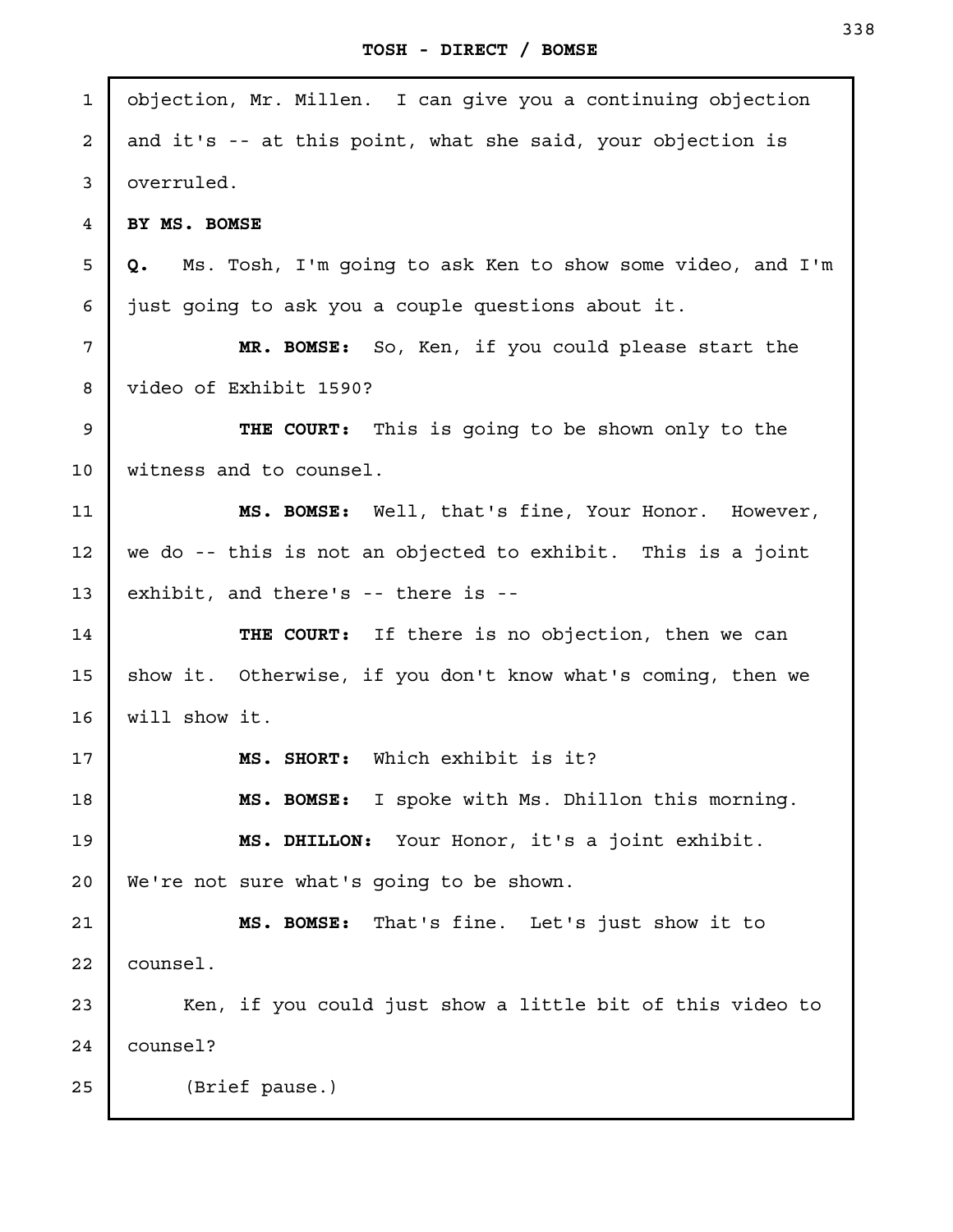| $\mathbf{1}$   | MR. BOMSE: Perhaps I can move this process along                |
|----------------|-----------------------------------------------------------------|
| $\overline{a}$ | more quickly.                                                   |
| 3              | Ms. Tosh was not at this conference. I'm going to ask her       |
| 4              | questions only about her personal knowledge, and I'm going to   |
| 5              | show maybe ten seconds of this video.                           |
| 6              | We're not interested in the content of what was said. I         |
| 7              | want her to be able to tell the jury, you know, who it is and a |
| 8              | few things about what she sees in the video as it relates to    |
| 9              | confidentiality.                                                |
| 10             | THE COURT: Well, let's see what it is, and then                 |
| 11             | we'll see what objections it draws.                             |
| 12             | MR. KOTARSKI: Ms. Bomse, do you want audio or no                |
| 13             | audio?                                                          |
| 14             | MS. BOMSE: We don't need audio.                                 |
| 15             | THE COURT: No audio.                                            |
| 16             | (Videotape played for counsel and the witness.)                 |
| 17             | MS. DHILLON: She has no personal knowledge because              |
| 18             | she didn't witness it.                                          |
| 19             | MS. BOMSE: She only witnessed it after. She wasn't              |
| 20             | there; correct.                                                 |
| 21             | MS. DHILLON: That's fine, Your Honor, for purposes              |
| 22             | of (inaudible).                                                 |
| 23             | Thank you.<br>MR. BOMSE:                                        |
| 24             | BY MS. BOMSE                                                    |
| 25             | So if we could now just --<br>Q.                                |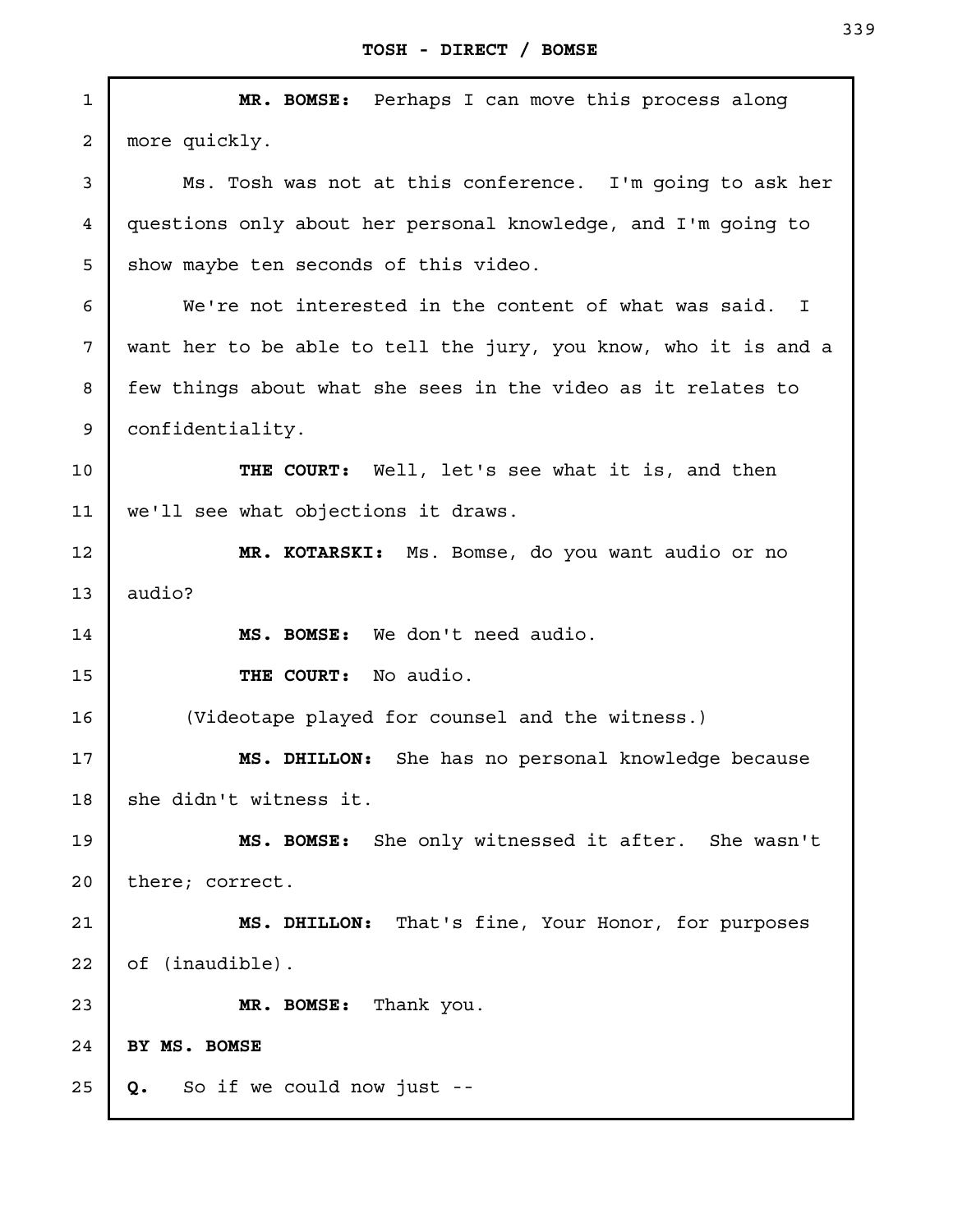| $\mathbf{1}$   | MR. BOMSE: Ken, if you could keep it rolling from           |
|----------------|-------------------------------------------------------------|
| $\overline{a}$ | where you stopped? I think you should put the sound on now. |
| 3              | We're only going to listen to a couple -- you know, ten     |
| $\overline{4}$ | seconds.                                                    |
| 5              | If you don't want the sound, we won't have the sound.       |
| 6              | MS. DHILLON: That's fine.                                   |
| 7              | THE COURT: Okay. So are we showing the jury from            |
| 8              | the beginning?                                              |
| 9              | No. This is fine.<br>MS. BOMSE:                             |
| 10             | THE COURT: Okay.                                            |
| 11             | MS. BOMSE: Okay. So where we stopped is just fine.          |
| 12             | Ken, you can start the video where you just stopped it.     |
| 13             | MR. KOTARSKI: I'm sorry. I missed the ruling on             |
| 14             | sound or no sound.                                          |
| 15             | MS. BOMSE: I don't know.                                    |
| 16             | THE COURT: No sound.                                        |
| 17             | Okay. That's fine.<br>MS. BOMSE:                            |
| 18             | (Videotape played in open court.)                           |
| 19             | MR. BOMSE: You can stop it.                                 |
| 20             | BY MR. BOMSE                                                |
| 21             | Ms. Tosh, who is that in the video?<br>Q.                   |
| 22             | That's Dr. Virginia Siegfried.<br>Α.                        |
| 23             | And do you -- do you know where she is in that video?<br>Q. |
| 24             | Α.<br>Yes.                                                  |
| 25             | Objection. Lacks foundation.<br>MS. SHORT:                  |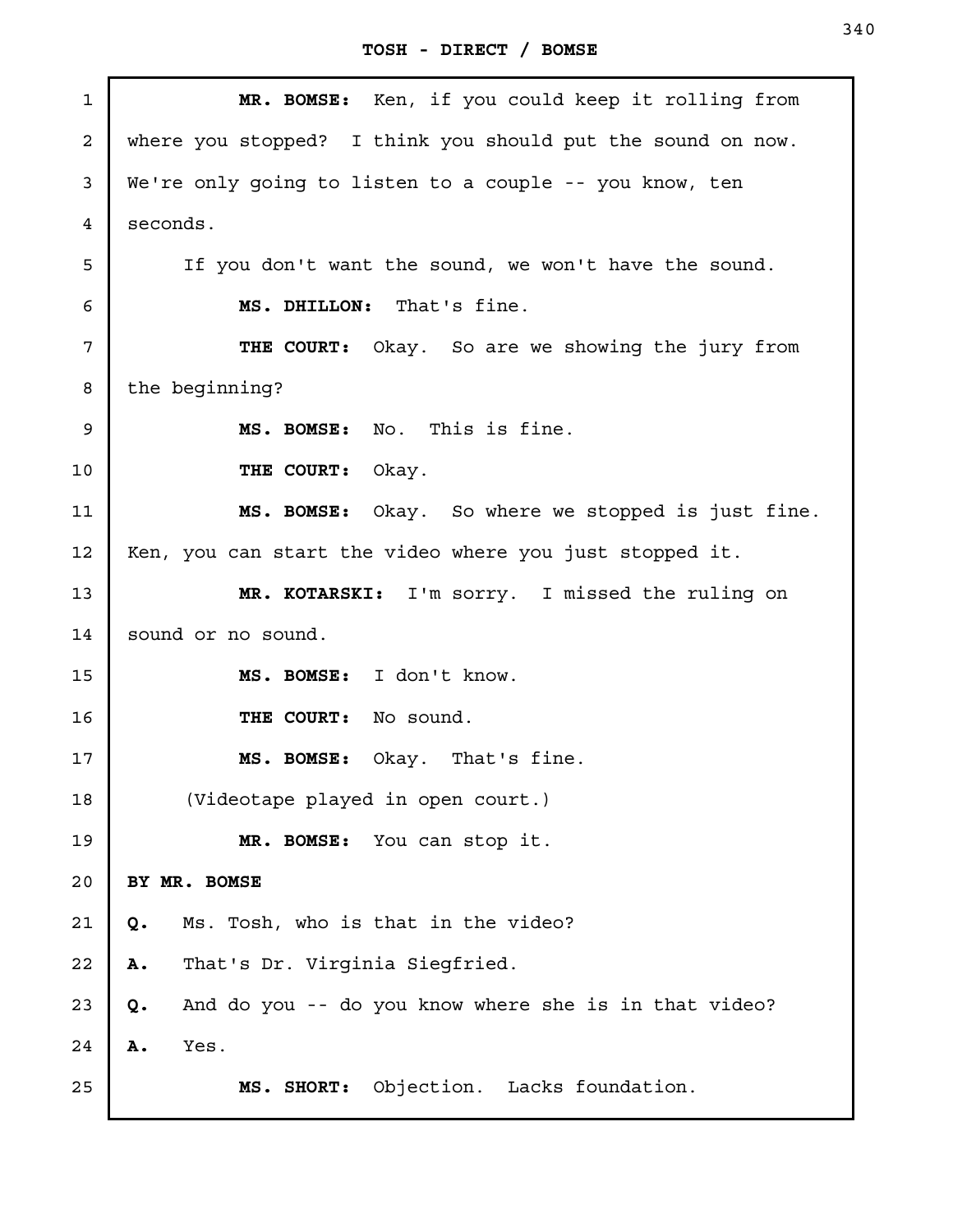| $\mathbf{1}$   | THE COURT: Could you lay the foundation?                         |
|----------------|------------------------------------------------------------------|
| $\overline{a}$ | MS. BOMSE: Sure, sure. Okay.                                     |
| 3              | BY MS. BOMSE                                                     |
| 4              | Looking at that, do you have any ability to identify where<br>Q. |
| 5              | she is based on what you're seeing?                              |
| 6              | She's wearing a lanyard that says "North American Forum on<br>Α. |
| 7              | Family Planning."                                                |
| 8              | Okay. And so what does that indicate to you as to where<br>Q.    |
| 9              | she is?                                                          |
| 10             | It indicates that she is at the National Medical<br>Α.           |
| 11             | Conference in Miami, Florida.                                    |
| 12             | Okay. And you mentioned that the reason that you know<br>Q.      |
| 13             | where she is is that she's wearing a lanyard?                    |
| 14             | Α.<br>That's correct.                                            |
| 15             | Is that common at a conference?<br>Q.                            |
| 16             | Yes.<br>Α.                                                       |
| 17             | And conferences that you attend, are you provided with a<br>Q.   |
| 18             | lanyard or some sort of an identification badge?                 |
| 19             | Yes.<br>Α.                                                       |
| 20             | Is that true at every Planned Parenthood conference you<br>Q.    |
| 21             | have been to?                                                    |
| 22             | Yes.<br>Α.                                                       |
| 23             | Okay. And is that -- does that have any importance?<br>Q.        |
| 24             | It does. The significance is that the lanyard is what<br>Α.      |
| 25             | provides access to conference meetings and events.               |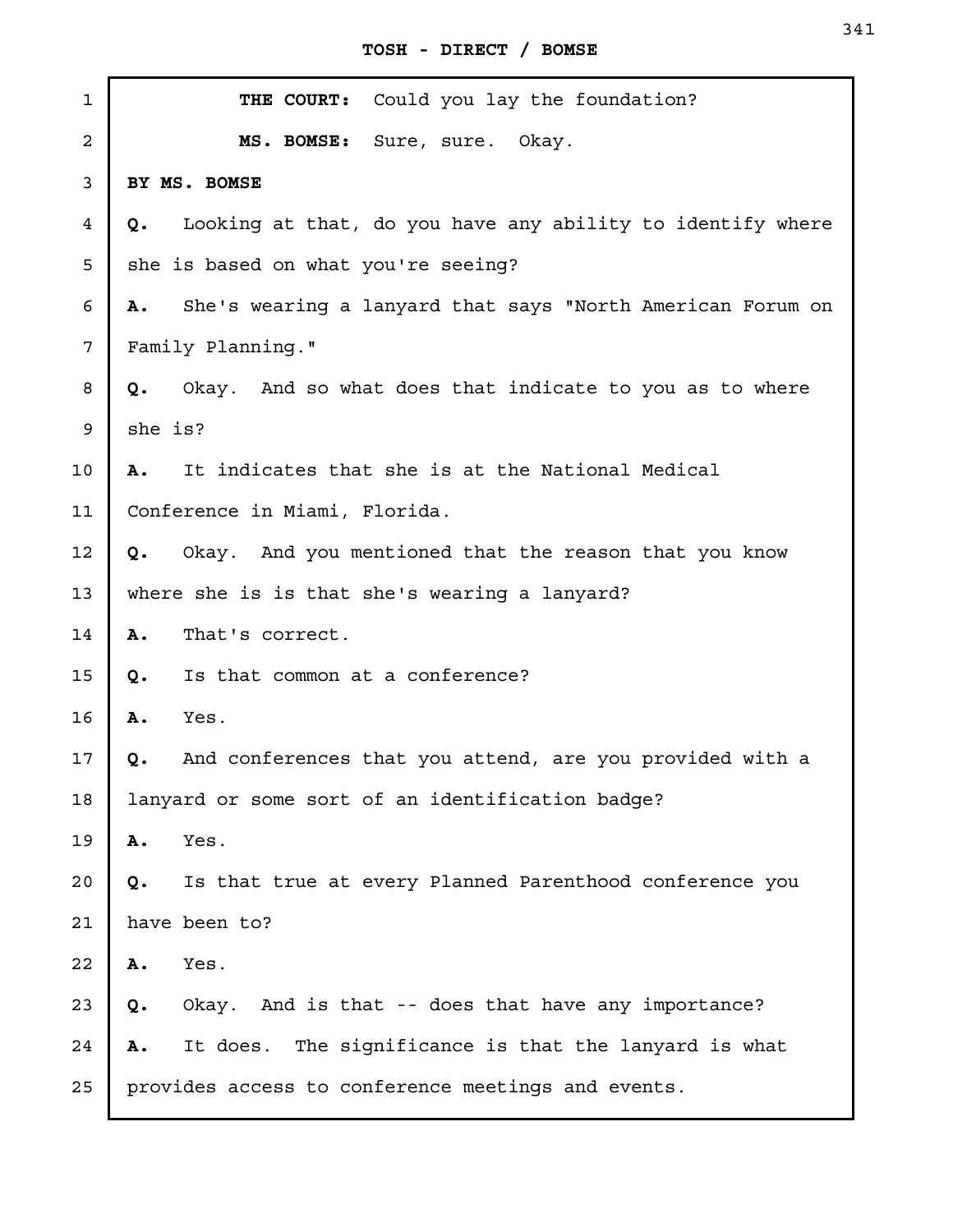| $\mathbf{1}$ | And does the lanyard have -- well, the lanyard is just the<br>Q. |  |
|--------------|------------------------------------------------------------------|--|
| 2            | thing that holds it, right, but the thing that's on the          |  |
| 3            | lanyard, what is that?                                           |  |
| 4            | Right. So that's the badge that's associated with your<br>Α.     |  |
| 5            | attendance at that conference.                                   |  |
| 6            | Okay. And does it provide any other function aside from<br>Q.    |  |
| 7            | gaining -- allowing you access?                                  |  |
| 8            | Identification to other conference quests that you're part<br>Α. |  |
| 9            | of the same conference.                                          |  |
| 10           | And why is that important?<br>Q.                                 |  |
| 11           | Well, at Planned Parenthood conferences, we are very<br>Α.       |  |
| 12           | disciplined. We are trained to be very mindful of our            |  |
| 13           | surroundings, to only have conversations with other conference   |  |
| 14           | attendees in areas that are designated for the conference, and   |  |
| 15           | you know, to real be cognizant of our surroundings.              |  |
| 16           | And so I asked you whether or not when you attend<br>Q.          |  |
| 17           | conferences you wear such a badge, but I didn't ask you the      |  |
| 18           | question before, which is: Do you go to Planned Parenthood       |  |
| 19           | conferences?                                                     |  |
| 20           | I do.<br>Α.                                                      |  |
| 21           | And do you do that on a regular basis?<br>Q.                     |  |
| 22           | Yes.<br>Α.                                                       |  |
| 23           | And do you consider it something that's important for your<br>Q. |  |
| 24           | work?                                                            |  |
| 25           | Yes.<br>Α.                                                       |  |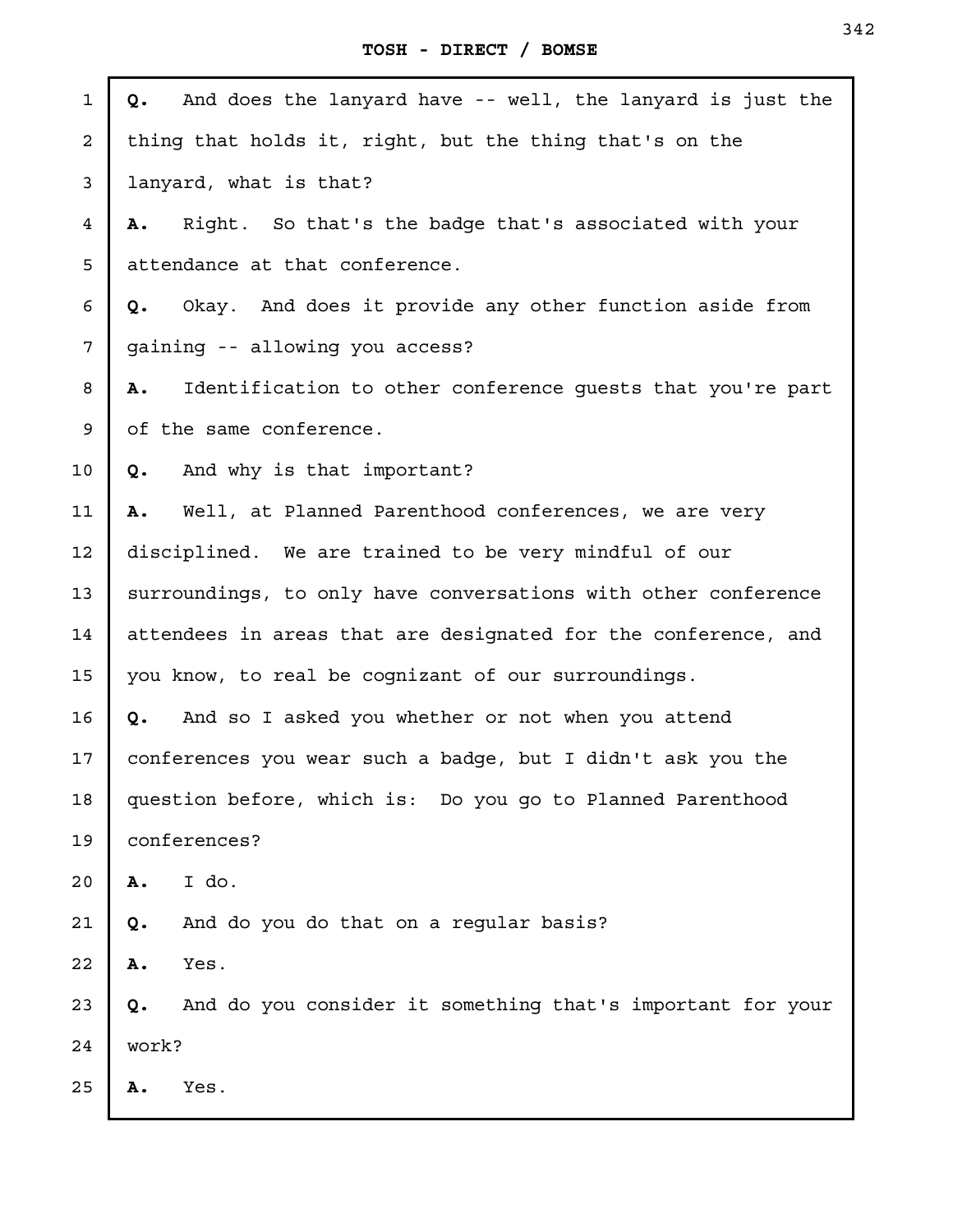| $\mathbf{1}$ | And why is that?<br>Q.                                           |  |
|--------------|------------------------------------------------------------------|--|
| 2            | Well, I think conferences are a great opportunity to have<br>Α.  |  |
| 3            | conversations with colleagues from across the country, to        |  |
| 4            | develop stronger relationships and network, and also bring back  |  |
| 5            | to my organization different knowledge, insights, programs,      |  |
| 6            | things like that.                                                |  |
| 7            | And does some of your staff also attend conferences,<br>Q.       |  |
| 8            | Planned Parenthood sponsored conferences?                        |  |
| 9            | Α.<br>Yes.                                                       |  |
| 10           | Is that true also on a regular basis?<br>Q.                      |  |
| 11           | It is.<br>Α.                                                     |  |
| 12           | Okay. And are they paid and given time off in order to<br>Q.     |  |
| 13           | attend conferences?                                              |  |
| 14           | They are paid. It's part of their job and we pay for them<br>Α.  |  |
| 15           | to attend conferences.                                           |  |
| 16           | Okay. Does that include the airfare and everything that<br>Q.    |  |
| 17           | it costs?                                                        |  |
| 18           | That's correct.<br>Α.                                            |  |
| 19           | After it was learned that there had been this infiltration<br>Q. |  |
| 20           | of three Planned Parenthood sponsored conferences, did your      |  |
| 21           | staff who attend conferences express concerns about attending    |  |
| 22           | Planned Parenthood conferences in the future?                    |  |
| 23           | There was a lot of sensitivity around conferences after<br>Α.    |  |
| 24           | this happened. PPFA was very proactive right after this all      |  |
| 25           | happened about informing the greater Federation and affiliate    |  |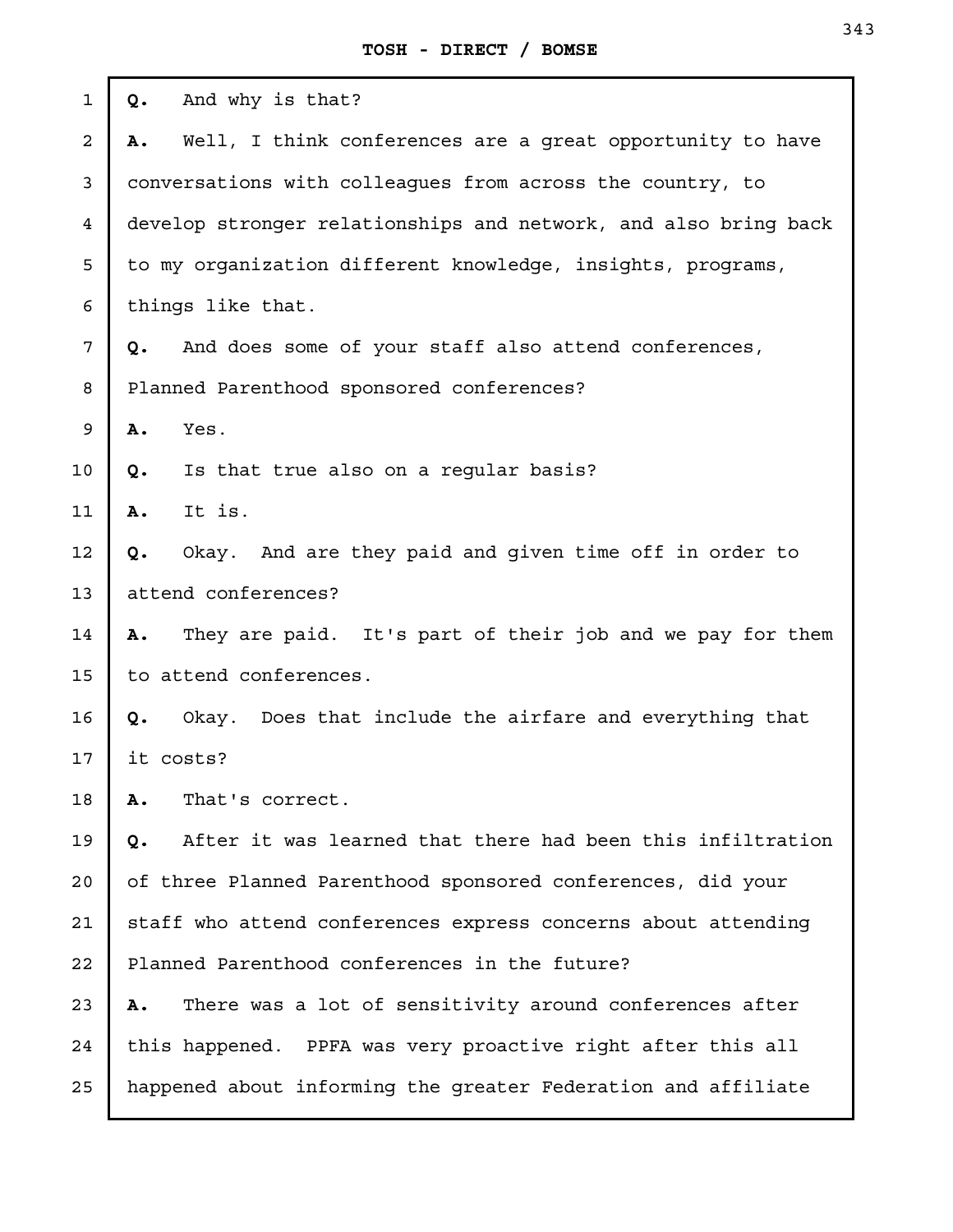| 1              | staff about steps they were taking to secure future conferences |
|----------------|-----------------------------------------------------------------|
| $\overline{a}$ | and prevent this from happening again.                          |
| 3              | But I will definitely acknowledge that there was a lot          |
| 4              | of -- a lot of concern.                                         |
| 5              | THE COURT: Ms. Short.                                           |
| 6              | MS. SHORT: I would move to strike the part of the               |
| 7              | answer beginning about what PPFA did. There doesn't seem to be  |
| 8              | any foundation for her knowledge about what PPFA did.           |
| 9              | THE COURT: Why don't you lay that foundation?                   |
| 10             | MS. BOMSE: Sure, sure.                                          |
| 11             | THE COURT: Thank you.                                           |
| 12             | BY MS. BOMSE                                                    |
| 13             | Did you discuss -- did your staff attend PPFA conferences<br>Q. |
| 14             | after this infiltration was discovered?                         |
| 15             | Yes.<br>Α.                                                      |
| 16             | And did you attend PPFA conferences after it was<br>Q.          |
| 17             | discovered that there had been this series of infiltrations?    |
| 18             | A.<br>Yes.                                                      |
| 19             | And why did you feel comfortable attending PPFA<br>Q.           |
| 20             | conferences even though you knew that in the past there had     |
| 21             | been individuals who managed to infiltrate the conference and   |
| 22             | claimed to be people that they actually were not?               |
| 23             | I felt comfortable because I had heard from PPFA and<br>Α.      |
| 24             | received a lot of reassurance that appropriate steps had been   |
| 25             | taken to mitigate the possibility that that would happen again  |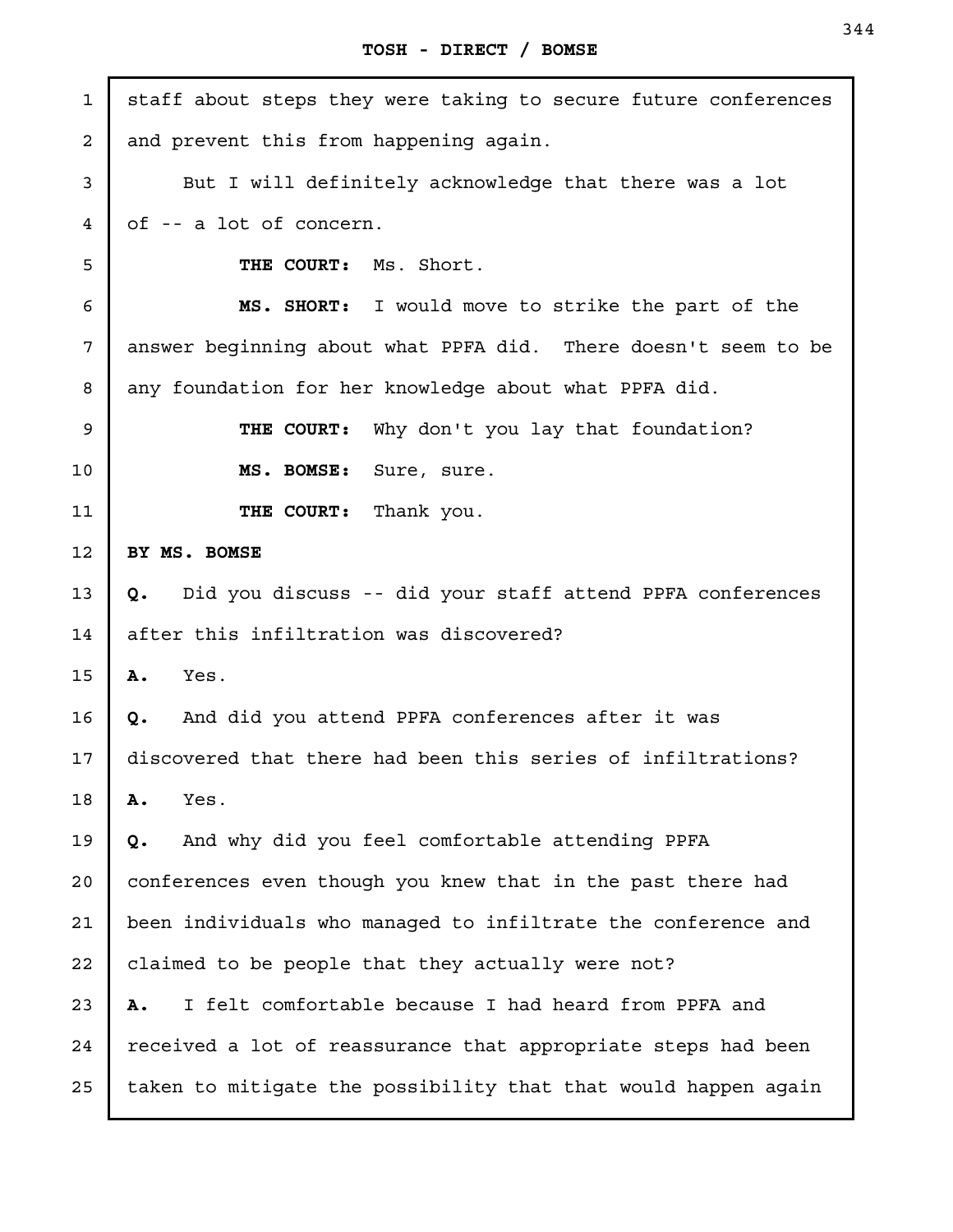in the future.

1

2

3

4

5

6

12

13

14

15

16

17

19

20

21

24

25

**Q.** Thank you.

Can you describe what impact, in your view, the campaign of secret taping that you learned about had on you and your staff at PPCC?

**A.** Uh-huh. The whole time period after the videos came out was -- it was just extraordinarily stressful, I guess is the best way to explain it. It was confusing. There was a tremendous amount of anxiety about who was going to be exposed next, the types of risks that those individuals would face. And so I -- I think I would just characterize it as scary. 7 8 9 10 11

And as a leader, I think, you know, my primary concern during that time period really was just around the safety of my staff and my patients and providers.

**Q.** Thank you, Ms. Tosh. No further questions.

**THE COURT:** All right.

Ms. Dhillon.

18

## **CROSS-EXAMINATION**

**BY MS. DHILLON** 

**Q.** Good afternoon, Ms. Tosh. I'm Harmeet Dhillon. I'm one of the defense lawyers in this case.

Ms. Bomse showed you a video clip. Have you seen that video clip before today? 22 23

**A.** Yes.

**Q.** And can you identify the two people who are speaking in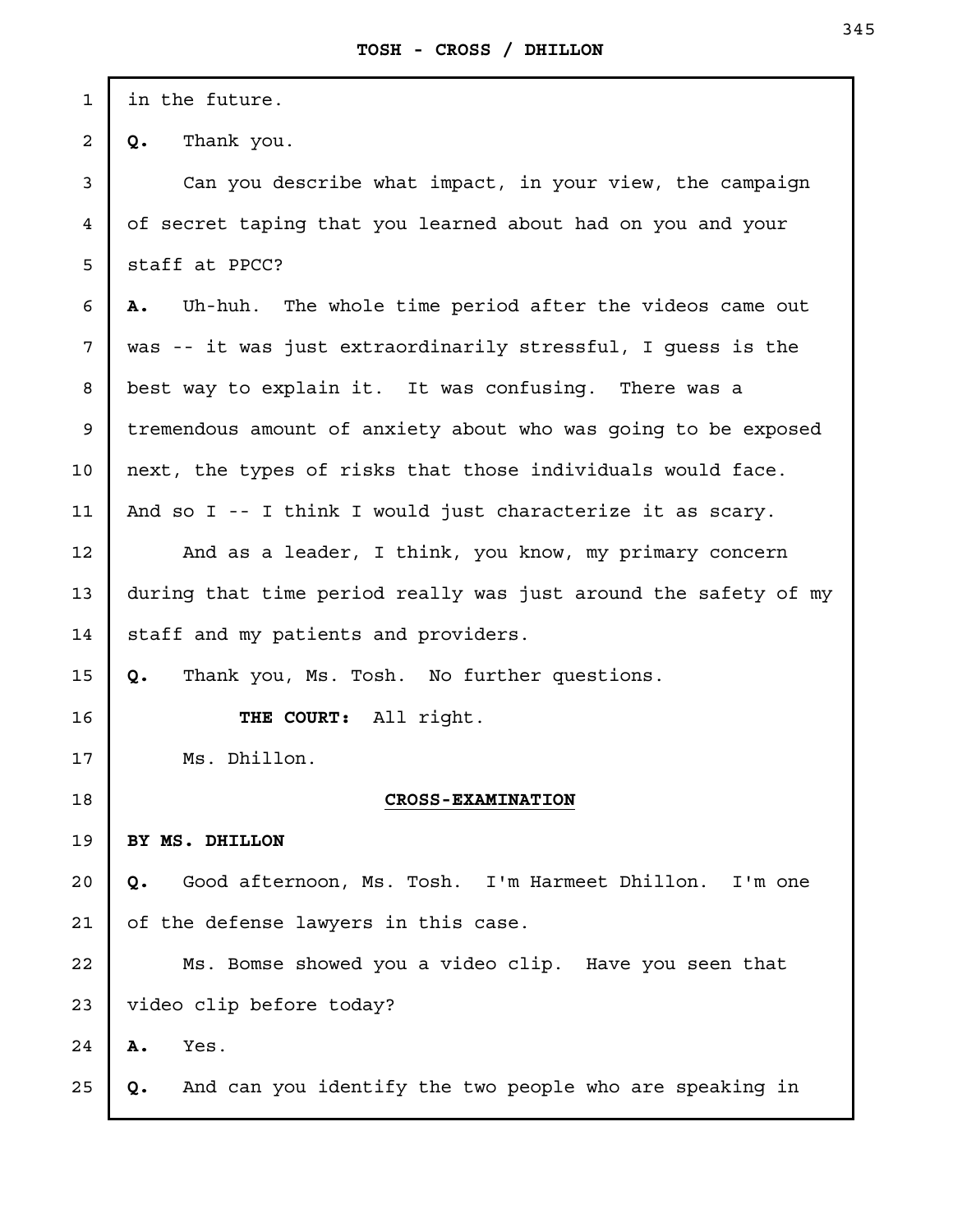| $\mathbf{1}$ |                                                             | the video clip?                                            |
|--------------|-------------------------------------------------------------|------------------------------------------------------------|
| 2            | Α.                                                          | I was only able to see Dr. Siegfried.                      |
| 3            | Q.                                                          | Okay. So you have no idea who the other person was?        |
| 4            | Α.                                                          | I -- I don't recall if it was David Daleiden or his        |
| 5            |                                                             | counterpart.                                               |
| 6            | Q.                                                          | You have no personal knowledge of that; correct?           |
| 7            | Α.                                                          | No.                                                        |
| 8            | Q.                                                          | You didn't attend the conference in question, correct?     |
| 9            | Α.                                                          | I did not.                                                 |
| 10           | Q.                                                          | In fact, during 2014 and 2015 were you, in fact, getting   |
| 11           |                                                             | your PhD during that time?                                 |
| 12           | Α.                                                          | I completed my PhD in -- I defended any dissertation in    |
| 13           |                                                             | December of 2014.                                          |
| 14           | Q.                                                          | Okay. Do you know whether you were employed by any         |
| 15           |                                                             | Planned Parenthood affiliate during the time of any of the |
| 16           | video clips or any of the tapings that are at issue in this |                                                            |
| 17           | case?                                                       |                                                            |
| 18           | Α.                                                          | I'm certain that I was. Do you want to go through them?    |
| 19           | Q.                                                          | Which ones do you believe you were -- you were at? We can  |
| 20           |                                                             | take a look at Exhibit 1309.                               |
| 21           | Α.                                                          | I attended the Planned Parenthood National Conference in   |
| 22           |                                                             | March of 2015.                                             |
| 23           | Q.                                                          | Any others?                                                |
| 24           | Α.                                                          | I was -- I did not attend any of the others.               |
| 25           | Q.                                                          | Okay. Do you believe you were videotaped at any of these   |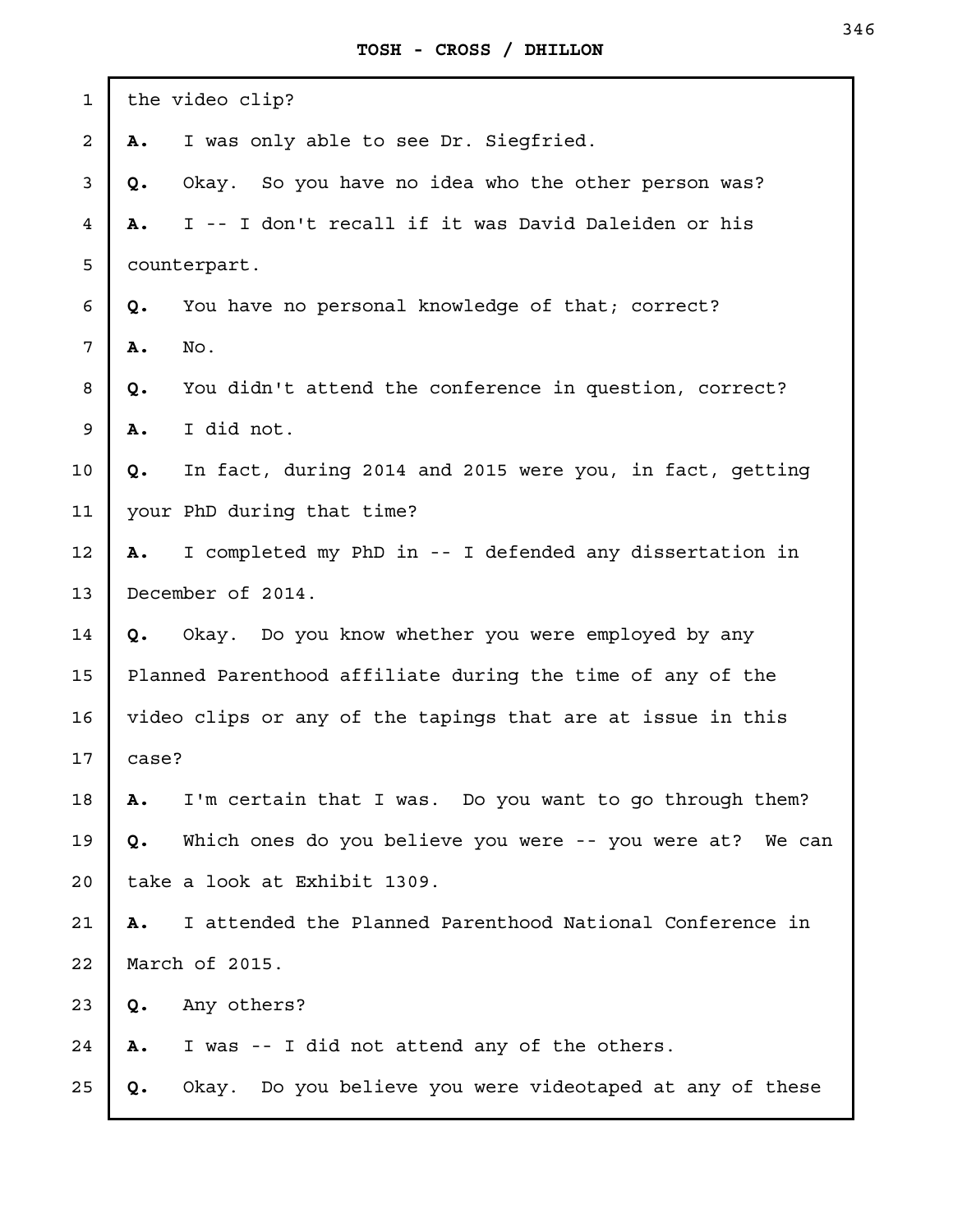| $\mathbf{1}$   | conferences? |                                                               |
|----------------|--------------|---------------------------------------------------------------|
| $\overline{c}$ | Α.           | No.                                                           |
| 3              | Q.           | Okay. Ms. Tosh, you spoke about the services that Planned     |
| $\overline{4}$ |              | Parenthood offers. What percentage of the services of the     |
| 5              |              | affiliate that you had are abortion services?                 |
| 6              | Α.           | You're talking about California Central Coast?                |
| $\overline{7}$ | Q.           | The one you're currently employed by.                         |
| 8              | Α.           | Yeah. So in an average year it's between four and             |
| 9              |              | six percent.                                                  |
| 10             | Q.           | Okay. And what percentage of the revenue generated by         |
| 11             |              | your affiliate come from abortion services?                   |
| 12             | Α.           | I would say about 10 percent.                                 |
| 13             | Q.           | Okay. You testified that when you were employed in            |
| 14             |              | Florida with a Planned Parenthood affiliate, there was a fear |
| 15             |              | of protests and opposition and violence?                      |
| 16             | Α.           | Yes.                                                          |
| 17             | Q.           | And is that something that was already there at Planned       |
| 18             |              | Parenthood prior to your being employed?                      |
| 19             | Α.           | Yes, although I became a target personally during that        |
| 20             |              | time period.                                                  |
| 21             | Q.           | So you became a target while you were employed in Florida,    |
| 22             |              | having nothing to do with the disputes at issue here in this  |
| 23             |              | trial; correct?                                               |
| 24             | Α.           | That's correct.                                               |
| 25             | Q.           | So is it fair to say that throughout your employment at       |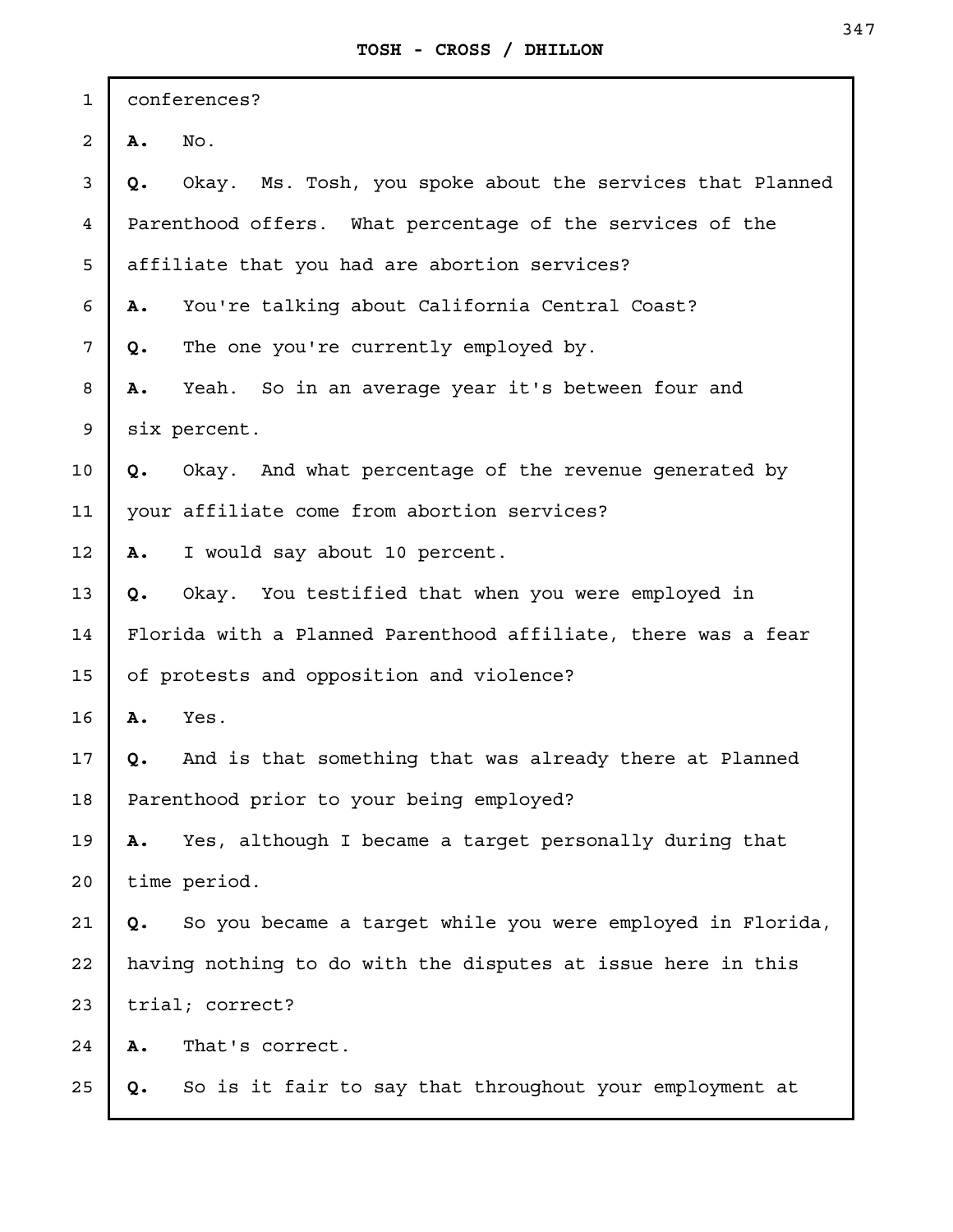**TOSH - CROSS / DHILLON**

Planned Parenthood affiliates, there have always been threats because of the abortion activity that Planned Parenthood affiliates offer; is that correct? **A.** There have always been threats by those who are opposed to abortion. **Q.** Can you quantify how much the threats increased as a result of the videos? **A.** Yes. **Q.** How would you quantify the immediate increase in threats? **A.** After the videos came out, for the three-month period after the videos there was a ten-fold increase in security incidents at my affiliate. **Q.** And how do you describe security incidents? **A.** So typically what we look at when we're looking at security incidents are any security incidents that really are outside of the normal course of what we would expect. So it's not unusual for Planned Parenthood to have protestors. It's very unusual for us to have protestors that trespass or act in a way that requires we call the police, for example. So the way that we track incidents is that when something really is unusual, police have to be called, there is an altercation that we want to track and manage, we go into our system and we track that. And so those reportable incidents that we are tracking internally, the incidents of those 1 2 3 4 5 6 7 8 9 10 11 12 13 14 15 16 17 18 19 20 21 22 23 24 25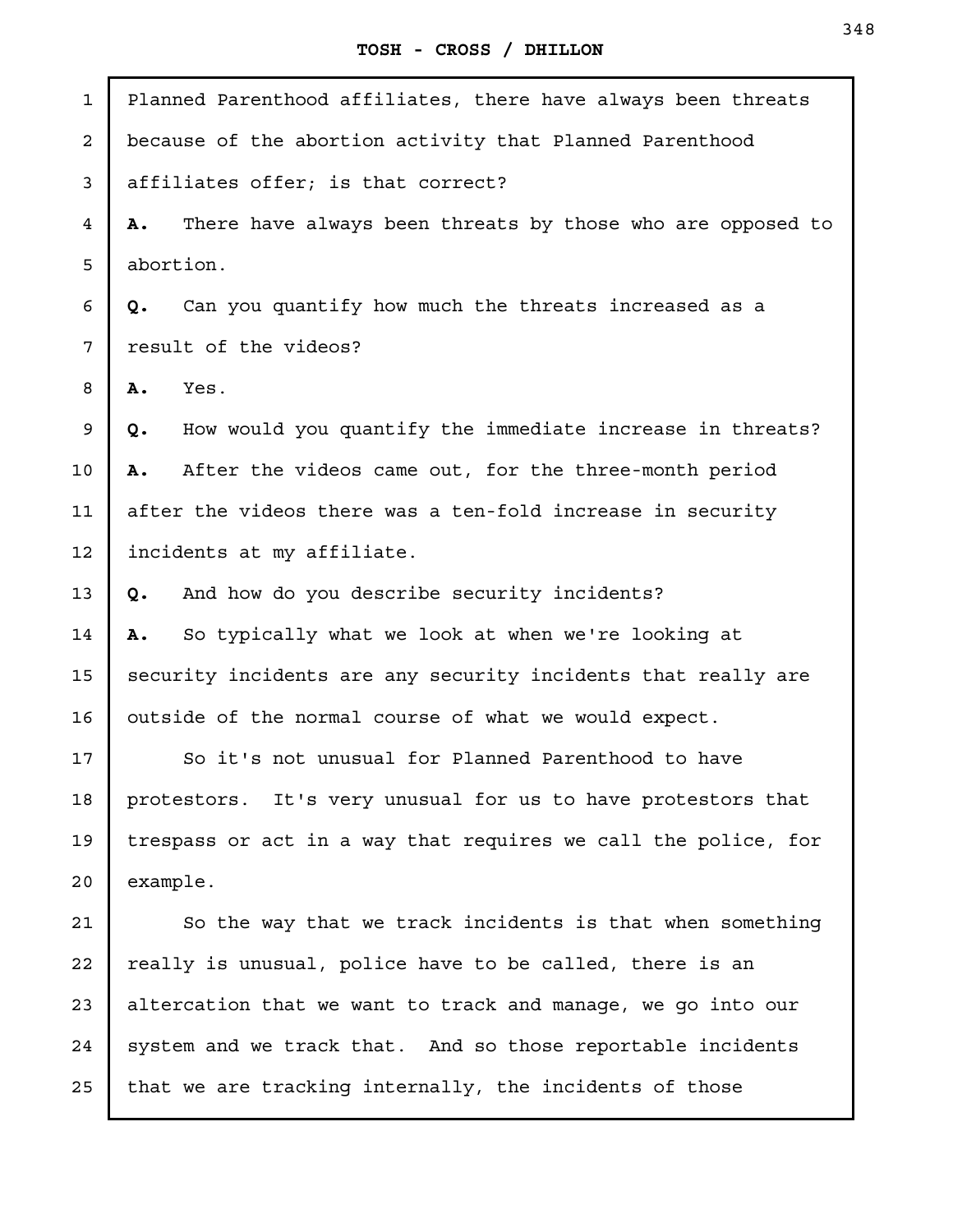| $\mathbf{1}$   | increased quite significantly.                                   |
|----------------|------------------------------------------------------------------|
| $\overline{a}$ | Okay. You mentioned a three-month period. What happened<br>Q.    |
| 3              | after that three-month period?                                   |
| $\overline{4}$ | Yeah. So I think we have sort of normalized a bit.<br>Α.         |
| 5              | Although I would say that there are individuals who were --      |
| 6              | appeared to be quite inspired by the videos who have stayed      |
| 7              | involved and have created a different security environment for   |
| 8              | us than before the videos across the board.                      |
| 9              | Objection. Move to strike. Relevance.<br>MR. KOZINA:             |
| 10             | THE COURT: Overruled. That's the answer to the                   |
| 11             | question?                                                        |
| 12             | BY MS. DHILLON                                                   |
| 13             | So the question that I have regarding the clip, going back<br>Q. |
| 14             | to the clip that you saw, was that clip taking in a swimming     |
| 15             | pool area outdoors in a hotel?                                   |
| 16             | I don't know if there was a swimming pool, but it does<br>Α.     |
| 17             | appear to be outdoors.                                           |
| 18             | Okay. And were you able to see from that clip whether<br>Q.      |
| 19             | there were people in the background who didn't have badges for   |
| 20             | the conference?                                                  |
| 21             | The only people that I could identify did have badges.<br>Α.     |
| 22             | And that's only the one person that we have spoken about<br>Q.   |
| 23             | so far?                                                          |
| 24             | There are a number of people who you can see in the<br>No.<br>Α. |
| 25             | background who are also wearing conference lanyards.             |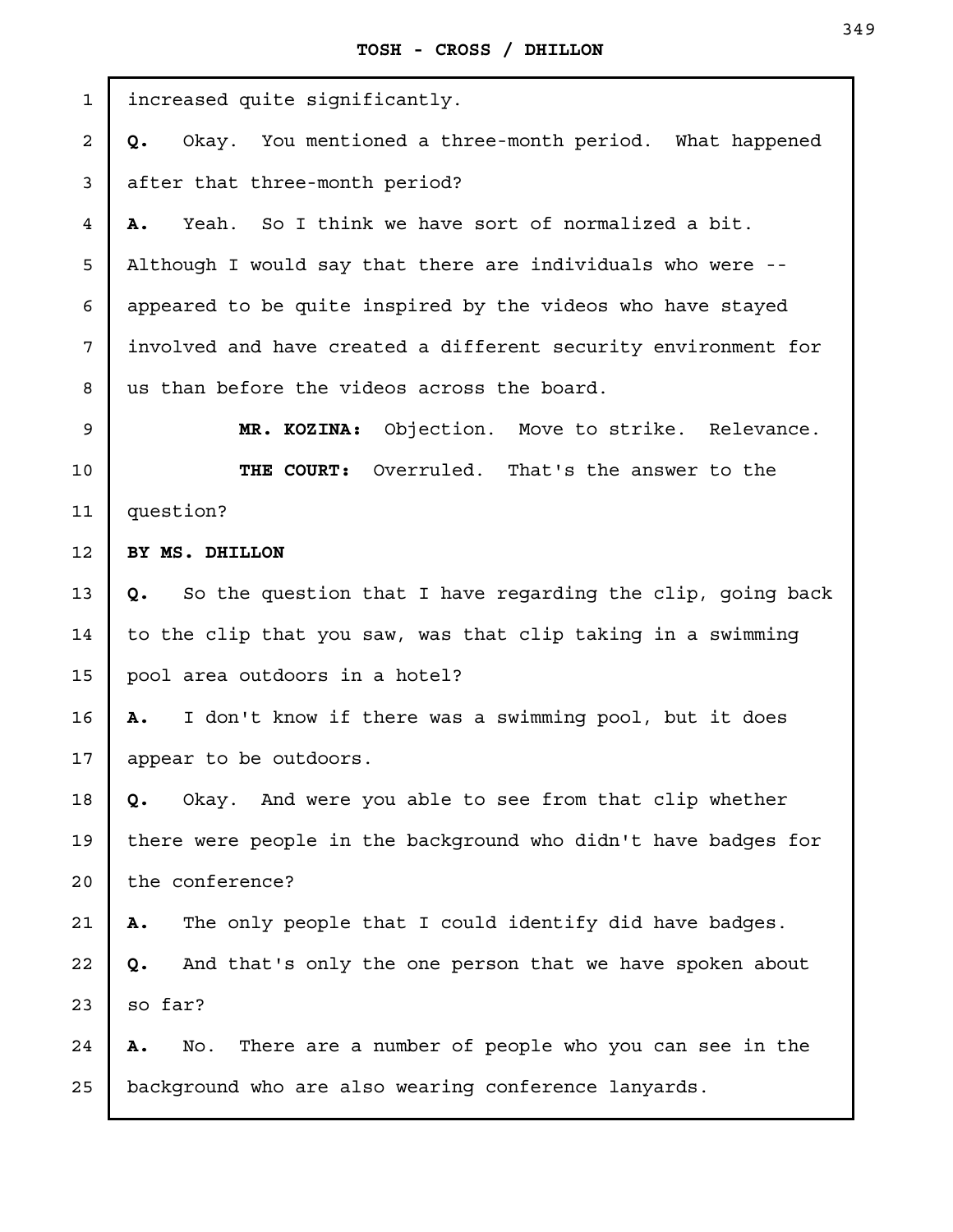J.

| $\mathbf{1}$   | Okay. And we'll be showing you a different clip in a<br>Q.      |
|----------------|-----------------------------------------------------------------|
| $\overline{a}$ | moment, but going forward to some of the other questions that I |
| 3              | have.                                                           |
| $\overline{4}$ | Let's see here. Did you first become aware of any videos        |
| 5              | with respect to that exhibit we saw, 1309, I believe a day      |
| 6              | after a video came out? Did you have reason to believe before   |
| 7              | that email exchange on July 30th, 2015, that some taping had    |
| 8              | occurred?                                                       |
| 9              | So July 30th, I think that's the date of the email.<br>Α.<br>Is |
| 10             | that what you're referencing?                                   |
| 11             | That's correct.<br>Q.<br>Yes.                                   |
| 12             | And I believe the first video came out earlier in the<br>Α.     |
| 13             | month. So I think that that email was about -- about two weeks  |
| 14             | or so after the video came out.                                 |
| 15             | What caused Planned Parenthood affiliates to believe that<br>Q. |
| 16             | videos were about to come out?                                  |
| 17             | We had no advanced knowledge that video was going to come<br>Α. |
| 18             | out before the first video came out.                            |
| 19             | Okay. Given the -- given the threats that you've<br>Q.          |
| 20             | testified already occurred against Planned Parenthood when you  |
| 21             | were employed in Florida and in California, what type of        |
| 22             | security measures do you believe Planned Parenthood could have  |
| 23             | taken to prevent the taping?                                    |
| 24             | Objection. Calls for speculation.<br>MS. BOMSE:                 |
| 25             | THE COURT: Overruled.                                           |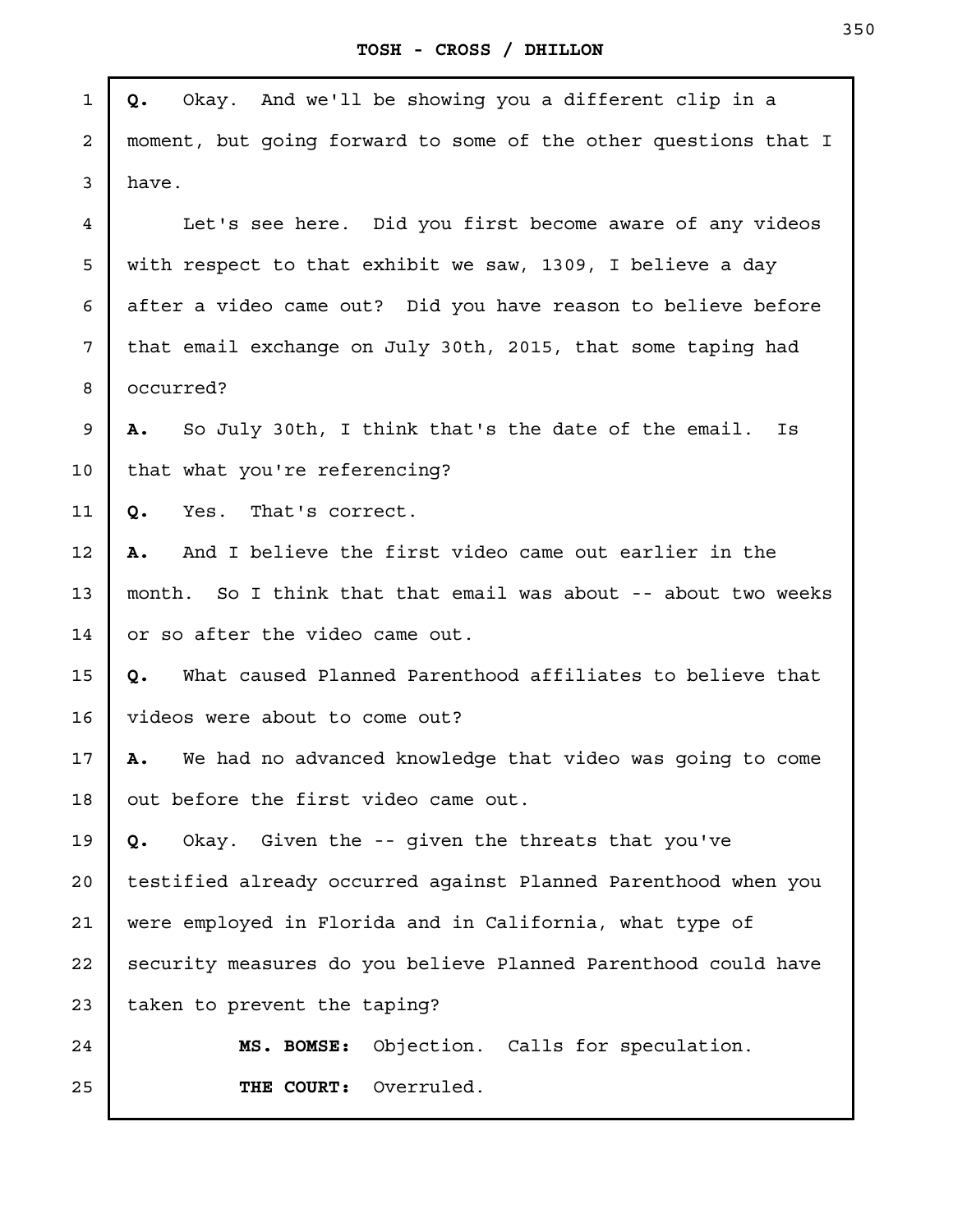Г

| $\mathbf{1}$ | At what point? Give us a point in time.                          |
|--------------|------------------------------------------------------------------|
| $\mathbf{2}$ | BY MS. DHILLON                                                   |
| 3            | Let's start in Florida. During the time that you were<br>Q.      |
| 4            | employed in Florida as a Planned Parenthood executive, what      |
| 5            | security measures were in place that you believe could have      |
| 6            | been improved on to prevent this taping?                         |
| 7            | So I am not an expert on security measures taken by PPFA.<br>Α.  |
| 8            | However, I have been to a number of conferences where the        |
| 9            | security measures that PPFA has taken are quite extensive and    |
| 10           | impressive.                                                      |
| 11           | So I think that's part of the reason why this was so             |
| 12           | alarming, is to know that those very stringent and tight         |
| 13           | security guidelines had been violated. Because if you're in      |
| 14           | Planned Parenthood, you know that individuals would have to      |
| 15           | take extraordinary means to gain access in light of the          |
| 16           | protections that we have in place at Planned Parenthood.         |
| 17           | But you have no personal knowledge of what protections<br>Q.     |
| 18           | Planned Parenthood has in place to screen people prior to their  |
| 19           | being allowed to attend conferences?                             |
| 20           | I have some knowledge about that.<br>Α.                          |
| 21           | What personal knowledge do you have about the screening in<br>Q. |
| 22           | place before the release of these videos, if any?                |
| 23           | So anyone who is not in the Planned Parenthood world, not<br>А.  |
| 24           | employed by a Planned Parenthood, there has to be a legitimate   |
| 25           | reason for them to attend a conference. Either they are an       |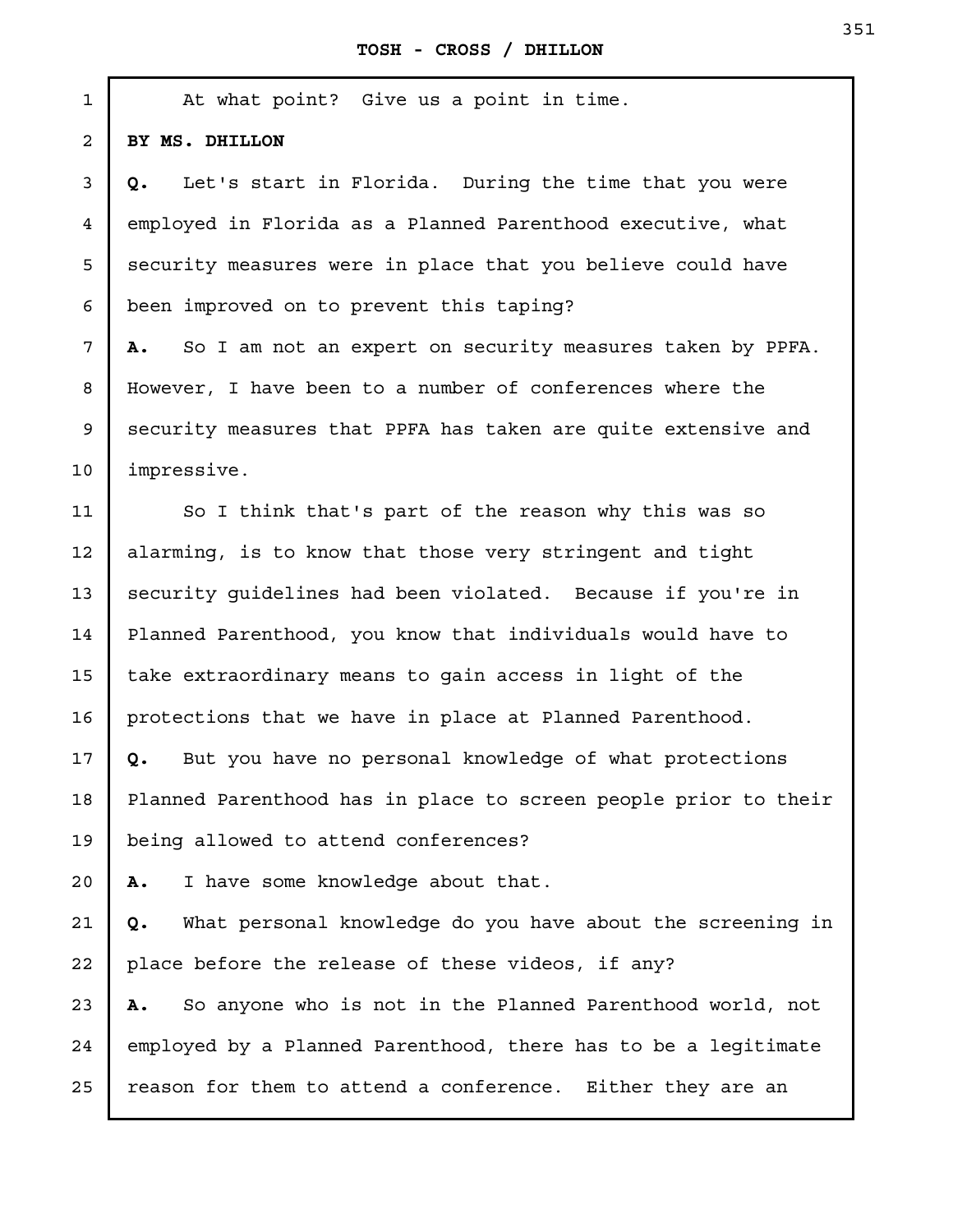| $\mathbf{1}$   | invited guest, they are a speaker, they are a vendor.            |
|----------------|------------------------------------------------------------------|
| $\overline{a}$ | In all of those circumstances PPFA would insure that IDs         |
| 3              | were collected; that there were agreements in place to           |
| 4              | stipulate the terms of attendance.                               |
| 5              | And so they have -- they have taken steps to ensure that,        |
| 6              | you know, there was, in fact, a legitimate reason for anyone     |
| 7              | who is outside of the Planned Parenthood world to attend one of  |
| 8              | those conferences.                                               |
| 9              | Okay. And how did those security measures change since<br>Q.     |
| 10             | the videos were released?                                        |
| 11             | They have changed in the sense that there is more security<br>Α. |
| 12             | personnel at any given Planned Parenthood conference. The        |
| 13             | badges are scannable and are scanned, in fact, to verify that    |
| 14             | they are authentic prior to admitting anyone into a conference   |
| 15             | setting.                                                         |
| 16             | So they have really sort of taken, I think, what was sort        |
| 17             | of an impressive foundation and made it much more difficult to   |
| 18             | penetrate, from what I can tell.                                 |
| 19             | Does Planned Parenthood still hold conferences in public<br>Q.   |
| 20             | places where -- for example, cocktail lounges, other places      |
| 21             | where congregants can gather?                                    |
| 22             | I disagree that Planned Parenthood ever holds conferences<br>Α.  |
| 23             | in public places.                                                |
| 24             | Did the video clip that Ms. Bomse showed you represent a<br>Q.   |
| 25             | hotel which was open to the public?                              |
|                |                                                                  |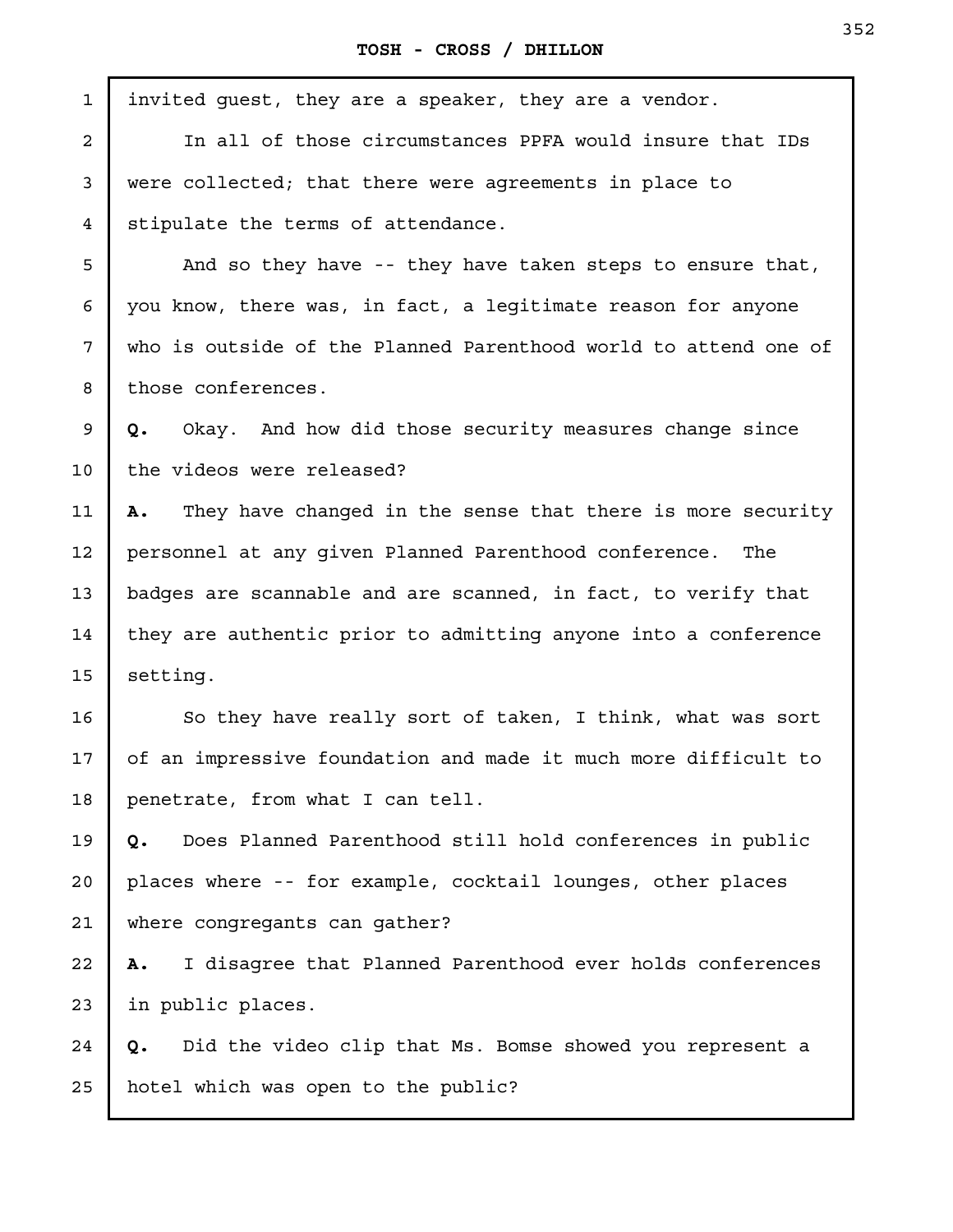## **TOSH - CROSS / DHILLON**

| 1  | For the purposes of that conference, that lounge was not<br>Α.   |
|----|------------------------------------------------------------------|
| 2  | open to the public. It was open only to conference guests.       |
| 3  | She showed you a video of an outdoor space. Are you<br>Q.        |
| 4  | saying that the entire outdoor space, including the hotel        |
| 5  | balconies and other spaces that were shown there, were barred    |
| 6  | from anybody occupying them other than Planned Parenthood        |
| 7  | personnel or attendees at the conference?                        |
| 8  | The reception was for Planned Parenthood attendees only.<br>Α.   |
| 9  | Were your able to see hotel balconies in the background<br>Q.    |
| 10 | which were for quests of the hotel?                              |
| 11 | I did see that, yes.<br>Α.                                       |
| 12 | Okay. And do you know whether people at the hotel<br>Q.          |
| 13 | included people who were not attendees at the conference?<br>Do  |
| 14 | you have any knowledge of that?                                  |
| 15 | I'm confident there must have been people at the hotel who<br>Α. |
| 16 | were not part of the conference.                                 |
| 17 | Does Planned Parenthood still hold events in hotels where<br>Q.  |
| 18 | non-attendees are permitted to register as guests?               |
| 19 | Are you saying the whole hotel?<br>Α.                            |
| 20 | That is what I'm asking you.<br>Q.                               |
| 21 | Yes.<br>Α.                                                       |
| 22 | Okay. Do you believe that an attendee, such as Ms. --<br>Q.      |
| 23 | such as Dr. Siegfried would have a reasonable expectation of     |
| 24 | privacy in discussing medical issues in a hotel lobby at a       |
| 25 | Planned Parenthood conference?                                   |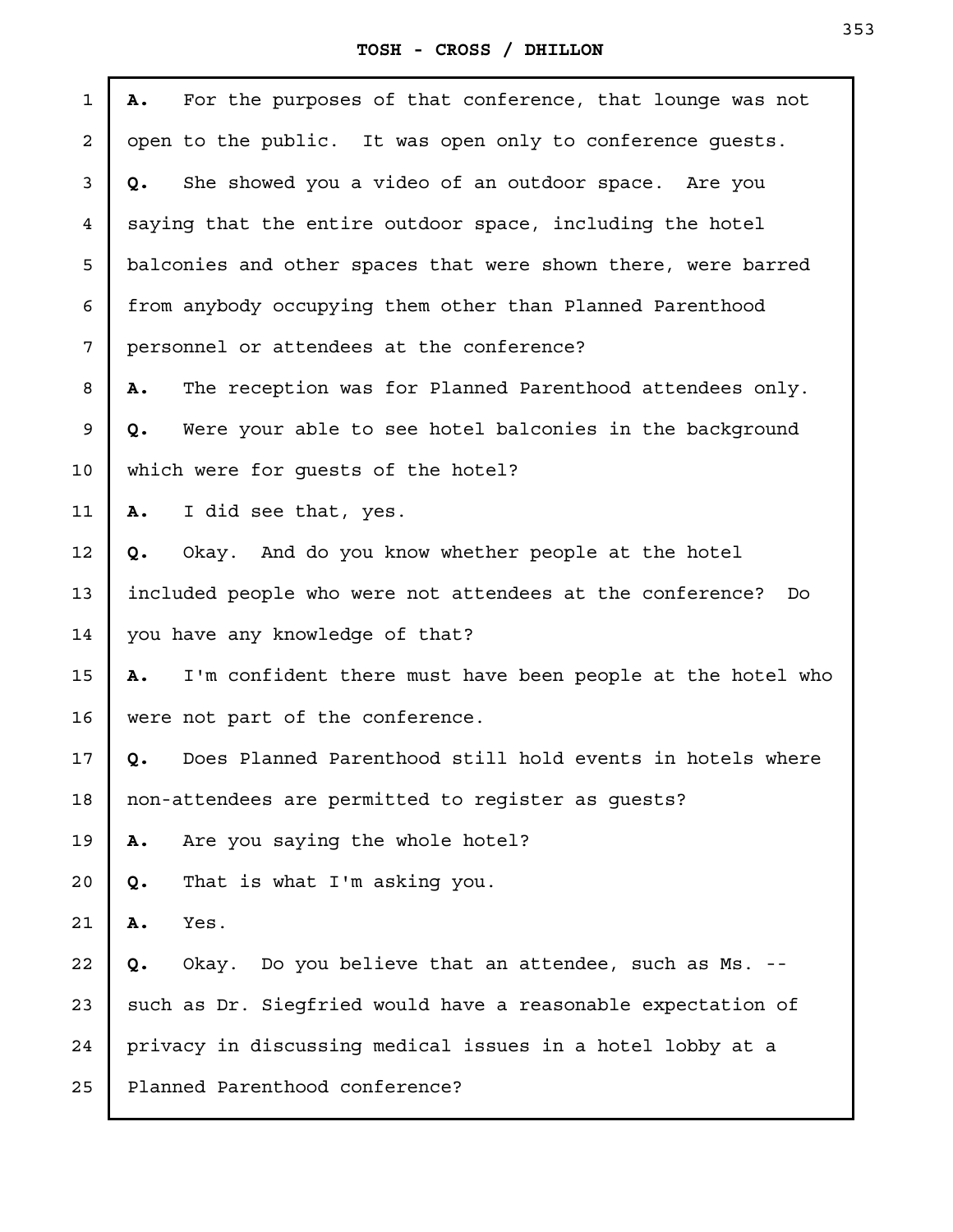| $\mathbf{1}$ | In a hotel lobby, if it's not explicitly reserved for a<br>Α.   |
|--------------|-----------------------------------------------------------------|
| 2            | Planned Parenthood conference, Dr. Siegfried would have         |
| 3            | received guidance in advance not to have those conversations in |
| 4            | that setting.                                                   |
| 5            | Okay. Did she receive guidance in advance prior to<br>Q.        |
| 6            | discussing the issues in question next to a swimming pool in a  |
| 7            | hotel?                                                          |
| 8            | I can't comment on any quidance she received about a pool<br>Α. |
| 9            | area.                                                           |
| 10           | Do you have any knowledge of whether she received any<br>Q.     |
| 11           | guidance about the privacy and security concerns that she       |
| 12           | should have been following prior to holding that type of        |
| 13           | conversation that was in the video?                             |
| 14           | MS. BOMSE: Objection. Lacks foundation.                         |
| 15           | THE COURT: I'm not sure what that type of                       |
| 16           | conversation is.                                                |
| 17           | MS. DHILLON: Okay. The conversation we saw in the               |
| 18           | video.                                                          |
| 19           | MS. BOMSE: Same objection.                                      |
| 20           | THE COURT: Same problem.                                        |
| 21           | MS. DHILLON:<br>Okay.                                           |
| 22           | THE COURT: I didn't allow any sound, so I don't know            |
| 23           | what the conversation is. She couldn't either.                  |
| 24           | MS. DHILLON: I see.                                             |
| 25           |                                                                 |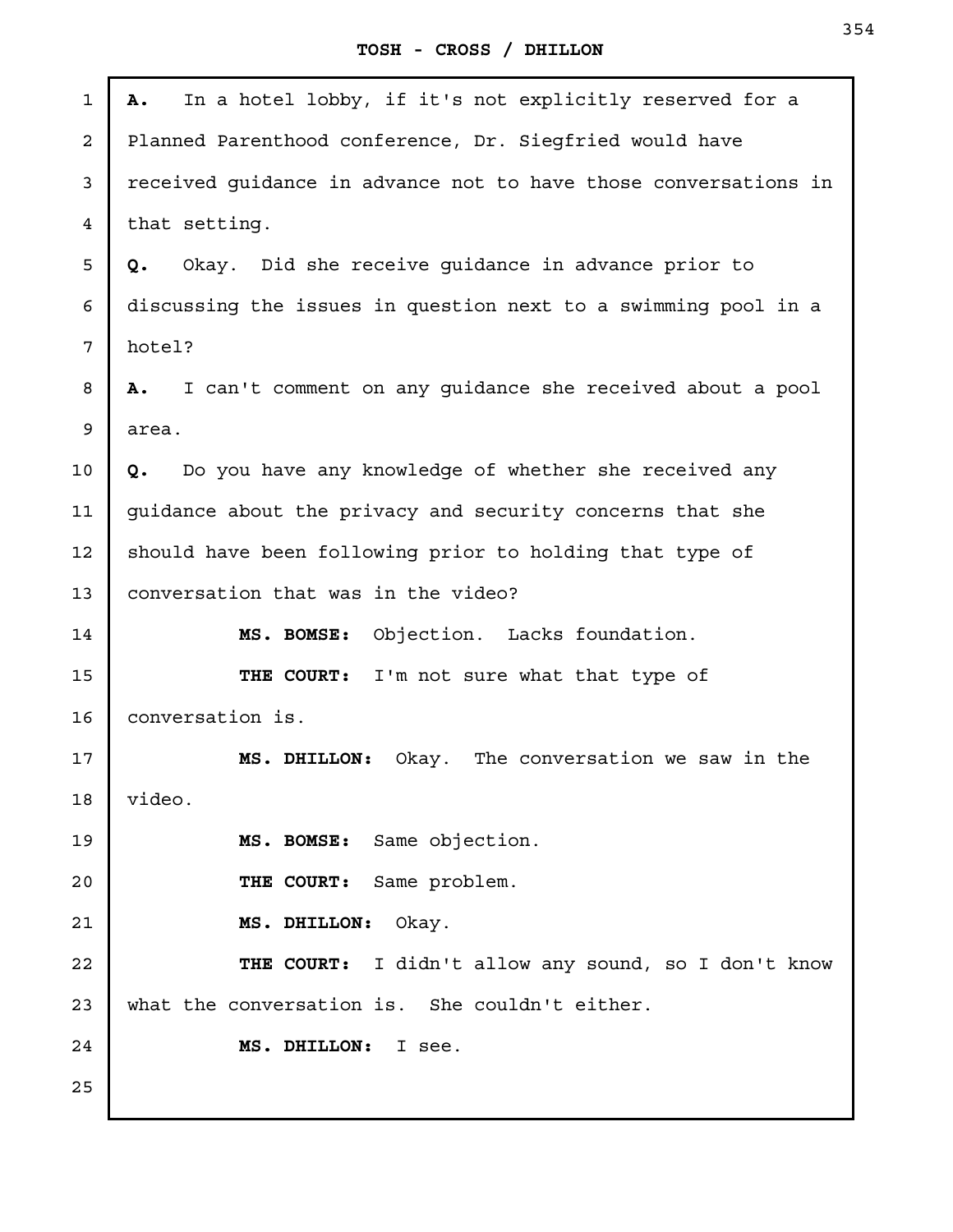| $\mathbf{1}$   | BY MS. DHILLON                                                  |
|----------------|-----------------------------------------------------------------|
| $\overline{a}$ | Ms. Tosh, have you seen that video with the sound on it?<br>Q.  |
| 3              | Yes.<br>Α.                                                      |
| 4              | You've heard the sound; correct?<br>Q.                          |
| 5              | Yes.<br>Α.                                                      |
| 6              | Okay. And so having heard the sound of the video that we<br>Q.  |
| 7              | saw, only the video portion of, do you know whether             |
| 8              | Dr. Siegfried received any direction from Planned Parenthood    |
| 9              | about whether she should be discreet in public settings prior   |
| $10 \,$        | to that type of -- that conversation that we saw?               |
| 11             | Objection. Misstates the record.<br>MS. BOMSE:                  |
| 12             | Overruled. You can answer if you know.<br>THE COURT:            |
| 13             | Dr. Siegfried and all attendees of Planned Parenthood<br>Α.     |
| 14             | conferences are provided with guidance not to have sensitive    |
| 15             | conversations outside of conference settings that are reserved  |
| 16             | exclusively for members of the conference, which that setting   |
| 17             | was.                                                            |
| 18             | So my opinion and response is that Dr. Siegfried was            |
| 19             | abiding by that guidance when she was having that conversation. |
| $20 \,$        | So it's your testimony, not having been there, that the<br>Q.   |
| 21             | area that was depicted in that video was exclusively reserved   |
| 22             | for Planned Parenthood conference attendees; is that your       |
| 23             | testimony?                                                      |
| 24             | It is.<br>Α.                                                    |
| 25             | Okay. Now you mentioned that you had concern on behalf of<br>Q. |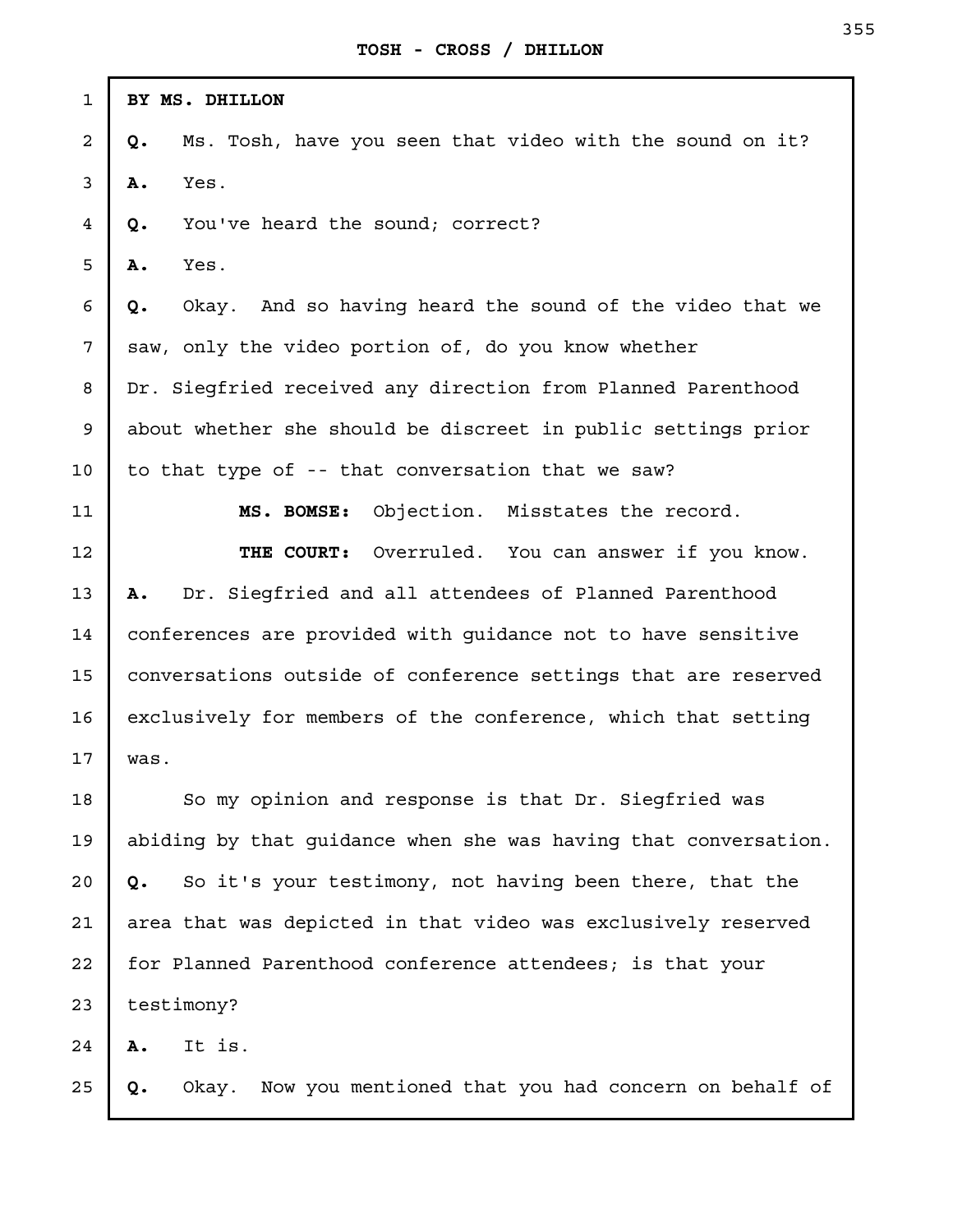| $\mathbf{1}$ | Dr. Siegfried. Did Dr. Siegfried ask for any extra security     |
|--------------|-----------------------------------------------------------------|
| 2            | after it emerged that she had been videotaped?                  |
| 3            | She did not.<br>Α.                                              |
| 4            | Okay. And so is it fair to say that she did not share the<br>Q. |
| 5            | concern that you felt and the fear that you felt regarding      |
| 6            | being videotaped?                                               |
| 7            | I don't think that's fair.<br>Α.                                |
| 8            | Okay. So, but you're clear that she never asked for any<br>Q.   |
| 9            | security, to your knowledge, following that?                    |
| 10           | She didn't. She and I agreed that we would sort of watch<br>Α.  |
| 11           | what was happening and get a sense of threats that were coming  |
| 12           | in and if we received an inordinate number of threats targeting |
| 13           | her or if a video featuring her were made public, then we would |
| 14           | stay in conversation and make a decision to add additional      |
| 15           | security if needed. That did not happen. But she and I were     |
| 16           | in constant dialogue about her state of mind and about her      |
| 17           | sense of safety.                                                |
| 18           | Okay. And, in fact, she was the -- was she the only<br>Q.       |
| 19           | person from the -- from the affiliate that you currently        |
| 20           | represent, the California Central Coast affiliate, who was      |
| 21           | videotaped as part of the Human Capital Project, to your        |
| 22           | knowledge?                                                      |
| 23           | Yes.<br>Α.                                                      |
| 24           | Okay. Did you -- withdraw that.<br>Q.                           |
| 25           | Did -- excuse me.                                               |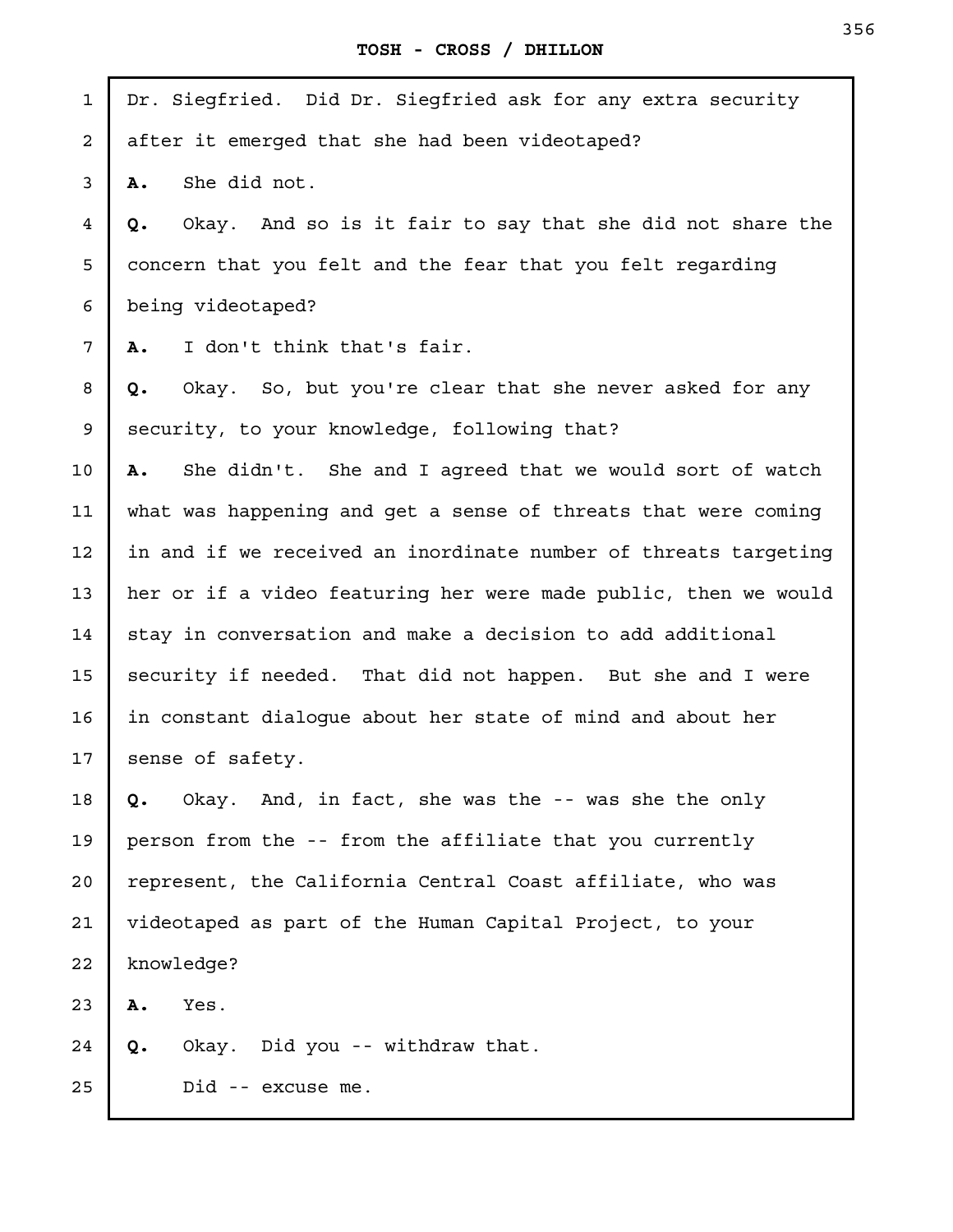| $\mathbf 1$ | (Brief pause.)                                                |
|-------------|---------------------------------------------------------------|
| 2           | MS. DHILLON: I want to show a portion of another              |
| 3           | video, Your Honor. I think it may be a different video than   |
| 4           | the one we discussed that we just saw here with Ms. Bomse.    |
| 5           | So I'm just looking for the number here. I believe it is      |
| 6           | Exhibit 5990.                                                 |
| 7           | Are you familiar with Trial Exhibit 5990?                     |
| 8           | MS. BOMSE: I believe it's the same one that I                 |
| 9           | showed.<br>I still want to know what portion you're showing.  |
| 10          | MS. DHILLON: Okay. So our trial tech can pull up              |
| 11          | the segment in question.                                      |
| 12          | Steven?                                                       |
| 13          | MR. NEILSEN: 5990?                                            |
| 14          | THE COURT: Again, let's show it only to counsel and           |
| 15          | to the witness.                                               |
| 16          | (Videotape played for counsel and the witness.)               |
| 17          | MS. DHILLON: Do you have any objection to any part            |
| 18          | that?                                                         |
| 19          | MS. BOMSE: I don't have any objection to the                  |
| 20          | visuals.                                                      |
| 21          | THE COURT:<br>Okay.                                           |
| 22          | BY MS. DHILLON                                                |
| 23          | Okay. Ms. Tosh, showing a larger portion of the video<br>Q.   |
| 24          | clip that Ms. Bomse showed you, isn't it true that there were |
| 25          | several people walking around there without the badges on?    |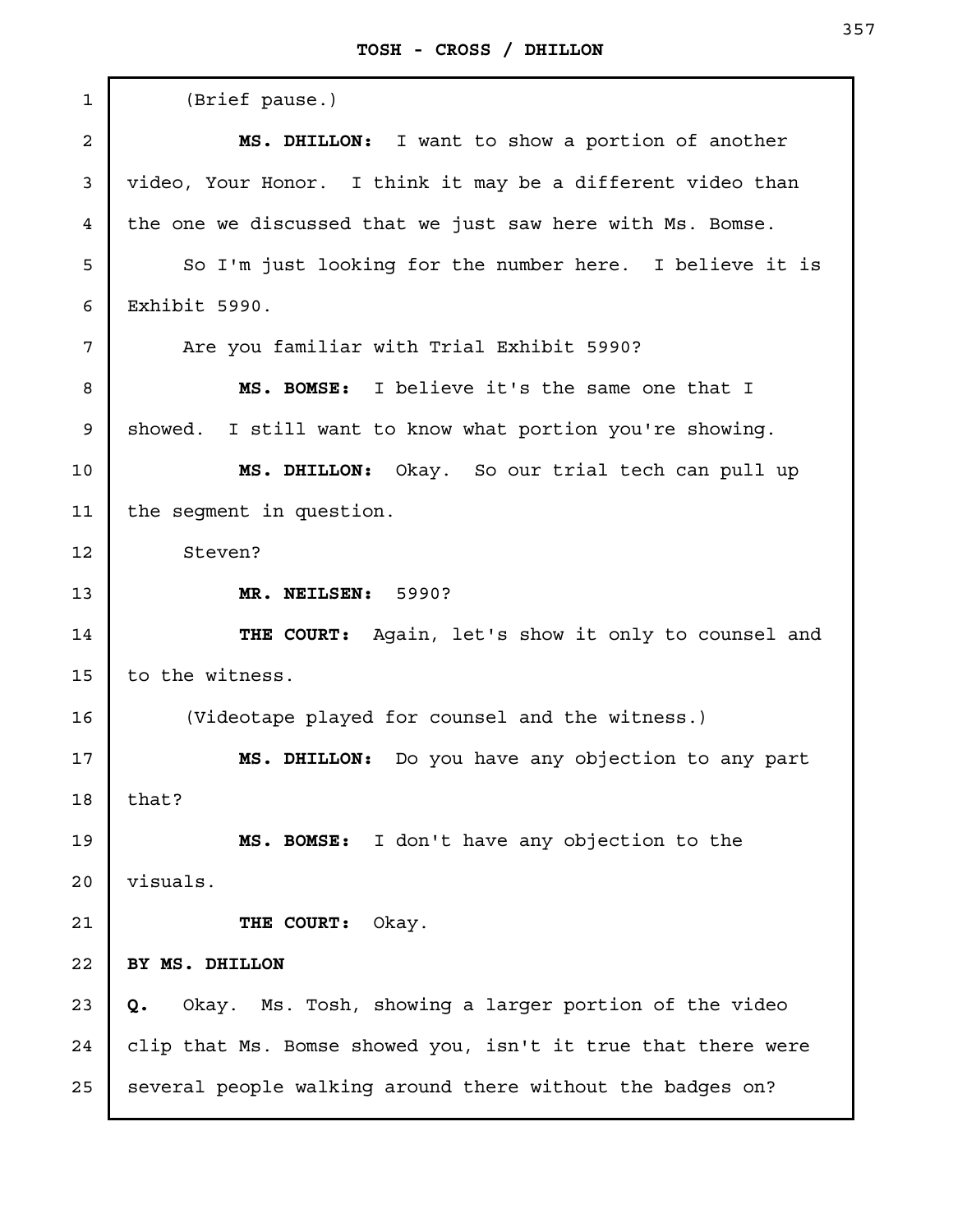| 1            | I actually didn't see any.<br>Α.                                |
|--------------|-----------------------------------------------------------------|
| 2            | Okay. We'll have to pull it back to the beginning of that<br>Q. |
| $\mathsf{3}$ | video if we can.                                                |
| 4            | (Videotape played for counsel and the witness.)                 |
| 5            | And, for example, there is a gentleman wearing a blue<br>Q.     |
| 6            | shirt walking in the background there; do you see that?         |
| 7            | Yeah. I see the man with the blue shirt.<br>Α.                  |
| 8            | Okay. Not the one now, but there was a man walking<br>Q.        |
| 9            | before.                                                         |
| 10           | There is a lady there wearing a blue shirt. Do you not          |
| 11           | see a number of people there who are not wearing badges?        |
| 12           | I do not see a number of people --<br>Α.                        |
| 13           | In the background? Do you see any?<br>Q.                        |
| 14           | I don't see anybody who is not wearing a badge.<br>Α.           |
| 15           | Q.<br>Okay.                                                     |
| 16           | I'm going to ask if we can show Trial<br>MS. DHILLON:           |
| 17           | Exhibit 5218.                                                   |
| 18           | And, again, if counsel wants to look at it without the          |
| 19           | audio, but the audio is actually important in this clip.        |
| 20           | In that case I think I would ask whether<br>MS. BOMSE:          |
| 21           | there is a transcript or any other way for me to preview that.  |
| 22           | Indeed.<br>THE COURT:                                           |
| 23           | MS. DHILLON: Do we have a transcript handy for that?            |
| 24           | (Brief pause.)                                                  |
| 25           | THE COURT: Again, this shouldn't be shown to the                |
|              |                                                                 |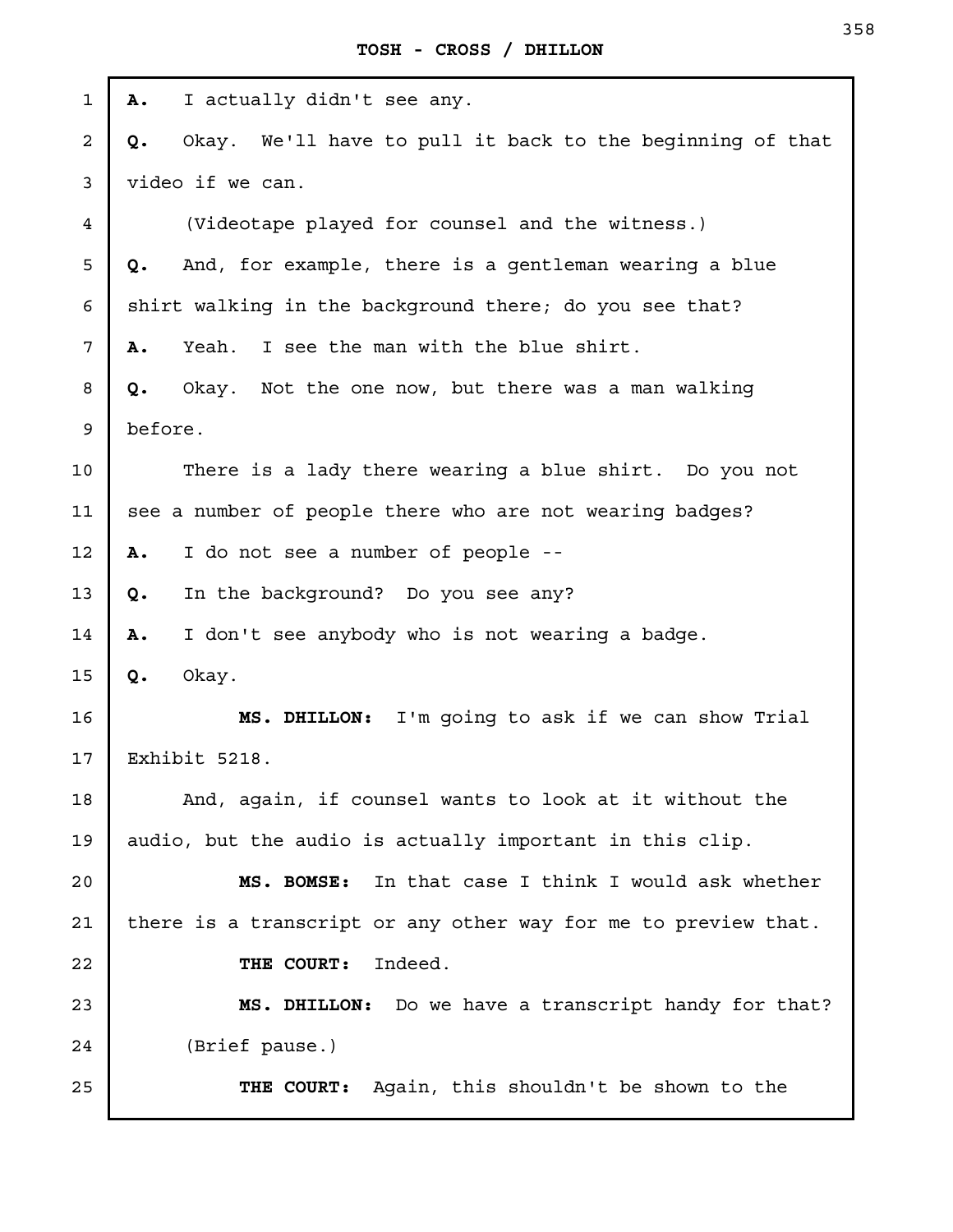| $\mathbf{1}$   | jury and no sound at the moment.                           |
|----------------|------------------------------------------------------------|
| $\overline{a}$ | THE CLERK: Do you want the witness to be able to see       |
| 3              | it?                                                        |
| 4              | THE COURT: I want the witness to be able to see it.        |
| 5              | MS. DHILLON: We don't have a transcript with us at         |
| 6              | this point.                                                |
| 7              | THE COURT: Let's pass it over.                             |
| 8              | MS. DHILLON: I will pass that one, Your Honor.             |
| 9              | THE COURT: Do you know what this video is?                 |
| 10             | Okay. Let's pass it for the moment.                        |
| 11             | MS. DHILLON: Pass it for the moment, Your Honor.           |
| 12             | I'd like to show the witness Trial Exhibit 1910. Do we     |
| 13             | have a copy we can hand up?                                |
| 14             | MS. BOMSE: I haven't seen 1910. If I could just            |
| 15             | have a copy?                                               |
| 16             | (Document was shown to counsel.)                           |
| 17             | MS. BOMSE: Yes, of course.                                 |
| 18             | MS. DHILLON: Thank you.                                    |
| 19             | BY MS. DHILLON                                             |
| 20             | Ms. Bomse, can you -- not Ms. Bomse.<br>Q.                 |
| 21             | Ms. Tosh, can you identify Exhibit 1910, which is in front |
| 22             | of you?                                                    |
| 23             | Just give me a minute. I haven't seen it.<br>Α.            |
| 24             | (Brief pause.)                                             |
| 25             | MS. BOMSE: Could you please -- I hate to interrupt,        |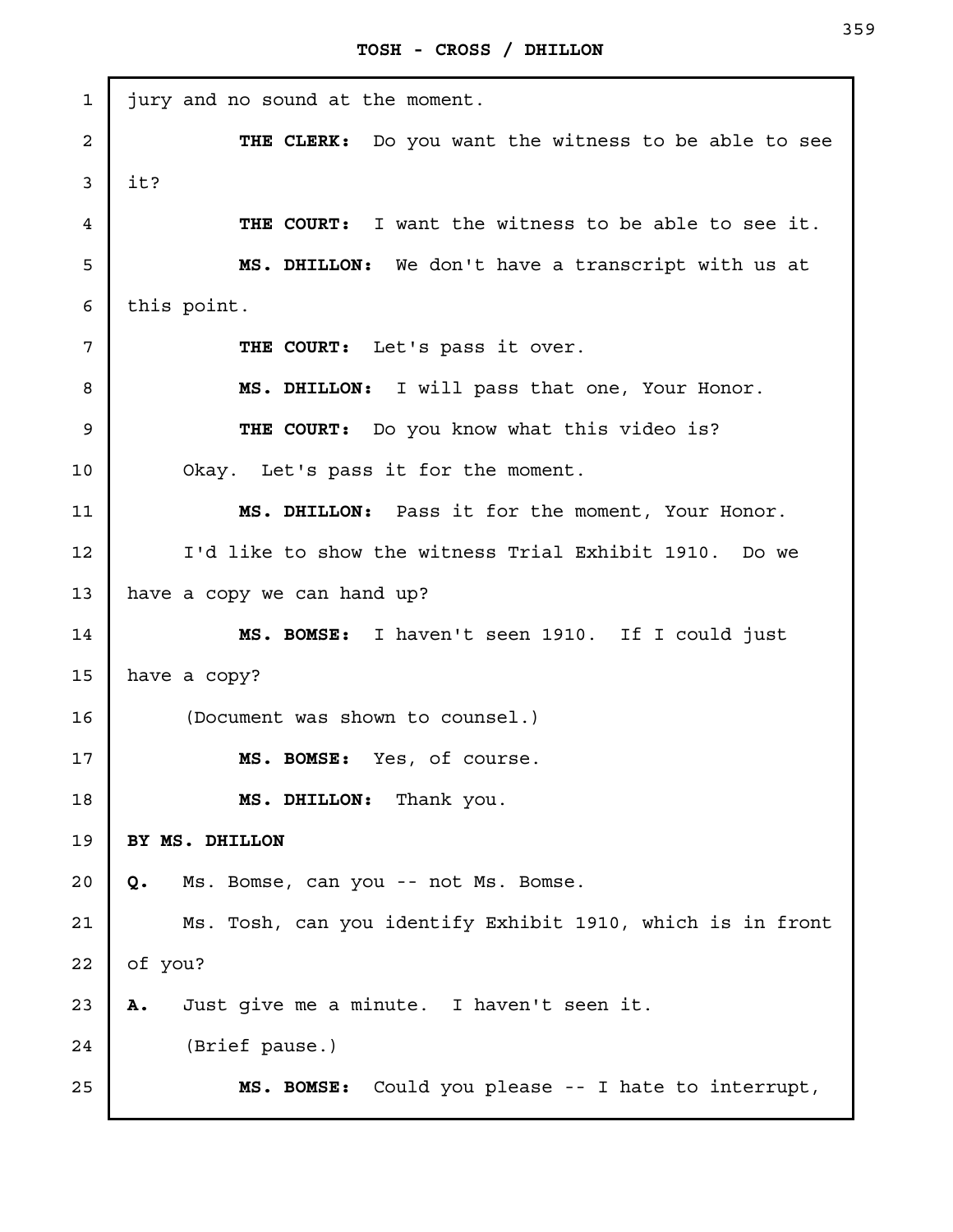| <b>TOSH</b> |  |  |  | CROSS / DHILLON |
|-------------|--|--|--|-----------------|
|-------------|--|--|--|-----------------|

| $\mathbf 1$    | but do you have a copy of that for me?                          |
|----------------|-----------------------------------------------------------------|
| $\overline{a}$ | MS. DHILLON: I can give you my copy of it, but I                |
| 3              | don't have a copy for you. I'm sorry.                           |
| 4              | That's fine.<br>MS. BOMSE:                                      |
| 5              | MS. DHILLON: I'm scrambling here, but                           |
| 6              | (Whereupon document was tendered to counsel.)                   |
| 7              | <b>THE WITNESS:</b> Okay. So is the question --                 |
| 8              | THE COURT: Wait for the question.                               |
| 9              | THE WITNESS:<br>Okay.                                           |
| 10             | BY MS. DHILLON                                                  |
| 11             | The question is: Are you familiar with this document,<br>Q.     |
| 12             | Trial Exhibit 1910?                                             |
| 13             | Α.<br>No.                                                       |
| 14             | Okay. Is this a document that you've ever seen before?<br>Q.    |
| 15             | It's entitled "Sponsor/Exhibitor/Advertisement Package Terms    |
| 16             | and Conditions"?                                                |
| 17             | No.<br>Α.                                                       |
| 18             | Okay. I will not ask you a question about it in that<br>Q.      |
| 19             | case.                                                           |
| 20             | MS. DHILLON: Your Honor, in the interests of time,              |
| 21             | I'm going to pass to other defense counsel, if they have        |
| 22             | questions, while I identify that video exhibit that I wanted to |
| 23             | show.                                                           |
| 24             | That's fine.<br>THE COURT:                                      |
| 25             |                                                                 |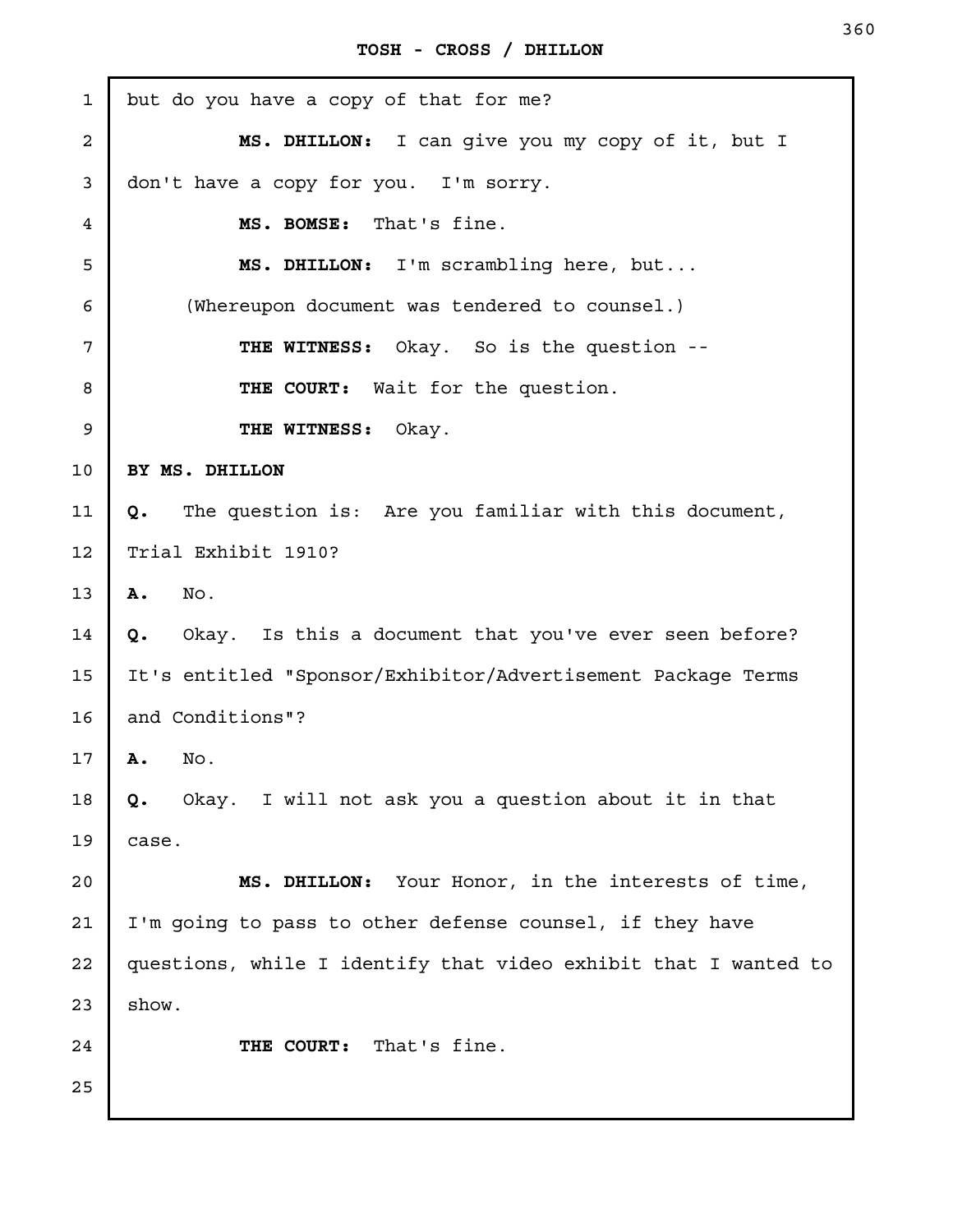| $\mathbf 1$    | <b>CROSS-EXAMINATION</b>                                         |
|----------------|------------------------------------------------------------------|
| $\overline{a}$ | BY MR. JONNA                                                     |
| 3              | Good afternoon, Ms. Tosh. My name is Paul Jonna.<br>Q.           |
| 4              | You testified earlier that when you saw the first video of       |
| 5              | Dr. Nucatola, that you were concerned, shocked and confused.     |
| 6              | Do you recall that testimony?                                    |
| 7              | Yes.<br>Α.                                                       |
| 8              | Do you remember what Dr. Nucatola discussed on that video?<br>Q. |
| 9              | Yes.<br>Α.                                                       |
| 10             | What do you remember?<br>Q.                                      |
| 11             | I remember a conversation about fetal tissue programs and<br>Α.  |
| 12             | abortion procedures.                                             |
| 13             | Do you remember her discussing how she would change<br>Q.        |
| 14             | abortion procedures by crushing above and below to get more      |
| 15             | intact tissue?                                                   |
| 16             | I remember that there was a conversation about abortion<br>Α.    |
| 17             | procedures.                                                      |
| 18             | Do you remember Dr. Nucatola saying she would crush above<br>Q.  |
| 19             | and below to get more intact tissue?                             |
| 20             | MS. BOMSE: Objection, Your Honor. She answered that              |
| 21             | question.                                                        |
| 22             | MR. JONNA: It's a "yes" or "no."                                 |
| 23             | THE COURT: And she did answer that. So go to the                 |
| 24             | next one.                                                        |
| 25             | Okay.<br>MR. JONNA:                                              |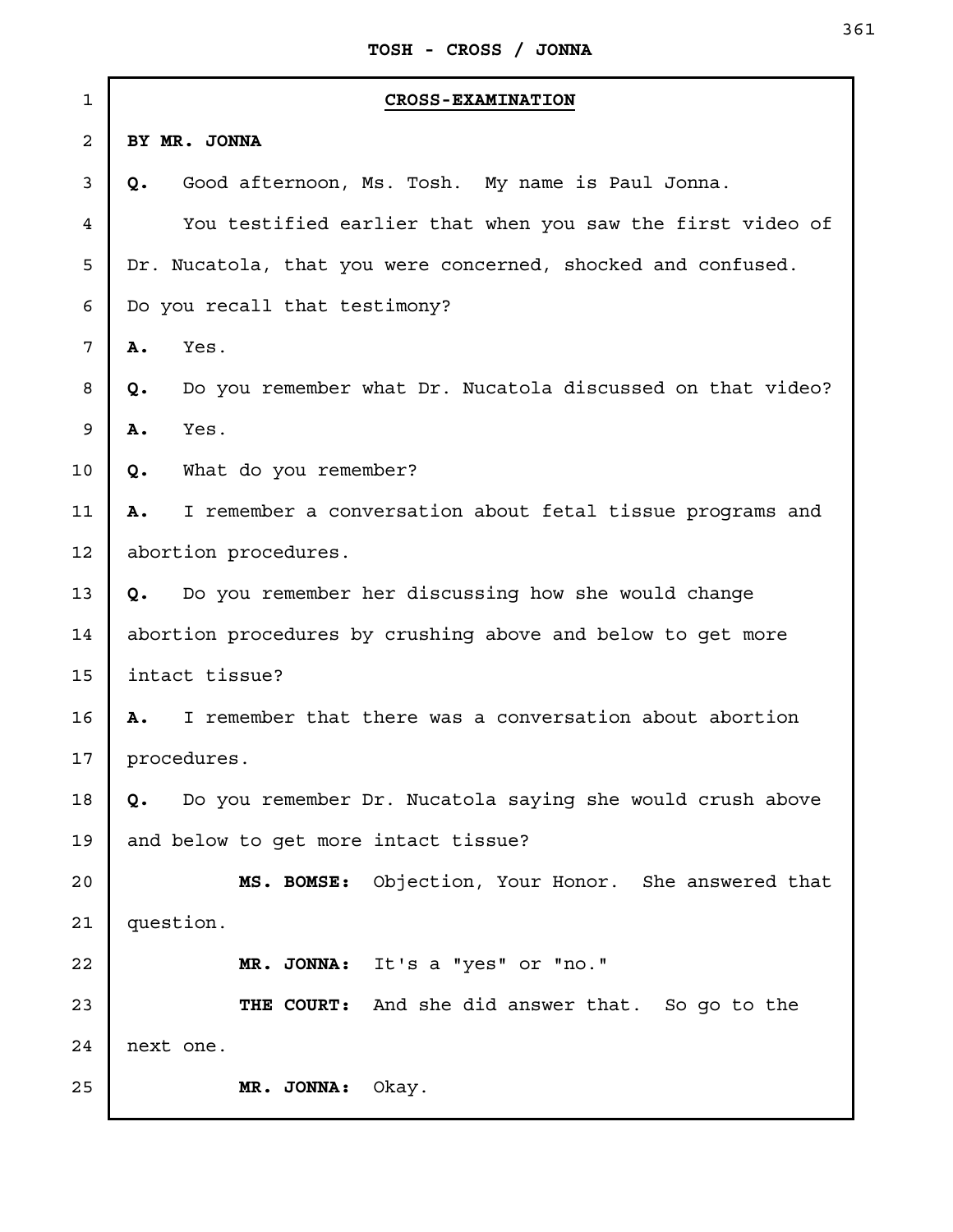| $\mathbf{1}$   | BY MR. JONNA                                                   |
|----------------|----------------------------------------------------------------|
| $\overline{a}$ | And did that concern you?<br>Q.                                |
| $\mathsf{3}$   | Again, I didn't understand what was being discussed. It<br>Α.  |
| $\overline{4}$ | was -- it was confusing to me because it did not align with    |
| 5              | anything that I understood about abortion care.                |
| 6              | So if she had made those statements, that would concern<br>Q.  |
| 7              | you?                                                           |
| 8              | I'm sorry?<br>Α.                                               |
| 9              | Do you remember her discussing how she would change the<br>Q.  |
| 10             | presentation of the fetus to get more intact tissue?           |
| 11             | I don't remember that, no.<br><b>A.</b>                        |
| 12             | And if she had made those statements, would that concern<br>Q. |
| 13             | you?                                                           |
| 14             | MS. BOMSE: 403, Your Honor.                                    |
| 15             | MR. JONNA: Your Honor, she testified that the video            |
| 16             | concerned her. We're allowed to probe further.                 |
| 17             | THE COURT:<br>You are. I don't want to go into each            |
| 18             | statement, but you certainly can ask her what it is that was   |
| 19             | concerning to her.                                             |
| 20             | MR. JONNA:<br>Sure.                                            |
| 21             | BY MR. JONNA                                                   |
| 22             | So the statement of changing the presentation of the<br>Q.     |
| 23             | fetus, do you remember how she would -- how she discussed how  |
| 24             | she would convert the presentation of the fetus during an      |
| 25             | abortion procedure?                                            |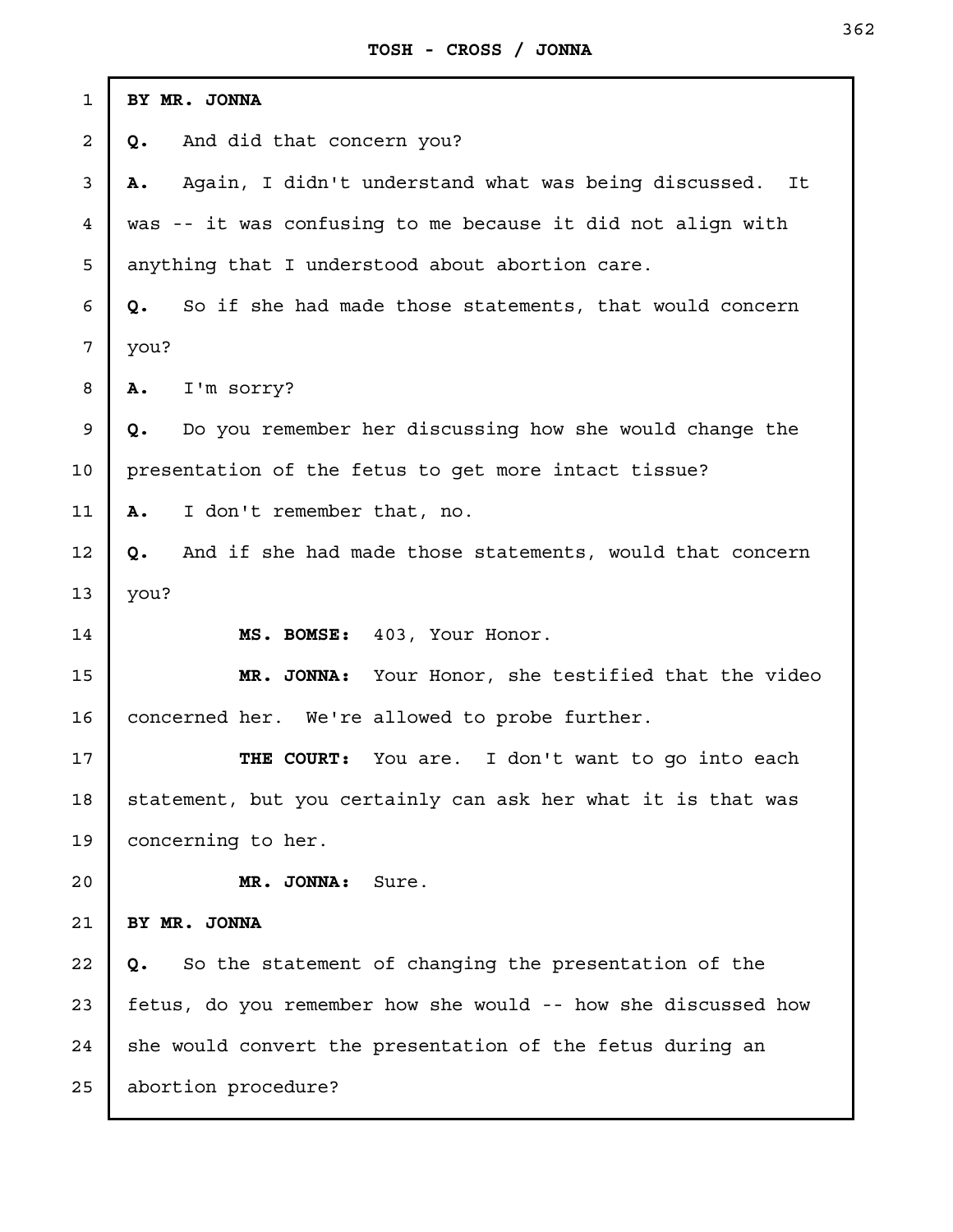**TOSH - CROSS / JONNA**

**MS. BOMSE:** Same objection, your Honor. **THE COURT:** Overruled. You can answer, if you remember that. If you don't remember that, just say that. **A.** Again, I'm not a medical doctor. And so perhaps I should clarify my earlier statement when I said I was confused. I was confused because the headline was about Planned Parenthood receiving compensation for fetal tissue donation. That was something that I didn't understand. And the video presented without context from Planned Parenthood, it didn't make sense to me. I didn't understand it. **Q.** So is it fair to say that your testimony today is that nothing Dr. Nucatola said concerned you? **A.** Again, I don't understand or I'm not an expert in specific abortion methods. My concern was primarily around the fact that Planned Parenthood had been targeted; that there was a narrative that was being introduced that did not align with Planned Parenthood's mission and my understanding of any work Planned Parenthood was involved with, and I was concerned for her safety and the safety of others. **MR. JONNA:** I'm going to move to strike, Your Honor, as nonresponsive. I just asked the witness if any of the statements made by Dr. Nucatola concerned her. **THE COURT:** And she responded to that question. **MR. JONNA:** Okay. 1 2 3 4 5 6 7 8 9 10 11 12 13 14 15 16 17 18 19 20 21 22 23 24 25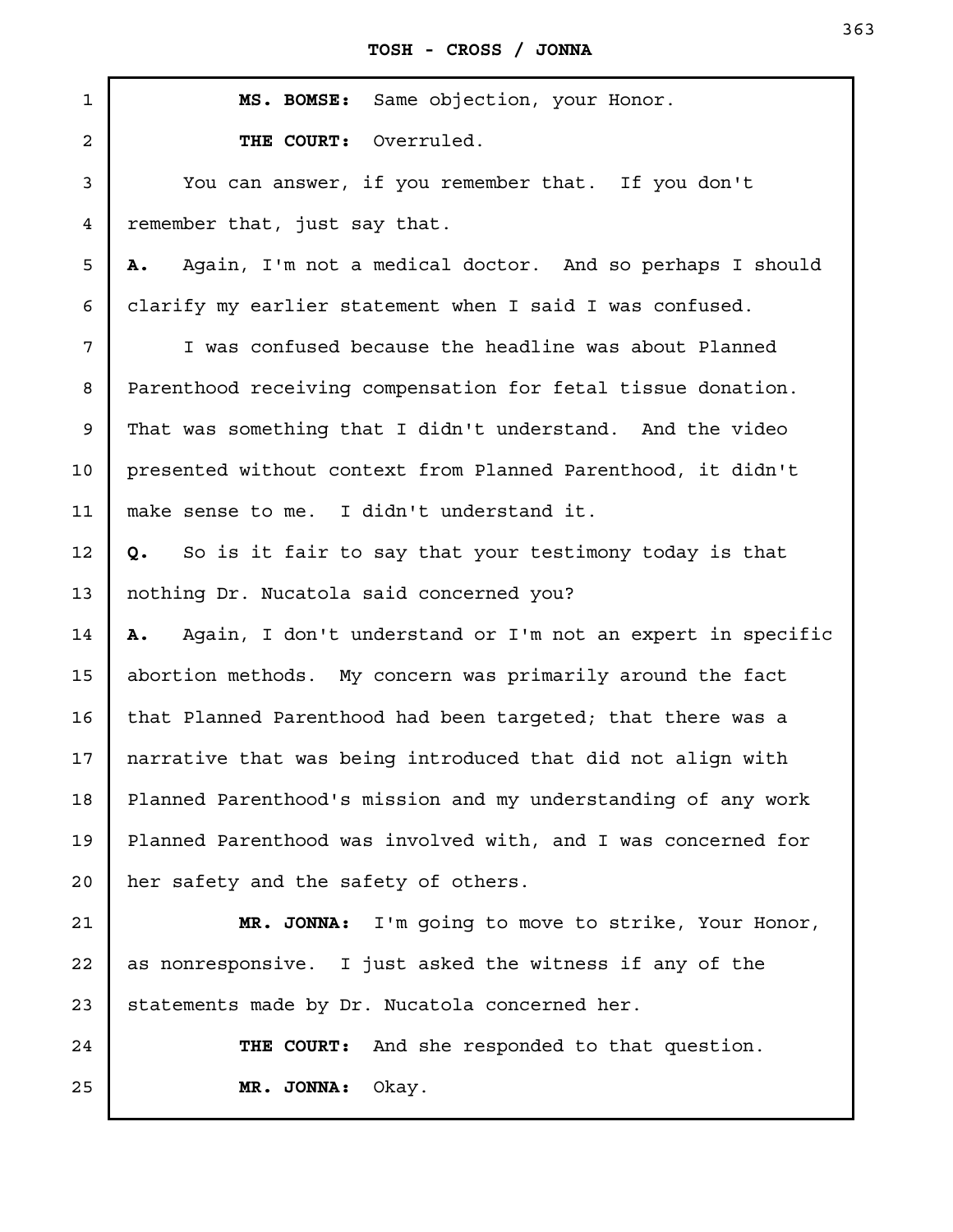| $\mathbf{1}$   | BY MR. JONNA                                                     |
|----------------|------------------------------------------------------------------|
| 2              | You also testified about conferences, Planned Parenthood<br>Q.   |
| 3              | conferences and your views on security at these conferences.     |
| $\overline{4}$ | My question for you is: If a conference attendee                 |
| 5              | discusses being engaged in criminal activity at a conference,    |
| 6              | do you think they should be able to keep that secret?            |
| 7              | I'm sorry. Could you say that again?<br>Α.                       |
| 8              | If a conference attendee discusses being engaged in<br>Q.        |
| 9              | criminal activity at a conference, do you think they should be   |
| 10             | able to keep that secret?                                        |
| 11             | It sounds like the premise is that criminal activity is<br>А.    |
| 12             | being discussed at Planned Parenthood conferences, and I don't   |
| 13             | agree with that. So I'm not sure how to respond.                 |
| 14             | Well, the question is: If a conference attendee discusses<br>Q.  |
| 15             | being engaged in criminal activity, do you think they should be  |
| 16             | able to keep it a secret?                                        |
| 17             | I think that if criminal activity was being discussed at a<br>Α. |
| 18             | Planned Parenthood conference, it would be incumbent on whoever  |
| 19             | heard it to deal with it appropriately. And Planned Parenthood   |
| 20             | has very high standards for dealing with any type of             |
| 21             | wrongdoing.                                                      |
| 22             | You also testified that PPFA purchased I.D. scanners after<br>Q. |
| 23             | the CMP videos were released.                                    |
| 24             | I didn't say that, no.<br>Α.                                     |
| 25             | When did they purchase the I.D. scanners?<br>Q.                  |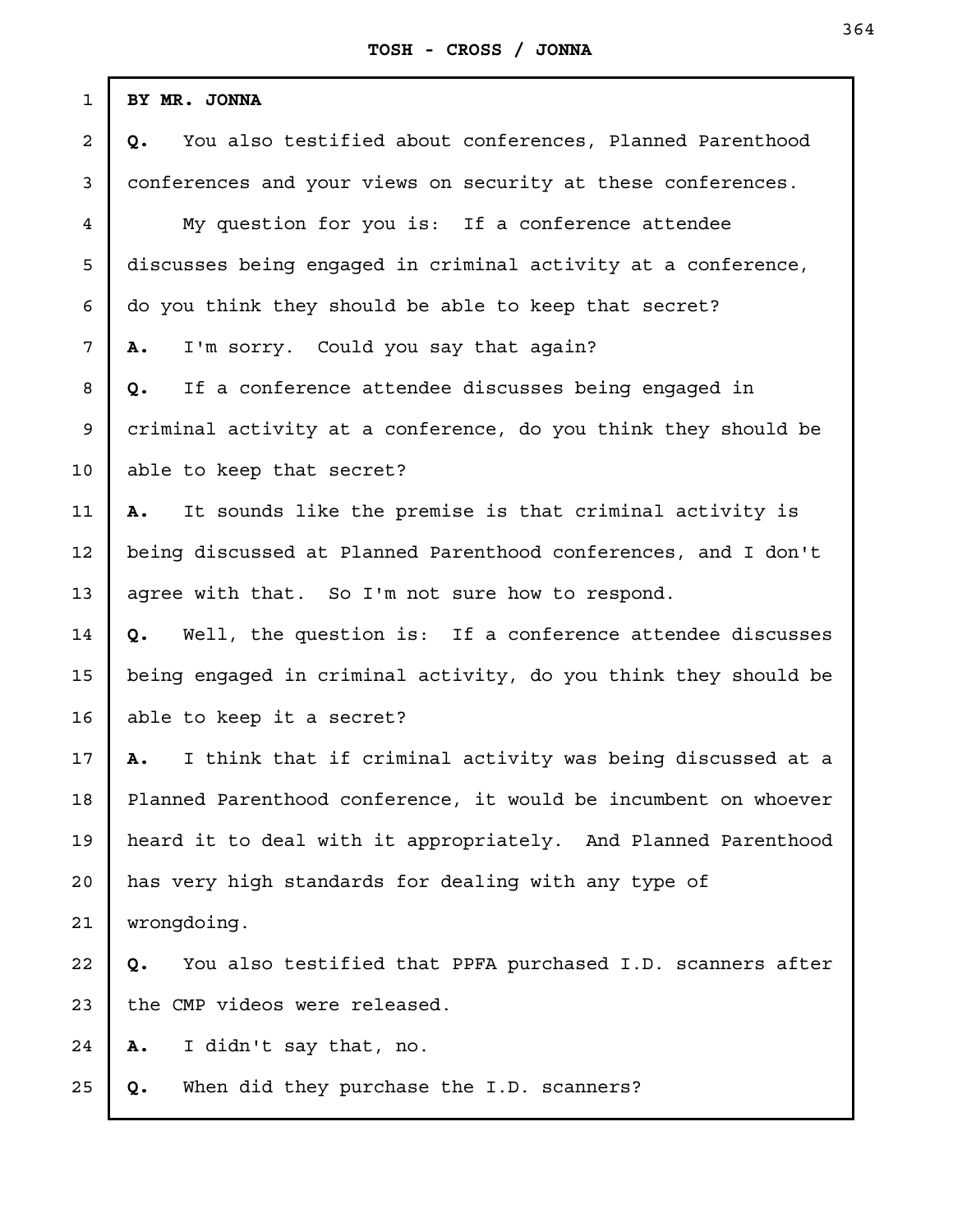**TOSH - CROSS / SHORT**

| $\mathbf{1}$            | I cannot say that they have purchased I.D. scanners. I<br>Α.      |
|-------------------------|-------------------------------------------------------------------|
| $\overline{\mathbf{c}}$ | think what I said was that there are I.D. scanners present at     |
| 3                       | conferences. I don't know. I don't know whether that's            |
| 4                       | contracted or what the arrangement is for those. I've seen        |
| 5                       | them.                                                             |
| 6                       | And when did you first see them?<br>Q.                            |
| 7                       | It was the first conference that I attended after the<br>Α.       |
| 8                       | videos.                                                           |
| 9                       | And you never saw them before the videos were released;<br>Q.     |
| 10                      | correct?                                                          |
| 11                      | That's correct.<br>Α.                                             |
| 12                      | And they existed before the videos were released; correct?<br>Q.  |
| 13                      | I don't know. I presume so.<br>Α.                                 |
| 14                      | Okay. Thank you.<br>Q.                                            |
| 15                      | THE COURT: Ms. Short.                                             |
| 16                      | <b>CROSS-EXAMINATION</b>                                          |
| 17                      | BY MS. SHORT                                                      |
| 18                      | Now, Ms. Tosh, I believe you testified that you had not<br>Q.     |
| 19                      | seen the Exhibitor Agreements that were shown to you in Exhibit   |
| 20                      | The exhibit that was just handed to you, the most recent<br>1390? |
| 21                      | one, is that correct, you had not seen those?                     |
| 22                      | I don't recall having seen that.<br>Yeah.<br>Α.                   |
| 23                      | All right. Do you have any reason to believe that<br>Q.           |
| 24                      | Siegfried had ever seen those Exhibitor Agreements?<br>Dr.        |
| 25                      | I don't think so.<br>Α.                                           |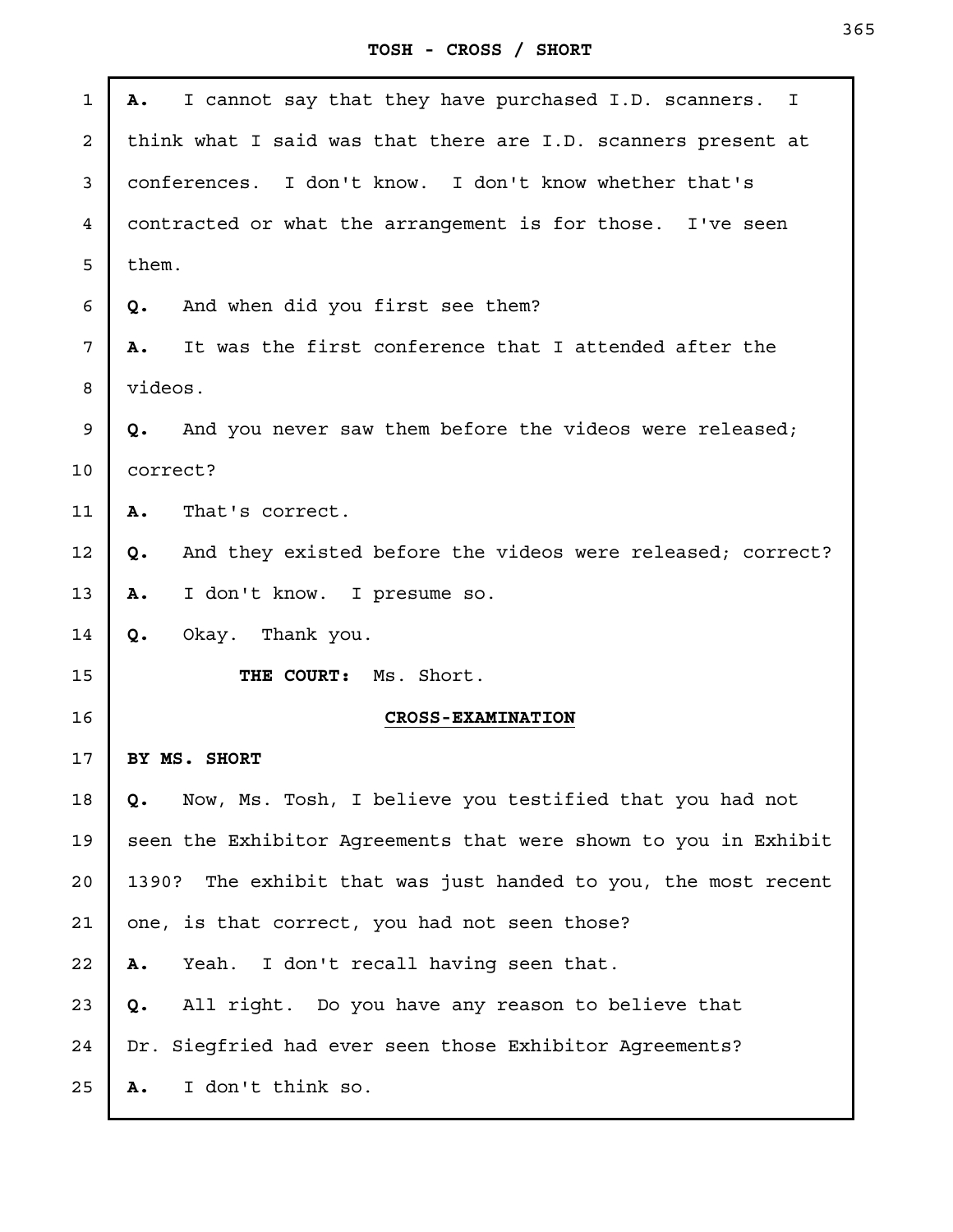**TOSH - CROSS / SHORT**

| $\mathbf{1}$ | Now, isn't it true that as early as July 14th, 2015, the<br>Q.     |
|--------------|--------------------------------------------------------------------|
| $\mathbf{2}$ | very day the videos were released, you, as a CEO, received an      |
| 3            | email from Eric Ferraro at PPFA Nashville which laid out who       |
| 4            | had done this project, about, you know, who BioMax was, all the    |
| 5            | conferences they had attended that pretty much gave the -- most    |
| 6            | of the framework of what had happened?                             |
| 7            | I don't recall that specifically, receiving that email.<br>Α.      |
| 8            | It sounds like something that would have happened. We would        |
| 9            | have gotten an email from Eric, but I don't remember that          |
| 10           | specifically.                                                      |
| 11           | Okay. And so you say you -- is it your recollection that<br>Q.     |
| 12           | the pieces fell into place pretty quickly after the videos were    |
| 13           | released?                                                          |
| 14           | It took a few days. I would say yes, but it was early<br><b>A.</b> |
| 15           | days. So we understood that this was a coordinated                 |
| 16           | anti-abortion infiltration with the intent of harming Planned      |
| 17           | Parenthood.                                                        |
| 18           | And $-$<br>Q.                                                      |
| 19           | MR. KOZINA: Objection. Calls for speculation.<br>Ask               |
| 20           | that the last portion be stricken.                                 |
| 21           | THE COURT: She was answering the question.                         |
| 22           | Overruled.                                                         |
| 23           | MR. KOZINA: Thank you.                                             |
| 24           | BY MS. SHORT                                                       |
| 25           | And when you say "early," would you say two days, three<br>Q.      |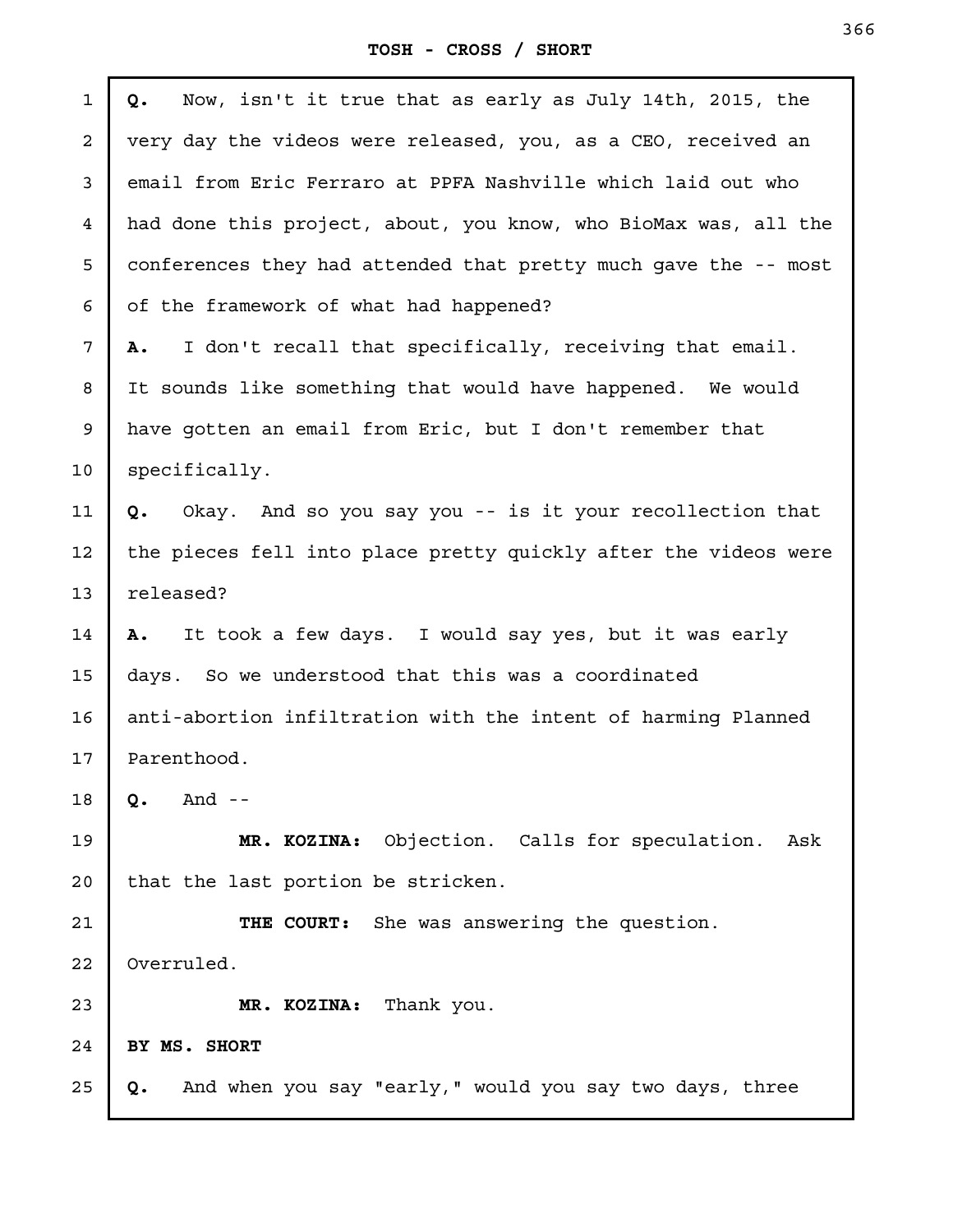| $\mathbf 1$ | days? How long would you estimate, two or three days?            |
|-------------|------------------------------------------------------------------|
| 2           | That's about right.<br>Α.                                        |
| 3           | And so this was -- the investigation wasn't just you as an<br>Q. |
| 4           | affiliate director, but this was being done by the whole         |
| 5           | national organization; is that correct?                          |
| 6           | Yes.<br>Α.                                                       |
| 7           | And now you also mentioned -- I believe you described<br>Q.      |
| 8           | security incidents that had increased in the wake of the         |
| 9           | videos. And I believe you described security incidents as        |
| 10          | incidents that sort of arose above the normal and would maybe    |
| 11          | involve calling the police or something like that.               |
| 12          | Yes.<br>Α.                                                       |
| 13          | Isn't it true that the security incidents that your<br>Q.        |
| 14          | affiliate recorded also included things like a Twitter message   |
| 15          | that was perceived as being unfriendly?                          |
| 16          | I would not agree with the term "unfriendly." I would say<br>Α.  |
| 17          | harassing or intimidating.                                       |
| 18          | So, yes, it did include some social media messages that we       |
| 19          | had received.                                                    |
| 20          | Okay. They were received -- that's part of your -- the<br>Q.     |
| 21          | increase in security incidents that you're referring to; is      |
| 22          | that correct?                                                    |
| 23          | I believe there was one incident that is part of it, but<br>Α.   |
| 24          | yes.                                                             |
| 25          | And angry phone calls, the same thing?<br>Q.                     |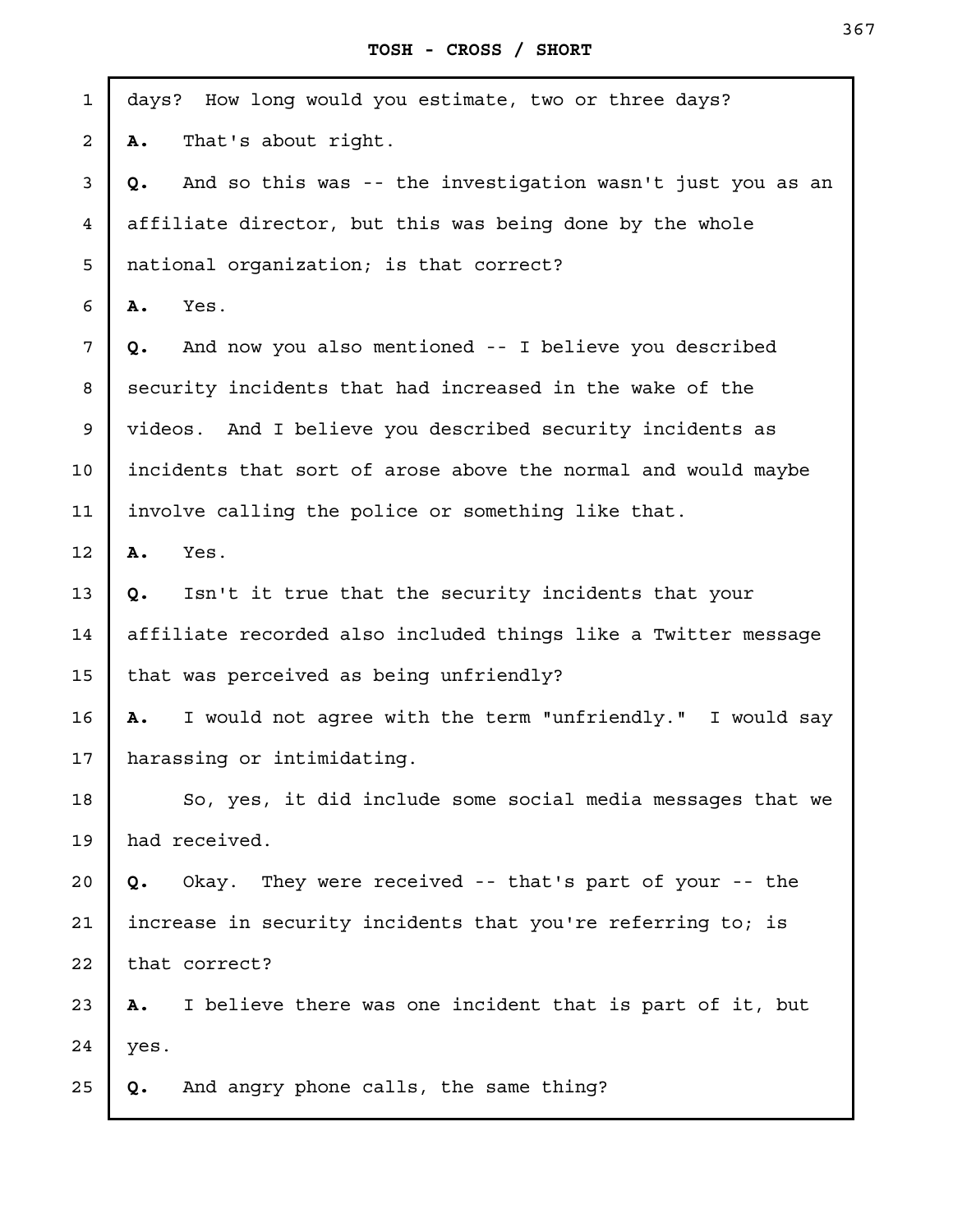**TOSH - CROSS / SHORT**

**A.** I would not again say "angry." I would say threatening, intimidating, harassing. The purpose of tracking the incidents is to establish a record of any activity that is concerning, that rises above what's normal, so that there is a record should it escalate. **Q.** Now, you -- Planned Parenthood, your affiliate, had an arson, didn't it, at the end of September 2015; is that correct? **A.** That is correct. **Q.** And that arson was not in any way related to CMP -- **MS. BOMSE:** It's 402. **THE COURT:** I'm sorry, Ms. Bomse? **MS. BOMSE:** I object on 402 grounds, Your Honor. **THE COURT:** Overruled. You can answer the question. **A.** That arson in particular turned out -- we identified who had committed that arson, and it was related to a domestic violence situation that one of our staff was experiencing. **Q.** And a few days after that arson your affiliate received a letter from someone apologizing for the arson and basically offering prayers for PPCCC; isn't that correct? **A.** That sounds correct. **Q.** And that letter offering prayers and apology was also marked as a security incident; wasn't it? **A.** It was recorded, yes, in the system. I recall that one. **Q.** And so all those -- and did Planned Parenthood Central 1 2 3 4 5 6 7 8 9 10 11 12 13 14 15 16 17 18 19 20 21 22 23 24 25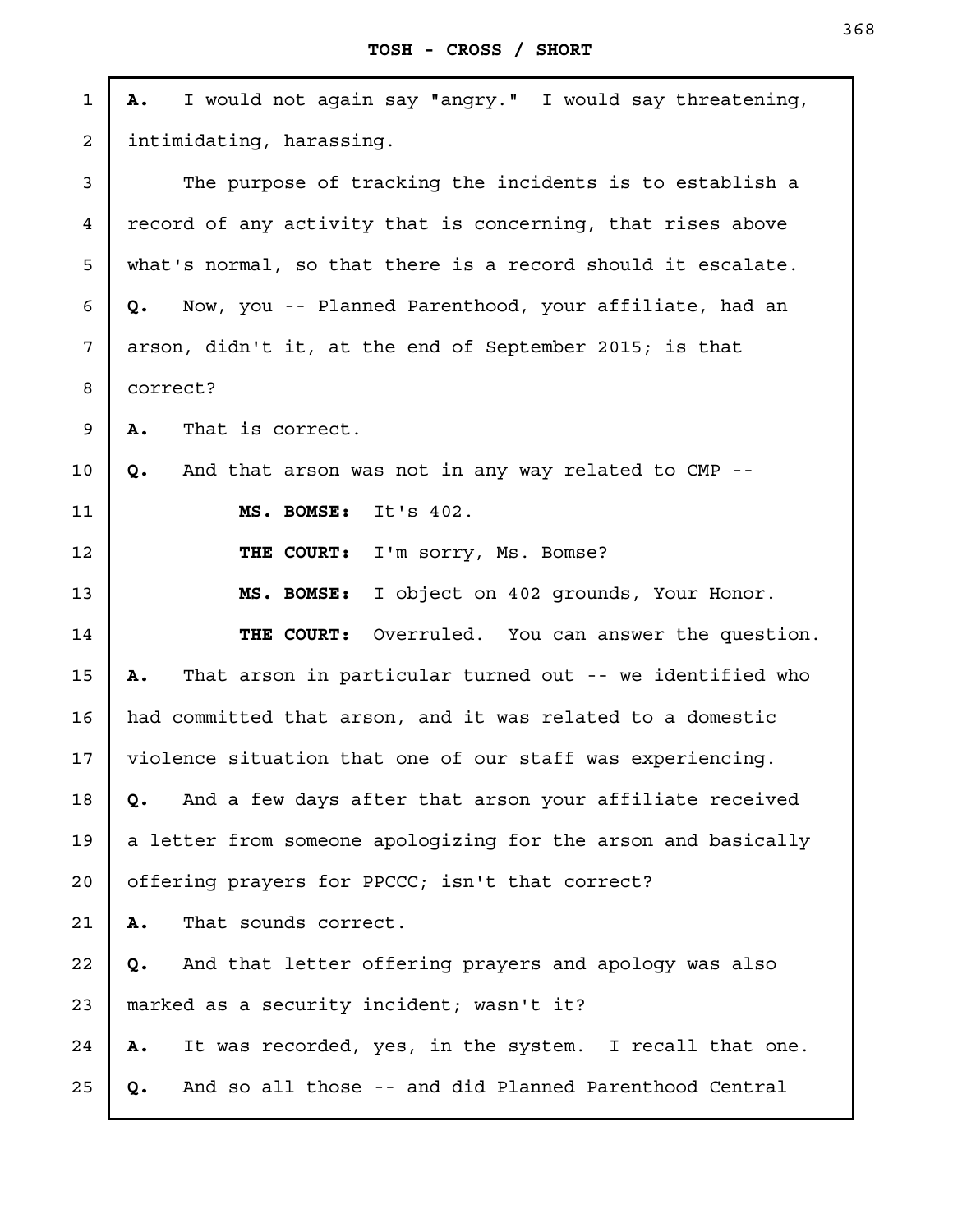| $\mathbf{1}$   | Coast ever -- you report incidents to PPFA National; isn't that  |
|----------------|------------------------------------------------------------------|
| $\overline{a}$ | correct?                                                         |
| 3              | Well, the system is run by affiliate Risk Management<br>Α.       |
| $\overline{4}$ | Services, which is an organization that exists alongside PPFA.   |
| 5              | It's not the same organization. It's Risk Management, an         |
| 6              | insurance entity. We report to them.                             |
| 7              | And do you, as part of that system, ever note the<br>Q.          |
| 8              | suspected motives of any particular security incident?           |
| 9              | I'm not sure I understand the question.<br>Α.                    |
| 10             | In reporting, for instance, this arson, was it part of the<br>Q. |
| 11             | report that it was unrelated to opposition to abortion?          |
| 12             | We didn't know at the time of the arson, when it first<br>Α.     |
| 13             | happened, who had done it.                                       |
| 14             | Did you ever follow up to make sure that it was noted that<br>Q. |
| 15             | this was not related to opposition to abortion?                  |
| 16             | Did we go back in and revise? No. But I don't -- I don't<br>Α.   |
| 17             | know that the initial report claimed that we had any             |
| 18             | information about who had done it. It was a factual entry.       |
| 19             | Are you aware of PPFA ever claiming that that arson was,<br>Q.   |
| 20             | in fact, the result of anti-abortion motivation?                 |
| 21             | I'm not aware of Planned Parenthood claiming it. However,<br>Α.  |
| 22             | it happened pretty shortly after the videos, during a time that  |
| 23             | there was a lot of anti-abortion activity directed at Planned    |
| 24             | Parenthood.                                                      |
| 25             | Many members of the media assumed that it was likely             |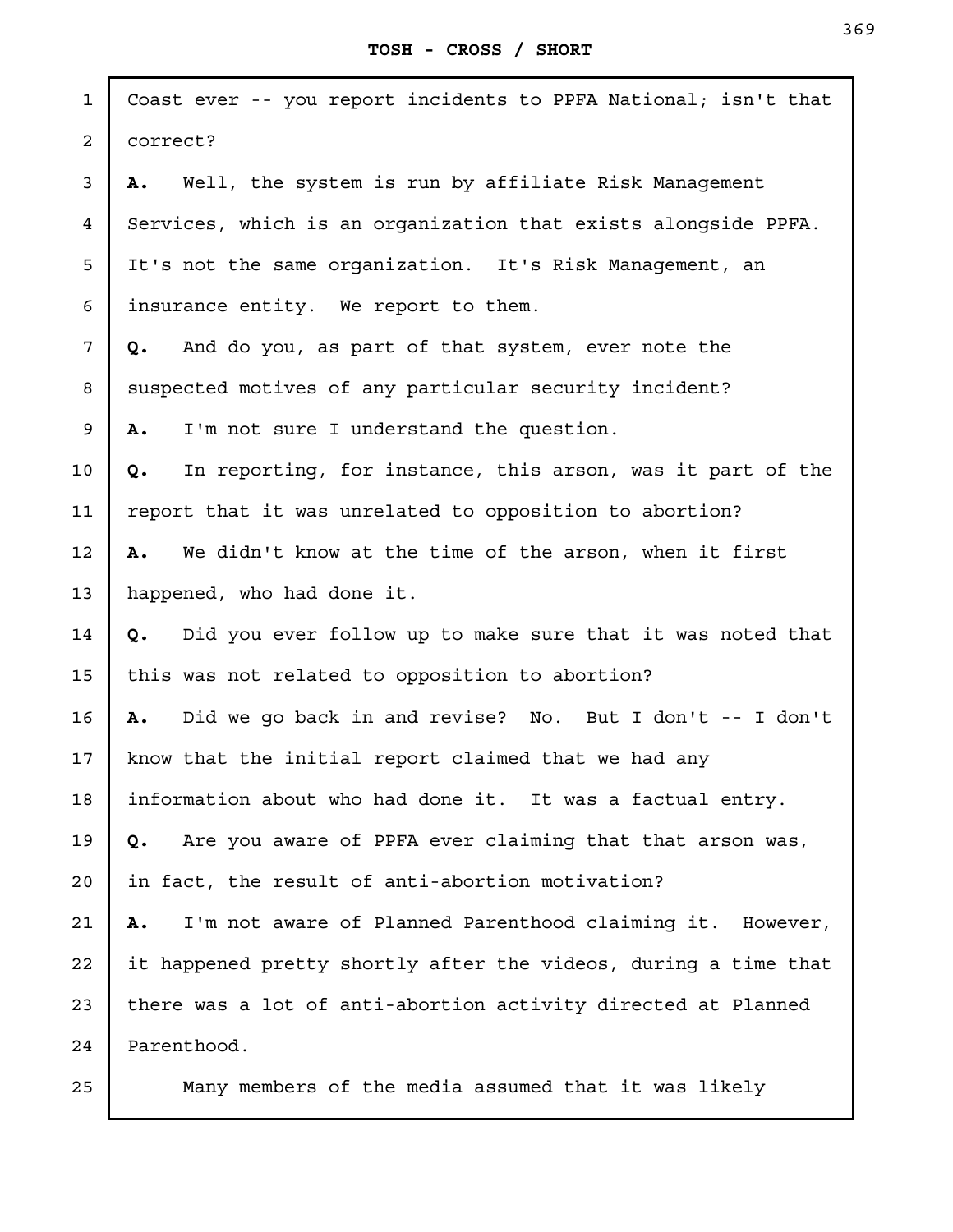| $\mathbf{1}$   | related to the videos. We had no knowledge of that, but I do    |
|----------------|-----------------------------------------------------------------|
| $\overline{a}$ | not recall Planned Parenthood claiming that we knew who had     |
| 3              | done it before we knew.                                         |
| 4              | About a month prior to that there was a window vandalism,<br>Q. |
| 5              | at your -- the same exact clinic; wasn't there?                 |
| 6              | There was.<br>Α.                                                |
| 7              | And the police informed you after the subsequent arson<br>Q.    |
| 8              | that they believed it was the same person; isn't that correct?  |
| 9              | They suspected it could have been. There was never any<br>Α.    |
| 10             | evidence that it was. So we still don't know who was            |
| 11             | responsible for that act of vandalism.                          |
| 12             | And the staff member whose domestic partner was<br>Q.           |
| 13             | responsible for the arson, she was unable to rule out that it   |
| 14             | was, in fact -- by reviewing the video that it was, in fact,    |
| 15             | her ex-partner who had committed that --                        |
| 16             | She was not able to identify that as her partner. So<br>Α.      |
| 17             | we -- again, we don't know. We don't know who committed the     |
| 18             | first vandalism.                                                |
| 19             | But, again, did the police tell you they believed it was<br>Q.  |
| 20             | the same person?                                                |
| 21             | They thought it could have been. It was a theory.<br>Α.         |
| 22             | Okay.<br>Q.                                                     |
| 23             | We have no evidence that it was or it wasn't.<br>Α.             |
| 24             | Okay. Thank you.<br>Q.                                          |
| 25             | THE COURT: All right. Thank you. I think this is a              |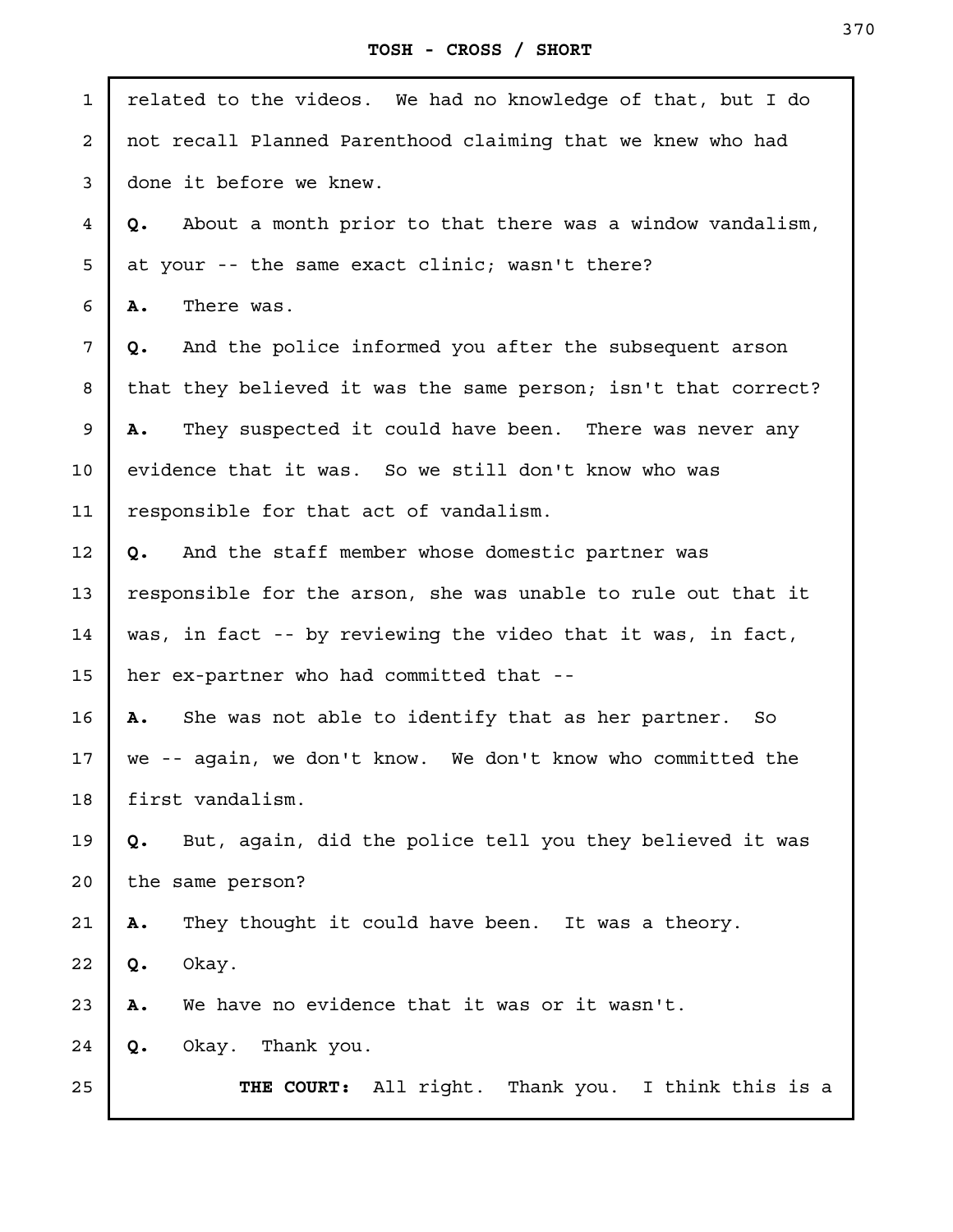| $\mathbf{1}$ | good time to take a break until tomorrow.                       |
|--------------|-----------------------------------------------------------------|
| 2            | So, ladies and gentlemen, remember the admonition. I will       |
| 3            | try to remind you ever evening before we're done, but it's very |
| 4            | important that everything you learn about this case you learn   |
| 5            | from the witnesses and from the exhibits that are admitted into |
| 6            | evidence. So don't communicate about the case. Don't do any     |
| 7            | research about the case. And come back tomorrow morning, as     |
| 8            | you came today, promptly so that we can continue this case      |
| 9            | along.                                                          |
| 10           | So have a good afternoon and the rest of the day.               |
| 11           | (Jury exits the courtroom at 1:00 p.m.)                         |
| 12           | THE COURT: You can step down, Ms. Tosh.                         |
| 13           | (Witness steps down.)                                           |
| 14           | THE COURT: Ladies and gentlemen, I'll see you                   |
| 15           | tomorrow morning at 7:30.                                       |
| 16           | Know that every afternoon, in about half an hour, I'm           |
| $17 \,$      | going to have a lot of other people in here doing a lot of      |
| 18           | different things. So make sure that you have all of your        |
| 19           | important papers with you. See you in the morning.              |
| 20           | (Whereupon at 1:01 p.m. further proceedings were                |
| 21           | adjourned until Friday, October 4, 2019 at 7:30 a.m.)           |
| 22           |                                                                 |
| 23           |                                                                 |
| 24           |                                                                 |
| 25           |                                                                 |
|              |                                                                 |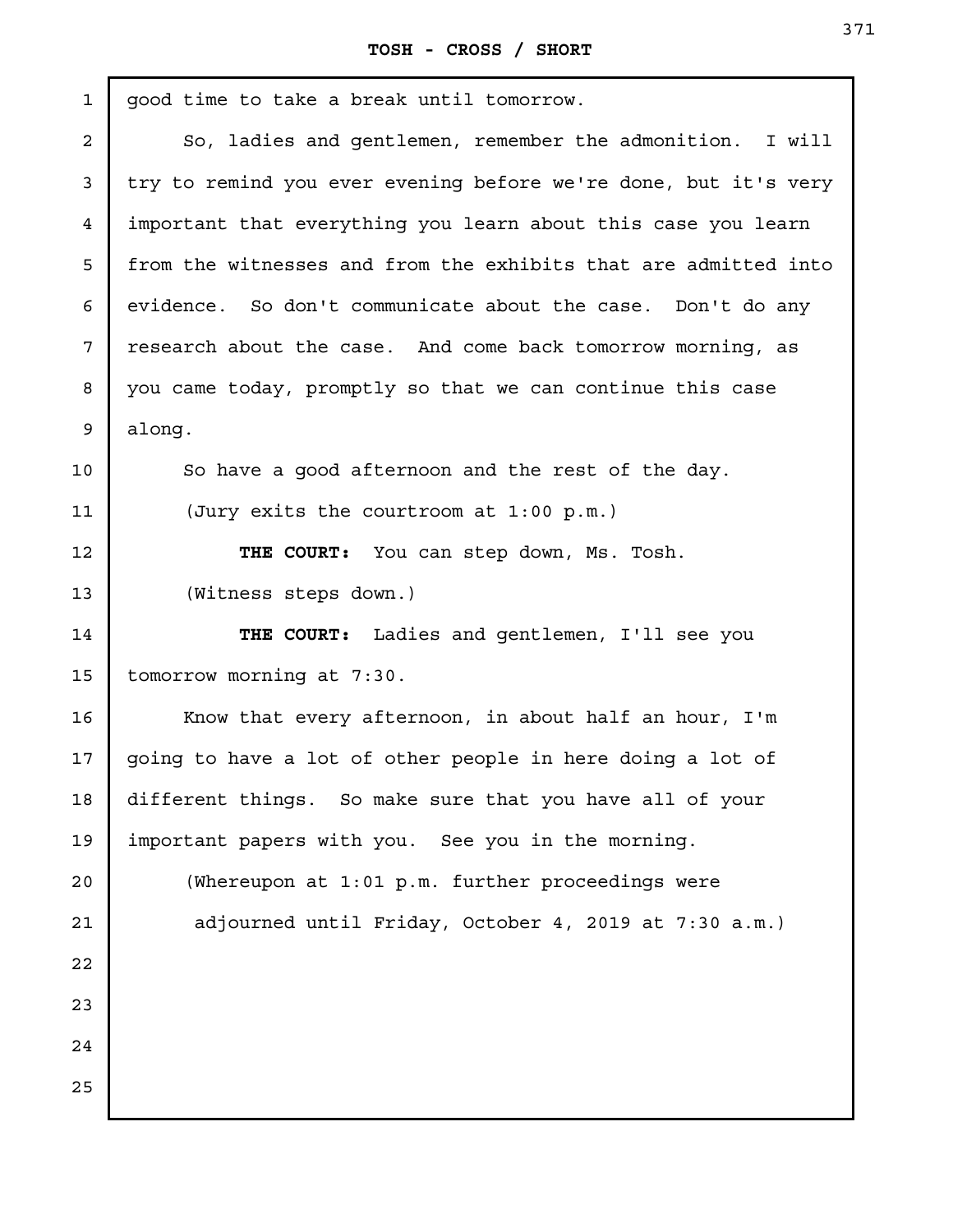| INDEX                                                                                                                                                                                                                                                                   |             |                                                      |                                                                                                                                              |
|-------------------------------------------------------------------------------------------------------------------------------------------------------------------------------------------------------------------------------------------------------------------------|-------------|------------------------------------------------------|----------------------------------------------------------------------------------------------------------------------------------------------|
|                                                                                                                                                                                                                                                                         |             |                                                      |                                                                                                                                              |
| Thursday, October 3, 2019 - Volume 2                                                                                                                                                                                                                                    |             |                                                      |                                                                                                                                              |
|                                                                                                                                                                                                                                                                         |             | <b>PAGE</b>                                          | VOL.                                                                                                                                         |
| Jury Instructions<br>Opening Statement by Ms. Trotter<br>Opening Statement by Ms. Dhillon<br>Opening Statement by Mr. LiMandri<br>Opening Statement by Mr. Jonna<br>Opening Statement by Mr. Kozina<br>Opening Statement by Ms. Short<br>Opening Statement by Mr. Mihet |             | 194<br>211<br>241<br>255<br>272<br>278<br>282<br>289 | $\overline{2}$<br>$\overline{a}$<br>$\overline{2}$<br>$\overline{a}$<br>$\overline{a}$<br>$\overline{2}$<br>$\overline{a}$<br>$\overline{a}$ |
| PLAINTIFF'S WITNESSES                                                                                                                                                                                                                                                   |             | <b>PAGE</b>                                          | VOL.                                                                                                                                         |
| TOSH, PH.D., JENNA<br>(SWORN)<br>Direct Examination by Ms. Bomse<br>Cross-Examination by Ms. Dhillon<br>Cross-Examination by Mr. Jonna<br>Cross-Examination by Ms. Short                                                                                                |             | 297<br>297<br>345<br>361<br>365                      | 2<br>$\overline{a}$<br>$\overline{2}$<br>$\overline{a}$<br>$\overline{2}$                                                                    |
| EXHIBITS                                                                                                                                                                                                                                                                |             |                                                      |                                                                                                                                              |
| TRIAL EXHIBITS                                                                                                                                                                                                                                                          | <b>IDEN</b> | <b>EVID</b>                                          | VOL.                                                                                                                                         |
| 870                                                                                                                                                                                                                                                                     |             | 311                                                  | $\mathbf 2$                                                                                                                                  |
| 871                                                                                                                                                                                                                                                                     |             | 317                                                  | $\overline{\mathbf{c}}$                                                                                                                      |
| 1309                                                                                                                                                                                                                                                                    |             | 331                                                  | $\overline{a}$                                                                                                                               |
|                                                                                                                                                                                                                                                                         |             |                                                      |                                                                                                                                              |
|                                                                                                                                                                                                                                                                         |             |                                                      |                                                                                                                                              |
|                                                                                                                                                                                                                                                                         |             |                                                      |                                                                                                                                              |
|                                                                                                                                                                                                                                                                         |             |                                                      |                                                                                                                                              |